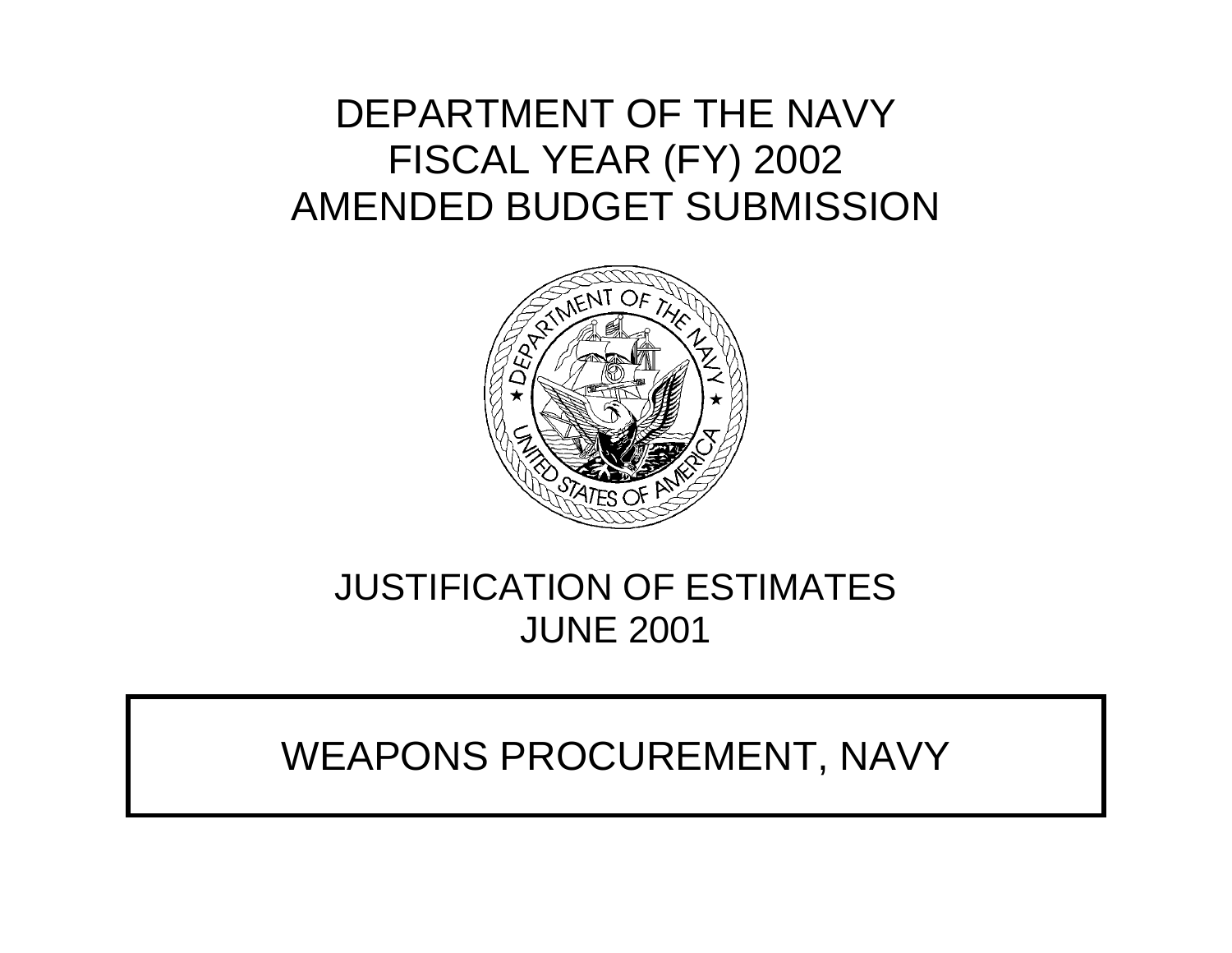#### **DEPARTMENT OF THE NAVY**

#### **FY 2002 PROCUREMENT PROGRAM**

### **SUMMARY** JUN 2001 **(\$ IN MILLIONS)**

**JUN 2001** 

### **APPROPRIATION: WEAPONS PROCUREMENT, NAVY**

| <b>ACTIVITY</b>                     | FY 2000 | FY 2001 | FY 2002 |
|-------------------------------------|---------|---------|---------|
| 01. BALLISTIC MISSILES              | 487.0   | 440.6   | 576.0   |
| 02. OTHER MISSILES                  | 727.9   | 791.1   | 644.7   |
| 03. TORPEDOES AND RELATED EQUIPMENT | 116.0   | 99.8    | 116.8   |
| 04. OTHER WEAPONS                   | 40.2    | 61.6    | 47.2    |
| 06. SPARES AND REPAIR PARTS         | 46.4    | 53.0    | 48.8    |
| TOTAL WEAPONS PROCUREMENT, NAVY     | 1,417.6 | 1,446.1 | 1,433.5 |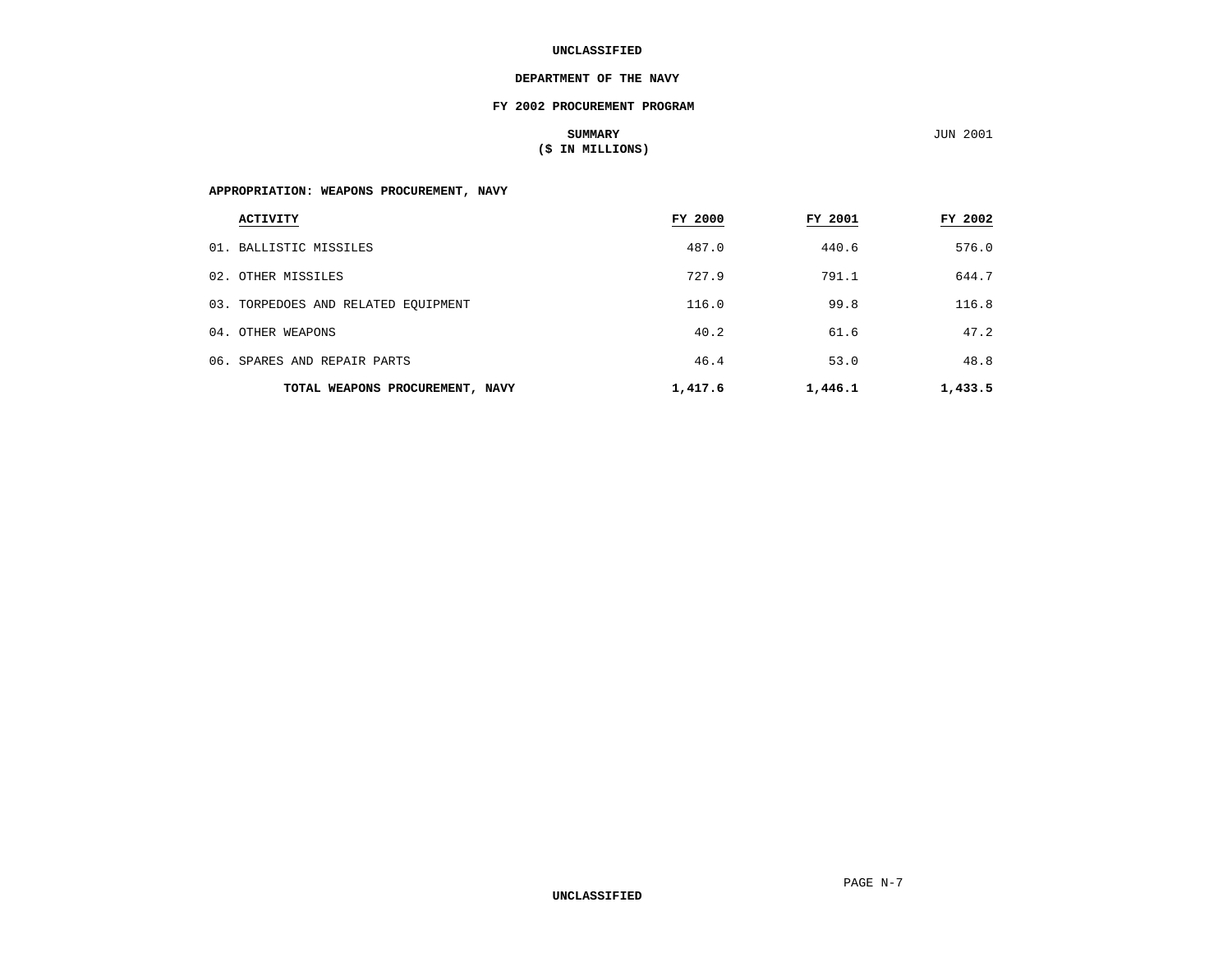#### **DEPARTMENT OF THE NAVY FY 2002 PROCUREMENT PROGRAM EXHIBIT P-1**

<span id="page-2-0"></span>

| APPROPRIATION: 1507N WEAPONS PROCUREMENT, NAVY                           |              |                                           |                |                                    |                 |     | DATE: JUN 2001                                                                                                                                                                                                                                                                                                                                                                                                                                                                                    |                          |
|--------------------------------------------------------------------------|--------------|-------------------------------------------|----------------|------------------------------------|-----------------|-----|---------------------------------------------------------------------------------------------------------------------------------------------------------------------------------------------------------------------------------------------------------------------------------------------------------------------------------------------------------------------------------------------------------------------------------------------------------------------------------------------------|--------------------------|
|                                                                          |              |                                           |                | MILLIONS OF DOLLARS                |                 |     |                                                                                                                                                                                                                                                                                                                                                                                                                                                                                                   |                          |
| LINE<br><b>ITEM NOMENCLATURE</b><br>NO                                   | <b>IDENT</b> | CODE QUANTITY COST QUANTITY COST QUANTITY | FY 2000        |                                    | FY 2001         |     | FY 2002<br>COST C                                                                                                                                                                                                                                                                                                                                                                                                                                                                                 | S.<br>$\mathbf{E}% _{t}$ |
| BUDGET ACTIVITY 01: BALLISTIC MISSILES                                   |              |                                           |                |                                    |                 |     |                                                                                                                                                                                                                                                                                                                                                                                                                                                                                                   |                          |
| BALLISTIC MISSILES                                                       |              |                                           |                |                                    |                 |     |                                                                                                                                                                                                                                                                                                                                                                                                                                                                                                   |                          |
| 1 TRIDENT II<br>LESS: ADVANCE PROCUREMENT (PY)                           | $\mathbb{A}$ |                                           | $(-60.5)$      | 12 (494.0) 12 (481.2) 12 (568.5) U | $(-51.3)$       |     | (-9.4) U                                                                                                                                                                                                                                                                                                                                                                                                                                                                                          |                          |
|                                                                          |              |                                           | 433.6          |                                    | 429.9           |     | 559.0                                                                                                                                                                                                                                                                                                                                                                                                                                                                                             |                          |
| 2 TRIDENT II<br>ADVANCE PROCUREMENT (CY)<br>(FY 2000 FOR FY 2001) (MEMO) |              |                                           | 51.3<br>(51.3) |                                    | 9.4             |     | 8.7 U                                                                                                                                                                                                                                                                                                                                                                                                                                                                                             |                          |
| (FY 2001 FOR FY 2002) (MEMO)<br>(FY 2002 FOR FY 2003) (MEMO)             |              |                                           |                |                                    | (9.4)           |     | (8.7)                                                                                                                                                                                                                                                                                                                                                                                                                                                                                             |                          |
| SUPPORT EQUIPMENT AND FACILITIES                                         |              |                                           |                |                                    |                 |     |                                                                                                                                                                                                                                                                                                                                                                                                                                                                                                   |                          |
| 3 MISSILE INDUSTRIAL FACILITIES                                          | A            |                                           | 2.2            |                                    | 1.2             |     | 1.3 U                                                                                                                                                                                                                                                                                                                                                                                                                                                                                             |                          |
| THEATER BALLISTIC MISSILE DEFENSE                                        |              |                                           |                |                                    |                 |     |                                                                                                                                                                                                                                                                                                                                                                                                                                                                                                   |                          |
| 4 NAVY AREA MISSILE DEFENSE                                              | $\mathsf{A}$ |                                           | $- - - - - -$  |                                    | $- - - - - - -$ |     | $7.0$ U<br>$\begin{array}{cccccccccc} \multicolumn{2}{c}{} & \multicolumn{2}{c}{} & \multicolumn{2}{c}{} & \multicolumn{2}{c}{} & \multicolumn{2}{c}{} & \multicolumn{2}{c}{} & \multicolumn{2}{c}{} & \multicolumn{2}{c}{} & \multicolumn{2}{c}{} & \multicolumn{2}{c}{} & \multicolumn{2}{c}{} & \multicolumn{2}{c}{} & \multicolumn{2}{c}{} & \multicolumn{2}{c}{} & \multicolumn{2}{c}{} & \multicolumn{2}{c}{} & \multicolumn{2}{c}{} & \multicolumn{2}{c}{} & \multicolumn{2}{c}{} & \mult$ |                          |
| TOTAL BALLISTIC MISSILES                                                 |              |                                           | 487.0          |                                    | 440.6           |     | 576.0                                                                                                                                                                                                                                                                                                                                                                                                                                                                                             |                          |
| BUDGET ACTIVITY 02: OTHER MISSILES                                       |              |                                           |                |                                    |                 |     |                                                                                                                                                                                                                                                                                                                                                                                                                                                                                                   |                          |
| STRATEGIC MISSILES                                                       |              |                                           |                |                                    |                 |     |                                                                                                                                                                                                                                                                                                                                                                                                                                                                                                   |                          |
| 5 TOMAHAWK                                                               | $\mathbb{A}$ |                                           |                |                                    |                 | 34  | 50.1 U                                                                                                                                                                                                                                                                                                                                                                                                                                                                                            |                          |
| 6 ESSM                                                                   | $\mathbb{A}$ |                                           |                | $11.6$ 34 39.6                     |                 | 38  | 45.0 U                                                                                                                                                                                                                                                                                                                                                                                                                                                                                            |                          |
| TACTICAL MISSILES                                                        |              |                                           |                |                                    |                 |     |                                                                                                                                                                                                                                                                                                                                                                                                                                                                                                   |                          |
| 7 AMRAAM                                                                 | A            |                                           | 91 45.8        |                                    | 63 38.6         | 57  | 40.0 U                                                                                                                                                                                                                                                                                                                                                                                                                                                                                            |                          |
| 8 SIDEWINDER                                                             | Α            |                                           |                |                                    |                 | 105 | $27.3$ U                                                                                                                                                                                                                                                                                                                                                                                                                                                                                          |                          |
| 9 JSOW                                                                   | $\mathbf{B}$ |                                           | 454 113.8      | 104                                | 181.8           |     |                                                                                                                                                                                                                                                                                                                                                                                                                                                                                                   | $\mathbf{U}$             |
| 10 SLAM-ER                                                               | $\mathbf{A}$ |                                           | 64 47.1        | 30                                 | 27.6            | 30  | $26.2$ U                                                                                                                                                                                                                                                                                                                                                                                                                                                                                          |                          |
| 11 STANDARD MISSILE                                                      | $\mathbb{A}$ |                                           | 86 196.4       | 86                                 | 168.8           | 91  | 195.4 U                                                                                                                                                                                                                                                                                                                                                                                                                                                                                           |                          |
|                                                                          |              |                                           |                |                                    |                 |     |                                                                                                                                                                                                                                                                                                                                                                                                                                                                                                   |                          |

**UNCLASSIFIED**

12 RAM A 90 43.9 22.9 90 43.0 U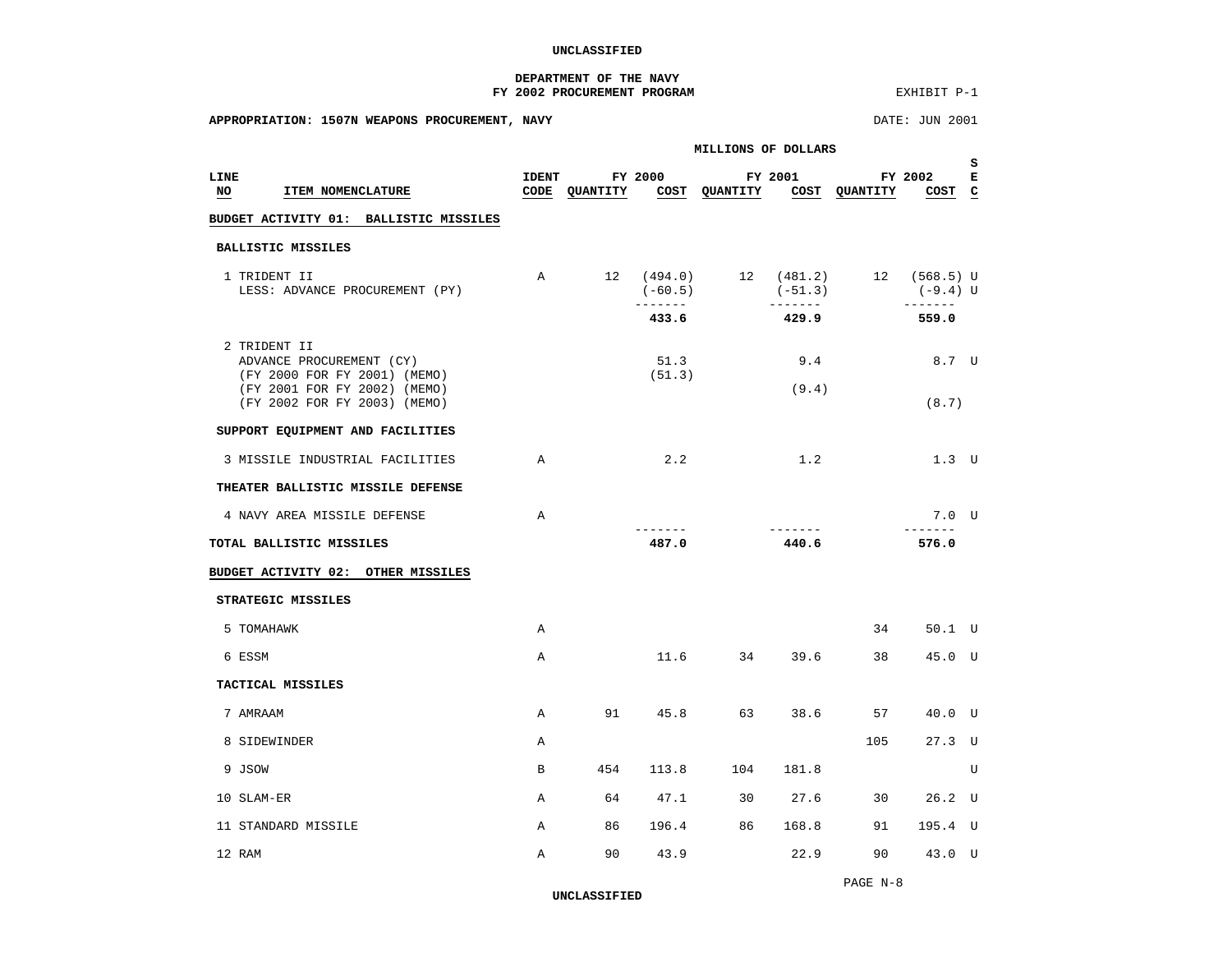#### **DEPARTMENT OF THE NAVY** FY 2002 PROCUREMENT PROGRAM

EXHIBIT P-1

### **APPROPRIATION: 1507N WEAPONS PROCUREMENT, NAVY** DATE: JUN 2001

<span id="page-3-0"></span>

|                                                     | MILLIONS OF DOLLARS  |          |                |                          |                 |                                        | s |
|-----------------------------------------------------|----------------------|----------|----------------|--------------------------|-----------------|----------------------------------------|---|
| LINE<br>ITEM NOMENCLATURE<br>NO                     | <b>IDENT</b><br>CODE | QUANTITY | FY 2000        | FY 2001<br>COST QUANTITY |                 | FY 2002<br>$COST$ $C$<br>COST QUANTITY | к |
| 13 HELLFIRE                                         | A                    | 225      | 19.9           | 248                      | 19.8            |                                        | U |
| 14 PENGUIN                                          | $\mathbb{A}$         |          | 9.9            |                          |                 |                                        | U |
| 15 AERIAL TARGETS                                   | $\mathbb{A}$         |          | 45.2           |                          | 58.4            | 66.3 U                                 |   |
| 16 DRONES AND DECOYS                                | $\mathbb{A}$         |          | 9.9            |                          | 14.9            |                                        | U |
| 17 OTHER MISSILE SUPPORT                            | $\mathbb{A}$         |          | 12.6           |                          | 14.8            | $15.8$ U                               |   |
| MODIFICATION OF MISSILES                            |                      |          |                |                          |                 |                                        |   |
| 18 SIDEWINDER MODS                                  | $\mathbb{A}$         |          |                | 63                       | 27.3            | .8 <sub>U</sub>                        |   |
| 19 HARM MODS                                        | $\mathsf{A}$         | 270      | 89.1           |                          |                 |                                        | U |
| 20 STANDARD MISSILES MODS                           | $\mathbb{A}$         |          | 41.2           |                          | 50.2            | $35.4$ U                               |   |
| SUPPORT EQUIPMENT AND FACILITIES                    |                      |          |                |                          |                 |                                        |   |
| 21 WEAPONS INDUSTRIAL FACILITIES                    | $\mathbb{A}$         |          | 27.7           |                          | 29.2            | 17.2 U                                 |   |
| 22 FLEET SATELLITE COMM (MYP) (SPACE)               | $\mathbb{A}$         |          | 9.6            |                          |                 |                                        | U |
| 23 FLEET SATELLITE COMM FOLLOW-ON                   | $\overline{A}$       |          |                |                          | 94.7            | 77.8 U                                 |   |
| ORDNANCE SUPPORT EQUIPMENT                          |                      |          |                |                          |                 |                                        |   |
| 24 ORDNANCE SUPPORT EQUIPMENT                       | $\mathbb A$          |          | 4.1<br>_______ |                          | 2.7<br>-------- | $4.2$ U                                |   |
| TOTAL OTHER MISSILES                                |                      |          | 727.9          |                          | 791.1           | 644.7                                  |   |
| BUDGET ACTIVITY 03: TORPEDOES AND RELATED EQUIPMENT |                      |          |                |                          |                 |                                        |   |
| TORPEDOES AND RELATED EQUIP.                        |                      |          |                |                          |                 |                                        |   |
| 25 ASW TARGETS                                      | Α                    |          | 2.0            |                          | 3.2             | $15.3$ U                               |   |
| MOD OF TORPEDOES AND RELATED EQUIP                  |                      |          |                |                          |                 |                                        |   |
| 26 MK-46 TORPEDO MODS                               | A                    |          | 28.5           |                          | 7.1             | 7.4 U                                  |   |
| 27 MK-48 TORPEDO ADCAP MODS                         | $\mathbb{A}$         |          | 45.0           |                          | 43.5            | 42.4 U                                 |   |
| 28 OUICKSTRIKE MINE                                 | $\mathbf B$          |          |                |                          | 1.9             | 3.9 <sub>U</sub>                       |   |

**UNCLASSIFIED**

PAGE N-9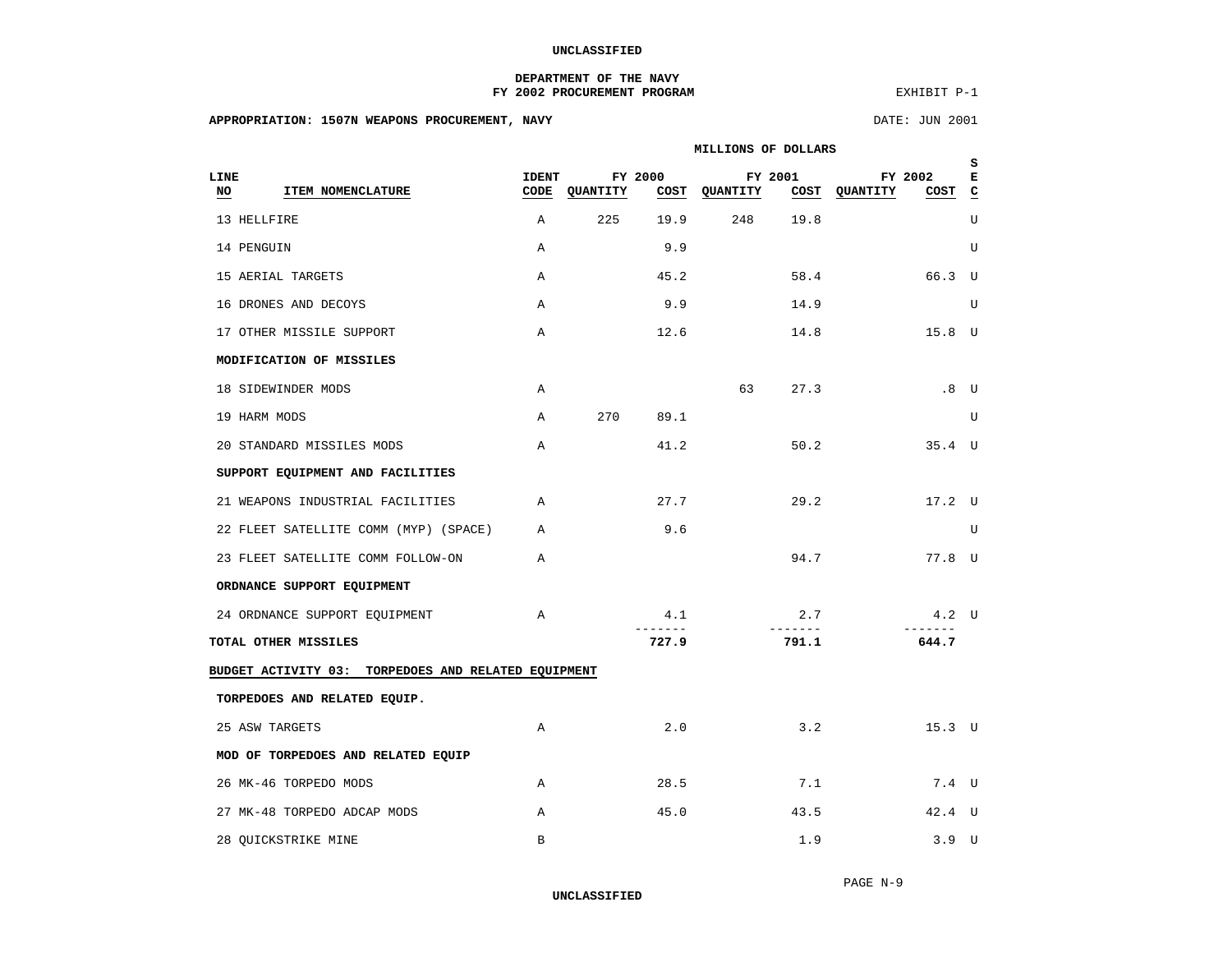#### **DEPARTMENT OF THE NAVY** FY 2002 PROCUREMENT PROGRAM

EXHIBIT P-1

### **APPROPRIATION: 1507N WEAPONS PROCUREMENT, NAVY SEE AND RESOURD APPROPRIATION: 1507N WEAPONS PROCUREMENT, NAVY**

<span id="page-4-0"></span>

|                                       | MILLIONS OF DOLLARS |                            |                          |                                               |        |  |  |  |  |  |
|---------------------------------------|---------------------|----------------------------|--------------------------|-----------------------------------------------|--------|--|--|--|--|--|
| LINE<br>NO<br>ITEM NOMENCLATURE       | <b>IDENT</b>        | FY 2000<br>CODE QUANTITY   | FY 2001<br>COST QUANTITY | FY 2002<br>COST <sub>C</sub><br>COST QUANTITY | s<br>к |  |  |  |  |  |
| SUPPORT EQUIPMENT                     |                     |                            |                          |                                               |        |  |  |  |  |  |
| 29 TORPEDO SUPPORT EQUIPMENT          | $\mathbb{A}$        |                            | 23.1 23.5                | 30.0 U                                        |        |  |  |  |  |  |
| 30 ASW RANGE SUPPORT                  | $\mathbb{A}$        | 15.1                       | 18.8                     | 14.9 U                                        |        |  |  |  |  |  |
| DESTINATION TRANSPORTATION            |                     |                            |                          |                                               |        |  |  |  |  |  |
| 31 FIRST DESTINATION TRANSPORTATION   | $\mathbb{A}$        | 2.4<br><u>_______</u>      | 1.8                      | $2.8$ U                                       |        |  |  |  |  |  |
| TOTAL TORPEDOES AND RELATED EQUIPMENT |                     | 116.0                      | 99.8                     | 116.8                                         |        |  |  |  |  |  |
| BUDGET ACTIVITY 04: OTHER WEAPONS     |                     |                            |                          |                                               |        |  |  |  |  |  |
| GUNS AND GUN MOUNTS                   |                     |                            |                          |                                               |        |  |  |  |  |  |
| 32 SMALL ARMS AND WEAPONS             | $\mathbb{A}$        | 2.4                        | 2.4                      | .9 U                                          |        |  |  |  |  |  |
| MODIFICATION OF GUNS AND GUN MOUNTS   |                     |                            |                          |                                               |        |  |  |  |  |  |
| 33 CIWS MODS                          | $\mathbb A$         | 3.0                        | 25.7                     | 40.5 U                                        |        |  |  |  |  |  |
| 34 5/54 GUN MOUNT MODS                | $\mathbb{A}$        | 28.8                       |                          |                                               | U      |  |  |  |  |  |
| 35 MK-75 76MM GUN MOUNT MODS          | $\mathbb{A}$        | 2.0                        |                          |                                               | U      |  |  |  |  |  |
| 36 GUN MOUNT MODS                     | $\mathsf{A}$        |                            | 29.5                     | 5.7 U                                         |        |  |  |  |  |  |
| 37 MODS UNDER \$2 MILLION             | $\mathbb{A}$        | 1.8                        | 4.0                      |                                               | U      |  |  |  |  |  |
| <b>OTHER</b>                          |                     |                            |                          |                                               |        |  |  |  |  |  |
| 38 PIONEER                            | $\mathbb{A}$        | .5                         |                          |                                               | U      |  |  |  |  |  |
| 39 CANCELLED ACCOUNT ADJUSTMENTS      | $\overline{A}$      | 1.2                        |                          |                                               | U      |  |  |  |  |  |
| 40 CANCELLED ACCOUNT ADJUSTMENTS      | $\mathbb{A}$        | .6                         |                          |                                               | U      |  |  |  |  |  |
| 41 PRIOR YEAR DEFICIENCIES            | $\mathbb{A}$        | $\star$                    |                          |                                               | U      |  |  |  |  |  |
| 42 CANCELLED ACCOUNT ADJ (88)         | $\mathbb{A}$        | $\star$                    |                          |                                               | U      |  |  |  |  |  |
| 43 CANCELLED ACCOUNT ADJ (89)         | $\mathbb{A}$        | $\cdot$ 1<br>$\frac{1}{2}$ |                          | -------                                       | U      |  |  |  |  |  |
| TOTAL OTHER WEAPONS                   |                     | 40.2                       | 61.6                     | 47.2                                          |        |  |  |  |  |  |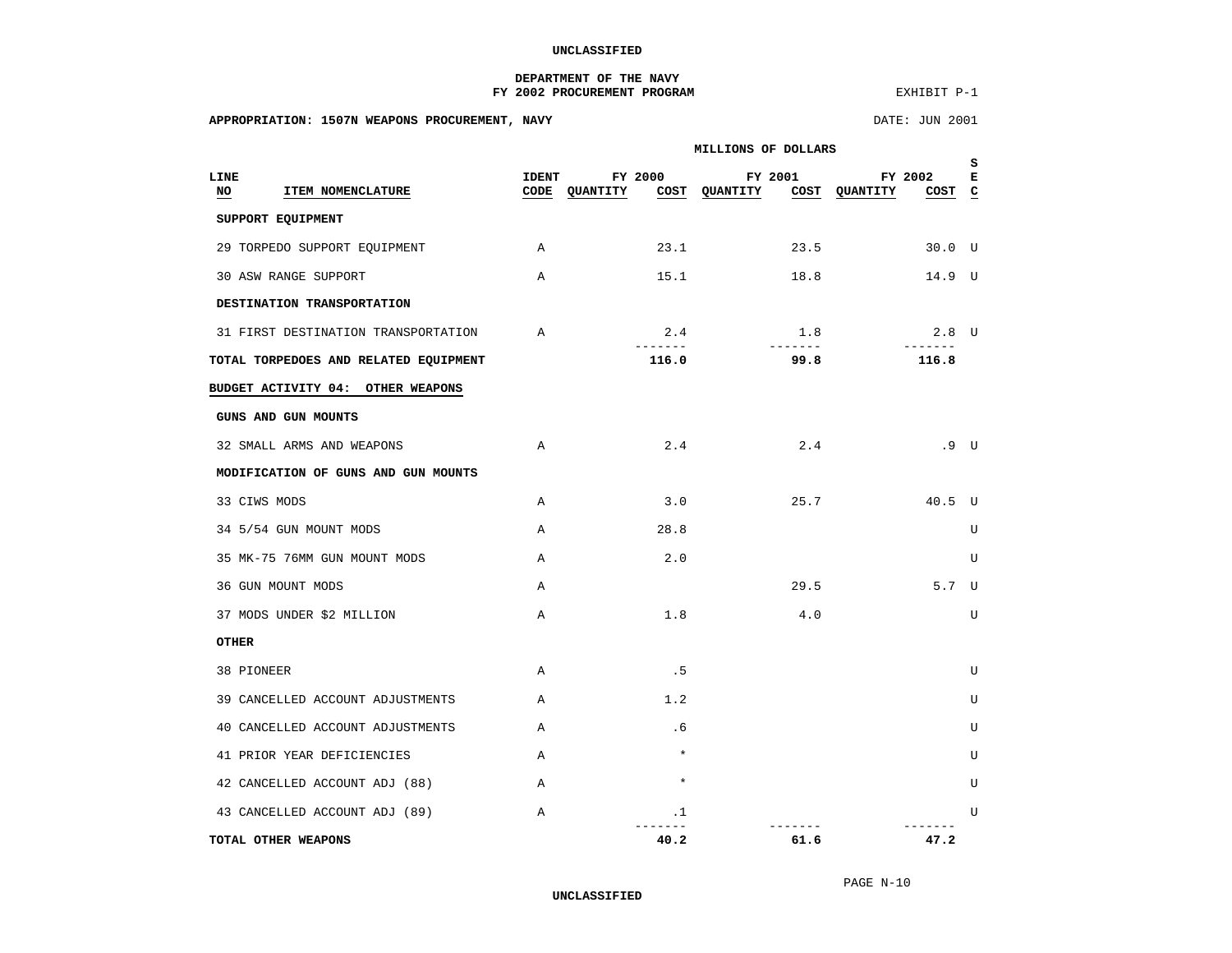#### **DEPARTMENT OF THE NAVY** FY 2002 PROCUREMENT PROGRAM

EXHIBIT P-1

<span id="page-5-0"></span>**APPROPRIATION: 1507N WEAPONS PROCUREMENT, NAVY DATE: JUN 2001 MILLIONS OF DOLLARS S LINE IDENT FY 2000 FY 2001 FY 2002 ENO ITEM NOMENCLATURE CODE QUANTITY COST QUANTITY COST QUANTITY COST C BUDGET ACTIVITY 06: SPARES AND REPAIR PARTS SPARES AND REPAIR PARTS**44 SPARES AND REPAIR PARTS A 46.4 53.0 48.8 U ------- ------- ------- **TOTAL SPARES AND REPAIR PARTS 46.4** 53.0 ------- ------- -------  $1,446.1$   $1,433.5$ **TOTAL WEAPONS PROCUREMENT, NAVY 4,417.6**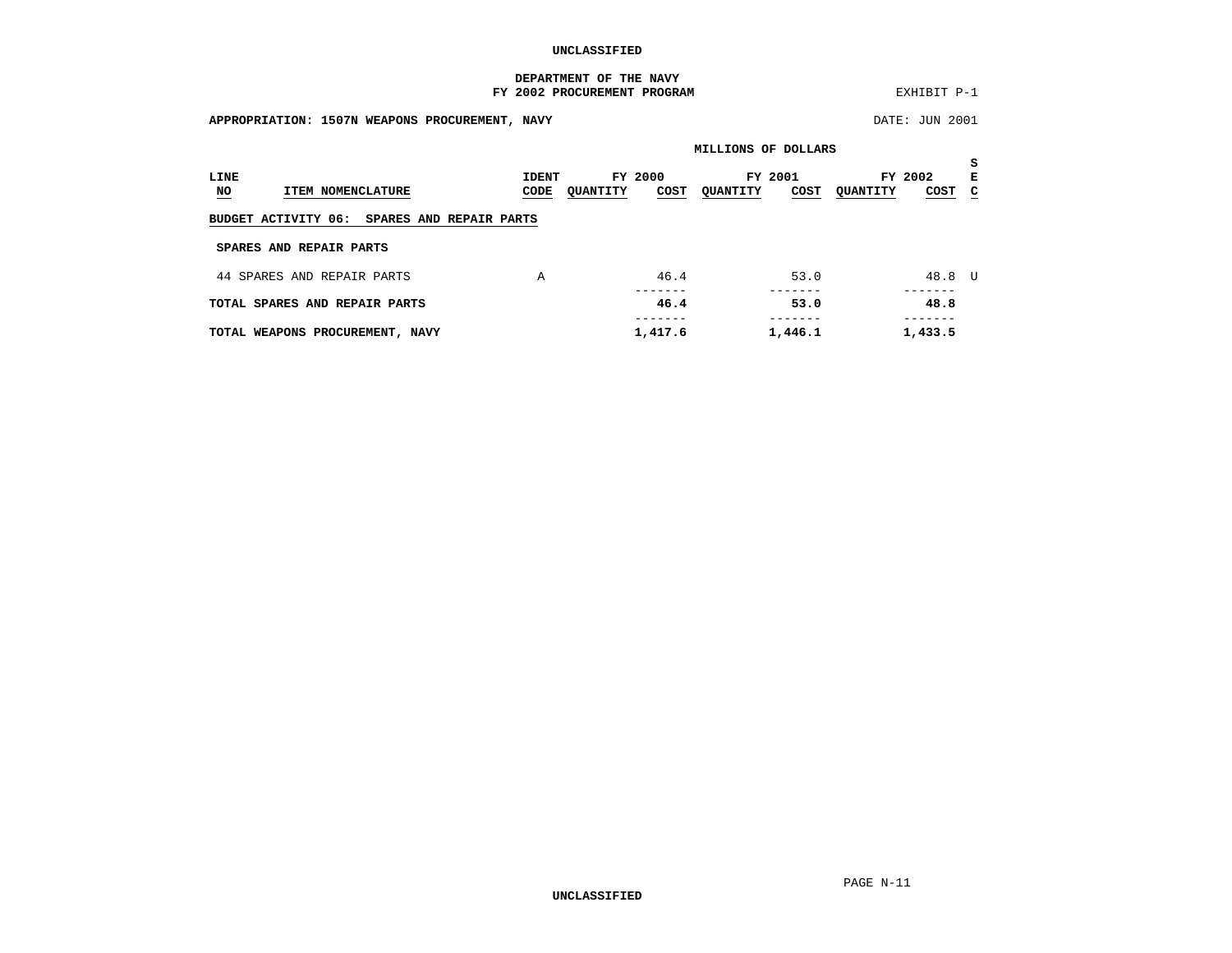| <b>UNCLASSIFIED</b>                                                                                                                                                                                                                                                                                                                                                                                                                                                                                                                                                                                                                                                                                                                                                                                                                                                                                                                                                                                                                                                                                                                                                                                                                                                                                                                                                                                                                                                                                                                                                                             | <b>BUDGET ITEM JUSTIFICATION SHEET</b> |          |          |          |       |                              |                                   |      | <b>DATE</b> | <b>JUNE 2001</b> |                      |
|-------------------------------------------------------------------------------------------------------------------------------------------------------------------------------------------------------------------------------------------------------------------------------------------------------------------------------------------------------------------------------------------------------------------------------------------------------------------------------------------------------------------------------------------------------------------------------------------------------------------------------------------------------------------------------------------------------------------------------------------------------------------------------------------------------------------------------------------------------------------------------------------------------------------------------------------------------------------------------------------------------------------------------------------------------------------------------------------------------------------------------------------------------------------------------------------------------------------------------------------------------------------------------------------------------------------------------------------------------------------------------------------------------------------------------------------------------------------------------------------------------------------------------------------------------------------------------------------------|----------------------------------------|----------|----------|----------|-------|------------------------------|-----------------------------------|------|-------------|------------------|----------------------|
|                                                                                                                                                                                                                                                                                                                                                                                                                                                                                                                                                                                                                                                                                                                                                                                                                                                                                                                                                                                                                                                                                                                                                                                                                                                                                                                                                                                                                                                                                                                                                                                                 |                                        |          |          |          |       |                              |                                   |      |             |                  |                      |
| <b>APPROPRIATION/BUDGET ACTIVITY</b>                                                                                                                                                                                                                                                                                                                                                                                                                                                                                                                                                                                                                                                                                                                                                                                                                                                                                                                                                                                                                                                                                                                                                                                                                                                                                                                                                                                                                                                                                                                                                            |                                        |          |          |          |       | <b>P-1 ITEM NOMENCLATURE</b> |                                   |      |             |                  |                      |
| WEAPONS PROCUREMENT, NAVY / BUDGET ACTIVITY 1 BALLISTIC MISSILES                                                                                                                                                                                                                                                                                                                                                                                                                                                                                                                                                                                                                                                                                                                                                                                                                                                                                                                                                                                                                                                                                                                                                                                                                                                                                                                                                                                                                                                                                                                                |                                        |          |          |          |       |                              | TRIDENT II MISSILE UGM-133A (D-5) |      |             |                  |                      |
| \$ in Millions                                                                                                                                                                                                                                                                                                                                                                                                                                                                                                                                                                                                                                                                                                                                                                                                                                                                                                                                                                                                                                                                                                                                                                                                                                                                                                                                                                                                                                                                                                                                                                                  | <b>Prior Years</b>                     | FY 00    | FY 01    | FY 02    | FY 03 | FY 04                        | FY 05                             | FY06 | FY07        | To Complete      | <b>Total Program</b> |
| QUANTITY                                                                                                                                                                                                                                                                                                                                                                                                                                                                                                                                                                                                                                                                                                                                                                                                                                                                                                                                                                                                                                                                                                                                                                                                                                                                                                                                                                                                                                                                                                                                                                                        | 360                                    | 12       | 12       | 12       |       |                              |                                   |      |             |                  |                      |
| <b>End Cost</b>                                                                                                                                                                                                                                                                                                                                                                                                                                                                                                                                                                                                                                                                                                                                                                                                                                                                                                                                                                                                                                                                                                                                                                                                                                                                                                                                                                                                                                                                                                                                                                                 | \$13,160.8                             | \$468.3  | \$467.7  | \$611.7  |       |                              |                                   |      |             |                  |                      |
| Less: Prior Year Adv. Proc.                                                                                                                                                                                                                                                                                                                                                                                                                                                                                                                                                                                                                                                                                                                                                                                                                                                                                                                                                                                                                                                                                                                                                                                                                                                                                                                                                                                                                                                                                                                                                                     | (\$1,552.7)                            | (\$34.7) | (\$37.8) | (\$52.7) |       |                              |                                   |      |             |                  |                      |
| Current Year Full Funding                                                                                                                                                                                                                                                                                                                                                                                                                                                                                                                                                                                                                                                                                                                                                                                                                                                                                                                                                                                                                                                                                                                                                                                                                                                                                                                                                                                                                                                                                                                                                                       | \$11,608.1                             | \$433.6  | \$429.9  | \$559.0  |       |                              |                                   |      |             |                  |                      |
| Plus: Current Year Adv. Proc.                                                                                                                                                                                                                                                                                                                                                                                                                                                                                                                                                                                                                                                                                                                                                                                                                                                                                                                                                                                                                                                                                                                                                                                                                                                                                                                                                                                                                                                                                                                                                                   | \$2,411.0                              | \$51.3   | \$9.4    | \$8.7    |       |                              |                                   |      |             |                  |                      |
| Plus: Initial Spares                                                                                                                                                                                                                                                                                                                                                                                                                                                                                                                                                                                                                                                                                                                                                                                                                                                                                                                                                                                                                                                                                                                                                                                                                                                                                                                                                                                                                                                                                                                                                                            | \$35.4                                 | \$0.0    | \$0.0    | \$0.0    |       |                              |                                   |      |             |                  |                      |
| <b>Total New Obligational Authority</b>                                                                                                                                                                                                                                                                                                                                                                                                                                                                                                                                                                                                                                                                                                                                                                                                                                                                                                                                                                                                                                                                                                                                                                                                                                                                                                                                                                                                                                                                                                                                                         | \$14,054.5                             | \$484.9  | \$439.3  | \$567.7  |       |                              |                                   |      |             |                  |                      |
| Missile Flyaway Unit Cost<br>1/                                                                                                                                                                                                                                                                                                                                                                                                                                                                                                                                                                                                                                                                                                                                                                                                                                                                                                                                                                                                                                                                                                                                                                                                                                                                                                                                                                                                                                                                                                                                                                 | \$14.6                                 | \$23.1   | \$22.9   | \$24.0   |       |                              |                                   |      |             |                  |                      |
| system quality, reliability, safety, and affordability and \$143.7 million for D-5 life extension to sustain production of D-5 missile motors and other critical components. The<br>\$415.3 million funding request will support the production of 12 TRIDENT II missiles, additional reentry systems hardware, continued support required to maintain<br>SWFLANT's TRIDENT II missile processing capability, and equipment procurements associated with establishing a limited TRIDENT II capability at the Strategic Weapons<br>Facility, Pacific (SWFPAC) at Bangor WA. Funding provides for a 14 SSBN TRIDENT II program, which assumes the backfit of 4 C-4 boats to the D-5 configuration. The<br>\$143.7 million D-5 life extension funding request procures D-5 missile motors and other critical components required to support the extended 44-year SSBN hull life.<br>The Department requests the addition of specific language in the FY 2002 DoD Appropriations Bill as follows: "The Weapons Procurement, Navy appropriation includes<br>\$9.469 million of cash payments to be deposited in the UK Trust Fund under the terms of the 28 July 1998 Secretary of Defense Memorandum of Understanding (MOU) with<br>the United Kingdom." The financial addendum to the MOU specifies annual payments totaling \$51.0 million for FY 2001 - FY 2005 subject to Congressional authorization<br>and appropriation. These funds purchase D-5 missile components required for the U.S. program and are included within the full funding request for airframe and motor<br>flyaway costs. |                                        |          |          |          |       |                              |                                   |      |             |                  |                      |
| 1/ Unit cost shown is flyaway airframe and motor unit cost of which \$4.4M for FY 2002 was funded in prior years' Advance Procurement. Costs shown in the Total New<br>Obligational Authority line include guidance systems, warhead components, flight test instrumentation, arms control and recurring production support costs.                                                                                                                                                                                                                                                                                                                                                                                                                                                                                                                                                                                                                                                                                                                                                                                                                                                                                                                                                                                                                                                                                                                                                                                                                                                              |                                        |          |          |          |       |                              |                                   |      |             |                  |                      |
| <b>DD FORM 2454, JUL 88</b>                                                                                                                                                                                                                                                                                                                                                                                                                                                                                                                                                                                                                                                                                                                                                                                                                                                                                                                                                                                                                                                                                                                                                                                                                                                                                                                                                                                                                                                                                                                                                                     |                                        |          |          |          |       |                              |                                   |      |             |                  |                      |

**1 1**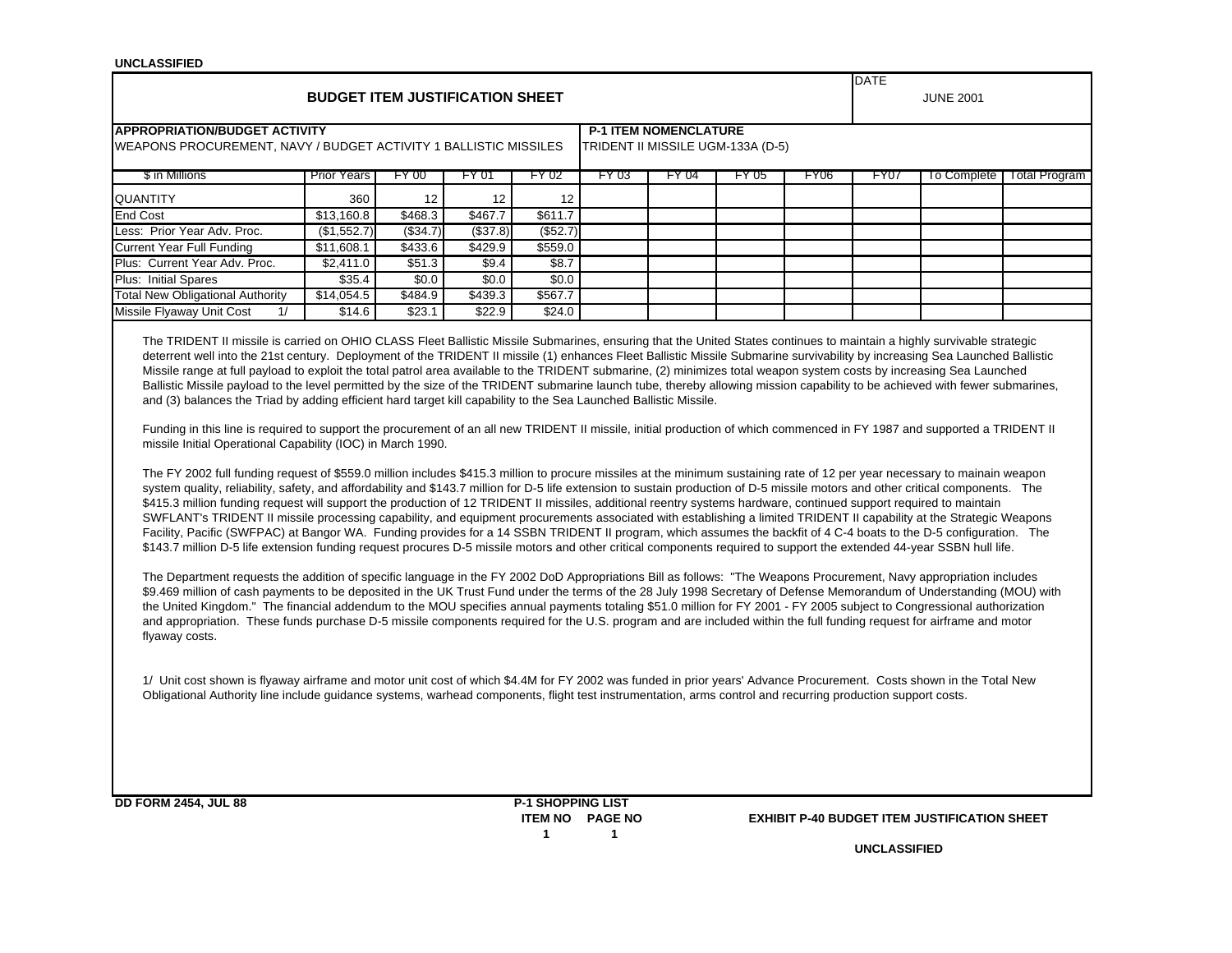| <b>UNCLASSIFIED</b>                                                                                                                                                                                                                                                                      |        |                  |                          |                                                                              |                  |                      |                                                                              |             |     |                                                                             |  |                     |
|------------------------------------------------------------------------------------------------------------------------------------------------------------------------------------------------------------------------------------------------------------------------------------------|--------|------------------|--------------------------|------------------------------------------------------------------------------|------------------|----------------------|------------------------------------------------------------------------------|-------------|-----|-----------------------------------------------------------------------------|--|---------------------|
| <b>WEAPON SYSTEM COST ANALYSIS</b>                                                                                                                                                                                                                                                       |        |                  |                          | <b>A. WEAPONS PROCUREMENT, NAVY</b>                                          |                  | <b>B. UGM-133A</b>   |                                                                              |             |     | C. LOCKHEED MARTIN MISSILES                                                 |  | <b>D. JUNE 2001</b> |
| EXHIBIT (P-5)                                                                                                                                                                                                                                                                            |        |                  | <b>BUDGET ACTIVITY 1</b> |                                                                              |                  |                      | TRIDENT II (D-5) MISSILE (31DL)                                              |             |     | AND SPACE CO. SUNNYVALE, CA                                                 |  |                     |
| <b>WEAPON SYSTEM</b>                                                                                                                                                                                                                                                                     | Ident. | <b>FY 00</b>     |                          | <b>TOTAL</b>                                                                 | FY 01            |                      | <b>TOTAL</b>                                                                 | <b>FY02</b> |     | <b>TOTAL</b>                                                                |  |                     |
| <b>COST ELEMENTS</b>                                                                                                                                                                                                                                                                     | Code   | Unit cost        | Qty                      | <b>COST</b>                                                                  | Unit cost        | Qty                  | <b>COST</b>                                                                  | Unit cost   | Qty | <b>COST</b>                                                                 |  |                     |
| MISSILE H/W - RECURRING<br>AIRFRAME & MOTOR FLYAWAY COST<br>$\mathbf{1}$<br><b>GUIDANCE FLYAWAY COST</b><br>2<br>SUBTOTAL MISSILE AND GUIDANCE FLYAWAY COST<br>3<br><b>LESS: PRIOR YEAR ADVANCE PROCUREMENT</b><br>SUBTOTAL MISSILE AND GUIDANCE NEW<br>4                                |        | 23,100<br>10,425 | 12<br>4                  | 277,200<br>41,700<br>318,900<br>(34, 725)<br>284,175                         | 22,900<br>10,590 | 12<br>$\overline{4}$ | 274,800<br>42,360<br>317,160<br>(37, 808)<br>279,352                         | 24,034      | 12  | 288,400<br>288,400<br>(52, 724)<br>235,676                                  |  |                     |
| OBLIGATIONAL AUTHORITY (NOA)<br>1/ Includes payments for FY 2001 and FY 2002 of \$5,155 and \$9,469 to the UK Trust Fund.                                                                                                                                                                |        |                  |                          |                                                                              |                  |                      |                                                                              |             |     |                                                                             |  |                     |
| <b>SUPPORT COSTS</b><br><b>WARHEAD COMPONENTS</b><br>5<br>SPECIAL PURPOSE INSTRUMENTATION<br>6<br>SPECIAL PURPOSE TOOLING & TEST EQUIPMENT<br>INF TREATY SUPPORT<br>8<br>ARMS CONTROL<br>9<br><b>CONTAINERS</b><br>10                                                                    |        |                  |                          | 15,184<br>25,850<br>13,650<br>7,400<br>5,200<br>40                           |                  |                      | 11,454<br>25,200<br>12,750<br>5,600<br>$\Omega$<br>40                        |             |     | 16,200<br>40,400<br>13,400<br>$\Omega$<br>2,900<br>40                       |  |                     |
| SYSTEM INTEGRATION & PLANNING<br>11<br>12<br>SWFLANT PRODUCTION SUPPORT<br>13<br><b>SUPPORTABILITY MODS</b><br><b>GUIDANCE PARTS PROCUREMENT</b><br>14<br>SWFPAC PRODUCTION SUPPORT<br>15<br>EOP MISSILE AND GUIDANCE COSTS<br>16<br><b>PIGA</b><br>17<br><b>D5 LIFE EXTENSION</b><br>18 |        |                  |                          | 11,600<br>12,071<br>15,959<br>6,050<br>16,100<br>7,750<br>12,550<br>$\Omega$ |                  |                      | 11,800<br>12,000<br>8,050<br>6,100<br>12,600<br>$\Omega$<br>12,300<br>32,703 |             |     | 12,150<br>13,000<br>8,250<br>6,426<br>12,100<br>38,000<br>16,800<br>143,699 |  |                     |
| SUBTOTAL SUPPORT COST NOA                                                                                                                                                                                                                                                                |        |                  |                          | 149,404                                                                      |                  |                      | 150,597                                                                      |             |     | 323,366                                                                     |  |                     |
| <b>CURRENT YEAR FULL FUNDING</b>                                                                                                                                                                                                                                                         |        |                  |                          | 433,579                                                                      |                  |                      | 429,949                                                                      |             |     | 559,042                                                                     |  |                     |
| PLUS: CURRENT YEAR ADVANCE PROCUREMENT                                                                                                                                                                                                                                                   |        |                  |                          | 51,260                                                                       |                  |                      | 9,414                                                                        |             |     | 8,727                                                                       |  |                     |
| NET TRIDENT II COST                                                                                                                                                                                                                                                                      |        |                  |                          | 484,839                                                                      |                  |                      | 439,363                                                                      |             |     | 567,769                                                                     |  |                     |
| <b>PLUS: INITIAL SPARES</b>                                                                                                                                                                                                                                                              |        |                  |                          | 0                                                                            |                  |                      | 0                                                                            |             |     | 0                                                                           |  |                     |
| TOTAL NEW OBLIGATIONAL AUTHORITY                                                                                                                                                                                                                                                         |        |                  |                          | 484,839                                                                      |                  |                      | 439,363                                                                      |             |     | 567,769                                                                     |  |                     |

**P-1 Shopping List Page No. Item No.**

**1 2**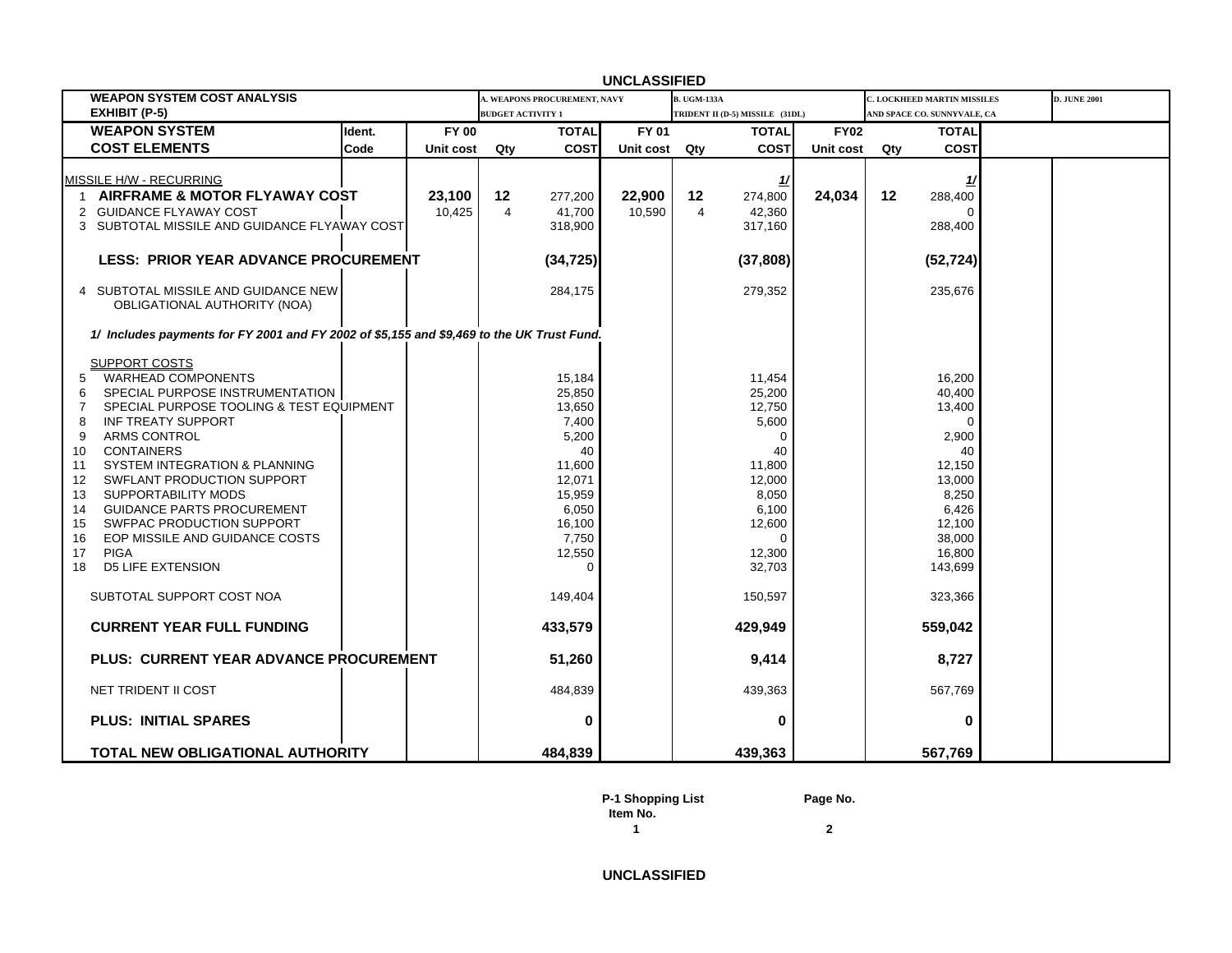|                               | <b>BUDGET PROCUREMENT HISTORY AND PLANNING EXHIBIT (P-5A)</b> |                           |                                  | DATE:<br><b>JUNE 2001</b> |                         |                 |             |                                                             |             |                        |
|-------------------------------|---------------------------------------------------------------|---------------------------|----------------------------------|---------------------------|-------------------------|-----------------|-------------|-------------------------------------------------------------|-------------|------------------------|
| <b>BUDGET ACTIVITY 1</b>      | <b>B. WEAPONS PROCUREMENT NAVY</b>                            |                           |                                  |                           |                         |                 |             | P-1 ITEM NOMENCLATURE:<br>TRIDENT II MISSILE UGM-133A (D-5) |             |                        |
| <b>COST ELEMENT/</b>          | CONTRACTOR                                                    | CONTRACT<br><b>METHOD</b> | CONTRACTED                       | AWARD                     | DATE OF<br><b>FIRST</b> | <b>QUANTITY</b> | <b>UNIT</b> | <b>SPECS</b><br>AVAILABLE                                   | SPEC<br>REV | IF YES,<br><b>WHEN</b> |
| FISCAL YEAR                   | AND LOCATION                                                  | & TYPE                    | BY                               | DATE                      | <b>DELIVERY</b>         |                 | COST        | <b>NOW</b>                                                  | REQ'D       | AVAILABLE              |
| 1. TRIDENT II MSL.<br>FY 2000 | <b>LOCKHEED MARTIN</b>                                        | SS/CPIF                   | <b>STRATEGIC</b>                 | 10/99                     | 10/01                   | 12              | 23,100      | <b>YES</b>                                                  | <b>NO</b>   |                        |
|                               | MISSILES AND<br>SPACE CO. (LMMS)<br>SUNNYVALE, CA             |                           | <b>SYSTEMS</b><br>PROGRAMS (SSP) |                           |                         |                 |             |                                                             |             |                        |
| FY 2001                       | <b>LMMS</b>                                                   | SS/CPIF                   | <b>SSP</b>                       | 10/00                     | 10/02                   | 12              | 22,900      | <b>YES</b>                                                  | <b>NO</b>   |                        |
| FY 2002                       | <b>LMMS</b>                                                   | SS/CPIF                   | SSP                              | 10/01                     | 10/03                   | 12              | 24,034      | <b>YES</b>                                                  | <b>NO</b>   |                        |
|                               |                                                               |                           |                                  |                           |                         |                 |             |                                                             |             |                        |
| <b>D. REMARKS</b>             |                                                               |                           |                                  |                           |                         |                 |             |                                                             |             |                        |
|                               |                                                               |                           |                                  |                           |                         |                 |             |                                                             |             |                        |
|                               |                                                               |                           |                                  |                           |                         |                 |             |                                                             |             |                        |
|                               |                                                               |                           |                                  |                           |                         |                 |             |                                                             |             |                        |

**P-1 Shopping List Page No.**

**Item No. UNCLASSIFIED**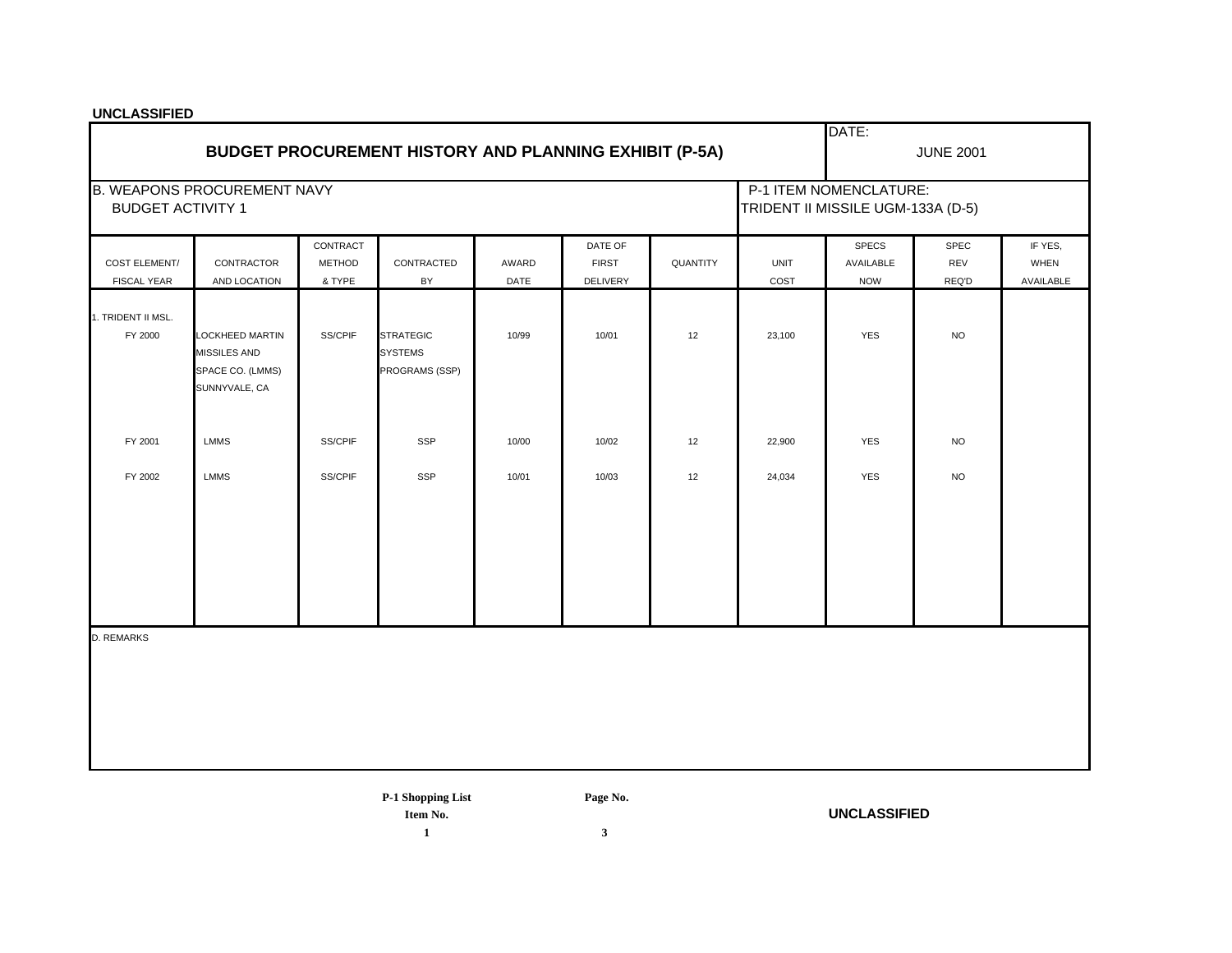| FY 01 BUDGET PRODUCTION SCHEDULE                                |                          |                  |                             |                              | P-1 ITEM NOMENCLATURE:<br>TRIDENT II MISSILE UGM - 133A (D-5)                                                                                                                                                 |                        |                                  |                   |                       |                        |                        |                        |                      |                             |                   |                       |                              |                           |                                 |                              | DATE:             |                                       |                        | <b>JUNE 2001</b>                 |                              |                              |                              |                        |               |
|-----------------------------------------------------------------|--------------------------|------------------|-----------------------------|------------------------------|---------------------------------------------------------------------------------------------------------------------------------------------------------------------------------------------------------------|------------------------|----------------------------------|-------------------|-----------------------|------------------------|------------------------|------------------------|----------------------|-----------------------------|-------------------|-----------------------|------------------------------|---------------------------|---------------------------------|------------------------------|-------------------|---------------------------------------|------------------------|----------------------------------|------------------------------|------------------------------|------------------------------|------------------------|---------------|
|                                                                 |                          |                  |                             |                              |                                                                                                                                                                                                               |                        |                                  | FISCAL YEAR 2002  |                       |                        |                        |                        |                      |                             |                   |                       |                              |                           |                                 |                              | FISCAL YEAR 2003  |                                       |                        |                                  |                              |                              |                              |                        |               |
|                                                                 | s                        |                  | ACCEP.                      | <b>BALANCE</b>               |                                                                                                                                                                                                               |                        |                                  |                   |                       |                        |                        |                        | <b>CALENDAR YEAR</b> |                             |                   | 2002                  |                              |                           |                                 |                              |                   |                                       |                        | CALENDAR YEAR 2003               |                              |                              |                              |                        |               |
| ITEM/MANUFACTURER<br>PROCUREMENT YEAR                           | E<br>${\sf R}$<br>$\vee$ | PROC<br>QTY      | <b>PRIOR</b><br>TO<br>1 OCT | <b>DUE</b><br>AS OF<br>1 OCT | $\circ$<br>$\mathtt{C}$<br>T                                                                                                                                                                                  | N<br>$\circ$<br>$\vee$ | D<br>$\mathsf E$<br>$\mathsf{C}$ | A<br>$\mathsf{N}$ | F<br>$\mathsf E$<br>B | М<br>A<br>$\mathsf{R}$ | A<br>P<br>$\mathsf{R}$ | м<br>$\mathsf{A}$<br>Y | J<br>U<br>${\sf N}$  | J<br>$\cup$<br>$\mathsf{L}$ | Α<br>U<br>G       | S<br>$\mathsf E$<br>P | $\circ$<br>$\mathtt{C}$<br>T | N<br>$\circ$<br>$\vee$    | D<br>$\mathsf E$<br>$\mathbf C$ | A<br>N                       | F<br>E<br>B       | M<br>Α<br>${\sf R}$                   | Α<br>P<br>$\mathsf{R}$ | м<br>Α<br>Y                      | J<br>$\sf U$<br>$\mathsf{N}$ | J<br>$\sf U$<br>$\mathsf{L}$ | $\mathsf{A}$<br>$\sf U$<br>G | S<br>$\mathsf{E}$<br>P | E<br><b>R</b> |
| <b>TRIDENT II MISSILE</b><br>FY2000                             |                          | 12               | $\sim$                      | 12                           | $\overline{1}$                                                                                                                                                                                                | $\overline{1}$         | $\overline{1}$                   | $\overline{1}$    | $\mathbf{1}$          | $\overline{1}$         | $\mathbf{1}$           | $\overline{1}$         | $\overline{1}$       | $\overline{1}$              | $\overline{1}$    | $\overline{1}$        |                              |                           |                                 |                              |                   |                                       |                        |                                  |                              |                              |                              |                        | $\mathbf 0$   |
| FY2001                                                          |                          | 12               | $\blacksquare$              | 12                           |                                                                                                                                                                                                               |                        |                                  |                   |                       |                        |                        |                        |                      |                             |                   |                       | $\mathbf{1}$                 | $\mathbf{1}$              | $\overline{1}$                  | $\overline{1}$               | $\overline{1}$    | $\mathbf{1}$                          | -1                     | -1                               | $\overline{1}$               | $\mathbf{1}$                 | $\mathbf{1}$                 |                        | $\mathbf 0$   |
| FY 2002                                                         |                          | 12               | $\sim$                      | 12                           |                                                                                                                                                                                                               |                        |                                  |                   |                       |                        |                        |                        |                      |                             |                   |                       |                              |                           |                                 |                              |                   |                                       |                        |                                  |                              |                              |                              |                        | 12            |
|                                                                 |                          |                  |                             |                              |                                                                                                                                                                                                               |                        |                                  |                   |                       |                        |                        |                        |                      |                             |                   |                       |                              |                           |                                 |                              |                   |                                       |                        |                                  |                              |                              |                              |                        |               |
|                                                                 |                          |                  |                             |                              |                                                                                                                                                                                                               |                        |                                  |                   |                       |                        |                        |                        |                      |                             |                   |                       |                              |                           |                                 |                              |                   |                                       |                        |                                  |                              |                              |                              |                        |               |
|                                                                 |                          |                  |                             |                              |                                                                                                                                                                                                               |                        |                                  |                   |                       |                        |                        |                        |                      |                             |                   |                       |                              |                           |                                 |                              |                   |                                       |                        |                                  |                              |                              |                              |                        |               |
|                                                                 |                          |                  |                             |                              |                                                                                                                                                                                                               |                        |                                  |                   |                       |                        |                        |                        |                      |                             |                   |                       |                              |                           |                                 |                              |                   |                                       |                        |                                  |                              |                              |                              |                        |               |
|                                                                 |                          |                  |                             |                              |                                                                                                                                                                                                               |                        |                                  |                   |                       |                        |                        |                        |                      |                             |                   |                       |                              |                           |                                 |                              |                   |                                       |                        |                                  |                              |                              |                              |                        |               |
|                                                                 |                          |                  |                             |                              |                                                                                                                                                                                                               |                        |                                  |                   |                       |                        |                        |                        |                      |                             |                   |                       |                              |                           |                                 |                              |                   |                                       |                        |                                  |                              |                              |                              |                        |               |
|                                                                 |                          |                  |                             |                              |                                                                                                                                                                                                               |                        |                                  |                   |                       |                        |                        |                        |                      |                             |                   |                       |                              |                           |                                 |                              |                   |                                       |                        |                                  |                              |                              |                              |                        |               |
|                                                                 |                          |                  |                             |                              |                                                                                                                                                                                                               |                        |                                  |                   |                       |                        |                        |                        |                      |                             |                   |                       |                              |                           |                                 |                              |                   |                                       |                        |                                  |                              |                              |                              |                        |               |
|                                                                 |                          |                  |                             |                              |                                                                                                                                                                                                               |                        |                                  |                   |                       |                        |                        |                        |                      |                             |                   |                       |                              |                           |                                 |                              |                   |                                       |                        |                                  |                              |                              |                              |                        |               |
|                                                                 |                          |                  |                             |                              |                                                                                                                                                                                                               |                        |                                  |                   |                       |                        |                        |                        |                      |                             |                   |                       |                              |                           |                                 |                              |                   |                                       |                        |                                  |                              |                              |                              |                        |               |
|                                                                 |                          |                  |                             |                              |                                                                                                                                                                                                               |                        |                                  |                   |                       |                        |                        |                        |                      |                             |                   |                       |                              |                           |                                 |                              |                   |                                       |                        |                                  |                              |                              |                              |                        |               |
|                                                                 |                          |                  |                             |                              |                                                                                                                                                                                                               |                        |                                  |                   |                       |                        |                        |                        |                      |                             |                   |                       |                              |                           |                                 |                              |                   |                                       |                        |                                  |                              |                              |                              |                        |               |
| <b>TOTAL</b>                                                    |                          | 36               | $\mathbf 0$                 | 36                           | $\overline{1}$                                                                                                                                                                                                | $\overline{1}$         | -1                               | -1                | $\overline{1}$        | 1 <sup>1</sup>         | $\overline{1}$         | -1                     | $\overline{1}$       | $\mathbf{1}$                | - 1               | -1                    | $\mathbf{1}$                 | $\overline{1}$            | $\overline{1}$                  | $\overline{1}$               | $\overline{1}$    | $\overline{1}$                        | $\overline{1}$         | -1                               | $\overline{1}$               | $\mathbf{1}$                 | $\overline{1}$               | $\overline{1}$         | 12            |
|                                                                 |                          |                  |                             |                              | O                                                                                                                                                                                                             | N                      | D                                | J                 | F                     | м                      | $\mathsf{A}$           | М                      | J                    | J                           | $\overline{A}$    | S                     | $\circ$                      | N                         | D                               | J                            | F.                | M                                     | $\overline{A}$         | M                                | J                            | J                            | A                            | S                      |               |
|                                                                 |                          |                  |                             |                              | $\mathsf C$<br>E<br>E<br>P<br>U<br>U<br>$\circ$<br>$\mathsf{A}$<br>$\mathsf{A}$<br>$\mathsf{A}$<br>T<br>$\vee$<br>$\mathsf{C}$<br>${\sf N}$<br>$\, {\bf B}$<br>$\mathsf{R}$<br>$\mathsf{R}$<br>Y<br>${\sf N}$ |                        |                                  |                   |                       |                        |                        |                        | U<br>G               | $\mathsf E$<br>P            | $\mathtt{C}$<br>T | $\circ$<br>$\vee$     | $\mathsf E$<br>$\mathsf{C}$  | $\mathsf{A}$<br>${\sf N}$ | E.<br>B                         | $\mathsf{A}$<br>$\mathsf{R}$ | P<br>$\mathsf{R}$ | Α<br>Y                                | U<br>${\sf N}$         | U                                | $\cup$<br>G                  | E<br>P                       |                              |                        |               |
|                                                                 |                          | PRODUCTION RATES |                             |                              | PRODUCTION LEAD TIME                                                                                                                                                                                          |                        |                                  |                   |                       |                        |                        |                        |                      |                             |                   |                       |                              |                           |                                 |                              | <b>REMARKS</b>    |                                       |                        |                                  |                              |                              |                              |                        |               |
| MANUFACTURER'S NAME<br>AND LOCATION                             | <b>MINIMUM</b><br>SUST.  | $1 - 8 - 5$      | <b>MAXIMUM</b>              | <b>REACHED</b><br>$D +$      |                                                                                                                                                                                                               |                        |                                  |                   |                       |                        | <b>PRIOR</b><br>1 OCT  | <b>ADMIN LEADTIME</b>  |                      | <b>AFTER</b><br>1 OCT       |                   |                       | <b>MANU</b><br>TIME          | <b>FACTURING</b>          |                                 |                              |                   | <b>TOTAL</b><br><b>AFTER</b><br>1 OCT |                        |                                  |                              |                              |                              |                        |               |
| LOCKHEED MARTIN MISSILES<br>AND SPACE COMPANY,<br>SUNNYVALE, CA | 12 PER YR                | 12 PER YR        | 12 PER YR                   |                              |                                                                                                                                                                                                               | <b>INITIAL 1987</b>    | REORDER 1989                     |                   |                       |                        | 31 MO<br>9 MO          |                        |                      | 5 MO                        |                   |                       | 30 MO<br>24 MO               |                           |                                 |                              | 35 MO<br>24 MO    |                                       |                        |                                  |                              |                              |                              |                        |               |
| DD FORM 2445, JUL 87                                            |                          |                  |                             |                              |                                                                                                                                                                                                               |                        |                                  |                   | PAGE NO.              |                        |                        |                        |                      |                             |                   |                       |                              |                           |                                 |                              |                   |                                       |                        | EXHIBIT P-21 PRODUCTION SCHEDULE |                              |                              |                              |                        |               |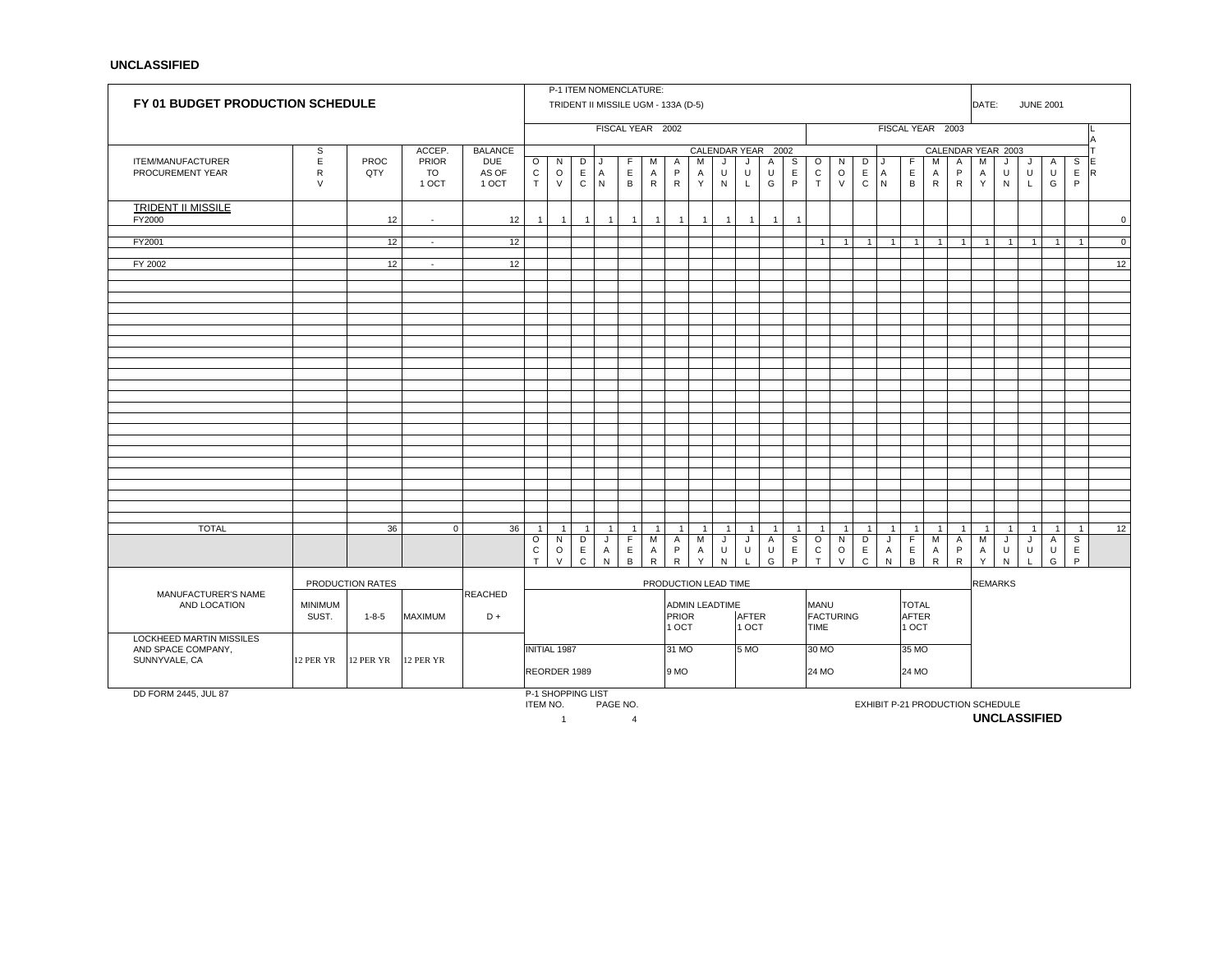|                                      | FY 01 BUDGET PRODUCTION SCHEDULE<br>FISCAL YEAR 2004 |                         |                   |                                |                             |                              |                              |                     |                      |                         |                              |                                             |                               |                     |                             | P-1 ITEM NOMENCLATURE:<br>TRIDENT II MISSILE UGM - 133A (D-5) |                                  |                           |                            |                                  |                     |                     |                                | DATE:                                   |                               |                             |                                  | <b>JUNE 2001</b>          |                                  |                           |                             |        |                     |                        |                                  |                            |                |
|--------------------------------------|------------------------------------------------------|-------------------------|-------------------|--------------------------------|-----------------------------|------------------------------|------------------------------|---------------------|----------------------|-------------------------|------------------------------|---------------------------------------------|-------------------------------|---------------------|-----------------------------|---------------------------------------------------------------|----------------------------------|---------------------------|----------------------------|----------------------------------|---------------------|---------------------|--------------------------------|-----------------------------------------|-------------------------------|-----------------------------|----------------------------------|---------------------------|----------------------------------|---------------------------|-----------------------------|--------|---------------------|------------------------|----------------------------------|----------------------------|----------------|
|                                      |                                                      |                         |                   |                                |                             |                              |                              |                     |                      |                         |                              |                                             |                               |                     |                             |                                                               | FISCAL YEAR 2005                 |                           |                            |                                  |                     |                     |                                |                                         |                               |                             |                                  |                           |                                  |                           | FISCAL YEAR 2006            |        |                     |                        |                                  |                            | A              |
|                                      |                                                      |                         |                   |                                |                             |                              |                              |                     |                      |                         | CALENDAR YEAR                | 2004                                        |                               |                     |                             |                                                               |                                  |                           |                            |                                  |                     |                     |                                | CALENDAR YEAR 2005                      |                               |                             |                                  |                           |                                  |                           |                             |        |                     | CALENDAR YEAR 2006     |                                  |                            | T.             |
| ITEM/MANUFACTURER                    | $\circ$                                              | N                       | D                 | J                              | F                           | М                            | A                            | M                   | J                    | J                       | Α                            | S                                           | O                             | N                   | D                           | J                                                             | F                                | М                         | Α                          | M                                | J                   | J                   | Α                              | S                                       | $\circ$                       | N                           | D                                | J                         | F                                | М                         | A                           | М      | J                   | J                      | $\mathsf{A}$                     | $\mathsf S$                | IE.            |
| PROCUREMENT YEAR                     | $\frac{C}{T}$                                        | $\circ$<br>${\sf V}$    | E<br>$\mathsf C$  | $\mathsf{A}$<br>N <sub>1</sub> | $\mathsf E$<br>B            | $\mathsf{A}$<br>${\sf R}$    | P<br>R                       | Α<br>Y              | U<br>N               | $\sf U$<br>$\mathsf{L}$ | U<br>G                       | $\mathsf{E}% _{\mathsf{H}}$<br>$\mathsf{P}$ | $\rm _T^C$                    | $\circ$<br>$\vee$   | $\mathsf E$<br>$\mathsf{C}$ | $\mathsf{A}$<br>${\sf N}$                                     | $\mathsf E$<br>$\,$ B            | $\mathsf{A}$<br>${\sf R}$ | P<br>$\mathsf{R}$          | Α<br>Y                           | U<br>$\mathsf{N}$   | U<br>$\mathsf L$    | U<br>G                         | $\mathsf E$<br>P                        | ${\bf C}$<br>$\tilde{T}$      | $\circ$<br>$\vee$           | E A<br>$\mathtt{C}$              | N                         | $\mathsf E$<br>B                 | Α<br>R                    | P<br>R                      | A<br>Y | U<br>N              | U<br>$\mathsf{L}$      | $\cup$<br>G                      | $E \ R$<br>$\mathsf{P}$    |                |
| <b>TRIDENT II MISSILE</b><br>FY 2002 | $\mathbf{1}$                                         | $\overline{1}$          | $\mathbf{1}$      | $\mathbf{1}$                   | $\mathbf{1}$                | $\overline{1}$               | $\mathbf{1}$                 | $\overline{1}$      | $\mathbf{1}$         | $\mathbf{1}$            | $\mathbf{1}$                 | $\overline{1}$                              |                               |                     |                             |                                                               |                                  |                           |                            |                                  |                     |                     |                                |                                         |                               |                             |                                  |                           |                                  |                           |                             |        |                     |                        |                                  |                            | $\mathbf 0$    |
|                                      |                                                      |                         |                   |                                |                             |                              |                              |                     |                      |                         |                              |                                             |                               |                     |                             |                                                               |                                  |                           |                            |                                  |                     |                     |                                |                                         |                               |                             |                                  |                           |                                  |                           |                             |        |                     |                        |                                  |                            |                |
|                                      |                                                      |                         |                   |                                |                             |                              |                              |                     |                      |                         |                              |                                             |                               |                     |                             |                                                               |                                  |                           |                            |                                  |                     |                     |                                |                                         |                               |                             |                                  |                           |                                  |                           |                             |        |                     |                        |                                  |                            |                |
|                                      |                                                      |                         |                   |                                |                             |                              |                              |                     |                      |                         |                              |                                             |                               |                     |                             |                                                               |                                  |                           |                            |                                  |                     |                     |                                |                                         |                               |                             |                                  |                           |                                  |                           |                             |        |                     |                        |                                  |                            |                |
|                                      |                                                      |                         |                   |                                |                             |                              |                              |                     |                      |                         |                              |                                             |                               |                     |                             |                                                               |                                  |                           |                            |                                  |                     |                     |                                |                                         |                               |                             |                                  |                           |                                  |                           |                             |        |                     |                        |                                  |                            |                |
|                                      |                                                      |                         |                   |                                |                             |                              |                              |                     |                      |                         |                              |                                             |                               |                     |                             |                                                               |                                  |                           |                            |                                  |                     |                     |                                |                                         |                               |                             |                                  |                           |                                  |                           |                             |        |                     |                        |                                  |                            |                |
|                                      |                                                      |                         |                   |                                |                             |                              |                              |                     |                      |                         |                              |                                             |                               |                     |                             |                                                               |                                  |                           |                            |                                  |                     |                     |                                |                                         |                               |                             |                                  |                           |                                  |                           |                             |        |                     |                        |                                  |                            |                |
|                                      |                                                      |                         |                   |                                |                             |                              |                              |                     |                      |                         |                              |                                             |                               |                     |                             |                                                               |                                  |                           |                            |                                  |                     |                     |                                |                                         |                               |                             |                                  |                           |                                  |                           |                             |        |                     |                        |                                  |                            |                |
|                                      |                                                      |                         |                   |                                |                             |                              |                              |                     |                      |                         |                              |                                             |                               |                     |                             |                                                               |                                  |                           |                            |                                  |                     |                     |                                |                                         |                               |                             |                                  |                           |                                  |                           |                             |        |                     |                        |                                  |                            |                |
|                                      |                                                      |                         |                   |                                |                             |                              |                              |                     |                      |                         |                              |                                             |                               |                     |                             |                                                               |                                  |                           |                            |                                  |                     |                     |                                |                                         |                               |                             |                                  |                           |                                  |                           |                             |        |                     |                        |                                  |                            |                |
|                                      |                                                      |                         |                   |                                |                             |                              |                              |                     |                      |                         |                              |                                             |                               |                     |                             |                                                               |                                  |                           |                            |                                  |                     |                     |                                |                                         |                               |                             |                                  |                           |                                  |                           |                             |        |                     |                        |                                  |                            |                |
|                                      |                                                      |                         |                   |                                |                             |                              |                              |                     |                      |                         |                              |                                             |                               |                     |                             |                                                               |                                  |                           |                            |                                  |                     |                     |                                |                                         |                               |                             |                                  |                           |                                  |                           |                             |        |                     |                        |                                  |                            |                |
|                                      |                                                      |                         |                   |                                |                             |                              |                              |                     |                      |                         |                              |                                             |                               |                     |                             |                                                               |                                  |                           |                            |                                  |                     |                     |                                |                                         |                               |                             |                                  |                           |                                  |                           |                             |        |                     |                        |                                  |                            |                |
|                                      |                                                      |                         |                   |                                |                             |                              |                              |                     |                      |                         |                              |                                             |                               |                     |                             |                                                               |                                  |                           |                            |                                  |                     |                     |                                |                                         |                               |                             |                                  |                           |                                  |                           |                             |        |                     |                        |                                  |                            |                |
|                                      |                                                      |                         |                   |                                |                             |                              |                              |                     |                      |                         |                              |                                             |                               |                     |                             |                                                               |                                  |                           |                            |                                  |                     |                     |                                |                                         |                               |                             |                                  |                           |                                  |                           |                             |        |                     |                        |                                  |                            |                |
|                                      |                                                      |                         |                   |                                |                             |                              |                              |                     |                      |                         |                              |                                             |                               |                     |                             |                                                               |                                  |                           |                            |                                  |                     |                     |                                |                                         |                               |                             |                                  |                           |                                  |                           |                             |        |                     |                        |                                  |                            |                |
|                                      |                                                      |                         |                   |                                |                             |                              |                              |                     |                      |                         |                              |                                             |                               |                     |                             |                                                               |                                  |                           |                            |                                  |                     |                     |                                |                                         |                               |                             |                                  |                           |                                  |                           |                             |        |                     |                        |                                  |                            |                |
|                                      |                                                      |                         |                   |                                |                             |                              |                              |                     |                      |                         |                              |                                             |                               |                     |                             |                                                               |                                  |                           |                            |                                  |                     |                     |                                |                                         |                               |                             |                                  |                           |                                  |                           |                             |        |                     |                        |                                  |                            |                |
|                                      |                                                      |                         |                   |                                |                             |                              |                              |                     |                      |                         |                              |                                             |                               |                     |                             |                                                               |                                  |                           |                            |                                  |                     |                     |                                |                                         |                               |                             |                                  |                           |                                  |                           |                             |        |                     |                        |                                  |                            |                |
| <b>TOTAL</b>                         |                                                      |                         |                   |                                |                             |                              |                              |                     |                      |                         |                              |                                             |                               |                     |                             |                                                               |                                  |                           |                            |                                  |                     |                     |                                |                                         |                               |                             |                                  |                           |                                  |                           |                             |        |                     |                        |                                  |                            |                |
|                                      | $\mathbf{1}$<br>O                                    | $\overline{1}$<br>N     | $\mathbf{1}$<br>D | $\mathbf{1}$<br>J              | $\overline{1}$<br>F         | -1<br>$\overline{M}$         | $\mathbf{1}$<br>$\mathsf{A}$ | $\overline{1}$<br>M | $\overline{1}$<br>J  | 1<br>J                  | $\mathbf{1}$<br>$\mathsf{A}$ | $\overline{1}$<br>$\overline{s}$            | $\overline{0}$<br>$\mathsf O$ | $\overline{0}$<br>N | $\mathbf{0}$<br>Þ           | $\overline{0}$<br>J                                           | $\overline{0}$<br>$\overline{F}$ | $\mathbf 0$<br>M          | $\overline{0}$<br>A        | $\overline{0}$<br>$\overline{M}$ | $\overline{0}$<br>J | $\overline{0}$<br>J | $\overline{0}$<br>$\mathsf{A}$ | $\mathbf{0}$<br>$\overline{\mathbf{s}}$ | $\mathbf 0$<br>$\overline{0}$ | $\mathbf 0$<br>$\mathsf{N}$ | $\overline{0}$<br>$\overline{D}$ | $\mathbf 0$<br>J          | $\overline{0}$<br>$\overline{F}$ | $\overline{0}$<br>M       | $\mathbf 0$<br>$\mathsf{A}$ | 0<br>M | $\overline{0}$<br>J | $\mathbf 0$<br>J       | $\overline{0}$<br>$\overline{A}$ | $\overline{0}$<br>S        | $\overline{0}$ |
|                                      | $\mathtt{C}$<br>T.                                   | $\circ$<br>$\mathsf{V}$ | E<br>$\mathtt{C}$ | $\mathsf{A}$<br>${\sf N}$      | $\mathsf E$<br>$\, {\sf B}$ | $\mathsf{A}$<br>$\mathsf{R}$ | $\mathsf P$<br>$\mathsf{R}$  | $\mathsf{A}$<br>Y   | $\sf U$<br>${\sf N}$ | $\sf U$<br>$\mathsf L$  | U<br>G                       | E<br>P                                      | $\overline{C}$                | $\circ$<br>V.       | $\mathsf E$<br>$\mathsf{C}$ | $\mathsf{A}$<br>${\sf N}$                                     | $\mathsf E$<br>$\, {\sf B}$      | A<br>${\sf R}$            | $\mathsf P$<br>$\mathsf R$ | $\mathsf{A}$<br>Y.               | U<br>${\sf N}$      | $\sf U$<br>L.       | U<br>G                         | $\mathsf E$<br>P                        | $\overline{c}$<br>T           | $\circ$<br>$\vee$           | $\mathsf E$<br>$\mathtt{C}$      | $\mathsf{A}$<br>${\sf N}$ | $\,$ E<br>$\, {\sf B}$           | $\mathsf{A}$<br>${\sf R}$ | $\mathsf P$<br>${\sf R}$    | A<br>Y | $\sf U$<br>N        | $\sf U$<br>$\mathsf L$ | $\sf U$<br>G                     | $\mathsf E$<br>$\mathsf P$ |                |
| <b>REMARKS</b>                       |                                                      |                         |                   |                                |                             |                              |                              |                     |                      |                         |                              |                                             |                               |                     |                             |                                                               |                                  |                           |                            |                                  |                     |                     |                                |                                         |                               |                             |                                  |                           |                                  |                           |                             |        |                     |                        |                                  |                            |                |
|                                      |                                                      |                         |                   |                                |                             |                              |                              |                     |                      |                         |                              |                                             |                               |                     |                             |                                                               |                                  |                           |                            |                                  |                     |                     |                                |                                         |                               |                             |                                  |                           |                                  |                           |                             |        |                     |                        |                                  |                            |                |
|                                      |                                                      |                         |                   |                                |                             |                              |                              |                     |                      |                         |                              |                                             |                               |                     |                             |                                                               |                                  |                           |                            |                                  |                     |                     |                                |                                         |                               |                             |                                  |                           |                                  |                           |                             |        |                     |                        |                                  |                            |                |
|                                      |                                                      |                         |                   |                                |                             |                              |                              |                     |                      |                         |                              |                                             |                               |                     |                             |                                                               |                                  |                           |                            |                                  |                     |                     |                                |                                         |                               |                             |                                  |                           |                                  |                           |                             |        |                     |                        |                                  |                            |                |
|                                      |                                                      |                         |                   |                                |                             |                              |                              |                     |                      |                         |                              |                                             |                               |                     |                             |                                                               |                                  |                           |                            |                                  |                     |                     |                                |                                         |                               |                             |                                  |                           |                                  |                           |                             |        |                     |                        |                                  |                            |                |
|                                      |                                                      |                         |                   |                                |                             |                              |                              |                     |                      |                         |                              |                                             |                               |                     |                             |                                                               |                                  |                           |                            |                                  |                     |                     |                                |                                         |                               |                             |                                  |                           |                                  |                           |                             |        |                     |                        |                                  |                            |                |
|                                      |                                                      |                         |                   |                                |                             |                              |                              |                     |                      |                         |                              |                                             |                               |                     |                             |                                                               |                                  |                           |                            |                                  |                     |                     |                                |                                         |                               |                             |                                  |                           |                                  |                           |                             |        |                     |                        |                                  |                            |                |
| DD FORM 2445, JUL 87                 |                                                      |                         |                   |                                |                             |                              |                              |                     |                      | P-1 SHOPPING LIST       |                              |                                             |                               |                     |                             |                                                               |                                  |                           |                            |                                  |                     |                     |                                |                                         |                               |                             |                                  |                           |                                  |                           |                             |        |                     |                        |                                  |                            |                |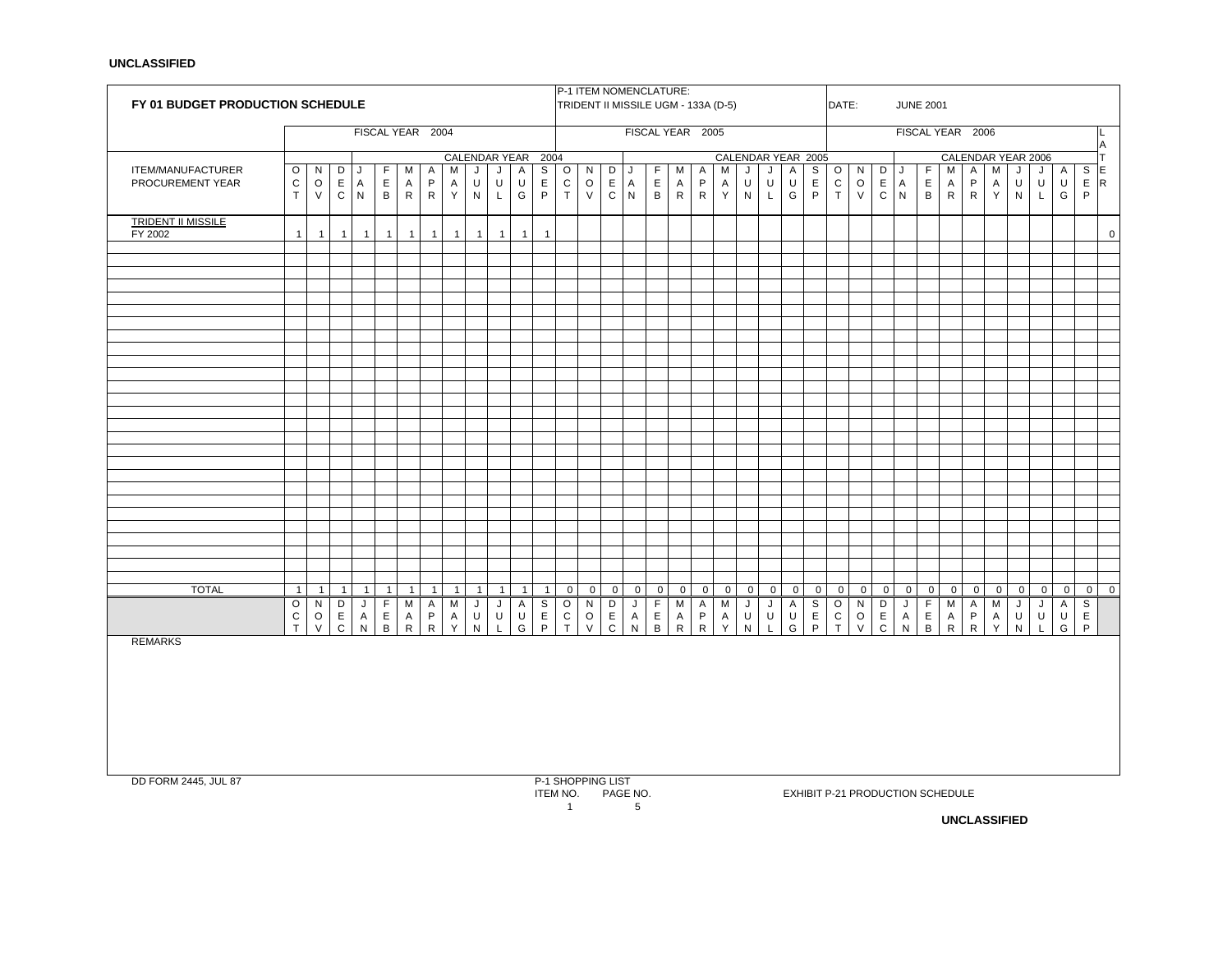## FY02 PRES BUDGET **TRIDENT II PROCUREMENT ANNEX** JUNE 2001

|                                 | 2000      | 2001     | 2002      |
|---------------------------------|-----------|----------|-----------|
| <b>WEAPON SYSTEM COST</b>       | 468.304   | 467.757  | 611,766   |
| <b>ADVANCE PROCUREMENT (PY)</b> | (34, 725) | (37,808) | (52, 724) |
| <b>CURRENT YEAR PROGRAM</b>     | 433,579   | 429.949  | 559,042   |
| ADVANCE PROCUREMENT (CY)        | 51.260    | 9.414    | 8.727     |
| TOTAL                           | 484.839   | 439.363  | 567,769   |
|                                 |           |          |           |

| FY OF   |         |        |        |        |
|---------|---------|--------|--------|--------|
| FUNDING | \$      | FY00   | FY01   | FY02   |
| 1985    | 24,400  | O      | O      | 0      |
| 1986    | 235,713 | O      | 0      | 0      |
| 1987    | 264,385 | O      | 0      | 0      |
| 1988    | 309,578 | 2,830  | 2,830  | 1,030  |
| 1989    | 228,063 | 2,200  | 2,200  | 600    |
| 1990    | 216,131 | 1,500  | 1,500  | 500    |
| 1991    | 176,665 | 1,300  | 1,300  | 300    |
| 1992    | 218,000 | 1,400  | 1,400  | 600    |
| 1993    | 223,000 | 1,100  | 1,100  | 500    |
| 1994    | 116,262 | 1,600  | 1,600  | 500    |
| 1995    | 53,376  | 245    | 245    | 32,745 |
| 1996    | 185,379 | 800    | 800    | 800    |
| 1997    | 57,934  | 0      | 0      | O      |
| 1998    | 49,533  | 5,750  | 2,550  | 2,000  |
| 1999    | 52,625  | 16,000 | 1,550  | 2,150  |
| 2000    | 51,260  |        | 20,733 | 1,585  |
| 2001    | 9,414   |        |        | 9,414  |
| 2002    | 8,727   |        |        |        |

| TOTAL 2,480,445 | 34.725 | 37,808 | 52.724 |
|-----------------|--------|--------|--------|
|                 |        |        |        |

P-1 Shopping List Page No. Item No.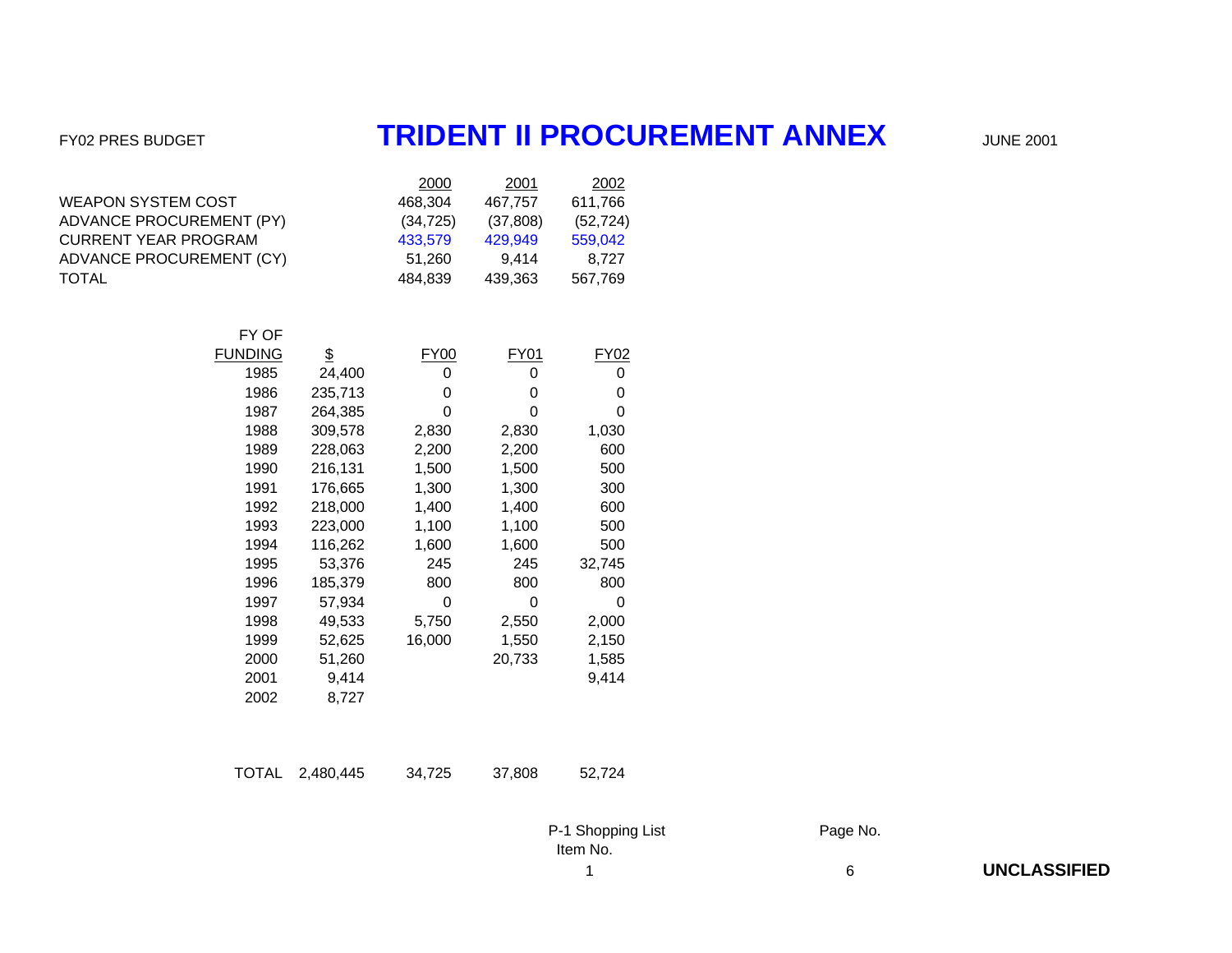| <b>UNCLASSIFIED</b>                                                                                                                                                                                                                                                                                                                                                                                                                                               |                                        |             |             |                          |                                                                |             |             |             |                                 |                                                     |                      |
|-------------------------------------------------------------------------------------------------------------------------------------------------------------------------------------------------------------------------------------------------------------------------------------------------------------------------------------------------------------------------------------------------------------------------------------------------------------------|----------------------------------------|-------------|-------------|--------------------------|----------------------------------------------------------------|-------------|-------------|-------------|---------------------------------|-----------------------------------------------------|----------------------|
|                                                                                                                                                                                                                                                                                                                                                                                                                                                                   | <b>BUDGET ITEM JUSTIFICATION SHEET</b> |             |             |                          |                                                                |             |             |             | <b>DATE</b><br><b>JUNE 2001</b> |                                                     |                      |
| <b>APPROPRIATION/BUDGET ACTIVITY</b><br>WEAPONS PROCUREMENT, NAVY / BUDGET ACTIVITY 1 BALLISTIC MISSILES                                                                                                                                                                                                                                                                                                                                                          |                                        |             |             |                          | <b>P-1 ITEM NOMENCLATURE</b><br>TRIDENT II ADVANCE PROCUREMENT |             |             |             |                                 |                                                     |                      |
|                                                                                                                                                                                                                                                                                                                                                                                                                                                                   | <b>Prior Years</b>                     | <b>FY00</b> | <b>FY01</b> | <b>FY02</b>              | <b>FY03</b>                                                    | <b>FY04</b> | <b>FY05</b> | <b>FY06</b> |                                 | FY07 To Complete                                    | <b>Total Program</b> |
| <b>QUANTITY</b>                                                                                                                                                                                                                                                                                                                                                                                                                                                   | N/A                                    | N/A         | N/A         | N/A                      |                                                                |             |             |             |                                 |                                                     |                      |
| Cost (in millions)                                                                                                                                                                                                                                                                                                                                                                                                                                                | \$2,411.0                              | \$51.3      | \$9.4       | \$8.7                    |                                                                |             |             |             |                                 |                                                     |                      |
| <b>Initial Spares</b>                                                                                                                                                                                                                                                                                                                                                                                                                                             | N/A                                    | N/A         | N/A         | N/A                      |                                                                |             |             |             |                                 |                                                     |                      |
| <b>Total (in Millions)</b>                                                                                                                                                                                                                                                                                                                                                                                                                                        | \$2,411.0                              | \$51.3      | \$9.4       | \$8.7                    |                                                                |             |             |             |                                 |                                                     |                      |
| Unit Cost (in Millions)                                                                                                                                                                                                                                                                                                                                                                                                                                           | N/A                                    | N/A         | N/A         | N/A                      |                                                                |             |             |             |                                 |                                                     |                      |
| well as life-of-type or one-time quantity buys of items required to support the total planned program. The quality and homogeneity obtained by these means are essential to<br>assure the consistent performance reliability of the missiles to be procured for the TRIDENT II program.<br>The FY 2002 request will provide \$8.7 million for the advance procurement of long lead items required to support the FY 2003 full funded manufacture of D-5 missiles. |                                        |             |             |                          |                                                                |             |             |             |                                 |                                                     |                      |
| <b>DD FORM 2454, JUL 88</b>                                                                                                                                                                                                                                                                                                                                                                                                                                       |                                        |             |             | <b>P-1 SHOPPING LIST</b> | <b>ITEM NO PAGE NO</b>                                         |             |             |             |                                 | <b>EXHIBIT P-40 BUDGET ITEM JUSTIFICATION SHEET</b> |                      |

**2 1**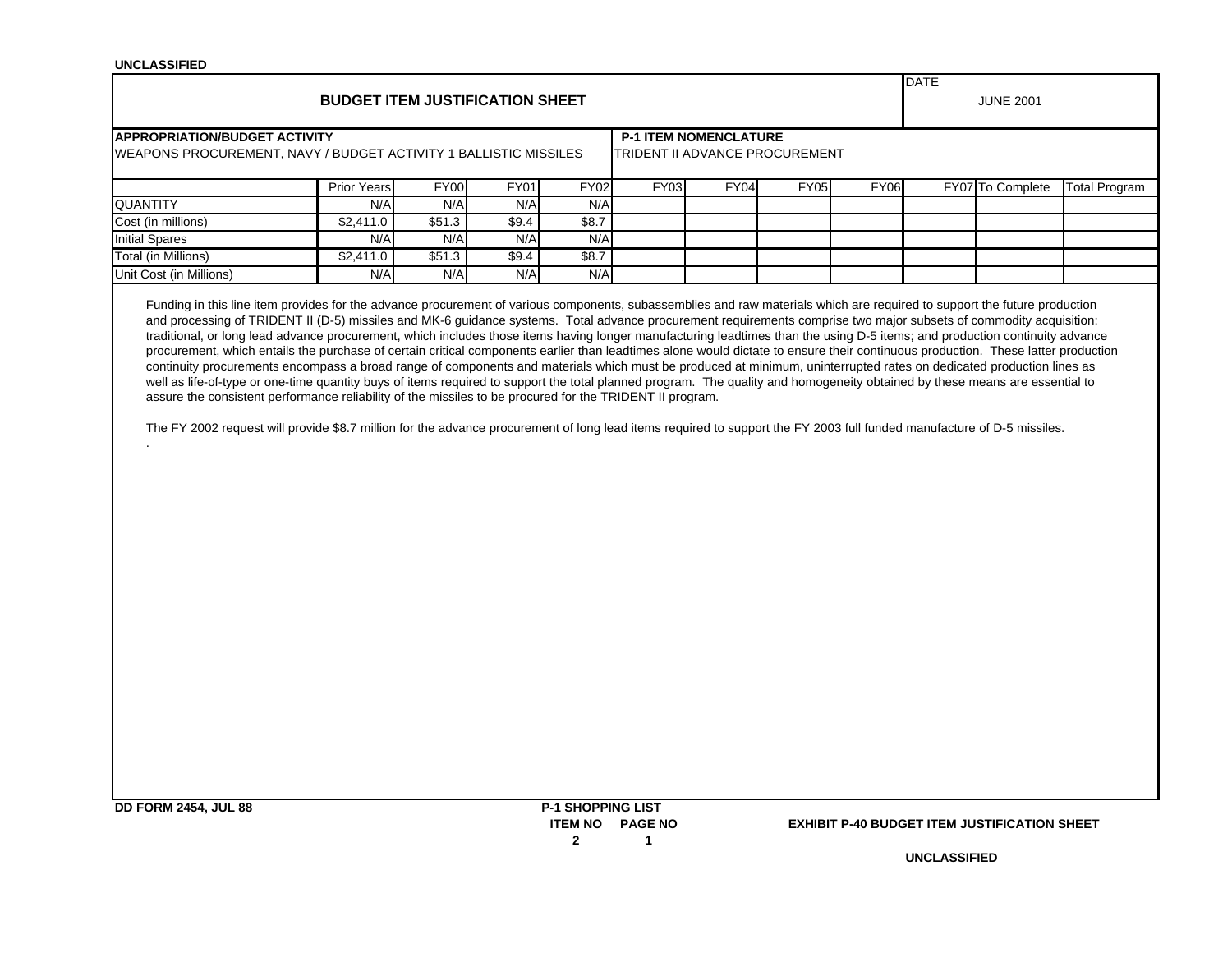| <b>WEAPON SYSTEM ADVANCE PROCUREMENT EXHIBIT (P-10)</b><br>FY 2000 FOR FY 2001<br>(PROCUREMENT OF ADVANCE DESIGN AND MATERIAL)                                                                                                                                                                                                                                                                                                                                                          |                                      |                                |                        |                                     |                  |                                                      |  |  |  |  |  |
|-----------------------------------------------------------------------------------------------------------------------------------------------------------------------------------------------------------------------------------------------------------------------------------------------------------------------------------------------------------------------------------------------------------------------------------------------------------------------------------------|--------------------------------------|--------------------------------|------------------------|-------------------------------------|------------------|------------------------------------------------------|--|--|--|--|--|
|                                                                                                                                                                                                                                                                                                                                                                                                                                                                                         |                                      |                                |                        |                                     |                  |                                                      |  |  |  |  |  |
| <b>Weapon System Type -</b>                                                                                                                                                                                                                                                                                                                                                                                                                                                             | (TOA, Dollars in tenths of Millions) | <b>First System Award Date</b> |                        | <b>First System Completion Date</b> | DATE: JUNE 2001  | <b>Interval Between</b><br><b>System Completions</b> |  |  |  |  |  |
| <b>UGM 133A TRIDENT II MISSILE</b>                                                                                                                                                                                                                                                                                                                                                                                                                                                      |                                      | FY 1987                        |                        | FY 1989                             |                  |                                                      |  |  |  |  |  |
|                                                                                                                                                                                                                                                                                                                                                                                                                                                                                         |                                      |                                | <b>End Item</b>        |                                     |                  |                                                      |  |  |  |  |  |
|                                                                                                                                                                                                                                                                                                                                                                                                                                                                                         |                                      | Date                           | Delivery Date of       | <b>Production Lead</b>              |                  |                                                      |  |  |  |  |  |
| <b>Advance Procurement/Advance Funding</b>                                                                                                                                                                                                                                                                                                                                                                                                                                              |                                      | <b>Contract Award</b>          | <b>First Equipment</b> | <b>Time in Months</b>               | <b>Unit Cost</b> | <b>Total Cost</b>                                    |  |  |  |  |  |
| Items                                                                                                                                                                                                                                                                                                                                                                                                                                                                                   | Quantity                             | <b>Planned/Required</b>        | Required               | (Adm/Prod)-Total                    |                  |                                                      |  |  |  |  |  |
| 1. CFE<br>AIRFRAME AND MOTOR LONG LEAD                                                                                                                                                                                                                                                                                                                                                                                                                                                  | 12                                   | $10/00$ *                      | $10/02$ *              | 9/24                                | 1.6              | 19.2                                                 |  |  |  |  |  |
| AIRFRAME PRODUCTION<br><b>CONTINUITY</b>                                                                                                                                                                                                                                                                                                                                                                                                                                                |                                      |                                |                        |                                     |                  | 32.1                                                 |  |  |  |  |  |
| <b>TOTAL</b>                                                                                                                                                                                                                                                                                                                                                                                                                                                                            |                                      |                                |                        |                                     |                  | 51.3                                                 |  |  |  |  |  |
| <b>Narrative Description</b><br>Long Lead funding allows for the delivery of TRIDENT II missiles in 2 versus 3 years.<br>Production continuity funds are required for life-of-type procurements and to maintain continuous production for critical components at<br>the lowest sustaining rate consistent with quality, reliability, safety and cost.<br>Long Lead procurements are awarded in the preceding year. The dates shown pertain to the full funded D-5 missiles to which the |                                      |                                |                        |                                     |                  |                                                      |  |  |  |  |  |
| Long Lead will be applied.                                                                                                                                                                                                                                                                                                                                                                                                                                                              |                                      |                                |                        |                                     |                  |                                                      |  |  |  |  |  |

| P-1 Shopping List | Page No.    |
|-------------------|-------------|
| ltem No.          |             |
| 2                 | $\mathbf 2$ |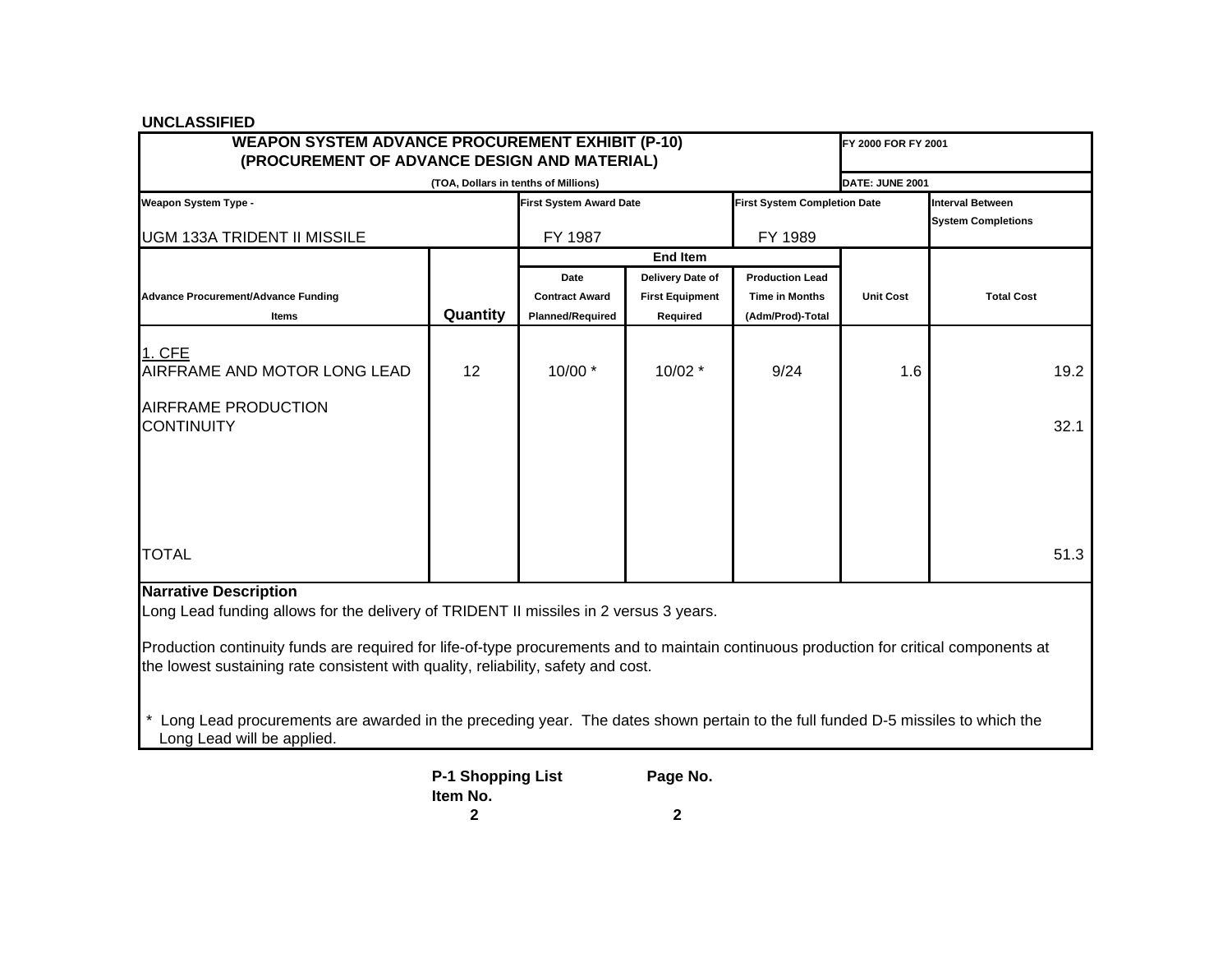| <b>WEAPON SYSTEM ADVANCE PROCUREMENT EXHIBIT (P-10)</b><br>(PROCUREMENT OF ADVANCE DESIGN AND MATERIAL)                                                                                                                                                                                 | FY 2001 FOR FY 2002                  |                                |                        |                                     |                  |                                                      |     |  |  |  |
|-----------------------------------------------------------------------------------------------------------------------------------------------------------------------------------------------------------------------------------------------------------------------------------------|--------------------------------------|--------------------------------|------------------------|-------------------------------------|------------------|------------------------------------------------------|-----|--|--|--|
|                                                                                                                                                                                                                                                                                         | (TOA, Dollars in tenths of Millions) |                                |                        |                                     | DATE: JUNE 2001  |                                                      |     |  |  |  |
| <b>Weapon System Type -</b>                                                                                                                                                                                                                                                             |                                      | <b>First System Award Date</b> |                        | <b>First System Completion Date</b> |                  | <b>Interval Between</b><br><b>System Completions</b> |     |  |  |  |
| <b>UGM 133A TRIDENT II MISSILE</b>                                                                                                                                                                                                                                                      |                                      | FY 1987                        |                        | FY 1989                             |                  |                                                      |     |  |  |  |
|                                                                                                                                                                                                                                                                                         |                                      |                                | <b>End Item</b>        |                                     |                  |                                                      |     |  |  |  |
|                                                                                                                                                                                                                                                                                         |                                      | Date                           | Delivery Date of       | <b>Production Lead</b>              |                  |                                                      |     |  |  |  |
| <b>Advance Procurement/Advance Funding</b>                                                                                                                                                                                                                                              |                                      | <b>Contract Award</b>          | <b>First Equipment</b> | <b>Time in Months</b>               | <b>Unit Cost</b> | <b>Total Cost</b>                                    |     |  |  |  |
| Items                                                                                                                                                                                                                                                                                   | Quantity                             | <b>Planned/Required</b>        | Required               | (Adm/Prod)-Total                    |                  |                                                      |     |  |  |  |
| 1. CFE<br>AIRFRAME AND MOTOR LONG LEAD                                                                                                                                                                                                                                                  | 12                                   | $10/01$ *                      | 10/03 *                | 9/24                                | 0.8              |                                                      | 9.4 |  |  |  |
| <b>TOTAL</b>                                                                                                                                                                                                                                                                            |                                      |                                |                        |                                     |                  |                                                      | 9.4 |  |  |  |
| <b>Narrative Description</b><br>Long Lead funding allows for the delivery of TRIDENT II missiles in 2 versus 3 years.<br>* Long Lead procurements are awarded in the preceding year. The dates shown pertain to the full funded D-5 missiles to which the<br>Long Lead will be applied. |                                      |                                |                        |                                     |                  |                                                      |     |  |  |  |

| <b>P-1 Shopping List</b> | Page No. |
|--------------------------|----------|
| Item No.                 |          |
|                          | 3        |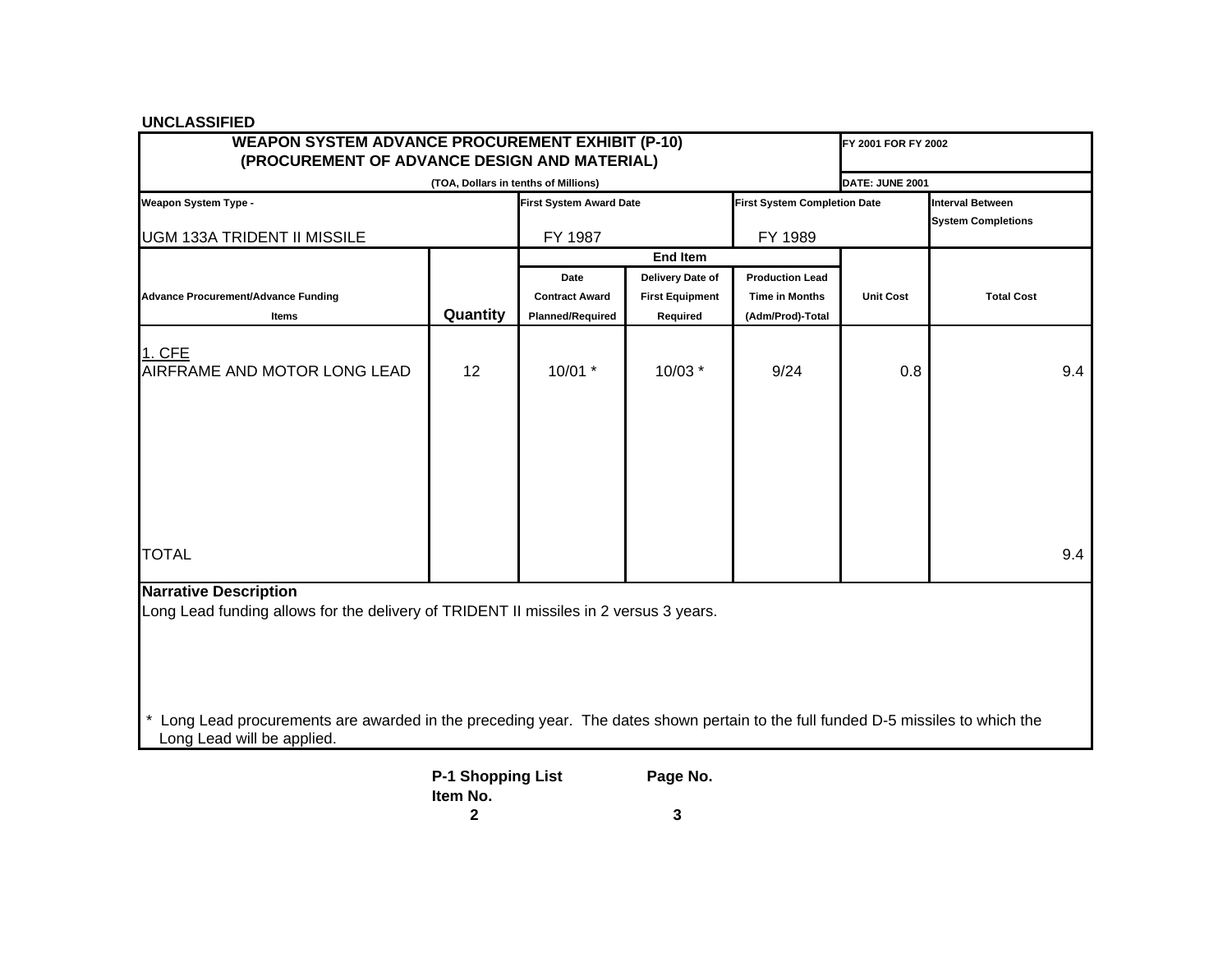| (PROCUREMENT OF ADVANCE DESIGN AND MATERIAL)                                                                                                                                                                                                                                            | FY 2002 FOR FY 2003                  |                                |                        |                                     |                  |                                                      |     |  |  |  |
|-----------------------------------------------------------------------------------------------------------------------------------------------------------------------------------------------------------------------------------------------------------------------------------------|--------------------------------------|--------------------------------|------------------------|-------------------------------------|------------------|------------------------------------------------------|-----|--|--|--|
|                                                                                                                                                                                                                                                                                         | (TOA, Dollars in tenths of Millions) |                                |                        |                                     | DATE: JUNE 2001  |                                                      |     |  |  |  |
| <b>Weapon System Type -</b>                                                                                                                                                                                                                                                             |                                      | <b>First System Award Date</b> |                        | <b>First System Completion Date</b> |                  | <b>Interval Between</b><br><b>System Completions</b> |     |  |  |  |
| <b>UGM 133A TRIDENT II MISSILE</b>                                                                                                                                                                                                                                                      |                                      | FY 1987                        |                        | FY 1989                             |                  |                                                      |     |  |  |  |
|                                                                                                                                                                                                                                                                                         |                                      |                                | <b>End Item</b>        |                                     |                  |                                                      |     |  |  |  |
|                                                                                                                                                                                                                                                                                         |                                      | Date                           | Delivery Date of       | <b>Production Lead</b>              |                  |                                                      |     |  |  |  |
| <b>Advance Procurement/Advance Funding</b>                                                                                                                                                                                                                                              |                                      | <b>Contract Award</b>          | <b>First Equipment</b> | <b>Time in Months</b>               | <b>Unit Cost</b> | <b>Total Cost</b>                                    |     |  |  |  |
| Items                                                                                                                                                                                                                                                                                   | Quantity                             | <b>Planned/Required</b>        | Required               | (Adm/Prod)-Total                    |                  |                                                      |     |  |  |  |
| 1. CFE<br>AIRFRAME AND MOTOR LONG LEAD                                                                                                                                                                                                                                                  | 12                                   | $10/02$ *                      | 10/03 *                | 9/24                                | 0.7              |                                                      | 8.7 |  |  |  |
| <b>TOTAL</b>                                                                                                                                                                                                                                                                            |                                      |                                |                        |                                     |                  |                                                      | 8.7 |  |  |  |
| <b>Narrative Description</b><br>Long Lead funding allows for the delivery of TRIDENT II missiles in 2 versus 3 years.<br>* Long Lead procurements are awarded in the preceding year. The dates shown pertain to the full funded D-5 missiles to which the<br>Long Lead will be applied. |                                      |                                |                        |                                     |                  |                                                      |     |  |  |  |

| <b>P-1 Shopping List</b> | Page No. |
|--------------------------|----------|
| Item No.                 |          |
| 2                        | Δ        |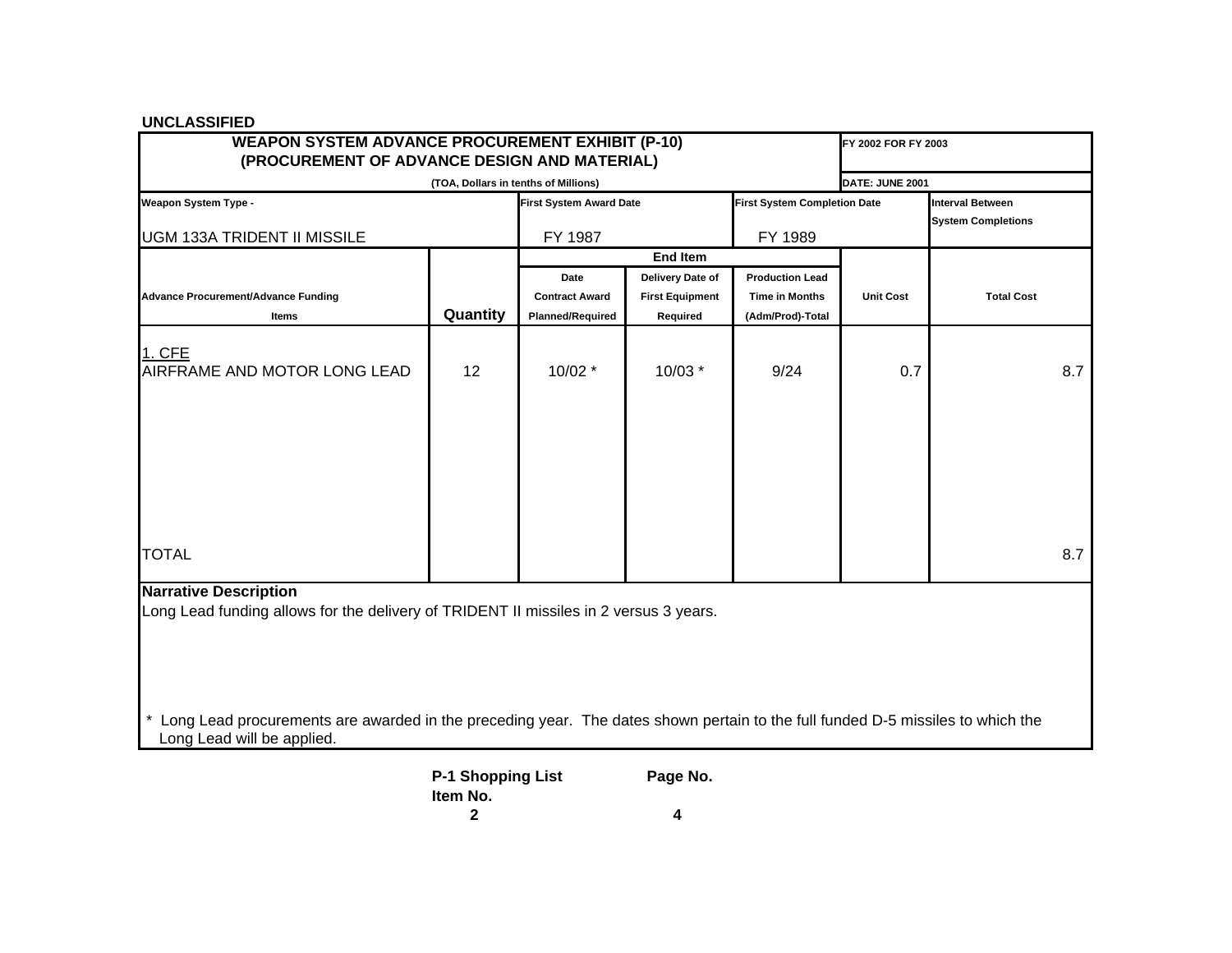|                                                                                                                                                                                                                                                                      |                                        |                               |       |       |                              |       |       |       | DATE             |                   |                      |  |
|----------------------------------------------------------------------------------------------------------------------------------------------------------------------------------------------------------------------------------------------------------------------|----------------------------------------|-------------------------------|-------|-------|------------------------------|-------|-------|-------|------------------|-------------------|----------------------|--|
|                                                                                                                                                                                                                                                                      | <b>BUDGET ITEM JUSTIFICATION SHEET</b> |                               |       |       |                              |       |       |       | <b>JUNE 2001</b> |                   |                      |  |
| <b>IAPPROPRIATION/BUDGET ACTIVITY</b>                                                                                                                                                                                                                                |                                        |                               |       |       | <b>P-1 ITEM NOMENCLATURE</b> |       |       |       |                  |                   |                      |  |
| <b>IWEAPONS PROCUREMENT, NAVY / BUDGET ACTIVITY 1 BALLISTIC MISSILES</b>                                                                                                                                                                                             |                                        | MISSILE INDUSTRIAL FACILITIES |       |       |                              |       |       |       |                  |                   |                      |  |
|                                                                                                                                                                                                                                                                      | <b>Prior Years</b>                     | <b>FY 00</b>                  | FY 01 | FY 02 | FY 03                        | FY 04 | FY 05 | FY 06 |                  | FY 07 To Complete | <b>Total Program</b> |  |
| <b>QUANTITY</b>                                                                                                                                                                                                                                                      | N/A                                    | N/A                           | N/A   | N/A   | N/A                          | N/A   | N/A   | N/A   | N/A              | N/A               | N/A                  |  |
| Cost (in millions)                                                                                                                                                                                                                                                   | N/A                                    | \$2.2                         | \$1.2 | \$1.3 | \$1.3                        | \$1.4 | \$1.4 | \$1.4 | \$1.4            | N/A               | N/A                  |  |
| <b>Initial Spares</b>                                                                                                                                                                                                                                                | N/A                                    | N/A                           | N/A   | N/A   | N/A                          | N/A   | N/A   | N/A   | N/A              | N/A               | N/A                  |  |
| Total (in Millions)                                                                                                                                                                                                                                                  | N/A                                    | \$2.2                         | \$1.2 | \$1.3 | \$1.3                        | \$1.4 | \$1.4 | \$1.4 | \$1.4            | N/A               | N/A                  |  |
| Unit Cost (in Millions)                                                                                                                                                                                                                                              | N/A                                    | N/A                           | N/A   | N/A   | N/A                          | N/A   | N/A   | N/A   | N/A              | N/A               | N/A                  |  |
| Funding for Missile Industrial Facilities provides for capital maintenance projects at Navy-owned Naval Industrial Reserve Ordnance Plants (NIROPS) at Sunnyvale and Santa<br>Cruz, California, and Bacchus, Utah in support of the Fleet Ballistic Missile program. |                                        |                               |       |       |                              |       |       |       |                  |                   |                      |  |

Projects planned in FY 2000 through FY 2002 include additions and modifications to, and rehabilitation of, civil works, non-severable equipment, and real property. Among those projects are upgrades and improvements such as upgrading building electrical systems, replacing conductive floors, replacing insulation, replacing water and steam piping, paving roads and parking areas and painting buildings.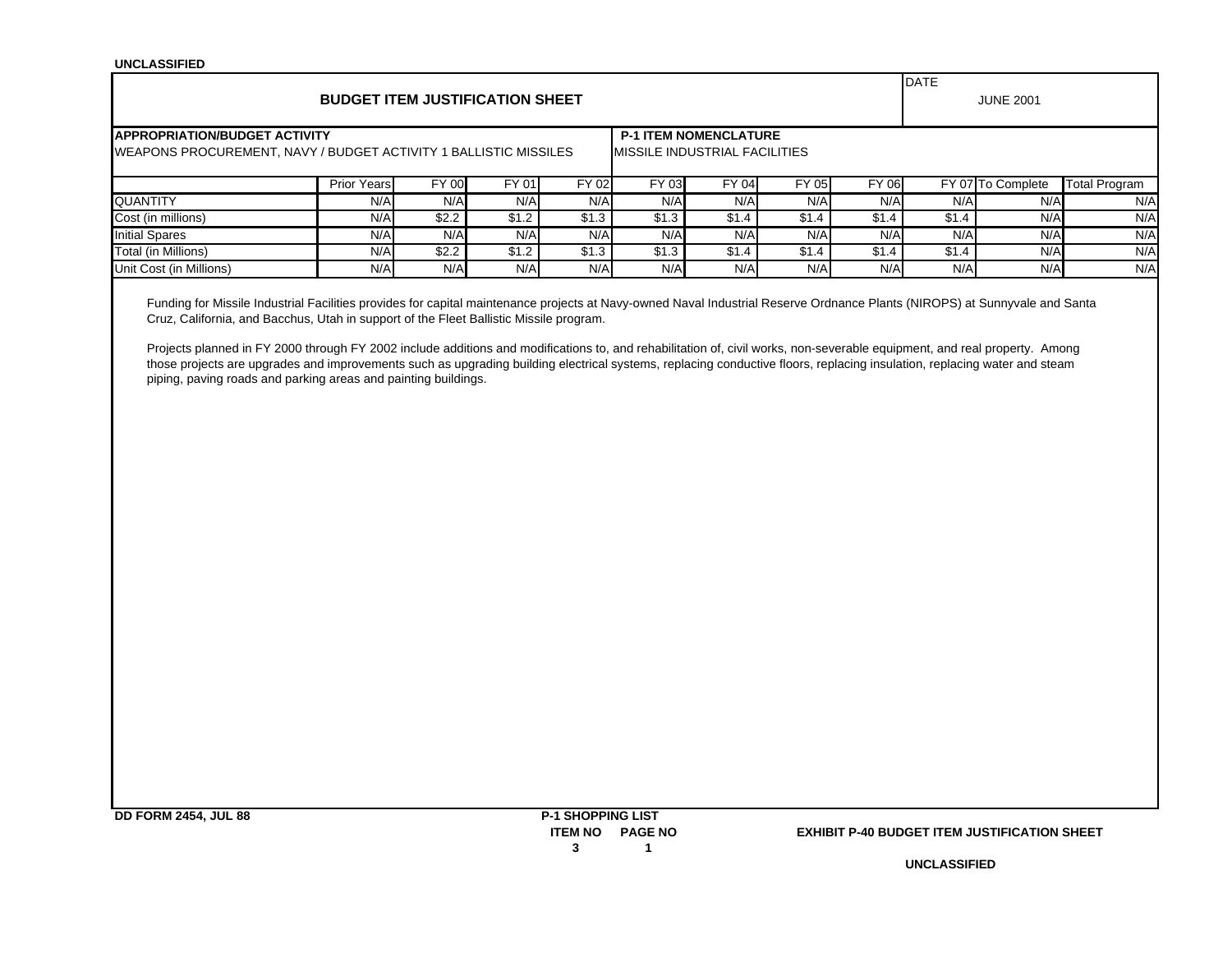| <b>UNCLASSIFIED</b><br>A. WEAPONS PROCUREMENT, B. MISSILE INDUSTRIAL FACILC. LOCKHEED MARTIN MISSIL JUNE 2001 |        |                  |                          |           |     |              |           |     |              |                             |  |
|---------------------------------------------------------------------------------------------------------------|--------|------------------|--------------------------|-----------|-----|--------------|-----------|-----|--------------|-----------------------------|--|
| <b>WEAPON SYSTEM COST ANALYSIS</b><br>EXHIBIT (P-5)                                                           |        |                  | <b>BUDGET ACTIVITY 1</b> |           |     |              |           |     |              | AND SPACE CO. SUNNYVALE, CA |  |
| <b>WEAPON SYSTEM</b>                                                                                          | Ident. | <b>FY 00</b>     | <b>TOTAL</b>             | FY 01     |     | <b>TOTAL</b> | FY 02     |     | <b>TOTAL</b> |                             |  |
| <b>COST ELEMENTS</b>                                                                                          | Code   | Unit cost<br>Qty | <b>COST</b>              | Unit cost | Qty | <b>COST</b>  | Unit cost | Qty | COST         |                             |  |
|                                                                                                               |        |                  |                          |           |     |              |           |     |              |                             |  |
| CAPITAL MAINTENANCE                                                                                           |        |                  | 2,174                    |           |     | 1,220        |           |     | 1,275        |                             |  |
| TOTAL MISSILE INDUSTRIAL FACILITIES                                                                           |        |                  | 2,174                    |           |     | 1,220        |           |     | 1,275        |                             |  |
|                                                                                                               |        |                  |                          |           |     |              |           |     |              |                             |  |

**P-1 Shopping List Page No.**

**3 2**

**UNCLASSIFIED**

 **Item No.**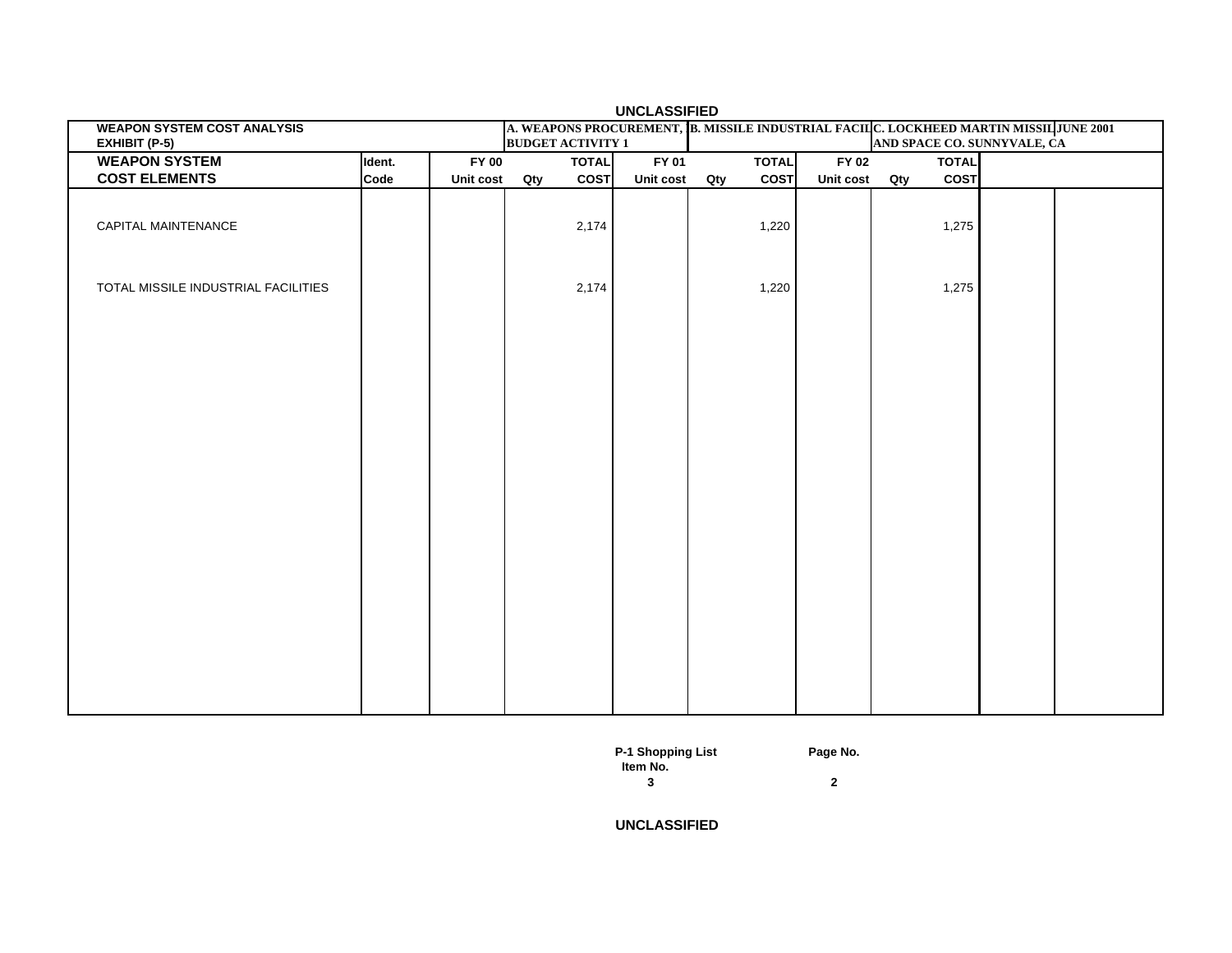|                                                                     |       |      |         | <b>BUDGET ITEM JUSTIFICATION SHEET</b> |         |         |         |                                                        |         |          | DATE:   |                  |
|---------------------------------------------------------------------|-------|------|---------|----------------------------------------|---------|---------|---------|--------------------------------------------------------|---------|----------|---------|------------------|
|                                                                     |       |      |         |                                        | $P-40$  |         |         |                                                        |         |          |         | <b>June 2001</b> |
| APPROPRIATION/BUDGET ACTIVITY                                       |       |      |         |                                        |         |         |         | <b>P-1 ITEM NOMENCLATURE</b>                           |         |          |         |                  |
| <b>Weapons Procurement, Navy/ BA-1</b>                              |       |      |         |                                        |         |         |         | Navy Area Theater Ballistic Missile Defense BLI:140000 |         |          |         |                  |
| Program Element for Code B Items:<br>Other Related Program Elements |       |      |         |                                        |         |         |         |                                                        |         |          |         |                  |
|                                                                     |       |      |         |                                        |         |         |         | 0205676N                                               |         |          |         |                  |
|                                                                     | Prior | ID   |         |                                        |         |         |         |                                                        |         | To       | Total   |                  |
|                                                                     | Years | Code | FY 2001 | FY 2002                                | FY 2003 | FY 2004 | FY 2005 | FY 2006                                                | FY 2007 | Complete | Program |                  |
| <b>QUANTITY</b>                                                     |       |      |         |                                        |         |         |         |                                                        |         |          |         |                  |
| $\vert$ COST (\$M)                                                  |       |      |         | \$7.0                                  |         |         |         |                                                        |         |          |         |                  |
|                                                                     |       |      |         |                                        |         |         |         |                                                        |         |          |         |                  |
|                                                                     |       |      |         |                                        |         |         |         |                                                        |         |          |         |                  |

### **PROGRAM DESCRIPTION/JUSTIFICATION:**

The Navy Area Theater Ballistic Missile Defense (MD) program provides ballistic missile defense against short to medium range threat missiles. Navy Missile Defense builds on the national investment in AEGIS ships, AEGIS Weapon Systems (AWS), and Navy Standard Missile II (SM-2) Block IV missiles. Two classes of ships continue to be deployed with the AEGIS combat system: the CG-47 TICONDEROGA-class cruisers and the DDG-51 ARLEIGH BURKE-class destroyers. Navy Missile Defense will take advantageof the attributes of naval forces including overseas presence, mobility, flexibility, and sustainability in order to provide lower tier protection to debarkation ports, coastal airfields, amphibious objective areas, Allied forces ashore, and other high value sites. Navy assets will provide an option for initial Theater Ballistic Missile Defense (TBMD) allowing the insertion of additional land-based TBMD assets and other expeditionary forces in an opposed environment. Navy Missile Defense is designed to be fully interoperable within the Theater Missile Defense (TMD) Family of Systems (FoS) architecture.

Funds will provide for modifications to the AEGIS Combat System (ACS) and production of the Theater Ballistic Missile Defense (TBMD) version of the SM-2 missile. The AEGIS Combat System includes modificationsto the command and decision system, the AEGIS Display System (ADS), and the Radar System (AN/SPY-1B/D), which will be installedon 79 AEGIS Combatants. The SM-2 Block IVA will be capable of engaging Tactical Ballistic Missiles in the endoatmosphere, while retaining the SM-2 Blk IV capability of engaging Anti-Air Warfare threats.

NOTE: Navy Area Theater Ballistic Missile Defense transfers from the BMDO to the Navy in FY 2002 as a preliminary result of the Strategy Review.



**CLASSIFICATION:**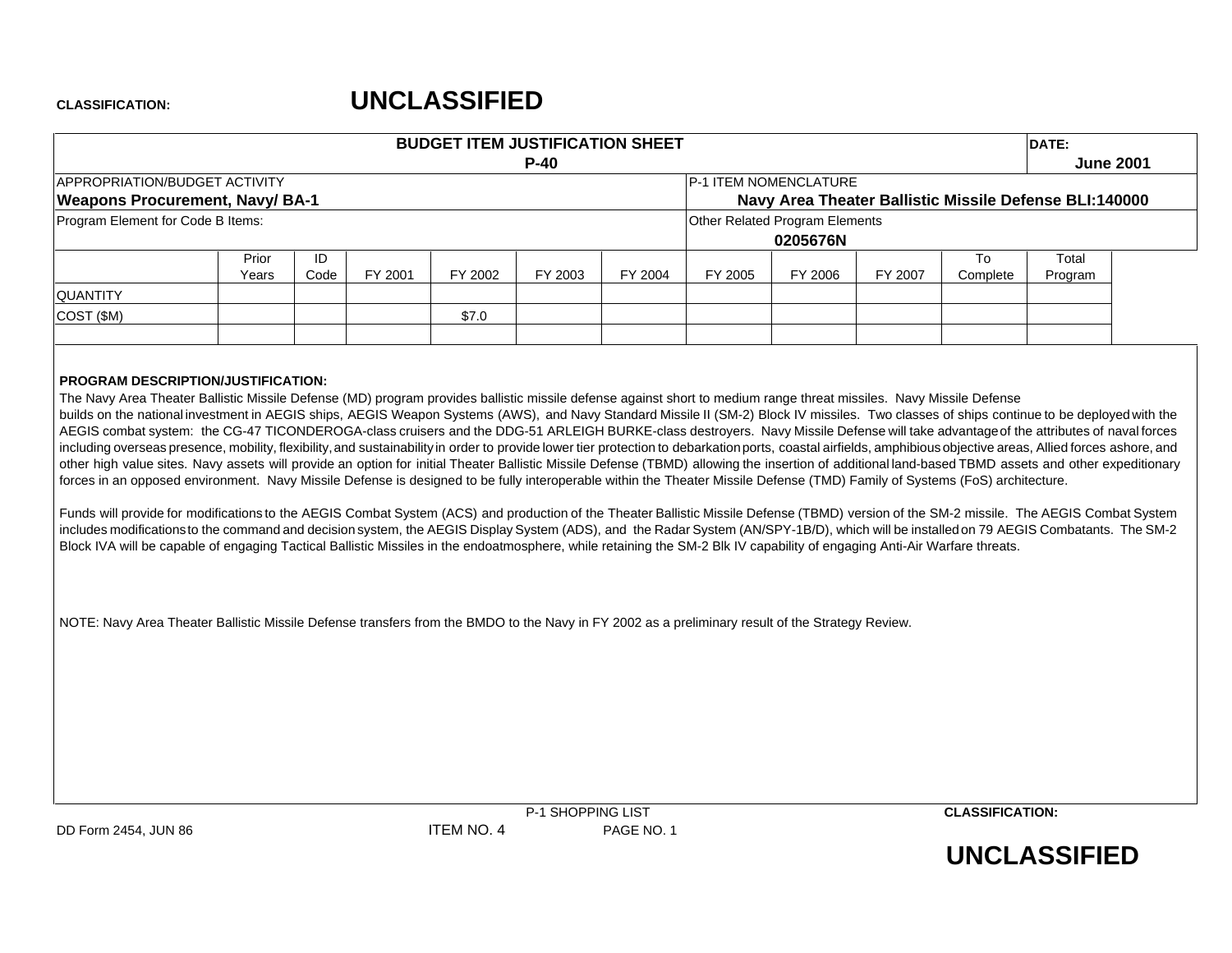|                                                                                                                                                                                                                                                                                                                                                                       |                |            |                 |        | <b>BUDGET ITEM JUSTIFICATION SHEET</b><br>$P-40$ |  | DATE:<br><b>June 2001</b>      |                                               |                                      |  |  |
|-----------------------------------------------------------------------------------------------------------------------------------------------------------------------------------------------------------------------------------------------------------------------------------------------------------------------------------------------------------------------|----------------|------------|-----------------|--------|--------------------------------------------------|--|--------------------------------|-----------------------------------------------|--------------------------------------|--|--|
| APPROPRIATION/BUDGET ACTIVITY                                                                                                                                                                                                                                                                                                                                         |                |            |                 |        |                                                  |  | P-1 ITEM NOMENCLATURE          |                                               |                                      |  |  |
| <b>Weapons Procurement, Navy</b>                                                                                                                                                                                                                                                                                                                                      |                |            |                 |        |                                                  |  |                                |                                               | TOMAHAWK (J2EL)(PEO(W))(BLI: 210100) |  |  |
| Program Element for Code B Items:                                                                                                                                                                                                                                                                                                                                     |                |            |                 |        |                                                  |  | Other Related Program Elements |                                               |                                      |  |  |
| <b>BA2/OTHER MISSILES</b>                                                                                                                                                                                                                                                                                                                                             |                |            | P.E. # 0204229N |        |                                                  |  |                                |                                               |                                      |  |  |
|                                                                                                                                                                                                                                                                                                                                                                       | Prior<br>Years | ID<br>Code | FY2000          | FY2001 | FY2002                                           |  |                                |                                               |                                      |  |  |
| <b>QUANTITY</b>                                                                                                                                                                                                                                                                                                                                                       | 4,201          | B          | $\mathbf 0$     | 0      | 34                                               |  |                                |                                               |                                      |  |  |
| COST (\$M)                                                                                                                                                                                                                                                                                                                                                            | \$7,939.9      |            | \$0.0           | \$0.0  | \$50.1                                           |  |                                |                                               |                                      |  |  |
| Initial Spares (\$M)                                                                                                                                                                                                                                                                                                                                                  | \$312.5        |            | \$1.1           | \$0.0  | \$0.0                                            |  |                                |                                               |                                      |  |  |
| Total (\$M)                                                                                                                                                                                                                                                                                                                                                           | \$8,252.4      |            | \$1.1           | \$0.0  | 50.1                                             |  |                                |                                               |                                      |  |  |
| Unit Cost (\$M)                                                                                                                                                                                                                                                                                                                                                       | 1.964          |            |                 |        | 1.474                                            |  |                                |                                               |                                      |  |  |
| the Fleet is used for precision destruction of targets at long range.<br>Production of the Tactical Tomahawk missile begins with Low Rate Initial Production (LRIP) of 34 missiles in FY2002. Full rate production (FRP) will commence in FY 2004. It is anticipated<br>that FRP will be under a Multi-Year Procurement, and the program has been priced accordingly. |                |            |                 |        |                                                  |  |                                |                                               |                                      |  |  |
| Characterstics and dimensions (approximate)<br>Weight (with booster and capsule) (UGM-109): 4,300 pounds<br>Weight (with booster and canister) (RGM-109): 4,000 pounds<br>Length (with booster): 20.5 feet<br>Wing Span: 8.6 feet<br>Cruise Speed: High Subsonic                                                                                                      |                |            |                 |        |                                                  |  |                                | Contractor: Raytheon Missiles Systems Company |                                      |  |  |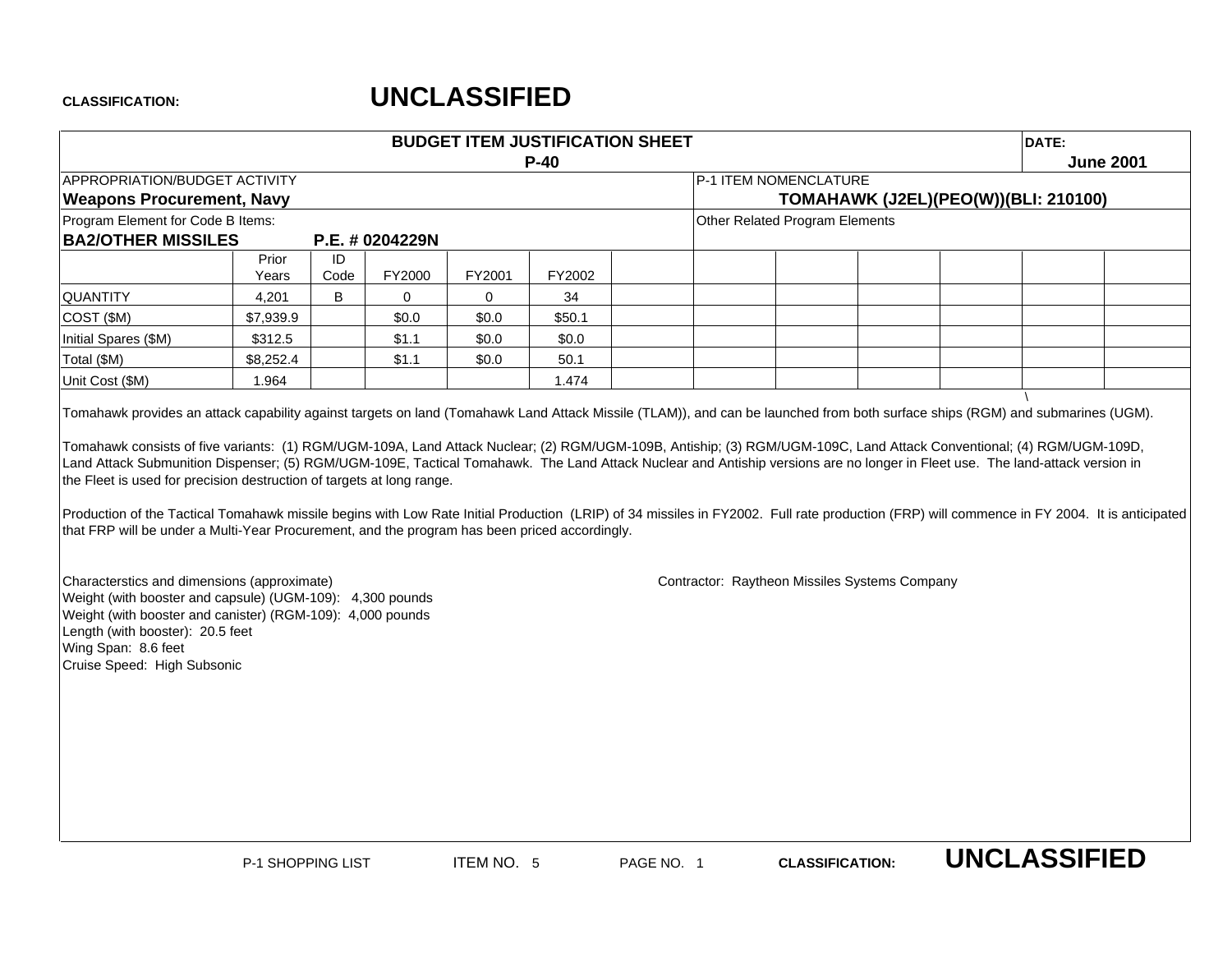### **WEAPONS PROCUREMENT, NAVY FY 2002/2003 PRESIDENT'S BUDGETMISSILE COST ANALYSIS EXHIBIT P-5 (Dollars in Thousands)**

| Missile Nomenclature & Popular Name: | TOMAHAWK (J2EL)(PEO(W)) (BLI: 210100)   |                     |                       |                   |                     |                       |                   |                     |                                  |                | Date: | <b>June 2001</b> |
|--------------------------------------|-----------------------------------------|---------------------|-----------------------|-------------------|---------------------|-----------------------|-------------------|---------------------|----------------------------------|----------------|-------|------------------|
| <b>Cost Elements</b>                 | <b>Prior Years</b><br><b>Total Cost</b> | FY 2000<br>Quantity | Quantity<br>Unit Cost | <b>Total Cost</b> | FY 2001<br>Quantity | Quantity<br>Unit Cost | <b>Total Cost</b> | FY 2002<br>Quantity | Quantity<br>Unit Cost Total Cost |                |       |                  |
| Missile Hardware                     |                                         |                     |                       |                   |                     |                       |                   |                     |                                  |                |       |                  |
| Previous Tomahawk Production         | 5,611,035                               |                     |                       |                   |                     |                       |                   |                     |                                  |                |       |                  |
| <b>Tactical Tomahawk</b>             | $\Omega$                                | 0                   | 0                     | 0                 | 0                   | 0                     | 0                 | 34                  | 1,111                            | 37,776         |       |                  |
| Remanufacture (Block III)            | 592,217                                 | $\underline{0}$     | $\underline{0}$       | $\underline{0}$   | $\frac{0}{0}$       | $\frac{0}{0}$         | $\frac{0}{0}$     | $\underline{0}$     | $\overline{0}$                   | $\overline{0}$ |       |                  |
| <b>Total Hardware</b>                | 6,203,252                               | 0                   | $\mathbf 0$           | $\mathbf 0$       |                     |                       |                   | 34                  | 1,111                            | 37,776         |       |                  |
| <b>Procurement Support</b>           |                                         |                     |                       |                   |                     |                       |                   |                     |                                  |                |       |                  |
| Product Improvement                  | 378,947                                 |                     |                       | 0                 |                     |                       | 0                 |                     |                                  | 0              |       |                  |
| Systems Engineering Integration      | 278,645                                 |                     |                       |                   |                     |                       | $\mathbf 0$       |                     |                                  | 4,852          |       |                  |
| <b>Production Engineering</b>        | 604,201                                 |                     |                       |                   |                     |                       | $\overline{0}$    |                     |                                  | 4,236          |       |                  |
| <b>Total Procurement Support</b>     | 1,261,793                               |                     |                       | $\Omega$          |                     |                       | $\Omega$          |                     |                                  | 9,088          |       |                  |
| <b>Total Flyaway Cost</b>            | 7,465,045                               |                     |                       | $\mathbf 0$       |                     |                       | 0                 |                     |                                  | 46,864         |       |                  |
| Other Hardware                       |                                         |                     |                       |                   |                     |                       |                   |                     |                                  |                |       |                  |
| <b>CCLS Submarine Capsules</b>       | 0                                       | $\mathbf 0$         | $\mathbf 0$           | $\mathbf 0$       | $\mathbf 0$         | $\mathbf 0$           | 0                 | $\pmb{0}$           | 0                                | 0              |       |                  |
| <b>Fleet Support</b>                 |                                         |                     |                       |                   |                     |                       |                   |                     |                                  |                |       |                  |
| Theater Mission Planning Center      | 255,044                                 |                     |                       | 0                 |                     |                       | 0                 |                     |                                  | 0              |       |                  |
| Support Equipment                    | 113,281                                 |                     |                       | 0                 |                     |                       | $\mathbf 0$       |                     |                                  | 1,158          |       |                  |
| <b>Training Equipment</b>            | 78,019                                  |                     |                       |                   |                     |                       | $\mathbf 0$       |                     |                                  | 1,579          |       |                  |
| Documentation                        | 28,534                                  |                     |                       | $\overline{0}$    |                     |                       | $\overline{0}$    |                     |                                  | 500            |       |                  |
| <b>Total Fleet Support</b>           | 474,878                                 |                     |                       | $\mathbf 0$       |                     |                       | $\mathbf 0$       |                     |                                  | 3,237          |       |                  |
|                                      |                                         |                     |                       |                   |                     |                       |                   |                     |                                  |                |       |                  |
| EOQ/Termination Liability            | 0                                       |                     |                       | 0                 |                     |                       | 0                 |                     |                                  | 0              |       |                  |
| Weapon System Cost                   | 7,939,923                               |                     |                       | $\mathbf 0$       |                     |                       | $\mathbf 0$       |                     |                                  | 50,101         |       |                  |
|                                      |                                         |                     |                       | 0                 |                     |                       | 0                 |                     |                                  | 0              |       |                  |
| <b>Initial Spares</b>                | 312,470                                 |                     |                       | 1,062             |                     |                       | $\Omega$          |                     |                                  | 0              |       |                  |
| <b>Total Program Cost</b>            | 8,252,393                               |                     |                       | 1,062             |                     |                       | 0                 |                     | 1,474                            | 50,101         |       |                  |

P-1 SHOPPING LIST **ITEM NO. 5** PAGE NO. 2

**CLASSIFICATION: UNCLASSIFIED**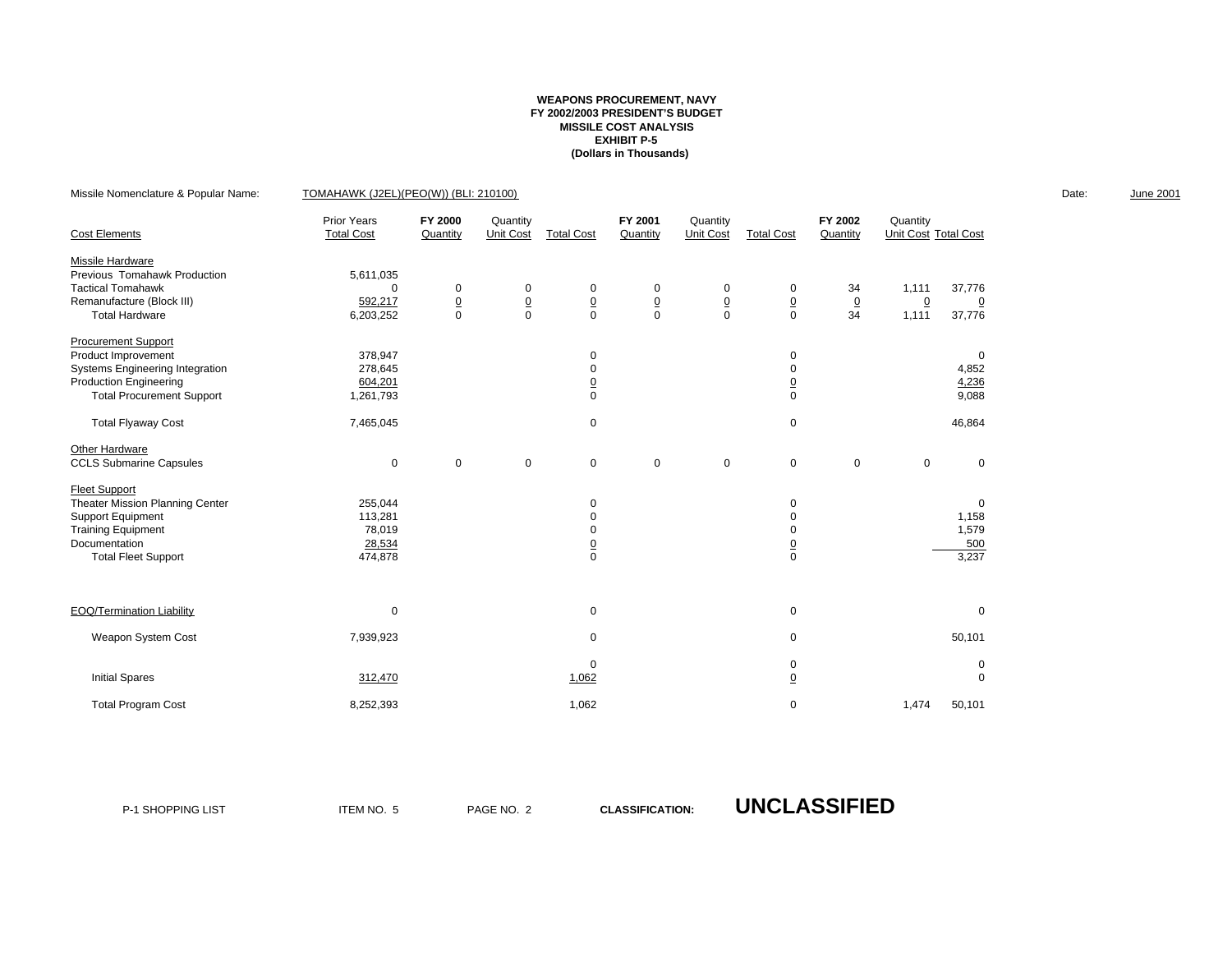### **CLASSIFICATION: UNCLASSIFIED**

| <b>BUDGET PROCUREMENT HISTORY AND PLANNING EXHIBIT (P-5A)</b> |          |             |                 |           |                                 | Weapon System                   |        | A. DATE      |                       |                  |
|---------------------------------------------------------------|----------|-------------|-----------------|-----------|---------------------------------|---------------------------------|--------|--------------|-----------------------|------------------|
|                                                               |          |             |                 |           |                                 | <b>TOMAHAWK</b>                 |        |              | <b>June 2001</b>      |                  |
| <b>B. APPROPRIATION/BUDGET ACTIVITY</b>                       |          |             |                 |           | <b>C. P-1 ITEM NOMENCLATURE</b> |                                 |        |              | <b>SUBHEAD</b>        |                  |
| <b>Weapons Procurement, Navy</b>                              |          |             |                 |           |                                 | Tomahawk (PEO(W)) (BLI: 210100) |        |              |                       | J2EL             |
| <b>BA2/Other Missiles</b>                                     |          |             |                 |           |                                 |                                 |        |              |                       |                  |
|                                                               |          |             |                 |           | CONTRACT                        |                                 |        | DATE OF      | SPECS                 | DATE             |
| COST ELEMENT/                                                 | QUANTITY | <b>UNIT</b> | <b>LOCATION</b> | RFP ISSUE | METHOD                          | CONTRACTOR                      | AWARD  | <b>FIRST</b> | AVAILABLE             | <b>REVISIONS</b> |
| <b>FISCAL YEAR</b>                                            |          | COST        | OF PCO          | DATE      | & TYPE                          | AND LOCATION                    | DATE   | DELIVERY     | <b>NOW</b>            | AVAILABLE        |
|                                                               |          | (000)       |                 |           |                                 |                                 |        |              |                       |                  |
| All-Up-Round                                                  |          |             |                 |           |                                 |                                 |        |              |                       |                  |
| 01000/FY02                                                    | 34       | 1,111       | <b>NAVAIR</b>   | 06/14/01  | SS/FFP                          | Raytheon Missile                | Jun 02 | Dec 03       | <b>YES</b>            | N/A              |
|                                                               |          |             |                 |           |                                 | Systems Co., Tucson, AZ         |        |              |                       |                  |
|                                                               |          |             |                 |           |                                 |                                 |        |              |                       |                  |
|                                                               |          |             |                 |           |                                 |                                 |        |              |                       |                  |
|                                                               |          |             |                 |           |                                 |                                 |        |              |                       |                  |
|                                                               |          |             |                 |           |                                 |                                 |        |              |                       |                  |
|                                                               |          |             |                 |           |                                 |                                 |        |              |                       |                  |
|                                                               |          |             |                 |           |                                 |                                 |        |              |                       |                  |
|                                                               |          |             |                 |           |                                 |                                 |        |              |                       |                  |
|                                                               |          |             |                 |           |                                 |                                 |        |              |                       |                  |
|                                                               |          |             |                 |           |                                 |                                 |        |              |                       |                  |
|                                                               |          |             |                 |           |                                 |                                 |        |              |                       |                  |
|                                                               |          |             |                 |           |                                 |                                 |        |              |                       |                  |
|                                                               |          |             |                 |           |                                 |                                 |        |              |                       |                  |
|                                                               |          |             |                 |           |                                 |                                 |        |              |                       |                  |
|                                                               |          |             |                 |           |                                 |                                 |        |              |                       |                  |
|                                                               |          |             |                 |           |                                 |                                 |        |              |                       |                  |
|                                                               |          |             |                 |           |                                 |                                 |        |              |                       |                  |
|                                                               |          |             |                 |           |                                 |                                 |        |              |                       |                  |
|                                                               |          |             |                 |           |                                 |                                 |        |              |                       |                  |
|                                                               |          |             |                 |           |                                 |                                 |        |              |                       |                  |
|                                                               |          |             |                 |           |                                 |                                 |        |              |                       |                  |
|                                                               |          |             |                 |           |                                 |                                 |        |              |                       |                  |
|                                                               |          |             |                 |           |                                 |                                 |        |              |                       |                  |
|                                                               |          |             |                 |           |                                 |                                 |        |              |                       |                  |
|                                                               |          |             |                 |           |                                 |                                 |        |              |                       |                  |
|                                                               |          |             |                 |           |                                 |                                 |        |              |                       |                  |
| D. REMARKS                                                    |          |             |                 |           |                                 |                                 |        |              |                       |                  |
|                                                               |          |             |                 |           |                                 |                                 |        |              |                       |                  |
|                                                               |          |             |                 |           |                                 |                                 |        |              |                       |                  |
|                                                               |          |             |                 |           |                                 |                                 |        |              |                       |                  |
|                                                               |          |             |                 |           |                                 |                                 |        |              |                       |                  |
|                                                               |          |             |                 |           |                                 |                                 |        |              | <b>IINCI ASSIEIED</b> |                  |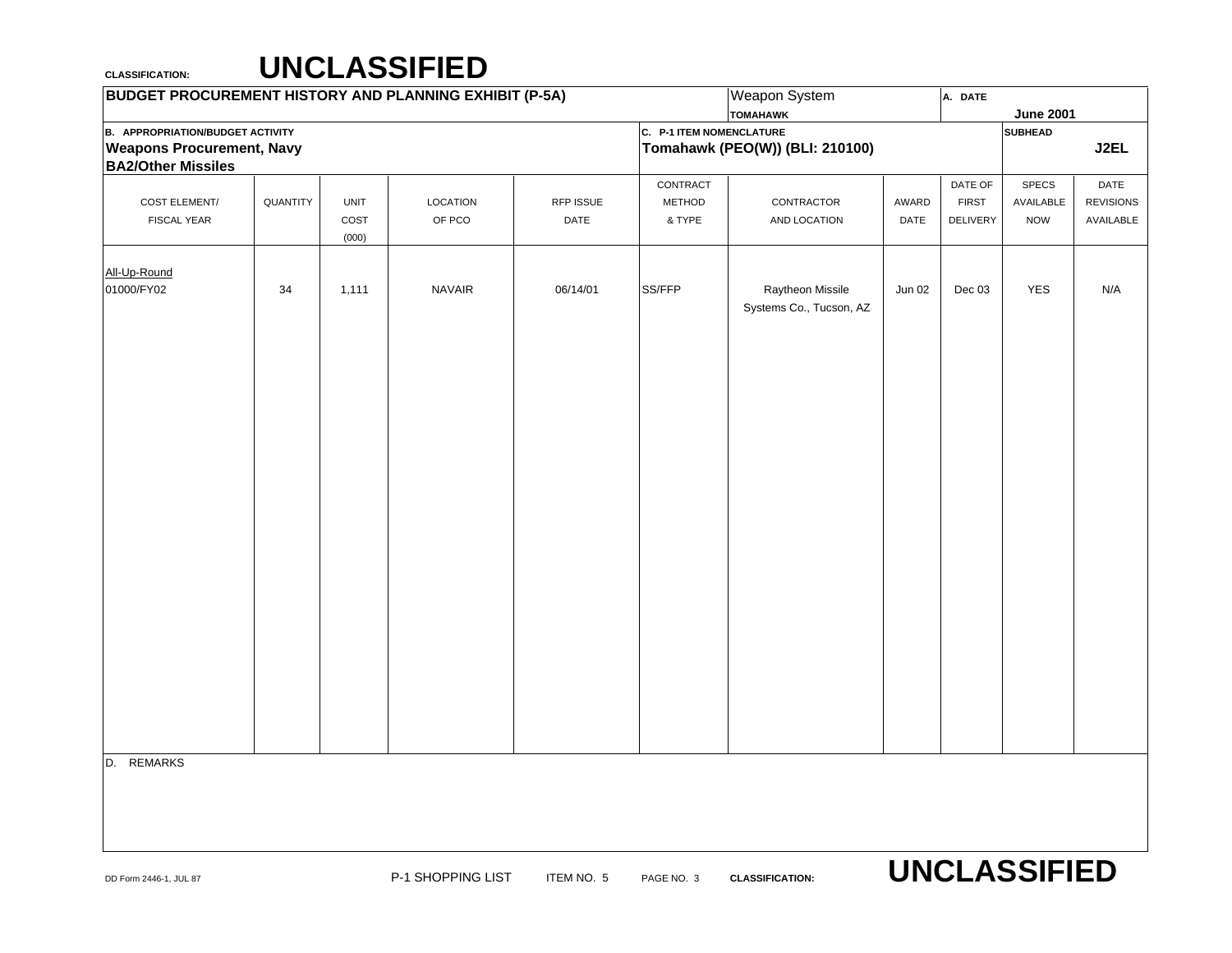|                                  | FY 2002/2003 PRESIDENT'S BUDGET PRODUCTION SCHEDULE, P-21<br><b>APPROPRIATION/BUDGET ACTIVITY</b><br><b>Production Rate</b><br>Manufacturer's<br><b>MSR</b><br>$1 - 8 - 5$<br><b>MAX</b><br>Name and Location<br>Item<br>Raytheon Missiles Systems Co.<br>N/A<br>75<br>Tucson, AZ<br>20<br>Raytheon Missiles Systems Co.<br>N/A<br>26<br>Tucson, AZ<br>40<br>FISCAL YEAR 2001<br>Q<br>D<br>B<br>F<br>S<br>2000<br>$\mathsf E$<br>Y<br>$\vee$<br>$\mathsf T$<br>A<br>O<br>D<br>F<br>N<br>M<br>J<br>$\mathbf C$<br>Y<br>$\mathsf L$<br>$\mathsf E$<br>$\mathsf E$<br>C<br>$\circ$<br>A<br>Α<br>$\top$<br>$\mathsf C$<br>$\, {\bf B}$<br>V<br>${\sf N}$<br>$\mathsf{R}$<br>Remanufacture of Existing TLAM<br>24<br>21<br>8<br>19<br>19<br>10<br>Missiles into Block III Config<br>1999<br>424<br>20<br>404<br>1999<br>200<br>$\mathbf 0$<br>200<br>34<br>$\mathbf 0$<br>34<br>2002 |             |                                |                  |    |                   |              |                  |                              |                       |                   |                   |          |                      |                   |                  |                  | <b>DATE</b>                  |                                         |                    |           |                  | <b>June 2001</b>  |                   |                    |                |              |              |                      |             |
|----------------------------------|---------------------------------------------------------------------------------------------------------------------------------------------------------------------------------------------------------------------------------------------------------------------------------------------------------------------------------------------------------------------------------------------------------------------------------------------------------------------------------------------------------------------------------------------------------------------------------------------------------------------------------------------------------------------------------------------------------------------------------------------------------------------------------------------------------------------------------------------------------------------------------|-------------|--------------------------------|------------------|----|-------------------|--------------|------------------|------------------------------|-----------------------|-------------------|-------------------|----------|----------------------|-------------------|------------------|------------------|------------------------------|-----------------------------------------|--------------------|-----------|------------------|-------------------|-------------------|--------------------|----------------|--------------|--------------|----------------------|-------------|
|                                  |                                                                                                                                                                                                                                                                                                                                                                                                                                                                                                                                                                                                                                                                                                                                                                                                                                                                                 |             |                                |                  |    |                   |              |                  |                              |                       |                   |                   |          | <b>Weapon System</b> |                   |                  |                  |                              | <b>P-1 ITEM NOMENCLATURE</b>            |                    |           |                  |                   |                   |                    |                |              |              |                      |             |
| <b>Weapons Procurement, Navy</b> |                                                                                                                                                                                                                                                                                                                                                                                                                                                                                                                                                                                                                                                                                                                                                                                                                                                                                 |             |                                |                  |    |                   |              |                  |                              |                       |                   |                   |          | <b>TOMAHAWK</b>      |                   |                  |                  |                              | Tomahawk (PEO(W))(BLI: 210100)          |                    |           |                  |                   |                   |                    |                |              |              |                      |             |
|                                  |                                                                                                                                                                                                                                                                                                                                                                                                                                                                                                                                                                                                                                                                                                                                                                                                                                                                                 |             |                                |                  |    |                   |              |                  |                              |                       |                   |                   |          |                      |                   |                  |                  |                              | <b>Procurement Leadtimes</b>            |                    |           |                  |                   |                   |                    |                |              |              |                      |             |
|                                  |                                                                                                                                                                                                                                                                                                                                                                                                                                                                                                                                                                                                                                                                                                                                                                                                                                                                                 |             |                                |                  |    |                   |              |                  |                              |                       |                   |                   | Prior    |                      |                   | <b>ALT After</b> |                  |                              | Initial                                 |                    |           | Reorder          |                   |                   |                    |                |              |              | Unit of              |             |
|                                  |                                                                                                                                                                                                                                                                                                                                                                                                                                                                                                                                                                                                                                                                                                                                                                                                                                                                                 |             |                                |                  |    |                   |              |                  |                              |                       |                   |                   | to Oct 1 |                      |                   | Oct 1            |                  |                              | Mfg PLT                                 |                    |           | Mfg PLT          |                   |                   | Total              |                |              |              | Measure              |             |
| Remanufactured Tomahawk          |                                                                                                                                                                                                                                                                                                                                                                                                                                                                                                                                                                                                                                                                                                                                                                                                                                                                                 |             |                                |                  |    |                   |              |                  |                              |                       |                   |                   |          |                      |                   |                  |                  |                              |                                         |                    |           |                  |                   |                   |                    |                |              |              |                      |             |
|                                  |                                                                                                                                                                                                                                                                                                                                                                                                                                                                                                                                                                                                                                                                                                                                                                                                                                                                                 |             |                                |                  |    |                   |              |                  |                              |                       |                   |                   | 6        |                      |                   | 3                |                  |                              | 18                                      |                    |           |                  |                   |                   | 21                 |                |              | Each         |                      |             |
| <b>Tactical Tomahawk</b>         |                                                                                                                                                                                                                                                                                                                                                                                                                                                                                                                                                                                                                                                                                                                                                                                                                                                                                 |             |                                |                  |    |                   |              |                  |                              |                       |                   |                   |          |                      |                   |                  |                  |                              |                                         |                    |           |                  |                   |                   |                    |                |              |              |                      |             |
|                                  |                                                                                                                                                                                                                                                                                                                                                                                                                                                                                                                                                                                                                                                                                                                                                                                                                                                                                 |             |                                |                  |    |                   |              |                  |                              |                       |                   |                   | 4        |                      |                   | 9                |                  |                              | 18                                      |                    |           | 18               |                   |                   | 27                 |                |              | Each         |                      |             |
|                                  |                                                                                                                                                                                                                                                                                                                                                                                                                                                                                                                                                                                                                                                                                                                                                                                                                                                                                 |             |                                |                  |    |                   |              |                  |                              |                       |                   |                   |          |                      |                   |                  |                  |                              |                                         |                    |           |                  |                   |                   |                    |                |              |              |                      |             |
|                                  |                                                                                                                                                                                                                                                                                                                                                                                                                                                                                                                                                                                                                                                                                                                                                                                                                                                                                 |             |                                |                  |    |                   |              |                  |                              |                       |                   |                   |          |                      |                   |                  |                  |                              |                                         |                    |           |                  |                   |                   |                    |                |              |              |                      |             |
|                                  |                                                                                                                                                                                                                                                                                                                                                                                                                                                                                                                                                                                                                                                                                                                                                                                                                                                                                 |             |                                |                  |    |                   |              |                  |                              |                       |                   |                   |          |                      |                   |                  |                  |                              |                                         |                    |           |                  | FISCAL YEAR 2002  |                   |                    |                |              |              |                      |             |
| <b>ITEM / MANUFACTURER</b>       |                                                                                                                                                                                                                                                                                                                                                                                                                                                                                                                                                                                                                                                                                                                                                                                                                                                                                 |             |                                |                  |    |                   |              |                  |                              |                       |                   |                   |          | CALENDAR YEAR 2001   |                   |                  |                  |                              |                                         |                    |           |                  |                   |                   | CALENDAR YEAR 2002 |                |              |              |                      |             |
|                                  |                                                                                                                                                                                                                                                                                                                                                                                                                                                                                                                                                                                                                                                                                                                                                                                                                                                                                 |             |                                |                  |    |                   |              |                  |                              | A                     | м                 |                   | J        | A                    | S                 | $\circ$          | N                | D                            |                                         | F                  | М         | Α                | M                 |                   |                    | Α              | $\mathsf{s}$ | В<br>Α       |                      |             |
|                                  |                                                                                                                                                                                                                                                                                                                                                                                                                                                                                                                                                                                                                                                                                                                                                                                                                                                                                 |             |                                |                  |    |                   |              |                  |                              | P                     | A                 | U                 | U        | $\mathsf U$          | $\mathsf E$       | ${\rm C}$        | $\circ$          | $\mathsf E$                  | Α                                       | $_{\rm B}^{\rm E}$ | Α         | P                | Α                 | U                 | U                  | U              | $\mathsf E$  | $\mathsf{L}$ |                      |             |
|                                  |                                                                                                                                                                                                                                                                                                                                                                                                                                                                                                                                                                                                                                                                                                                                                                                                                                                                                 |             |                                |                  |    |                   |              |                  |                              |                       |                   | ${\sf R}$         | Y        | ${\sf N}$            | L                 | G                | $\mathsf P$      | $\mathsf T$                  | V                                       | ${\rm c}$          | ${\sf N}$ |                  | $\mathsf{R}$      | ${\sf R}$         | Y                  | $\mathsf{N}$   |              | G            | P                    |             |
|                                  |                                                                                                                                                                                                                                                                                                                                                                                                                                                                                                                                                                                                                                                                                                                                                                                                                                                                                 |             |                                |                  |    |                   |              |                  |                              |                       |                   | 8                 | 44       | 9                    | 10                | 10               | 10               | 10                           | 16                                      | 42                 | 42        | 42               | 30                | 30                |                    |                |              |              |                      | $\mathbf 0$ |
|                                  |                                                                                                                                                                                                                                                                                                                                                                                                                                                                                                                                                                                                                                                                                                                                                                                                                                                                                 |             |                                |                  |    |                   |              |                  |                              |                       |                   |                   |          |                      |                   |                  |                  |                              |                                         |                    |           |                  |                   |                   |                    |                |              |              |                      |             |
| Remanufacture of Existing TASM   |                                                                                                                                                                                                                                                                                                                                                                                                                                                                                                                                                                                                                                                                                                                                                                                                                                                                                 |             |                                |                  |    |                   |              |                  |                              |                       |                   |                   |          |                      |                   |                  |                  |                              |                                         |                    |           |                  |                   |                   |                    |                |              |              |                      |             |
| Missiles into Block III Config   |                                                                                                                                                                                                                                                                                                                                                                                                                                                                                                                                                                                                                                                                                                                                                                                                                                                                                 |             |                                |                  |    |                   |              |                  |                              |                       |                   |                   |          |                      |                   |                  |                  |                              | $\overline{2}$                          | $\overline{2}$     | 2         | $\overline{2}$   | 3                 | 3                 | 33                 | 33             | 28           | 26           | 26                   | 40          |
|                                  |                                                                                                                                                                                                                                                                                                                                                                                                                                                                                                                                                                                                                                                                                                                                                                                                                                                                                 |             |                                |                  |    |                   |              |                  |                              |                       |                   |                   |          |                      |                   |                  |                  |                              |                                         |                    |           |                  |                   |                   |                    |                |              |              |                      |             |
| <b>Tactical Tomahawk</b>         |                                                                                                                                                                                                                                                                                                                                                                                                                                                                                                                                                                                                                                                                                                                                                                                                                                                                                 |             |                                |                  |    |                   |              |                  |                              |                       |                   |                   |          |                      |                   |                  |                  |                              |                                         |                    |           |                  |                   |                   |                    | A              |              |              |                      | 34          |
|                                  |                                                                                                                                                                                                                                                                                                                                                                                                                                                                                                                                                                                                                                                                                                                                                                                                                                                                                 |             |                                |                  |    |                   |              |                  |                              |                       |                   |                   |          |                      |                   |                  |                  |                              |                                         |                    |           |                  |                   |                   |                    |                |              |              |                      |             |
|                                  |                                                                                                                                                                                                                                                                                                                                                                                                                                                                                                                                                                                                                                                                                                                                                                                                                                                                                 |             |                                |                  |    |                   |              |                  |                              |                       |                   |                   |          |                      |                   |                  |                  |                              |                                         |                    |           |                  |                   |                   |                    |                |              |              |                      |             |
|                                  |                                                                                                                                                                                                                                                                                                                                                                                                                                                                                                                                                                                                                                                                                                                                                                                                                                                                                 |             |                                |                  |    |                   |              |                  |                              |                       |                   |                   |          |                      |                   |                  |                  |                              |                                         |                    |           |                  |                   |                   |                    |                |              |              |                      |             |
|                                  |                                                                                                                                                                                                                                                                                                                                                                                                                                                                                                                                                                                                                                                                                                                                                                                                                                                                                 |             |                                |                  |    |                   |              |                  |                              |                       |                   |                   |          |                      |                   |                  |                  |                              |                                         |                    |           |                  |                   |                   |                    |                |              |              |                      |             |
|                                  |                                                                                                                                                                                                                                                                                                                                                                                                                                                                                                                                                                                                                                                                                                                                                                                                                                                                                 |             |                                |                  |    |                   |              |                  |                              |                       |                   |                   |          |                      |                   |                  |                  |                              |                                         |                    |           |                  |                   |                   |                    |                |              |              |                      |             |
|                                  |                                                                                                                                                                                                                                                                                                                                                                                                                                                                                                                                                                                                                                                                                                                                                                                                                                                                                 |             |                                |                  |    |                   |              |                  |                              |                       | FISCAL YEAR 2003  |                   |          |                      |                   |                  |                  |                              |                                         |                    |           |                  | FISCAL YEAR 2004  |                   |                    |                |              |              |                      |             |
| ITEM / MANUFACTURER              | E                                                                                                                                                                                                                                                                                                                                                                                                                                                                                                                                                                                                                                                                                                                                                                                                                                                                               | S           | Q                              | D                | в  |                   | 2002         |                  |                              |                       |                   |                   |          | CALENDAR YEAR 2003   |                   |                  |                  |                              |                                         |                    |           |                  |                   |                   | CALENDAR YEAR 2004 |                |              |              |                      |             |
|                                  | Y                                                                                                                                                                                                                                                                                                                                                                                                                                                                                                                                                                                                                                                                                                                                                                                                                                                                               | $\vee$<br>C | $\mathsf T$<br>Y               | $\mathsf E$<br>L | Α  | O                 | N            | D                | J                            | F                     | M                 | Α                 | M        |                      |                   | Α                | S                | O                            | N                                       | D                  | J         | $\mathsf F$      | M                 | Α                 | Μ                  |                |              | A            | $\mathsf{s}$         | В<br>A      |
|                                  |                                                                                                                                                                                                                                                                                                                                                                                                                                                                                                                                                                                                                                                                                                                                                                                                                                                                                 |             |                                |                  |    | $\mathbf C$<br>T. | $\circ$<br>V | $\mathsf E$<br>C | $\mathsf{A}$<br>${\sf N}$    | $\mathsf E$<br>$\,$ B | Α<br>$\mathsf{R}$ | P<br>$\mathsf{R}$ | A<br>Y   | U<br>N               | U<br>$\mathsf{L}$ | U<br>G           | $\mathsf E$<br>P | $\mathtt{C}$<br>$\mathsf{T}$ | $\circ$<br>V                            | $\mathsf E$<br>C   | Α<br>N    | $\mathsf E$<br>B | A<br>$\mathsf{R}$ | P<br>$\mathsf{R}$ | $\mathsf{A}$<br>Y  | U<br>N         | U            | U<br>G       | $\mathsf E$<br>P     |             |
| Remanufacture of Existing TASM   |                                                                                                                                                                                                                                                                                                                                                                                                                                                                                                                                                                                                                                                                                                                                                                                                                                                                                 |             |                                |                  |    |                   |              |                  |                              |                       |                   |                   |          |                      |                   |                  |                  |                              |                                         |                    |           |                  |                   |                   |                    |                |              |              |                      |             |
| Missiles into Block III Config   | 1999                                                                                                                                                                                                                                                                                                                                                                                                                                                                                                                                                                                                                                                                                                                                                                                                                                                                            |             | 200                            | 160              | 40 | 20                | 20           |                  |                              |                       |                   |                   |          |                      |                   |                  |                  |                              |                                         |                    |           |                  |                   |                   |                    |                |              |              |                      | $\mathbf 0$ |
|                                  |                                                                                                                                                                                                                                                                                                                                                                                                                                                                                                                                                                                                                                                                                                                                                                                                                                                                                 |             |                                |                  |    |                   |              |                  |                              |                       |                   |                   |          |                      |                   |                  |                  |                              |                                         |                    |           |                  |                   |                   |                    |                |              |              |                      |             |
| <b>Tactical Tomahawk</b>         | 2002                                                                                                                                                                                                                                                                                                                                                                                                                                                                                                                                                                                                                                                                                                                                                                                                                                                                            |             | 34                             | $\mathbf 0$      | 34 |                   |              |                  |                              |                       |                   |                   |          |                      |                   |                  |                  |                              |                                         | $2^{-}$            | 3         | $\mathbf{3}$     | 3                 | $\mathbf{3}$      | $\overline{4}$     | $\overline{4}$ | 5            | $\,$ 5 $\,$  | $\sim$<br>$\epsilon$ | 0           |
|                                  |                                                                                                                                                                                                                                                                                                                                                                                                                                                                                                                                                                                                                                                                                                                                                                                                                                                                                 |             |                                |                  |    |                   |              |                  |                              |                       |                   |                   |          |                      |                   |                  |                  |                              |                                         |                    |           |                  |                   |                   |                    |                |              |              |                      |             |
|                                  |                                                                                                                                                                                                                                                                                                                                                                                                                                                                                                                                                                                                                                                                                                                                                                                                                                                                                 |             |                                |                  |    |                   |              |                  |                              |                       |                   |                   |          |                      |                   |                  |                  |                              |                                         |                    |           |                  |                   |                   |                    |                |              |              |                      |             |
| Remarks:                         |                                                                                                                                                                                                                                                                                                                                                                                                                                                                                                                                                                                                                                                                                                                                                                                                                                                                                 |             |                                |                  |    |                   |              |                  |                              |                       |                   |                   |          |                      |                   |                  |                  |                              |                                         |                    |           |                  |                   |                   |                    |                |              |              |                      |             |
|                                  |                                                                                                                                                                                                                                                                                                                                                                                                                                                                                                                                                                                                                                                                                                                                                                                                                                                                                 |             |                                |                  |    |                   |              |                  |                              |                       |                   |                   |          |                      |                   |                  |                  |                              |                                         |                    |           |                  |                   |                   |                    |                |              |              |                      |             |
|                                  |                                                                                                                                                                                                                                                                                                                                                                                                                                                                                                                                                                                                                                                                                                                                                                                                                                                                                 |             |                                |                  |    |                   |              |                  |                              |                       |                   |                   |          |                      |                   |                  |                  |                              |                                         |                    |           |                  |                   |                   |                    |                |              |              |                      |             |
| DD Form 2445, JUL 87             |                                                                                                                                                                                                                                                                                                                                                                                                                                                                                                                                                                                                                                                                                                                                                                                                                                                                                 |             | Previous editions are obsolete |                  |    |                   |              |                  | P-1 SHOPPING LIST ITEM NO. 5 |                       |                   |                   |          | PAGE 4               |                   |                  |                  |                              | <b>Exhibit P-21 Production Schedule</b> |                    |           |                  |                   |                   |                    |                |              |              |                      |             |

311 / 244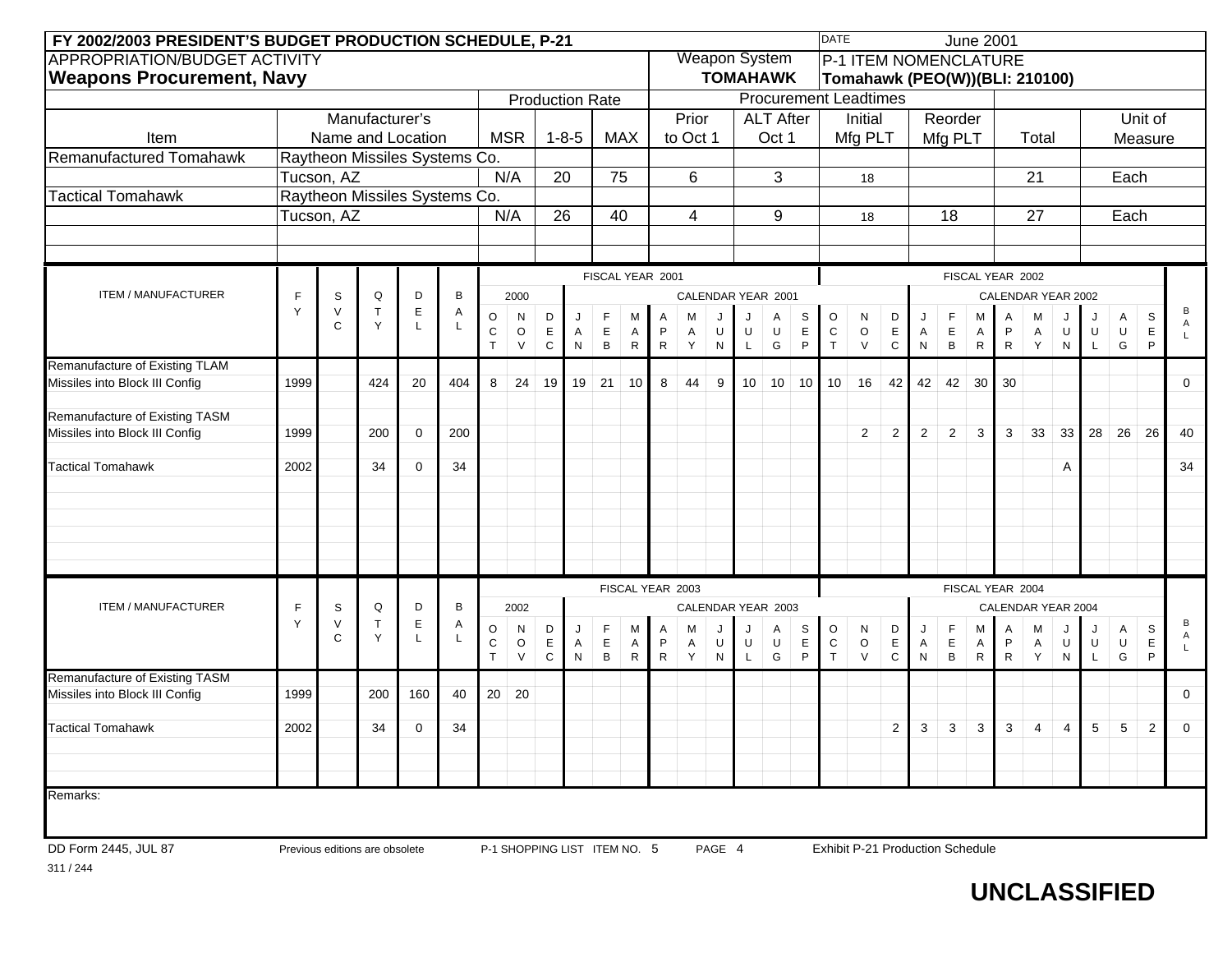| <b>BUDGET ITEM JUSTIFICATION SHEET</b><br>$P-40$<br><b>APPROPRIATION/BUDGET ACTIVITY</b><br><b>Weapons Procurement, Navy/BA-(2) Other Missiles</b><br>Program Element for Code B Items:<br>0604755N, Proj. 20173<br>Prior<br>ID<br>FY 2001<br>FY 2000<br>FY 2002<br>Code<br>Years<br><b>QUANTITY</b><br>31<br>29<br>COST (\$M)<br>\$25.3<br>\$11.6<br>\$39.6<br>\$45.0<br>B.<br>Initial Spares (\$M) |  |  |  |  |  |         |                                       |         | DATE:   |                  |                                               |         |
|------------------------------------------------------------------------------------------------------------------------------------------------------------------------------------------------------------------------------------------------------------------------------------------------------------------------------------------------------------------------------------------------------|--|--|--|--|--|---------|---------------------------------------|---------|---------|------------------|-----------------------------------------------|---------|
|                                                                                                                                                                                                                                                                                                                                                                                                      |  |  |  |  |  |         |                                       |         |         | <b>JUNE 2001</b> |                                               |         |
|                                                                                                                                                                                                                                                                                                                                                                                                      |  |  |  |  |  |         | <b>P-1 ITEM NOMENCLATURE</b>          |         |         |                  |                                               |         |
|                                                                                                                                                                                                                                                                                                                                                                                                      |  |  |  |  |  |         |                                       |         |         |                  | Evolved Seasparrow Missile (ESSM) (LI#230700) |         |
|                                                                                                                                                                                                                                                                                                                                                                                                      |  |  |  |  |  |         | <b>Other Related Program Elements</b> |         |         |                  |                                               |         |
|                                                                                                                                                                                                                                                                                                                                                                                                      |  |  |  |  |  |         |                                       |         |         |                  |                                               |         |
|                                                                                                                                                                                                                                                                                                                                                                                                      |  |  |  |  |  |         |                                       |         |         |                  | To                                            | Total   |
|                                                                                                                                                                                                                                                                                                                                                                                                      |  |  |  |  |  | FY 2003 | FY 2004                               | FY 2005 | FY 2006 | FY 2007          | Complete                                      | Program |
|                                                                                                                                                                                                                                                                                                                                                                                                      |  |  |  |  |  |         |                                       |         |         |                  |                                               |         |
|                                                                                                                                                                                                                                                                                                                                                                                                      |  |  |  |  |  |         |                                       |         |         |                  |                                               |         |
|                                                                                                                                                                                                                                                                                                                                                                                                      |  |  |  |  |  |         |                                       |         |         |                  |                                               |         |
|                                                                                                                                                                                                                                                                                                                                                                                                      |  |  |  |  |  |         |                                       |         |         |                  |                                               |         |

### ITEM DESCRIPTION/JUSTIFICATION:

The EvolvedSeasparrowMissile (ESSM) Program is an internationalcooperativeeffort to design, develop,test, and produce <sup>a</sup> new and improved version of the NATO SEASPARROW missile (RIM-7P) with the kinematic performance to defeat current and projected threats that possess low altitude, high velocity and maneuver characteristics beyond the engagementcapabilitiesof the RIM-7P. The ESSM will provide an evolved kinematically improved aft-end missile section for mating, as an all up round, with the modified RIM-7P forebody guidance and warhead section. The ESSM improvement will provide the capability to counter maneuvering anti-ship missiles, expand battle space, and increase system firepower. The ESSM is designed for "quad pack" use in the MK41 Vertical Launching System.

ESSM is <sup>a</sup> cooperative effort among ten NATO Seasparrow nations (Australia, Canada, Denmark, Germany, Greece, Netherlands, Norway, Spain, Turkiye, and the U.S.). An addendum to the NATO Seasparrow Surface Missile System Memorandum of Understanding (MOU), covering the Engineering and Manufacturing Development (EMD) phase of the ESSM was signed in June 1995. The MOU for the cooperative production of ESSM was signed 27 December 1997. Authority to enter into Low Rate Initial Production (LRIP) was was granted 07 March 2001.

The FY 01 request will support a Low Rate Initial Production buy of 29 missiles and the U.S. share of support as defined in the MOU. The FY-02 request will support the procurement of 31 missiles plus associated production support (U.S. share) in accordance with the MOU. Additionally, the U.S. is required to pay its share of non-recurring investment for performance characterization studies.

|                      |         | <b>P-1 SHOPPING LIST</b> | <b>CLASSIFICATION:</b> |
|----------------------|---------|--------------------------|------------------------|
| DD Form 2454, JUN 86 | ITEM NO | PAGE NO                  |                        |
|                      |         |                          | <b>UNCLASSIFIED</b>    |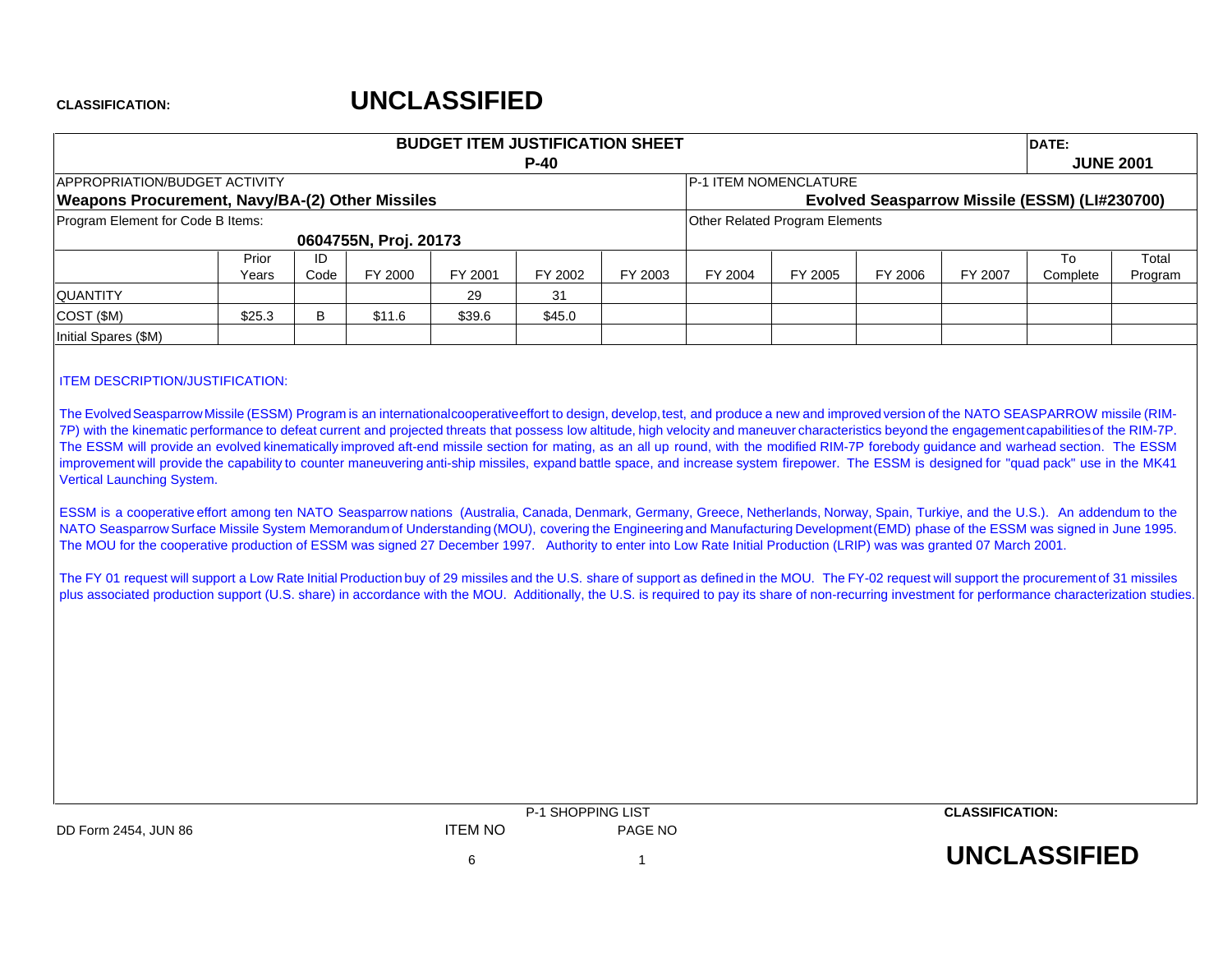**CLASSIFICATION: UNCLASSIFIED**

### **WEAPONS PROCUREMENT, NAVY FY 2002 DEPARTMENT OF THE NAVY BUDGETMISSILE COST ANALYSISEXHIBIT P-5(Dollars in Millions)**

Missile Nomenclature & Popular Name: Evolved Seasparrow Missile (ESSM) (LI#230700) Date: Date: JUNE 2001

| <b>Cost Elements</b>                                                                                                                                         | <b>Prior Years</b><br><b>Total Cost</b> | FY 2000<br>Quantity | Quantity | Unit Cost Total Cost | FY 2001<br>Quantity | Quantity               | Unit Cost Total Cost                        | FY 2002<br>Quantity | Quantity<br><b>Unit Cost</b> | <b>Total Cost</b>                         | Quantity | Quantity<br><b>Unit Cost</b> | <b>Total Cost</b> |
|--------------------------------------------------------------------------------------------------------------------------------------------------------------|-----------------------------------------|---------------------|----------|----------------------|---------------------|------------------------|---------------------------------------------|---------------------|------------------------------|-------------------------------------------|----------|------------------------------|-------------------|
| Missile Hardware<br>All Up Round<br><b>AEGIS S-Band Uplink/Downlink</b><br>Warhead Compatible Telemeter<br>MK 25 Quadpack Canisters<br><b>Total Hardware</b> |                                         |                     |          |                      | 29<br>29<br>20<br>9 | 708<br>82<br>75<br>272 | 20,521<br>2,378<br>1,500<br>2,448<br>26,847 | 31<br>31<br>12<br>8 | 642<br>82<br>75<br>292       | 19,912<br>2,542<br>900<br>2,336<br>25,690 |          |                              |                   |
| <b>Procurement Support</b>                                                                                                                                   |                                         |                     |          |                      |                     |                        |                                             |                     |                              |                                           |          |                              |                   |
| Tooling and Test Equipment<br>Peformance Characterization Non-recurring<br>MOU Average Unit Cost Adjustment                                                  | 14,022                                  |                     |          | 3,464                |                     |                        |                                             |                     |                              | 6,000                                     |          |                              |                   |
| <b>Production Engineering</b>                                                                                                                                | 11,213                                  |                     |          | 8,130                |                     |                        | 12,787                                      |                     |                              | 13,327                                    |          |                              |                   |
| <b>Total Procurement Support</b>                                                                                                                             | 25,235                                  |                     |          | 11,594               |                     |                        | 12,787                                      |                     |                              | 19,327                                    |          |                              |                   |
| <b>Total Flyaway Cost</b>                                                                                                                                    | 25,235                                  |                     |          | 11,594               |                     |                        | 39,634                                      |                     |                              | 45,017                                    |          |                              |                   |
| <b>Fleet Support</b>                                                                                                                                         |                                         |                     |          |                      |                     |                        |                                             |                     |                              |                                           |          |                              |                   |
| <b>Total Fleet Support</b>                                                                                                                                   |                                         |                     |          |                      |                     |                        |                                             |                     |                              |                                           |          |                              |                   |
| Weapon System Cost                                                                                                                                           | 25,235                                  |                     |          |                      |                     |                        |                                             |                     |                              |                                           |          |                              |                   |
| <b>Total Program Cost</b>                                                                                                                                    | 25,235                                  |                     |          | 11,594               |                     |                        | 39,634                                      |                     |                              | 45,017                                    |          |                              |                   |

ITEM NO. PAGE NO. CLASSIFICATION:

6 2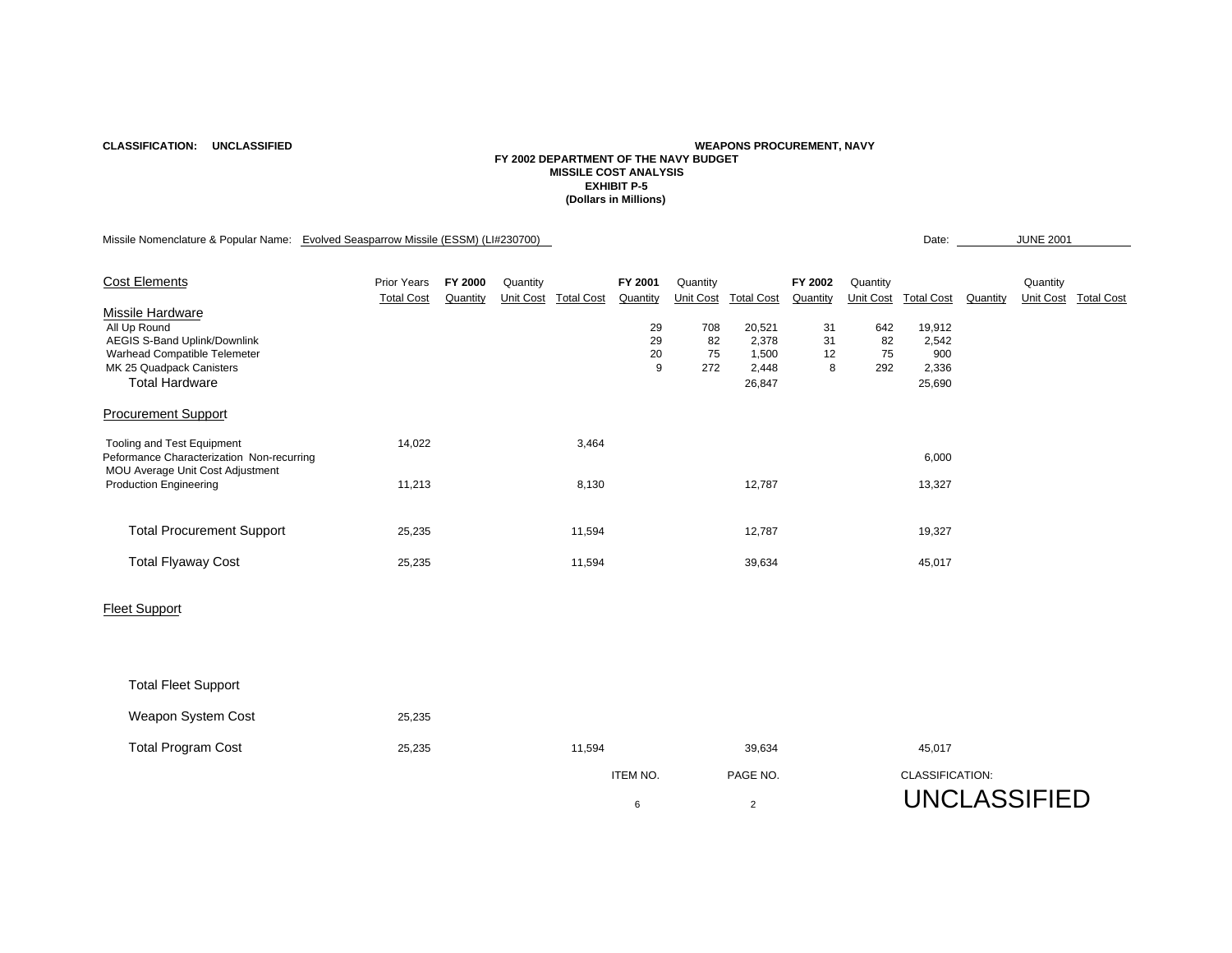## **CLASSIFICATION: UNCLASSIFIED**

| <b>BUDGET PROCUREMENT HISTORY AND PLANNING EXHIBIT (P-5A)</b>                                                                        |                  |                              |                           |                          |                                            | Weapon System                                 |                 | A. DATE                                           |                                         |                                              |
|--------------------------------------------------------------------------------------------------------------------------------------|------------------|------------------------------|---------------------------|--------------------------|--------------------------------------------|-----------------------------------------------|-----------------|---------------------------------------------------|-----------------------------------------|----------------------------------------------|
|                                                                                                                                      |                  |                              |                           |                          |                                            |                                               |                 |                                                   | <b>JUNE 2001</b>                        |                                              |
| <b>B. APPROPRIATION/BUDGET ACTIVITY</b>                                                                                              |                  |                              |                           |                          | C. P-1 ITEM NOMENCLATURE                   |                                               |                 |                                                   | <b>SUBHEAD</b>                          |                                              |
| Weapons Procurement, Navy/BA-(2) Other Missiles                                                                                      |                  |                              |                           |                          |                                            | Evolved Seasparrow Missile (ESSM) (LI#230700) |                 |                                                   |                                         | <b>12ES</b>                                  |
| Cost Element/<br><b>FISCAL YEAR</b>                                                                                                  | <b>QUANTITY</b>  | <b>UNIT</b><br>COST<br>(000) | <b>LOCATION</b><br>OF PCO | <b>RFP ISSUE</b><br>DATE | <b>CONTRACT</b><br><b>METHOD</b><br>& TYPE | CONTRACTOR<br>AND LOCATION                    | AWARD<br>DATE   | <b>DATE OF</b><br><b>FIRST</b><br><b>DELIVERY</b> | <b>SPECS</b><br>AVAILABLE<br><b>NOW</b> | <b>DATE</b><br><b>REVISIONS</b><br>AVAILABLE |
| FISCAL YEAR - 2001                                                                                                                   |                  |                              |                           |                          |                                            |                                               |                 |                                                   |                                         |                                              |
| All Up Round                                                                                                                         | 29               | 708                          | <b>NAVSEA</b>             | <b>June 1999</b>         | SS/FPI Option                              | Raytheon Systems Co.,<br>Tucson, AZ           | July 01         | May 03                                            | Yes                                     | Mar 00                                       |
| <b>AEGIS S-Band</b>                                                                                                                  | 29               | 82                           | <b>NAVSEA</b>             | <b>June 1999</b>         | SS/FPI Option                              | Raytheon Systems Co.,<br>Tucson, AZ           | July 01         | May 03                                            | Yes                                     | Mar 00                                       |
| <b>Warhead Compatable</b><br>Telemeter                                                                                               | 20               | 75                           | <b>NAVSEA</b>             | <b>June 1999</b>         | SS/FPI Option                              | Raytheon Systems Co.,<br>Tucson, AZ           | July 01         | May 03                                            | Yes                                     | Mar 00                                       |
| MK 25 Canister                                                                                                                       | $\boldsymbol{9}$ | 272                          | <b>NAVSEA</b>             |                          | SS/Option                                  | United Defense,<br>Minneapolis, /MN           | Feb 01          | Sep 02                                            | Yes                                     |                                              |
| FISCAL YEAR - 2002                                                                                                                   |                  |                              |                           |                          |                                            |                                               |                 |                                                   |                                         |                                              |
| All Up Round                                                                                                                         | 31               | 642                          | <b>NAVSEA</b>             | <b>June 1999</b>         | SS/FPI Option                              | Raytheon Systems Co.,<br>Tucson, AZ           | Feb 02          | Feb 04                                            | Yes                                     | Mar <sub>00</sub>                            |
| AEGIS S-Band                                                                                                                         | 31               | 82                           | <b>NAVSEA</b>             | <b>June 1999</b>         | SS/FPI Option                              | Raytheon Systems Co.,<br>Tucson, AZ           | Feb 02          | Feb 04                                            | Yes                                     | Mar 00                                       |
| <b>Warhead Compatable</b><br>Telemeter                                                                                               | 12               | 75                           | <b>NAVSEA</b>             | <b>June 1999</b>         | SS/FPI Option                              | Raytheon Systems Co.,<br>Tucson, AZ           | Feb 02          | Feb 04                                            | Yes                                     | Mar 00                                       |
| MK 25 Canister                                                                                                                       | 8                | 292                          | <b>NAVSEA</b>             |                          | SS/Option                                  | United Defense,<br>Minneapolis, /MN           | Jan 02          | Aug 03                                            | Yes                                     |                                              |
|                                                                                                                                      |                  |                              |                           |                          |                                            |                                               |                 |                                                   |                                         |                                              |
|                                                                                                                                      |                  |                              |                           |                          |                                            |                                               |                 |                                                   |                                         |                                              |
|                                                                                                                                      |                  |                              |                           |                          |                                            |                                               |                 |                                                   |                                         |                                              |
|                                                                                                                                      |                  |                              |                           |                          |                                            |                                               |                 |                                                   |                                         |                                              |
|                                                                                                                                      |                  |                              |                           |                          |                                            |                                               |                 |                                                   |                                         |                                              |
| D. REMARKS                                                                                                                           |                  |                              |                           |                          |                                            |                                               |                 |                                                   |                                         |                                              |
| Missiles/Canister Requirements for the U.S. are placed on contract with International Partners to achieve the best economical Price. |                  |                              |                           |                          |                                            |                                               |                 |                                                   |                                         |                                              |
|                                                                                                                                      |                  |                              |                           |                          |                                            |                                               |                 |                                                   |                                         |                                              |
| DD Form 2446-1, JUL 87                                                                                                               |                  |                              |                           | P-1 SHOPPING LIST        |                                            |                                               | Classification: |                                                   |                                         |                                              |
|                                                                                                                                      |                  |                              | PAGE NO.                  |                          | <b>ITEM NO.</b>                            |                                               |                 | <b>UNCLASSIFIED</b>                               |                                         |                                              |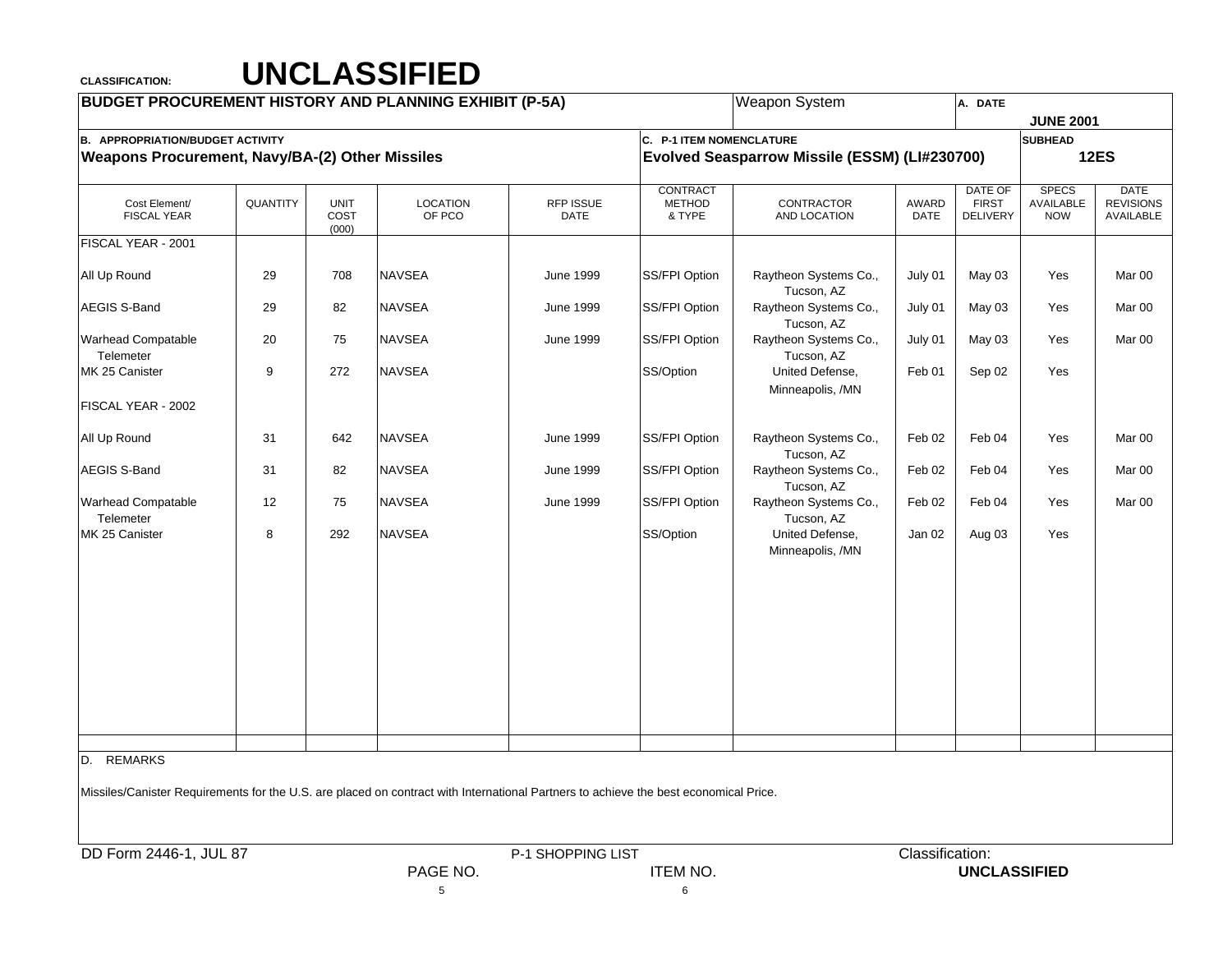|                                              | FY 2002 BUDGET PRODUCTION SCHEDULE, P-21<br><b>APPROPRIATION/BUDGET ACTIVITY</b><br>Weapons Procurement, Navy/BA-(2) Other Missiles<br><b>Production Rate</b><br>Manufacturer's<br>Name and Location<br>$1 - 8 - 5$<br>Item<br><b>MSR</b><br><b>MAX</b><br>120<br>300<br>576<br>EVOLVED SEASPARROW MISSILE<br>RMSC, Tucson, AZ<br>120<br>330<br>480<br>United Defense, Minneapolis<br>Q<br>D<br>B<br><b>ITEM / MANUFACTURER</b><br>$\mathsf F$<br>$\mathbb S$<br>1999<br>$\top$<br>Y<br>$\vee$<br>E<br>A<br>$\circ$<br>D<br>N<br>F<br>M<br>A<br>J<br>Y<br>$\mathsf{C}$<br>L<br>L<br>$\mathsf C$<br>E<br>$\circ$<br>E<br>P<br>A<br>$\overline{A}$<br>$\mathsf T$<br>$\, {\bf B} \,$<br>$\vee$<br>$\mathsf C$<br>N<br>$\mathsf{R}$<br>01<br>29<br>29<br>N<br>01<br>9<br>9<br>N<br>$\, {\sf B}$<br>Q<br>D<br><b>ITEM / MANUFACTURER</b><br>$\mathsf F$<br>S<br>2001<br>$\top$<br>Y<br>$\vee$<br>$\mathsf E$<br>Α<br>$\circ$<br>${\sf N}$<br>D<br>F<br>M<br>J<br>Α<br>Y<br>C<br>$\mathsf{L}$<br>L<br>${\bf C}$<br>$\mathsf E$<br>$\circ$<br>E<br>P<br>A<br>$\mathsf{A}$<br>$\top$<br>$\sf B$<br>${\sf N}$<br>${\sf R}$<br>$\vee$<br>$\mathsf C$<br>29<br>29<br>01<br>$\mathsf{N}$<br>9<br>9<br>01<br>N |                  |                                                                                                                                  |  |                                |  |  |  |   |   |  |                |                      |                   |                  |                   |                               | <b>DATE</b>              |                              |              |              |                  | <b>JUNE 2001</b>   |                  |                     |              |                                  |             |         |                                      |
|----------------------------------------------|----------------------------------------------------------------------------------------------------------------------------------------------------------------------------------------------------------------------------------------------------------------------------------------------------------------------------------------------------------------------------------------------------------------------------------------------------------------------------------------------------------------------------------------------------------------------------------------------------------------------------------------------------------------------------------------------------------------------------------------------------------------------------------------------------------------------------------------------------------------------------------------------------------------------------------------------------------------------------------------------------------------------------------------------------------------------------------------------------------------------------------------------------------------------------------------------------|------------------|----------------------------------------------------------------------------------------------------------------------------------|--|--------------------------------|--|--|--|---|---|--|----------------|----------------------|-------------------|------------------|-------------------|-------------------------------|--------------------------|------------------------------|--------------|--------------|------------------|--------------------|------------------|---------------------|--------------|----------------------------------|-------------|---------|--------------------------------------|
|                                              |                                                                                                                                                                                                                                                                                                                                                                                                                                                                                                                                                                                                                                                                                                                                                                                                                                                                                                                                                                                                                                                                                                                                                                                                    |                  |                                                                                                                                  |  |                                |  |  |  |   |   |  |                | <b>Weapon System</b> |                   |                  |                   |                               |                          | <b>P-1 ITEM NOMENCLATURE</b> |              |              |                  |                    |                  |                     |              |                                  |             |         |                                      |
|                                              |                                                                                                                                                                                                                                                                                                                                                                                                                                                                                                                                                                                                                                                                                                                                                                                                                                                                                                                                                                                                                                                                                                                                                                                                    |                  |                                                                                                                                  |  |                                |  |  |  |   |   |  |                |                      |                   |                  |                   |                               |                          |                              |              |              |                  |                    |                  |                     |              |                                  |             |         |                                      |
|                                              |                                                                                                                                                                                                                                                                                                                                                                                                                                                                                                                                                                                                                                                                                                                                                                                                                                                                                                                                                                                                                                                                                                                                                                                                    |                  |                                                                                                                                  |  |                                |  |  |  |   |   |  |                |                      |                   |                  |                   |                               |                          | <b>Procurement Leadtimes</b> |              |              |                  |                    |                  |                     |              |                                  |             |         |                                      |
|                                              |                                                                                                                                                                                                                                                                                                                                                                                                                                                                                                                                                                                                                                                                                                                                                                                                                                                                                                                                                                                                                                                                                                                                                                                                    |                  |                                                                                                                                  |  |                                |  |  |  |   |   |  |                | <b>ALT Prior</b>     |                   |                  |                   | <b>ALT After</b>              |                          | Initial                      |              |              | Reorder          |                    |                  |                     |              |                                  |             | Unit of |                                      |
|                                              |                                                                                                                                                                                                                                                                                                                                                                                                                                                                                                                                                                                                                                                                                                                                                                                                                                                                                                                                                                                                                                                                                                                                                                                                    |                  |                                                                                                                                  |  |                                |  |  |  |   |   |  |                | to Oct 1             |                   |                  | Oct 1             |                               |                          | Mfg PLT                      |              |              | Mfg PLT          |                    |                  | Total               |              |                                  |             | Measure |                                      |
|                                              |                                                                                                                                                                                                                                                                                                                                                                                                                                                                                                                                                                                                                                                                                                                                                                                                                                                                                                                                                                                                                                                                                                                                                                                                    |                  |                                                                                                                                  |  |                                |  |  |  |   |   |  |                | 8                    |                   |                  | 4                 |                               |                          | 24                           |              |              | 24               |                    |                  | 36                  |              |                                  |             | E       |                                      |
| MK 25 CANISTER                               |                                                                                                                                                                                                                                                                                                                                                                                                                                                                                                                                                                                                                                                                                                                                                                                                                                                                                                                                                                                                                                                                                                                                                                                                    |                  |                                                                                                                                  |  |                                |  |  |  |   |   |  |                | $\overline{3}$       |                   |                  | 3                 |                               |                          | $\overline{24}$              |              |              | $\overline{21}$  |                    |                  | $\overline{27}$     |              |                                  |             | Ē       |                                      |
|                                              |                                                                                                                                                                                                                                                                                                                                                                                                                                                                                                                                                                                                                                                                                                                                                                                                                                                                                                                                                                                                                                                                                                                                                                                                    |                  |                                                                                                                                  |  |                                |  |  |  |   |   |  |                |                      |                   |                  |                   |                               |                          |                              |              |              |                  |                    |                  |                     |              |                                  |             |         |                                      |
|                                              |                                                                                                                                                                                                                                                                                                                                                                                                                                                                                                                                                                                                                                                                                                                                                                                                                                                                                                                                                                                                                                                                                                                                                                                                    |                  |                                                                                                                                  |  |                                |  |  |  |   |   |  |                |                      |                   |                  |                   |                               |                          |                              |              |              |                  |                    |                  |                     |              |                                  |             |         |                                      |
|                                              |                                                                                                                                                                                                                                                                                                                                                                                                                                                                                                                                                                                                                                                                                                                                                                                                                                                                                                                                                                                                                                                                                                                                                                                                    |                  |                                                                                                                                  |  |                                |  |  |  |   |   |  |                |                      |                   |                  |                   |                               |                          |                              |              |              |                  |                    |                  |                     |              |                                  |             |         |                                      |
|                                              |                                                                                                                                                                                                                                                                                                                                                                                                                                                                                                                                                                                                                                                                                                                                                                                                                                                                                                                                                                                                                                                                                                                                                                                                    |                  |                                                                                                                                  |  |                                |  |  |  |   |   |  |                |                      |                   |                  |                   |                               |                          |                              |              |              |                  |                    |                  |                     |              |                                  |             |         |                                      |
|                                              |                                                                                                                                                                                                                                                                                                                                                                                                                                                                                                                                                                                                                                                                                                                                                                                                                                                                                                                                                                                                                                                                                                                                                                                                    |                  | FISCAL YEAR 2000<br>CALENDAR YEAR 2000<br>$\circ$<br>S<br>M<br>J<br>J<br>Α                                                       |  |                                |  |  |  |   |   |  |                |                      |                   |                  |                   |                               |                          |                              |              |              | FISCAL YEAR 2001 |                    |                  |                     |              |                                  |             |         |                                      |
|                                              |                                                                                                                                                                                                                                                                                                                                                                                                                                                                                                                                                                                                                                                                                                                                                                                                                                                                                                                                                                                                                                                                                                                                                                                                    |                  | $\mathsf U$<br>$\mathsf C$<br>$\sf U$<br>$\mathsf E$<br>A<br>U<br>$\mathsf R$<br>$\mathsf T$<br>Y<br>G<br>P<br>$\mathsf{N}$<br>L |  |                                |  |  |  |   |   |  |                |                      |                   |                  |                   |                               |                          |                              |              |              |                  | CALENDAR YEAR 2001 |                  |                     |              |                                  | В           |         |                                      |
|                                              |                                                                                                                                                                                                                                                                                                                                                                                                                                                                                                                                                                                                                                                                                                                                                                                                                                                                                                                                                                                                                                                                                                                                                                                                    | D<br>N<br>J<br>A |                                                                                                                                  |  |                                |  |  |  |   |   |  |                |                      |                   | F<br>$\mathsf E$ | м<br>$\mathsf{A}$ | $\overline{A}$<br>$\mathsf P$ | M<br>A                   | J<br>$\sf U$                 | J<br>$\sf U$ | A<br>$\sf U$ | S<br>E           | $\mathsf A$        |                  |                     |              |                                  |             |         |                                      |
|                                              |                                                                                                                                                                                                                                                                                                                                                                                                                                                                                                                                                                                                                                                                                                                                                                                                                                                                                                                                                                                                                                                                                                                                                                                                    |                  |                                                                                                                                  |  |                                |  |  |  |   |   |  |                |                      |                   |                  |                   |                               |                          | $\vee$                       | $\mathsf C$  | N            | $\, {\bf B}$     | $\mathsf{R}$       | $\mathsf{R}$     | Y                   | N            | $\mathsf{L}$                     | G           | P       | $\mathsf{L}^-$                       |
|                                              |                                                                                                                                                                                                                                                                                                                                                                                                                                                                                                                                                                                                                                                                                                                                                                                                                                                                                                                                                                                                                                                                                                                                                                                                    |                  |                                                                                                                                  |  |                                |  |  |  |   |   |  |                |                      |                   |                  |                   |                               |                          |                              |              |              |                  |                    |                  |                     |              |                                  |             |         |                                      |
| <b>EVOLVED SEASPARROW MISSILE</b>            |                                                                                                                                                                                                                                                                                                                                                                                                                                                                                                                                                                                                                                                                                                                                                                                                                                                                                                                                                                                                                                                                                                                                                                                                    |                  |                                                                                                                                  |  |                                |  |  |  |   |   |  |                |                      |                   |                  |                   |                               |                          |                              |              |              |                  |                    |                  | $\mathsf{A}$        |              |                                  |             |         | $\overline{29}$                      |
| MK 25 CANISTER                               |                                                                                                                                                                                                                                                                                                                                                                                                                                                                                                                                                                                                                                                                                                                                                                                                                                                                                                                                                                                                                                                                                                                                                                                                    |                  | $\circ$<br>E                                                                                                                     |  |                                |  |  |  |   |   |  |                |                      |                   |                  |                   | A                             |                          |                              |              |              |                  |                    |                  | $\overline{9}$      |              |                                  |             |         |                                      |
|                                              |                                                                                                                                                                                                                                                                                                                                                                                                                                                                                                                                                                                                                                                                                                                                                                                                                                                                                                                                                                                                                                                                                                                                                                                                    |                  |                                                                                                                                  |  |                                |  |  |  |   |   |  |                |                      |                   |                  |                   |                               |                          |                              |              |              |                  |                    |                  |                     |              |                                  |             |         |                                      |
|                                              |                                                                                                                                                                                                                                                                                                                                                                                                                                                                                                                                                                                                                                                                                                                                                                                                                                                                                                                                                                                                                                                                                                                                                                                                    |                  |                                                                                                                                  |  |                                |  |  |  |   |   |  |                |                      |                   |                  |                   |                               |                          |                              |              |              |                  |                    |                  |                     |              |                                  |             |         |                                      |
|                                              |                                                                                                                                                                                                                                                                                                                                                                                                                                                                                                                                                                                                                                                                                                                                                                                                                                                                                                                                                                                                                                                                                                                                                                                                    |                  |                                                                                                                                  |  |                                |  |  |  |   |   |  |                |                      |                   |                  |                   |                               |                          |                              |              |              |                  |                    |                  |                     |              |                                  |             |         |                                      |
|                                              |                                                                                                                                                                                                                                                                                                                                                                                                                                                                                                                                                                                                                                                                                                                                                                                                                                                                                                                                                                                                                                                                                                                                                                                                    |                  |                                                                                                                                  |  |                                |  |  |  |   |   |  |                |                      |                   |                  |                   |                               |                          |                              |              |              |                  |                    |                  |                     |              |                                  |             |         |                                      |
|                                              |                                                                                                                                                                                                                                                                                                                                                                                                                                                                                                                                                                                                                                                                                                                                                                                                                                                                                                                                                                                                                                                                                                                                                                                                    |                  | FISCAL YEAR 2002<br>CALENDAR YEAR 2002                                                                                           |  |                                |  |  |  |   |   |  |                |                      |                   |                  |                   |                               |                          |                              |              |              |                  |                    |                  |                     |              |                                  |             |         |                                      |
|                                              |                                                                                                                                                                                                                                                                                                                                                                                                                                                                                                                                                                                                                                                                                                                                                                                                                                                                                                                                                                                                                                                                                                                                                                                                    |                  |                                                                                                                                  |  |                                |  |  |  |   |   |  |                |                      |                   |                  |                   |                               |                          |                              |              |              |                  |                    |                  |                     |              |                                  |             |         |                                      |
|                                              |                                                                                                                                                                                                                                                                                                                                                                                                                                                                                                                                                                                                                                                                                                                                                                                                                                                                                                                                                                                                                                                                                                                                                                                                    |                  |                                                                                                                                  |  |                                |  |  |  |   |   |  |                |                      |                   |                  |                   |                               |                          |                              |              |              |                  |                    | FISCAL YEAR 2003 |                     |              |                                  |             |         |                                      |
|                                              |                                                                                                                                                                                                                                                                                                                                                                                                                                                                                                                                                                                                                                                                                                                                                                                                                                                                                                                                                                                                                                                                                                                                                                                                    |                  |                                                                                                                                  |  |                                |  |  |  |   |   |  |                |                      |                   |                  |                   |                               |                          |                              |              |              |                  |                    |                  | CALENDAR YEAR 2003  |              |                                  |             |         | B                                    |
|                                              |                                                                                                                                                                                                                                                                                                                                                                                                                                                                                                                                                                                                                                                                                                                                                                                                                                                                                                                                                                                                                                                                                                                                                                                                    |                  |                                                                                                                                  |  |                                |  |  |  |   |   |  |                | M                    | J<br>U            | J<br>U           | Α<br>$\mathsf U$  | S<br>E                        | $\mathsf O$<br>${\bf C}$ | N<br>$\circ$                 | D<br>E       | J<br>A       | F<br>$\mathsf E$ | M<br>$\mathsf{A}$  | A<br>$\mathsf P$ | M<br>$\overline{A}$ | J<br>U       | J<br>$\cup$                      | A<br>$\cup$ | S       | $\begin{matrix} A \\ L \end{matrix}$ |
|                                              |                                                                                                                                                                                                                                                                                                                                                                                                                                                                                                                                                                                                                                                                                                                                                                                                                                                                                                                                                                                                                                                                                                                                                                                                    |                  |                                                                                                                                  |  |                                |  |  |  |   |   |  | $\mathsf{R}$   | A<br>Y               | N                 | $\mathsf{L}$     | ${\mathsf G}$     | P                             | $\top$                   | $\vee$                       | $\mathbf C$  | ${\sf N}$    | $\, {\bf B}$     | $\mathsf{R}$       | $\mathsf{R}$     | Y                   | $\mathsf{N}$ | $\mathsf{L}$                     | G           | Е<br>P  |                                      |
|                                              |                                                                                                                                                                                                                                                                                                                                                                                                                                                                                                                                                                                                                                                                                                                                                                                                                                                                                                                                                                                                                                                                                                                                                                                                    |                  |                                                                                                                                  |  |                                |  |  |  |   |   |  |                |                      |                   |                  |                   |                               |                          |                              |              |              |                  |                    |                  |                     |              |                                  |             |         |                                      |
| <b>EVOLVED SEASPARROW MISSILE</b>            |                                                                                                                                                                                                                                                                                                                                                                                                                                                                                                                                                                                                                                                                                                                                                                                                                                                                                                                                                                                                                                                                                                                                                                                                    |                  |                                                                                                                                  |  |                                |  |  |  |   |   |  |                |                      |                   |                  |                   |                               |                          |                              |              |              |                  |                    |                  |                     |              |                                  |             |         | $\overline{29}$                      |
| MK 25 CANISTER                               |                                                                                                                                                                                                                                                                                                                                                                                                                                                                                                                                                                                                                                                                                                                                                                                                                                                                                                                                                                                                                                                                                                                                                                                                    |                  |                                                                                                                                  |  |                                |  |  |  |   |   |  |                |                      |                   |                  |                   | $\overline{2}$                |                          |                              |              |              |                  |                    |                  |                     |              |                                  |             |         | $\overline{7}$                       |
|                                              |                                                                                                                                                                                                                                                                                                                                                                                                                                                                                                                                                                                                                                                                                                                                                                                                                                                                                                                                                                                                                                                                                                                                                                                                    | N                |                                                                                                                                  |  |                                |  |  |  |   |   |  |                |                      |                   |                  |                   |                               |                          |                              |              |              |                  |                    |                  |                     |              |                                  |             |         |                                      |
| EVOLVED SEASPARROW MISSILE<br>MK 25 CANISTER | 02<br>02                                                                                                                                                                                                                                                                                                                                                                                                                                                                                                                                                                                                                                                                                                                                                                                                                                                                                                                                                                                                                                                                                                                                                                                           | N                | 31<br>8                                                                                                                          |  | 31<br>8                        |  |  |  | A | A |  |                |                      |                   |                  |                   |                               |                          |                              |              |              |                  |                    |                  |                     |              |                                  |             |         | 31<br>8                              |
|                                              |                                                                                                                                                                                                                                                                                                                                                                                                                                                                                                                                                                                                                                                                                                                                                                                                                                                                                                                                                                                                                                                                                                                                                                                                    |                  |                                                                                                                                  |  |                                |  |  |  |   |   |  |                |                      |                   |                  |                   |                               |                          |                              |              |              |                  |                    |                  |                     |              |                                  |             |         |                                      |
|                                              |                                                                                                                                                                                                                                                                                                                                                                                                                                                                                                                                                                                                                                                                                                                                                                                                                                                                                                                                                                                                                                                                                                                                                                                                    |                  |                                                                                                                                  |  |                                |  |  |  |   |   |  |                |                      |                   |                  |                   |                               |                          |                              |              |              |                  |                    |                  |                     |              |                                  |             |         |                                      |
|                                              |                                                                                                                                                                                                                                                                                                                                                                                                                                                                                                                                                                                                                                                                                                                                                                                                                                                                                                                                                                                                                                                                                                                                                                                                    |                  |                                                                                                                                  |  |                                |  |  |  |   |   |  |                |                      |                   |                  |                   |                               |                          |                              |              |              |                  |                    |                  |                     |              |                                  |             |         |                                      |
| Remarks:                                     |                                                                                                                                                                                                                                                                                                                                                                                                                                                                                                                                                                                                                                                                                                                                                                                                                                                                                                                                                                                                                                                                                                                                                                                                    |                  |                                                                                                                                  |  |                                |  |  |  |   |   |  |                |                      |                   |                  |                   |                               |                          |                              |              |              |                  |                    |                  |                     |              |                                  |             |         |                                      |
|                                              |                                                                                                                                                                                                                                                                                                                                                                                                                                                                                                                                                                                                                                                                                                                                                                                                                                                                                                                                                                                                                                                                                                                                                                                                    |                  |                                                                                                                                  |  |                                |  |  |  |   |   |  |                |                      |                   |                  |                   |                               |                          |                              |              |              |                  |                    |                  |                     |              |                                  |             |         |                                      |
|                                              |                                                                                                                                                                                                                                                                                                                                                                                                                                                                                                                                                                                                                                                                                                                                                                                                                                                                                                                                                                                                                                                                                                                                                                                                    |                  |                                                                                                                                  |  |                                |  |  |  |   |   |  |                |                      |                   |                  |                   |                               |                          |                              |              |              |                  |                    |                  |                     |              |                                  |             |         |                                      |
| DD Form 2445, JUL 87                         |                                                                                                                                                                                                                                                                                                                                                                                                                                                                                                                                                                                                                                                                                                                                                                                                                                                                                                                                                                                                                                                                                                                                                                                                    |                  |                                                                                                                                  |  | Previous editions are obsolete |  |  |  |   |   |  |                |                      | P-1 SHOPPING LIST |                  |                   |                               |                          |                              |              |              |                  |                    |                  |                     |              |                                  |             |         |                                      |
| 311 / 244                                    |                                                                                                                                                                                                                                                                                                                                                                                                                                                                                                                                                                                                                                                                                                                                                                                                                                                                                                                                                                                                                                                                                                                                                                                                    |                  |                                                                                                                                  |  |                                |  |  |  |   |   |  | <b>ITEM NO</b> |                      |                   |                  | PAGE NO.          |                               |                          |                              |              |              |                  |                    |                  |                     |              | Exhibit P-21 Production Schedule |             |         |                                      |
|                                              |                                                                                                                                                                                                                                                                                                                                                                                                                                                                                                                                                                                                                                                                                                                                                                                                                                                                                                                                                                                                                                                                                                                                                                                                    |                  |                                                                                                                                  |  |                                |  |  |  |   |   |  | 6              |                      |                   |                  | 4                 |                               |                          |                              |              |              |                  |                    |                  |                     |              |                                  |             |         |                                      |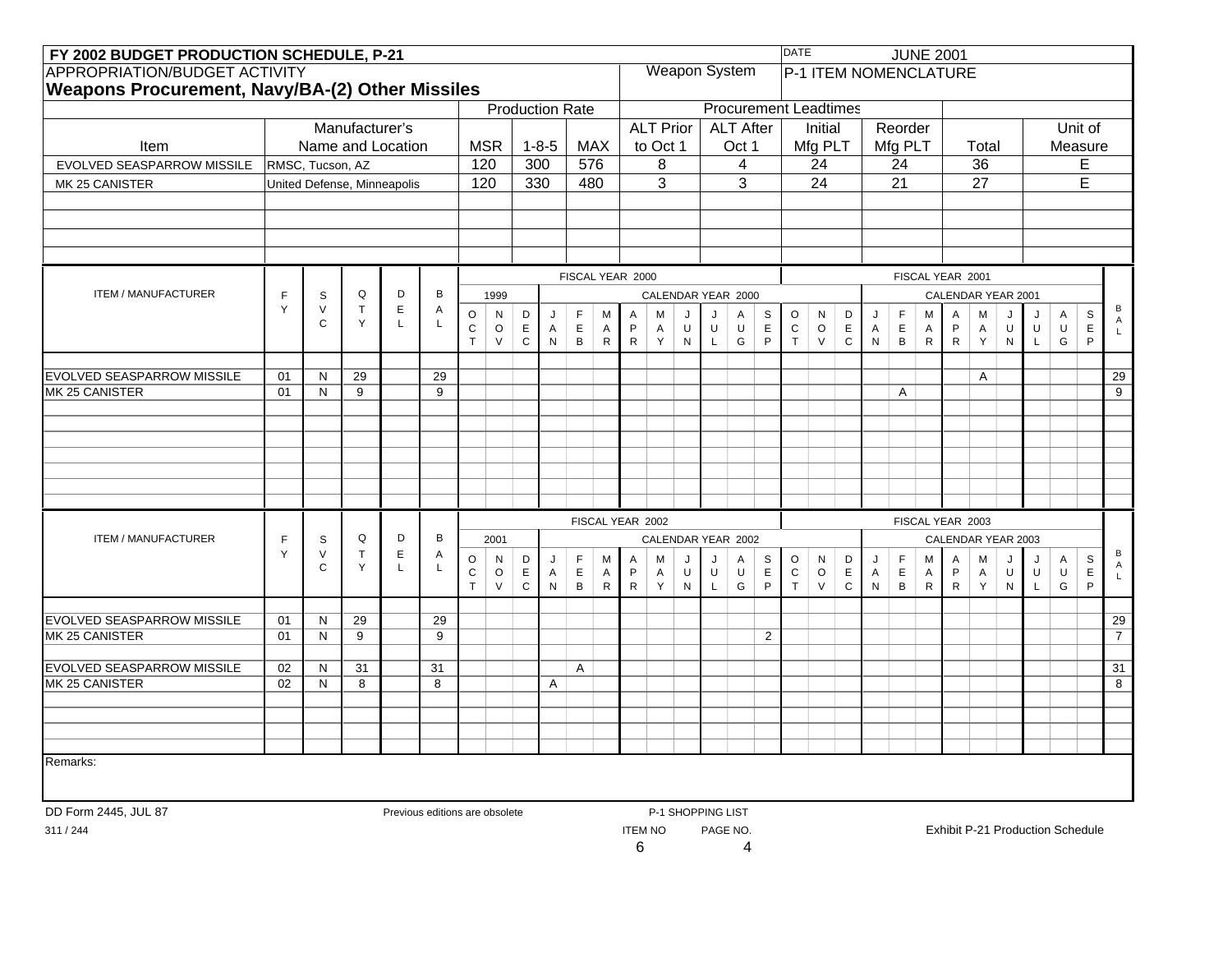### **CLASSIFICATION:**

### **UNCLASSIFIED**

|                                                      |           |      | <b>BUDGET ITEM JUSTIFICATION SHEET</b> |                              |                                       |               |  | DATE:            |  |  |
|------------------------------------------------------|-----------|------|----------------------------------------|------------------------------|---------------------------------------|---------------|--|------------------|--|--|
|                                                      |           |      | $P-40$                                 |                              |                                       |               |  | <b>June 2001</b> |  |  |
| <b>IAPPROPRIATION/BUDGET ACTIVITY</b>                |           |      |                                        | <b>P-1 ITEM NOMENCLATURE</b> |                                       |               |  |                  |  |  |
| <b>Weapons Procurement, Navy/BA 2 Other Missiles</b> |           |      |                                        |                              |                                       | <b>AMRAAM</b> |  |                  |  |  |
| Program Element for Code B Items:                    |           |      |                                        |                              | <b>Other Related Program Elements</b> |               |  |                  |  |  |
|                                                      |           |      |                                        |                              |                                       |               |  |                  |  |  |
|                                                      | Prior     | ID   |                                        |                              |                                       |               |  |                  |  |  |
|                                                      | Years     | Code | FY 2000                                | FY 2001                      | FY 2002                               |               |  |                  |  |  |
| <b>QUANTITY</b>                                      | .383      |      | 91                                     | 63                           | 57                                    |               |  |                  |  |  |
| COST(SM)                                             | \$1,011.7 |      | \$45.8                                 | \$38.6                       | \$40.0                                |               |  |                  |  |  |
| Initial Spares (\$M)                                 | \$24.9    |      | \$0.2\$                                | \$0.2                        | \$0.4                                 |               |  |                  |  |  |
| Total (\$M)                                          | \$1,036.6 |      | \$46.0                                 | \$38.8                       |                                       |               |  |                  |  |  |
| Unit Cost (\$M)                                      | \$0.750   |      | \$0.506                                |                              |                                       |               |  |                  |  |  |

### MISSION AND DESCRIPTION:

The Advanced Medium Range Air-to-Air Missile (AMRAAM) is the next generation all-weather, all-environmentradar guided missile developedby the Air Force and Navy . AMRAAM is smaller, faster, lighter, and has improved capabilities against very low-altitudeand high-altitude targets in an electronic countermeasure environment. AMRAAM incorporates an active radar in conjunction with an inertial reference unit and microcomputer system which makes the missile less dependent upon the aircraft fire control system. This advanced capability enables the pilot to aim and fire several missiles at multiple targets.

### FY2002 PROGRAM JUSTIFICATION:

57 missiles will be procured in FY 2002 along with non-recurring support costs such as; government field activity technical, test, and logistics support, procurement of test articles, test equipment to support the AIM-120C configuration, and procurement of peculiar support equipment.

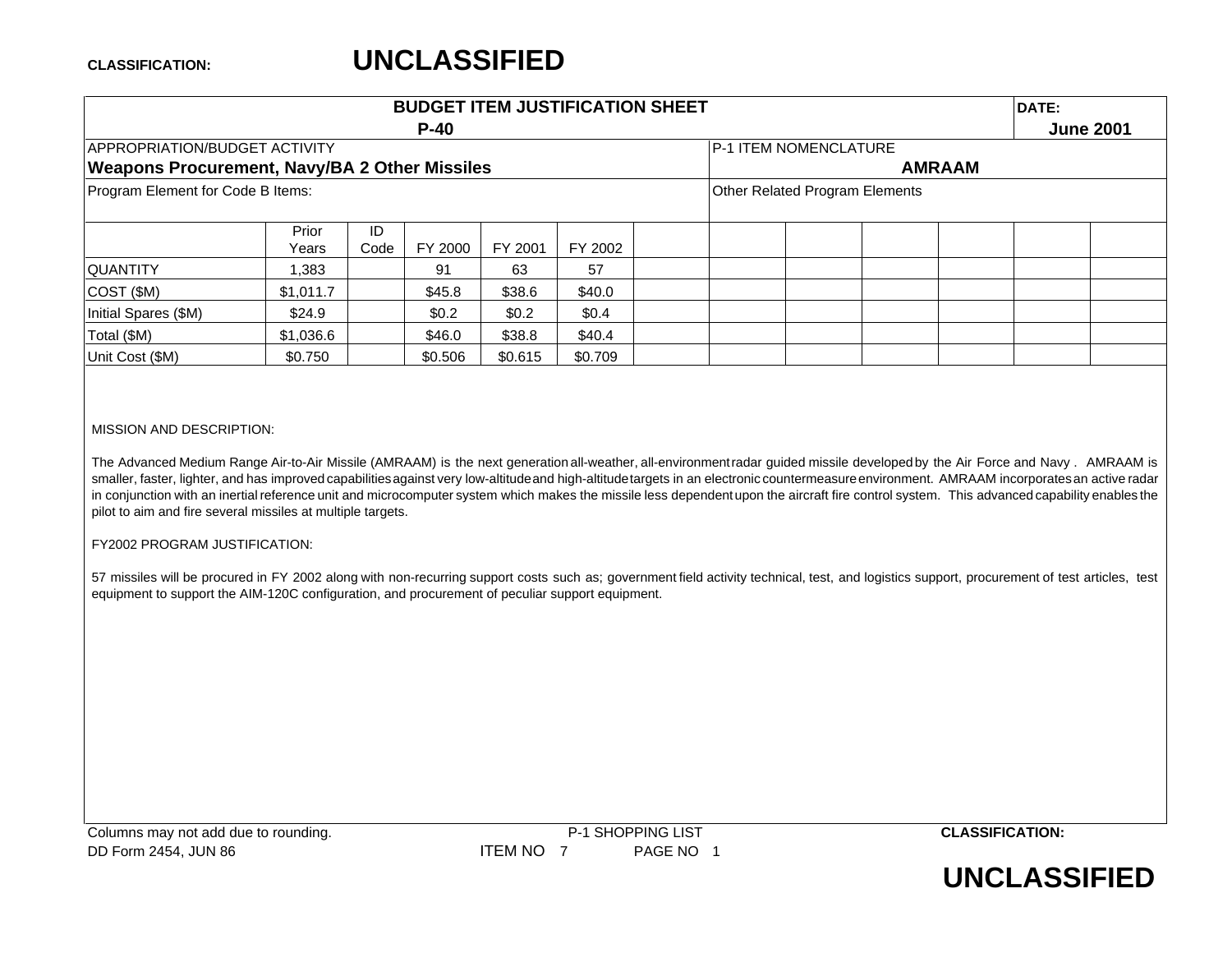### **WEAPONS PROCUREMENT, NAVY FY 2002 PRESIDENT'S BUDGET SUBMISSION MISSILE COST ANALYSIS EXHIBIT P-5(Dollars in Millions)**

| Missile Nomenclature & Popular Name:          |                    | <b>AMRAAM</b>  |           |                   |                 |                  |                   |                |                  |                   | Date: June 2001 |
|-----------------------------------------------|--------------------|----------------|-----------|-------------------|-----------------|------------------|-------------------|----------------|------------------|-------------------|-----------------|
|                                               | <b>Prior Years</b> | <b>FY 2000</b> | Quantity  | 91                | FY 2001         | Quantity         | 63                | FY 2002        | Quantity         | 57                |                 |
| <b>Cost Elements</b>                          | <b>Total Cost</b>  | Quantity       | Unit Cost | <b>Total Cost</b> | Quantity        | <b>Unit Cost</b> | <b>Total Cost</b> | Quantity       | <b>Unit Cost</b> | <b>Total Cost</b> |                 |
| <b>Missile Hardware</b>                       |                    |                |           |                   |                 |                  |                   |                |                  |                   |                 |
| Guidance & Control                            | 583.748            | 91             | 0.322     | 29.288            | 63              | 0.354            | 22.291            | 57             | 0.301            | 17.181            |                 |
| Propulsion                                    | 51.889             | 91             | 0.029     | 2.603             | 63              | 0.031            | 1.981             | 57             | 0.027            | 1.527             |                 |
| Warhead                                       | 12.972             | 91             | 0.007     | 0.651             | 63              | 0.008            | 0.495             | 57             | 0.007            | 0.382             |                 |
| ECO                                           | 19.324             |                |           | 0.985             |                 |                  | 0.578             |                |                  | 0.859             |                 |
| <b>Production Tech Support</b>                | 148.531            |                |           | 5.389             |                 |                  | 6.773             |                |                  | 9.570             |                 |
| ST&TE                                         | 40.120             |                |           | 0.000             |                 |                  | 0.000             |                |                  | 0.000             |                 |
| Containers                                    | 2.230              |                |           | 0.000             |                 |                  | 0.000             |                |                  | 0.000             |                 |
| <b>Production Test</b>                        | 49.922             |                |           | 4.589             |                 |                  | 2.717             |                |                  | 6.535             |                 |
| <b>Total Flyaway Cost</b>                     | 908.736            | 91             | 0.478     | 43.505            | 63              | 0.553            | 34.836            | 57             | 0.633            | 36.054            |                 |
| <b>Fleet Support</b>                          |                    |                |           |                   |                 |                  |                   |                |                  |                   |                 |
| <b>Test Equipment</b>                         | 56.749             |                |           | 0.311             |                 |                  | 0.731             |                |                  | 0.803             |                 |
| <b>Handling Equipment</b>                     | 0.795              |                |           | 0.000             |                 |                  | 0.000             |                |                  | 0.000             |                 |
| <b>Training Equipment</b>                     | 4.183              |                |           | 0.030             |                 |                  | 0.064             |                |                  | 0.165             |                 |
| <b>ILS</b>                                    | 39.148             |                |           | 1.898             |                 |                  | 2.846             |                |                  | 2.903             |                 |
| Data & Pubs                                   | 2.053              |                |           | 0.081             |                 |                  | 0.108             |                |                  | 0.103             |                 |
| <b>Total Fleet Support</b>                    | 102.928            |                |           | 2.320             |                 |                  | 3.749             |                |                  | 3.974             |                 |
| Weapon System Cost                            | 1,011.664          | 91             | 0.504     | 45.825            | 63              | 0.612            | 38.585            | 57             | 0.702            | 40.028            |                 |
| <b>Modifications</b><br><b>Initial Spares</b> | 24.875             |                |           | 0.196             |                 |                  | 0.181             |                |                  | 0.361             |                 |
| <b>Total Program Cost</b>                     | 1,036.539          | 91             | 0.506     | 46.021            | 63              | 0.615            | 38.766            | 57             | 0.709            | 40.389            |                 |
|                                               |                    |                |           |                   | <b>ITEM NO.</b> |                  | 7 PAGE NO.        | $\overline{2}$ |                  |                   |                 |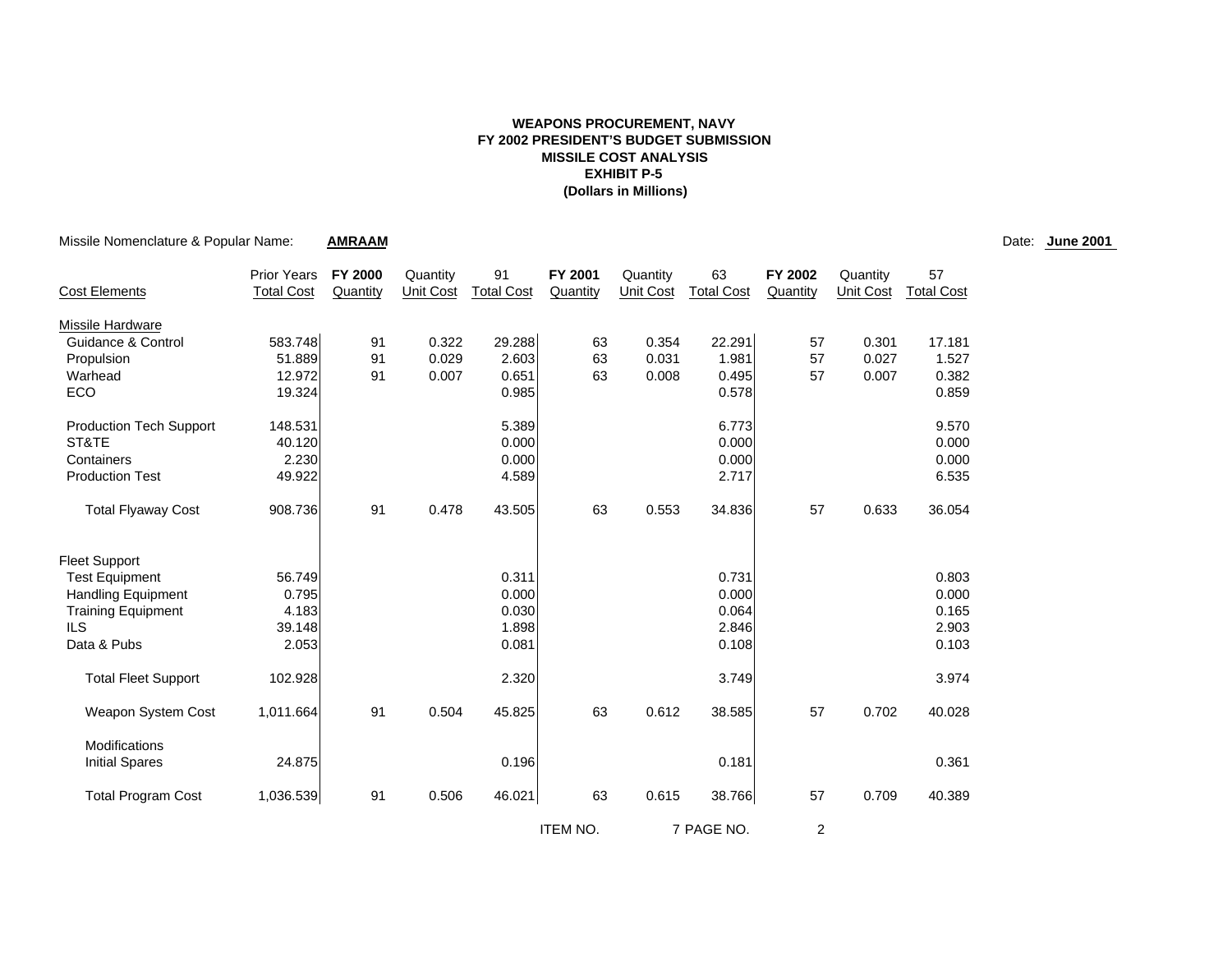## **CLASSIFICATION: UNCLASSIFIED**

| <b>BUDGET PROCUREMENT HISTORY AND PLANNING EXHIBIT (P-5A)</b> |          |             |                   |               |                          | Weapon System |         | A. DATE         |                      |             |
|---------------------------------------------------------------|----------|-------------|-------------------|---------------|--------------------------|---------------|---------|-----------------|----------------------|-------------|
|                                                               |          |             |                   |               |                          | <b>AMRAAM</b> |         |                 | <b>June 2001</b>     |             |
| <b>B. APPROPRIATION/BUDGET ACTIVITY</b>                       |          |             |                   |               | C. P-1 ITEM NOMENCLATURE |               |         |                 | <b>SUBHEAD</b>       |             |
| <b>Weapons Procurement, Navy / BA 2 Other Missiles</b>        |          |             |                   |               |                          |               |         |                 |                      |             |
|                                                               |          |             |                   |               |                          | <b>AMRAAM</b> |         |                 | Y2GB                 |             |
|                                                               |          |             |                   |               | CONTRACT                 |               |         | DATE OF         | <b>TECHNICAL</b>     | IF NO       |
| Cost Element/                                                 | QUANTITY | <b>UNIT</b> | <b>LOCATION</b>   | RFP ISSUE     | <b>METHOD</b>            | CONTRACTOR    | AWARD   | <b>FIRST</b>    | <b>DATA PACKAGES</b> | <b>WHEN</b> |
| <b>FISCAL YEAR</b>                                            |          | COST        | OF PCO            | DATE          | & TYPE                   | AND LOCATION  | DATE    | <b>DELIVERY</b> | AVAILABLE            | AVAILABLE   |
|                                                               |          | (000)       |                   |               |                          |               |         |                 | <b>NOW</b>           |             |
| FY 2000                                                       |          |             | Eglin AFB, FI     | 10-1-99       |                          | Lot XIV       |         |                 |                      |             |
|                                                               | 91       | 368         |                   |               | SS/FP                    | CONTRACTOR    | 3/15/00 | 09/01           | <b>YES</b>           |             |
|                                                               |          |             |                   |               |                          |               |         |                 |                      |             |
|                                                               |          |             |                   |               |                          |               |         |                 |                      |             |
| FY 2001                                                       |          |             | Eglin AFB, FI     | $10 - 1 - 00$ |                          | Lot XV        |         |                 |                      |             |
|                                                               | 63       | 402         |                   |               | SS/FP                    | CONTRACTOR    | 4/30/01 | 08/02           | YES                  |             |
|                                                               |          |             |                   |               |                          |               |         |                 |                      |             |
|                                                               |          |             |                   |               |                          |               |         |                 |                      |             |
|                                                               |          |             |                   |               |                          |               |         |                 |                      |             |
| FY 2002                                                       |          |             | Eglin AFB, FI     | $10 - 1 - 01$ |                          | Lot XVI       |         |                 |                      |             |
|                                                               | 57       | 350         |                   |               | SS/FP                    | CONTRACTOR    | 3/31/02 | 08/03           | YES                  |             |
|                                                               |          |             |                   |               |                          |               |         |                 |                      |             |
|                                                               |          |             |                   |               |                          |               |         |                 |                      |             |
|                                                               |          |             |                   |               |                          |               |         |                 |                      |             |
|                                                               |          |             |                   |               |                          |               |         |                 |                      |             |
|                                                               |          |             |                   |               |                          |               |         |                 |                      |             |
|                                                               |          |             |                   |               |                          |               |         |                 |                      |             |
|                                                               |          |             |                   |               |                          |               |         |                 |                      |             |
|                                                               |          |             |                   |               |                          |               |         |                 |                      |             |
|                                                               |          |             |                   |               |                          |               |         |                 |                      |             |
|                                                               |          |             |                   |               |                          |               |         |                 |                      |             |
|                                                               |          |             |                   |               |                          |               |         |                 |                      |             |
|                                                               |          |             |                   |               |                          |               |         |                 |                      |             |
|                                                               |          |             |                   |               |                          |               |         |                 |                      |             |
|                                                               |          |             |                   |               |                          |               |         |                 |                      |             |
|                                                               |          |             |                   |               |                          |               |         |                 |                      |             |
| D. REMARKS                                                    |          |             |                   |               |                          |               |         |                 |                      |             |
|                                                               |          |             |                   |               |                          |               |         |                 |                      |             |
|                                                               |          |             |                   |               |                          |               |         |                 |                      |             |
|                                                               |          |             |                   |               |                          |               |         |                 |                      |             |
|                                                               |          |             |                   |               |                          |               |         |                 |                      |             |
| DD Form 2446-1, JUL 87                                        |          |             | P-1 SHOPPING LIST | ITEM NO. 7    |                          | PAGE NO.      | 3       |                 |                      |             |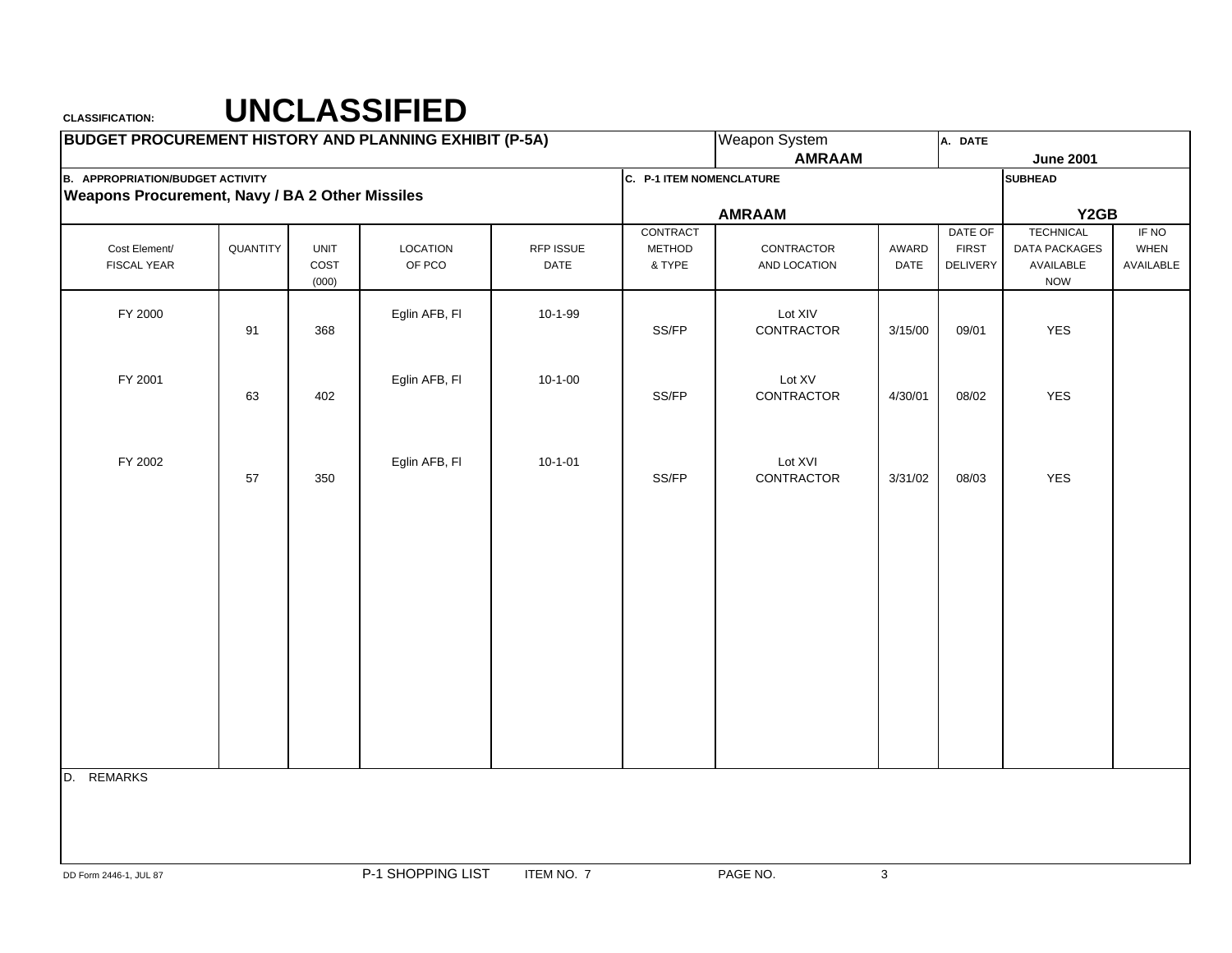|                                                        | FY 2002 BUDGET PRODUCTION SCHEDULE, P-21<br><b>Weapons Procurement, Navy/BA 2 Other Missiles</b><br><b>Production Rate</b><br>Manufacturer's<br><b>MSR</b><br>Name and Location<br>$1 - 8 - 5$<br><b>MAX</b><br>Raytheon<br>450<br>960<br>1200<br>FISCAL YEAR 2000<br>$\mathsf Q$<br>D<br>В<br>$\mathsf F$<br>$\mathbb S$<br>1999<br>$\vee$<br>$\top$<br>$\mathsf E$<br>Y<br>Α<br>$\circ$<br>$\mathsf{N}$<br>D<br>F<br>J<br>м<br>Y<br>C<br>L<br>$\mathbf{L}$<br>$\mathsf E$<br>$\circ$<br>$\mathsf E$<br>$\mathtt{C}$<br>A<br>$\mathsf{A}$<br>$\vee$<br>$\mathbf C$<br>${\sf N}$<br>$\, {\sf B}$<br>${\sf R}$<br>$\mathsf{R}$<br>T |                                |              |                            |                |                              |                   |                            |                |                             |                             |                |                  |                      |                         |                    |                             | <b>DATE</b>        |                               |                             |                |                             | <b>June 2001</b>          |                   |                   |                    |                                         |              |                  |                |
|--------------------------------------------------------|------------------------------------------------------------------------------------------------------------------------------------------------------------------------------------------------------------------------------------------------------------------------------------------------------------------------------------------------------------------------------------------------------------------------------------------------------------------------------------------------------------------------------------------------------------------------------------------------------------------------------------|--------------------------------|--------------|----------------------------|----------------|------------------------------|-------------------|----------------------------|----------------|-----------------------------|-----------------------------|----------------|------------------|----------------------|-------------------------|--------------------|-----------------------------|--------------------|-------------------------------|-----------------------------|----------------|-----------------------------|---------------------------|-------------------|-------------------|--------------------|-----------------------------------------|--------------|------------------|----------------|
| <b>APPROPRIATION/BUDGET ACTIVITY</b>                   |                                                                                                                                                                                                                                                                                                                                                                                                                                                                                                                                                                                                                                    |                                |              |                            |                |                              |                   |                            |                |                             |                             |                |                  | <b>Weapon System</b> |                         |                    |                             |                    | P-1 ITEM NOMENCLATURE         |                             |                |                             |                           |                   |                   |                    |                                         |              |                  |                |
|                                                        |                                                                                                                                                                                                                                                                                                                                                                                                                                                                                                                                                                                                                                    |                                |              |                            |                |                              |                   |                            |                |                             |                             |                |                  |                      | <b>AMRAAM</b>           |                    |                             |                    |                               |                             |                |                             |                           | <b>AMRAAM</b>     |                   |                    |                                         |              |                  |                |
|                                                        |                                                                                                                                                                                                                                                                                                                                                                                                                                                                                                                                                                                                                                    |                                |              |                            |                |                              |                   |                            |                |                             |                             |                |                  |                      |                         |                    |                             |                    | <b>Procurement Lead-times</b> |                             |                |                             |                           |                   |                   |                    |                                         |              |                  |                |
|                                                        |                                                                                                                                                                                                                                                                                                                                                                                                                                                                                                                                                                                                                                    |                                |              |                            |                |                              |                   |                            |                |                             |                             |                | <b>ALT Prior</b> |                      |                         | <b>ALT After</b>   |                             |                    | Initial                       |                             |                | Reorder                     |                           |                   |                   |                    |                                         |              | Unit of          |                |
| Item                                                   |                                                                                                                                                                                                                                                                                                                                                                                                                                                                                                                                                                                                                                    |                                |              |                            |                |                              |                   |                            |                |                             |                             |                | to Oct 1         |                      |                         | Oct 1              |                             |                    | Mfg PLT                       |                             |                | Mfg PLT                     |                           |                   | Total             |                    |                                         | Measure      |                  |                |
| AMRAAM                                                 |                                                                                                                                                                                                                                                                                                                                                                                                                                                                                                                                                                                                                                    |                                |              |                            |                |                              |                   |                            |                |                             |                             |                |                  | $0 \text{ mo}$       |                         |                    | 6 mo                        |                    | 21 mo                         |                             |                | 18 mo                       |                           |                   |                   | 24 mo              |                                         | E            |                  |                |
|                                                        |                                                                                                                                                                                                                                                                                                                                                                                                                                                                                                                                                                                                                                    |                                |              |                            |                |                              |                   |                            |                |                             |                             |                |                  |                      |                         |                    |                             |                    |                               |                             |                |                             |                           |                   |                   |                    |                                         |              |                  |                |
|                                                        |                                                                                                                                                                                                                                                                                                                                                                                                                                                                                                                                                                                                                                    |                                |              |                            |                |                              |                   |                            |                |                             |                             |                |                  |                      |                         |                    |                             |                    |                               |                             |                |                             |                           |                   |                   |                    |                                         |              |                  |                |
|                                                        |                                                                                                                                                                                                                                                                                                                                                                                                                                                                                                                                                                                                                                    |                                |              |                            |                |                              |                   |                            |                |                             |                             |                |                  |                      |                         |                    |                             |                    |                               |                             |                |                             |                           |                   |                   |                    |                                         |              |                  |                |
|                                                        |                                                                                                                                                                                                                                                                                                                                                                                                                                                                                                                                                                                                                                    |                                |              |                            |                |                              |                   |                            |                |                             |                             |                |                  |                      |                         |                    |                             |                    |                               |                             |                |                             |                           |                   |                   |                    |                                         |              |                  |                |
|                                                        |                                                                                                                                                                                                                                                                                                                                                                                                                                                                                                                                                                                                                                    |                                |              |                            |                |                              |                   |                            |                |                             |                             |                |                  |                      |                         |                    |                             |                    |                               |                             |                |                             |                           |                   |                   |                    |                                         |              |                  |                |
|                                                        |                                                                                                                                                                                                                                                                                                                                                                                                                                                                                                                                                                                                                                    |                                |              |                            |                |                              |                   |                            |                |                             |                             |                |                  |                      |                         |                    |                             |                    |                               |                             |                |                             |                           | FISCAL YEAR 2001  |                   |                    |                                         |              |                  |                |
| ITEM / MANUFACTURER                                    |                                                                                                                                                                                                                                                                                                                                                                                                                                                                                                                                                                                                                                    |                                |              |                            |                |                              |                   | CALENDAR YEAR 2000         |                |                             |                             |                |                  |                      |                         |                    |                             | CALENDAR YEAR 2001 |                               |                             |                |                             |                           |                   |                   |                    |                                         |              |                  |                |
|                                                        |                                                                                                                                                                                                                                                                                                                                                                                                                                                                                                                                                                                                                                    |                                |              |                            |                |                              | Α                 | M                          | J              | IJ                          | Α                           | $\mathbb S$    | $\circ$          | N                    | D                       | J                  | F                           | M                  | $\overline{A}$                | M                           |                | J                           | Α                         | S                 | В<br>$\mathsf{A}$ |                    |                                         |              |                  |                |
|                                                        |                                                                                                                                                                                                                                                                                                                                                                                                                                                                                                                                                                                                                                    |                                |              |                            |                |                              |                   |                            |                |                             |                             | P              | $\mathsf{A}$     | U                    | U                       | $\sf U$            | $\mathsf E$                 | $\mathtt{C}$       | $\circ$                       | $\mathsf E$                 | Α              | $\mathsf E$                 | $\mathsf{A}$              | P                 | A                 | U                  | U                                       | U            | E                | $\mathsf{L}$   |
|                                                        |                                                                                                                                                                                                                                                                                                                                                                                                                                                                                                                                                                                                                                    |                                |              |                            |                |                              |                   |                            |                |                             |                             |                | Y                | ${\sf N}$            | $\mathsf{L}$            | G                  | $\mathsf P$                 | T                  | $\vee$                        | $\mathbf C$                 | ${\sf N}$      | B                           | ${\sf R}$                 | ${\sf R}$         | Y                 | ${\sf N}$          | $\mathsf{L}$                            | G            | P                |                |
|                                                        |                                                                                                                                                                                                                                                                                                                                                                                                                                                                                                                                                                                                                                    |                                |              |                            |                |                              |                   |                            |                |                             |                             |                |                  |                      |                         |                    |                             |                    |                               |                             |                |                             |                           |                   |                   |                    |                                         |              |                  |                |
|                                                        |                                                                                                                                                                                                                                                                                                                                                                                                                                                                                                                                                                                                                                    |                                |              |                            |                |                              |                   |                            |                |                             |                             |                |                  |                      |                         |                    |                             |                    |                               |                             |                |                             |                           |                   |                   |                    |                                         |              |                  |                |
|                                                        |                                                                                                                                                                                                                                                                                                                                                                                                                                                                                                                                                                                                                                    |                                |              |                            |                |                              |                   |                            |                |                             |                             |                |                  |                      |                         |                    |                             |                    |                               |                             |                |                             |                           |                   |                   |                    |                                         |              |                  |                |
|                                                        |                                                                                                                                                                                                                                                                                                                                                                                                                                                                                                                                                                                                                                    |                                |              |                            |                |                              |                   |                            |                |                             |                             |                |                  |                      |                         |                    |                             |                    |                               |                             |                |                             |                           |                   |                   |                    |                                         |              |                  |                |
| <b>AMRAAM FY 1999 (Lot 13)</b>                         |                                                                                                                                                                                                                                                                                                                                                                                                                                                                                                                                                                                                                                    |                                | 597          | $\mathbf 0$                | 597            |                              |                   |                            |                |                             |                             |                |                  |                      |                         |                    |                             |                    |                               |                             |                |                             |                           |                   |                   |                    |                                         |              |                  |                |
| Raytheon Systems Co.                                   | 99                                                                                                                                                                                                                                                                                                                                                                                                                                                                                                                                                                                                                                 | AF                             | 180          | $\mathbf 0$                | 180            |                              |                   |                            |                |                             |                             |                |                  |                      |                         |                    |                             |                    |                               |                             |                |                             |                           | 29                | 28                | 31                 | 35                                      | 57           |                  | $\mathbf 0$    |
| Raytheon Systems Co.                                   | 99                                                                                                                                                                                                                                                                                                                                                                                                                                                                                                                                                                                                                                 | N                              | 100          | $\mathbf 0$                | 100            |                              |                   |                            |                |                             |                             |                |                  |                      |                         |                    |                             |                    |                               |                             |                |                             | 3                         | $\overline{24}$   | 28                | 25                 | 20                                      |              |                  | $\mathbf 0$    |
| Raytheon Systems Co.                                   | 99                                                                                                                                                                                                                                                                                                                                                                                                                                                                                                                                                                                                                                 | <b>FMS</b>                     | 317          | $\mathbf 0$                | 317            |                              |                   |                            |                |                             |                             |                |                  |                      |                         | 24                 | 48                          | 64                 | 67                            | 37                          | 30             | 20                          | $\overline{2}$            | $\overline{3}$    |                   | $\mathbf{1}$       | 21                                      |              |                  | $\mathsf{O}$   |
| Raytheon Systems Co.                                   | 99                                                                                                                                                                                                                                                                                                                                                                                                                                                                                                                                                                                                                                 | OTH                            | $\mathbf{1}$ | $\mathbf 0$                | $\overline{1}$ |                              |                   |                            |                |                             |                             |                |                  |                      |                         |                    |                             |                    |                               |                             |                |                             |                           |                   |                   | $\overline{1}$     |                                         |              |                  | $\overline{0}$ |
|                                                        |                                                                                                                                                                                                                                                                                                                                                                                                                                                                                                                                                                                                                                    |                                |              |                            |                |                              |                   |                            |                | FISCAL YEAR 2001            |                             |                |                  |                      |                         |                    |                             |                    |                               |                             |                |                             |                           | FISCAL YEAR 2002  |                   |                    |                                         |              |                  |                |
| ITEM / MANUFACTURER                                    | F                                                                                                                                                                                                                                                                                                                                                                                                                                                                                                                                                                                                                                  | $\mathbb S$                    | Q            | D                          | В              |                              | 2000              |                            |                |                             |                             |                |                  |                      |                         | CALENDAR YEAR 2001 |                             |                    |                               |                             |                |                             |                           |                   |                   | CALENDAR YEAR 2002 |                                         |              |                  |                |
|                                                        | Y                                                                                                                                                                                                                                                                                                                                                                                                                                                                                                                                                                                                                                  | $\vee$<br>$\mathsf{C}$         | $\top$<br>Y  | $\mathsf E$                | A<br>L         | $\circ$                      | ${\sf N}$         | D                          | J              | F.                          | M                           | Α              | M                |                      |                         | Α                  | $\mathbb S$                 | $\circ$            | ${\sf N}$                     | D                           | J              | F.                          | M                         | A                 | М                 |                    | J                                       | Α            | S                | В<br>A         |
|                                                        |                                                                                                                                                                                                                                                                                                                                                                                                                                                                                                                                                                                                                                    |                                |              | L                          |                | $\mathtt{C}$<br>$\mathsf{T}$ | $\circ$<br>$\vee$ | $\mathsf E$<br>$\mathbf C$ | Α<br>${\sf N}$ | $\mathsf E$<br>$\, {\bf B}$ | $\overline{A}$<br>${\sf R}$ | P<br>${\sf R}$ | A<br>Y           | U<br>$\mathsf{N}$    | $\sf U$<br>$\mathsf{L}$ | $\cup$<br>G        | $\mathsf E$<br>$\mathsf{P}$ | $\mathtt{C}$<br>T  | $\circ$<br>$\vee$             | $\mathsf E$<br>$\mathtt{C}$ | A<br>${\sf N}$ | $\mathsf E$<br>$\, {\sf B}$ | $\mathsf{A}$<br>${\sf R}$ | P<br>$\mathsf{R}$ | Α<br>Y            | U<br>${\sf N}$     | $\sf U$<br>$\mathsf L$                  | $\sf U$<br>G | $\mathsf E$<br>P | $\mathsf{L}$   |
|                                                        |                                                                                                                                                                                                                                                                                                                                                                                                                                                                                                                                                                                                                                    |                                |              |                            |                |                              |                   |                            |                |                             |                             |                |                  |                      |                         |                    |                             |                    |                               |                             |                |                             |                           |                   |                   |                    |                                         |              |                  |                |
| <b>AMRAAM FY 2000 (Lot 14)</b><br>Raytheon Systems Co. | $00\,$                                                                                                                                                                                                                                                                                                                                                                                                                                                                                                                                                                                                                             | AF                             | 535<br>163   | $\mathbf 0$<br>$\mathbf 0$ | 535<br>163     |                              |                   |                            |                |                             |                             |                |                  |                      |                         |                    | 16                          | 18                 | 17                            | 16                          | 15             | 15                          | 15                        | 19                | 20                | 8                  | $\overline{4}$                          |              |                  | $\mathbf 0$    |
| Raytheon Systems Co.                                   | 00                                                                                                                                                                                                                                                                                                                                                                                                                                                                                                                                                                                                                                 | N                              | 91           | $\mathbf 0$                | 91             |                              |                   |                            |                |                             |                             |                |                  |                      |                         |                    | 8                           | 10                 | 10                            | 8                           | 8              | 8                           | 8                         | 8                 | 8                 | $\overline{7}$     | 8                                       |              |                  | $\mathsf{O}$   |
| Raytheon Systems Co.                                   | $00\,$                                                                                                                                                                                                                                                                                                                                                                                                                                                                                                                                                                                                                             | <b>FMS</b>                     | 281          | $\mathbf 0$                | 281            |                              |                   |                            |                |                             |                             |                |                  |                      |                         |                    | 27                          | 23                 | $\overline{24}$               | $\overline{4}$              | 28             | 28                          | 28                        | 24                | 23                | 35                 | 37                                      |              |                  | $\mathbf 0$    |
|                                                        |                                                                                                                                                                                                                                                                                                                                                                                                                                                                                                                                                                                                                                    |                                |              |                            |                |                              |                   |                            |                |                             |                             |                |                  |                      |                         |                    |                             |                    |                               |                             |                |                             |                           |                   |                   |                    |                                         |              |                  |                |
| <b>AMRAAM FY 2001 (Lot 15)</b>                         |                                                                                                                                                                                                                                                                                                                                                                                                                                                                                                                                                                                                                                    |                                | 426          | $\mathbf 0$                | 426            |                              |                   |                            |                |                             |                             |                |                  |                      |                         |                    |                             |                    |                               |                             |                |                             |                           |                   |                   |                    |                                         |              |                  |                |
| Raytheon Systems Co.                                   | 01                                                                                                                                                                                                                                                                                                                                                                                                                                                                                                                                                                                                                                 | AF                             | 170          | $\mathbf 0$                | 170<br>63      |                              |                   |                            |                |                             |                             |                |                  |                      |                         |                    |                             |                    |                               |                             |                |                             |                           |                   |                   |                    |                                         | 12           | 12               | 146            |
| Raytheon Systems Co.                                   | 01                                                                                                                                                                                                                                                                                                                                                                                                                                                                                                                                                                                                                                 | ${\sf N}$                      |              |                            |                |                              |                   |                            |                |                             |                             |                |                  |                      |                         |                    |                             |                    |                               |                             |                |                             |                           |                   | 8                 | 55                 |                                         |              |                  |                |
| Raytheon Systems Co.                                   | 01                                                                                                                                                                                                                                                                                                                                                                                                                                                                                                                                                                                                                                 | <b>FMS</b>                     | 193          | $\mathbf 0$                | 193            |                              |                   |                            |                |                             |                             |                |                  |                      |                         |                    |                             |                    |                               |                             |                |                             |                           |                   | $\overline{2}$    |                    |                                         | 24           | 17               | 150            |
| Remarks:                                               |                                                                                                                                                                                                                                                                                                                                                                                                                                                                                                                                                                                                                                    |                                |              |                            |                |                              |                   |                            |                |                             |                             |                |                  |                      |                         |                    |                             |                    |                               |                             |                |                             |                           |                   |                   |                    |                                         |              |                  |                |
|                                                        |                                                                                                                                                                                                                                                                                                                                                                                                                                                                                                                                                                                                                                    |                                |              |                            |                |                              |                   |                            |                |                             |                             |                |                  |                      |                         |                    |                             |                    |                               |                             |                |                             |                           |                   |                   |                    |                                         |              |                  |                |
|                                                        |                                                                                                                                                                                                                                                                                                                                                                                                                                                                                                                                                                                                                                    |                                |              |                            |                |                              |                   |                            |                |                             |                             |                |                  |                      |                         |                    |                             |                    |                               |                             |                |                             |                           |                   |                   |                    |                                         |              |                  |                |
| DD Form 2445, JUL 87                                   |                                                                                                                                                                                                                                                                                                                                                                                                                                                                                                                                                                                                                                    | Previous editions are obsolete |              |                            |                |                              |                   |                            |                |                             |                             |                |                  | P-1 SHOPPING LIST    |                         |                    |                             |                    |                               |                             |                |                             |                           |                   |                   |                    |                                         |              |                  |                |
| 311/244                                                |                                                                                                                                                                                                                                                                                                                                                                                                                                                                                                                                                                                                                                    |                                |              |                            |                |                              |                   |                            |                |                             |                             |                | ITEM NO 7        |                      |                         | PAGE 4             |                             |                    |                               |                             |                |                             |                           |                   |                   |                    | <b>Exhibit P-21 Production Schedule</b> |              |                  |                |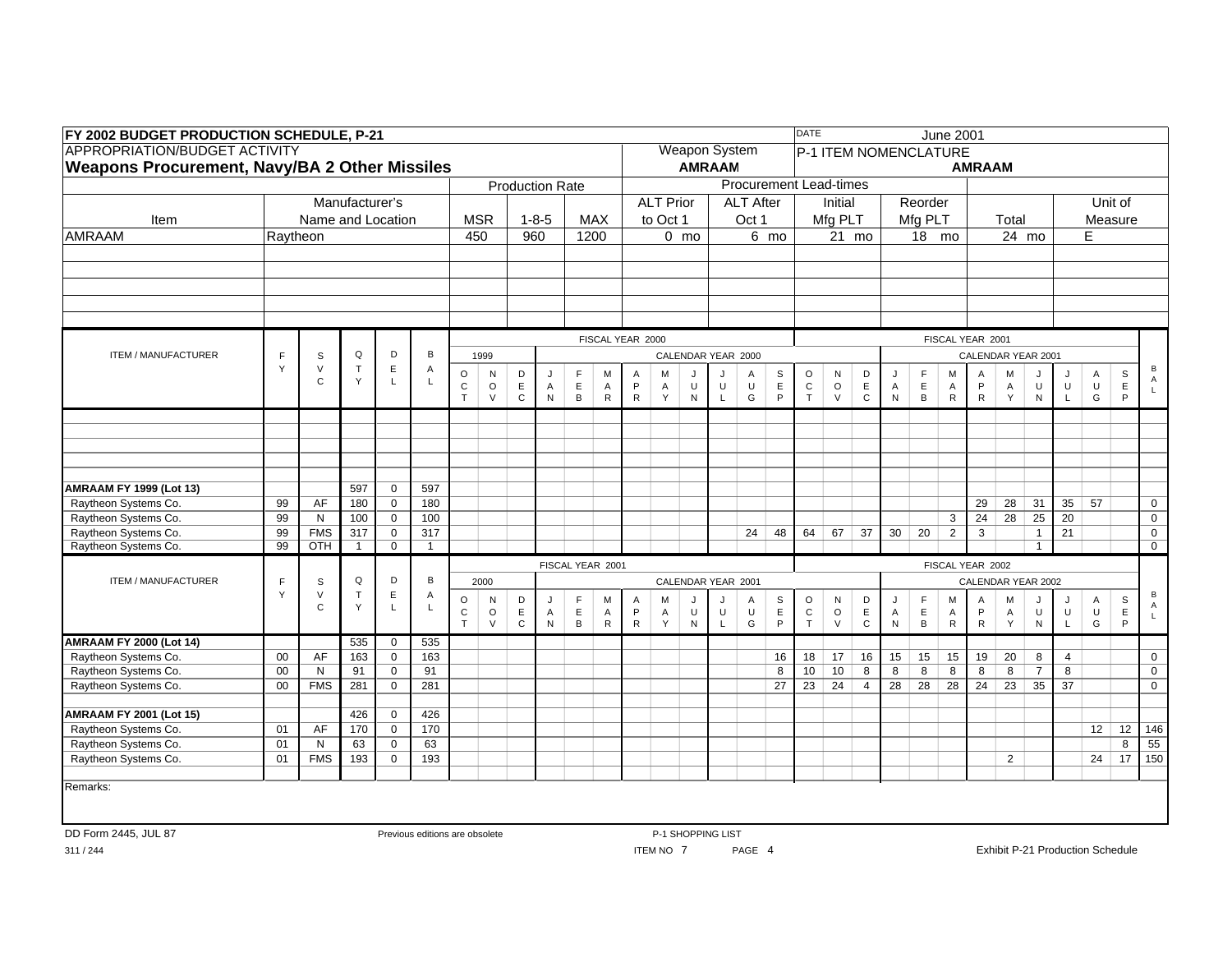|                                | <b>Weapons Procurement, Navy/BA 2 Other Missiles</b><br><b>Production Rate</b><br>Manufacturer's<br>Name and Location<br><b>MSR</b><br>$1 - 8 - 5$<br><b>MAX</b><br>Item<br>Raytheon<br>450<br>960<br>1200<br>FISCAL YEAR 2003<br>Q<br>D<br>B<br>F<br>$\mathbf S$<br>2002<br>Y<br>$\mathsf{V}$<br>$\top$<br>Е<br>Α<br>$\circ$<br>D<br>N<br>J<br>F.<br>м<br>Y<br>$\mathsf{L}$<br>$\mathbf C$<br>L<br>$\mathsf E$<br>${\bf C}$<br>$\circ$<br>$\mathsf E$<br>$\mathsf A$<br>$\mathsf A$<br>$\mathsf{T}$<br>$\vee$<br>$\mathbf C$<br>${\sf N}$<br>$\, {\sf B}$<br>${\sf R}$<br>75<br>351<br>426<br>01<br>AF<br>170<br>24<br>146<br>$\overline{12}$<br>16<br>8<br>8<br>12<br>01<br>55<br>$\overline{4}$<br>$\overline{4}$<br>N<br>63<br>8<br>$\overline{4}$<br>8<br>$\overline{4}$<br>$\overline{4}$<br>150<br>22<br>18<br>16<br>20<br>20<br>20<br>01<br><b>FMS</b><br>193<br>43<br>847<br>$\mathbf 0$<br>847<br>AF<br>02<br>190<br>190<br>$\mathbf 0$<br>$\overline{02}$<br>57<br>57<br>N<br>$\mathbf 0$<br>02<br><b>FMS</b><br>600<br>600<br>$\mathbf 0$ |  |  |                                                     |  |  |  |  |  |  |    |                |                  |                      |         |                    |                     | <b>DATE</b>    |                               |                |                |                | <b>June 2001</b> |                  |                 |                    |                |              |             |                                |
|--------------------------------|-------------------------------------------------------------------------------------------------------------------------------------------------------------------------------------------------------------------------------------------------------------------------------------------------------------------------------------------------------------------------------------------------------------------------------------------------------------------------------------------------------------------------------------------------------------------------------------------------------------------------------------------------------------------------------------------------------------------------------------------------------------------------------------------------------------------------------------------------------------------------------------------------------------------------------------------------------------------------------------------------------------------------------------------------------|--|--|-----------------------------------------------------|--|--|--|--|--|--|----|----------------|------------------|----------------------|---------|--------------------|---------------------|----------------|-------------------------------|----------------|----------------|----------------|------------------|------------------|-----------------|--------------------|----------------|--------------|-------------|--------------------------------|
|                                |                                                                                                                                                                                                                                                                                                                                                                                                                                                                                                                                                                                                                                                                                                                                                                                                                                                                                                                                                                                                                                                       |  |  |                                                     |  |  |  |  |  |  |    |                |                  | <b>Weapon System</b> |         |                    |                     |                | P-1 ITEM NOMENCLATURE         |                |                |                |                  |                  |                 |                    |                |              |             |                                |
|                                |                                                                                                                                                                                                                                                                                                                                                                                                                                                                                                                                                                                                                                                                                                                                                                                                                                                                                                                                                                                                                                                       |  |  |                                                     |  |  |  |  |  |  |    |                |                  | <b>AMRAAM</b>        |         |                    |                     |                |                               |                |                |                |                  | <b>AMRAAM</b>    |                 |                    |                |              |             |                                |
|                                |                                                                                                                                                                                                                                                                                                                                                                                                                                                                                                                                                                                                                                                                                                                                                                                                                                                                                                                                                                                                                                                       |  |  |                                                     |  |  |  |  |  |  |    |                |                  |                      |         |                    |                     |                | <b>Procurement Lead-times</b> |                |                |                |                  |                  |                 |                    |                |              |             |                                |
|                                |                                                                                                                                                                                                                                                                                                                                                                                                                                                                                                                                                                                                                                                                                                                                                                                                                                                                                                                                                                                                                                                       |  |  |                                                     |  |  |  |  |  |  |    |                | <b>ALT Prior</b> |                      |         | <b>ALT After</b>   |                     |                | Initial                       |                |                | Reorder        |                  |                  |                 |                    |                |              | Unit of     |                                |
|                                |                                                                                                                                                                                                                                                                                                                                                                                                                                                                                                                                                                                                                                                                                                                                                                                                                                                                                                                                                                                                                                                       |  |  |                                                     |  |  |  |  |  |  |    |                | to Oct 1         |                      |         | Oct 1              |                     |                | Mfg PLT                       |                |                | Mfg PLT        |                  |                  | Total           |                    |                |              | Measure     |                                |
| <b>AMRAAM</b>                  |                                                                                                                                                                                                                                                                                                                                                                                                                                                                                                                                                                                                                                                                                                                                                                                                                                                                                                                                                                                                                                                       |  |  |                                                     |  |  |  |  |  |  |    |                |                  | $0 \text{ mo}$       |         |                    | 6 mo                |                | 21 mo                         |                |                | 18 mo          |                  |                  |                 | 24 mo              |                | E            |             |                                |
|                                |                                                                                                                                                                                                                                                                                                                                                                                                                                                                                                                                                                                                                                                                                                                                                                                                                                                                                                                                                                                                                                                       |  |  |                                                     |  |  |  |  |  |  |    |                |                  |                      |         |                    |                     |                |                               |                |                |                |                  |                  |                 |                    |                |              |             |                                |
|                                |                                                                                                                                                                                                                                                                                                                                                                                                                                                                                                                                                                                                                                                                                                                                                                                                                                                                                                                                                                                                                                                       |  |  |                                                     |  |  |  |  |  |  |    |                |                  |                      |         |                    |                     |                |                               |                |                |                |                  |                  |                 |                    |                |              |             |                                |
|                                |                                                                                                                                                                                                                                                                                                                                                                                                                                                                                                                                                                                                                                                                                                                                                                                                                                                                                                                                                                                                                                                       |  |  |                                                     |  |  |  |  |  |  |    |                |                  |                      |         |                    |                     |                |                               |                |                |                |                  |                  |                 |                    |                |              |             |                                |
|                                |                                                                                                                                                                                                                                                                                                                                                                                                                                                                                                                                                                                                                                                                                                                                                                                                                                                                                                                                                                                                                                                       |  |  |                                                     |  |  |  |  |  |  |    |                |                  |                      |         |                    |                     |                |                               |                |                |                |                  |                  |                 |                    |                |              |             |                                |
|                                |                                                                                                                                                                                                                                                                                                                                                                                                                                                                                                                                                                                                                                                                                                                                                                                                                                                                                                                                                                                                                                                       |  |  |                                                     |  |  |  |  |  |  |    |                |                  |                      |         |                    |                     |                |                               |                |                |                |                  |                  |                 |                    |                |              |             |                                |
|                                |                                                                                                                                                                                                                                                                                                                                                                                                                                                                                                                                                                                                                                                                                                                                                                                                                                                                                                                                                                                                                                                       |  |  |                                                     |  |  |  |  |  |  |    |                |                  |                      |         |                    |                     |                |                               |                |                |                |                  | FISCAL YEAR 2004 |                 |                    |                |              |             |                                |
|                                |                                                                                                                                                                                                                                                                                                                                                                                                                                                                                                                                                                                                                                                                                                                                                                                                                                                                                                                                                                                                                                                       |  |  |                                                     |  |  |  |  |  |  |    |                |                  |                      |         | CALENDAR YEAR 2003 |                     |                |                               |                |                |                |                  |                  |                 | CALENDAR YEAR 2004 |                |              |             |                                |
|                                |                                                                                                                                                                                                                                                                                                                                                                                                                                                                                                                                                                                                                                                                                                                                                                                                                                                                                                                                                                                                                                                       |  |  |                                                     |  |  |  |  |  |  |    | Α              | M                | $\cdot$              |         |                    |                     | $\circ$        | N                             | D              | J              | $\mathsf F$    | M                | $\overline{A}$   | M               |                    |                |              | S           | В                              |
|                                | FY 2002 BUDGET PRODUCTION SCHEDULE, P-21<br><b>APPROPRIATION/BUDGET ACTIVITY</b><br>ITEM / MANUFACTURER<br><b>AMRAAM FY 2002 (Lot 16)</b><br>Raytheon Systems Co.                                                                                                                                                                                                                                                                                                                                                                                                                                                                                                                                                                                                                                                                                                                                                                                                                                                                                     |  |  |                                                     |  |  |  |  |  |  |    | P              | A                | U                    | $\sf U$ | Α<br>$\sf U$       | $_{E}^{\mathrm{S}}$ | $\mathbf C$    | $\circ$                       | $\mathsf{E}$   | A              | $\mathsf E$    | A                | P                | A               | U                  | J<br>$\sf U$   | Α<br>$\sf U$ | $\mathsf E$ | $\mathsf{A}$<br>$\mathsf{L}^-$ |
|                                |                                                                                                                                                                                                                                                                                                                                                                                                                                                                                                                                                                                                                                                                                                                                                                                                                                                                                                                                                                                                                                                       |  |  |                                                     |  |  |  |  |  |  |    | $\mathsf{R}$   | Y                | ${\sf N}$            | L       | G                  | $\mathsf P$         | T              | $\vee$                        | $\mathbf C$    | N              | B              | ${\sf R}$        | $\mathsf{R}$     | Y               | ${\sf N}$          | $\mathsf L$    | G            | P           |                                |
| <b>AMRAAM FY 2001 (Lot 15)</b> |                                                                                                                                                                                                                                                                                                                                                                                                                                                                                                                                                                                                                                                                                                                                                                                                                                                                                                                                                                                                                                                       |  |  |                                                     |  |  |  |  |  |  |    |                |                  |                      |         |                    |                     |                |                               |                |                |                |                  |                  |                 |                    |                |              |             |                                |
| Raytheon Systems Co.           |                                                                                                                                                                                                                                                                                                                                                                                                                                                                                                                                                                                                                                                                                                                                                                                                                                                                                                                                                                                                                                                       |  |  |                                                     |  |  |  |  |  |  | 12 | 12             | 16               | 20                   | 30      |                    |                     |                |                               |                |                |                |                  |                  |                 |                    |                |              |             | $\mathsf{O}\xspace$            |
| Raytheon Systems Co.           |                                                                                                                                                                                                                                                                                                                                                                                                                                                                                                                                                                                                                                                                                                                                                                                                                                                                                                                                                                                                                                                       |  |  |                                                     |  |  |  |  |  |  |    | $\overline{4}$ | 8                | 15                   |         |                    |                     |                |                               |                |                |                |                  |                  |                 |                    |                |              |             | $\overline{0}$                 |
| Raytheon Systems Co.           |                                                                                                                                                                                                                                                                                                                                                                                                                                                                                                                                                                                                                                                                                                                                                                                                                                                                                                                                                                                                                                                       |  |  |                                                     |  |  |  |  |  |  |    | 20             | 14               |                      |         |                    |                     |                |                               |                |                |                |                  |                  |                 |                    |                |              |             | $\mathsf{O}$                   |
|                                |                                                                                                                                                                                                                                                                                                                                                                                                                                                                                                                                                                                                                                                                                                                                                                                                                                                                                                                                                                                                                                                       |  |  |                                                     |  |  |  |  |  |  |    |                |                  |                      |         |                    |                     |                |                               |                |                |                |                  |                  |                 |                    |                |              |             | $\overline{0}$                 |
|                                |                                                                                                                                                                                                                                                                                                                                                                                                                                                                                                                                                                                                                                                                                                                                                                                                                                                                                                                                                                                                                                                       |  |  |                                                     |  |  |  |  |  |  |    |                |                  |                      |         |                    |                     |                |                               |                |                |                |                  |                  |                 |                    |                |              |             |                                |
|                                |                                                                                                                                                                                                                                                                                                                                                                                                                                                                                                                                                                                                                                                                                                                                                                                                                                                                                                                                                                                                                                                       |  |  |                                                     |  |  |  |  |  |  |    |                |                  |                      |         | 16                 | 16                  | 16             | 16                            | 16             | 16             | 16             | 16               | 16               | 16              | 15                 | 15             |              |             | $\overline{0}$                 |
| Raytheon Systems Co.           |                                                                                                                                                                                                                                                                                                                                                                                                                                                                                                                                                                                                                                                                                                                                                                                                                                                                                                                                                                                                                                                       |  |  |                                                     |  |  |  |  |  |  |    |                |                  |                      |         | $\overline{4}$     | $\overline{4}$      | $\overline{4}$ | $5\phantom{.0}$               | $\overline{5}$ | $\overline{5}$ | $\overline{5}$ | $\overline{5}$   | $\overline{5}$   | $5\overline{)}$ | $5\phantom{.0}$    | $\overline{5}$ |              |             | $\mathbf{0}$                   |
| Raytheon Systems Co.           |                                                                                                                                                                                                                                                                                                                                                                                                                                                                                                                                                                                                                                                                                                                                                                                                                                                                                                                                                                                                                                                       |  |  |                                                     |  |  |  |  |  |  |    |                |                  |                      |         | 50                 | 50                  | 50             | 50                            | 50             | 50             | 50             | 50               | 50               | 50              | 50                 | 50             |              |             | $\overline{0}$                 |
|                                |                                                                                                                                                                                                                                                                                                                                                                                                                                                                                                                                                                                                                                                                                                                                                                                                                                                                                                                                                                                                                                                       |  |  |                                                     |  |  |  |  |  |  |    |                |                  |                      |         |                    |                     |                |                               |                |                |                |                  |                  |                 |                    |                |              |             |                                |
|                                |                                                                                                                                                                                                                                                                                                                                                                                                                                                                                                                                                                                                                                                                                                                                                                                                                                                                                                                                                                                                                                                       |  |  |                                                     |  |  |  |  |  |  |    |                |                  |                      |         |                    |                     |                |                               |                |                |                |                  |                  |                 |                    |                |              |             |                                |
|                                |                                                                                                                                                                                                                                                                                                                                                                                                                                                                                                                                                                                                                                                                                                                                                                                                                                                                                                                                                                                                                                                       |  |  |                                                     |  |  |  |  |  |  |    |                |                  |                      |         |                    |                     |                |                               |                |                |                |                  |                  |                 |                    |                |              |             |                                |
|                                |                                                                                                                                                                                                                                                                                                                                                                                                                                                                                                                                                                                                                                                                                                                                                                                                                                                                                                                                                                                                                                                       |  |  |                                                     |  |  |  |  |  |  |    |                |                  |                      |         |                    |                     |                |                               |                |                |                |                  |                  |                 |                    |                |              |             |                                |
|                                |                                                                                                                                                                                                                                                                                                                                                                                                                                                                                                                                                                                                                                                                                                                                                                                                                                                                                                                                                                                                                                                       |  |  |                                                     |  |  |  |  |  |  |    |                |                  |                      |         |                    |                     |                |                               |                |                |                |                  |                  |                 |                    |                |              |             |                                |
|                                |                                                                                                                                                                                                                                                                                                                                                                                                                                                                                                                                                                                                                                                                                                                                                                                                                                                                                                                                                                                                                                                       |  |  |                                                     |  |  |  |  |  |  |    |                |                  |                      |         |                    |                     |                |                               |                |                |                |                  |                  |                 |                    |                |              |             |                                |
|                                |                                                                                                                                                                                                                                                                                                                                                                                                                                                                                                                                                                                                                                                                                                                                                                                                                                                                                                                                                                                                                                                       |  |  |                                                     |  |  |  |  |  |  |    |                |                  |                      |         |                    |                     |                |                               |                |                |                |                  |                  |                 |                    |                |              |             |                                |
|                                |                                                                                                                                                                                                                                                                                                                                                                                                                                                                                                                                                                                                                                                                                                                                                                                                                                                                                                                                                                                                                                                       |  |  |                                                     |  |  |  |  |  |  |    |                |                  |                      |         |                    |                     |                |                               |                |                |                |                  |                  |                 |                    |                |              |             |                                |
|                                |                                                                                                                                                                                                                                                                                                                                                                                                                                                                                                                                                                                                                                                                                                                                                                                                                                                                                                                                                                                                                                                       |  |  |                                                     |  |  |  |  |  |  |    |                |                  |                      |         |                    |                     |                |                               |                |                |                |                  |                  |                 |                    |                |              |             |                                |
|                                |                                                                                                                                                                                                                                                                                                                                                                                                                                                                                                                                                                                                                                                                                                                                                                                                                                                                                                                                                                                                                                                       |  |  |                                                     |  |  |  |  |  |  |    |                |                  |                      |         |                    |                     |                |                               |                |                |                |                  |                  |                 |                    |                |              |             |                                |
|                                |                                                                                                                                                                                                                                                                                                                                                                                                                                                                                                                                                                                                                                                                                                                                                                                                                                                                                                                                                                                                                                                       |  |  |                                                     |  |  |  |  |  |  |    |                |                  |                      |         |                    |                     |                |                               |                |                |                |                  |                  |                 |                    |                |              |             |                                |
|                                |                                                                                                                                                                                                                                                                                                                                                                                                                                                                                                                                                                                                                                                                                                                                                                                                                                                                                                                                                                                                                                                       |  |  |                                                     |  |  |  |  |  |  |    |                |                  |                      |         |                    |                     |                |                               |                |                |                |                  |                  |                 |                    |                |              |             |                                |
|                                |                                                                                                                                                                                                                                                                                                                                                                                                                                                                                                                                                                                                                                                                                                                                                                                                                                                                                                                                                                                                                                                       |  |  |                                                     |  |  |  |  |  |  |    |                |                  |                      |         |                    |                     |                |                               |                |                |                |                  |                  |                 |                    |                |              |             |                                |
|                                |                                                                                                                                                                                                                                                                                                                                                                                                                                                                                                                                                                                                                                                                                                                                                                                                                                                                                                                                                                                                                                                       |  |  |                                                     |  |  |  |  |  |  |    |                |                  |                      |         |                    |                     |                |                               |                |                |                |                  |                  |                 |                    |                |              |             |                                |
| Remarks:                       |                                                                                                                                                                                                                                                                                                                                                                                                                                                                                                                                                                                                                                                                                                                                                                                                                                                                                                                                                                                                                                                       |  |  |                                                     |  |  |  |  |  |  |    |                |                  |                      |         |                    |                     |                |                               |                |                |                |                  |                  |                 |                    |                |              |             |                                |
|                                |                                                                                                                                                                                                                                                                                                                                                                                                                                                                                                                                                                                                                                                                                                                                                                                                                                                                                                                                                                                                                                                       |  |  |                                                     |  |  |  |  |  |  |    |                |                  |                      |         |                    |                     |                |                               |                |                |                |                  |                  |                 |                    |                |              |             |                                |
| DD Form 2445, JUL 87           |                                                                                                                                                                                                                                                                                                                                                                                                                                                                                                                                                                                                                                                                                                                                                                                                                                                                                                                                                                                                                                                       |  |  |                                                     |  |  |  |  |  |  |    |                |                  |                      |         |                    |                     |                |                               |                |                |                |                  |                  |                 |                    |                |              |             |                                |
|                                |                                                                                                                                                                                                                                                                                                                                                                                                                                                                                                                                                                                                                                                                                                                                                                                                                                                                                                                                                                                                                                                       |  |  | P-1 SHOPPING LIST<br>Previous editions are obsolete |  |  |  |  |  |  |    |                |                  |                      |         |                    |                     |                |                               |                |                |                |                  |                  |                 |                    |                |              |             |                                |

311 / 244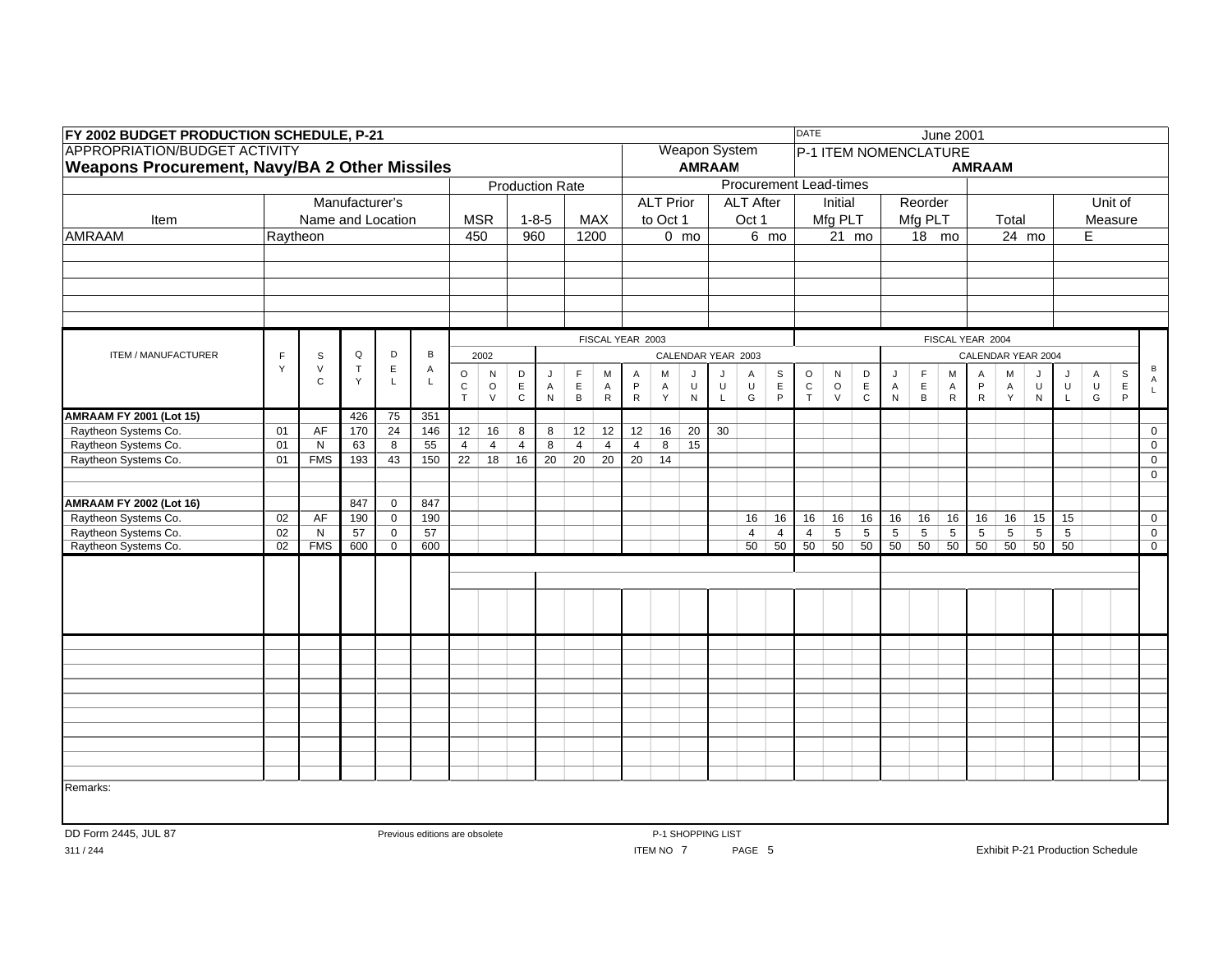|                                   | <b>BUDGET ITEM JUSTIFICATION SHEET</b><br>DATE: |            |          |                              |          |                  |          |                                |  |  |  |  |  |  |
|-----------------------------------|-------------------------------------------------|------------|----------|------------------------------|----------|------------------|----------|--------------------------------|--|--|--|--|--|--|
|                                   |                                                 |            |          |                              |          | <b>June 2001</b> |          |                                |  |  |  |  |  |  |
| APPROPRIATION/BUDGET ACTIVITY     |                                                 |            |          | <b>P-1 ITEM NOMENCLATURE</b> |          |                  |          |                                |  |  |  |  |  |  |
| <b>Weapons Procurement, Navy</b>  |                                                 |            |          |                              |          |                  |          | <b>AIM-9 Sidewinder</b>        |  |  |  |  |  |  |
| Program Element for Code B Items: |                                                 |            |          |                              |          |                  | 0207161N | Other Related Program Elements |  |  |  |  |  |  |
|                                   | Prior<br>Years                                  | ID<br>Code | FY 2000  | FY 2001                      | FY 2002  |                  |          |                                |  |  |  |  |  |  |
| <b>QUANTITY</b>                   |                                                 |            | $\Omega$ | O                            | 105      |                  |          |                                |  |  |  |  |  |  |
| $\vert$ COST (\$M)                |                                                 |            | 0        | $\Omega$                     | \$27,310 |                  |          |                                |  |  |  |  |  |  |
| Initial Spares (\$M)              |                                                 |            | $\Omega$ | O                            | \$0.978  |                  |          |                                |  |  |  |  |  |  |
| Total (\$M)                       |                                                 |            | $\Omega$ | $\Omega$                     | \$28.288 |                  |          |                                |  |  |  |  |  |  |
| Unit Cost (\$M)                   |                                                 |            | $\Omega$ | ∩                            | \$0.269  |                  |          |                                |  |  |  |  |  |  |

The AIM-9X (Sidewinder) short range air-to-air missile is a long-term evolution of the AIM-9 series of fielded missiles. The AIM-9X missile program provides a launch and leave, air combat munition that uses passive infrared (IR) energy for acquisition and tracking of enemy aircraft and complements the Advanced Medium Range Air-to-Air Missile. Air superiority in the short-range air-to-air missile arena is essential and includes first shot, first kill opportunity against an enemy employing IR countermeasures. The AIM-9X employs several components common with the AIM-9M. Anti-Tamper features are being incorporated to protect improvements inherent in this design. AIM-9X has been designated an Acquisition Category IC (ACAT-IC) joint-service program with Navy lead for LRIPs 2 & 3 and MS III FRP.

AIM-9X starts production with FY 2001 funds. The following Congressional language resulted from the FY 2001 Appropriations Conference - "The conferees directed that future Navy Air Force budget requests for AIM-9X be included in the new procurement sections of the Missile Procurement Air Force and Weapons Procurement Navy budget accounts rather than the current practice of budgeting AIM-9X as a modification." As a result, FY 2001 procurement actions are addressed in a P3A and the remainder of the program is detailed in a P5. The AIM-9X is a long-term evolution to the AIM-9 which provides improvements in missile seeker and kinematics by retrofitting components to current missiles to the maximum extent possible. Retrofitting components will extend the operational effectiveness of existing inventories at an affordable cost while continuing the evolution of the AIM-9 series. Anti-Tamper features will be incorporated to protect improvements inherent to this design. The Defense Acquisition Board (DAB) approved the Low Rate Initial Production (LRIP) acquisition strateg December 1996 as part of the MS II decision. This strategy includes a pricing agreement with Raytheon for the first three production lots, and sustainment activities to include depot level repair. On September 8, 2000 AIM-9X conducted a DAB at which time the program received approval to enter Low-Rate Initial Production (LRIP) in accordance with the established LRIP acquisition strategy. The modeling and simulation suite was accredited by the program manager for use in specification compliance and to support the LRIP DAB. The AIM-9X program has been designated an ACAT-1C program with the milestone decision authority delegated to the Navy Acquisition Executive.

FY 2002 Program Justification: Lot 2 LRIP option to be executed in FY2002 after Service Acquisition Executive (SAE) program review. The total quantity of missiles produced will be a combination of All up Rounds (AUR) and Captive Air Training Missiles (CATM).

P-1 SHOPPING LIST CLASSIFICATION:

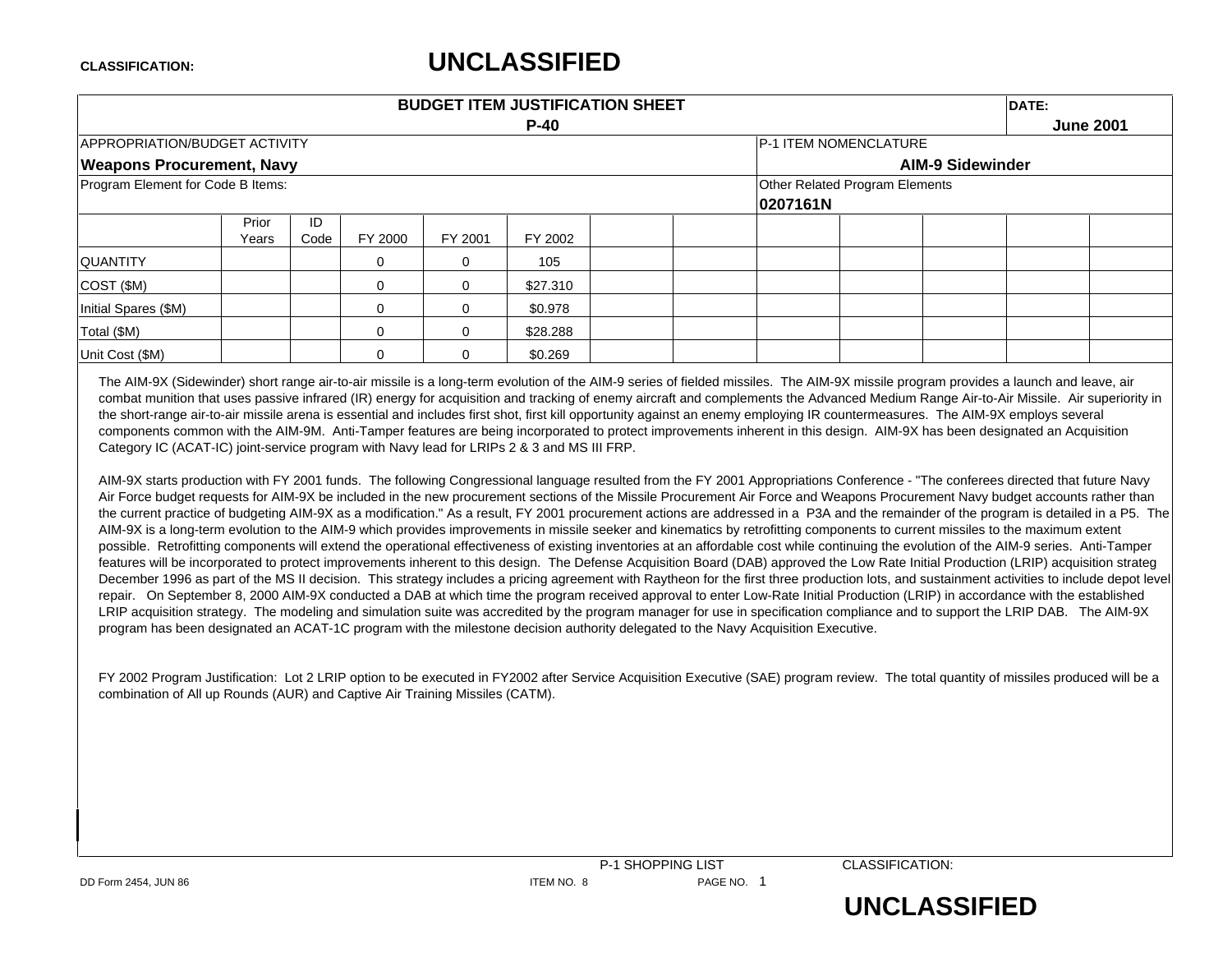### **Unclassified WEAPONS PROCUREMENT, NAVY FY 2002 PRESIDENT BUDGET SUBMISSION MISSILE COST ANALYSISEXHIBIT P-5(Dollars in Millions)**

Missile Nomenclature Popular Name: AIM 9X SIDEWINDER

| <b>Cost Elements</b>                   | Prior Years<br><b>Total Cost</b> | FY 2002<br>Quantity | Quantity<br>Unit Cost | <b>Total Cost</b> |
|----------------------------------------|----------------------------------|---------------------|-----------------------|-------------------|
| Missile Hardware                       |                                  |                     |                       |                   |
| All Up Round                           |                                  | 60                  | 0.187                 | 11.218            |
| <b>Captive Air Training Missile</b>    |                                  | 45                  | 0.151                 | 6.779             |
| Missile containers                     |                                  |                     |                       | 0.244             |
| Engineering Change Orders (ECO)        |                                  |                     |                       | 0.792             |
| Special Test/Special Tooling Equipment |                                  |                     |                       | 0.102             |
| Non-Recurring                          |                                  |                     |                       |                   |
| Government SE/PM                       |                                  |                     |                       | 1.934             |
|                                        |                                  |                     |                       |                   |
| <b>Total Flyaway Cost</b>              |                                  | 105                 | 0.201                 | 21.069            |
| <b>Fleet Support Cost</b>              |                                  |                     |                       |                   |
| <b>Support Equipment</b>               |                                  |                     |                       | 2.497             |
| Training                               |                                  |                     |                       |                   |
| <b>Training Support</b>                |                                  |                     |                       | 0.326             |
| <b>Training Equipment</b>              |                                  |                     |                       |                   |
| <b>DATM</b>                            |                                  |                     |                       | 0.427             |
| <b>PEST</b>                            |                                  |                     |                       |                   |
| <b>CEST</b>                            |                                  |                     |                       |                   |
| Airborne Test Equipment (ATE)          |                                  |                     |                       | 1.296             |
| Data                                   |                                  |                     |                       | 0.046             |
| <b>Production Tech Support</b>         |                                  |                     |                       | 1.649             |
| Total Fleet Support *                  |                                  |                     |                       | 6.241             |
| Prior Year Cost                        |                                  |                     |                       |                   |
| Weapons System Cost                    |                                  | 105                 | 0.260                 | 27.310            |
| <b>Other Procurement Costs</b>         |                                  |                     |                       |                   |
| <b>Initial Spares</b>                  |                                  |                     |                       | 0.978             |
| <b>Total Program Cost</b>              |                                  |                     |                       | 28.288            |

\* Higher total fleet support cost in FY02 based on user's training requirements and initial fielding of missile.

P-1 Shopping List Item No. 8 Page No. 2

**Classification: Unclassified**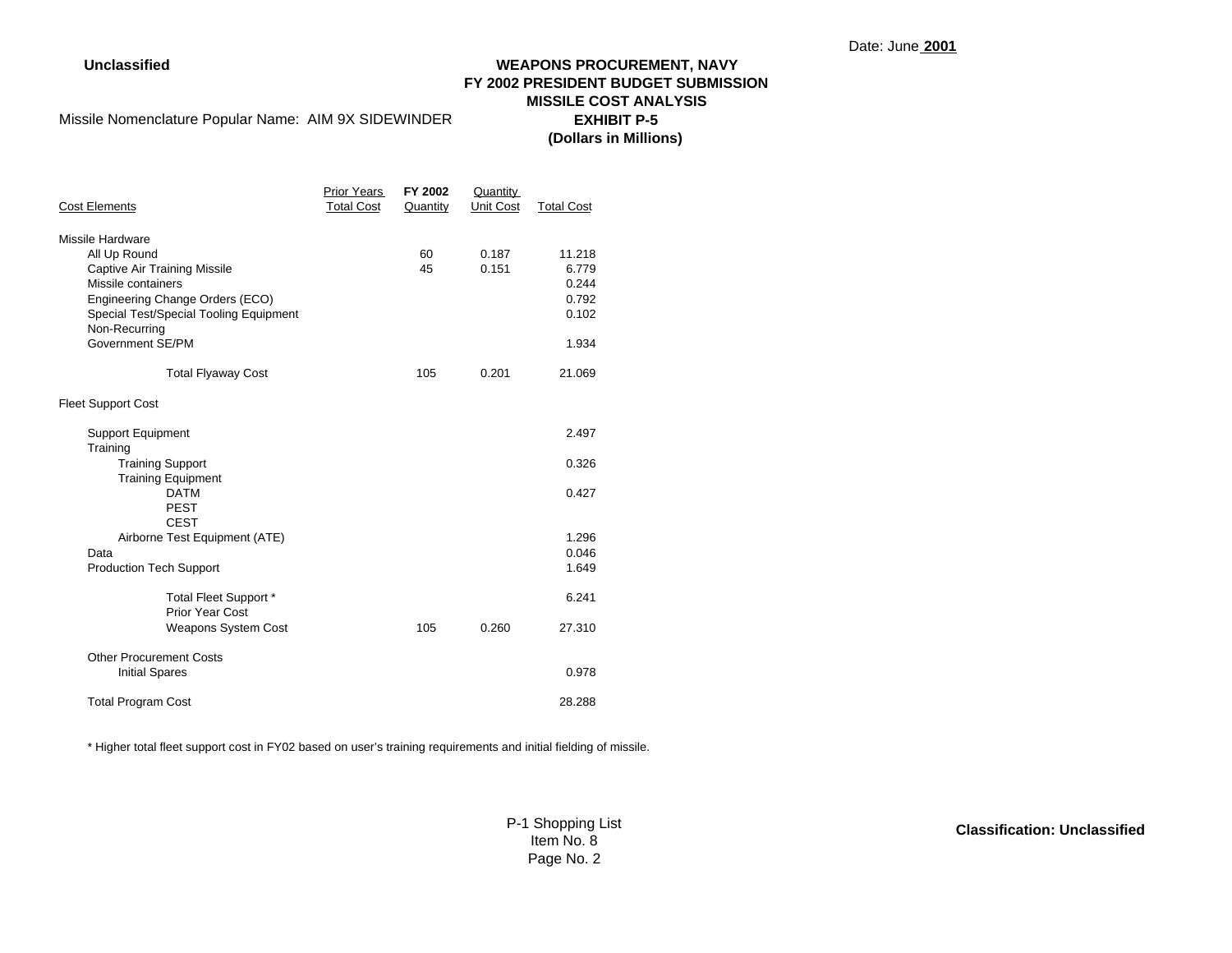### CLASSIFICATION: UNCLASSIFIED

| <b>BUDGET PROCUREMENT HISTORY AND PLANNING EXHIBIT (P-5A)</b> |                 |                              |                    | Weapon System            |                                     |                                                   |                             |                                                                                                                                                                                |      |  |  |  |  |  |  |  |  |  |  |
|---------------------------------------------------------------|-----------------|------------------------------|--------------------|--------------------------|-------------------------------------|---------------------------------------------------|-----------------------------|--------------------------------------------------------------------------------------------------------------------------------------------------------------------------------|------|--|--|--|--|--|--|--|--|--|--|
| B. APPROPRIATION/BUDGET ACTIVITY                              |                 |                              |                    |                          |                                     | C. P-1 ITEM NOMENCLATURE                          |                             | <b>SUBHEAD</b>                                                                                                                                                                 | Y2EP |  |  |  |  |  |  |  |  |  |  |
| <b>Weapons Procurement, Navy</b>                              |                 |                              |                    |                          | <b>AIM-9X Sidewinder</b>            |                                                   |                             | A. DATE<br>June 2001<br><b>DATE</b><br>DATE OF<br><b>SPECS</b><br><b>FIRST</b><br><b>REVISIONS</b><br>AVAILABLE<br><b>NOW</b><br>AVAILABLE<br><b>DELIVERY</b><br>Aug-03<br>Yes |      |  |  |  |  |  |  |  |  |  |  |
| Cost Element/<br><b>FISCAL YEAR</b>                           | <b>QUANTITY</b> | <b>UNIT</b><br>COST<br>(000) | LOCATION<br>OF PCO | RFP ISSUE<br><b>DATE</b> | CONTRACT<br><b>METHOD</b><br>& TYPE | CONTRACTOR<br>AND LOCATION                        | <b>AWARD</b><br><b>DATE</b> |                                                                                                                                                                                |      |  |  |  |  |  |  |  |  |  |  |
| FY00 No Procurement                                           |                 |                              |                    |                          |                                     |                                                   |                             |                                                                                                                                                                                |      |  |  |  |  |  |  |  |  |  |  |
| FY01 AIM-9X LRIP 1<br>See Note 1                              |                 |                              |                    |                          |                                     |                                                   |                             |                                                                                                                                                                                |      |  |  |  |  |  |  |  |  |  |  |
| FY02 AIM-9X LRIP 2<br>See Note 2, 3                           | 105             | 0.174                        | <b>NAVAIR</b>      | May-96                   |                                     | Competitive-FPI Raytheon System Co.<br>Tucson, AZ | Nov 01                      |                                                                                                                                                                                |      |  |  |  |  |  |  |  |  |  |  |
|                                                               |                 |                              |                    |                          |                                     |                                                   |                             |                                                                                                                                                                                |      |  |  |  |  |  |  |  |  |  |  |

D. REMARKS

Note:

1. FY01 procurement of 63 missiles is under the Sidewinder Mods line item.

2. Unit cost calculation assumes US Air Force procurement of 138 (102 AUR, 36 CATM) missiles in FY02. Unit Cost consists of AUR, CATM and container.

3. The following Congressional language resulted from the FY01 Appropriations Conference - "The conferees direct that future Air Force and Navy budget

requests for AIM-9X be included in the new procurement sections of the Missile Procurement Air Force and Weapons Procurement Navy budget accounts rather than the current practice of budgeting AIM-9X as a modification."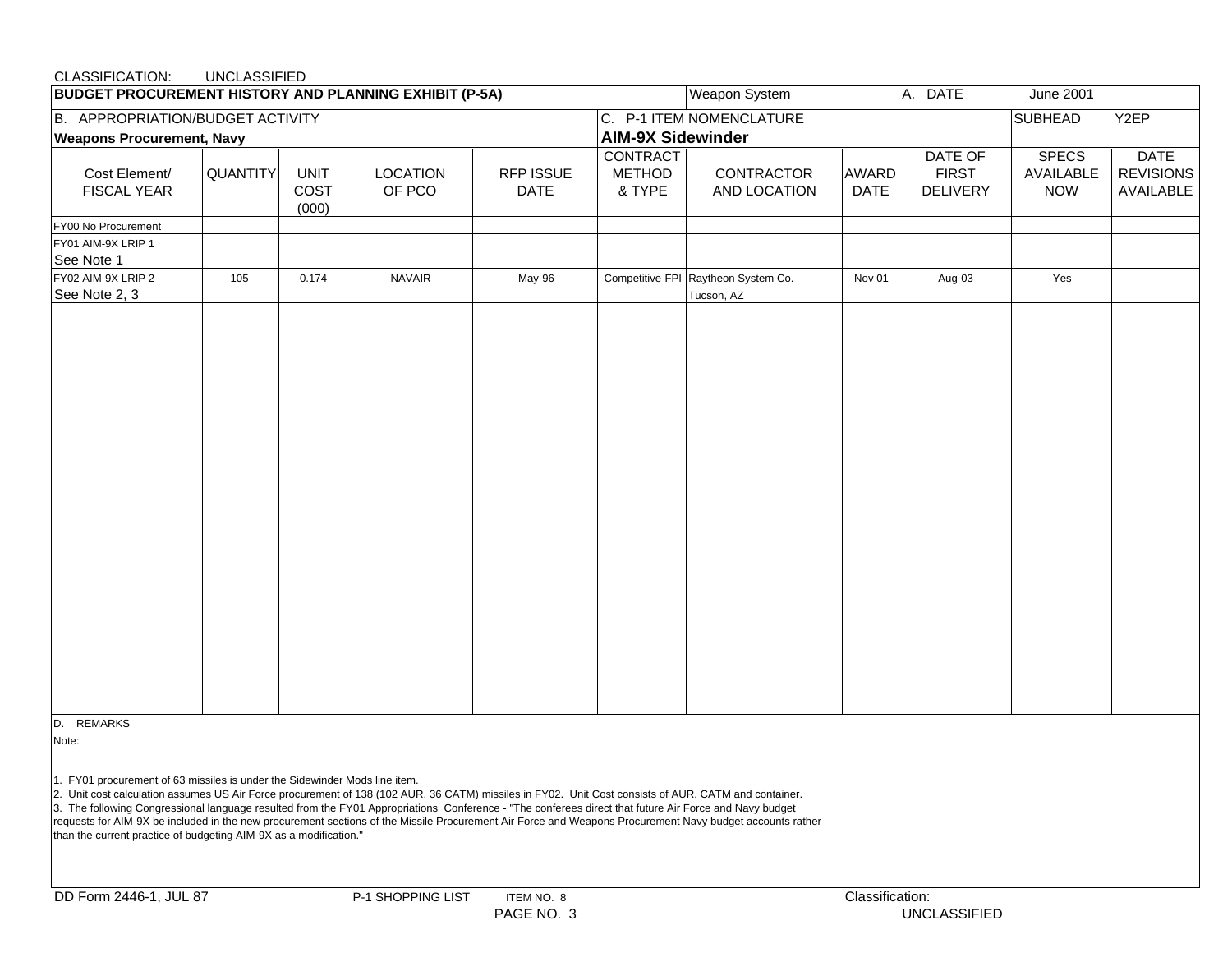### CLASSIFICATION: **UNCLASSIFIED**

| <b>Weapon System</b><br>P-1 ITEM NOMENCLATURE<br><b>Sidewinder AIM-9X</b><br><b>Procurement Leadtimes</b><br><b>Production Rate</b><br>Manufacturer's<br><b>ALT Prior</b><br><b>ALT After</b><br>Unit of<br>Initial<br>Reorder<br>Name and Location<br><b>MSR</b><br>$1 - 8 - 5$<br><b>MAX</b><br>to Oct 1<br>Oct 1<br>Mfg PLT<br>Mfg PLT<br>Total<br>Measure<br>Item<br>AIM-9X (Sidewinder) Lot II*<br>Months<br>Raytheon Systems Co.<br>332<br>2 wks<br>21 months<br>100<br>800<br>Tucson, AZ<br>FISCAL YEAR 2000<br>FISCAL YEAR 2001<br>F<br>S<br>D<br>B<br>1999<br>CALENDAR YEAR 2000<br>CALENDAR YEAR 2001<br><b>ITEM / MANUFACTURER</b><br>Q<br>F<br>E<br>O<br>N<br>D<br>$S$   O<br>N<br>M A<br>A<br>S<br>$\top$<br>F<br>Α<br>M<br>J<br>A<br>D<br>M<br>J<br>Y<br>V<br>J<br>J<br>M<br>J<br>B<br>Α<br>$\mathsf E$<br>E<br>E<br>$\mathsf E$<br>P<br>$\sf U$<br>$\mathsf E$<br>$\circ$<br>E<br>P<br>U<br>${\bf C}$<br>$\mathsf O$<br>U<br>С<br>$\mathsf{A}$<br>Α<br>U<br>$\mathsf{A}$<br>$\overline{A}$<br>Α<br>U<br>$\mathsf{A}$<br>U<br>Y<br>C<br>L<br>A<br>L<br>Þ<br>$\mathcal{C}$<br>$\mathsf{R}$<br>$\mathsf{R}$<br>R<br>$\cap$<br>$\mathsf{R}$<br>$\mathsf{R}$<br>R<br>$\vee$<br>$\mathbf \tau$<br>$\mathcal{U}$<br>$\mathsf{N}$<br>$\vee$<br>G<br>P<br>T.<br>$\mathcal{U}$<br>N<br>G<br>$\mathbf{N}$<br>$\mathsf{N}$<br>FISCAL YEAR 2002<br>FISCAL YEAR 2003<br>CALENDAR YEAR 2002<br><b>CALENDAR YEAR 2003</b><br><b>ITEM / MANUFACTURER</b><br>F<br>S<br>B<br>2001<br>Q<br>D<br>$\overline{O}$<br>N<br>$S$   O<br>F<br>$\overline{\mathcal{S}}$<br>E<br>D<br>F<br>N<br>D<br>M A<br>$\overline{A}$<br>A<br>M<br>J<br>J<br>A<br>J<br>M<br>J<br>Y<br>Τ<br>J<br>M<br>$\, {\bf B}$<br>V<br>Α<br>J<br>$\mathsf E$<br>$\mathsf E$<br>E<br>$\mathsf E$<br>P<br>$\mathsf E$<br>$\sf P$<br>$\mathsf C$<br>$\sf U$<br>E<br>$\mathsf C$<br>$\mathsf O$<br>A<br>U<br>$\sf U$<br>$\circ$<br>A<br>U<br>U<br>$\mathsf{A}$<br>U<br>$\mathsf{A}$<br>$\overline{A}$<br>Α<br>C<br>Y<br>L<br>L<br>A<br><sub>R</sub><br>P<br>$\overline{C}$<br>$\mathsf{R}$<br>T.<br>$\vee$<br>$\mathsf{C}$<br>$\mathsf{R}$<br>R<br>$\vee$<br>$\mathbf \tau$<br>$\vee$<br>R<br><b>D</b><br>G<br>P<br>$\mathsf{N}$<br>G<br>N<br>$\checkmark$<br>N<br>N<br>Raytheon Systems Co.<br>105<br>105<br>$\overline{8}$<br>$8 \mid 89$<br>02<br>N<br>0<br>$\overline{A}$<br>Raytheon Systems Co.<br>$\overline{02}$<br>AF<br>138<br>$\overline{0}$<br>138<br>$\overline{A}$<br>8<br>Remarks: *Assumes joint Navy/Air Force production rates.<br>** FY01/LRIP I procurement of 63 missiles under Sidewinder Mods line item<br><b>CLASSIFICATION: UNCLASSIFIED</b><br>P-1 SHOPPING LIST<br>Previous editions are obsolete<br>DD Form 2445, JUL 87<br>ITEM NO 8 PAGE 4<br>Exhibit P-21 Production Schedule | FY 2000/01 BUDGET PRODUCTION SCHEDULE, P-21 |  |  |  |  |  |  |  |  |  |  | <b>DATE</b><br><b>June 2001</b> |  |  |  |  |  |  |  |  |  |  |  |  |  |  |  |  |  |  |  |
|--------------------------------------------------------------------------------------------------------------------------------------------------------------------------------------------------------------------------------------------------------------------------------------------------------------------------------------------------------------------------------------------------------------------------------------------------------------------------------------------------------------------------------------------------------------------------------------------------------------------------------------------------------------------------------------------------------------------------------------------------------------------------------------------------------------------------------------------------------------------------------------------------------------------------------------------------------------------------------------------------------------------------------------------------------------------------------------------------------------------------------------------------------------------------------------------------------------------------------------------------------------------------------------------------------------------------------------------------------------------------------------------------------------------------------------------------------------------------------------------------------------------------------------------------------------------------------------------------------------------------------------------------------------------------------------------------------------------------------------------------------------------------------------------------------------------------------------------------------------------------------------------------------------------------------------------------------------------------------------------------------------------------------------------------------------------------------------------------------------------------------------------------------------------------------------------------------------------------------------------------------------------------------------------------------------------------------------------------------------------------------------------------------------------------------------------------------------------------------------------------------------------------------------------------------------------------------------------------------------------------------------------------------------------------------------------------------------------------------------------------------------------|---------------------------------------------|--|--|--|--|--|--|--|--|--|--|---------------------------------|--|--|--|--|--|--|--|--|--|--|--|--|--|--|--|--|--|--|--|
|                                                                                                                                                                                                                                                                                                                                                                                                                                                                                                                                                                                                                                                                                                                                                                                                                                                                                                                                                                                                                                                                                                                                                                                                                                                                                                                                                                                                                                                                                                                                                                                                                                                                                                                                                                                                                                                                                                                                                                                                                                                                                                                                                                                                                                                                                                                                                                                                                                                                                                                                                                                                                                                                                                                                                                    | <b>APPROPRIATION/BUDGET ACTIVITY</b>        |  |  |  |  |  |  |  |  |  |  |                                 |  |  |  |  |  |  |  |  |  |  |  |  |  |  |  |  |  |  |  |
|                                                                                                                                                                                                                                                                                                                                                                                                                                                                                                                                                                                                                                                                                                                                                                                                                                                                                                                                                                                                                                                                                                                                                                                                                                                                                                                                                                                                                                                                                                                                                                                                                                                                                                                                                                                                                                                                                                                                                                                                                                                                                                                                                                                                                                                                                                                                                                                                                                                                                                                                                                                                                                                                                                                                                                    | <b>Weapons Procurement, Navy</b>            |  |  |  |  |  |  |  |  |  |  |                                 |  |  |  |  |  |  |  |  |  |  |  |  |  |  |  |  |  |  |  |
| $12$ 118                                                                                                                                                                                                                                                                                                                                                                                                                                                                                                                                                                                                                                                                                                                                                                                                                                                                                                                                                                                                                                                                                                                                                                                                                                                                                                                                                                                                                                                                                                                                                                                                                                                                                                                                                                                                                                                                                                                                                                                                                                                                                                                                                                                                                                                                                                                                                                                                                                                                                                                                                                                                                                                                                                                                                           |                                             |  |  |  |  |  |  |  |  |  |  |                                 |  |  |  |  |  |  |  |  |  |  |  |  |  |  |  |  |  |  |  |
|                                                                                                                                                                                                                                                                                                                                                                                                                                                                                                                                                                                                                                                                                                                                                                                                                                                                                                                                                                                                                                                                                                                                                                                                                                                                                                                                                                                                                                                                                                                                                                                                                                                                                                                                                                                                                                                                                                                                                                                                                                                                                                                                                                                                                                                                                                                                                                                                                                                                                                                                                                                                                                                                                                                                                                    |                                             |  |  |  |  |  |  |  |  |  |  |                                 |  |  |  |  |  |  |  |  |  |  |  |  |  |  |  |  |  |  |  |
|                                                                                                                                                                                                                                                                                                                                                                                                                                                                                                                                                                                                                                                                                                                                                                                                                                                                                                                                                                                                                                                                                                                                                                                                                                                                                                                                                                                                                                                                                                                                                                                                                                                                                                                                                                                                                                                                                                                                                                                                                                                                                                                                                                                                                                                                                                                                                                                                                                                                                                                                                                                                                                                                                                                                                                    |                                             |  |  |  |  |  |  |  |  |  |  |                                 |  |  |  |  |  |  |  |  |  |  |  |  |  |  |  |  |  |  |  |
|                                                                                                                                                                                                                                                                                                                                                                                                                                                                                                                                                                                                                                                                                                                                                                                                                                                                                                                                                                                                                                                                                                                                                                                                                                                                                                                                                                                                                                                                                                                                                                                                                                                                                                                                                                                                                                                                                                                                                                                                                                                                                                                                                                                                                                                                                                                                                                                                                                                                                                                                                                                                                                                                                                                                                                    |                                             |  |  |  |  |  |  |  |  |  |  |                                 |  |  |  |  |  |  |  |  |  |  |  |  |  |  |  |  |  |  |  |
|                                                                                                                                                                                                                                                                                                                                                                                                                                                                                                                                                                                                                                                                                                                                                                                                                                                                                                                                                                                                                                                                                                                                                                                                                                                                                                                                                                                                                                                                                                                                                                                                                                                                                                                                                                                                                                                                                                                                                                                                                                                                                                                                                                                                                                                                                                                                                                                                                                                                                                                                                                                                                                                                                                                                                                    |                                             |  |  |  |  |  |  |  |  |  |  |                                 |  |  |  |  |  |  |  |  |  |  |  |  |  |  |  |  |  |  |  |
|                                                                                                                                                                                                                                                                                                                                                                                                                                                                                                                                                                                                                                                                                                                                                                                                                                                                                                                                                                                                                                                                                                                                                                                                                                                                                                                                                                                                                                                                                                                                                                                                                                                                                                                                                                                                                                                                                                                                                                                                                                                                                                                                                                                                                                                                                                                                                                                                                                                                                                                                                                                                                                                                                                                                                                    |                                             |  |  |  |  |  |  |  |  |  |  |                                 |  |  |  |  |  |  |  |  |  |  |  |  |  |  |  |  |  |  |  |
|                                                                                                                                                                                                                                                                                                                                                                                                                                                                                                                                                                                                                                                                                                                                                                                                                                                                                                                                                                                                                                                                                                                                                                                                                                                                                                                                                                                                                                                                                                                                                                                                                                                                                                                                                                                                                                                                                                                                                                                                                                                                                                                                                                                                                                                                                                                                                                                                                                                                                                                                                                                                                                                                                                                                                                    |                                             |  |  |  |  |  |  |  |  |  |  |                                 |  |  |  |  |  |  |  |  |  |  |  |  |  |  |  |  |  |  |  |
|                                                                                                                                                                                                                                                                                                                                                                                                                                                                                                                                                                                                                                                                                                                                                                                                                                                                                                                                                                                                                                                                                                                                                                                                                                                                                                                                                                                                                                                                                                                                                                                                                                                                                                                                                                                                                                                                                                                                                                                                                                                                                                                                                                                                                                                                                                                                                                                                                                                                                                                                                                                                                                                                                                                                                                    |                                             |  |  |  |  |  |  |  |  |  |  |                                 |  |  |  |  |  |  |  |  |  |  |  |  |  |  |  |  |  |  |  |
|                                                                                                                                                                                                                                                                                                                                                                                                                                                                                                                                                                                                                                                                                                                                                                                                                                                                                                                                                                                                                                                                                                                                                                                                                                                                                                                                                                                                                                                                                                                                                                                                                                                                                                                                                                                                                                                                                                                                                                                                                                                                                                                                                                                                                                                                                                                                                                                                                                                                                                                                                                                                                                                                                                                                                                    |                                             |  |  |  |  |  |  |  |  |  |  |                                 |  |  |  |  |  |  |  |  |  |  |  |  |  |  |  |  |  |  |  |
|                                                                                                                                                                                                                                                                                                                                                                                                                                                                                                                                                                                                                                                                                                                                                                                                                                                                                                                                                                                                                                                                                                                                                                                                                                                                                                                                                                                                                                                                                                                                                                                                                                                                                                                                                                                                                                                                                                                                                                                                                                                                                                                                                                                                                                                                                                                                                                                                                                                                                                                                                                                                                                                                                                                                                                    |                                             |  |  |  |  |  |  |  |  |  |  |                                 |  |  |  |  |  |  |  |  |  |  |  |  |  |  |  |  |  |  |  |
|                                                                                                                                                                                                                                                                                                                                                                                                                                                                                                                                                                                                                                                                                                                                                                                                                                                                                                                                                                                                                                                                                                                                                                                                                                                                                                                                                                                                                                                                                                                                                                                                                                                                                                                                                                                                                                                                                                                                                                                                                                                                                                                                                                                                                                                                                                                                                                                                                                                                                                                                                                                                                                                                                                                                                                    |                                             |  |  |  |  |  |  |  |  |  |  |                                 |  |  |  |  |  |  |  |  |  |  |  |  |  |  |  |  |  |  |  |
|                                                                                                                                                                                                                                                                                                                                                                                                                                                                                                                                                                                                                                                                                                                                                                                                                                                                                                                                                                                                                                                                                                                                                                                                                                                                                                                                                                                                                                                                                                                                                                                                                                                                                                                                                                                                                                                                                                                                                                                                                                                                                                                                                                                                                                                                                                                                                                                                                                                                                                                                                                                                                                                                                                                                                                    |                                             |  |  |  |  |  |  |  |  |  |  |                                 |  |  |  |  |  |  |  |  |  |  |  |  |  |  |  |  |  |  |  |
|                                                                                                                                                                                                                                                                                                                                                                                                                                                                                                                                                                                                                                                                                                                                                                                                                                                                                                                                                                                                                                                                                                                                                                                                                                                                                                                                                                                                                                                                                                                                                                                                                                                                                                                                                                                                                                                                                                                                                                                                                                                                                                                                                                                                                                                                                                                                                                                                                                                                                                                                                                                                                                                                                                                                                                    |                                             |  |  |  |  |  |  |  |  |  |  |                                 |  |  |  |  |  |  |  |  |  |  |  |  |  |  |  |  |  |  |  |
|                                                                                                                                                                                                                                                                                                                                                                                                                                                                                                                                                                                                                                                                                                                                                                                                                                                                                                                                                                                                                                                                                                                                                                                                                                                                                                                                                                                                                                                                                                                                                                                                                                                                                                                                                                                                                                                                                                                                                                                                                                                                                                                                                                                                                                                                                                                                                                                                                                                                                                                                                                                                                                                                                                                                                                    |                                             |  |  |  |  |  |  |  |  |  |  |                                 |  |  |  |  |  |  |  |  |  |  |  |  |  |  |  |  |  |  |  |
|                                                                                                                                                                                                                                                                                                                                                                                                                                                                                                                                                                                                                                                                                                                                                                                                                                                                                                                                                                                                                                                                                                                                                                                                                                                                                                                                                                                                                                                                                                                                                                                                                                                                                                                                                                                                                                                                                                                                                                                                                                                                                                                                                                                                                                                                                                                                                                                                                                                                                                                                                                                                                                                                                                                                                                    |                                             |  |  |  |  |  |  |  |  |  |  |                                 |  |  |  |  |  |  |  |  |  |  |  |  |  |  |  |  |  |  |  |
|                                                                                                                                                                                                                                                                                                                                                                                                                                                                                                                                                                                                                                                                                                                                                                                                                                                                                                                                                                                                                                                                                                                                                                                                                                                                                                                                                                                                                                                                                                                                                                                                                                                                                                                                                                                                                                                                                                                                                                                                                                                                                                                                                                                                                                                                                                                                                                                                                                                                                                                                                                                                                                                                                                                                                                    |                                             |  |  |  |  |  |  |  |  |  |  |                                 |  |  |  |  |  |  |  |  |  |  |  |  |  |  |  |  |  |  |  |
|                                                                                                                                                                                                                                                                                                                                                                                                                                                                                                                                                                                                                                                                                                                                                                                                                                                                                                                                                                                                                                                                                                                                                                                                                                                                                                                                                                                                                                                                                                                                                                                                                                                                                                                                                                                                                                                                                                                                                                                                                                                                                                                                                                                                                                                                                                                                                                                                                                                                                                                                                                                                                                                                                                                                                                    |                                             |  |  |  |  |  |  |  |  |  |  |                                 |  |  |  |  |  |  |  |  |  |  |  |  |  |  |  |  |  |  |  |
|                                                                                                                                                                                                                                                                                                                                                                                                                                                                                                                                                                                                                                                                                                                                                                                                                                                                                                                                                                                                                                                                                                                                                                                                                                                                                                                                                                                                                                                                                                                                                                                                                                                                                                                                                                                                                                                                                                                                                                                                                                                                                                                                                                                                                                                                                                                                                                                                                                                                                                                                                                                                                                                                                                                                                                    |                                             |  |  |  |  |  |  |  |  |  |  |                                 |  |  |  |  |  |  |  |  |  |  |  |  |  |  |  |  |  |  |  |
|                                                                                                                                                                                                                                                                                                                                                                                                                                                                                                                                                                                                                                                                                                                                                                                                                                                                                                                                                                                                                                                                                                                                                                                                                                                                                                                                                                                                                                                                                                                                                                                                                                                                                                                                                                                                                                                                                                                                                                                                                                                                                                                                                                                                                                                                                                                                                                                                                                                                                                                                                                                                                                                                                                                                                                    |                                             |  |  |  |  |  |  |  |  |  |  |                                 |  |  |  |  |  |  |  |  |  |  |  |  |  |  |  |  |  |  |  |
|                                                                                                                                                                                                                                                                                                                                                                                                                                                                                                                                                                                                                                                                                                                                                                                                                                                                                                                                                                                                                                                                                                                                                                                                                                                                                                                                                                                                                                                                                                                                                                                                                                                                                                                                                                                                                                                                                                                                                                                                                                                                                                                                                                                                                                                                                                                                                                                                                                                                                                                                                                                                                                                                                                                                                                    |                                             |  |  |  |  |  |  |  |  |  |  |                                 |  |  |  |  |  |  |  |  |  |  |  |  |  |  |  |  |  |  |  |
|                                                                                                                                                                                                                                                                                                                                                                                                                                                                                                                                                                                                                                                                                                                                                                                                                                                                                                                                                                                                                                                                                                                                                                                                                                                                                                                                                                                                                                                                                                                                                                                                                                                                                                                                                                                                                                                                                                                                                                                                                                                                                                                                                                                                                                                                                                                                                                                                                                                                                                                                                                                                                                                                                                                                                                    |                                             |  |  |  |  |  |  |  |  |  |  |                                 |  |  |  |  |  |  |  |  |  |  |  |  |  |  |  |  |  |  |  |
|                                                                                                                                                                                                                                                                                                                                                                                                                                                                                                                                                                                                                                                                                                                                                                                                                                                                                                                                                                                                                                                                                                                                                                                                                                                                                                                                                                                                                                                                                                                                                                                                                                                                                                                                                                                                                                                                                                                                                                                                                                                                                                                                                                                                                                                                                                                                                                                                                                                                                                                                                                                                                                                                                                                                                                    |                                             |  |  |  |  |  |  |  |  |  |  |                                 |  |  |  |  |  |  |  |  |  |  |  |  |  |  |  |  |  |  |  |
|                                                                                                                                                                                                                                                                                                                                                                                                                                                                                                                                                                                                                                                                                                                                                                                                                                                                                                                                                                                                                                                                                                                                                                                                                                                                                                                                                                                                                                                                                                                                                                                                                                                                                                                                                                                                                                                                                                                                                                                                                                                                                                                                                                                                                                                                                                                                                                                                                                                                                                                                                                                                                                                                                                                                                                    |                                             |  |  |  |  |  |  |  |  |  |  |                                 |  |  |  |  |  |  |  |  |  |  |  |  |  |  |  |  |  |  |  |
|                                                                                                                                                                                                                                                                                                                                                                                                                                                                                                                                                                                                                                                                                                                                                                                                                                                                                                                                                                                                                                                                                                                                                                                                                                                                                                                                                                                                                                                                                                                                                                                                                                                                                                                                                                                                                                                                                                                                                                                                                                                                                                                                                                                                                                                                                                                                                                                                                                                                                                                                                                                                                                                                                                                                                                    |                                             |  |  |  |  |  |  |  |  |  |  |                                 |  |  |  |  |  |  |  |  |  |  |  |  |  |  |  |  |  |  |  |
|                                                                                                                                                                                                                                                                                                                                                                                                                                                                                                                                                                                                                                                                                                                                                                                                                                                                                                                                                                                                                                                                                                                                                                                                                                                                                                                                                                                                                                                                                                                                                                                                                                                                                                                                                                                                                                                                                                                                                                                                                                                                                                                                                                                                                                                                                                                                                                                                                                                                                                                                                                                                                                                                                                                                                                    |                                             |  |  |  |  |  |  |  |  |  |  |                                 |  |  |  |  |  |  |  |  |  |  |  |  |  |  |  |  |  |  |  |
|                                                                                                                                                                                                                                                                                                                                                                                                                                                                                                                                                                                                                                                                                                                                                                                                                                                                                                                                                                                                                                                                                                                                                                                                                                                                                                                                                                                                                                                                                                                                                                                                                                                                                                                                                                                                                                                                                                                                                                                                                                                                                                                                                                                                                                                                                                                                                                                                                                                                                                                                                                                                                                                                                                                                                                    |                                             |  |  |  |  |  |  |  |  |  |  |                                 |  |  |  |  |  |  |  |  |  |  |  |  |  |  |  |  |  |  |  |
|                                                                                                                                                                                                                                                                                                                                                                                                                                                                                                                                                                                                                                                                                                                                                                                                                                                                                                                                                                                                                                                                                                                                                                                                                                                                                                                                                                                                                                                                                                                                                                                                                                                                                                                                                                                                                                                                                                                                                                                                                                                                                                                                                                                                                                                                                                                                                                                                                                                                                                                                                                                                                                                                                                                                                                    |                                             |  |  |  |  |  |  |  |  |  |  |                                 |  |  |  |  |  |  |  |  |  |  |  |  |  |  |  |  |  |  |  |
|                                                                                                                                                                                                                                                                                                                                                                                                                                                                                                                                                                                                                                                                                                                                                                                                                                                                                                                                                                                                                                                                                                                                                                                                                                                                                                                                                                                                                                                                                                                                                                                                                                                                                                                                                                                                                                                                                                                                                                                                                                                                                                                                                                                                                                                                                                                                                                                                                                                                                                                                                                                                                                                                                                                                                                    | AIM-9X Sidewinder (Lot 2)                   |  |  |  |  |  |  |  |  |  |  |                                 |  |  |  |  |  |  |  |  |  |  |  |  |  |  |  |  |  |  |  |
|                                                                                                                                                                                                                                                                                                                                                                                                                                                                                                                                                                                                                                                                                                                                                                                                                                                                                                                                                                                                                                                                                                                                                                                                                                                                                                                                                                                                                                                                                                                                                                                                                                                                                                                                                                                                                                                                                                                                                                                                                                                                                                                                                                                                                                                                                                                                                                                                                                                                                                                                                                                                                                                                                                                                                                    |                                             |  |  |  |  |  |  |  |  |  |  |                                 |  |  |  |  |  |  |  |  |  |  |  |  |  |  |  |  |  |  |  |
|                                                                                                                                                                                                                                                                                                                                                                                                                                                                                                                                                                                                                                                                                                                                                                                                                                                                                                                                                                                                                                                                                                                                                                                                                                                                                                                                                                                                                                                                                                                                                                                                                                                                                                                                                                                                                                                                                                                                                                                                                                                                                                                                                                                                                                                                                                                                                                                                                                                                                                                                                                                                                                                                                                                                                                    |                                             |  |  |  |  |  |  |  |  |  |  |                                 |  |  |  |  |  |  |  |  |  |  |  |  |  |  |  |  |  |  |  |
|                                                                                                                                                                                                                                                                                                                                                                                                                                                                                                                                                                                                                                                                                                                                                                                                                                                                                                                                                                                                                                                                                                                                                                                                                                                                                                                                                                                                                                                                                                                                                                                                                                                                                                                                                                                                                                                                                                                                                                                                                                                                                                                                                                                                                                                                                                                                                                                                                                                                                                                                                                                                                                                                                                                                                                    |                                             |  |  |  |  |  |  |  |  |  |  |                                 |  |  |  |  |  |  |  |  |  |  |  |  |  |  |  |  |  |  |  |
|                                                                                                                                                                                                                                                                                                                                                                                                                                                                                                                                                                                                                                                                                                                                                                                                                                                                                                                                                                                                                                                                                                                                                                                                                                                                                                                                                                                                                                                                                                                                                                                                                                                                                                                                                                                                                                                                                                                                                                                                                                                                                                                                                                                                                                                                                                                                                                                                                                                                                                                                                                                                                                                                                                                                                                    |                                             |  |  |  |  |  |  |  |  |  |  |                                 |  |  |  |  |  |  |  |  |  |  |  |  |  |  |  |  |  |  |  |
|                                                                                                                                                                                                                                                                                                                                                                                                                                                                                                                                                                                                                                                                                                                                                                                                                                                                                                                                                                                                                                                                                                                                                                                                                                                                                                                                                                                                                                                                                                                                                                                                                                                                                                                                                                                                                                                                                                                                                                                                                                                                                                                                                                                                                                                                                                                                                                                                                                                                                                                                                                                                                                                                                                                                                                    |                                             |  |  |  |  |  |  |  |  |  |  |                                 |  |  |  |  |  |  |  |  |  |  |  |  |  |  |  |  |  |  |  |
|                                                                                                                                                                                                                                                                                                                                                                                                                                                                                                                                                                                                                                                                                                                                                                                                                                                                                                                                                                                                                                                                                                                                                                                                                                                                                                                                                                                                                                                                                                                                                                                                                                                                                                                                                                                                                                                                                                                                                                                                                                                                                                                                                                                                                                                                                                                                                                                                                                                                                                                                                                                                                                                                                                                                                                    |                                             |  |  |  |  |  |  |  |  |  |  |                                 |  |  |  |  |  |  |  |  |  |  |  |  |  |  |  |  |  |  |  |
|                                                                                                                                                                                                                                                                                                                                                                                                                                                                                                                                                                                                                                                                                                                                                                                                                                                                                                                                                                                                                                                                                                                                                                                                                                                                                                                                                                                                                                                                                                                                                                                                                                                                                                                                                                                                                                                                                                                                                                                                                                                                                                                                                                                                                                                                                                                                                                                                                                                                                                                                                                                                                                                                                                                                                                    |                                             |  |  |  |  |  |  |  |  |  |  |                                 |  |  |  |  |  |  |  |  |  |  |  |  |  |  |  |  |  |  |  |
|                                                                                                                                                                                                                                                                                                                                                                                                                                                                                                                                                                                                                                                                                                                                                                                                                                                                                                                                                                                                                                                                                                                                                                                                                                                                                                                                                                                                                                                                                                                                                                                                                                                                                                                                                                                                                                                                                                                                                                                                                                                                                                                                                                                                                                                                                                                                                                                                                                                                                                                                                                                                                                                                                                                                                                    |                                             |  |  |  |  |  |  |  |  |  |  |                                 |  |  |  |  |  |  |  |  |  |  |  |  |  |  |  |  |  |  |  |
|                                                                                                                                                                                                                                                                                                                                                                                                                                                                                                                                                                                                                                                                                                                                                                                                                                                                                                                                                                                                                                                                                                                                                                                                                                                                                                                                                                                                                                                                                                                                                                                                                                                                                                                                                                                                                                                                                                                                                                                                                                                                                                                                                                                                                                                                                                                                                                                                                                                                                                                                                                                                                                                                                                                                                                    |                                             |  |  |  |  |  |  |  |  |  |  |                                 |  |  |  |  |  |  |  |  |  |  |  |  |  |  |  |  |  |  |  |
|                                                                                                                                                                                                                                                                                                                                                                                                                                                                                                                                                                                                                                                                                                                                                                                                                                                                                                                                                                                                                                                                                                                                                                                                                                                                                                                                                                                                                                                                                                                                                                                                                                                                                                                                                                                                                                                                                                                                                                                                                                                                                                                                                                                                                                                                                                                                                                                                                                                                                                                                                                                                                                                                                                                                                                    |                                             |  |  |  |  |  |  |  |  |  |  |                                 |  |  |  |  |  |  |  |  |  |  |  |  |  |  |  |  |  |  |  |
|                                                                                                                                                                                                                                                                                                                                                                                                                                                                                                                                                                                                                                                                                                                                                                                                                                                                                                                                                                                                                                                                                                                                                                                                                                                                                                                                                                                                                                                                                                                                                                                                                                                                                                                                                                                                                                                                                                                                                                                                                                                                                                                                                                                                                                                                                                                                                                                                                                                                                                                                                                                                                                                                                                                                                                    |                                             |  |  |  |  |  |  |  |  |  |  |                                 |  |  |  |  |  |  |  |  |  |  |  |  |  |  |  |  |  |  |  |
|                                                                                                                                                                                                                                                                                                                                                                                                                                                                                                                                                                                                                                                                                                                                                                                                                                                                                                                                                                                                                                                                                                                                                                                                                                                                                                                                                                                                                                                                                                                                                                                                                                                                                                                                                                                                                                                                                                                                                                                                                                                                                                                                                                                                                                                                                                                                                                                                                                                                                                                                                                                                                                                                                                                                                                    | 311 / 244                                   |  |  |  |  |  |  |  |  |  |  |                                 |  |  |  |  |  |  |  |  |  |  |  |  |  |  |  |  |  |  |  |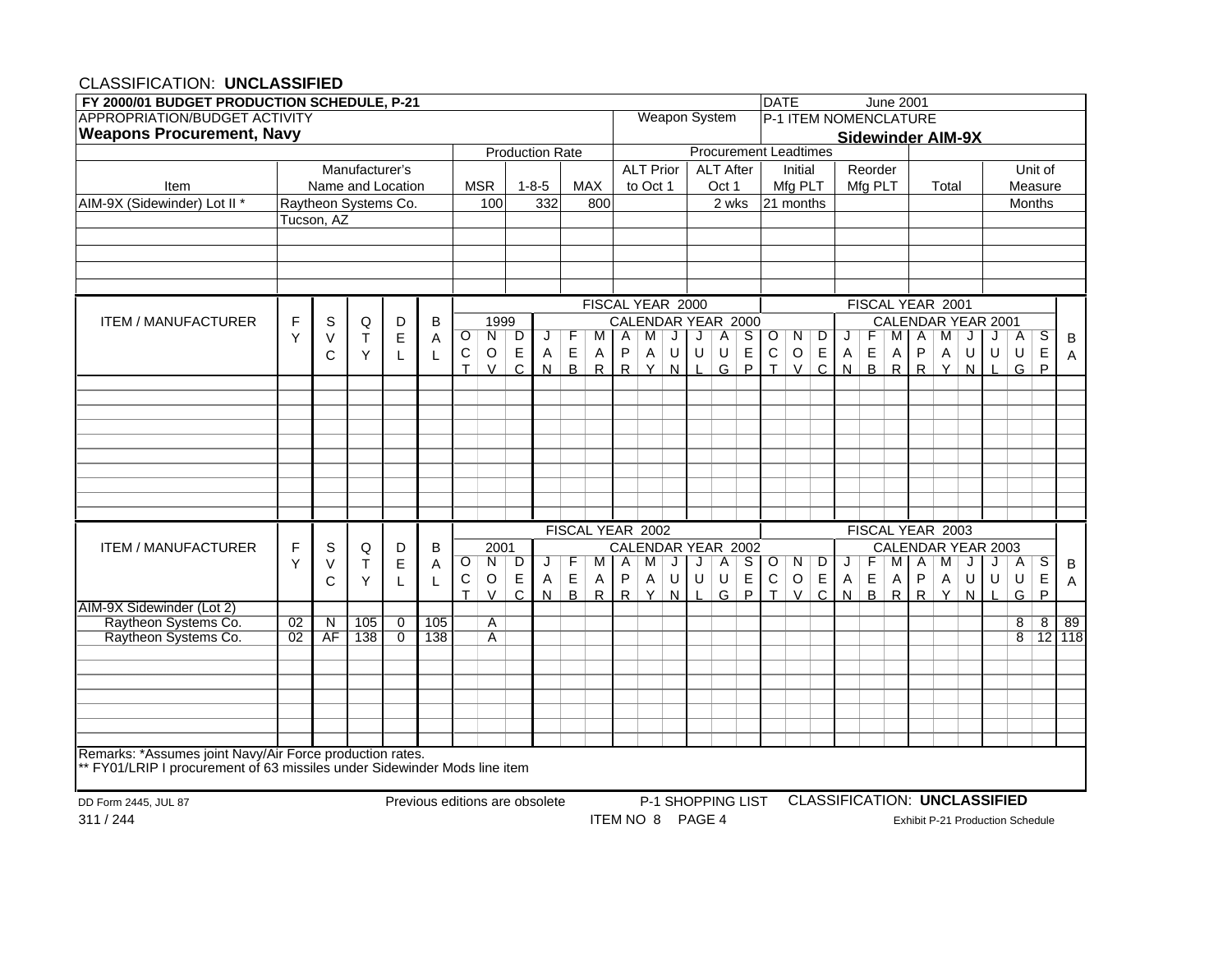| FY 2000/01 BUDGET PRODUCTION SCHEDULE, P-21              |                 |                                                                                                                                                                                   |                |    |    |                    |                 |                 |                             |                  |                  |                    |          |                  |               |                  |             | <b>DATE</b>                  |               |              |                |              | June 2001    |                              |                                  |         |                          |               |             |                |
|----------------------------------------------------------|-----------------|-----------------------------------------------------------------------------------------------------------------------------------------------------------------------------------|----------------|----|----|--------------------|-----------------|-----------------|-----------------------------|------------------|------------------|--------------------|----------|------------------|---------------|------------------|-------------|------------------------------|---------------|--------------|----------------|--------------|--------------|------------------------------|----------------------------------|---------|--------------------------|---------------|-------------|----------------|
| APPROPRIATION/BUDGET ACTIVITY                            |                 |                                                                                                                                                                                   |                |    |    |                    |                 |                 |                             |                  |                  |                    |          |                  | Weapon System |                  |             |                              |               |              |                |              |              | <b>P-1 ITEM NOMENCLATURE</b> |                                  |         |                          |               |             |                |
| <b>Weapons Procurement, Navy</b>                         |                 |                                                                                                                                                                                   |                |    |    |                    |                 |                 |                             |                  |                  |                    |          |                  |               |                  |             |                              |               |              |                |              |              |                              |                                  |         | <b>AIM-9X Sidewinder</b> |               |             |                |
|                                                          |                 |                                                                                                                                                                                   |                |    |    |                    |                 |                 | <b>Production Rate</b>      |                  |                  |                    |          |                  |               |                  |             | <b>Procurement Leadtimes</b> |               |              |                |              |              |                              |                                  |         |                          |               |             |                |
|                                                          |                 |                                                                                                                                                                                   | Manufacturer's |    |    |                    |                 |                 |                             |                  |                  |                    |          | <b>ALT Prior</b> |               | <b>ALT After</b> |             |                              | Initial       |              |                | Reorder      |              |                              |                                  |         |                          |               | Unit of     |                |
| Item                                                     |                 | Name and Location                                                                                                                                                                 |                |    |    |                    | <b>MSR</b>      |                 | $1 - 8 - 5$                 |                  | <b>MAX</b>       |                    | to Oct 1 |                  |               | Oct 1            |             |                              | Mfg PLT       |              |                | Mfg PLT      |              |                              | Total                            |         |                          | Measure       |             |                |
| AIM-9X (Sidewinder) Lot II *                             |                 | Raytheon Systems Co.                                                                                                                                                              |                |    |    |                    | 100             |                 | 332                         |                  | 800              |                    |          |                  |               | 2 wks            |             |                              | 21 months     |              |                |              |              |                              |                                  |         |                          | <b>Months</b> |             |                |
|                                                          |                 | Tucson, AZ                                                                                                                                                                        |                |    |    |                    |                 |                 |                             |                  |                  |                    |          |                  |               |                  |             |                              |               |              |                |              |              |                              |                                  |         |                          |               |             |                |
|                                                          |                 |                                                                                                                                                                                   |                |    |    |                    |                 |                 |                             |                  |                  |                    |          |                  |               |                  |             |                              |               |              |                |              |              |                              |                                  |         |                          |               |             |                |
|                                                          |                 |                                                                                                                                                                                   |                |    |    |                    |                 |                 |                             |                  |                  |                    |          |                  |               |                  |             |                              |               |              |                |              |              |                              |                                  |         |                          |               |             |                |
|                                                          |                 |                                                                                                                                                                                   |                |    |    |                    |                 |                 |                             |                  |                  |                    |          |                  |               |                  |             |                              |               |              |                |              |              |                              |                                  |         |                          |               |             |                |
|                                                          |                 |                                                                                                                                                                                   |                |    |    |                    |                 |                 |                             |                  |                  |                    |          |                  |               |                  |             |                              |               |              |                |              |              |                              |                                  |         |                          |               |             |                |
|                                                          |                 |                                                                                                                                                                                   |                |    |    |                    |                 |                 |                             |                  | FISCAL YEAR 2004 |                    |          |                  |               |                  |             |                              |               |              |                |              |              | FISCAL YEAR 2005             |                                  |         |                          |               |             |                |
| <b>ITEM / MANUFACTURER</b>                               | F               | S                                                                                                                                                                                 | Q              | D  | B  |                    | 2003            |                 |                             |                  |                  | CALENDAR YEAR 2004 |          |                  |               |                  |             |                              |               |              |                |              |              |                              |                                  |         | CALENDAR YEAR 2005       |               |             |                |
|                                                          | Y               | V                                                                                                                                                                                 | Т              | Е  | Α  | $\overline{\circ}$ | N               | D               | J                           | F                | M                | Α                  | м        | J                | J             | A                |             | $S$ $O$                      | N             | D            | J              | F            | M            | A                            | м                                | J       | J                        | A             | S           | B              |
|                                                          |                 | C                                                                                                                                                                                 | Y              | L  | L  | C                  | $\mathsf O$     | Е               | A                           | $\mathsf E$      | A                | $\sf P$            | Α        | U                | U             | U                | $\mathsf E$ | $\mathsf C$                  | $\mathsf O$   | $\mathsf E$  | $\mathsf{A}$   | $\mathsf E$  | A            | $\sf P$                      | Α                                | $\sf U$ | U                        | U             | $\mathsf E$ | $\overline{A}$ |
|                                                          |                 |                                                                                                                                                                                   |                |    |    | $\top$             | $\mathcal{U}$   | $\mathsf{C}$    | N                           | $\mathsf{R}$     | $\mathsf{R}$     | R                  | Y        | N                |               | G                | P           | $\top$                       | $\mathcal{U}$ | $\mathsf{C}$ | $\overline{N}$ | $\mathsf{R}$ | $\mathsf{R}$ | $\mathsf{R}$                 | $\mathsf{v}$                     | N       |                          | G             | P           |                |
| AIM-9X Sidewinder (Lot 2)                                |                 |                                                                                                                                                                                   |                |    |    |                    |                 |                 |                             |                  |                  |                    |          |                  |               |                  |             |                              |               |              |                |              |              |                              |                                  |         |                          |               |             |                |
| Raytheon Systems Co                                      | $\overline{02}$ | $\overline{\mathsf{N}}$                                                                                                                                                           | 105            | 16 | 89 | $\overline{8}$     | $\overline{12}$ | $\overline{12}$ |                             | $12$ 12 16 17    |                  |                    |          |                  |               |                  |             |                              |               |              |                |              |              |                              |                                  |         |                          |               |             |                |
| <b>Raytheon Systems Co</b>                               | 02              | AF                                                                                                                                                                                | 138            | 20 |    |                    |                 |                 | 118 16 16 16 16 16 16 18 20 |                  |                  |                    |          |                  |               |                  |             |                              |               |              |                |              |              |                              |                                  |         |                          |               |             |                |
|                                                          |                 |                                                                                                                                                                                   |                |    |    |                    |                 |                 |                             |                  |                  |                    |          |                  |               |                  |             |                              |               |              |                |              |              |                              |                                  |         |                          |               |             |                |
|                                                          |                 |                                                                                                                                                                                   |                |    |    |                    |                 |                 |                             |                  |                  |                    |          |                  |               |                  |             |                              |               |              |                |              |              |                              |                                  |         |                          |               |             |                |
|                                                          |                 |                                                                                                                                                                                   |                |    |    |                    |                 |                 |                             |                  |                  |                    |          |                  |               |                  |             |                              |               |              |                |              |              |                              |                                  |         |                          |               |             |                |
|                                                          |                 |                                                                                                                                                                                   |                |    |    |                    |                 |                 |                             |                  |                  |                    |          |                  |               |                  |             |                              |               |              |                |              |              |                              |                                  |         |                          |               |             |                |
|                                                          |                 |                                                                                                                                                                                   |                |    |    |                    |                 |                 |                             |                  |                  |                    |          |                  |               |                  |             |                              |               |              |                |              |              |                              |                                  |         |                          |               |             |                |
|                                                          |                 |                                                                                                                                                                                   |                |    |    |                    |                 |                 |                             |                  |                  |                    |          |                  |               |                  |             |                              |               |              |                |              |              |                              |                                  |         |                          |               |             |                |
|                                                          |                 |                                                                                                                                                                                   |                |    |    |                    |                 |                 |                             |                  |                  |                    |          |                  |               |                  |             |                              |               |              |                |              |              |                              |                                  |         |                          |               |             |                |
|                                                          |                 |                                                                                                                                                                                   |                |    |    |                    |                 |                 |                             |                  |                  |                    |          |                  |               |                  |             |                              |               |              |                |              |              |                              |                                  |         |                          |               |             |                |
|                                                          |                 |                                                                                                                                                                                   |                |    |    |                    |                 |                 |                             | FISCAL YEAR 2006 |                  |                    |          |                  |               |                  |             |                              |               |              |                |              |              | FISCAL YEAR 2007             |                                  |         |                          |               |             |                |
| <b>ITEM / MANUFACTURER</b>                               | F               | S                                                                                                                                                                                 | Q              | D  | B  |                    | 2005            |                 |                             |                  |                  | CALENDAR YEAR 2006 |          |                  |               |                  |             |                              |               |              |                |              |              |                              |                                  |         | CALENDAR YEAR 2007       |               |             |                |
|                                                          | Y               | V                                                                                                                                                                                 | Τ              | E  | Α  | O                  | N               | D               | J                           | F                | M I              | Α                  | м        | J                | J             | Α                | S I         | $\circ$                      | N             | D            | J              | F            | мı           | $\mathsf{A}$                 | М                                | J       | J                        | A             | S           | B              |
|                                                          |                 | C                                                                                                                                                                                 | Υ              | L  | L  | С                  | $\circ$         | Е               | A                           | $\mathsf E$      | Α                | P                  | Α        | U                | U             | U                | $\mathsf E$ | $\mathsf{C}$                 | $\circ$       | Е            | A              | Е            | A            | P                            | Α                                | U       | U                        | U             | $\mathsf E$ | Α              |
|                                                          |                 |                                                                                                                                                                                   |                |    |    | T                  | $\overline{V}$  | $\cap$          | N                           | R.               | $\mathsf{R}$     | R                  | $\vee$   | N                |               | G                | P           | T.                           | $\mathcal{U}$ | $\mathsf{C}$ | N              | $\mathsf{R}$ | R            | R                            | v                                | N       |                          | G             | P           |                |
|                                                          |                 |                                                                                                                                                                                   |                |    |    |                    |                 |                 |                             |                  |                  |                    |          |                  |               |                  |             |                              |               |              |                |              |              |                              |                                  |         |                          |               |             |                |
|                                                          |                 |                                                                                                                                                                                   |                |    |    |                    |                 |                 |                             |                  |                  |                    |          |                  |               |                  |             |                              |               |              |                |              |              |                              |                                  |         |                          |               |             |                |
|                                                          |                 |                                                                                                                                                                                   |                |    |    |                    |                 |                 |                             |                  |                  |                    |          |                  |               |                  |             |                              |               |              |                |              |              |                              |                                  |         |                          |               |             |                |
|                                                          |                 |                                                                                                                                                                                   |                |    |    |                    |                 |                 |                             |                  |                  |                    |          |                  |               |                  |             |                              |               |              |                |              |              |                              |                                  |         |                          |               |             |                |
|                                                          |                 |                                                                                                                                                                                   |                |    |    |                    |                 |                 |                             |                  |                  |                    |          |                  |               |                  |             |                              |               |              |                |              |              |                              |                                  |         |                          |               |             |                |
|                                                          |                 |                                                                                                                                                                                   |                |    |    |                    |                 |                 |                             |                  |                  |                    |          |                  |               |                  |             |                              |               |              |                |              |              |                              |                                  |         |                          |               |             |                |
|                                                          |                 |                                                                                                                                                                                   |                |    |    |                    |                 |                 |                             |                  |                  |                    |          |                  |               |                  |             |                              |               |              |                |              |              |                              |                                  |         |                          |               |             |                |
|                                                          |                 |                                                                                                                                                                                   |                |    |    |                    |                 |                 |                             |                  |                  |                    |          |                  |               |                  |             |                              |               |              |                |              |              |                              |                                  |         |                          |               |             |                |
|                                                          |                 |                                                                                                                                                                                   |                |    |    |                    |                 |                 |                             |                  |                  |                    |          |                  |               |                  |             |                              |               |              |                |              |              |                              |                                  |         |                          |               |             |                |
|                                                          |                 |                                                                                                                                                                                   |                |    |    |                    |                 |                 |                             |                  |                  |                    |          |                  |               |                  |             |                              |               |              |                |              |              |                              |                                  |         |                          |               |             |                |
|                                                          |                 |                                                                                                                                                                                   |                |    |    |                    |                 |                 |                             |                  |                  |                    |          |                  |               |                  |             |                              |               |              |                |              |              |                              |                                  |         |                          |               |             |                |
|                                                          |                 |                                                                                                                                                                                   |                |    |    |                    |                 |                 |                             |                  |                  |                    |          |                  |               |                  |             |                              |               |              |                |              |              |                              |                                  |         |                          |               |             |                |
| Remarks: * Assumes joint Navy/Air Force production rates |                 |                                                                                                                                                                                   |                |    |    |                    |                 |                 |                             |                  |                  |                    |          |                  |               |                  |             |                              |               |              |                |              |              |                              |                                  |         |                          |               |             |                |
|                                                          |                 |                                                                                                                                                                                   |                |    |    |                    |                 |                 |                             |                  |                  |                    |          |                  |               |                  |             |                              |               |              |                |              |              |                              |                                  |         |                          |               |             |                |
|                                                          |                 |                                                                                                                                                                                   |                |    |    |                    |                 |                 |                             |                  |                  |                    |          |                  |               |                  |             |                              |               |              |                |              |              |                              |                                  |         |                          |               |             |                |
| DD Form 2445, JUL 87                                     |                 |                                                                                                                                                                                   |                |    |    |                    |                 |                 |                             |                  |                  |                    |          |                  |               |                  |             |                              |               |              |                |              |              |                              |                                  |         |                          |               |             |                |
| 311/244                                                  |                 | ** FY01/LRIP I procurement of 63 missiles under Sidewinder Mods line item<br>P-1 SHOPPING LIST CLASSIFICATION: UNCLASSIFIED<br>Previous editions are obsolete<br>ITEM NO 8 PAGE 5 |                |    |    |                    |                 |                 |                             |                  |                  |                    |          |                  |               |                  |             |                              |               |              |                |              |              |                              | Exhibit P-21 Production Schedule |         |                          |               |             |                |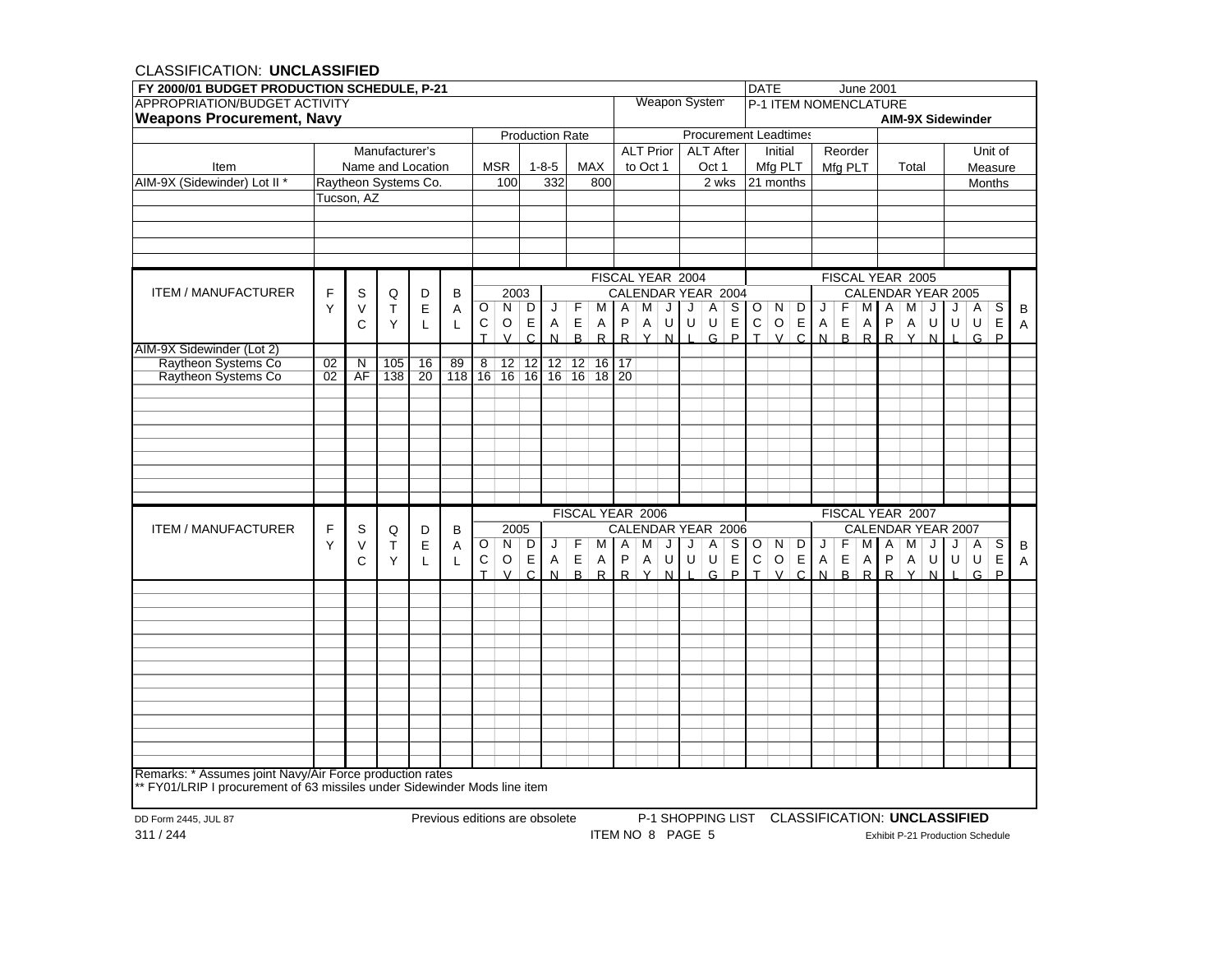**TY\$**

# **UNCLASSIFIED**

**Date: June 2001**

**CLASSIFICATION:**

## **BUDGET ITEM JUSTIFICATION SHEET**

**P-40**

| APPROPRIATION/BUDGET ACTIVITY                               |                |            |          |          |         |  | P-1 ITEM NOMENCLATURE |                                     |  |        |
|-------------------------------------------------------------|----------------|------------|----------|----------|---------|--|-----------------------|-------------------------------------|--|--------|
| <b>Weapons Procurement, Navy/BA-2 Other Missiles</b>        |                |            |          |          |         |  |                       | <b>Joint Standoff Weapon (JSOW)</b> |  | (J2JS) |
| Program Element for Code B Items:<br>Code B - P.E. 0604727N |                |            |          |          |         |  | 0604727F, 27324F      | Other Related Program Elements      |  |        |
|                                                             | Prior<br>Years | ID<br>Code | FY 2000  | FY 2001* | FY 2002 |  |                       |                                     |  |        |
| <b>QUANTITY</b>                                             | 563            | B          | 454      | 104      |         |  |                       |                                     |  |        |
| COST (\$M)                                                  | \$285.58       |            | \$113.80 | \$181.78 | \$0.00  |  |                       |                                     |  |        |
| Initial Spares (\$M)                                        | \$0.35         |            | \$0.06   | \$0.33   | \$0.00  |  |                       |                                     |  |        |
| Total (\$M)                                                 | \$285.93       |            | \$113.86 | \$182.11 | \$0.00  |  |                       |                                     |  |        |
| Unit Cost (\$M)                                             | 0.508          |            | 0.251    | 1.751    | N/A     |  |                       |                                     |  |        |

Joint Standoff Weapons (JSOW) is a joint USN/USAF program; USN is lead service. JSOW is an air-to-ground glide weapon capable of attacking a variety of targets during day, night, and adverse weather conditions for use against fixed area targets. The JSOW will enhance aircraft survivability by providing the capability for launch aircraft to standoff outside the range of most target area surface-to-air threat systems. The JSOW Global Positioning System/Inertial Navigation System will allow several target kills per aircraft sortie. The Joint Mission Planning System (FY 00-03) provides a common USN/USAF mission planning system. The JSOW-A will be integrated on USN and USAF aircraft, with a Joint planned inventory of 11,800 units. USN will procure 8,800 All-Up-Rounds (AURs) for integration on F/A-18 aircraft, and the USAF will procure 3,000 AURs for integration on F-16C/D, F-15E, B-1B, B-52 and B-2 aircraft. JSOW-A completed EMD testing, including initial Operational Test, with an exceptional test success rate of 91.3% (52 of 57). JSOW-A full Operational Testing (OPEVAL) was completed in July 1997. The JSOW-B will be integrated on USN and USAF aircraft with a joint (USAF/USN) inventory of 4,314. USN will procure an inventory of 1,200 AURs, and the USAF will procure an inventory of 3,114 AURs. JSOW-B Developmental Testing is completed. Multi-Operational Test & Evaluation will commence in FY03 following completion of an 18-month control section ECP effort. The Navy will procure 3000 JSOW-C Unitary AURs, which will incorporate the UK Broach warhead, beginning in FY 2003. JSOW-A commenced Full Rate Production (FRP) in FY 99 and the JSOW-B commenced Low Rate Initial Production (LRIP) in FY 01.

\* Note: There is no funding in FY 2002 because the program is being restructured due to manufacturing and technical issues. The FY FY 2001 budget of \$181.78M finances the procurement of 104 weapons (77 JSOW-As and 27 JSOW-Bs), the non-recurring cost to complete the 18-month ECP for the control section, costs to extend the JSOW production line in order to avoid gap/requalification costs, Fleet support items, and support funding through FY 2002.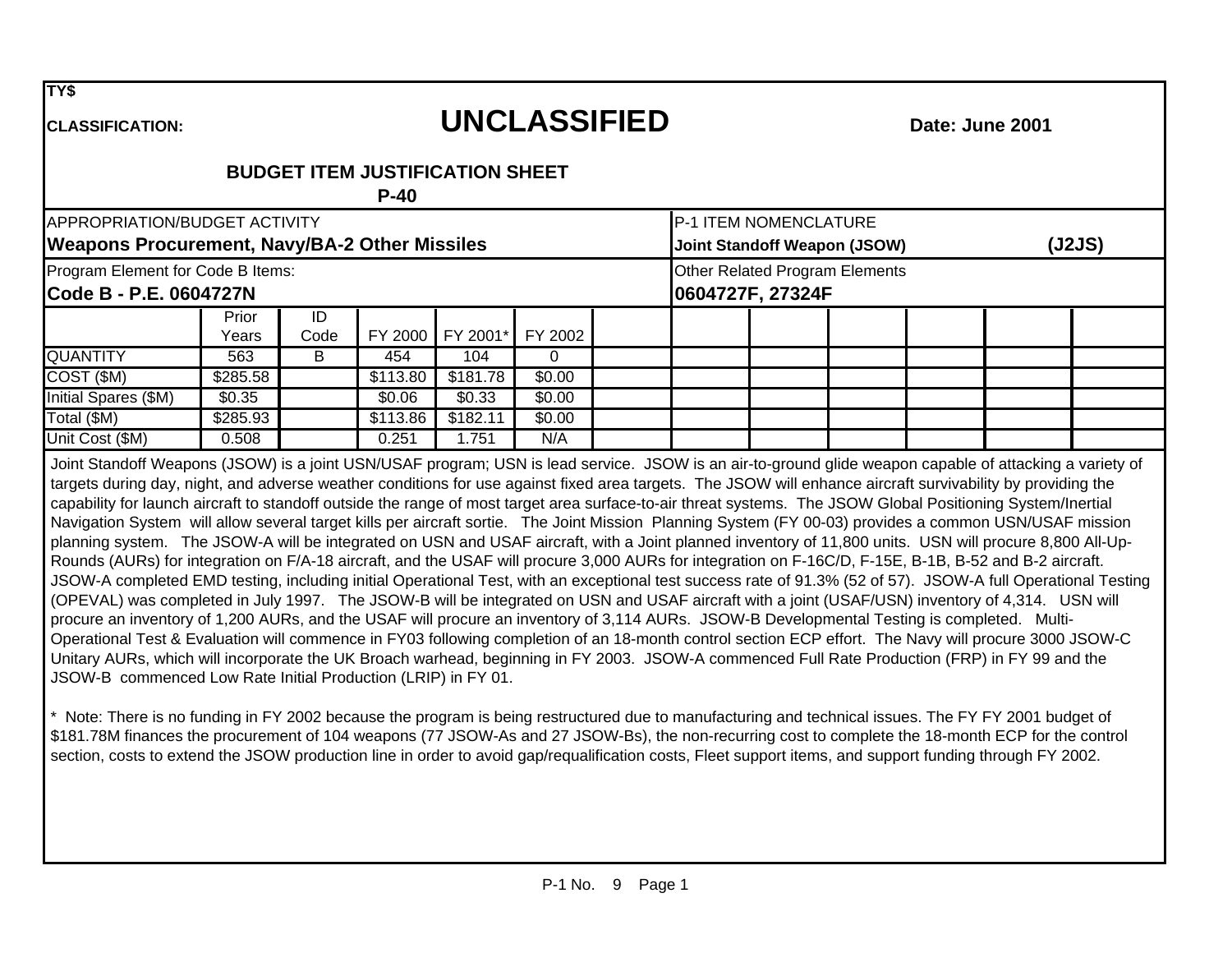| TY\$<br>Missile Nomenclature & Popular Name:                                                                                                                                                                                                                       | Joint Standoff Weapons (JSOW)<br>AGM-154                                             |     |          |                                                                                  |         |          |                                                                                     | Date: June 2001 |          |                                                                               |
|--------------------------------------------------------------------------------------------------------------------------------------------------------------------------------------------------------------------------------------------------------------------|--------------------------------------------------------------------------------------|-----|----------|----------------------------------------------------------------------------------|---------|----------|-------------------------------------------------------------------------------------|-----------------|----------|-------------------------------------------------------------------------------|
| <b>Cost Elements</b>                                                                                                                                                                                                                                               | Prior Years FY 2000<br><b>Total Cost Quantity</b>                                    |     | Quantity | Unit Cost Total Cost Quantity                                                    | FY 2001 | Quantity | Unit Cost Total Cost Quantity                                                       | FY 2002         | Quantity | Unit Cost Total Cost                                                          |
| Missile Hardware                                                                                                                                                                                                                                                   |                                                                                      |     |          |                                                                                  |         |          |                                                                                     |                 |          |                                                                               |
| All Up Round (AUR)<br>Contractor (Warranty/ECO/Data)                                                                                                                                                                                                               | 164.070<br>9.115                                                                     | 454 |          | 89.320<br>4.477                                                                  | 104     |          | 46.545<br>66.282                                                                    | 0.000           |          | 0.000<br>0.000                                                                |
| <b>Total Hardware</b>                                                                                                                                                                                                                                              | 173.185                                                                              | 454 | 0.207    | 93.797                                                                           | 104     | 1.085    | 112.827                                                                             | $0.000 -$       |          | 0.000                                                                         |
| <b>Procurement Support</b><br>LC GEU/Control<br><b>JMPS INTEGRATION</b><br>Gov't In-house/Prod Supt<br>Special Tools and Test Equip<br>Containers<br>Telemetry<br>Command & Launch/ST&E/Mssion/SW<br><b>Total Procurement Support</b><br><b>Total Flyaway Cost</b> | 11.233<br>0.000<br>17.591<br>56.406<br>9.334<br>4.487<br>3.194<br>102.245<br>275.430 | 454 | 0.249    | 0.000<br>0.217<br>8.757<br>2.599<br>4.121<br>1.074<br>2.380<br>19.148<br>112.945 | 104     | 1.714    | 0.000<br>4.112<br>21.827<br>15.577<br>1.463<br>7.800<br>14.647<br>65.427<br>178.254 | $0.000 -$       |          | 0.000<br>0.000<br>0.000<br>0.000<br>0.000<br>0.000<br>0.000<br>0.000<br>0.000 |
| <b>Fleet Support</b><br>ILS/Support                                                                                                                                                                                                                                | 7.849                                                                                |     |          | 0.853                                                                            |         |          | 3.524                                                                               |                 |          | 0.000                                                                         |
| <b>Total Fleet Support</b>                                                                                                                                                                                                                                         | 7.849                                                                                |     |          | 0.853                                                                            |         |          | 3.524                                                                               |                 |          | 0.000                                                                         |
| Weapons System Cost                                                                                                                                                                                                                                                | 283.279                                                                              | 454 | 0.251    | 113.798                                                                          | 104     | 1.748    | 181.778                                                                             | $0.000 -$       |          | 0.000                                                                         |
| <b>LRIP-2 Acceleration</b><br>Net P-1 Cost                                                                                                                                                                                                                         | 2.300<br>285.579                                                                     |     |          | 113.798                                                                          |         |          | 181.778                                                                             |                 |          | 0.000                                                                         |
| Modifications<br><b>Initial Spares</b>                                                                                                                                                                                                                             | 0.346                                                                                |     |          | 0.064                                                                            |         |          | 0.331                                                                               |                 |          | 0.000                                                                         |
| <b>Total Program Cost</b>                                                                                                                                                                                                                                          | 285.925                                                                              | 454 | 0.251    | 113.862                                                                          | 104     | 1.751    | 182.109                                                                             | $0.000 -$       |          | 0.000                                                                         |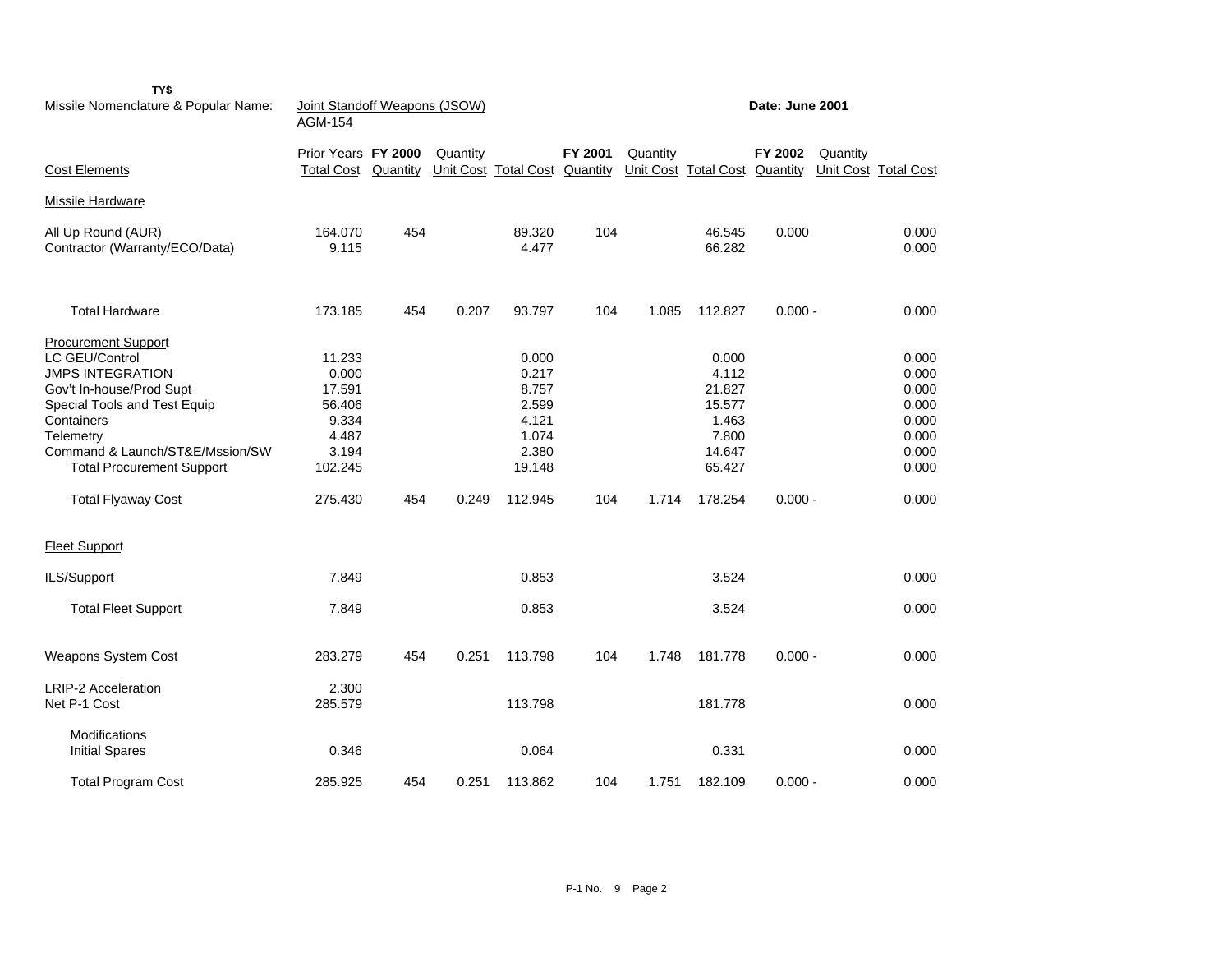| TY\$<br>Missile Nomenclature & Popular Name:                                                                                                                                                                                                                                               | Joint Standoff Weapons (JSOW)<br><b>AGM-154A</b>                                    |          |          |                                                                                  |         |          |                                                                                     | Date: June 2001 |          |                                                                               |
|--------------------------------------------------------------------------------------------------------------------------------------------------------------------------------------------------------------------------------------------------------------------------------------------|-------------------------------------------------------------------------------------|----------|----------|----------------------------------------------------------------------------------|---------|----------|-------------------------------------------------------------------------------------|-----------------|----------|-------------------------------------------------------------------------------|
| <b>Cost Elements</b>                                                                                                                                                                                                                                                                       | Prior Years FY 2000<br><b>Total Cost</b>                                            | Quantity | Quantity | Unit Cost Total Cost Quantity                                                    | FY 2001 | Quantity | Unit Cost Total Cost Quantity                                                       | FY 2002         | Quantity | Unit Cost Total Cost                                                          |
| Missile Hardware                                                                                                                                                                                                                                                                           |                                                                                     |          |          |                                                                                  |         |          |                                                                                     |                 |          |                                                                               |
| All Up Round (AUR)<br>Contractor (Warranty/ECO/Data)                                                                                                                                                                                                                                       | 164.070<br>9.115                                                                    | 454      |          | 89.320<br>4.477                                                                  | 77      |          | 23.386<br>66.155                                                                    | 0               |          | 0.000<br>0.000                                                                |
| <b>Total Hardware</b>                                                                                                                                                                                                                                                                      | 173.185                                                                             | 454      | 0.207    | 93.797                                                                           | 77      | 1.163    | 89.541                                                                              | 0               |          | 0.000                                                                         |
| <b>Procurement Support</b><br>LC GEU/Control<br><b>JMPS INTEGRATION</b><br>Gov't In-house/Prod Supt<br>Special Tools and Test Equip<br>Containers<br>Telemetry<br>Command & Launch/ST&E/Mssion/SW<br><b>Total Procurement Support</b><br><b>Total Flyaway Cost</b><br><b>Fleet Support</b> | 11.233<br>0.000<br>17.591<br>52.506<br>9.334<br>4.487<br>3.194<br>98.345<br>271.530 | 454      | 0.248    | 0.000<br>0.217<br>8.757<br>2.599<br>4.121<br>1.074<br>2.080<br>18.848<br>112.645 | 77      | 1.939    | 0.000<br>4.112<br>21.677<br>10.479<br>1.023<br>7.800<br>14.647<br>59.738<br>149.279 | 0               |          | 0.000<br>0.000<br>0.000<br>0.000<br>0.000<br>0.000<br>0.000<br>0.000<br>0.000 |
| ILS/Support                                                                                                                                                                                                                                                                                | 7.849                                                                               |          |          | 0.853                                                                            |         |          | 3.524                                                                               |                 |          | 0.000                                                                         |
| <b>Total Fleet Support</b>                                                                                                                                                                                                                                                                 | 7.849                                                                               |          |          | 0.853                                                                            |         |          | 3.524                                                                               |                 |          | 0.000                                                                         |
| Weapons System Cost                                                                                                                                                                                                                                                                        | 279.379                                                                             | 454      | 0.250    | 113.498                                                                          | 77      | 1.984    | 152.803                                                                             |                 |          | 0.000                                                                         |
| <b>LRIP-2 Acceleration</b><br>Net P-1 Cost                                                                                                                                                                                                                                                 | 2.300<br>281.679                                                                    |          |          | 113.498                                                                          |         |          | 152.803                                                                             |                 |          | 0.000                                                                         |
| <b>Modifications</b><br><b>Initial Spares</b>                                                                                                                                                                                                                                              | 0.346                                                                               |          |          | 0.064                                                                            |         |          | 0.331                                                                               |                 |          | 0.000                                                                         |
| <b>Total Program Cost</b>                                                                                                                                                                                                                                                                  | 282.025                                                                             | 454      | 0.250    | 113.562                                                                          | 77      | 1.989    | 153.134                                                                             |                 |          | 0.000                                                                         |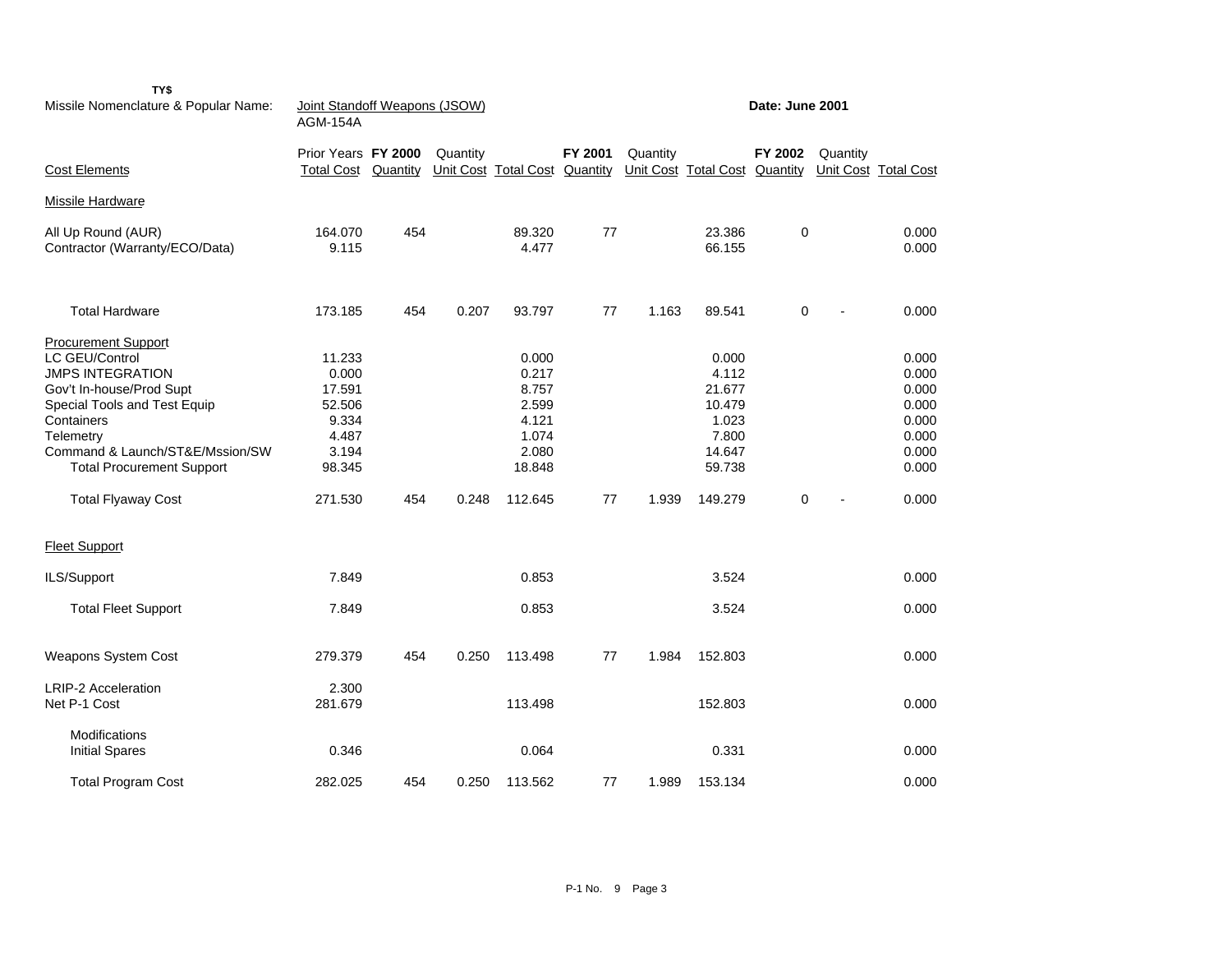| TY\$<br>Missile Nomenclature & Popular Name:                                                                                                                                                                                                                              | Joint Standoff Weapons (JSOW)<br><b>AGM-154B</b>            |          |          |                                                             |                     |          |                                                              | Date: June 2001     |                                                             |
|---------------------------------------------------------------------------------------------------------------------------------------------------------------------------------------------------------------------------------------------------------------------------|-------------------------------------------------------------|----------|----------|-------------------------------------------------------------|---------------------|----------|--------------------------------------------------------------|---------------------|-------------------------------------------------------------|
| <b>Cost Elements</b>                                                                                                                                                                                                                                                      | Prior Years FY 2000<br><b>Total Cost</b>                    | Quantity | Quantity | Unit Cost Total Cost                                        | FY 2001<br>Quantity | Quantity | Unit Cost Total Cost                                         | FY 2002<br>Quantity | Quantity<br>Unit Cost Total Cost                            |
| Missile Hardware                                                                                                                                                                                                                                                          |                                                             |          |          |                                                             |                     |          |                                                              |                     |                                                             |
| All Up Round (AUR)<br>Contractor (Warranty/ECO/Data)                                                                                                                                                                                                                      | 0.000<br>0.000                                              | 0        |          | 0.000<br>0.000                                              | 27                  |          | 23.159<br>0.127                                              | $\mathbf 0$         | 0.000<br>0.000                                              |
| <b>Total Hardware</b>                                                                                                                                                                                                                                                     | 0.000                                                       | $0 -$    |          | 0.000                                                       | 27                  | 0.862    | 23.286                                                       | $0 -$               | 0.000                                                       |
| <b>Procurement Support</b><br><b>LC GEU/Control</b><br><b>JMPS INTEGRATION</b><br>Gov't In-house/Prod Supt<br>Special Tools and Test Equip<br>Containers<br>Telemetry<br>Command & Launch/ST&E/Mssion/SW<br><b>Total Procurement Support</b><br><b>Total Flyaway Cost</b> | 0.000<br>3.900<br>0.000<br>0.000<br>0.000<br>3.900<br>3.900 | $0 -$    |          | 0.000<br>0.000<br>0.000<br>0.000<br>0.300<br>0.300<br>0.300 | 27                  | 0.930    | 0.150<br>1.228<br>0.441<br>0.000<br>0.000<br>1.819<br>25.105 | $0 -$               | 0.000<br>0.000<br>0.000<br>0.000<br>0.000<br>0.000<br>0.000 |
| <b>Fleet Support</b>                                                                                                                                                                                                                                                      |                                                             |          |          |                                                             |                     |          |                                                              |                     |                                                             |
| ILS/Support                                                                                                                                                                                                                                                               | 0.000                                                       |          |          | 0.000                                                       |                     |          | 0.000                                                        |                     | 0.000                                                       |
| <b>Total Fleet Support</b>                                                                                                                                                                                                                                                | 0.000                                                       |          |          | 0.000                                                       |                     |          | 0.000                                                        |                     | 0.000                                                       |
| <b>Weapons System Cost</b>                                                                                                                                                                                                                                                | 3.900                                                       | $0 -$    |          | 0.300                                                       | 27                  | 0.930    | 25.105                                                       | $0.000 -$           | 0.000                                                       |
| Net P-1 Cost                                                                                                                                                                                                                                                              | 3.900                                                       |          |          | 0.300                                                       |                     |          | 25.105                                                       |                     | 0.000                                                       |
| Modifications<br><b>Initial Spares</b>                                                                                                                                                                                                                                    | 0.000                                                       |          |          | 0.000                                                       |                     |          | 0.000                                                        |                     | 0.000                                                       |
| <b>Total Program Cost</b>                                                                                                                                                                                                                                                 | 3.900                                                       | $0 -$    |          | 0.300                                                       | 27                  | 0.930    | 25.105                                                       | $0.000 -$           | 0.000                                                       |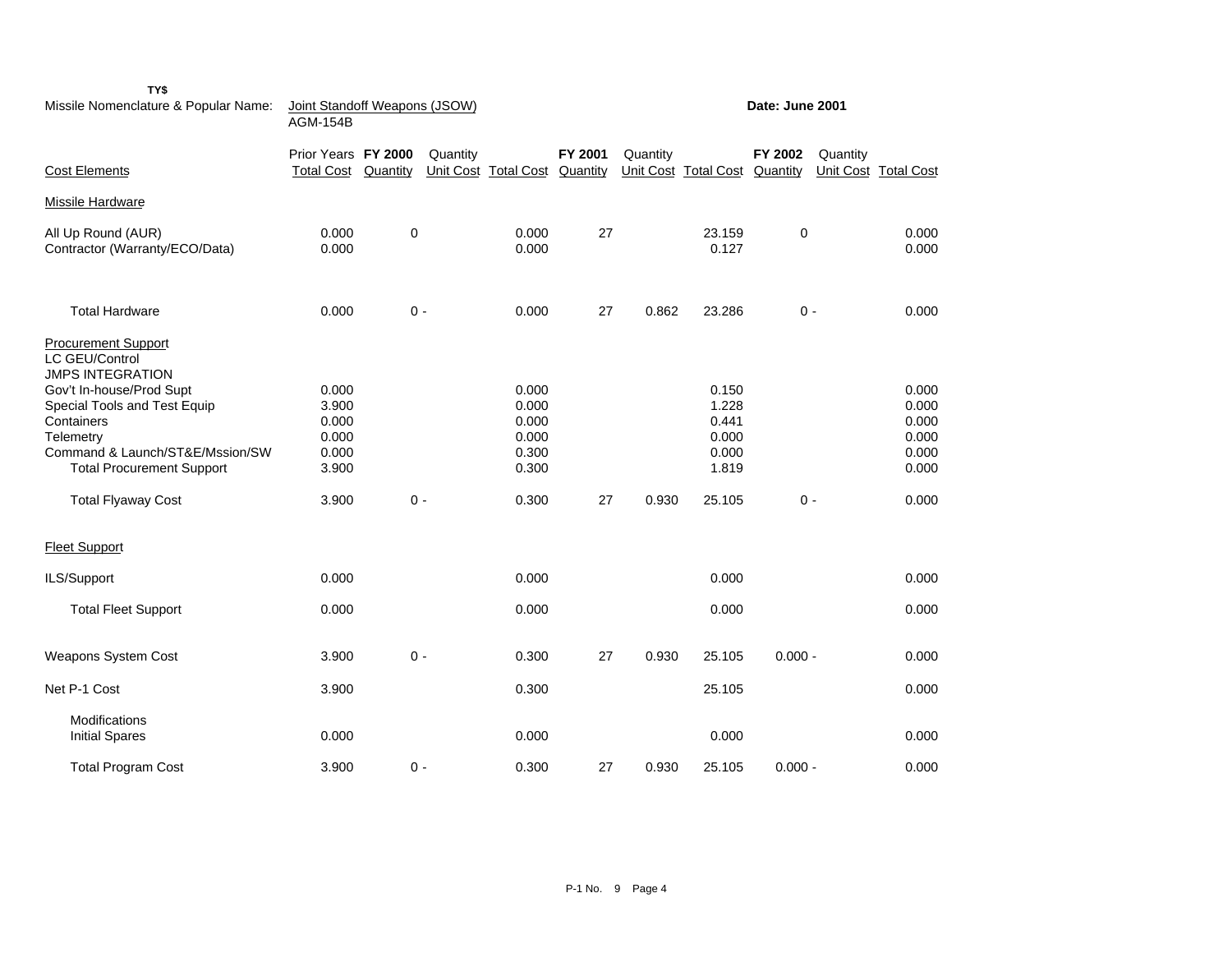| Missile Nomenclature & Popular Name:                                                                                                                                                                                                                               | Joint Standoff Weapons (JSOW)<br><b>AGM-154C</b>            |           |          |                                                             |         |          |                                                             | Date: June 2001 |          |                                                             |
|--------------------------------------------------------------------------------------------------------------------------------------------------------------------------------------------------------------------------------------------------------------------|-------------------------------------------------------------|-----------|----------|-------------------------------------------------------------|---------|----------|-------------------------------------------------------------|-----------------|----------|-------------------------------------------------------------|
| <b>Cost Elements</b>                                                                                                                                                                                                                                               | Prior Years FY 2000<br><b>Total Cost</b>                    | Quantity  | Quantity | Unit Cost Total Cost Quantity                               | FY 2001 | Quantity | Unit Cost Total Cost Quantity                               | FY 2002         | Quantity | Unit Cost Total Cost                                        |
| Missile Hardware                                                                                                                                                                                                                                                   |                                                             |           |          |                                                             |         |          |                                                             |                 |          |                                                             |
| All Up Round (AUR)<br>Contractor (Warranty/ECO/Data)                                                                                                                                                                                                               | 0.000<br>0.000                                              | $\pmb{0}$ |          | 0.000<br>0.000                                              | 0       |          | 0.000<br>0.000                                              | 0               |          | 0.000<br>0.000                                              |
| <b>Total Hardware</b>                                                                                                                                                                                                                                              | 0.000                                                       | $0 -$     |          | 0.000                                                       |         | $0 -$    | 0.000                                                       | $0 -$           |          | 0.000                                                       |
| <b>Procurement Support</b><br>LC GEU/Control<br><b>JMPS INTEGRATION</b><br>Gov't In-house/Prod Supt<br>Special Tools and Test Equip<br>Containers<br>Telemetry<br>Command & Launch/ST&E/Mssion/SW<br><b>Total Procurement Support</b><br><b>Total Flyaway Cost</b> | 0.000<br>0.000<br>0.000<br>0.000<br>0.000<br>0.000<br>0.000 | $0 -$     |          | 0.000<br>0.000<br>0.000<br>0.000<br>0.000<br>0.000<br>0.000 |         | $0 -$    | 0.000<br>3.870<br>0.000<br>0.000<br>0.000<br>3.870<br>3.870 | $0 -$           |          | 0.000<br>0.000<br>0.000<br>0.000<br>0.000<br>0.000<br>0.000 |
| <b>Fleet Support</b>                                                                                                                                                                                                                                               |                                                             |           |          |                                                             |         |          |                                                             |                 |          |                                                             |
| ILS/Support                                                                                                                                                                                                                                                        | 0.000                                                       |           |          | 0.000                                                       |         |          | 0.000                                                       |                 |          | 0.000                                                       |
| <b>Total Fleet Support</b>                                                                                                                                                                                                                                         | 0.000                                                       |           |          | 0.000                                                       |         |          | 0.000                                                       |                 |          | 0.000                                                       |
| <b>Weapons System Cost</b>                                                                                                                                                                                                                                         | 0.000                                                       | $0 -$     |          | 0.000                                                       |         | $0 -$    | 3.870                                                       | $0 -$           |          | 0.000                                                       |
| Net P-1 Cost                                                                                                                                                                                                                                                       | 0.000                                                       |           |          | 0.000                                                       |         |          | 3.870                                                       |                 |          | 0.000                                                       |
| Modifications<br><b>Initial Spares</b>                                                                                                                                                                                                                             | 0.000                                                       |           |          | 0.000                                                       |         |          | 0.000                                                       |                 |          | 0.000                                                       |
| <b>Total Program Cost</b>                                                                                                                                                                                                                                          | 0.000                                                       | $0 -$     |          | 0.000                                                       |         | $0 -$    | 3.870                                                       | $0.000 -$       |          | 0.000                                                       |

**TY\$**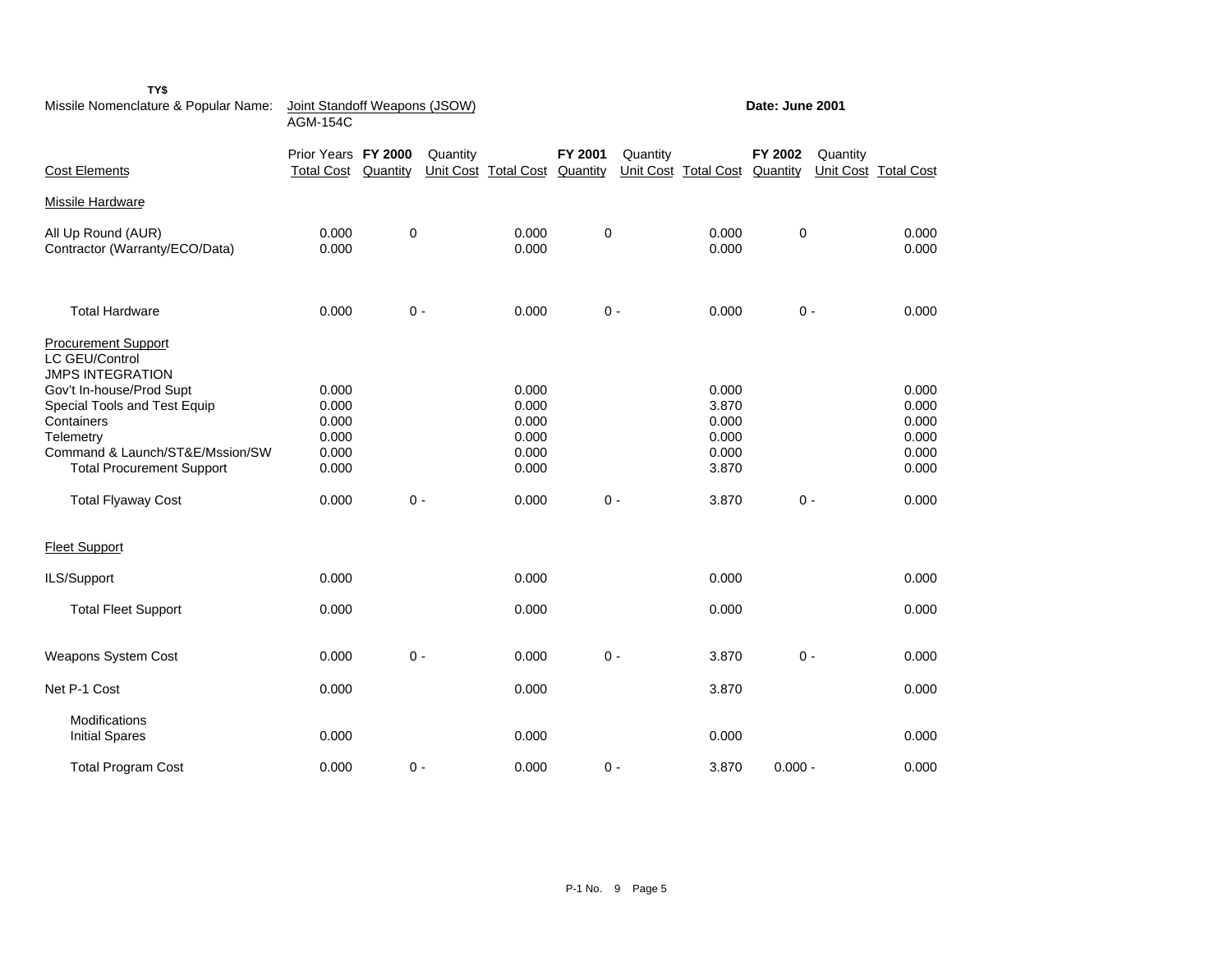| <b>BUDGET PROCUREMENT HISTORY AND PLANNING EXHIBIT (P-5A)</b> |          |                           |                           |                          |                                     | Weapon System                           |                      | DATE: June 2001                            |                                                |                                              |
|---------------------------------------------------------------|----------|---------------------------|---------------------------|--------------------------|-------------------------------------|-----------------------------------------|----------------------|--------------------------------------------|------------------------------------------------|----------------------------------------------|
|                                                               |          |                           |                           |                          |                                     | <b>JSOW</b>                             |                      |                                            |                                                |                                              |
| <b>APPROPRIATION/BUDGET ACTIVITY</b><br>IB.                   |          |                           |                           |                          | <b>C. P-1 ITEM NOMENCLATURE</b>     |                                         |                      |                                            | <b>SUBHEAD</b>                                 |                                              |
| <b>Weapons Procurement, Navy</b>                              |          |                           |                           |                          |                                     |                                         |                      |                                            |                                                | J2JS                                         |
| <b>B.A. 2-Other Missiles</b>                                  |          |                           |                           |                          |                                     | <b>Joint Standoff Weapon Systems</b>    |                      |                                            |                                                |                                              |
| Cost Element/<br><b>FISCAL YEAR</b>                           | QUANTITY | UNIT<br>COST<br>$(000)^*$ | <b>LOCATION</b><br>OF PCO | RFP ISSUE<br><b>DATE</b> | CONTRACT<br><b>METHOD</b><br>& TYPE | <b>CONTRACTOR</b><br>AND LOCATION       | AWARD<br><b>DATE</b> | DATE OF<br><b>FIRST</b><br><b>DELIVERY</b> | <b>SPECS</b><br><b>AVAILABLE</b><br><b>NOW</b> | <b>DATE</b><br><b>REVISIONS</b><br>AVAILABLE |
| Missile H/W                                                   |          |                           |                           |                          |                                     |                                         |                      |                                            |                                                |                                              |
| FY-00 AGM-154A                                                | 454      | 207                       | <b>NAVAIR</b>             | Aug 99                   | SS/FFP                              | <b>RAYTHEON SYSTEMS</b><br>(Tucson, AZ) | Dec 99               | Aug 01                                     | <b>YES</b>                                     | N/A                                          |
| <b>FY-01 AGM-154A</b>                                         | 77       | 1163                      | <b>NAVAIR</b>             | Jan 02                   | SS/FFP                              | <b>RAYTHEON SYSTEMS</b><br>(Tucson, AZ) | Apr 02               | Sep 03                                     | <b>YES</b>                                     | N/A                                          |
| <b>IFY-01 AGM-154B</b>                                        | 27       | 862                       | <b>NAVAIR</b>             | Jan 02                   | SS/FFP                              | <b>RAYTHEON SYSTEMS</b><br>(Tucson, AZ) | Apr 02               | Sep 03                                     | <b>YES</b>                                     | N/A                                          |

D. REMARKS

\* UNIT COST REPRESENTS THE AUPC

DD Form 2446-1, JUL 87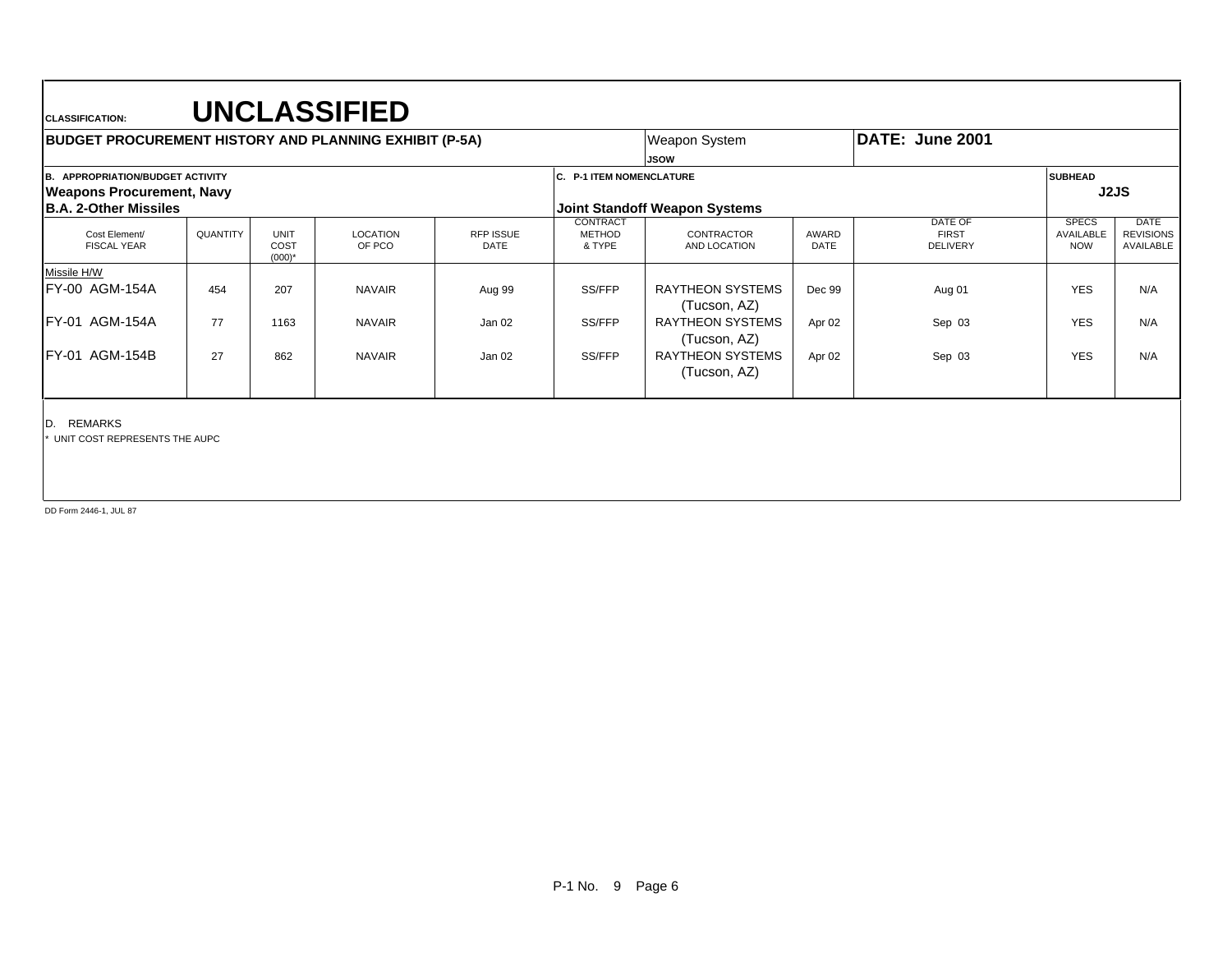| FY 2000/01 BUDGET PRODUCTION SCHEDULE, P-21                               |              |                                |                             |                             |                             |                                |                   |                        |                   |                  |                             |                          |                  |                    |             |                              |                            | <b>DATE</b>         |                       |                            |                           |                            | <b>June 2001</b>            |                   |                     |                               |                                         |              |                  |                   |
|---------------------------------------------------------------------------|--------------|--------------------------------|-----------------------------|-----------------------------|-----------------------------|--------------------------------|-------------------|------------------------|-------------------|------------------|-----------------------------|--------------------------|------------------|--------------------|-------------|------------------------------|----------------------------|---------------------|-----------------------|----------------------------|---------------------------|----------------------------|-----------------------------|-------------------|---------------------|-------------------------------|-----------------------------------------|--------------|------------------|-------------------|
| <b>APPROPRIATION/BUDGET ACTIVITY</b>                                      |              |                                |                             |                             |                             |                                |                   |                        |                   |                  |                             |                          |                  |                    |             | <b>Weapon System</b>         |                            |                     |                       |                            | P-1 ITEM NOMENCLATURE     |                            |                             |                   |                     |                               |                                         |              |                  |                   |
| <b>Weapons Procurement, Navy/BA-2 OTHER Missiles</b>                      |              |                                |                             |                             |                             |                                |                   |                        |                   |                  |                             |                          |                  |                    | <b>JSOW</b> |                              |                            |                     |                       |                            |                           |                            |                             |                   |                     | JOINT STANDOFF WEAPONS (JSOW) |                                         |              |                  |                   |
|                                                                           |              |                                |                             |                             |                             |                                |                   | <b>Production Rate</b> |                   |                  |                             |                          |                  |                    |             | <b>Procurement Leadtimes</b> |                            |                     |                       |                            |                           |                            |                             |                   |                     |                               |                                         |              |                  |                   |
|                                                                           |              |                                | Manufacturer's              |                             |                             |                                |                   | All variants           |                   |                  |                             |                          | <b>ALT Prior</b> |                    |             | <b>ALT After</b>             |                            |                     | Initial               |                            |                           | Reorder                    |                             |                   |                     |                               |                                         |              | Unit of          |                   |
| Item                                                                      |              | Name and Location              |                             |                             |                             | <b>MSR</b>                     |                   | $2 - 8 - 5*$           |                   | <b>MAX</b>       |                             |                          | to Oct 1         |                    |             | Oct 1                        |                            |                     | Mfg PLT               |                            |                           | Mfg PLT                    |                             |                   | Total               |                               |                                         |              | Measure          |                   |
| Joint Standoff Weapons (JSOW)'Raytheon Company                            |              |                                |                             |                             |                             | 1130                           |                   | 1680                   |                   | 1930             |                             |                          |                  |                    |             | 3                            |                            |                     | 14                    |                            |                           | 14                         |                             |                   | 17                  |                               |                                         | E            |                  |                   |
|                                                                           |              | Tucson, AZ                     |                             |                             |                             |                                |                   |                        |                   |                  |                             |                          |                  |                    |             |                              |                            |                     |                       |                            |                           |                            |                             |                   |                     |                               |                                         |              |                  |                   |
| <b>AGM-154A</b>                                                           |              |                                |                             |                             |                             |                                |                   |                        |                   |                  |                             |                          |                  |                    |             |                              |                            |                     |                       |                            |                           |                            |                             |                   |                     |                               |                                         |              |                  |                   |
|                                                                           |              |                                |                             |                             |                             |                                |                   |                        |                   |                  |                             |                          |                  |                    |             |                              |                            |                     |                       |                            |                           |                            |                             |                   |                     |                               |                                         |              |                  |                   |
|                                                                           |              |                                |                             |                             |                             |                                |                   |                        |                   |                  |                             |                          |                  |                    |             |                              |                            |                     |                       |                            |                           |                            |                             |                   |                     |                               |                                         |              |                  |                   |
|                                                                           |              |                                |                             |                             |                             |                                |                   |                        |                   | FISCAL YEAR 2001 |                             |                          |                  |                    |             |                              |                            |                     |                       |                            |                           |                            | FISCAL YEAR 2002            |                   |                     |                               |                                         |              |                  |                   |
| <b>ITEM / MANUFACTURER</b>                                                | F            | $\mathsf S$                    | $\mathsf Q$                 | D                           | B                           | 2000                           |                   |                        |                   |                  |                             |                          |                  | CALENDAR YEAR 2001 |             |                              |                            |                     |                       |                            |                           |                            |                             |                   |                     | CALENDAR YEAR 2002            |                                         |              |                  |                   |
|                                                                           | Y            | $\vee$<br>$\mathsf{C}$         | T<br>Y                      | $\mathsf E$<br>$\mathsf{L}$ | Α<br>L                      | O                              | N                 | D                      | J                 | F                | M                           | Α                        | M                | IJ                 | J           | Α                            | S                          | $\circ$             | ${\sf N}$             | D                          | J                         | $\mathsf F$                | м                           | Α                 | M                   | J                             |                                         | A            | S                | В<br>$\mathsf{A}$ |
|                                                                           |              |                                |                             |                             |                             | $\mathbf C$<br>T               | $\circ$<br>$\vee$ | E<br>$\mathsf{C}$      | A<br>$\mathsf{N}$ | $\mathsf E$<br>B | $\mathsf{A}$<br>${\sf R}$   | $\mathsf P$<br>${\sf R}$ | $\mathsf A$<br>Y | U<br>N             | $\cup$<br>L | $\sf U$<br>G                 | $\mathsf E$<br>P           | ${\rm c}$<br>$\top$ | $\mathsf O$<br>$\vee$ | $\mathsf E$<br>$\mathbf C$ | $\mathsf A$<br>${\sf N}$  | $\mathsf E$<br>$\mathsf B$ | A<br>${\sf R}$              | P<br>${\sf R}$    | $\mathsf{A}$<br>Y   | U<br>${\sf N}$                | $\sf U$<br>$\mathsf L$                  | $\sf U$<br>G | $\mathsf E$<br>P | $\mathsf{L}$      |
| JSOW/Raytheon Systems                                                     | 1999         | <b>USN</b>                     | 328                         | 64                          | 264                         | $\overline{23}$                | $\overline{34}$   | 15                     | $\overline{21}$   | $\overline{20}$  | 19                          | 35 <sup>5</sup>          | 36               | 36                 | 25          |                              |                            |                     |                       |                            |                           |                            |                             |                   |                     |                               |                                         |              |                  | $\mathbf 0$       |
|                                                                           | 2000         | <b>USN</b>                     | 454                         | $\mathbf 0$                 | 454                         |                                |                   | A                      |                   |                  |                             |                          |                  |                    |             | 20                           | 19                         |                     | 19 18 18              |                            |                           |                            | $18$ 18 18                  | 18                |                     | $18$ 18                       |                                         | 18 18        |                  | 18 198            |
|                                                                           | 2001<br>2002 | <b>USN</b><br>$\overline{USN}$ | $\overline{77}$<br>$\Omega$ | $\mathbf 0$<br>$\Omega$     | $\overline{77}$<br>$\Omega$ |                                |                   |                        |                   |                  |                             |                          |                  |                    |             |                              |                            |                     |                       |                            |                           |                            |                             | A                 |                     |                               |                                         |              |                  | $\overline{77}$   |
|                                                                           |              |                                |                             |                             |                             |                                |                   |                        |                   |                  |                             |                          |                  |                    |             |                              |                            |                     |                       |                            |                           |                            |                             |                   |                     |                               |                                         |              |                  |                   |
|                                                                           |              |                                |                             |                             |                             |                                |                   |                        |                   |                  |                             |                          |                  |                    |             |                              |                            |                     |                       |                            |                           |                            |                             |                   |                     |                               |                                         |              |                  |                   |
|                                                                           |              |                                |                             |                             |                             |                                |                   |                        |                   |                  |                             |                          |                  |                    |             |                              |                            |                     |                       |                            |                           |                            |                             |                   |                     |                               |                                         |              |                  |                   |
|                                                                           |              |                                |                             |                             |                             |                                |                   |                        |                   |                  |                             |                          |                  |                    |             |                              |                            |                     |                       |                            |                           |                            |                             |                   |                     |                               |                                         |              |                  |                   |
|                                                                           |              |                                |                             |                             |                             |                                |                   |                        |                   |                  |                             |                          |                  |                    |             |                              |                            |                     |                       |                            |                           |                            |                             |                   |                     |                               |                                         |              |                  |                   |
|                                                                           |              |                                |                             |                             |                             |                                |                   |                        |                   | FISCAL YEAR 2003 |                             |                          |                  |                    |             |                              |                            |                     |                       |                            |                           |                            | FISCAL YEAR 2004            |                   |                     |                               |                                         |              |                  |                   |
| ITEM / MANUFACTURER                                                       | E            | $\mathsf s$                    | Q                           | D                           | B                           | 2002                           |                   |                        |                   |                  |                             |                          |                  |                    |             | CALENDAR YEAR 2003           |                            |                     |                       |                            |                           |                            |                             |                   |                     | CALENDAR YEAR 2004            |                                         |              |                  |                   |
|                                                                           | Y            | $\vee$                         | $\mathsf{T}$                | $\mathsf E$                 | Α                           | $\circ$                        | ${\sf N}$         | D                      | J                 | F                | M                           | A                        | м                |                    |             | A                            | S                          | $\circ$             | ${\sf N}$             | D                          | J                         | $\mathsf F$                | м                           | Α                 | M                   |                               |                                         | $\mathsf A$  | S                | В<br>Α            |
|                                                                           |              | $\mathsf{C}$                   | Y                           | L                           | L                           | $\mathsf C$<br>T               | $\circ$<br>$\vee$ | E.<br>$\mathbf C$      | A<br>$\mathsf{N}$ | E<br>$\sf B$     | $\overline{A}$<br>${\sf R}$ | P<br>${\sf R}$           | A<br>Y           | U<br>$\mathsf{N}$  | U<br>L      | $\cup$<br>G                  | $\mathsf E$<br>$\mathsf P$ | $\mathbf C$<br>T    | $\circ$<br>$\vee$     | $\mathsf E$<br>$\mathbf C$ | $\mathsf{A}$<br>${\sf N}$ | $\mathsf E$<br>B           | $\overline{A}$<br>${\sf R}$ | P<br>$\mathsf{R}$ | $\overline{A}$<br>Y | U<br>${\sf N}$                | U<br>L                                  | $\sf U$<br>G | $\mathsf E$<br>P |                   |
| JSOW/Raytheon Systems                                                     | 2000         | <b>USN</b>                     | 454                         | 256                         | 198                         | 18                             | 18                | 18                     | 18                | 18               | 18                          | 18                       |                  | $18$ 18            | 18          | 18                           |                            |                     |                       |                            |                           |                            |                             |                   |                     |                               |                                         |              |                  | $\mathbf 0$       |
|                                                                           | 2001         | <b>USN</b>                     | 77                          | $\Omega$                    | 77                          |                                |                   |                        |                   |                  |                             |                          |                  |                    |             |                              | 9                          | 9                   |                       | $13 \mid 12 \mid$          |                           | 17 17                      |                             |                   |                     |                               |                                         |              |                  | $\mathbf{0}$      |
|                                                                           |              |                                |                             |                             |                             |                                |                   |                        |                   |                  |                             |                          |                  |                    |             |                              |                            |                     |                       |                            |                           |                            |                             |                   |                     |                               |                                         |              |                  |                   |
|                                                                           |              |                                |                             |                             |                             |                                |                   |                        |                   |                  |                             |                          |                  |                    |             |                              |                            |                     |                       |                            |                           |                            |                             |                   |                     |                               |                                         |              |                  |                   |
|                                                                           |              |                                |                             |                             |                             |                                |                   |                        |                   |                  |                             |                          |                  |                    |             |                              |                            |                     |                       |                            |                           |                            |                             |                   |                     |                               |                                         |              |                  |                   |
|                                                                           |              |                                |                             |                             |                             |                                |                   |                        |                   |                  |                             |                          |                  |                    |             |                              |                            |                     |                       |                            |                           |                            |                             |                   |                     |                               |                                         |              |                  |                   |
|                                                                           |              |                                |                             |                             |                             |                                |                   |                        |                   |                  |                             |                          |                  |                    |             |                              |                            |                     |                       |                            |                           |                            |                             |                   |                     |                               |                                         |              |                  |                   |
|                                                                           |              |                                |                             |                             |                             |                                |                   |                        |                   |                  |                             |                          |                  |                    |             |                              |                            |                     |                       |                            |                           |                            |                             |                   |                     |                               |                                         |              |                  |                   |
| Remarks:<br>All variants, A, B, and C, have a common truck                |              |                                |                             |                             |                             |                                |                   |                        |                   |                  |                             |                          |                  |                    |             |                              |                            |                     |                       |                            |                           |                            |                             |                   |                     |                               |                                         |              |                  |                   |
| * Assumes a 2-8-5 shift and contractor has achieved a stable running rate |              |                                |                             |                             |                             |                                |                   |                        |                   |                  |                             |                          |                  |                    |             |                              |                            |                     |                       |                            |                           |                            |                             |                   |                     |                               |                                         |              |                  |                   |
|                                                                           |              |                                |                             |                             |                             |                                |                   |                        |                   |                  |                             |                          |                  |                    |             |                              |                            |                     |                       |                            |                           |                            |                             |                   |                     |                               |                                         |              |                  |                   |
| DD Form 2445, JUL 87                                                      |              |                                |                             |                             |                             | Previous editions are obsolete |                   |                        |                   |                  |                             |                          | ITEM NO 9        | P-1 SHOPPING LIST  |             | PAGE 7                       |                            |                     |                       |                            |                           |                            |                             |                   |                     |                               | <b>Exhibit P-21 Production Schedule</b> |              |                  |                   |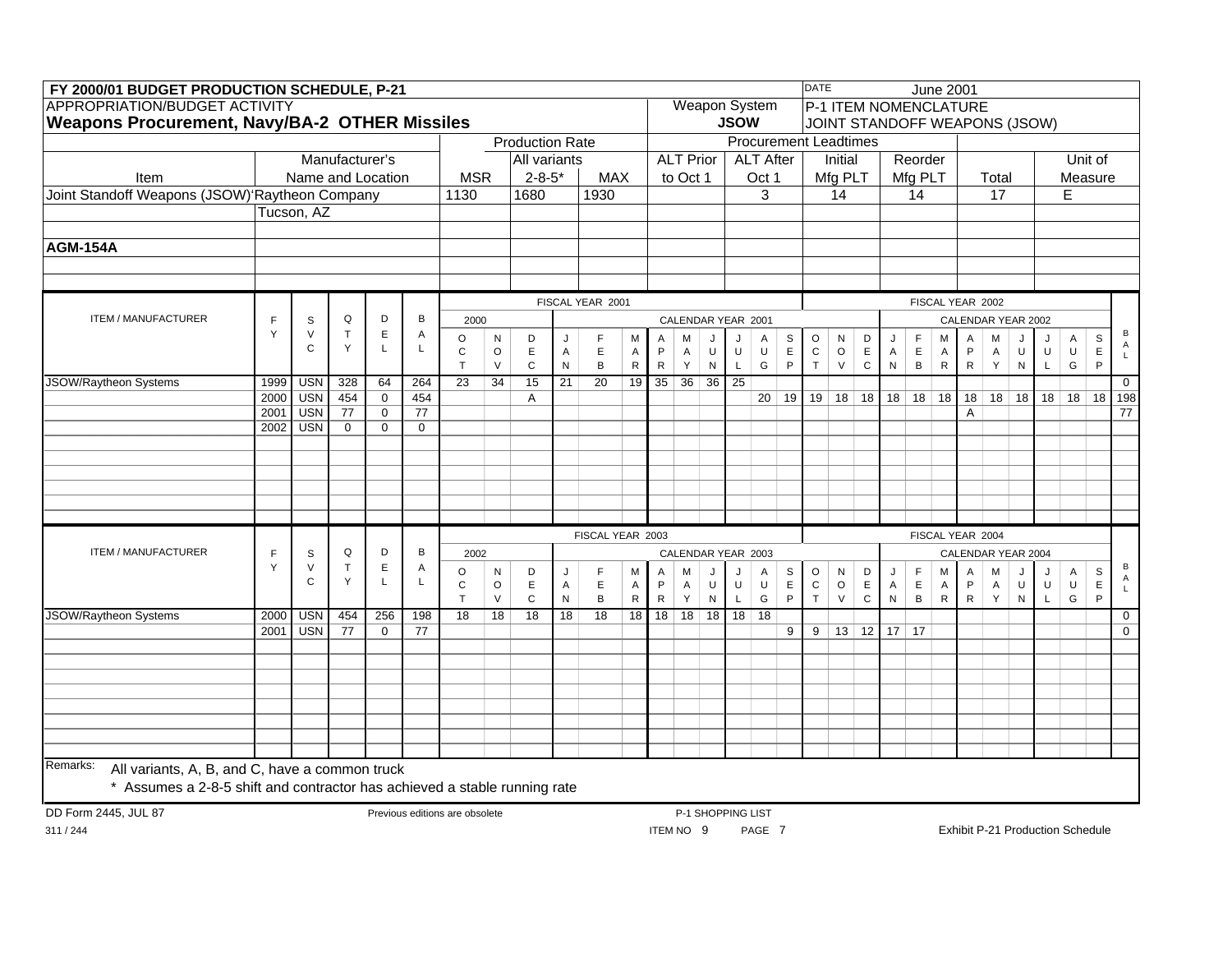| FY 2000/01 BUDGET PRODUCTION SCHEDULE, P-21                               |      |              |                                                                                                                                                                                                                                                  |              |    |                                |        |                        |              |                  |           |           |                    |           |             |                              |                | <b>DATE</b>               |                   |                            |                               |                             | <b>June 2001</b>            |                             |                     |                    |              |              |                  |                 |
|---------------------------------------------------------------------------|------|--------------|--------------------------------------------------------------------------------------------------------------------------------------------------------------------------------------------------------------------------------------------------|--------------|----|--------------------------------|--------|------------------------|--------------|------------------|-----------|-----------|--------------------|-----------|-------------|------------------------------|----------------|---------------------------|-------------------|----------------------------|-------------------------------|-----------------------------|-----------------------------|-----------------------------|---------------------|--------------------|--------------|--------------|------------------|-----------------|
| <b>APPROPRIATION/BUDGET ACTIVITY</b>                                      |      |              |                                                                                                                                                                                                                                                  |              |    |                                |        |                        |              |                  |           |           |                    |           |             | <b>Weapon System</b>         |                |                           |                   |                            | P-1 ITEM NOMENCLATURE         |                             |                             |                             |                     |                    |              |              |                  |                 |
| <b>Weapons Procurement, Navy/BA-2 OTHER Missiles</b>                      |      |              |                                                                                                                                                                                                                                                  |              |    |                                |        |                        |              |                  |           |           |                    |           | <b>JSOW</b> |                              |                |                           |                   |                            | JOINT STANDOFF WEAPONS (JSOW) |                             |                             |                             |                     |                    |              |              |                  |                 |
|                                                                           |      |              |                                                                                                                                                                                                                                                  |              |    |                                |        | <b>Production Rate</b> |              |                  |           |           |                    |           |             | <b>Procurement Leadtimes</b> |                |                           |                   |                            |                               |                             |                             |                             |                     |                    |              |              |                  |                 |
|                                                                           |      |              | Manufacturer's                                                                                                                                                                                                                                   |              |    |                                |        | <b>All Variants</b>    |              |                  |           |           | <b>ALT Prior</b>   |           |             | <b>ALT After</b>             |                |                           | Initial           |                            |                               | Reorder                     |                             |                             |                     |                    |              |              | Unit of          |                 |
| Item                                                                      |      |              | Name and Location                                                                                                                                                                                                                                |              |    | <b>MSR</b>                     |        | $2 - 8 - 5*$           |              | <b>MAX</b>       |           |           | to Oct 1           |           |             | Oct 1                        |                |                           | Mfg PLT           |                            |                               | Mfg PLT                     |                             |                             | Total               |                    |              |              | Measure          |                 |
| Joint Standoff Weapons (JSOW)'Raytheon Company                            |      |              |                                                                                                                                                                                                                                                  |              |    | 1130                           |        | 1680                   |              | 1930             |           |           |                    |           |             | 3                            |                |                           | 14                |                            |                               | 14                          |                             |                             | 17                  |                    |              | E            |                  |                 |
|                                                                           |      | Tucson, AZ   |                                                                                                                                                                                                                                                  |              |    |                                |        |                        |              |                  |           |           |                    |           |             |                              |                |                           |                   |                            |                               |                             |                             |                             |                     |                    |              |              |                  |                 |
|                                                                           |      |              |                                                                                                                                                                                                                                                  |              |    |                                |        |                        |              |                  |           |           |                    |           |             |                              |                |                           |                   |                            |                               |                             |                             |                             |                     |                    |              |              |                  |                 |
| <b>AGM-154B</b>                                                           |      |              |                                                                                                                                                                                                                                                  |              |    |                                |        |                        |              |                  |           |           |                    |           |             |                              |                |                           |                   |                            |                               |                             |                             |                             |                     |                    |              |              |                  |                 |
|                                                                           |      |              |                                                                                                                                                                                                                                                  |              |    |                                |        |                        |              |                  |           |           |                    |           |             |                              |                |                           |                   |                            |                               |                             |                             |                             |                     |                    |              |              |                  |                 |
|                                                                           |      |              |                                                                                                                                                                                                                                                  |              |    |                                |        |                        |              |                  |           |           |                    |           |             |                              |                |                           |                   |                            |                               |                             |                             |                             |                     |                    |              |              |                  |                 |
|                                                                           |      |              | FISCAL YEAR 2001<br>Q<br>D<br>B<br>2000<br>CALENDAR YEAR 2001<br>$\mathsf E$<br>T<br>Α<br>$\circ$<br>${\sf N}$<br>D<br>F<br>М<br>A<br>S<br>м<br>Α<br>J<br>J<br>J<br>Y<br>L<br>L                                                                  |              |    |                                |        |                        |              |                  |           |           |                    |           |             |                              |                |                           |                   |                            |                               | FISCAL YEAR 2002            |                             |                             |                     |                    |              |              |                  |                 |
| ITEM / MANUFACTURER                                                       | E    | S            | $\sf U$<br>$\circ$<br>E<br>E<br>P<br>U<br>$\sf U$<br>$\mathsf{C}$<br>$\mathsf{A}$<br>$\mathsf{A}$<br>$\mathsf{A}$<br>$\mathsf P$<br>$\vee$<br>$\mathsf{C}$<br>B<br>${\sf R}$<br>$\mathsf{R}$<br>Y<br>G<br>T<br>$\mathsf{N}$<br>N<br>$\mathsf{L}$ |              |    |                                |        |                        |              |                  |           |           |                    |           |             |                              |                |                           |                   |                            |                               |                             |                             |                             |                     | CALENDAR YEAR 2002 |              |              |                  |                 |
|                                                                           | Y    | $\vee$       |                                                                                                                                                                                                                                                  | $\mathsf E$  |    |                                |        |                        |              |                  |           |           |                    |           | $\circ$     | N                            | D              | J                         | $\mathsf F$       | М                          | A                             | M                           | J                           | J                           | A                   | S                  | B<br>A       |              |                  |                 |
|                                                                           |      | $\mathsf{C}$ |                                                                                                                                                                                                                                                  |              |    |                                |        |                        |              |                  |           |           |                    |           |             |                              |                | ${\bf C}$<br>$\mathsf{T}$ | $\circ$<br>$\vee$ | $\mathsf E$<br>$\mathbf C$ | $\mathsf{A}$<br>N             | $\mathsf E$<br>$\, {\sf B}$ | $\overline{A}$<br>${\sf R}$ | $\mathsf P$<br>$\mathsf{R}$ | $\overline{A}$<br>Y | U<br>${\sf N}$     | $\sf U$<br>L | $\sf U$<br>G | $\mathsf E$<br>P | $\mathsf L$     |
| JSOW/Raytheon Systems                                                     | 2002 | <b>USN</b>   | 27                                                                                                                                                                                                                                               | $\mathbf 0$  | 27 |                                |        |                        |              |                  |           |           |                    |           |             |                              |                |                           |                   |                            |                               |                             |                             | A                           |                     |                    |              |              |                  | $\overline{27}$ |
|                                                                           |      |              |                                                                                                                                                                                                                                                  |              |    |                                |        |                        |              |                  |           |           |                    |           |             |                              |                |                           |                   |                            |                               |                             |                             |                             |                     |                    |              |              |                  |                 |
|                                                                           |      |              |                                                                                                                                                                                                                                                  |              |    |                                |        |                        |              |                  |           |           |                    |           |             |                              |                |                           |                   |                            |                               |                             |                             |                             |                     |                    |              |              |                  |                 |
|                                                                           |      |              |                                                                                                                                                                                                                                                  |              |    |                                |        |                        |              |                  |           |           |                    |           |             |                              |                |                           |                   |                            |                               |                             |                             |                             |                     |                    |              |              |                  |                 |
|                                                                           |      |              |                                                                                                                                                                                                                                                  |              |    |                                |        |                        |              |                  |           |           |                    |           |             |                              |                |                           |                   |                            |                               |                             |                             |                             |                     |                    |              |              |                  |                 |
|                                                                           |      |              |                                                                                                                                                                                                                                                  |              |    |                                |        |                        |              |                  |           |           |                    |           |             |                              |                |                           |                   |                            |                               |                             |                             |                             |                     |                    |              |              |                  |                 |
|                                                                           |      |              |                                                                                                                                                                                                                                                  |              |    |                                |        |                        |              |                  |           |           |                    |           |             |                              |                |                           |                   |                            |                               |                             |                             |                             |                     |                    |              |              |                  |                 |
|                                                                           |      |              |                                                                                                                                                                                                                                                  |              |    |                                |        |                        |              | FISCAL YEAR 2003 |           |           |                    |           |             |                              |                |                           |                   |                            |                               |                             | FISCAL YEAR 2004            |                             |                     |                    |              |              |                  |                 |
| ITEM / MANUFACTURER                                                       | F    | $\mathsf S$  | Q                                                                                                                                                                                                                                                | D            | B  | 2002                           |        |                        |              |                  |           |           | CALENDAR YEAR 2003 |           |             |                              |                |                           |                   |                            |                               |                             |                             |                             |                     | CALENDAR YEAR 2004 |              |              |                  |                 |
|                                                                           | Y    | $\vee$       | $\top$                                                                                                                                                                                                                                           | $\mathsf E$  | Α  | $\circ$                        | N      | D                      | J            | F                | M         | A         | M                  |           |             | $\mathsf{A}$                 | ${\tt S}$      | $\circ$                   | N                 | D                          | J                             | $\mathsf F$                 | M                           | $\overline{A}$              | M                   |                    | J            | A            | $\mathbb S$      | B               |
|                                                                           |      | $\mathsf{C}$ | Y                                                                                                                                                                                                                                                | $\mathsf{L}$ | L  | $\mathsf{C}$                   | O      | E                      | Α            | E                | A         | P         | $\mathsf{A}$       | U         | U           | $\sf U$                      | $\mathsf E$    | $\mathtt{C}$              | $\circ$           | $\mathsf E$                | $\mathsf{A}$                  | $\mathsf E$                 | $\mathsf{A}$                | $\mathsf P$                 | A                   | U                  | U            | $\sf U$      | $\mathsf E$      | Α               |
|                                                                           |      |              |                                                                                                                                                                                                                                                  |              |    | T                              | $\vee$ | $\mathsf{C}$           | $\mathsf{N}$ | B                | ${\sf R}$ | ${\sf R}$ | Y                  | ${\sf N}$ | $\mathsf L$ | G                            | $\mathsf P$    | T                         | $\vee$            | $\mathbf C$                | ${\sf N}$                     | $\, {\sf B}$                | ${\sf R}$                   | ${\sf R}$                   | Y                   | $\mathsf{N}$       | $\mathsf L$  | G            | P                |                 |
| <b>JSOW/Raytheon Systems</b>                                              | 2002 | <b>USN</b>   | 27                                                                                                                                                                                                                                               | $\mathbf 0$  | 27 |                                |        |                        |              |                  |           |           |                    |           |             |                              | $\overline{4}$ | $\overline{4}$            | $\overline{4}$    | 5                          | 5 <sup>1</sup>                | 5                           |                             |                             |                     |                    |              |              |                  | $\overline{0}$  |
|                                                                           |      |              |                                                                                                                                                                                                                                                  |              |    |                                |        |                        |              |                  |           |           |                    |           |             |                              |                |                           |                   |                            |                               |                             |                             |                             |                     |                    |              |              |                  |                 |
|                                                                           |      |              |                                                                                                                                                                                                                                                  |              |    |                                |        |                        |              |                  |           |           |                    |           |             |                              |                |                           |                   |                            |                               |                             |                             |                             |                     |                    |              |              |                  |                 |
|                                                                           |      |              |                                                                                                                                                                                                                                                  |              |    |                                |        |                        |              |                  |           |           |                    |           |             |                              |                |                           |                   |                            |                               |                             |                             |                             |                     |                    |              |              |                  |                 |
|                                                                           |      |              |                                                                                                                                                                                                                                                  |              |    |                                |        |                        |              |                  |           |           |                    |           |             |                              |                |                           |                   |                            |                               |                             |                             |                             |                     |                    |              |              |                  |                 |
|                                                                           |      |              |                                                                                                                                                                                                                                                  |              |    |                                |        |                        |              |                  |           |           |                    |           |             |                              |                |                           |                   |                            |                               |                             |                             |                             |                     |                    |              |              |                  |                 |
|                                                                           |      |              |                                                                                                                                                                                                                                                  |              |    |                                |        |                        |              |                  |           |           |                    |           |             |                              |                |                           |                   |                            |                               |                             |                             |                             |                     |                    |              |              |                  |                 |
|                                                                           |      |              |                                                                                                                                                                                                                                                  |              |    |                                |        |                        |              |                  |           |           |                    |           |             |                              |                |                           |                   |                            |                               |                             |                             |                             |                     |                    |              |              |                  |                 |
| Remarks:<br>All variants, A, B, and C, have a common truck                |      |              |                                                                                                                                                                                                                                                  |              |    |                                |        |                        |              |                  |           |           |                    |           |             |                              |                |                           |                   |                            |                               |                             |                             |                             |                     |                    |              |              |                  |                 |
| * Assumes a 2-8-5 shift and contractor has achieved a stable running rate |      |              |                                                                                                                                                                                                                                                  |              |    |                                |        |                        |              |                  |           |           |                    |           |             |                              |                |                           |                   |                            |                               |                             |                             |                             |                     |                    |              |              |                  |                 |
|                                                                           |      |              |                                                                                                                                                                                                                                                  |              |    |                                |        |                        |              |                  |           |           |                    |           |             |                              |                |                           |                   |                            |                               |                             |                             |                             |                     |                    |              |              |                  |                 |
| DD Form 2445, JUL 87                                                      |      |              |                                                                                                                                                                                                                                                  |              |    | Previous editions are obsolete |        |                        |              |                  |           |           | P-1 SHOPPING LIST  |           |             |                              |                |                           |                   |                            |                               |                             |                             |                             |                     |                    |              |              |                  |                 |

ITEM NO 9 PAGE 8

Exhibit P-21 Production Schedule

311 / 244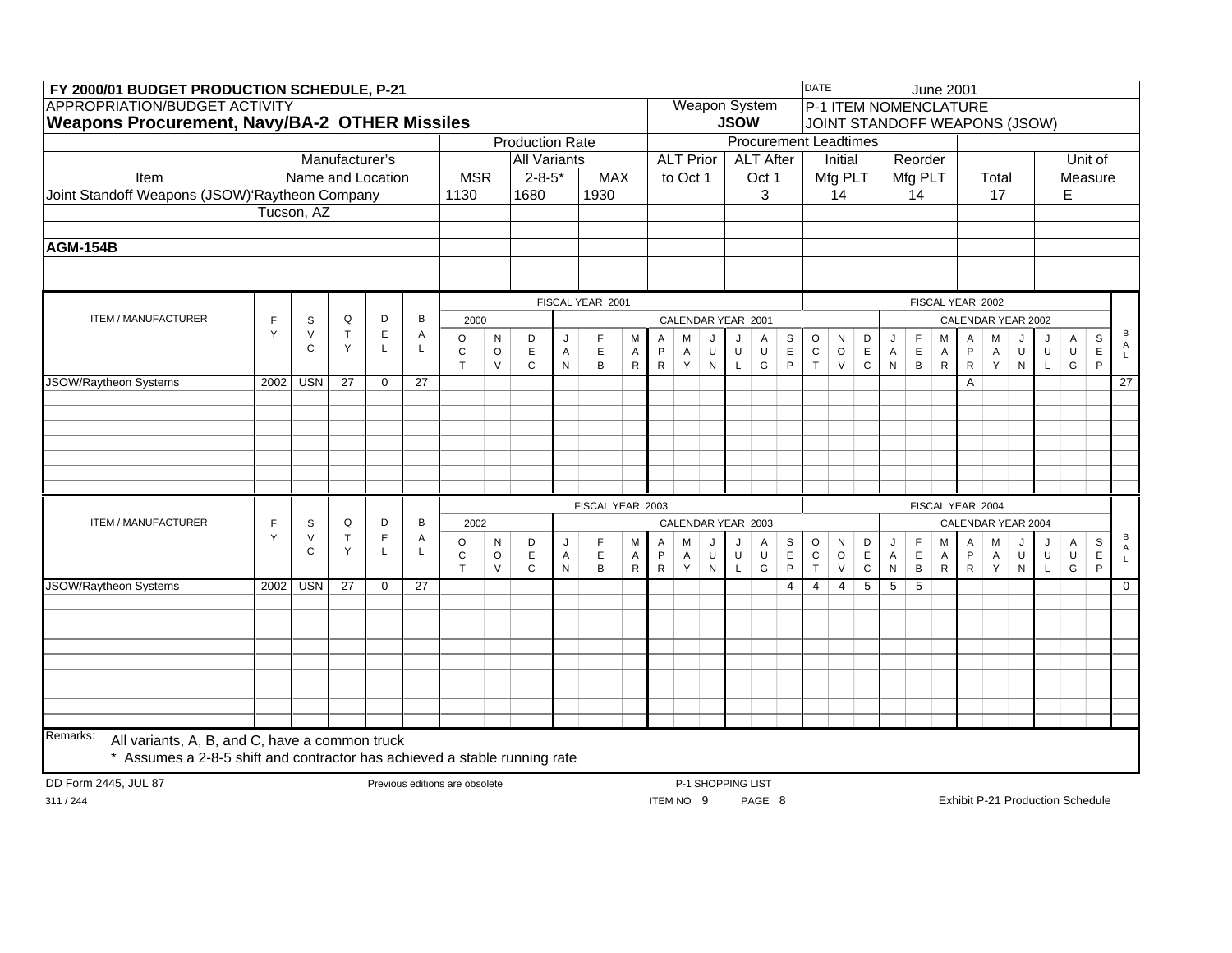### **CLASSIFICATION:**

|                                                                                    |                |            |         |         | <b>BUDGET ITEM JUSTIFICATION SHEET</b> |                                             |                        | DATE: |                  |
|------------------------------------------------------------------------------------|----------------|------------|---------|---------|----------------------------------------|---------------------------------------------|------------------------|-------|------------------|
|                                                                                    |                |            |         | $P-40$  |                                        |                                             |                        |       | <b>JUNE 2001</b> |
| APPROPRIATION/BUDGET ACTIVITY                                                      |                |            |         |         | P-1 ITEM NOMENCLATURE                  |                                             |                        |       |                  |
| <b>Weapons Procurement, Navy/BA2-Other Missiles</b>                                |                |            |         |         |                                        | <b>SLAM-ER (J2SL) (PEO-W) (BLI: 223100)</b> |                        |       |                  |
| Program Element for Code B Items:                                                  |                |            |         |         | Other Related Program Elements         |                                             |                        |       |                  |
| N/A                                                                                |                |            |         |         | 0604603N                               |                                             |                        |       |                  |
|                                                                                    | Prior<br>Years | ID<br>Code | FY 2000 | FY 2001 | FY 2002                                |                                             |                        |       |                  |
| QUANTITY                                                                           | $177*$         |            | 64      | 30      | 30                                     |                                             |                        |       |                  |
| COST (\$M)                                                                         | \$122.4        |            | \$47.1  | \$27.6  | \$26.2                                 |                                             |                        |       |                  |
| weapon.<br>* Includes 41 missiles procured with FY 1999 Kosovo Supplemental Funds. |                |            |         |         |                                        |                                             |                        |       |                  |
|                                                                                    |                |            |         |         |                                        |                                             | <b>CLASSIFICATION:</b> |       |                  |
|                                                                                    |                |            |         |         |                                        |                                             |                        |       |                  |

DD Form 2454, JUN 86 ITEM NO. 10 PAGE NO. 1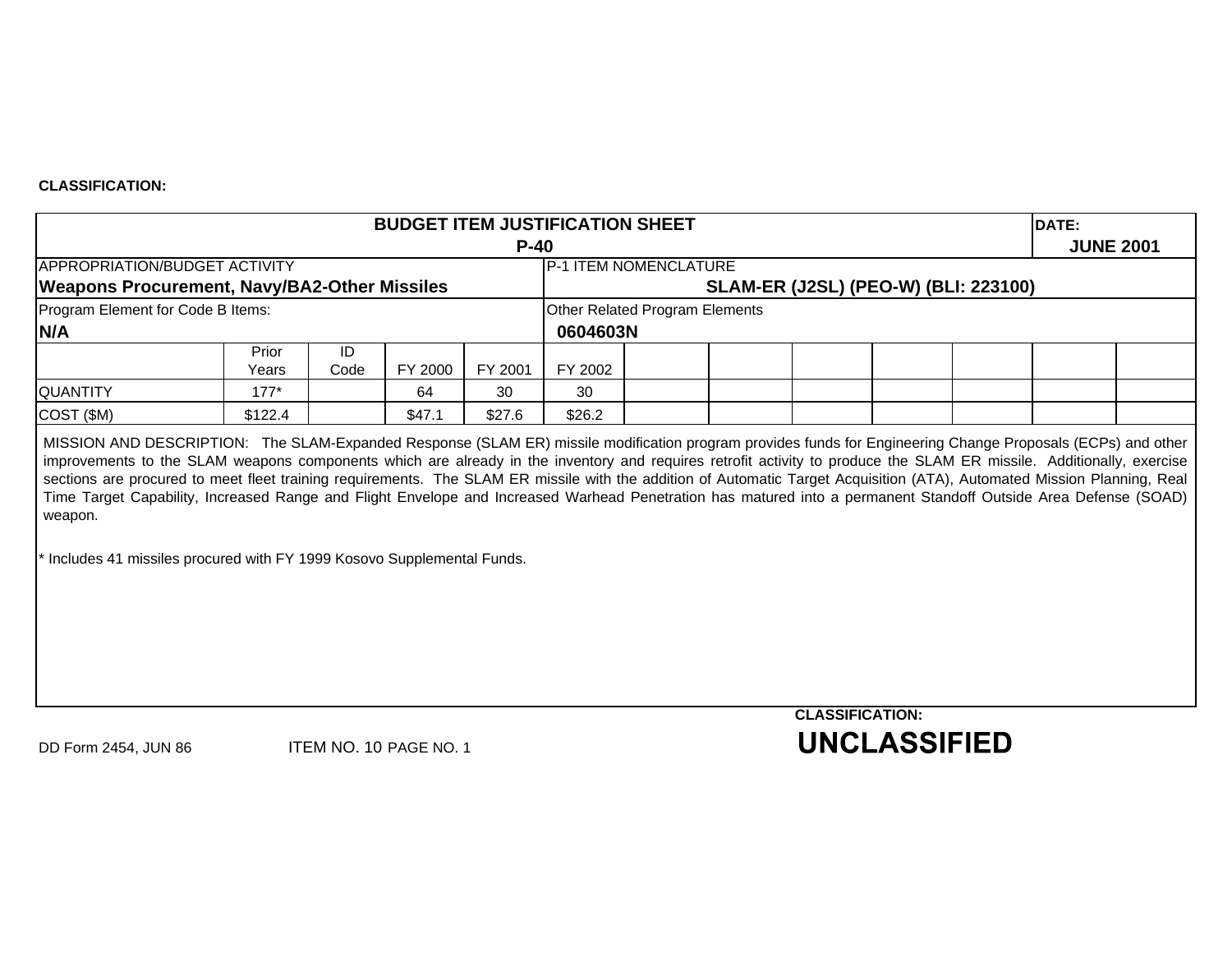| CLASSIFICATION: UNCLASSIFIED                                                                                             |                                                                                                                       |                                |              |       |             |       |  |                           |  |         |  |  |        |  |  |  |  |  |                                                 |                              |
|--------------------------------------------------------------------------------------------------------------------------|-----------------------------------------------------------------------------------------------------------------------|--------------------------------|--------------|-------|-------------|-------|--|---------------------------|--|---------|--|--|--------|--|--|--|--|--|-------------------------------------------------|------------------------------|
| P <sub>3</sub> A                                                                                                         |                                                                                                                       | <b>INDIVIDUAL MODIFICATION</b> |              |       |             |       |  |                           |  |         |  |  |        |  |  |  |  |  | Date: June 2001                                 |                              |
| MODELS OF SYSTEM AFFECTED:                                                                                               | AGM-84E                                                                                                               |                                |              |       |             |       |  | <b>TYPE MODIFICATION:</b> |  |         |  |  |        |  |  |  |  |  | MODIFICATION TITLE: SLAM EXPANDED RESPONSE (ER) |                              |
| DESCRIPTION/JUSTIFICATION:                                                                                               |                                                                                                                       |                                |              |       |             |       |  |                           |  |         |  |  |        |  |  |  |  |  |                                                 |                              |
| Converts SLAM to SLAM ER configuration, increasing range, accuracy, lethality, and enhances inter-service compatibility. |                                                                                                                       |                                |              |       |             |       |  |                           |  |         |  |  |        |  |  |  |  |  |                                                 |                              |
|                                                                                                                          |                                                                                                                       |                                |              |       |             |       |  |                           |  |         |  |  |        |  |  |  |  |  |                                                 |                              |
|                                                                                                                          |                                                                                                                       |                                |              |       |             |       |  |                           |  |         |  |  |        |  |  |  |  |  |                                                 |                              |
|                                                                                                                          |                                                                                                                       |                                |              |       |             |       |  |                           |  |         |  |  |        |  |  |  |  |  |                                                 |                              |
|                                                                                                                          | DEVELOPMENT STATUS/MAJOR DEVELOPMENT MILESTONES:<br>FY 2000<br>FY 2001<br>FY 2002<br>QTY \$<br>QTY<br>\$<br>QTY<br>\$ |                                |              |       |             |       |  |                           |  |         |  |  |        |  |  |  |  |  |                                                 |                              |
|                                                                                                                          |                                                                                                                       |                                |              |       |             |       |  |                           |  |         |  |  |        |  |  |  |  |  |                                                 |                              |
| FINANCIAL PLAN (IN MILLIONS)                                                                                             |                                                                                                                       |                                |              |       |             |       |  |                           |  |         |  |  |        |  |  |  |  |  |                                                 |                              |
| RDT&E                                                                                                                    |                                                                                                                       | 2.8                            |              | 2.6   |             | 12.9  |  |                           |  |         |  |  |        |  |  |  |  |  |                                                 |                              |
|                                                                                                                          |                                                                                                                       |                                |              |       |             |       |  |                           |  |         |  |  |        |  |  |  |  |  |                                                 |                              |
| INSTALLATION KITS (1) (2) (3) (4) (5)                                                                                    | 64                                                                                                                    | 33.3                           | 30           | 19.8  | 30          | 20.1  |  |                           |  |         |  |  |        |  |  |  |  |  |                                                 |                              |
|                                                                                                                          |                                                                                                                       | 0.520                          |              | 0.660 |             | 0.670 |  |                           |  |         |  |  |        |  |  |  |  |  |                                                 |                              |
| INSTALLATION KITS NONRECURRING                                                                                           |                                                                                                                       |                                |              |       |             |       |  |                           |  |         |  |  |        |  |  |  |  |  |                                                 |                              |
| <b>EQUIPMENT</b>                                                                                                         |                                                                                                                       | 2.0                            |              | 2.0   |             | 0.0   |  |                           |  |         |  |  |        |  |  |  |  |  |                                                 |                              |
| <b>EQUIPMENT NONRECURRING</b>                                                                                            |                                                                                                                       |                                |              |       |             |       |  |                           |  |         |  |  |        |  |  |  |  |  |                                                 |                              |
| <b>ENGINEERING CHANGE ORDERS</b>                                                                                         |                                                                                                                       | 1.6                            |              | 0.8   |             | 0.6   |  |                           |  |         |  |  |        |  |  |  |  |  |                                                 |                              |
| <b>DATA</b>                                                                                                              |                                                                                                                       | 0.6                            |              | 0.0   |             | 0.0   |  |                           |  |         |  |  |        |  |  |  |  |  |                                                 |                              |
| <b>TRAINING EQUIPMENT (Exercise Section</b>                                                                              | 8                                                                                                                     | 1.1                            | 3            | 0.4   | 6           | 0.8   |  |                           |  |         |  |  |        |  |  |  |  |  |                                                 |                              |
| SUPPORT EQUIPMENT (Containers)                                                                                           | 64                                                                                                                    | 0.8                            | 30           | 0.4   | 30          | 0.4   |  |                           |  |         |  |  |        |  |  |  |  |  |                                                 |                              |
| <b>PCM TRAYS</b>                                                                                                         |                                                                                                                       | 0.2                            |              | 0.1   |             | 0.2   |  |                           |  |         |  |  |        |  |  |  |  |  |                                                 |                              |
| <b>OTHER (Field Activity Support)</b>                                                                                    |                                                                                                                       | 5.1                            |              | 4.0   |             | 4.0   |  |                           |  |         |  |  |        |  |  |  |  |  |                                                 |                              |
| INTERIM CONTRACTOR SUPPORT                                                                                               |                                                                                                                       | 0.0                            |              | 0.0   |             | 0.0   |  |                           |  |         |  |  |        |  |  |  |  |  |                                                 |                              |
| <b>INSTALL COST</b>                                                                                                      |                                                                                                                       |                                |              |       |             |       |  |                           |  |         |  |  |        |  |  |  |  |  |                                                 |                              |
| <b>SAASM INTEGRATION</b>                                                                                                 |                                                                                                                       | 0.0                            |              | 0.0   |             | 0.0   |  |                           |  |         |  |  |        |  |  |  |  |  |                                                 |                              |
| ATA RETROFIT                                                                                                             | 64                                                                                                                    | 2.5                            | $\mathbf{0}$ | 0.0   | $\mathbf 0$ | 0.0   |  |                           |  |         |  |  |        |  |  |  |  |  |                                                 |                              |
| <b>TOTAL PROCUREMENT</b>                                                                                                 | 64                                                                                                                    | 47.1                           | 30           | 27.6  | 30          | 26.2  |  |                           |  |         |  |  |        |  |  |  |  |  |                                                 |                              |
|                                                                                                                          |                                                                                                                       |                                |              |       |             |       |  |                           |  | ITEM 10 |  |  | PAGE 2 |  |  |  |  |  |                                                 | CLASSIFICATION: UNCLASSIFIED |

#### Note(s):

(1) Kit consists of GFE SLAM AUR, and GFE components.

(2) Installations cost are included in the Installation Kits line since kit costs and installation are non-severable.

(3) Estimates cost for installation kits/installation of Hardware is effected by concurrent FMS production (Harpoon). FMS assumptions include 100 units in FY 99-TC. Actual FMS FY00 procurement was 4 Harpoon Missi

(4) Block II HARPOON provides common engineering and guidance hardware with SLAM ER starting in FY00.

(5) FY00 Qty includes Kosovo supplemental funds to buy 12 replacements.

\* In FY 1998 and prior SLAM-ER is budgeted under Weapons Procurement, Navy (WPN), Budget Activity 2, Budget Line Item 232600 (Harpoon Mods). Under Budget Line Item 232600, 60 SLAMs were modified and 10 Exercise Sections were procured in FY 1997 at a total cost of \$40.1 million and 22 SLAMs were modified in FY 1998 at a total cost of \$20.7 million.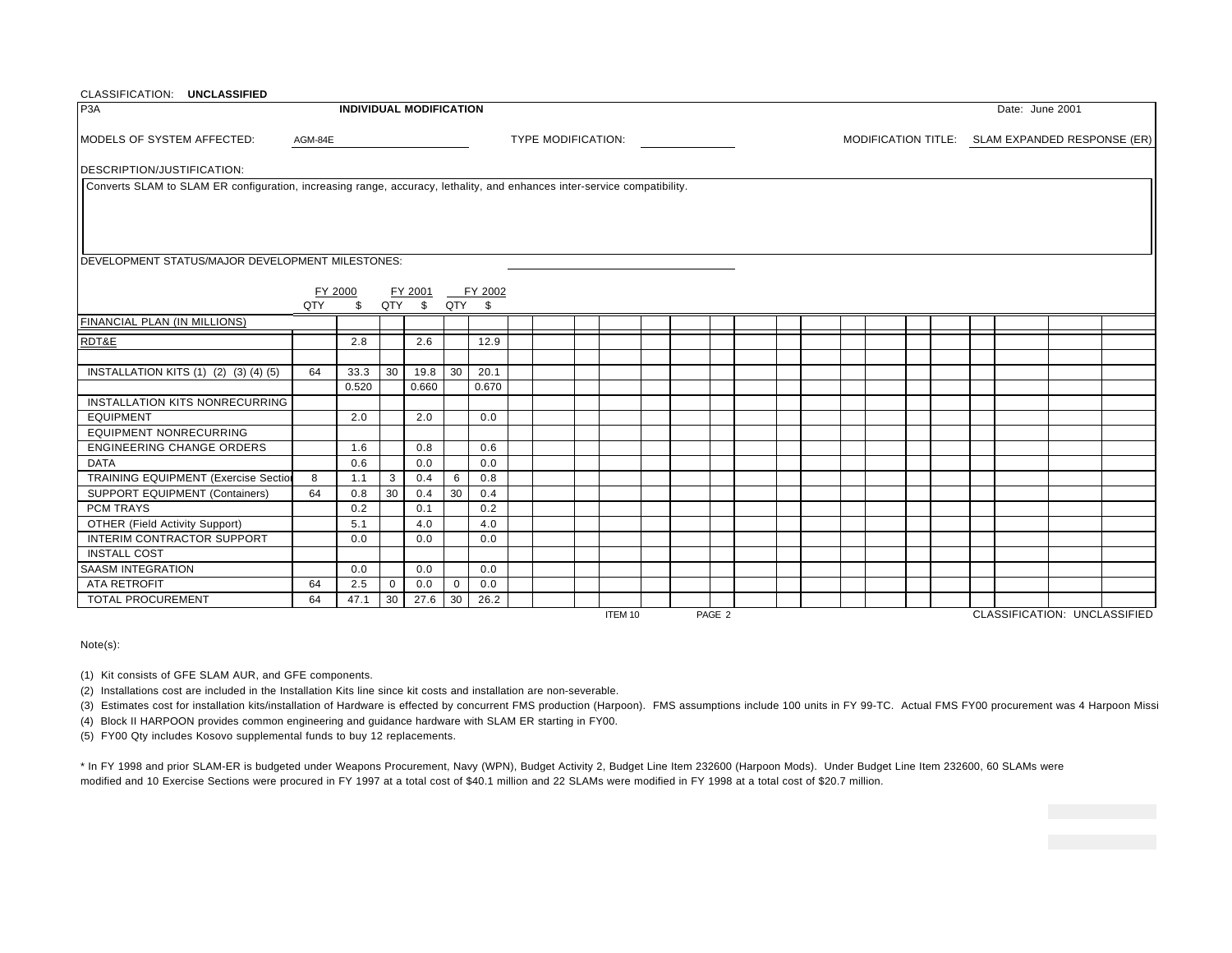| <b>CLASSIFICATION: UNCLASSIFIED</b>                                                                                                                                                                   |                |                                                      |                                                                                                                                                                                                                 |                                                              |                                |                                            |              |          |  |                                |                  |  |           |                                                 |          |  |        |        |             |        |       |  |                 |
|-------------------------------------------------------------------------------------------------------------------------------------------------------------------------------------------------------|----------------|------------------------------------------------------|-----------------------------------------------------------------------------------------------------------------------------------------------------------------------------------------------------------------|--------------------------------------------------------------|--------------------------------|--------------------------------------------|--------------|----------|--|--------------------------------|------------------|--|-----------|-------------------------------------------------|----------|--|--------|--------|-------------|--------|-------|--|-----------------|
| P3A (Continued)                                                                                                                                                                                       |                |                                                      |                                                                                                                                                                                                                 |                                                              |                                | <b>INDIVIDUAL MODIFICATION (Continued)</b> |              |          |  |                                |                  |  |           |                                                 |          |  |        |        |             |        |       |  | Date: June 2001 |
| MODELS OF SYSTEMS AFFECTED:                                                                                                                                                                           |                |                                                      | AGM-84E                                                                                                                                                                                                         |                                                              |                                |                                            |              |          |  |                                |                  |  |           | MODIFICATION TITLE: SLAM EXPANDED RESPONSE (ER) |          |  |        |        |             |        |       |  |                 |
| <b>IINSTALLATION INFORMATION:</b>                                                                                                                                                                     |                |                                                      |                                                                                                                                                                                                                 |                                                              |                                |                                            |              |          |  |                                |                  |  |           |                                                 |          |  |        |        |             |        |       |  |                 |
| METHOD OF IMPLEMENTATION:                                                                                                                                                                             |                |                                                      |                                                                                                                                                                                                                 |                                                              |                                |                                            |              |          |  |                                |                  |  |           |                                                 |          |  |        |        |             |        |       |  |                 |
| ADMINISTRATIVE LEADTIME:                                                                                                                                                                              |                |                                                      | 7 Months                                                                                                                                                                                                        |                                                              |                                |                                            |              |          |  | PRODUCTION LEADTIME:           |                  |  | 12 Months |                                                 |          |  |        |        |             |        |       |  |                 |
| CONTRACT DATES:                                                                                                                                                                                       |                | FY 2000:                                             |                                                                                                                                                                                                                 | $May-00$                                                     |                                |                                            |              | FY 2001: |  |                                | Feb-01           |  |           |                                                 | FY 2002: |  |        | Dec-01 |             |        |       |  |                 |
| <b>DELIVERY DATE:</b>                                                                                                                                                                                 |                | FY 2000:                                             |                                                                                                                                                                                                                 | May-01                                                       |                                |                                            |              | FY 2001: |  |                                | Feb-02           |  |           |                                                 | FY 2002: |  |        | Dec-02 |             |        |       |  |                 |
|                                                                                                                                                                                                       |                |                                                      |                                                                                                                                                                                                                 |                                                              |                                |                                            |              |          |  |                                | (\$ in Millions) |  |           |                                                 |          |  |        |        |             |        |       |  |                 |
| Cost:                                                                                                                                                                                                 |                | <b>Prior Years</b>                                   | FY 1999<br>FY 2002<br>FY 2004<br>FY 2005<br>FY 2006<br>FY 2000<br>FY 2001<br>FY 2003<br>Qty<br>\$<br>$Q$ ty<br>Qty<br>\$<br>$Q$ ty<br>\$<br>Qty<br>\$<br>Qty<br>\$<br>\$<br>Qty<br>\$<br>Qty<br>\$<br>Qty<br>\$ |                                                              |                                |                                            |              |          |  |                                |                  |  |           |                                                 |          |  |        |        | To Complete |        | Total |  |                 |
|                                                                                                                                                                                                       | Qty            |                                                      | FY 2007<br>\$                                                                                                                                                                                                   |                                                              |                                |                                            |              |          |  |                                |                  |  |           |                                                 |          |  | $Q$ ty | \$     | Qty         | \$     |       |  |                 |
| <b>PRIOR YEARS</b>                                                                                                                                                                                    |                |                                                      |                                                                                                                                                                                                                 |                                                              |                                |                                            |              |          |  |                                |                  |  |           |                                                 |          |  |        |        |             |        |       |  |                 |
| FY 1999 EQUIPMENT                                                                                                                                                                                     |                |                                                      |                                                                                                                                                                                                                 |                                                              |                                |                                            |              |          |  |                                |                  |  |           |                                                 |          |  |        |        |             |        |       |  |                 |
| FY 2000 EQUIPMENT                                                                                                                                                                                     |                |                                                      |                                                                                                                                                                                                                 |                                                              |                                |                                            |              |          |  |                                |                  |  |           |                                                 |          |  |        |        |             |        |       |  |                 |
| FY 2001 EQUIPMENT                                                                                                                                                                                     |                |                                                      |                                                                                                                                                                                                                 |                                                              |                                |                                            |              |          |  |                                |                  |  |           |                                                 |          |  |        |        |             |        |       |  |                 |
| FY 2002 EQUIPMENT                                                                                                                                                                                     |                |                                                      |                                                                                                                                                                                                                 |                                                              |                                |                                            |              |          |  |                                |                  |  |           |                                                 |          |  |        |        |             |        |       |  |                 |
| FY 2003 EQUIPMENT                                                                                                                                                                                     |                |                                                      |                                                                                                                                                                                                                 |                                                              |                                |                                            |              |          |  |                                |                  |  |           |                                                 |          |  |        |        |             |        |       |  |                 |
| FY 2004 EQUIPMENT                                                                                                                                                                                     |                |                                                      |                                                                                                                                                                                                                 |                                                              |                                |                                            |              |          |  |                                |                  |  |           |                                                 |          |  |        |        |             |        |       |  |                 |
| FY 2005 EQUIPMENT                                                                                                                                                                                     |                |                                                      |                                                                                                                                                                                                                 |                                                              |                                |                                            |              |          |  |                                |                  |  |           |                                                 |          |  |        |        |             |        |       |  |                 |
| FY 2006 EQUIPMENT                                                                                                                                                                                     |                |                                                      |                                                                                                                                                                                                                 |                                                              |                                |                                            |              |          |  |                                |                  |  |           |                                                 |          |  |        |        |             |        |       |  |                 |
| FY 2007 EQUIPMENT                                                                                                                                                                                     |                |                                                      |                                                                                                                                                                                                                 |                                                              |                                |                                            |              |          |  |                                |                  |  |           |                                                 |          |  |        |        |             |        |       |  |                 |
| TO COMPLETE                                                                                                                                                                                           |                |                                                      |                                                                                                                                                                                                                 |                                                              |                                |                                            |              |          |  |                                |                  |  |           |                                                 |          |  |        |        |             |        |       |  |                 |
| <b>INSTALLATION SCHEDULE: /1</b>                                                                                                                                                                      |                |                                                      |                                                                                                                                                                                                                 |                                                              |                                |                                            |              |          |  |                                |                  |  |           |                                                 |          |  |        |        |             |        |       |  |                 |
| FY 2000<br>& Prior<br>100<br>In                                                                                                                                                                       | $\overline{0}$ | FY 2001<br>$\overline{2}$<br>3<br>$\frac{1}{71^*}$ 0 | 4                                                                                                                                                                                                               | $\overline{2}$<br>$\boxed{0}$ $\boxed{30}$<br>$\overline{0}$ | FY 2002<br>3<br>$\overline{0}$ | 4<br>$\overline{0}$                        | FY 2003<br>2 | 3<br>4   |  | FY 2004<br>$\overline{2}$<br>3 | $\overline{4}$   |  |           |                                                 |          |  |        |        |             |        |       |  |                 |
| Out                                                                                                                                                                                                   | 12             | 12 22                                                | 21                                                                                                                                                                                                              | 22<br>21                                                     | 18                             | 20<br>18                                   | 15           | 8<br>8   |  |                                |                  |  |           |                                                 |          |  |        |        |             |        |       |  |                 |
| 1/ Input schedule reflects delivery of fleet baseline SLAM missiles to the conractor's site for modification.<br>* Includes 41 missiles procured in FY 2001 with FY 1999 Kosovo Supplemental funding. |                |                                                      |                                                                                                                                                                                                                 |                                                              |                                |                                            |              |          |  |                                |                  |  |           |                                                 |          |  |        |        |             |        |       |  |                 |
|                                                                                                                                                                                                       |                |                                                      |                                                                                                                                                                                                                 |                                                              |                                |                                            |              |          |  |                                |                  |  |           |                                                 |          |  |        |        |             | $P-3A$ |       |  |                 |

ITEM 10 PAGE 3 CLASSIFICATION: **UNCLASSIFIED**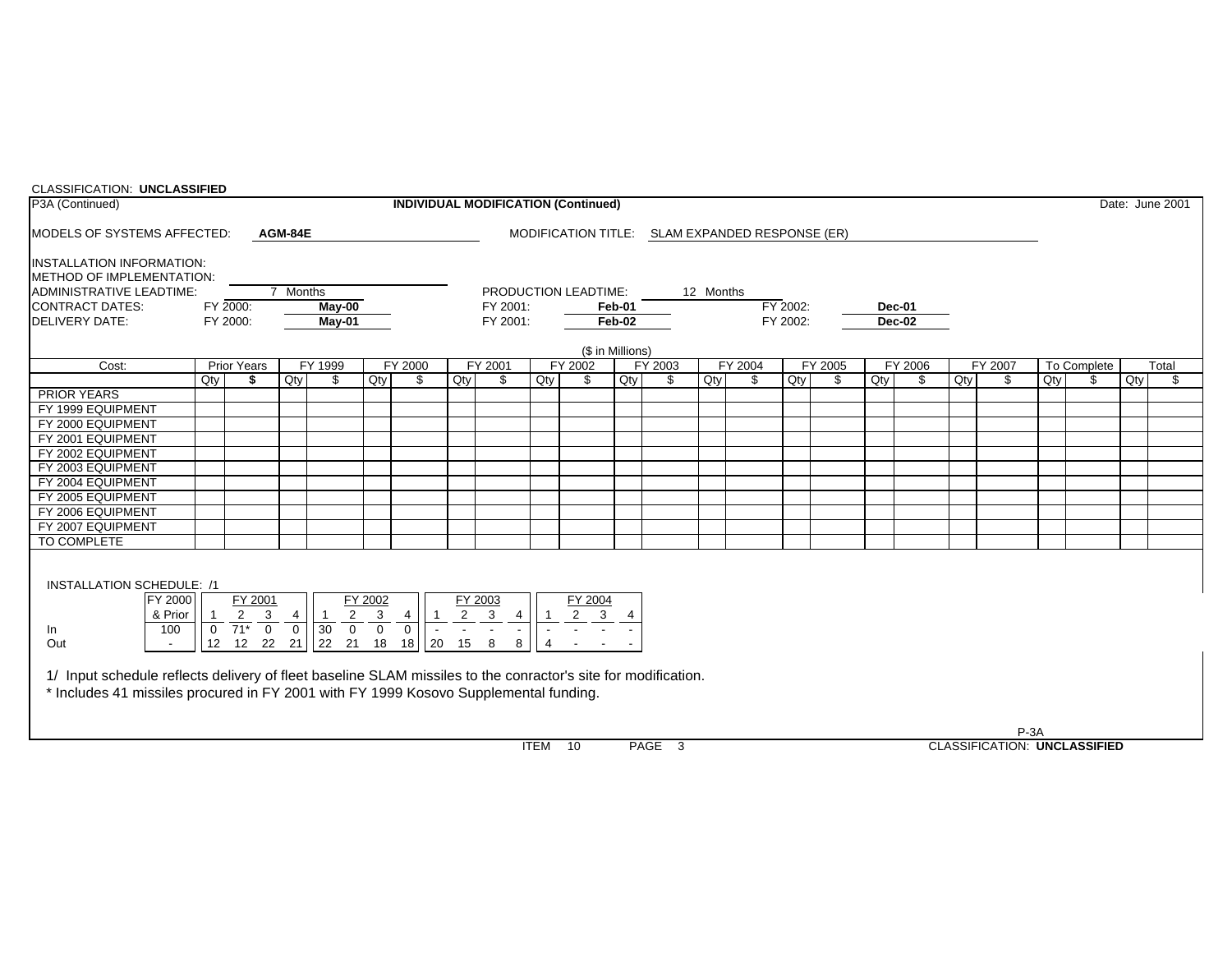| $P-40$<br><b>June 2001</b><br>APPROPRIATION/BUDGET ACTIVITY<br><b>IP-1 ITEM NOMENCLATURE</b><br><b>Weapons Procurement, Navy/ BA-2</b><br>STANDARD MISSILE (SM-2 MR/ER) A2FE BLI:223400 |  | DATE: |  |  |  |  |  |  |  |  |  |  |
|-----------------------------------------------------------------------------------------------------------------------------------------------------------------------------------------|--|-------|--|--|--|--|--|--|--|--|--|--|
|                                                                                                                                                                                         |  |       |  |  |  |  |  |  |  |  |  |  |
|                                                                                                                                                                                         |  |       |  |  |  |  |  |  |  |  |  |  |
|                                                                                                                                                                                         |  |       |  |  |  |  |  |  |  |  |  |  |
| Other Related Program Elements<br>Program Element for Code B Items:                                                                                                                     |  |       |  |  |  |  |  |  |  |  |  |  |
|                                                                                                                                                                                         |  |       |  |  |  |  |  |  |  |  |  |  |
| ID<br>Total<br>Prior<br>To                                                                                                                                                              |  |       |  |  |  |  |  |  |  |  |  |  |
| FY 2000<br>FY 2001<br>Code<br>FY 2002<br>Years                                                                                                                                          |  |       |  |  |  |  |  |  |  |  |  |  |
| 86<br>96<br><b>QUANTITY</b><br>10,384<br>86<br>$\mathsf{A}$                                                                                                                             |  |       |  |  |  |  |  |  |  |  |  |  |
| COST (\$M)<br>\$6,827.7<br>\$196.4<br>\$168.8<br>\$195.4<br>$\overline{A}$                                                                                                              |  |       |  |  |  |  |  |  |  |  |  |  |
| \$12.4<br>Initial Spares (\$M)<br>\$12.8<br>\$14.9<br>\$161.7                                                                                                                           |  |       |  |  |  |  |  |  |  |  |  |  |

#### (U) PROGRAM OVERVIEW;

The STANDARD Missile SM-2 Medium Range (MR) and Extended Range (ER) are solid-propellant, tail-controlled surface-to-air missiles which are the main air defense battery for AEGIS guided missile cruisers and destroyers. The SM-2 Block IIIB, SM-2 Block IV and earlier variants are currently deployed.

(U) Continually being upgraded to preserve battle group effectiveness against evolving cruise missile and Tactical Ballistic Missile (TBM) threats, SM-2 has three improvements which will be procured for AEGIS cruisers and destroyers equipped with the MK41 Vertical Launch System (VLS). The SM-2 Block IIIB configuration improves the Block IIIA baseline through the Missile Homing Improvement Program (MHIP) to address a specific type of deployed threat. SM-2 Block IV, with a new separable booster, evolves the Block IIIA baseline missile to provide greater kinematic capability and dramatic increases in performance. The SM-2 Block IVA is a product improvement to the Block IV missile to provide a near term capability against TBMs with an objective of maintaining the current Block IV AAW capability.



**UNCLASSIFIED**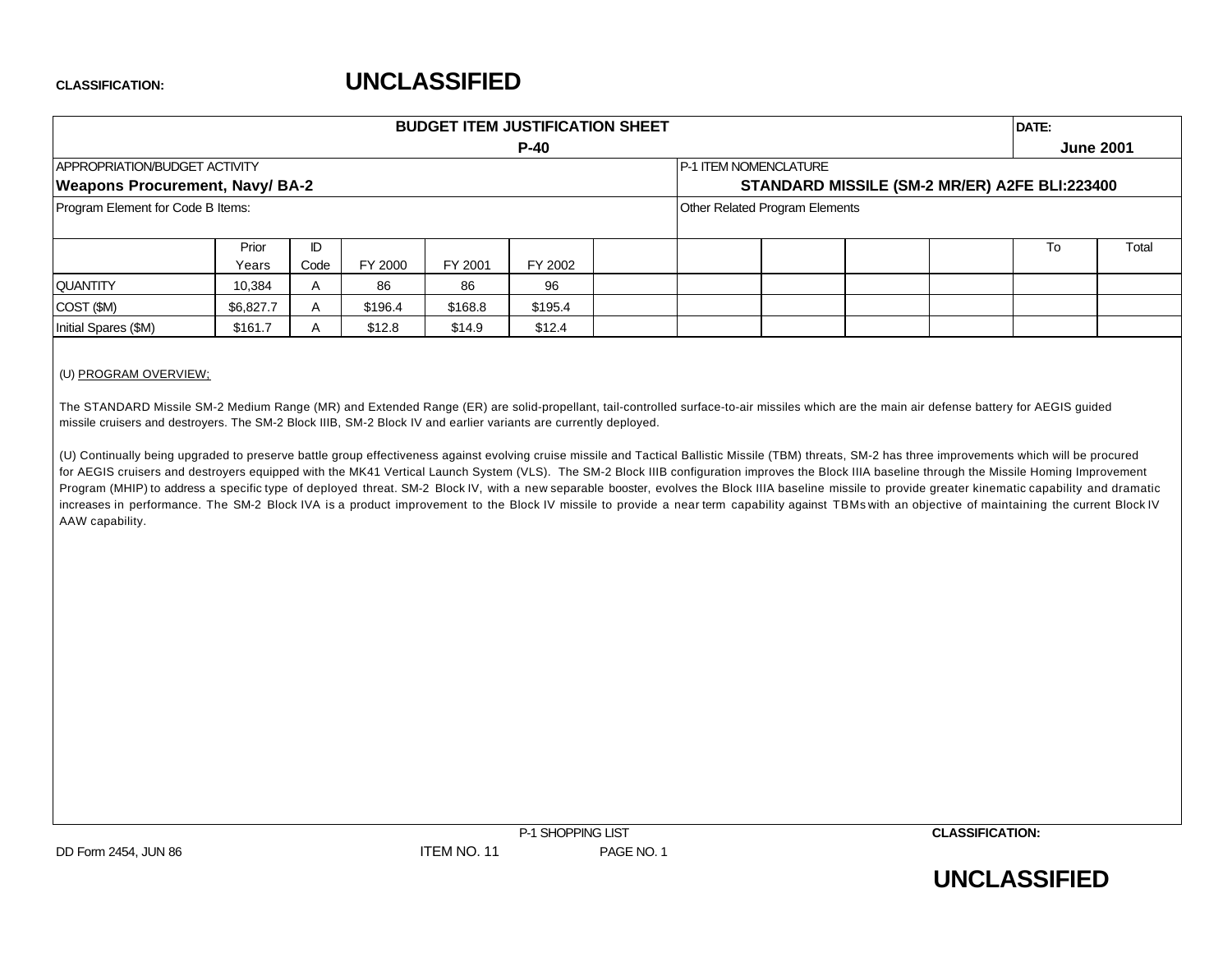#### Date: June 2001

#### Exhibit MYP-1, Multiyear Procurement Criteria

#### Program: Standard Missile (SM-2 MR/ER) A2FE, BLI: 223400 MK45 Target Detection Device (TDD)

#### 1. Multiyear Procurement Description

The proposed MYP covers the purchase of 610 Mk 45 Target Detection Devices (TDDs), starting in FY2002 and ending in FY2004 by using one or more multiyear procurement contracts. The proposed MYP will be funded through the Standard Missile Program. The procurement quantities to be funded under Standard Missile (SM-2 MR/ER), A2FE/A2FK/A6JC, BLI: 223400/235600 are:

|                             | FY 2002 |     |     |     |
|-----------------------------|---------|-----|-----|-----|
| Mk 45 TDD Production        | 96      | 106 | 147 | 349 |
| Mk 45 TDD Modification Kits | 58      | 92  | 87  | 237 |
| Mk 45 Initial Spares        | 8       |     |     | 24  |
| <b>Totals</b>               | 162     | 206 | 242 | 610 |

Termination Liability (TL) will be negotiated and determined during the MYP contract award process and is planned to be wholly contained in the annual funding amounts of the MYP. Nonrecurring costs are not expected as the Mk 45 TDD will be manufactured on established production lines.

#### 2. Benefit to the Government

a. Savings and Cost Avoidance: The proposed MYP will save the Government approximately \$6.9M over annual procurement. This estimate was based on historic performance of similar Standard Missile procurements. For example, TDDs are currently procured utilizing a MYP contract with Motorola (N00024-99-C-5374).

 b. Stability of Requirement: The Standard Missile has been the Navy's primary surface-to-air fleet defense weapon since the early 1970's and has been in continuous production. The SM-2 Block IIIB configuration, which adds infrared guidance capability to the Block IIIA baseline, is being phased in to replace existing SM-2 Block II, III and IIIA variants as the fleet's deployed and inventoried production version. The SM-2 Block IIIB is expected to continue in this role well into the 21st century. The production rate, fiscal year phasing, and total quantities for the Mk 45 TDD, which supports the SM-2 program, is expected to remain unchanged during the MYP contract period.

 c. Stability of Funding: There is high expectation that the SM-2 program will be funded at the required level throughout the MYP contract period. Navy and DOD support for the Standard Missile program dates back to the SM-1 in the 1960's. From initial development and through several upgrades the funding profile for Standard Missile has been very stable. This stability is reflected in the amounts currently shown on the Future Year Defense Plan (FYDP).

d. Stabile Configuration: The design of the Mk 45 TDD is stable and no major changes are foreseen during the MYP contract period. Starting with the Mk 45 MOD 9, the MK 45 TDD has been in continuous production since FY 1992.

 e. Realistic Cost Estimates: There is high confidence that the projected contract cost estimates are realistic based on cost performance from definitive TDD procurement contracts since FY92. During There is high confidence that the projected contract cost estimates are realistic based on cost performance from definitive TDD procurement contracts since FY92. During that time, Motorola has produced and delivered 847 TDDs and is currently in the process of producing and delivering an additional 900 TDDs. This establishes Motorola as the premier manufacturer of TDDs for the Navy and should give high confidence in Motorola's ability to produce and deliver TDDs as well as providing a well-established information base of cost and pricing information resident in the Standard Missile Project Office and its associated contract negotiating team. The current TDD production contract (N00024-99-C-5374) is a MYP that has proven beneficial for both the Navy and the contractor in terms of stabilization of cost and providing the contractor a degree of confidence in requirement stability.

 f. National Security: The STANDARD Missile is the Navy's primary surface-to-air fleet defense weapon. Current versions of STANDARD Missile are in the Fleet (Blocks IIIB and IV), with other variants in development, e.g., SM-2 Block IVA. All variants of STANDARD Missile include variations of the MK45 Target Detection Device as an integral part of their configuration. Maintaining a stable, secure vendor base for the production of TDDs is essential to the long-term health of the STANDARD Missile and ultimately National Security.



**UNCLASSIFIED** P-1 SHOPPING LIST - Item No. 11 **Exhibit MYP-1, Multiyear Procurement Criteria** PAGE NO. 2 (MYP, Page 1 of 6)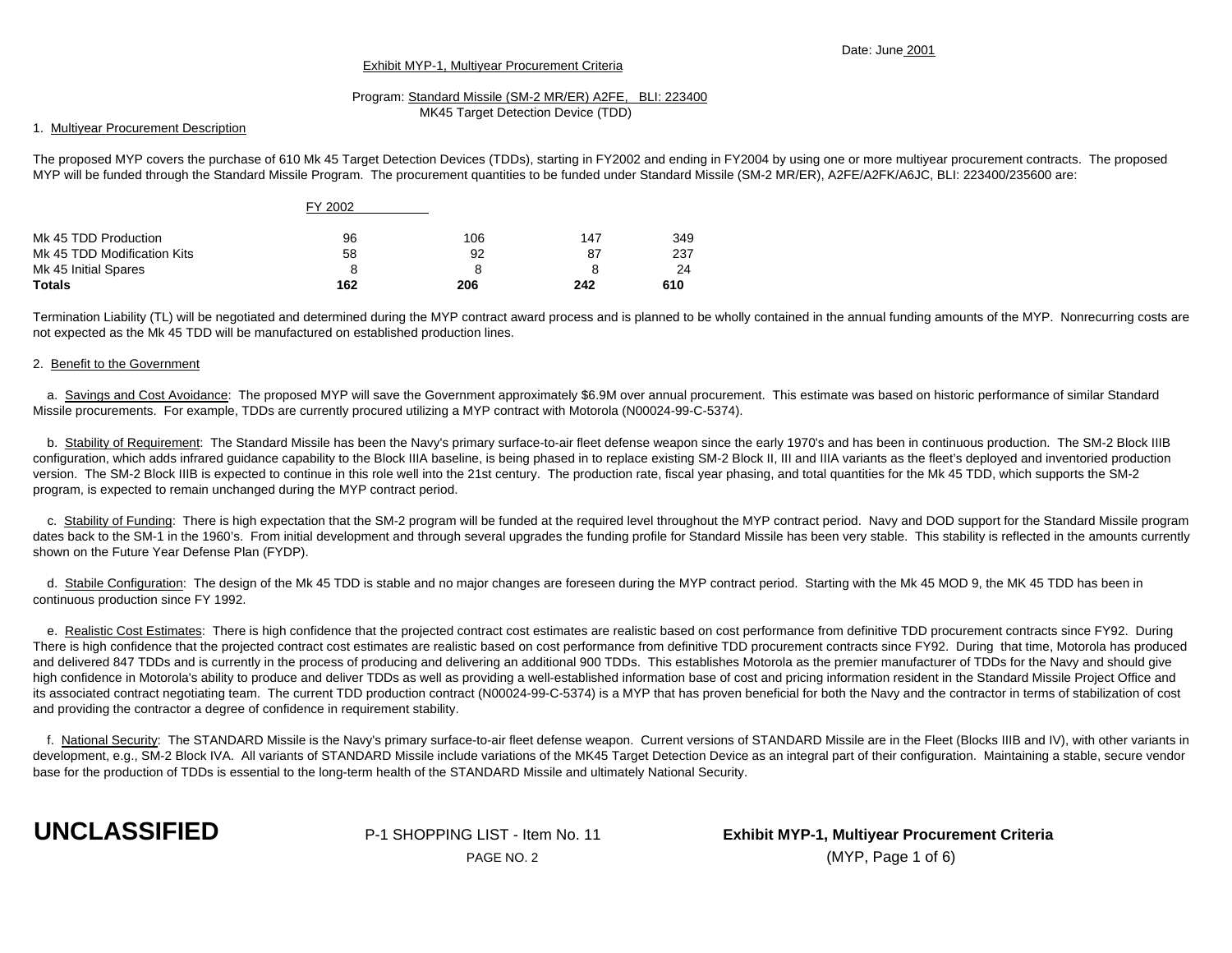#### Exhibit MYP-1, Multiyear Procurement Criteria (Continued)

### Program: Standard Missile (SM-2 MR/ER) A2FE, BLI: 223400

MK45 Target Detection Device (TDD)

#### 3. Source of Savings

| \$ in Millions     | <b>Percent Amount</b> |
|--------------------|-----------------------|
| \$3.5 <sub>M</sub> | 50%                   |
| \$1.1 M            | 15%                   |
| \$2.4 <sub>M</sub> | 35%                   |
| \$6.9 M            | 100%                  |
|                    |                       |

#### 4. Advantages of the MYP

Use of the multiyear procurement will not only result in savings to the Navy, but will also build increased confidence in the vendor that will lead to positive impacts on the manufacturing process. The positive effects would include use of economies of scale for purchasing and producing TDDs and, based on a more stable requirement (as compared to annual procurement), the vendor is more likely to provide his best efforts and resources to the production of TDDs.

#### 5. Impact on Defense Industrial Base

a. Improved Competition: MYP has the potential to promote increased competition at the subcontractor level by taking advantage of Economic Order Quantity (EOQ) procurement.

b. Enhanced Investment: MYP provides a stable business base for the contractor and subcontractors needed to retain economic production capabilities. Up front investment at the prime vendor level in EOQ procurements will improve production efficiency and achieve cost reductions over the multiyear period. MYP will facilitate improved production planning and scheduling, leading to increased production efficiencies that result in further cost savings.

c. Improvement in Vendor Skill Levels: MYP will stabilize the entire prime and subcontract workforce, allow for long range skill level training in critical trades and crafts, as well as enhance the professional development of all levels of management. Use of multiyear contracting should result in higher retention rates, increased skill levels, and enhanced productivity at the vendor during the contract performance. These potential benefits are reflected in the MYP savings projected in these exhibits.

d. Training Program: MYP promotes expanded training at all levels. Supervisors and managers can be selected and trained to meet workforce requirements as well as to implement production improvements. Apprenticeship and trainee programs become more cost effective for a longer procurement program. Additionally, multiyear contracting should enable contractors to offer greater job security to employees, particularly at the subcontractor or vendor level. This should reduce employee turnover rates, improve skill levels, and reduce costs to hire and train new employees.

e. Progress Payment(s): The procurement of EOQ materials and resources will accelerate the funding flow through progress payments to the vendors and subcontractors.

f. Use of Multiyear Contracts (Vendors): The government will enter into multiyear contracts with the prime contractor for advanced procurement of selected EOQ materials and production resources.

g. Increased Production Capacity: The production rates during the multiyear period are within the contractor's existing capacity. No increase in production capacity is required.

The current MYP contract with Motorola (N0024-99-C-5374, FY98-FY01) gives high confidence that all of the above will again be realized with the continued use of MYP for procurement of the MK45 TDD.

#### P-1 SHOPPING LIST - Item No. 11

**UNCLASSIFIED** PAGE NO. 3 **Exhibit MYP-1, Multiyear Procurement Criteria** (MYP, Page 2 of 6)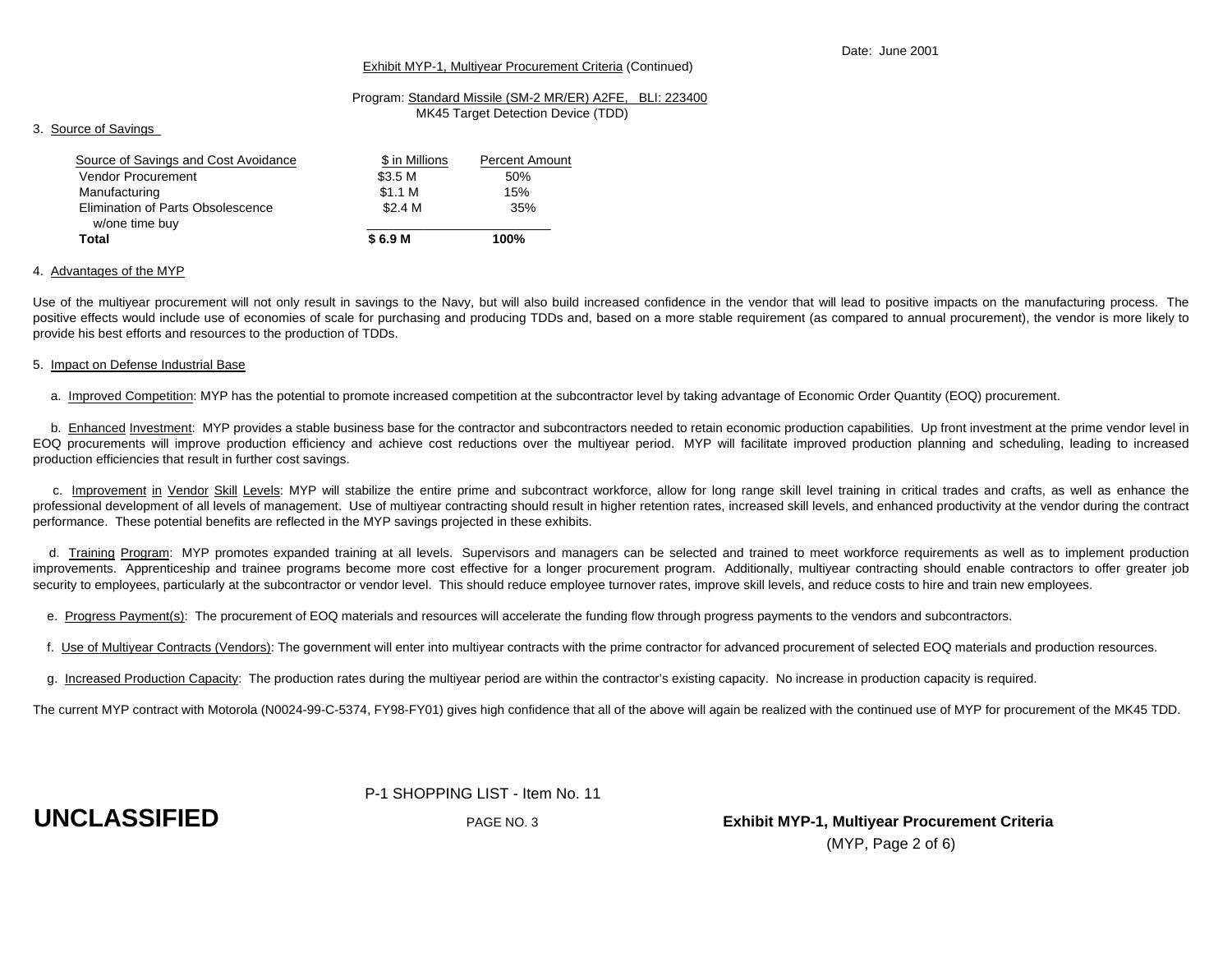#### Exhibit MYP-1, Multiyear Procurement Criteria

#### Program: Standard Missile (SM-2 MR/ER) A2FE, BLI: 223400 MK45 Target Detection Device (TDD)

#### 6. Multiyear Procurement Summary:

| o. mailyoar rioodromont oanmary.     | Annual Contracts | <b>Multivear Contract</b> |
|--------------------------------------|------------------|---------------------------|
| SM-2 MK 45 TDD MOD 9/10/11           |                  |                           |
| Quantity                             | 610              | 610                       |
| Total Contract Price (in thousands)  | \$70,949         | \$64,008                  |
| Cancellation Ceiling (highest point) |                  |                           |
| Funded                               | N/A              | \$15.074                  |
| Unfunded                             | N/A              | N/A                       |
| \$ Cost Avoidance Over Annual        | N/A              | \$6.941                   |
| % Cost Avoidance Over Annual         | N/A              | 9.8%                      |
|                                      |                  |                           |

P-1 SHOPPING LIST - Item No. 11

PAGE NO. 4 **Exhibit MYP-1, Multiyear Procurement Criteria** (MYP, Page 3 of 6)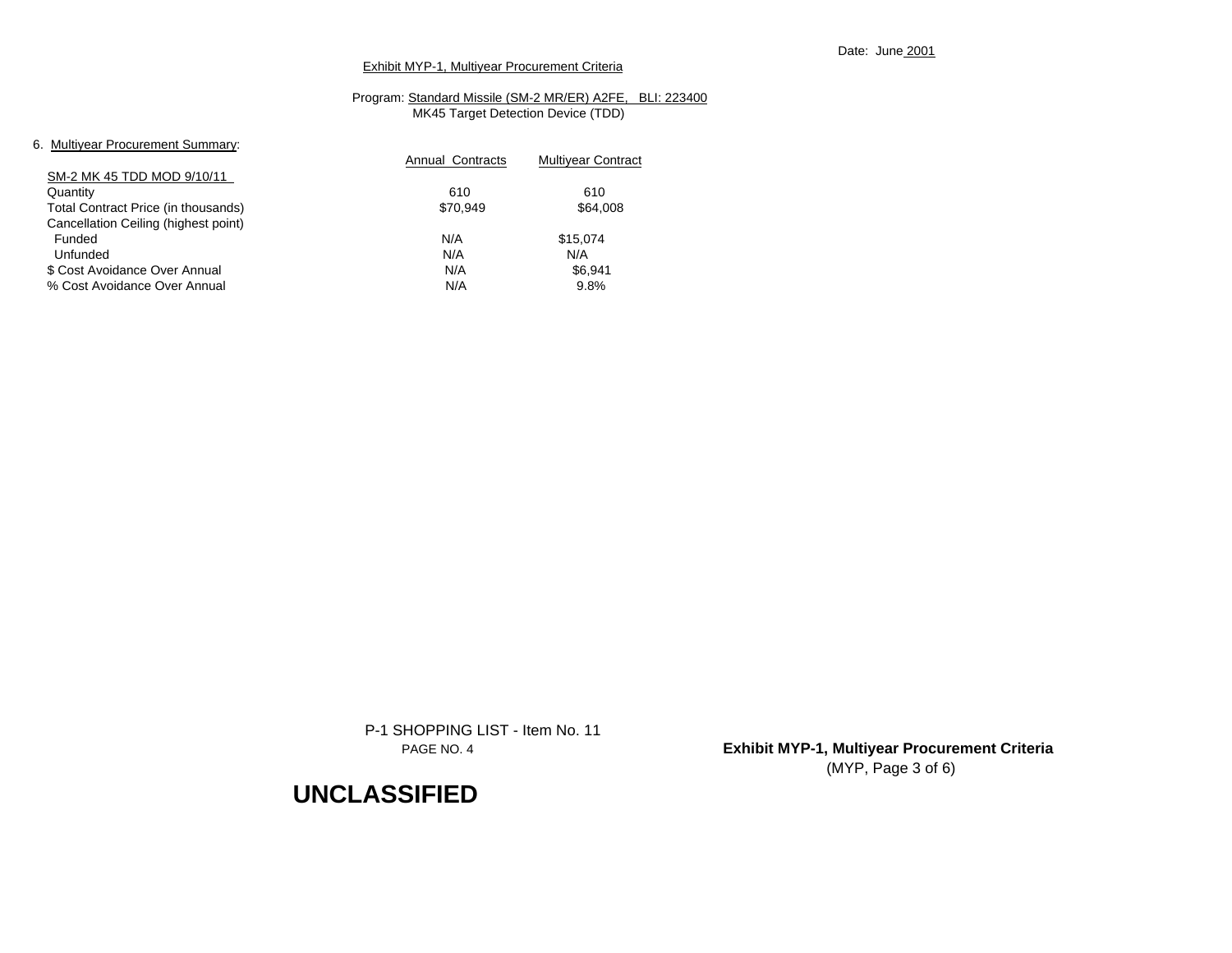| <b>Exhibit MYP-2 Total Program Funding Plan (\$ in Thousands)</b> |                      |                      | <b>Date</b>          | June 2001                  |                 |
|-------------------------------------------------------------------|----------------------|----------------------|----------------------|----------------------------|-----------------|
| Appropriation (Treasury) Code /CC/BA/BSA/Item Control No          |                      |                      |                      | P-1 Line Item Nomenclature |                 |
| Weapon Procurement, Navy/BA-2                                     |                      |                      |                      | SM2 MR/ER 12FE BLI: 223400 |                 |
|                                                                   | 2002                 | 2003                 | 2004                 |                            |                 |
|                                                                   | <b>Budget Year 1</b> | <b>Budget Year 2</b> | <b>Budget Year 3</b> |                            | <b>TOTAL</b>    |
| <b>Annual Procurement</b>                                         |                      |                      |                      |                            |                 |
| Proc Qty*                                                         | 96                   | 106                  | 147                  |                            | 349             |
| Gross Cost (P-1)**                                                | \$180,345            | \$238,242            | \$354,153            |                            | \$772,740       |
| Less PY Adv Proc                                                  | \$0                  | \$0                  | \$0                  |                            | \$0             |
| Plus CY Adv Proc                                                  | \$0                  | $\sqrt[6]{}$         | \$0                  |                            | \$0             |
| Net Proc $(= P-1)$                                                | \$180,345            | \$238,242            | \$354,153            |                            | \$772,740       |
| <b>Multiyear Proc</b>                                             |                      |                      |                      |                            |                 |
| Proc Qty*                                                         | 96                   | 106                  | 147                  |                            | 349             |
| Gross Cost (P-1)**                                                | \$179,637            | \$235,974            | \$350,188            |                            | \$765,799       |
| Less PY Adv Proc                                                  | \$0                  | \$0                  | \$0                  |                            | \$0             |
| Plus CY Adv Proc                                                  | \$0                  | \$0                  | \$0                  |                            | $\overline{30}$ |
| Net Proc (=P-1)                                                   | \$179,637            | \$235,974            | \$350,188            |                            | \$765,799       |
| <b>Multiyear Savings (\$)</b>                                     | \$708                | \$2,268              | \$3,965              |                            | \$6,941         |
| Multiyear Savings (%)                                             | 0.4%                 | 1.0%                 | 1.1%                 |                            | 0.9%            |
| <b>Cancellation Ceiling-Funded</b>                                | \$0                  | \$15,074             | \$5,617              |                            |                 |
| Cancellation Ceiling-Unfunded                                     | \$0                  | \$0                  | \$0                  |                            |                 |
| <b>OUTLAYS</b>                                                    |                      |                      |                      |                            |                 |
| Annual                                                            | \$180,345            | \$238,242            | \$354,153            |                            | \$772,740       |
| Multiyear                                                         | \$179,637            | \$235,974            | \$350,188            |                            | \$765,799       |
| Savings                                                           | \$708                | \$2,268              | \$3,965              |                            | \$6,941         |
| Remarks<br>*Quantity represents quantity of BLK IIIB and IVA AURs |                      |                      |                      |                            |                 |

\*\*Gross Cost includes Hardware, modifications, and initial spares cost (does not contain support costs)

P-1 SHOPPING LIST - Item No. 11

 **Exhibit MYP-2, Total Program Funding Plan**

PAGE NO. 5 (MYP, Page 4 of 6)

**CLASSIFICATION: UNCLASSIFIED**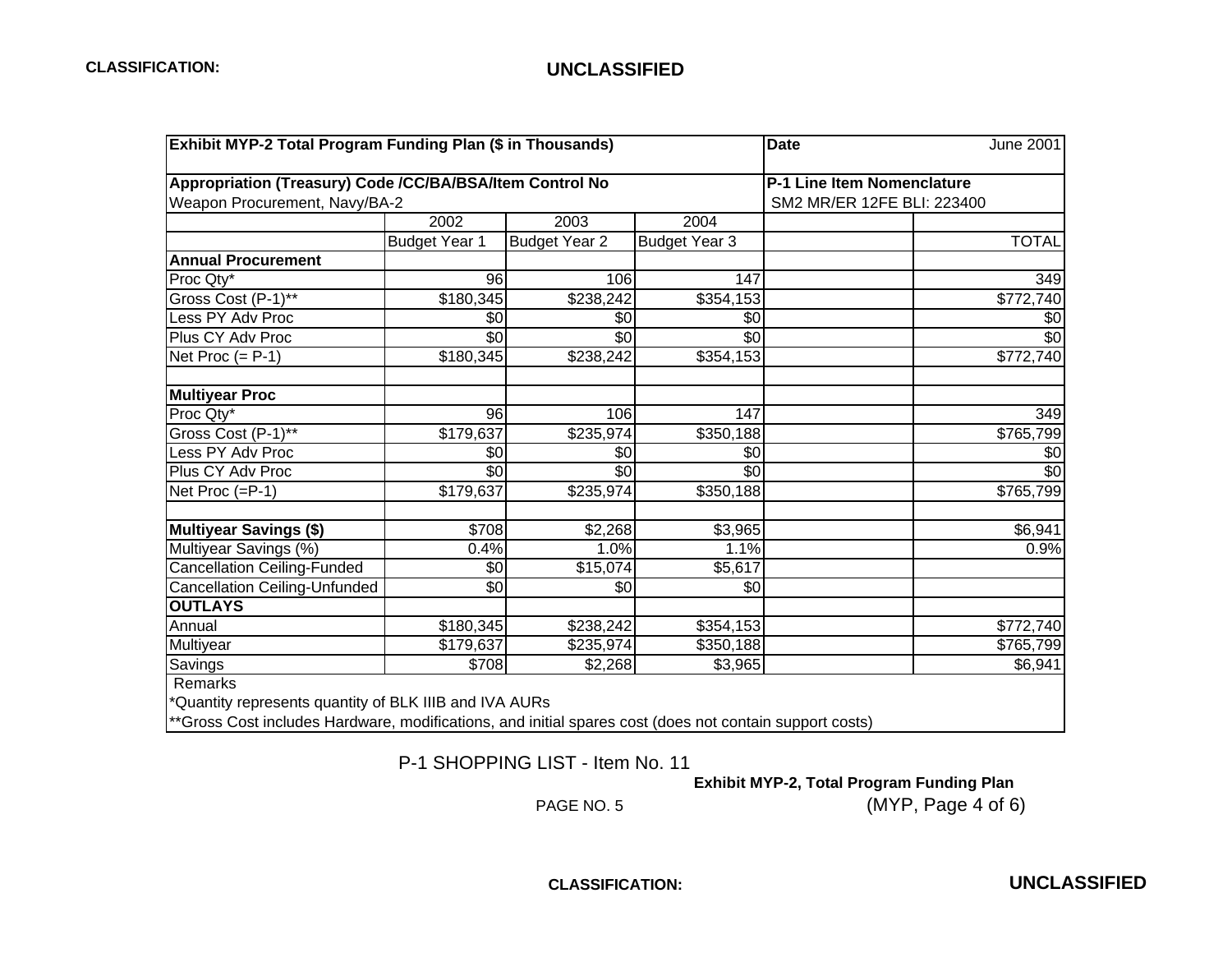| Exhibit MYP-3 Contract Funding Plan (\$ in Thousands) |                      |                                                                                                                                               |                                                                                                  |                                           |  |  |  |  |  |  |  |
|-------------------------------------------------------|----------------------|-----------------------------------------------------------------------------------------------------------------------------------------------|--------------------------------------------------------------------------------------------------|-------------------------------------------|--|--|--|--|--|--|--|
|                                                       |                      |                                                                                                                                               |                                                                                                  |                                           |  |  |  |  |  |  |  |
| Weapon Procurement, Navy/BA-2                         |                      |                                                                                                                                               | Mk 45 TDD                                                                                        |                                           |  |  |  |  |  |  |  |
| 2002                                                  | 2003                 | 2004                                                                                                                                          |                                                                                                  |                                           |  |  |  |  |  |  |  |
| <b>Budget Year 1</b>                                  | <b>Budget Year 2</b> |                                                                                                                                               |                                                                                                  | <b>TOTAL</b>                              |  |  |  |  |  |  |  |
|                                                       |                      |                                                                                                                                               |                                                                                                  |                                           |  |  |  |  |  |  |  |
| 162                                                   |                      | $\overline{242}$                                                                                                                              |                                                                                                  | 610                                       |  |  |  |  |  |  |  |
|                                                       |                      | \$29,365                                                                                                                                      |                                                                                                  | \$70,949                                  |  |  |  |  |  |  |  |
| \$0                                                   | \$0                  | \$0                                                                                                                                           |                                                                                                  | \$0                                       |  |  |  |  |  |  |  |
|                                                       |                      | \$0                                                                                                                                           |                                                                                                  | $\sqrt{6}$                                |  |  |  |  |  |  |  |
|                                                       |                      | \$29,365                                                                                                                                      |                                                                                                  | \$70,949                                  |  |  |  |  |  |  |  |
|                                                       |                      |                                                                                                                                               |                                                                                                  |                                           |  |  |  |  |  |  |  |
| 162                                                   |                      | 242                                                                                                                                           |                                                                                                  | 610                                       |  |  |  |  |  |  |  |
|                                                       | \$21,612             | \$25,400                                                                                                                                      |                                                                                                  | \$64,008                                  |  |  |  |  |  |  |  |
| \$0                                                   | \$0                  | \$0                                                                                                                                           |                                                                                                  | \$0                                       |  |  |  |  |  |  |  |
| \$0                                                   | \$0                  | \$0                                                                                                                                           |                                                                                                  | $\overline{60}$                           |  |  |  |  |  |  |  |
|                                                       |                      | \$25,400                                                                                                                                      |                                                                                                  | \$64,008                                  |  |  |  |  |  |  |  |
|                                                       |                      | \$3,965                                                                                                                                       |                                                                                                  | \$6,941                                   |  |  |  |  |  |  |  |
| 4.0%                                                  | 9.5%                 | 13.5%                                                                                                                                         |                                                                                                  | 9.8%                                      |  |  |  |  |  |  |  |
| \$0                                                   |                      | \$5,617                                                                                                                                       |                                                                                                  |                                           |  |  |  |  |  |  |  |
| $\overline{30}$                                       | \$0                  | \$0                                                                                                                                           |                                                                                                  |                                           |  |  |  |  |  |  |  |
|                                                       |                      |                                                                                                                                               |                                                                                                  |                                           |  |  |  |  |  |  |  |
|                                                       |                      | \$29,365                                                                                                                                      |                                                                                                  | \$70,949                                  |  |  |  |  |  |  |  |
| \$16,996                                              | \$21,612             | \$25,400                                                                                                                                      |                                                                                                  | \$64,008                                  |  |  |  |  |  |  |  |
|                                                       | \$708<br>\$2,268     | \$3,965                                                                                                                                       |                                                                                                  | \$6,941                                   |  |  |  |  |  |  |  |
|                                                       |                      | 206<br>\$17,704<br>\$0<br>\$0<br>\$17,704<br>\$23,880<br>206<br>\$16,996<br>\$16,996<br>\$21,612<br>\$708<br>\$15,074<br>\$17,704<br>\$23,880 | Appropriation (Treasury) Code /CC/BA/BSA/Item Control No<br>Budget Year 3<br>\$23,880<br>\$2,268 | <b>Date</b><br>P-1 Line Item Nomenclature |  |  |  |  |  |  |  |

P-1 SHOPPING LIST - Item No. 11 **Exhibit MYP-3, Contract Funding Plan**

PAGE NO. 6 (MYP, Page 5 of 6)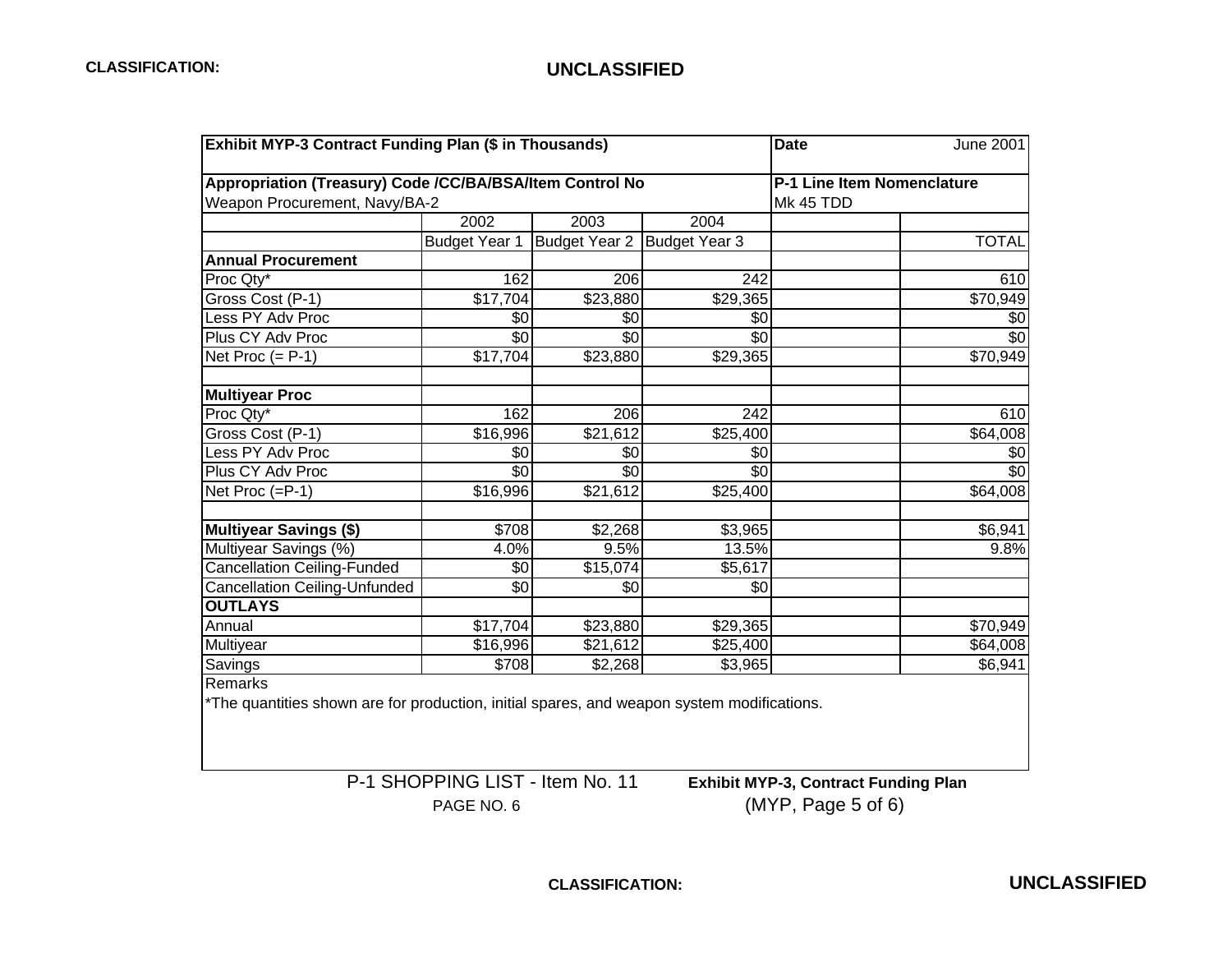| <b>Exhibit MYP-4 Present Value Analysis</b>                                                       |                      | <b>Date</b><br><b>June 2001</b> |                      |                                   |              |  |  |  |  |
|---------------------------------------------------------------------------------------------------|----------------------|---------------------------------|----------------------|-----------------------------------|--------------|--|--|--|--|
| <b>Dollars in Thousands</b>                                                                       |                      |                                 |                      |                                   |              |  |  |  |  |
| <b>Appropriation</b>                                                                              |                      |                                 |                      | P-1 Line Item Nomenclature        |              |  |  |  |  |
| Weapon Procurement, Navy/BA-2                                                                     |                      |                                 |                      | Mk 45 TDD                         |              |  |  |  |  |
|                                                                                                   | 2002                 | 2003                            | 2004                 |                                   | <b>TOTAL</b> |  |  |  |  |
|                                                                                                   | <b>Budget Year 1</b> | <b>Budget Year 2</b>            | <b>Budget Year 3</b> |                                   |              |  |  |  |  |
| <b>Annual Proposal</b>                                                                            |                      |                                 |                      |                                   |              |  |  |  |  |
| Then Year Cost*                                                                                   | \$17,704             | \$23,880                        | \$29,365             |                                   | \$70,949     |  |  |  |  |
| <b>Constant Year Cost</b>                                                                         | \$16,208             | \$21,440                        | \$25,847             |                                   | \$63,495     |  |  |  |  |
| Present Value**                                                                                   | \$15,615             | \$19,899                        | \$23,111             |                                   | \$58,625     |  |  |  |  |
| <b>Multiyear Proposal</b>                                                                         |                      |                                 |                      |                                   |              |  |  |  |  |
| Then Year Cost                                                                                    | \$16,996             | \$21,612                        | \$25,400             |                                   | \$64,008     |  |  |  |  |
| <b>Constant Year Cost</b>                                                                         | \$16,554             | \$20,707                        | \$23,924             |                                   | \$61,185     |  |  |  |  |
| <b>Present Value</b>                                                                              | \$15,948             | \$19,219                        | \$21,391             |                                   | \$56,558     |  |  |  |  |
| <b>Difference</b>                                                                                 |                      |                                 |                      |                                   |              |  |  |  |  |
| Then Year Cost                                                                                    | \$708                | \$2,268                         | \$3,965              |                                   | \$6,941      |  |  |  |  |
| <b>Constant Year Cost</b>                                                                         | $-$ \$346            | \$733                           | \$1,923              |                                   | \$2,310      |  |  |  |  |
| <b>Present Value</b>                                                                              | $-$ \$333            | \$680                           | \$1,720              |                                   | \$2,067      |  |  |  |  |
| <b>Multiyear Savings (\$)</b>                                                                     | \$708                | \$2,268                         | \$3,965              |                                   | \$6,941      |  |  |  |  |
| Multiyear Savings (%)                                                                             | 4.0%                 | 9.5%                            | 13.5%                |                                   | 9.8%         |  |  |  |  |
| Remarks                                                                                           |                      |                                 |                      |                                   |              |  |  |  |  |
| *Using 2001 as the Budget Year                                                                    |                      |                                 |                      |                                   |              |  |  |  |  |
| ** Using DoD Instruction 7041.3 as a guide and discount rates from OMB Circular A-94, 1998 rates. |                      |                                 |                      |                                   |              |  |  |  |  |
|                                                                                                   |                      |                                 |                      | Exhibit MVD 4 Dresent Velue Apoly |              |  |  |  |  |

## P-1 SHOPPING LIST - Item No. 11 PAGE NO. 7

 **Exhibit MYP-4, Present Value Analysis**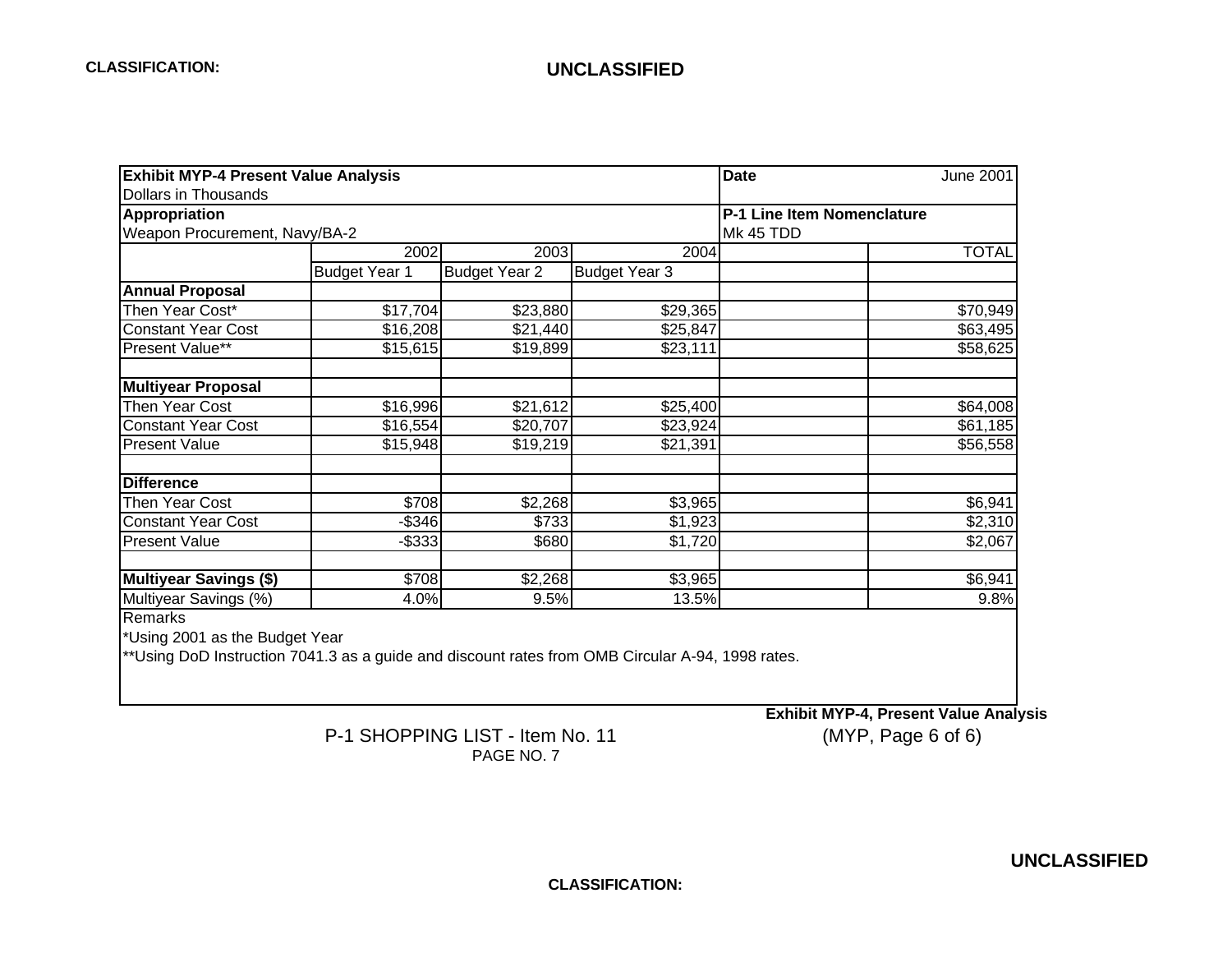| <b>WEAPONS SYSTEM COST ANALYSIS</b> |                                                                                                                                                                                                                          |            |                   |                                    |                  | Weapon System                      |          | DATE:            |                               |          |                  |                        |  |  |  |  |  |
|-------------------------------------|--------------------------------------------------------------------------------------------------------------------------------------------------------------------------------------------------------------------------|------------|-------------------|------------------------------------|------------------|------------------------------------|----------|------------------|-------------------------------|----------|------------------|------------------------|--|--|--|--|--|
|                                     | P-5                                                                                                                                                                                                                      |            |                   |                                    |                  |                                    |          | <b>June 2001</b> |                               |          |                  |                        |  |  |  |  |  |
|                                     | APPROPRIATION/BUDGET ACTIVITY                                                                                                                                                                                            |            |                   |                                    |                  | ID Code                            |          |                  | P-1 ITEM NOMENCLATURE/SUBHEAD |          |                  |                        |  |  |  |  |  |
|                                     | <b>Weapons Procurement, Navy/BA-2</b>                                                                                                                                                                                    |            |                   |                                    |                  |                                    |          |                  |                               |          |                  |                        |  |  |  |  |  |
|                                     |                                                                                                                                                                                                                          |            |                   |                                    |                  | STANDARD MISSILE (SM-2 MR/ER)/A2FE |          |                  |                               |          |                  |                        |  |  |  |  |  |
|                                     |                                                                                                                                                                                                                          |            |                   | TOTAL COST IN THOUSANDS OF DOLLARS |                  |                                    |          |                  |                               |          |                  |                        |  |  |  |  |  |
|                                     |                                                                                                                                                                                                                          |            |                   |                                    |                  |                                    |          |                  |                               |          |                  |                        |  |  |  |  |  |
| COST<br>CODE                        | ELEMENT OF COST                                                                                                                                                                                                          | ID<br>Code | Prior<br>Years    |                                    | FY 2000          |                                    |          | FY 2001          |                               |          | FY 2002          |                        |  |  |  |  |  |
|                                     |                                                                                                                                                                                                                          |            | <b>Total Cost</b> | Quantity                           | <b>Unit Cost</b> | <b>Total Cost</b>                  | Quantity | <b>Unit Cost</b> | <b>Total Cost</b>             | Quantity | <b>Unit Cost</b> | <b>Total Cost</b>      |  |  |  |  |  |
|                                     |                                                                                                                                                                                                                          |            |                   |                                    |                  |                                    |          |                  |                               |          |                  |                        |  |  |  |  |  |
|                                     | Missile Hardware                                                                                                                                                                                                         |            |                   |                                    |                  |                                    |          |                  |                               |          |                  |                        |  |  |  |  |  |
| FE001                               | <b>GC&amp;A/MK72</b>                                                                                                                                                                                                     |            |                   |                                    |                  |                                    |          |                  |                               |          |                  |                        |  |  |  |  |  |
|                                     | <b>AEGIS BLK IIIB</b>                                                                                                                                                                                                    |            |                   | 75                                 | 521.35*          | 39,101                             | 75       | 619.31           | 46,448                        | 75       | 573.75           | 43,031                 |  |  |  |  |  |
|                                     | <b>AEGIS BLK IV</b>                                                                                                                                                                                                      |            |                   | $N/A$ **                           | $N/A**$          | 8,605                              | $N/A$ ** | $N/A**$          | 2,100                         |          |                  | $\Omega$               |  |  |  |  |  |
|                                     | <b>AEGIS BLK IVA</b>                                                                                                                                                                                                     |            |                   | 11                                 | 3,420.48         | 37,625                             | 11       | 3.829.82***      | 42,128                        | 21       | 3.241.96         | 68,081                 |  |  |  |  |  |
| FE009                               | MK104 DTRM Mod 2                                                                                                                                                                                                         |            |                   | 75                                 | 72.68            | 5,451                              | 75       | 91.75*****       | 6,881                         | 75       | 80.20            | 6,015                  |  |  |  |  |  |
| FE009                               | MK104 DTRM Mod 3                                                                                                                                                                                                         |            |                   | 11                                 | 82.19            | 904                                | 11       | 99.00*****       | 1,089                         | 21       | 87.63            | 1,840                  |  |  |  |  |  |
| FE003                               | MK 54 S&A Device                                                                                                                                                                                                         |            |                   | 86                                 | 9.45             | 813                                | 86       | 10.98******      | 944                           | 96       | 9.83             | 944                    |  |  |  |  |  |
| FE005                               | MK 45 TDD Mod 9/10                                                                                                                                                                                                       |            |                   | 86                                 | 109.85**         | 9,447                              | 86       | Var*******       | 5,659                         | 96       | 104.91           | 10,072                 |  |  |  |  |  |
| FE006                               | MK 125 Warhead                                                                                                                                                                                                           |            |                   | 86                                 | 15.07            | 1,296                              | 86       | 19.08            | 1,640                         | 96       | 19.39            | 1,861                  |  |  |  |  |  |
|                                     | <b>Total Missile Hardware</b>                                                                                                                                                                                            |            |                   |                                    |                  | 103,242                            |          |                  | 106,889                       |          |                  | 131,844                |  |  |  |  |  |
|                                     | <b>Procurement Support</b>                                                                                                                                                                                               |            |                   |                                    |                  |                                    |          |                  |                               |          |                  |                        |  |  |  |  |  |
| FE830                               | <b>Contract Engineering</b>                                                                                                                                                                                              |            |                   |                                    |                  | 19,042                             |          |                  | 13,780                        |          |                  | 17.498                 |  |  |  |  |  |
| FE830                               | Government In-House Engineering                                                                                                                                                                                          |            |                   |                                    |                  | 8,748                              |          |                  | 6,104                         |          |                  | 3,786                  |  |  |  |  |  |
| FE840                               | <b>Quality Assurance</b>                                                                                                                                                                                                 |            |                   |                                    |                  | 3,776                              |          |                  | 2,176                         |          |                  | 2,708                  |  |  |  |  |  |
| FE954                               | Documentation                                                                                                                                                                                                            |            |                   |                                    |                  | 3,116                              |          |                  | 971                           |          |                  | 1,234                  |  |  |  |  |  |
| FE955                               | <b>Production Proof</b>                                                                                                                                                                                                  |            |                   |                                    |                  | 6,574                              |          |                  | 3,516                         |          |                  | 5,502                  |  |  |  |  |  |
| FE860                               | Eval Svc & Mat'l                                                                                                                                                                                                         |            |                   |                                    |                  | 13,099                             |          |                  | 10,889                        |          |                  | 8,898                  |  |  |  |  |  |
| FE957                               | Containers                                                                                                                                                                                                               |            |                   |                                    |                  | 1,053                              |          |                  | 590                           |          |                  | 517                    |  |  |  |  |  |
| FE950                               | Tools and Test Equipment                                                                                                                                                                                                 |            |                   |                                    |                  | 13,151                             |          |                  | 7,460                         |          |                  | 6,772                  |  |  |  |  |  |
| FE850                               | Comp Improv                                                                                                                                                                                                              |            |                   |                                    |                  | 10,285                             |          |                  | 7,962                         |          |                  | 3,504                  |  |  |  |  |  |
|                                     | <b>Total Procurement Support</b>                                                                                                                                                                                         |            |                   |                                    |                  | 78,844                             |          |                  | 53,448                        |          |                  | 50,419                 |  |  |  |  |  |
|                                     | <b>Fleet Support</b>                                                                                                                                                                                                     |            |                   |                                    |                  |                                    |          |                  |                               |          |                  |                        |  |  |  |  |  |
| FE970                               | Installation and Checkout Equip                                                                                                                                                                                          |            |                   |                                    |                  | 3,878                              |          |                  | 2,310                         |          |                  | 4,789                  |  |  |  |  |  |
| FE971                               | Special Handling Equip                                                                                                                                                                                                   |            |                   |                                    |                  | 1,004                              |          |                  | 770                           |          |                  | 381                    |  |  |  |  |  |
| FE972                               | Training Material Exp and Non Exp                                                                                                                                                                                        |            |                   |                                    |                  | 5,669                              |          |                  | 3,128                         |          |                  | 5,889                  |  |  |  |  |  |
| FE973                               | <b>Fleet Documentation</b>                                                                                                                                                                                               |            |                   |                                    |                  | 2,708                              |          |                  | 1,146                         |          |                  | 985                    |  |  |  |  |  |
| FE980                               | <b>ILS</b>                                                                                                                                                                                                               |            |                   |                                    |                  | 1,015                              |          |                  | 1,110                         |          |                  | 1,097                  |  |  |  |  |  |
|                                     | <b>Total Fleet Support</b>                                                                                                                                                                                               |            |                   |                                    |                  | 14,274                             |          |                  | 8,464                         |          |                  | 13,141                 |  |  |  |  |  |
|                                     |                                                                                                                                                                                                                          |            |                   |                                    |                  |                                    |          |                  |                               |          |                  |                        |  |  |  |  |  |
|                                     |                                                                                                                                                                                                                          |            |                   |                                    |                  |                                    |          |                  |                               |          |                  |                        |  |  |  |  |  |
|                                     | <b>Modifications</b>                                                                                                                                                                                                     |            |                   |                                    |                  | 41,240                             |          |                  | 50,225                        |          |                  | 35,353                 |  |  |  |  |  |
|                                     |                                                                                                                                                                                                                          |            |                   |                                    |                  |                                    |          |                  |                               |          |                  |                        |  |  |  |  |  |
|                                     | <b>Initial Spares</b>                                                                                                                                                                                                    |            |                   |                                    |                  | 12,758                             |          |                  | 14,899                        |          |                  | 12,440                 |  |  |  |  |  |
|                                     | FY00 BLK IIIB unit cost includes one-time lot of Government Furnished Equipment (GFE) provided.                                                                                                                          |            |                   |                                    |                  |                                    |          |                  |                               |          |                  |                        |  |  |  |  |  |
|                                     | Raytheon Blk IV overrun on N00024-96-C-5337                                                                                                                                                                              |            |                   |                                    |                  |                                    |          |                  |                               |          |                  |                        |  |  |  |  |  |
|                                     | *** FY00 MK 45 TDD MOD 9/10 unit cost includes Engineering Change Proposals (ECPs).                                                                                                                                      |            |                   |                                    |                  |                                    |          |                  |                               |          |                  |                        |  |  |  |  |  |
|                                     | **** BLK IVA unit cost increase in FY01 includes \$4.5M for vendor requalification and parts obsolesence.                                                                                                                |            |                   |                                    |                  |                                    |          |                  |                               |          |                  |                        |  |  |  |  |  |
|                                     | ***** FY01 MK 104 DTRM cost includes Denier Rayon buyout used in the MK 104 exit cone and aft closure due to the shut-down of the line producing carbonizable continuous filament rayon yarn for aerospace applications. |            |                   |                                    |                  |                                    |          |                  |                               |          |                  |                        |  |  |  |  |  |
|                                     | ****** FY01 MK 54 S&A device cost includes Kaman life of type buy.                                                                                                                                                       |            |                   |                                    |                  |                                    |          |                  |                               |          |                  |                        |  |  |  |  |  |
|                                     | ******* FY01 MK 45 TDD cost includes a mix of TDD assembly kits, new TDDs and Mod 11 ECP. Excess TDDs in inventory were utilized with assembly kits.                                                                     |            |                   |                                    |                  |                                    |          |                  |                               |          |                  |                        |  |  |  |  |  |
|                                     | NOTE: The total line does not include Modifications and Initial Spares.                                                                                                                                                  |            |                   |                                    |                  |                                    |          |                  |                               |          |                  |                        |  |  |  |  |  |
|                                     |                                                                                                                                                                                                                          |            |                   |                                    |                  | 196,360                            |          |                  | 168,801                       |          |                  | 195,404                |  |  |  |  |  |
|                                     | DD FORM 2446, JUN 86                                                                                                                                                                                                     |            |                   |                                    |                  | P-1 SHOPPING LIST                  |          |                  |                               |          |                  | <b>CLASSIFICATION:</b> |  |  |  |  |  |
|                                     |                                                                                                                                                                                                                          |            |                   |                                    | ITEM NO. 11      |                                    |          | PAGE NO. 8       |                               |          |                  |                        |  |  |  |  |  |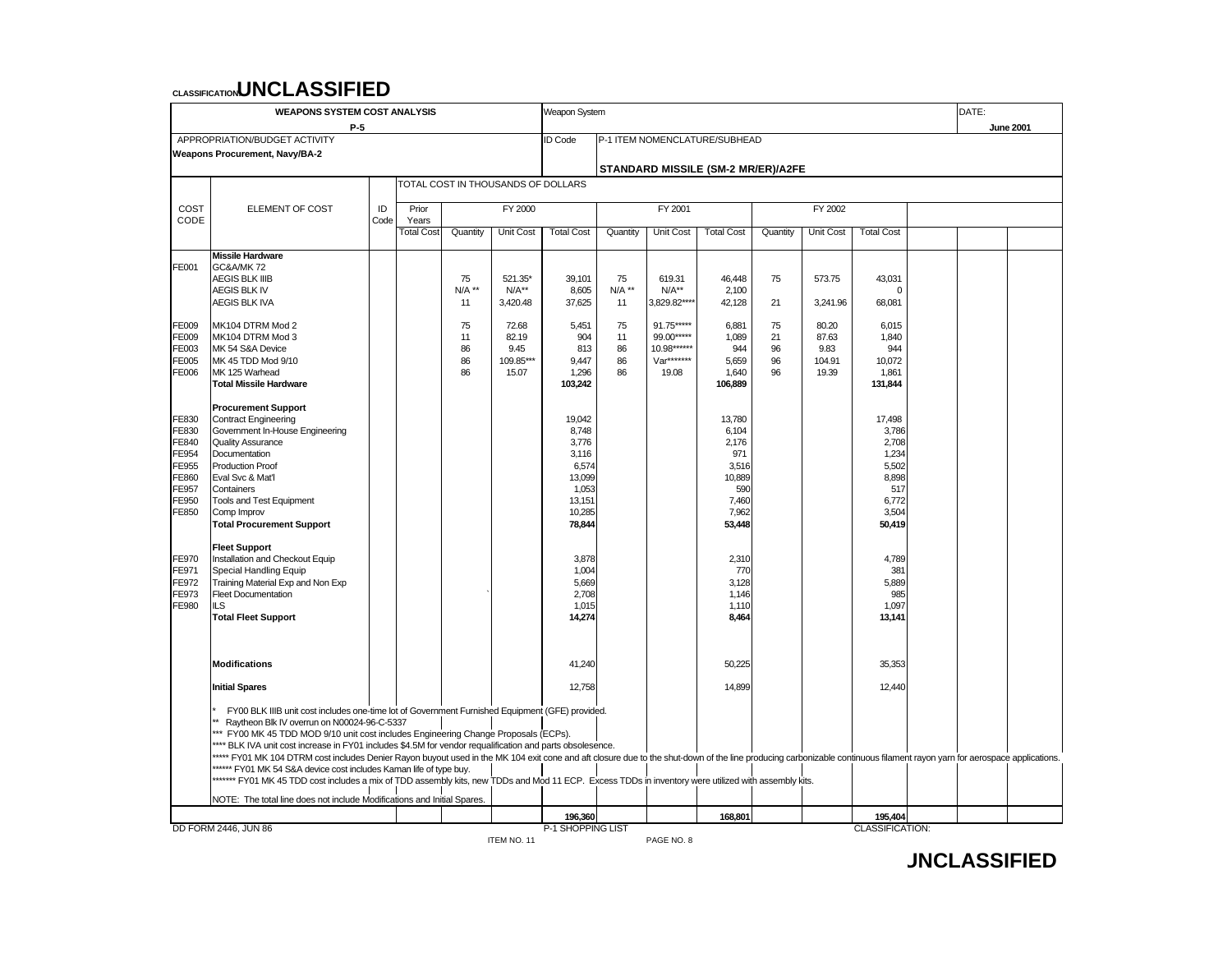| <b>BUDGET PROCUREMENT HISTORY AND PLANNING EXHIBIT (P-5A)</b> |                 |                              |                                                                                           |                          |                                     | <b>Weapon System</b>                                                                                                             |                      |                                                   |                                                |                                                     |
|---------------------------------------------------------------|-----------------|------------------------------|-------------------------------------------------------------------------------------------|--------------------------|-------------------------------------|----------------------------------------------------------------------------------------------------------------------------------|----------------------|---------------------------------------------------|------------------------------------------------|-----------------------------------------------------|
|                                                               |                 |                              |                                                                                           |                          |                                     |                                                                                                                                  |                      |                                                   | <b>June 2001</b>                               |                                                     |
| <b>B. APPROPRIATION/BUDGET ACTIVITY</b>                       |                 |                              |                                                                                           |                          | C. P-1 ITEM NOMENCLATURE            |                                                                                                                                  |                      |                                                   | <b>SUBHEAD</b>                                 |                                                     |
| <b>Weapons Procurement, Navy/BA-2</b>                         |                 |                              |                                                                                           |                          |                                     |                                                                                                                                  |                      |                                                   |                                                |                                                     |
|                                                               |                 |                              |                                                                                           |                          | <b>STANDARD MISSILE</b>             |                                                                                                                                  |                      |                                                   |                                                | A2FEA2FE                                            |
| Cost Element/<br><b>FISCAL YEAR</b>                           | <b>QUANTITY</b> | <b>UNIT</b><br>COST<br>(000) | <b>LOCATION</b><br>OF PCO                                                                 | <b>RFP ISSUE</b><br>DATE | CONTRACT<br><b>METHOD</b><br>& TYPE | <b>CONTRACTOR</b><br>AND LOCATION                                                                                                | <b>AWARD</b><br>DATE | <b>DATE OF</b><br><b>FIRST</b><br><b>DELIVERY</b> | <b>SPECS</b><br><b>AVAILABLE</b><br><b>NOW</b> | <b>DATE</b><br><b>REVISIONS</b><br><b>AVAILABLE</b> |
| <b>UNIQUE SM-2 MR/ER</b>                                      |                 |                              |                                                                                           |                          |                                     |                                                                                                                                  |                      |                                                   |                                                |                                                     |
| <b>HARDWARE</b>                                               |                 |                              |                                                                                           |                          |                                     |                                                                                                                                  |                      |                                                   |                                                |                                                     |
| <b>FE001 GC&amp;A/MK72</b>                                    |                 |                              |                                                                                           |                          |                                     |                                                                                                                                  |                      |                                                   |                                                |                                                     |
| <b>BOOSTER</b>                                                |                 |                              |                                                                                           |                          |                                     |                                                                                                                                  |                      |                                                   |                                                |                                                     |
| <b>FY00 BLK IIIB AEGIS</b>                                    | 75              | 521.35*                      | <b>NAVSEA</b>                                                                             |                          | SS/FFP/IF                           | RAYCO-TUCSON, AZ                                                                                                                 | 05/00                | 08/02                                             | <b>YES</b>                                     |                                                     |
| FY00 BLK IVA AEGIS                                            | 11              | 3,420.48                     | <b>NAVSEA</b>                                                                             |                          | SS/CPIF/AF                          | RAYCO-TUCSON, AZ                                                                                                                 | 12/00                | 03/03                                             | <b>YES</b>                                     |                                                     |
| FY01 BLK IIIB AEGIS                                           | 75              | 619.31                       | <b>NAVSEA</b>                                                                             |                          | SS/FFP/IF                           | RAYCO-TUCSON, AZ                                                                                                                 | 03/01                | 02/03                                             | <b>YES</b>                                     |                                                     |
| <b>FY01 BLK IVA AEGIS</b>                                     | 11              | 3,829.82**                   | <b>NAVSEA</b>                                                                             |                          | SS/CPIF/AF                          | RAYCO-TUCSON, AZ                                                                                                                 | 12/00                | 08/03                                             | <b>YES</b>                                     |                                                     |
| FY02 BLK IIIB AEGIS                                           | 75              | 573.75                       | <b>NAVSEA</b>                                                                             |                          | SS/FFP/IF                           | RAYCO-TUCSON, AZ                                                                                                                 | 01/02                | 01/04                                             | <b>YES</b>                                     |                                                     |
| FY02 BLK IVA AEGIS                                            | 21              | 3,241.96                     | <b>NAVSEA</b>                                                                             |                          | SS/CPIF/AF                          | RAYCO-TUCSON, AZ                                                                                                                 | 01/02                | 01/04                                             | <b>YES</b>                                     |                                                     |
| FE009 DTRM MK104                                              |                 |                              |                                                                                           |                          |                                     |                                                                                                                                  |                      |                                                   |                                                |                                                     |
| <b>FY00 MOD 2</b>                                             | 75              | 72.68                        | <b>NAVSEA</b>                                                                             |                          | SS/FFP/AF                           | ARC-Camden, AR                                                                                                                   | 07/00                | 10/01                                             | <b>YES</b>                                     |                                                     |
| FY00 MOD 3                                                    | 11              | 82.19                        | <b>NAVSEA</b>                                                                             |                          | SS/FFP/AF                           | ARC-Camden, AR                                                                                                                   | 07/00                | 10/01                                             | <b>YES</b>                                     |                                                     |
| <b>FY01 MOD 2</b>                                             | 75              | 91.75***                     | <b>NAVSEA</b>                                                                             |                          | SS/FFP/AF                           | ARC-Camden, AR                                                                                                                   | 03/01                | 10/02                                             | <b>YES</b>                                     |                                                     |
| FY01 MOD 3                                                    | 11              | 99.00***                     | <b>NAVSEA</b>                                                                             |                          | SS/FFP/AF                           | ARC-Camden, AR                                                                                                                   | 03/01                | 10/02                                             | <b>YES</b>                                     |                                                     |
| FY02 MOD 2                                                    | 75              | 80.20                        | <b>NAVSEA</b>                                                                             |                          | SS/FFP/AF                           | ARC-Camden, AR                                                                                                                   | 03/02                | 10/03                                             | <b>YES</b>                                     |                                                     |
| <b>FY02 MOD 3</b>                                             | 21              | 87.63                        | <b>NAVSEA</b>                                                                             |                          | SS/FFP/AF                           | ARC-Camden, AR                                                                                                                   | 03/02                | 10/03                                             | <b>YES</b>                                     |                                                     |
| <b>REMARKS</b><br>D.                                          |                 |                              |                                                                                           |                          |                                     |                                                                                                                                  |                      |                                                   |                                                |                                                     |
|                                                               | $\star$         |                              | FY00 BLK IIIB unit cost includes one-time lot of GFE provided.                            |                          |                                     |                                                                                                                                  |                      |                                                   |                                                |                                                     |
|                                                               | $***$           |                              | FY01 BLK IVA unit cost includes \$4.5M for vendor requalification and parts obsolescence. |                          |                                     |                                                                                                                                  |                      |                                                   |                                                |                                                     |
|                                                               | $***$           |                              |                                                                                           |                          |                                     | FY01 MK 104 DTRM cost includes Denier Rayon buyout used in the MK 104 exit cone and aft closure due to the shut-down of the line |                      |                                                   |                                                |                                                     |
|                                                               |                 |                              | producing carbonizable continuous filament rayon yarn for aerospace applications.         |                          |                                     |                                                                                                                                  |                      |                                                   |                                                |                                                     |
| DD Form 2446-1, JUL 87                                        |                 |                              |                                                                                           | P-1 SHOPPING LIST        |                                     |                                                                                                                                  | Classification:      |                                                   |                                                |                                                     |
|                                                               |                 |                              | ITEM NO. 11                                                                               |                          | PAGE NO. 9                          |                                                                                                                                  |                      | <b>UNCLASSIFIED</b>                               |                                                |                                                     |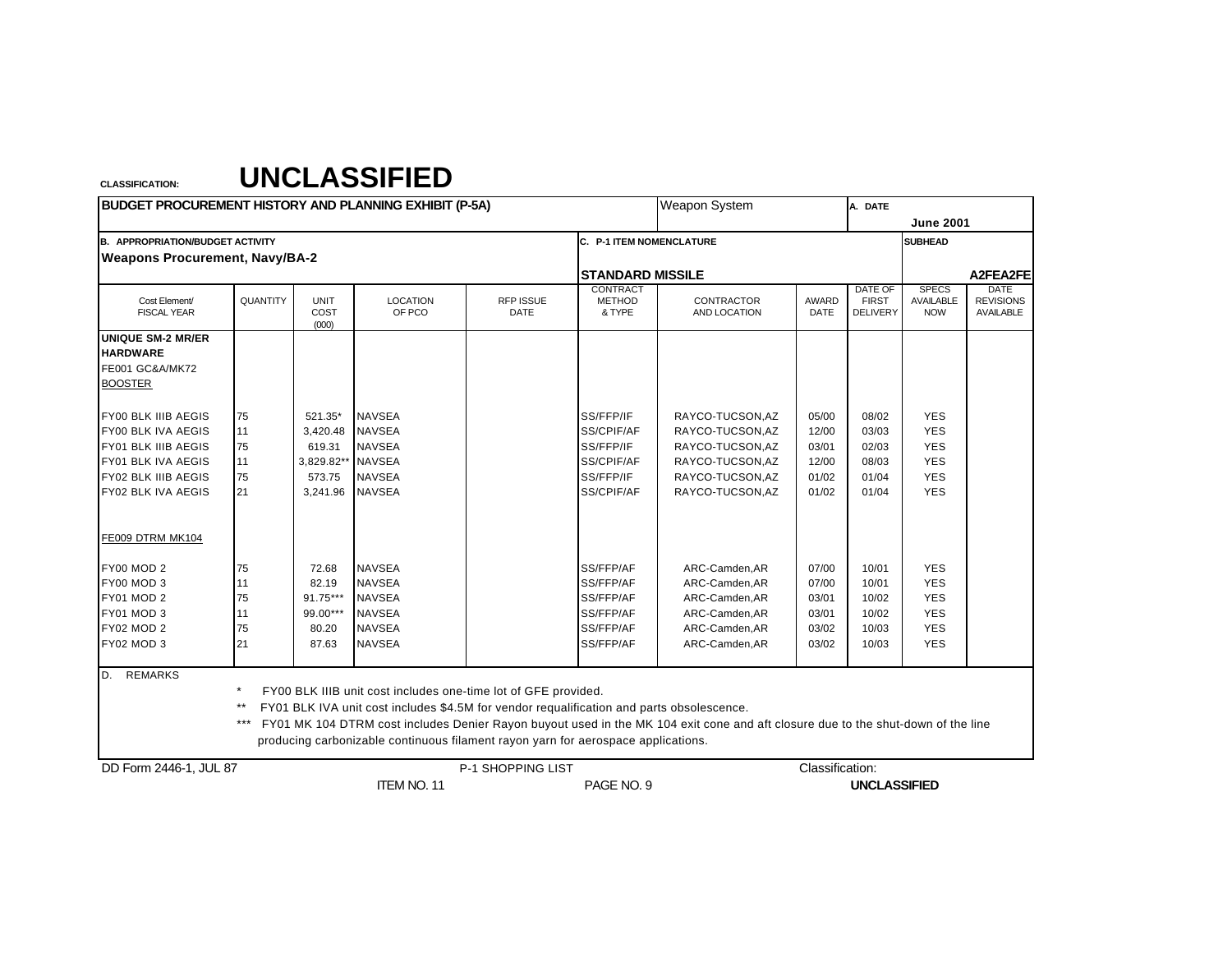| <b>BUDGET PROCUREMENT HISTORY AND PLANNING EXHIBIT (P-5A)</b>                                                                                                |                |                              |                                                 |                                 |                                     | Weapon System                                                                                                                                    |                         | A. DATE                                    |                                         |                                              |  |  |  |
|--------------------------------------------------------------------------------------------------------------------------------------------------------------|----------------|------------------------------|-------------------------------------------------|---------------------------------|-------------------------------------|--------------------------------------------------------------------------------------------------------------------------------------------------|-------------------------|--------------------------------------------|-----------------------------------------|----------------------------------------------|--|--|--|
|                                                                                                                                                              |                |                              |                                                 |                                 |                                     |                                                                                                                                                  |                         | <b>June 2001</b>                           |                                         |                                              |  |  |  |
| <b>B. APPROPRIATION/BUDGET ACTIVITY</b>                                                                                                                      |                |                              |                                                 |                                 | C. P-1 ITEM NOMENCLATURE            |                                                                                                                                                  |                         |                                            | <b>SUBHEAD</b>                          |                                              |  |  |  |
| <b>Weapons Procurement, Navy/BA-2</b>                                                                                                                        |                |                              |                                                 |                                 |                                     |                                                                                                                                                  |                         |                                            |                                         |                                              |  |  |  |
|                                                                                                                                                              |                |                              |                                                 |                                 | <b>STANDARD MISSILE</b>             |                                                                                                                                                  |                         |                                            |                                         | A <sub>2</sub> FE                            |  |  |  |
| Cost Element/<br><b>FISCAL YEAR</b>                                                                                                                          | QUANTITY       | <b>UNIT</b><br>COST<br>(000) | <b>LOCATION</b><br>OF PCO                       | <b>RFP ISSUE</b><br><b>DATE</b> | CONTRACT<br><b>METHOD</b><br>& TYPE | CONTRACTOR<br>AND LOCATION                                                                                                                       | AWARD<br><b>DATE</b>    | DATE OF<br><b>FIRST</b><br><b>DELIVERY</b> | <b>SPECS</b><br>AVAILABLE<br><b>NOW</b> | <b>DATE</b><br><b>REVISIONS</b><br>AVAILABLE |  |  |  |
| <b>COMMON HARDWARE</b>                                                                                                                                       |                |                              |                                                 |                                 |                                     |                                                                                                                                                  |                         |                                            |                                         |                                              |  |  |  |
| FE003 SAFETY &<br><b>ARMING DEVICE</b>                                                                                                                       |                |                              |                                                 |                                 |                                     |                                                                                                                                                  |                         |                                            |                                         |                                              |  |  |  |
| <b>FY00 MK54</b><br><b>FY01 MK54</b><br><b>FY02 MK54</b>                                                                                                     | 86<br>86<br>96 | 9.45<br>10.98*<br>9.83       | <b>NAVSEA</b><br><b>NAVSEA</b><br><b>NAVSEA</b> |                                 | SS/FFP<br>SS/FFP<br>SS/FFP          | KAMAN- Middletown, CT<br>KAMAN- Middletown, CT<br>KAMAN- Middletown, CT                                                                          | 03/00<br>05/01<br>03/02 | 10/01<br>10/02<br>10/03                    | <b>YES</b><br><b>YES</b><br><b>YES</b>  |                                              |  |  |  |
| FE005 ORDNANCE<br>MK45 TDD                                                                                                                                   |                |                              |                                                 |                                 |                                     |                                                                                                                                                  |                         |                                            |                                         |                                              |  |  |  |
| FY00 MOD 9/10                                                                                                                                                | 86             | 109.85**                     | <b>NAVSEA</b>                                   |                                 |                                     | MYP/SS/FFP/AF MOTOROLA-Scottsdale, AZ                                                                                                            | 12/99                   | 10/01                                      | <b>YES</b>                              |                                              |  |  |  |
| FY01 MOD 9/10                                                                                                                                                | 86             | Various **                   | <b>NAVSEA</b>                                   |                                 |                                     | MYP/SS/FFP/AF MOTOROLA-Scottsdale, AZ                                                                                                            | 03/01                   | 10/02                                      | <b>YES</b>                              |                                              |  |  |  |
| FY02 MOD 9/10                                                                                                                                                | 96             | 104.91                       | <b>NAVSEA</b>                                   |                                 |                                     | MYP/SS/FFP/AF MOTOROLA-Scottsdale, AZ                                                                                                            | 03/02                   | 10/03                                      | <b>YES</b>                              |                                              |  |  |  |
| FE006 WARHEAD MK125                                                                                                                                          |                |                              |                                                 |                                 |                                     |                                                                                                                                                  |                         |                                            |                                         |                                              |  |  |  |
| FY00 MK125                                                                                                                                                   | 86             | 15.07                        | <b>NAVSEA</b>                                   |                                 | SS/FFP                              | AlliantTech-Magna, UT                                                                                                                            | 04/00                   | 10/01                                      | <b>YES</b>                              |                                              |  |  |  |
| FY01 MK125                                                                                                                                                   | 86             | 19.08                        | <b>NAVSEA</b>                                   |                                 | SS/FFP                              | AlliantTech-Magna, UT                                                                                                                            | 06/01                   | 10/02                                      | <b>YES</b>                              |                                              |  |  |  |
| FY02 MK 125                                                                                                                                                  | 96             | 19.39                        | <b>NAVSEA</b>                                   |                                 | SS/FFP                              | AlliantTech-Magna,UT                                                                                                                             | 04/02                   | 10/03                                      | <b>YES</b>                              |                                              |  |  |  |
| FY02 MK 125                                                                                                                                                  | 106            | 19.75                        | <b>NAVSEA</b>                                   |                                 | SS/FFP                              | AlliantTech-Magna, UT                                                                                                                            | 04/03                   | 10/04                                      | <b>YES</b>                              |                                              |  |  |  |
| D. REMARKS                                                                                                                                                   |                |                              |                                                 |                                 |                                     |                                                                                                                                                  |                         |                                            |                                         |                                              |  |  |  |
| FY01 MK 54 S&A device cost includes Kaman life of type buy.<br>MK 45 TDD MOD 9/10 unit cost in FY00 includes Engineering Change Proposals (ECPs) in process. |                |                              |                                                 |                                 |                                     | *** FY01 MK 45 TDD cost includes a mix of TDD assembly kits, new TDDs and Mod 11 ECP. Excess TDDs in inventory were utilized with assembly kits. |                         |                                            |                                         |                                              |  |  |  |

DD Form 2446-1, JUL 87 Classification: P-1 SHOPPING LIST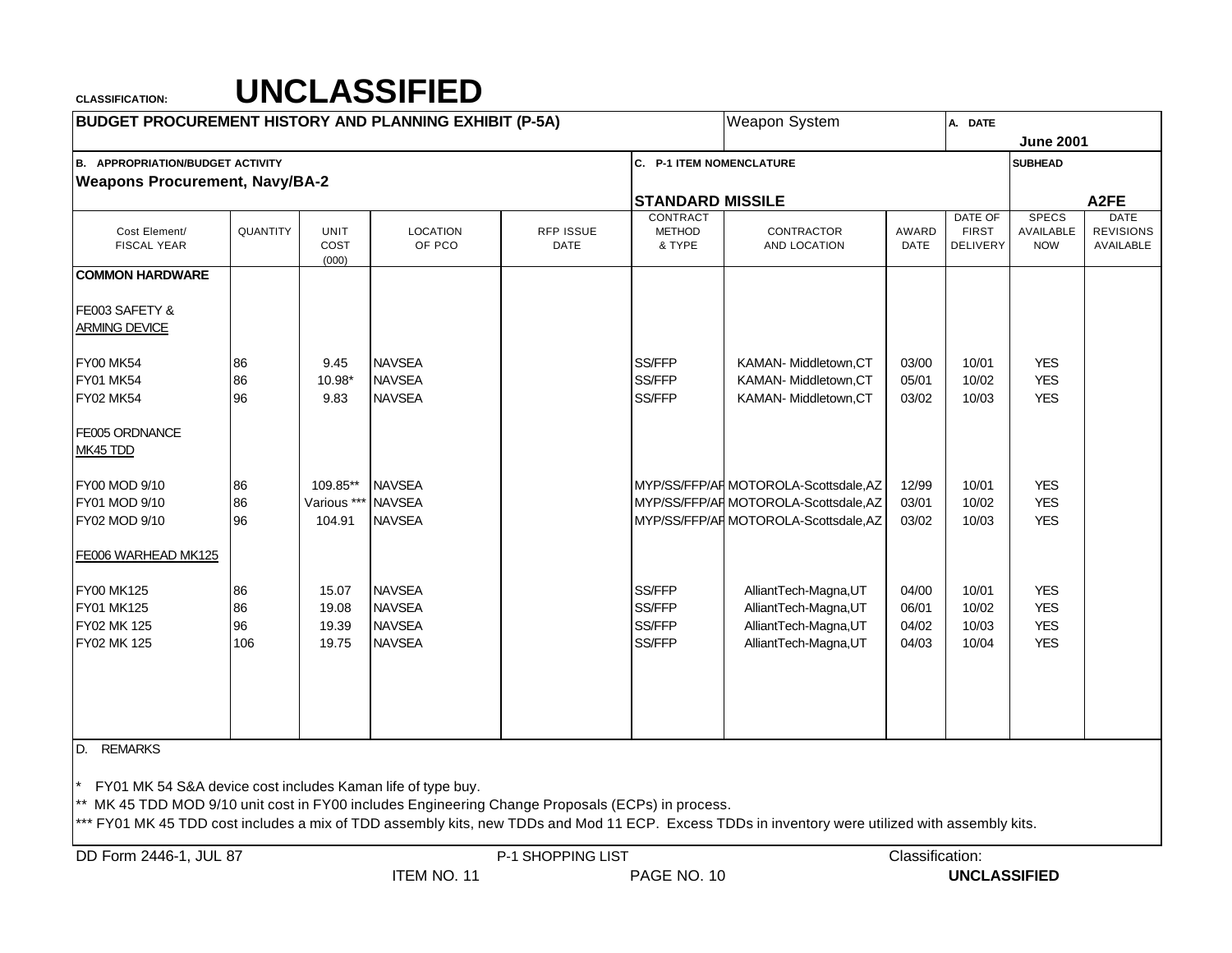| FY 2002 BUDGET PRODUCTION SCHEDULE, P-21                        |              |        |                   |                            |                                |             |              |                        |           |              |                  |              |                          |              |                  |                      |             | <b>DATE</b>                  |                       |           |                |                              | <b>June 2001</b> |              |                    |              |    |                                         |                |                |
|-----------------------------------------------------------------|--------------|--------|-------------------|----------------------------|--------------------------------|-------------|--------------|------------------------|-----------|--------------|------------------|--------------|--------------------------|--------------|------------------|----------------------|-------------|------------------------------|-----------------------|-----------|----------------|------------------------------|------------------|--------------|--------------------|--------------|----|-----------------------------------------|----------------|----------------|
| <b>APPROPRIATION/BUDGET ACTIVITY</b>                            |              |        |                   |                            |                                |             |              |                        |           |              |                  |              |                          |              |                  | <b>Weapon System</b> |             |                              | P-1 ITEM NOMENCLATURE |           |                |                              |                  |              |                    |              |    |                                         |                |                |
| <b>WEAPONS PROCUREMENT, NAVY/BA-2</b>                           |              |        |                   |                            |                                |             |              |                        |           |              |                  |              |                          |              |                  |                      |             |                              |                       |           |                | <b>Standard Missile/2234</b> |                  |              |                    |              |    |                                         |                |                |
|                                                                 |              |        |                   |                            |                                |             |              | <b>Production Rate</b> |           |              |                  |              |                          |              |                  |                      |             | <b>Procurement Leadtimes</b> |                       |           |                |                              |                  |              |                    |              |    |                                         |                |                |
|                                                                 |              |        | Manufacturer's    |                            |                                |             |              |                        |           |              |                  |              | <b>ALT Prior</b>         |              | <b>ALT After</b> |                      | Initial     |                              |                       | Reorder   |                |                              |                  |              |                    |              |    | Unit of                                 |                |                |
| Item                                                            |              |        | Name and Location |                            |                                |             | <b>MSR</b>   | $1 - 8 - 5$            |           |              | <b>MAX</b>       |              | to Oct 1                 |              |                  | Oct 1                |             |                              | Mfg PLT               |           |                | Mfg PLT                      |                  |              | Total              |              |    | Measure                                 |                |                |
|                                                                 |              |        |                   |                            |                                |             |              |                        |           |              |                  |              |                          |              |                  |                      |             |                              |                       |           |                |                              |                  |              |                    |              |    |                                         |                |                |
| <b>SM-2 BLOCK IIIB</b>                                          |              |        | RMSC/TUCSON, AZ   |                            |                                | 75          |              | 250                    |           | 500          |                  |              | $\overline{\phantom{a}}$ |              |                  | 3                    |             |                              | 24                    |           |                | 24                           |                  |              | 27                 |              |    | EA                                      |                |                |
| <b>SM-2 BLOCK IVA</b>                                           |              |        | RMSC/TUCSON, AZ   |                            |                                | <b>TBD</b>  |              | <b>TBD</b>             |           | <b>TBD</b>   |                  |              | $\sim$                   |              |                  | $\mathbf{3}$         |             |                              | 24                    |           |                | 24                           |                  |              | 27                 |              |    | EA                                      |                |                |
|                                                                 |              |        |                   |                            |                                |             |              |                        |           |              |                  |              |                          |              |                  |                      |             |                              |                       |           |                |                              |                  |              |                    |              |    |                                         |                |                |
|                                                                 |              |        |                   |                            |                                |             |              |                        |           |              |                  |              |                          |              |                  |                      |             |                              |                       |           |                |                              |                  |              |                    |              |    |                                         |                |                |
|                                                                 |              |        |                   |                            |                                |             |              |                        |           |              |                  |              |                          |              |                  |                      |             |                              |                       |           |                |                              |                  |              |                    |              |    |                                         |                |                |
|                                                                 |              |        |                   |                            |                                |             |              |                        |           |              | FISCAL YEAR 2001 |              |                          |              |                  |                      |             |                              |                       |           |                |                              |                  |              | FISCAL YEAR 2002   |              |    |                                         |                |                |
| <b>ITEM / MANUFACTURER</b>                                      | F            | S      | Q                 | D                          | B                              |             | 2000         |                        |           |              |                  |              |                          |              |                  | CALENDAR YEAR 2001   |             |                              |                       |           |                |                              |                  |              | CALENDAR YEAR 2002 |              |    |                                         |                |                |
|                                                                 | Y            | $\vee$ | $\mathsf{T}$      | Е                          | Α                              | $\mathsf O$ | ${\sf N}$    | D                      | J         | F            | M                | Α            | M                        | J            | J                | $\mathsf A$          | S           | $\mathsf O$                  | ${\sf N}$             | D         | J              | F                            | M                | Α            | M                  | J            | J  | Α                                       | $\mathsf S$    | В              |
|                                                                 |              | C      | Y                 | L                          | L                              | $\mathsf C$ | $\mathsf O$  | $\mathsf E$            | A         | E            | Α                | P            | A                        | U            | U                | $\sf U$              | E           | ${\bf C}$                    | $\mathsf O$           | E         | A              | E                            | A                | P            | A                  | U            | U  | U                                       | $\mathsf E$    |                |
|                                                                 |              |        |                   |                            |                                | $\top$      | $\mathsf{V}$ | $\mathbf C$            | ${\sf N}$ | $\, {\bf B}$ | ${\sf R}$        | $\mathsf{R}$ | Y                        | ${\sf N}$    | L                | G                    | $\mathsf P$ | $\top$                       | V                     | ${\bf C}$ | ${\sf N}$      | $\, {\bf B}$                 | $\mathsf{R}$     | $\mathsf{R}$ | Y                  | $\mathsf{N}$ | L  | G                                       | P              |                |
| <b>RAYCO</b>                                                    | 1995         |        | 188               | 188                        | $\mathbf 0$                    |             |              |                        |           |              |                  |              |                          |              |                  |                      |             |                              |                       |           |                |                              |                  |              |                    |              |    |                                         |                |                |
| RAYCO (FMS)                                                     | 1995         |        | 104               | 104                        | $\mathbf 0$                    |             |              |                        |           |              |                  |              |                          |              |                  |                      |             |                              |                       |           |                |                              |                  |              |                    |              |    |                                         |                |                |
| <b>RAYCO</b>                                                    | 1996         |        | $\overline{22}$   | 22                         | $\mathbf 0$                    |             |              |                        |           |              |                  |              |                          |              |                  |                      |             |                              |                       |           |                |                              |                  |              |                    |              |    |                                         |                |                |
| <b>RAYCO</b>                                                    | 1997         |        | 127               | 106                        | 21                             |             |              |                        |           |              |                  |              | 6                        | 5            | $5\phantom{.0}$  | $5\phantom{.0}$      |             |                              |                       |           |                |                              |                  |              |                    |              |    |                                         |                |                |
| RAYCO (FMS)                                                     | 1997         |        | 42                | 42                         | $\mathbf 0$                    |             |              |                        |           |              |                  |              |                          |              |                  |                      |             |                              |                       |           |                |                              |                  |              |                    |              |    |                                         |                |                |
| <b>RAYCO</b>                                                    | 1998         |        | 88                | $\mathbf 0$                | 88                             |             |              |                        |           |              |                  |              |                          | 6            | $\overline{7}$   | 8                    | 9           | 9                            | $\overline{7}$        | 12        |                | $13 \mid 12$                 | 5                |              |                    |              |    |                                         |                |                |
| RAYCO (FMS)                                                     | 1998         |        | 15                | 14                         | $\mathbf{1}$                   |             |              |                        |           |              |                  |              |                          | $\mathbf{1}$ |                  |                      |             |                              |                       |           |                |                              |                  |              |                    |              |    |                                         |                |                |
| <b>RAYCO</b><br>RAYCO(FMS)                                      | 1999<br>1999 |        | 114<br>16         | $\mathbf 0$<br>$\mathbf 0$ | 114<br>16                      |             |              |                        |           |              |                  |              |                          |              |                  |                      |             |                              | $\overline{4}$        | 4         | $\overline{4}$ | $\overline{4}$               |                  | $13 \mid 20$ | $20$ 21            |              | 21 | 6                                       | 6              | $\overline{7}$ |
| <b>RAYCO</b>                                                    | 2000         |        | 86                | $\mathbf 0$                | 86                             |             |              |                        |           |              |                  |              |                          |              |                  |                      |             |                              |                       |           |                |                              |                  |              |                    |              |    | 13                                      | 13             | 60             |
| RAYCO (FMS)                                                     | 2000         |        | 89                | $\mathbf 0$                | 89                             |             |              |                        |           |              |                  |              |                          |              |                  |                      |             |                              |                       |           |                |                              | 9                | 9            | 9                  | 9            | 9  | 9                                       | $\overline{9}$ | 26             |
|                                                                 |              |        |                   |                            |                                |             |              |                        |           |              |                  |              |                          |              |                  |                      |             |                              |                       |           |                |                              |                  |              |                    |              |    |                                         |                |                |
|                                                                 |              |        |                   |                            |                                |             |              |                        |           |              |                  |              |                          |              |                  |                      |             |                              |                       |           |                |                              |                  |              |                    |              |    |                                         |                |                |
|                                                                 |              |        |                   |                            |                                |             |              |                        |           |              |                  |              |                          |              |                  |                      |             |                              |                       |           |                |                              |                  |              |                    |              |    |                                         |                |                |
|                                                                 |              |        |                   |                            |                                |             |              |                        |           |              |                  |              |                          |              |                  |                      |             |                              |                       |           |                |                              |                  |              |                    |              |    |                                         |                |                |
|                                                                 |              |        |                   |                            |                                |             |              |                        |           |              |                  |              |                          |              |                  |                      |             |                              |                       |           |                |                              |                  |              |                    |              |    |                                         |                |                |
|                                                                 |              |        |                   |                            |                                |             |              |                        |           |              |                  |              |                          |              |                  |                      |             |                              |                       |           |                |                              |                  |              |                    |              |    |                                         |                |                |
|                                                                 |              |        |                   |                            |                                |             |              |                        |           |              |                  |              |                          |              |                  |                      |             |                              |                       |           |                |                              |                  |              |                    |              |    |                                         |                |                |
|                                                                 |              |        |                   |                            |                                |             |              |                        |           |              |                  |              |                          |              |                  |                      |             |                              |                       |           |                |                              |                  |              |                    |              |    |                                         |                |                |
|                                                                 |              |        |                   |                            |                                |             |              |                        |           |              |                  |              |                          |              |                  |                      |             |                              |                       |           |                |                              |                  |              |                    |              |    |                                         |                |                |
|                                                                 |              |        |                   |                            |                                |             |              |                        |           |              |                  |              |                          |              |                  |                      |             |                              |                       |           |                |                              |                  |              |                    |              |    |                                         |                |                |
|                                                                 |              |        |                   |                            |                                |             |              |                        |           |              |                  |              |                          |              |                  |                      |             |                              |                       |           |                |                              |                  |              |                    |              |    |                                         |                |                |
|                                                                 |              |        |                   |                            |                                |             |              |                        |           |              |                  |              |                          |              |                  |                      |             |                              |                       |           |                |                              |                  |              |                    |              |    |                                         |                |                |
|                                                                 |              |        |                   |                            |                                |             |              |                        |           |              |                  |              |                          |              |                  |                      |             |                              |                       |           |                |                              |                  |              |                    |              |    |                                         |                |                |
|                                                                 |              |        |                   |                            |                                |             |              |                        |           |              |                  |              |                          |              |                  |                      |             |                              |                       |           |                |                              |                  |              |                    |              |    |                                         |                |                |
|                                                                 |              |        |                   |                            |                                |             |              |                        |           |              |                  |              |                          |              |                  |                      |             |                              |                       |           |                |                              |                  |              |                    |              |    |                                         |                |                |
|                                                                 |              |        |                   |                            |                                |             |              |                        |           |              |                  |              |                          |              |                  |                      |             |                              |                       |           |                |                              |                  |              |                    |              |    |                                         |                |                |
| Remarks:<br>WPN QTY ONLY INCLUDES BOTH SM-2 BLOCK IIIB AND IVA. |              |        |                   |                            |                                |             |              |                        |           |              |                  |              |                          |              |                  |                      |             |                              |                       |           |                |                              |                  |              |                    |              |    |                                         |                |                |
|                                                                 |              |        |                   |                            |                                |             |              |                        |           |              |                  |              |                          |              |                  |                      |             |                              |                       |           |                |                              |                  |              |                    |              |    |                                         |                |                |
|                                                                 |              |        |                   |                            |                                |             |              |                        |           |              |                  |              |                          |              |                  |                      |             |                              |                       |           |                |                              |                  |              |                    |              |    |                                         |                |                |
| DD Form 2445, JUL 87                                            |              |        |                   |                            | Previous editions are obsolete |             |              |                        |           |              |                  |              |                          |              |                  | P-1 SHOPPING LIST    |             |                              |                       |           |                |                              |                  |              |                    |              |    |                                         |                |                |
| 311 / 244                                                       |              |        |                   |                            |                                |             |              |                        |           |              |                  | ITEM NO 11   |                          |              |                  | PAGE NO. 11          |             |                              |                       |           |                |                              |                  |              |                    |              |    | <b>Exhibit P-21 Production Schedule</b> |                |                |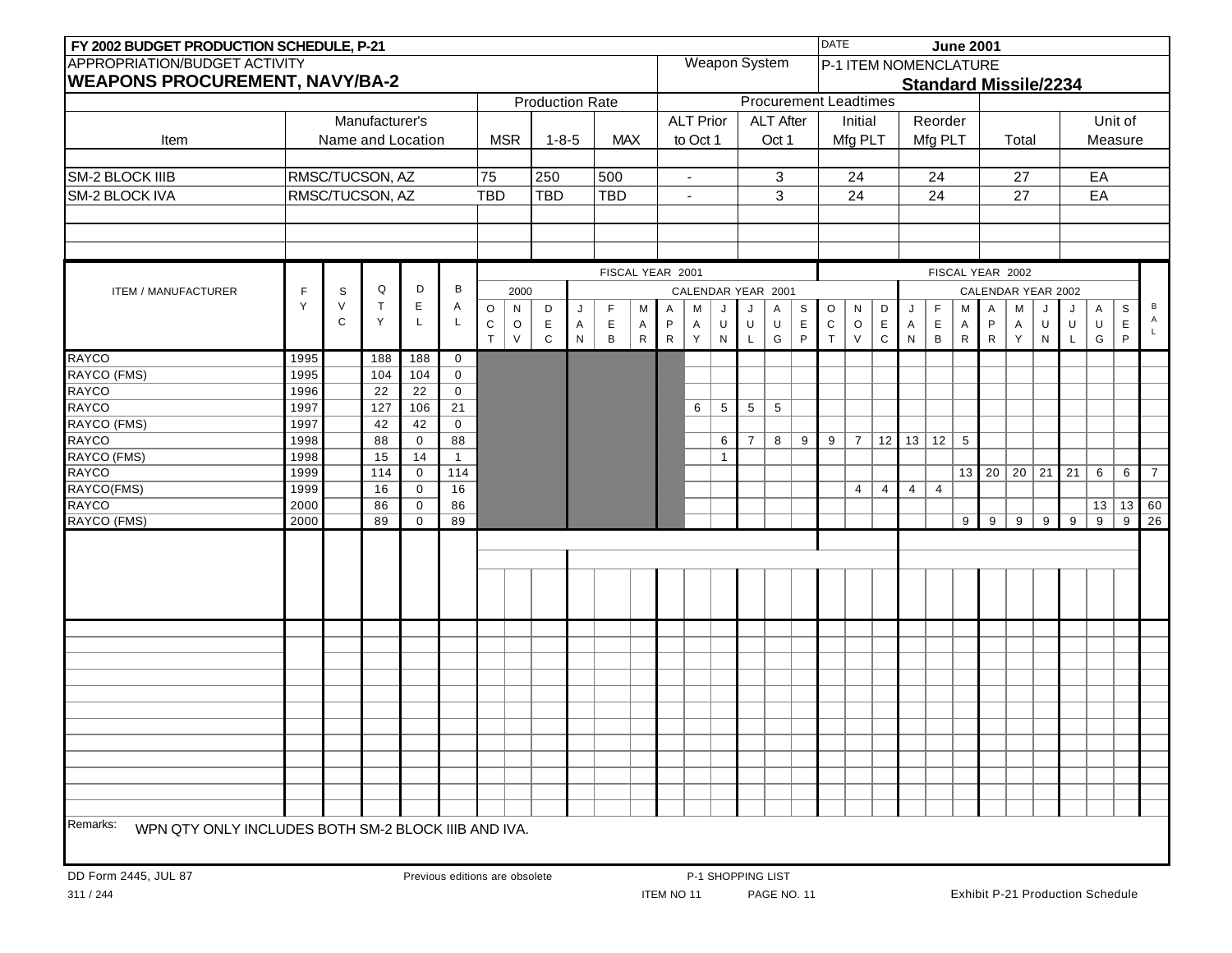| <b>BUDGET ITEM JUSTIFICATION SHEET</b><br>DATE:                                                                                                                                                                                                                                                                                                                                                                                                                                                                                                                                                                                                                                                                                                                                                                                                                                                                                                                                                                                                                                                                                                                                                                                                                                                                                                                                                                                                                                                                                                                                                            |                |            |         |         |         |                                                  |                                |         |         |                                       |                |                  |
|------------------------------------------------------------------------------------------------------------------------------------------------------------------------------------------------------------------------------------------------------------------------------------------------------------------------------------------------------------------------------------------------------------------------------------------------------------------------------------------------------------------------------------------------------------------------------------------------------------------------------------------------------------------------------------------------------------------------------------------------------------------------------------------------------------------------------------------------------------------------------------------------------------------------------------------------------------------------------------------------------------------------------------------------------------------------------------------------------------------------------------------------------------------------------------------------------------------------------------------------------------------------------------------------------------------------------------------------------------------------------------------------------------------------------------------------------------------------------------------------------------------------------------------------------------------------------------------------------------|----------------|------------|---------|---------|---------|--------------------------------------------------|--------------------------------|---------|---------|---------------------------------------|----------------|------------------|
|                                                                                                                                                                                                                                                                                                                                                                                                                                                                                                                                                                                                                                                                                                                                                                                                                                                                                                                                                                                                                                                                                                                                                                                                                                                                                                                                                                                                                                                                                                                                                                                                            |                |            |         |         | $P-40$  |                                                  |                                |         |         |                                       |                | <b>JUNE 2001</b> |
| APPROPRIATION/BUDGET ACTIVITY                                                                                                                                                                                                                                                                                                                                                                                                                                                                                                                                                                                                                                                                                                                                                                                                                                                                                                                                                                                                                                                                                                                                                                                                                                                                                                                                                                                                                                                                                                                                                                              |                |            |         |         |         |                                                  | P-1 ITEM NOMENCLATURE          |         |         |                                       |                |                  |
| <b>Weapons Procurement, Navy/BA-2</b>                                                                                                                                                                                                                                                                                                                                                                                                                                                                                                                                                                                                                                                                                                                                                                                                                                                                                                                                                                                                                                                                                                                                                                                                                                                                                                                                                                                                                                                                                                                                                                      |                |            |         |         |         |                                                  |                                |         |         | <b>ROLLING AIRFRAME MISSILE (RAM)</b> | 224200         |                  |
| Program Element for Code B Items: 0604755N                                                                                                                                                                                                                                                                                                                                                                                                                                                                                                                                                                                                                                                                                                                                                                                                                                                                                                                                                                                                                                                                                                                                                                                                                                                                                                                                                                                                                                                                                                                                                                 |                |            |         |         |         |                                                  | Other Related Program Elements |         |         |                                       |                |                  |
|                                                                                                                                                                                                                                                                                                                                                                                                                                                                                                                                                                                                                                                                                                                                                                                                                                                                                                                                                                                                                                                                                                                                                                                                                                                                                                                                                                                                                                                                                                                                                                                                            | Prior<br>Years | ID<br>Code | FY 2000 | FY 2001 | FY 2002 | FY 2003                                          | FY 2004                        | FY 2005 | FY 2006 | FY 2007                               | To<br>Complete | Total<br>Program |
| <b>QUANTITY</b>                                                                                                                                                                                                                                                                                                                                                                                                                                                                                                                                                                                                                                                                                                                                                                                                                                                                                                                                                                                                                                                                                                                                                                                                                                                                                                                                                                                                                                                                                                                                                                                            |                | B          | 90      | 0       | 90      |                                                  |                                |         |         |                                       |                |                  |
| COST (\$M)                                                                                                                                                                                                                                                                                                                                                                                                                                                                                                                                                                                                                                                                                                                                                                                                                                                                                                                                                                                                                                                                                                                                                                                                                                                                                                                                                                                                                                                                                                                                                                                                 |                |            | \$43.9  | \$22.9  | \$43.0  |                                                  |                                |         |         |                                       |                |                  |
| Initial Spares (\$M)                                                                                                                                                                                                                                                                                                                                                                                                                                                                                                                                                                                                                                                                                                                                                                                                                                                                                                                                                                                                                                                                                                                                                                                                                                                                                                                                                                                                                                                                                                                                                                                       |                |            | \$1.7   | \$2.5   | \$2.3   |                                                  |                                |         |         |                                       |                |                  |
| FY00 funds procured 90 Block 1 Missiles.<br>FY01 funds procured 95 Block 1 Ordalts.<br>FY02 and FY03 funds will procure 90 Block 1 Missiles<br>FY00 Block 1 Missiles and canisters were priced together in the FY00 production contract. In the out years, the Block 1 Missiles and canisters will be priced separately.<br><b>COOPERATIVE AGREEMENTS:</b><br>RAM is a NATO cooperative project with the Federal Republic of Germany. The RAM production MOU, approved and signed by the US and Germany (GE) on 3 August 1987, specifies production procedures for<br>the guided Missile Round Pack and coproduction of the Guided Missile Launching System. Missile limited production contracts were awarded to US (General Dynamics/Air Defense Systems Division) and German<br>(RAM System GmbH) sources in 1989. As a result of the reduced US missile quantities and a desire to maintain production capabilities in both countries, an arrangement between the US and German producers,<br>for single source coproduction of the German full-rate production quantities, was approved by both governments in November 1992 and this arrangement continues for U.S. rate production. In August 1992, the<br>acquisition of Gerneral Dynamics by Hughes Aircraft Company was approved, making Hughes Missile Systems Co. the US prime contractor. In January 1998, Raytheon acquired Hughes Missile Systems Co.,<br>making Raytheon the US prime contractor. The US has approved for signature & GE government is currently staffing the Block 1 Production MOU with signature expected by June 2001. |                |            |         |         |         |                                                  |                                |         |         |                                       |                |                  |
| DD Form 2454, JUN 86                                                                                                                                                                                                                                                                                                                                                                                                                                                                                                                                                                                                                                                                                                                                                                                                                                                                                                                                                                                                                                                                                                                                                                                                                                                                                                                                                                                                                                                                                                                                                                                       |                |            |         |         |         | <b>P-1 SHOPPING LIST</b><br>ITEM NO 12 PAGE NO 1 |                                |         |         |                                       |                |                  |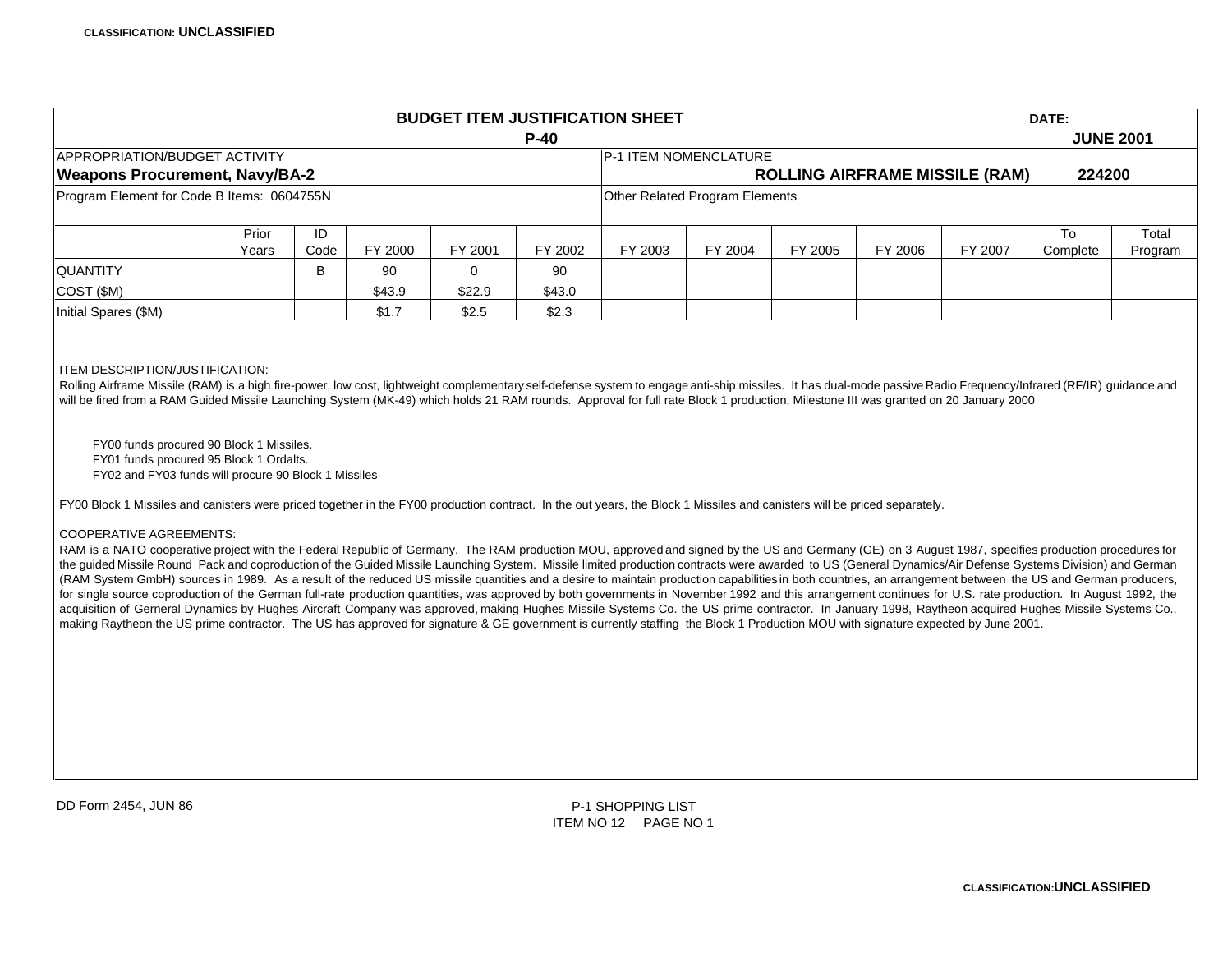#### **WEAPONS PROCUREMENT, NAVY FY 2002/03 DEPARTMENT OF THE NAVY BUDGET MISSILE COST ANALYSIS EXHIBIT P-5(Dollars in Millions)**

| Missile Nomenclature & Popular Name: ROLLING AIRFRAME MISSILE (RAM)<br>224200 |          |                  |                   |                   |             |                      |          | Date: JUNE 2001 |                      |          |          |                      |
|-------------------------------------------------------------------------------|----------|------------------|-------------------|-------------------|-------------|----------------------|----------|-----------------|----------------------|----------|----------|----------------------|
|                                                                               | FY 2000  | Quantity         |                   | FY 2001           | Quantity    |                      | FY 2002  | Quantity        |                      | FY 2003  | Quantity |                      |
| <b>Cost Elements</b>                                                          | Quantity | <b>Unit Cost</b> | <b>Total Cost</b> | Quantity          |             | Unit Cost Total Cost | Quantity |                 | Unit Cost Total Cost | Quantity |          | Unit Cost Total Cost |
| <b>Missile Hardware</b>                                                       |          |                  |                   |                   |             |                      |          |                 |                      |          |          |                      |
| <b>BLOCK1</b>                                                                 | 90       | 342.6            | 30,838            | $\pmb{0}$         | $\mathbf 0$ | $\mathbf 0$          | 90       | 330.3           | 29,727               |          |          |                      |
| <b>GMRP Ordalts</b>                                                           |          |                  |                   | 95                | 164.1       | 15,587               |          |                 |                      |          |          |                      |
| <b>COMPONENT IMPR</b>                                                         |          |                  | 2,038             |                   |             | 836                  |          |                 | 1,150                |          |          |                      |
| <b>PROPULSION</b>                                                             | 90       | 9.4              | 845               | 0                 | 0           | 0                    | 90       | 9.7             | 873                  |          |          |                      |
| <b>ORDNANCE PACK</b>                                                          | 90       | 26.1             | 2,350             | 0                 | $\Omega$    | 0                    | 90       | 27.0            | 2,430                |          |          |                      |
| <b>WARHEAD</b>                                                                | 60       | 4.6              | 273               | 0                 | $\mathbf 0$ | $\mathbf 0$          | 60       | 6.6             | 396                  |          |          |                      |
| <b>SAFE &amp; ARM DEV</b>                                                     | 60       | 0.3              | 20                | $\mathbf 0$       | $\mathbf 0$ | $\mathbf 0$          | 60       | 2.6             | 156                  |          |          |                      |
| <b>TELEMETER</b>                                                              | 30       | 26.5             | 795               |                   |             |                      | 30       | 28.3            | 849                  |          |          |                      |
| <b>Total Hardware</b>                                                         |          |                  | 37,159            |                   |             | 16,423               |          |                 | 35,581               |          |          |                      |
| <b>Procurement Support</b>                                                    |          |                  |                   |                   |             |                      |          |                 |                      |          |          |                      |
| <b>CONTRACTOR EN</b>                                                          |          |                  | 3,547             |                   |             | 3,554                |          |                 | 2,577                |          |          |                      |
| <b>GOVT INHOUSE EN</b>                                                        |          |                  | 2,443             |                   |             | 2,750                |          |                 | 2,035                |          |          |                      |
| PRODUCT ACCEPT                                                                |          |                  | 300               |                   |             | 129                  |          |                 | 188                  |          |          |                      |
| <b>Total Procurement Support</b>                                              |          |                  | 6,290             |                   |             | 6,433                |          |                 | 4,800                |          |          |                      |
| Non-recurring Proc                                                            |          |                  |                   |                   |             |                      |          |                 |                      |          |          |                      |
| Requalification                                                               |          |                  |                   |                   |             | $\mathbf 0$          |          |                 |                      |          |          |                      |
| <b>G&amp;C Flyaway Cost</b>                                                   | 90       | 483              | 43,449            |                   |             |                      | 90       | 448.7           | 40,381               |          |          |                      |
| Retrofit Kit Flyaway Cost                                                     |          |                  |                   | 95                | 241         | 22,856               |          |                 |                      |          |          |                      |
| <b>Fleet Support</b>                                                          |          |                  |                   |                   |             |                      |          |                 |                      |          |          |                      |
| <b>ILS</b>                                                                    |          |                  |                   |                   |             | $\mathbf 0$          |          |                 | 411                  |          |          |                      |
| <b>CONTAINER</b>                                                              | 160      | 3.1              | 488               |                   |             |                      |          |                 |                      |          |          |                      |
| <b>CANISTER</b>                                                               |          |                  |                   |                   |             |                      | 90       | 24.8            | 2,232                |          |          |                      |
| <b>Total Fleet Support</b>                                                    |          |                  | 488               |                   |             | 0                    |          |                 | 2,643                |          |          |                      |
| <b>Weapon System Cost</b>                                                     |          |                  | 43,937            |                   |             | 22,856               |          |                 | 43,024               |          |          |                      |
| Modifications                                                                 |          |                  |                   |                   |             |                      |          |                 |                      |          |          |                      |
| <b>Initial Spares</b>                                                         |          |                  | 1,667             |                   |             | 2,500                |          |                 | 2,254                |          |          |                      |
|                                                                               |          |                  |                   |                   |             |                      |          |                 |                      |          |          |                      |
| <b>Total Program Cost</b>                                                     |          |                  | 45,604            |                   |             | 25,356               |          |                 | 45,278               |          |          |                      |
|                                                                               |          |                  |                   | P-1 SHOPPING LIST |             |                      |          |                 |                      |          |          |                      |
|                                                                               |          |                  |                   | ITEM NO 12        | PAGE NO 2   |                      |          |                 |                      |          |          |                      |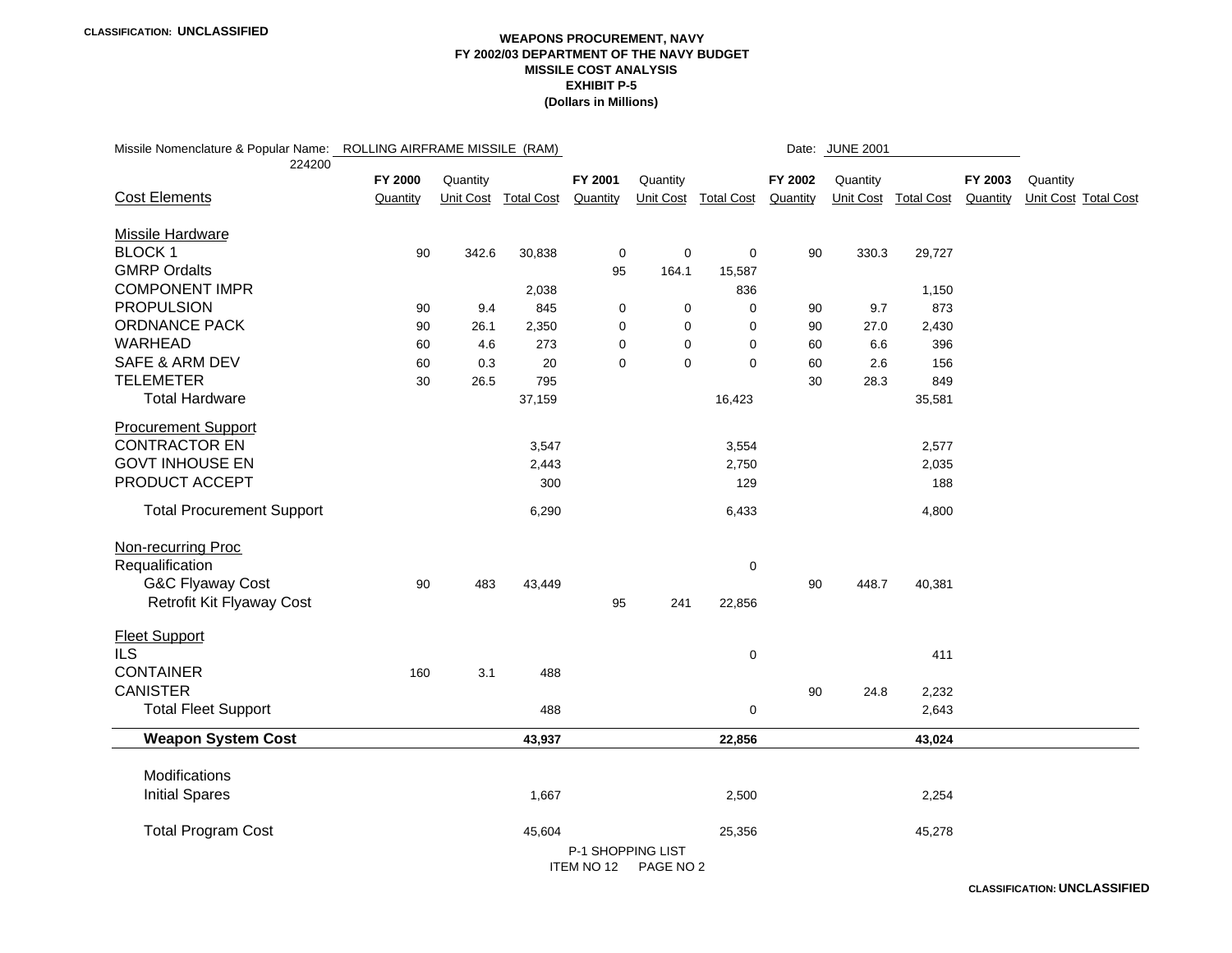| <b>BUDGET PROCUREMENT HISTORY AND PLANNING EXHIBIT (P-5A)</b>                                                   |          |                              |                                |                                 |                                            | <b>Weapon System</b>                           |                      | A. DATE                                           |                                         |                                              |
|-----------------------------------------------------------------------------------------------------------------|----------|------------------------------|--------------------------------|---------------------------------|--------------------------------------------|------------------------------------------------|----------------------|---------------------------------------------------|-----------------------------------------|----------------------------------------------|
|                                                                                                                 |          |                              |                                |                                 |                                            |                                                |                      |                                                   | <b>JUNE 2001</b>                        |                                              |
| <b>B. APPROPRIATION/BUDGET ACTIVITY</b>                                                                         |          |                              |                                |                                 | C. P-1 ITEM NOMENCLATURE                   |                                                |                      |                                                   | <b>SUBHEAD</b>                          |                                              |
| <b>Weapons Procurement, Navy/BA2</b>                                                                            |          |                              |                                |                                 |                                            | <b>ROLLING AIRFRAME MISSILE (RAM)</b>          |                      |                                                   |                                         | <b>22EF</b>                                  |
| Cost Element/<br><b>FISCAL YEAR</b>                                                                             | QUANTITY | <b>UNIT</b><br>COST<br>(000) | <b>LOCATION</b><br>OF PCO      | <b>RFP ISSUE</b><br><b>DATE</b> | <b>CONTRACT</b><br><b>METHOD</b><br>& TYPE | CONTRACTOR<br>AND LOCATION                     | AWARD<br><b>DATE</b> | <b>DATE OF</b><br><b>FIRST</b><br><b>DELIVERY</b> | <b>SPECS</b><br>AVAILABLE<br><b>NOW</b> | <b>DATE</b><br><b>REVISIONS</b><br>AVAILABLE |
| <b>EF001</b><br><b>GUIDANCE &amp; CONTROL</b><br><b>ASSEMBLY</b><br>FY 2000                                     |          |                              |                                |                                 |                                            |                                                |                      |                                                   |                                         |                                              |
| <b>BLOCK 1 MISSILE*</b><br>FY 2002                                                                              | 90       | 342.6                        | <b>NAVSEA</b>                  | 5/99                            | SS/FP                                      | RAYTHEON, TUCSON, AZ                           | 3/00                 | 03/02                                             | <b>YES</b>                              |                                              |
| <b>BLOCK 1 MISSILE</b>                                                                                          | 90       | 330.3                        | <b>NAVSEA</b>                  | 5/01                            | SS/FP                                      | RAYTHEON, TUCSON, AZ                           | 11/01                | 11/03                                             | <b>YES</b>                              |                                              |
| EF001<br><b>GMRP Ordalts</b><br>FY 2001                                                                         | 95       | 164.1                        | <b>NAVSEA</b>                  | $5/00$                          | SS/FP                                      | RAYTHEON, TUCSON, AZ                           | 12/00                | 12/02                                             | <b>YES</b>                              |                                              |
| EF002<br>PROPULSION ROCKET<br>MOTOR MK112/1<br><b>ARMING &amp; FIRING</b><br>DEVICE MK298/1<br>FY2000<br>FY2002 | 90<br>90 | 9.4<br>9.7                   | <b>NAVSEA</b><br><b>NAVSEA</b> | 7/99<br>5/01                    | C/FP<br>C/FP                               | <b>ATLANTIC RESEARCH</b><br><b>COMPETITIVE</b> | 02/00<br>11/01       | 07/01<br>07/03                                    | <b>YES</b><br><b>YES</b>                |                                              |
| EF005<br>ORDNANCE PACKAGE<br>TARGET DETECT MK20<br>FY2000<br>FY2002                                             | 90<br>90 | 26.1<br>27                   | <b>NAVSEA</b><br><b>NAVSEA</b> | 6/99<br>5/01                    | SS/FP<br>SS/FP                             | RAYTHEON, TUCSON, AZ<br>RAYTHEON, TUCSON, AZ   | 3/00<br>11/01        | 01/02<br>7/03                                     | <b>YES</b><br><b>YES</b>                |                                              |
| D. REMARKS<br>Includes canisters                                                                                |          |                              |                                |                                 |                                            |                                                |                      |                                                   |                                         |                                              |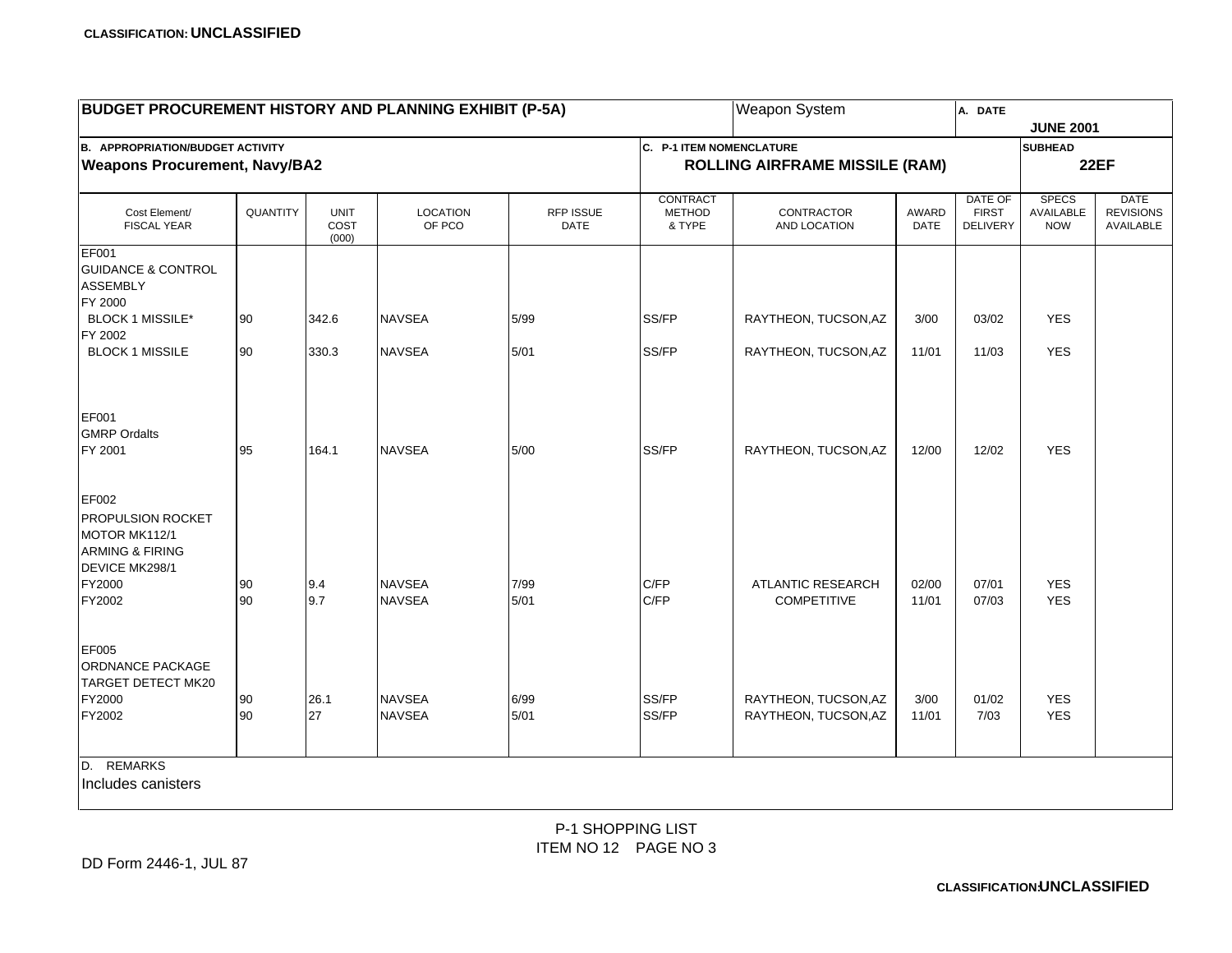| <b>BUDGET PROCUREMENT HISTORY AND PLANNING EXHIBIT (P-5A)</b> |          |                              |                           |                   |                                            | Weapon System                         |               | A. DATE                                    |                                         |                                              |
|---------------------------------------------------------------|----------|------------------------------|---------------------------|-------------------|--------------------------------------------|---------------------------------------|---------------|--------------------------------------------|-----------------------------------------|----------------------------------------------|
|                                                               |          |                              |                           |                   |                                            |                                       |               |                                            | <b>JUNE 2001</b>                        |                                              |
| <b>B. APPROPRIATION/BUDGET ACTIVITY</b>                       |          |                              |                           |                   | C. P-1 ITEM NOMENCLATURE                   |                                       |               |                                            | <b>SUBHEAD</b>                          |                                              |
| <b>Weapons Procurement, Navy/BA2</b>                          |          |                              |                           |                   |                                            | <b>ROLLING AIRFRAME MISSILE (RAM)</b> |               |                                            |                                         | <b>22EF</b>                                  |
| Cost Element/<br><b>FISCAL YEAR</b>                           | QUANTITY | <b>UNIT</b><br>COST<br>(000) | <b>LOCATION</b><br>OF PCO | RFP ISSUE<br>DATE | <b>CONTRACT</b><br><b>METHOD</b><br>& TYPE | CONTRACTOR<br>AND LOCATION            | AWARD<br>DATE | DATE OF<br><b>FIRST</b><br><b>DELIVERY</b> | <b>SPECS</b><br>AVAILABLE<br><b>NOW</b> | <b>DATE</b><br><b>REVISIONS</b><br>AVAILABLE |
| <b>EF004</b>                                                  |          |                              |                           |                   |                                            |                                       |               |                                            |                                         |                                              |
| SAFE & ARMS MK 13/2                                           |          |                              |                           |                   |                                            |                                       |               |                                            |                                         |                                              |
| FY2000                                                        | 60       | 0.3                          | <b>NAVSEA</b>             | 7/00              | SS/FP                                      | <b>CHINA LAKE</b>                     | 1/00          | 06/01                                      | <b>YES</b>                              |                                              |
| FY 2002                                                       | 60       | 2.6                          | <b>NAVAIR</b>             | 7/01              | C/FP                                       | <b>COMPETITIVE</b>                    | 11/01         | 07/03                                      | <b>YES</b>                              |                                              |
| <b>EF006</b><br>WARHEAD WDU 17/8                              |          |                              |                           |                   |                                            |                                       |               |                                            |                                         |                                              |
| FY 2000                                                       | 60       | 6.3                          | <b>NAVAIR</b>             | 2/00              | C/FP                                       | <b>ENSIGN BRICKFORD</b>               | 6/00          | 11/01                                      | <b>YES</b>                              |                                              |
| FY 2002                                                       | 60       | 6.6                          | <b>NAVAIR</b>             | 5/01              | C/FP                                       | <b>OPTION</b>                         | 11/01         | 07/03                                      | <b>YES</b>                              |                                              |
| <b>EF010</b>                                                  |          |                              |                           |                   |                                            |                                       |               |                                            |                                         |                                              |
| <b>TELEMETER</b>                                              |          |                              |                           |                   |                                            |                                       |               |                                            |                                         |                                              |
| FY 2000                                                       | 30       | 26.5                         | <b>NAVSEA</b>             | 5/99              | SS/FP                                      | CHINA LAKE                            | 3/00          | 7/01                                       | <b>YES</b>                              |                                              |
| FY 2002                                                       | 30       | 28.3                         | <b>NAVSEA</b>             | 5/01              | SS/FP                                      | CHINA LAKE                            | 11/01         | 7/03                                       | <b>YES</b>                              |                                              |
| EF957<br><b>CONTAINERS</b>                                    |          |                              |                           |                   |                                            |                                       |               |                                            |                                         |                                              |
| FY 2000                                                       | 160      | 3.1                          | <b>NAVSEA</b>             | 9/99              | C/FP                                       | AC INCORPORATION                      | 9/00          | 2/01                                       | <b>YES</b>                              |                                              |
| <b>EF007</b><br><b>CANISTER</b>                               |          |                              |                           |                   |                                            |                                       |               |                                            |                                         |                                              |
| FY 2002                                                       | 90       | 24.8                         | <b>NAVSEA</b>             | 5/01              | SS/FP                                      | RAYTHEON, TUCSON, AZ                  | 11/01         | 11/03                                      | <b>YES</b>                              |                                              |
|                                                               |          |                              |                           |                   |                                            |                                       |               |                                            |                                         |                                              |
|                                                               |          |                              |                           |                   |                                            |                                       |               |                                            |                                         |                                              |
|                                                               |          |                              |                           |                   |                                            |                                       |               |                                            |                                         |                                              |
| D. REMARKS                                                    |          |                              |                           |                   |                                            |                                       |               |                                            |                                         |                                              |
|                                                               |          |                              |                           |                   |                                            |                                       |               |                                            |                                         |                                              |
|                                                               |          |                              |                           |                   |                                            |                                       |               |                                            |                                         |                                              |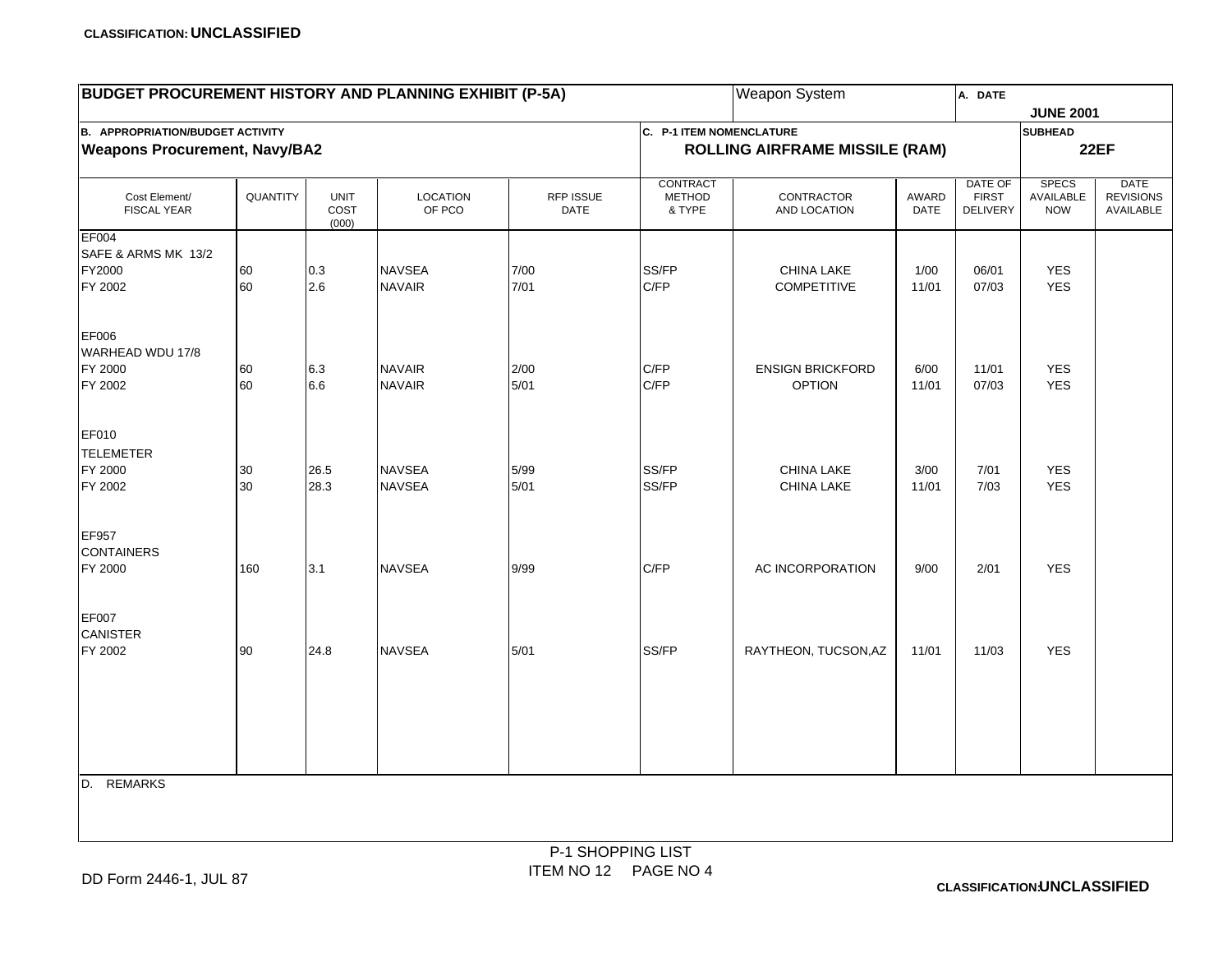| FY 2002/03 BUDGET PRODUCTION SCHEDULE, P-21                               |                   |                 |                                |                  |                   |                        |                      |                            |                  |                        |                          |                  |                    |                |              |                  |                            | <b>DATE</b>          |                                                                |                            |                   |                             |                     | <b>JUNE 2001</b>                        |                     |              |              |               |               |                             |                             |
|---------------------------------------------------------------------------|-------------------|-----------------|--------------------------------|------------------|-------------------|------------------------|----------------------|----------------------------|------------------|------------------------|--------------------------|------------------|--------------------|----------------|--------------|------------------|----------------------------|----------------------|----------------------------------------------------------------|----------------------------|-------------------|-----------------------------|---------------------|-----------------------------------------|---------------------|--------------|--------------|---------------|---------------|-----------------------------|-----------------------------|
| APPROPRIATION/BUDGET ACTIVITY:<br><b>WEAPONS PROCUREMENT, NAVY BA-2</b>   |                   |                 |                                |                  |                   |                        |                      |                            |                  |                        |                          |                  |                    |                |              | Weapon System    |                            |                      | P-1 ITEM NOMENCLATURE<br><b>ROLLING AIRFRAME MISSILE (RAM)</b> |                            |                   |                             |                     |                                         |                     |              |              |               |               |                             |                             |
|                                                                           |                   |                 |                                |                  |                   |                        |                      |                            |                  | <b>Production Rate</b> |                          |                  |                    |                |              |                  |                            |                      | <b>Procurement Leadtimes</b>                                   |                            |                   |                             |                     |                                         |                     |              |              |               |               |                             |                             |
|                                                                           |                   |                 | Manufacturer's                 |                  |                   |                        |                      |                            |                  |                        |                          |                  | <b>ALT Prior</b>   |                |              | <b>ALT After</b> |                            |                      | Initial                                                        |                            |                   | Reorder                     |                     |                                         |                     |              |              |               |               |                             | Unit of                     |
| Item                                                                      |                   |                 | Name and Location              |                  |                   |                        | <b>MSR</b>           |                            | $1 - 8 - 5$      |                        | <b>MAX</b>               |                  | to Oct 1           |                |              | Oct 1            |                            |                      | Mfg PLT                                                        |                            |                   | Mfg PLT                     |                     |                                         | Total               |              |              |               |               |                             | Measure                     |
| 5" Rolling Airframe Missle                                                |                   |                 | Raytheon Company               |                  |                   | 90                     |                      | 20                         |                  |                        | 480                      | $\mathbf 0$      |                    |                |              | 3                |                            | 24                   |                                                                |                            | 24                |                             |                     | 24                                      |                     |              |              | <b>Months</b> |               |                             |                             |
|                                                                           |                   | Co., Tucson, AZ |                                |                  |                   |                        |                      |                            |                  |                        |                          |                  |                    |                |              |                  |                            |                      |                                                                |                            |                   |                             |                     |                                         |                     |              |              |               |               |                             |                             |
|                                                                           |                   |                 |                                |                  |                   |                        |                      |                            |                  |                        |                          |                  |                    |                |              |                  |                            |                      |                                                                |                            |                   |                             |                     |                                         |                     |              |              |               |               |                             |                             |
|                                                                           |                   |                 |                                |                  |                   |                        |                      |                            |                  |                        |                          |                  |                    |                |              |                  |                            |                      |                                                                |                            |                   |                             |                     |                                         |                     |              |              |               |               |                             |                             |
|                                                                           |                   |                 |                                |                  |                   |                        |                      |                            |                  |                        |                          |                  |                    |                |              |                  |                            |                      |                                                                |                            |                   |                             |                     |                                         |                     |              |              |               |               |                             |                             |
|                                                                           |                   |                 |                                |                  |                   |                        |                      |                            |                  |                        |                          |                  |                    |                |              |                  |                            |                      |                                                                |                            |                   |                             |                     |                                         |                     |              |              |               |               |                             |                             |
|                                                                           |                   |                 |                                |                  |                   |                        |                      |                            |                  |                        | FISCAL YEAR 2000         |                  |                    |                |              |                  |                            |                      |                                                                |                            |                   |                             |                     | FISCAL YEAR 2001                        |                     |              |              |               |               |                             |                             |
| ITEM / MANUFACTURER                                                       | $\mathsf{F}$      | S               | Q                              | D                | B                 |                        | 1999                 |                            |                  |                        |                          |                  | CALENDAR YEAR 2000 |                |              |                  |                            |                      |                                                                |                            |                   |                             |                     | CALENDAR YEAR 2001                      |                     |              |              |               |               |                             |                             |
|                                                                           | Y                 | $\vee$          | $\top$                         | $\mathsf E$      | Α                 | $\circ$                | ${\sf N}$            | D                          | J                | $\mathsf F$            | M                        | Α                | М                  | J.             |              | A                | $\mathsf{s}$               | $\mathsf O$          | ${\sf N}$                                                      | $\mathsf D$                | IJ                | F                           | M                   | Α                                       | M                   |              | J            |               | A             | $\mbox{\bf s}$              | B                           |
|                                                                           |                   | $\mathsf{C}$    | Y                              | $\mathsf{L}$     | L                 | $\mathsf C$            | $\circ$              | $\mathsf E$                | $\mathsf A$      | $\mathsf E$            | A                        | P                | $\mathsf A$        | $\sf U$        | $\sf U$      | $\sf U$          | $\mathsf E$                | ${\tt C}$            | $_{\rm V}^{\rm O}$                                             | $\mathsf E$                | $\mathsf{A}$      | $\mathsf E$                 | $\overline{A}$      | P                                       | A<br>Y              | $\mathsf{U}$ | $\cup$       |               | $\cup$        | $\mathsf E$                 | $\mathsf A$<br>$\mathbf{L}$ |
|                                                                           |                   |                 |                                |                  |                   | $\mathsf{T}$           | $\vee$               | $\mathtt{C}$               | ${\sf N}$        | B                      | $\mathsf{R}$             | ${\sf R}$        | $\mathsf Y$        | ${\sf N}$      | $\mathsf L$  | G                | P                          | $\top$               |                                                                | $\mathtt{C}$               | $\mathsf{N}$      | $\, {\sf B}$                | ${\sf R}$           | $\mathsf{R}$                            |                     | ${\sf N}$    | $\mathsf L$  |               | G             | P                           |                             |
|                                                                           |                   | N               |                                | 54               |                   |                        |                      |                            |                  |                        |                          |                  |                    |                |              |                  |                            |                      |                                                                |                            |                   |                             |                     |                                         |                     |              |              |               |               |                             |                             |
| 5" Rolling Airframe Missile/RC<br>5" Rolling Airframe Missile/RC          | 98<br>99          | N               | 94<br>95                       |                  | 40<br>95          |                        |                      |                            |                  |                        |                          |                  |                    |                |              |                  |                            |                      |                                                                |                            |                   |                             |                     |                                         |                     |              |              |               |               |                             | 40<br>95                    |
| 5" Rolling Airframe Missile/RC                                            | $00\,$            | ${\sf N}$       | 90                             |                  | 90                |                        |                      |                            |                  |                        | A                        |                  |                    |                |              |                  |                            |                      |                                                                |                            |                   |                             |                     |                                         |                     |              |              |               |               |                             | 90                          |
| 5" Rolling Airframe Missile/RC                                            | 01                | ${\sf N}$       |                                |                  |                   |                        |                      |                            |                  |                        |                          |                  |                    |                |              |                  |                            |                      |                                                                |                            |                   |                             |                     |                                         |                     |              |              |               |               |                             |                             |
|                                                                           |                   |                 |                                |                  |                   |                        |                      |                            |                  |                        |                          |                  |                    |                |              |                  |                            |                      |                                                                |                            |                   |                             |                     |                                         |                     |              |              |               |               |                             |                             |
|                                                                           |                   |                 |                                |                  |                   |                        |                      |                            |                  |                        |                          |                  |                    |                |              |                  |                            |                      |                                                                |                            |                   |                             |                     |                                         |                     |              |              |               |               |                             |                             |
|                                                                           |                   |                 |                                |                  |                   |                        |                      |                            |                  |                        |                          |                  |                    |                |              |                  |                            |                      |                                                                |                            |                   |                             |                     |                                         |                     |              |              |               |               |                             |                             |
|                                                                           |                   |                 |                                |                  |                   |                        |                      |                            |                  |                        |                          |                  |                    |                |              |                  |                            |                      |                                                                |                            |                   |                             |                     |                                         |                     |              |              |               |               |                             |                             |
|                                                                           |                   |                 |                                |                  |                   |                        |                      |                            |                  |                        |                          |                  |                    |                |              |                  |                            |                      |                                                                |                            |                   |                             |                     |                                         |                     |              |              |               |               |                             |                             |
|                                                                           |                   |                 |                                |                  |                   |                        |                      |                            |                  |                        | FISCAL YEAR 2002         |                  |                    |                |              |                  |                            |                      |                                                                |                            |                   |                             |                     | FISCAL YEAR 2003                        |                     |              |              |               |               |                             |                             |
| ITEM / MANUFACTURER                                                       | $\mathsf{F}$<br>Y | S<br>$\vee$     | Q<br>$\top$                    | D<br>$\mathsf E$ | $\, {\bf B}$<br>Α |                        | 2001                 |                            |                  |                        |                          |                  | CALENDAR YEAR 2002 |                |              |                  |                            |                      |                                                                |                            |                   |                             |                     | CALENDAR YEAR 2003                      |                     |              |              |               |               |                             | В                           |
|                                                                           |                   | $\mathbf C$     | Y                              | $\mathsf{L}$     | L                 | $\circ$<br>$\mathsf C$ | ${\sf N}$<br>$\circ$ | $\mathsf D$<br>$\mathsf E$ | J<br>$\mathsf A$ | F<br>$\mathsf E$       | M<br>A                   | Α<br>$\mathsf P$ | М<br>$\mathsf{A}$  | $\sf U$        | $\sf U$      | Α<br>$\sf U$     | $\mathbb S$<br>$\mathsf E$ | $\circ$<br>${\rm c}$ | ${\sf N}$<br>$\circ$                                           | $\mathsf D$<br>$\mathsf E$ | J<br>$\mathsf{A}$ | $\mathsf{F}$<br>$\mathsf E$ | M<br>$\overline{A}$ | $\mathsf{A}$<br>$\mathsf P$             | M<br>$\overline{A}$ | $\sf U$      | J<br>$\sf U$ |               | A<br>U        | $\mathsf{s}$<br>$\mathsf E$ | $\mathsf A$                 |
|                                                                           |                   |                 |                                |                  |                   | T.                     | $\vee$               | $\mathtt{C}$               | ${\sf N}$        | B                      | $\mathsf{R}$             | ${\sf R}$        | Y                  | ${\sf N}$      | $\mathsf{L}$ | G                | P                          | $\top$               | $\mathsf{V}$                                                   | $\mathtt{C}$               | ${\sf N}$         | $\, {\sf B}$                | ${\sf R}$           | $\mathsf{R}$                            | Y                   | ${\sf N}$    | $\mathsf L$  |               | ${\mathsf G}$ | P                           | $\mathbf{L}$                |
|                                                                           |                   |                 |                                |                  |                   |                        |                      |                            |                  |                        |                          |                  |                    |                |              |                  |                            |                      |                                                                |                            |                   |                             |                     |                                         |                     |              |              |               |               |                             |                             |
| 5" Rolling Airframe Missile/RC                                            | 98                | ${\sf N}$       | 94                             | 54               | 40                |                        | 30 <sup>1</sup>      | 10                         |                  |                        |                          |                  |                    |                |              |                  |                            |                      |                                                                |                            |                   |                             |                     |                                         |                     |              |              |               |               |                             | $\mathbf 0$                 |
| 5" Rolling Airframe Missile/RC                                            | 99                | N               | 95                             |                  | 95                |                        |                      | 20                         | 40               | 35                     |                          |                  |                    |                |              |                  |                            |                      |                                                                |                            |                   |                             |                     |                                         |                     |              |              |               |               |                             |                             |
| 5" Rolling Airframe Missile/RC                                            | $00\,$            | ${\sf N}$       | 90                             |                  | 90                |                        |                      |                            |                  |                        | 8                        | $\overline{7}$   | 8                  | $\overline{7}$ | 8            | $\overline{7}$   | 8                          |                      |                                                                |                            |                   |                             |                     |                                         |                     |              |              |               |               |                             | $\mathbf 0$                 |
| <sup>5</sup> " Rolling Airframe Missile/RC<br>Rolling Airframe Missile/RC | 01<br>02          | N<br>N          | $\mathbf 0$<br>90              |                  | $\mathbf 0$<br>90 |                        | Α                    |                            |                  |                        |                          |                  |                    |                |              |                  |                            |                      |                                                                |                            |                   |                             |                     |                                         |                     |              |              |               |               |                             | $\mathbf 0$<br>90           |
|                                                                           |                   |                 |                                |                  |                   |                        |                      |                            |                  |                        |                          |                  |                    |                |              |                  |                            |                      |                                                                |                            |                   |                             |                     |                                         |                     |              |              |               |               |                             | 90                          |
|                                                                           |                   |                 |                                |                  |                   |                        |                      |                            |                  |                        |                          |                  |                    |                |              |                  |                            |                      |                                                                |                            |                   |                             |                     |                                         |                     |              |              |               |               |                             |                             |
|                                                                           |                   |                 |                                |                  |                   |                        |                      |                            |                  |                        |                          |                  |                    |                |              |                  |                            |                      |                                                                |                            |                   |                             |                     |                                         |                     |              |              |               |               |                             |                             |
|                                                                           |                   |                 |                                |                  |                   |                        |                      |                            |                  |                        |                          |                  |                    |                |              |                  |                            |                      |                                                                |                            |                   |                             |                     |                                         |                     |              |              |               |               |                             |                             |
|                                                                           |                   |                 |                                |                  |                   |                        |                      |                            |                  |                        |                          |                  |                    |                |              |                  |                            |                      |                                                                |                            |                   |                             |                     |                                         |                     |              |              |               |               |                             |                             |
| Remarks:                                                                  |                   |                 |                                |                  |                   |                        |                      |                            |                  |                        |                          |                  |                    |                |              |                  |                            |                      |                                                                |                            |                   |                             |                     |                                         |                     |              |              |               |               |                             |                             |
|                                                                           |                   |                 |                                |                  |                   |                        |                      |                            |                  |                        |                          |                  |                    |                |              |                  |                            |                      |                                                                |                            |                   |                             |                     |                                         |                     |              |              |               |               |                             |                             |
|                                                                           |                   |                 |                                |                  |                   |                        |                      |                            |                  |                        |                          |                  |                    |                |              |                  |                            |                      |                                                                |                            |                   |                             |                     |                                         |                     |              |              |               |               |                             |                             |
| DD Form 2445, JUL 87                                                      |                   |                 | Previous editions are obsolete |                  |                   |                        |                      |                            |                  |                        | <b>P-1 SHOPPING LIST</b> |                  |                    |                |              |                  |                            |                      |                                                                |                            |                   |                             |                     |                                         |                     |              |              |               |               |                             |                             |
| 311/244                                                                   |                   |                 |                                |                  |                   |                        |                      |                            |                  |                        | ITEM NO 12 PAGE NO 5     |                  |                    |                |              |                  |                            |                      |                                                                |                            |                   |                             |                     | <b>Exhibit P-21 Production Schedule</b> |                     |              |              |               |               |                             |                             |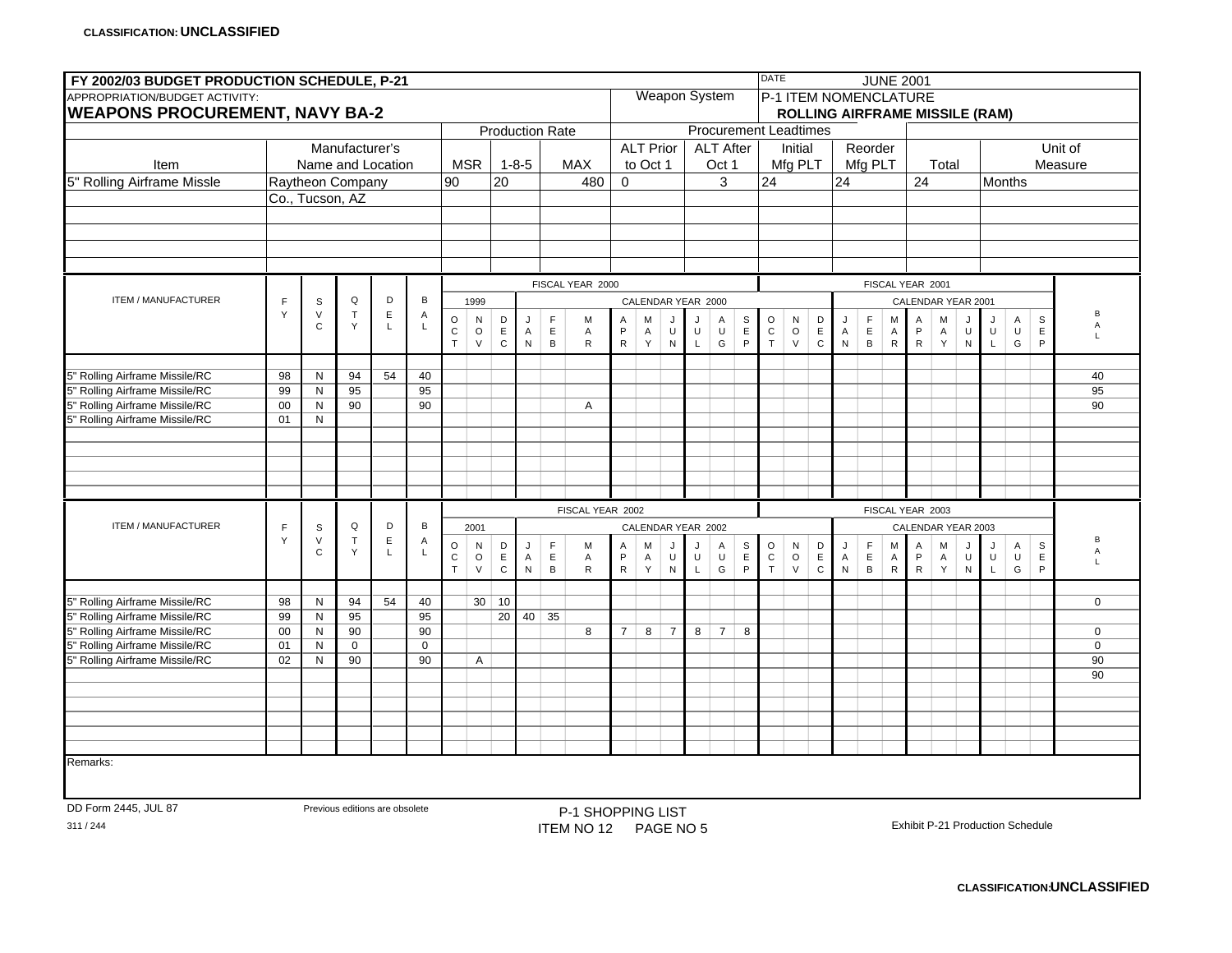#### **CLASSIFICATION:**

|                                                                                              |                 |              |        |            | <b>BUDGET ITEM JUSTIFICATION SHEET</b><br>$P-40$ |                                | DATE:                    | <b>June 2001</b> |
|----------------------------------------------------------------------------------------------|-----------------|--------------|--------|------------|--------------------------------------------------|--------------------------------|--------------------------|------------------|
| APPROPRIATION/BUDGET ACTIVITY<br>Weapons Procurement, Navy/2 - Other Missiles                |                 |              |        |            |                                                  | P-1 ITEM NOMENCLATURE          | <b>HELLFIRE AGM-114K</b> |                  |
| Program Element for Code B Items:                                                            |                 |              |        |            |                                                  | Other Related Program Elements |                          |                  |
|                                                                                              | Prior*<br>Years | ID<br>Code   | FY2000 | FY2001     | FY 2002                                          |                                |                          |                  |
| QUANTITY                                                                                     | 3,131           | $\mathsf{A}$ | 234    | 248        | $\mathbf 0$                                      |                                |                          |                  |
| COST (\$M)                                                                                   | 153.5           |              | 19.9   | 19.8       | 0.0                                              |                                |                          |                  |
| Initial Spares (\$M)                                                                         | 0.91            |              | 0.0    | 0.0        | 0.0                                              |                                |                          |                  |
| Total (\$M)                                                                                  | 154.4           |              | 19.9   | 19.8       | 0.0                                              |                                |                          |                  |
| Unit Cost (\$M)                                                                              | 0.05            |              | 0.06   | 0.06       | $\mathbf 0$                                      |                                |                          |                  |
|                                                                                              |                 |              |        |            |                                                  |                                |                          |                  |
| *Prior year funding is for HELLFIRE II AGM-114K only and does not include HELLFIRE AGM-114B. |                 |              |        |            |                                                  |                                |                          |                  |
| DD Form 2454, JUN 86                                                                         |                 |              |        | ITEM NO 13 | P-1 SHOPPING LIST                                | PAGE NO 1                      | <b>CLASSIFICATION:</b>   |                  |
|                                                                                              |                 |              |        |            |                                                  |                                | <b>UNCLASSIFIED</b>      |                  |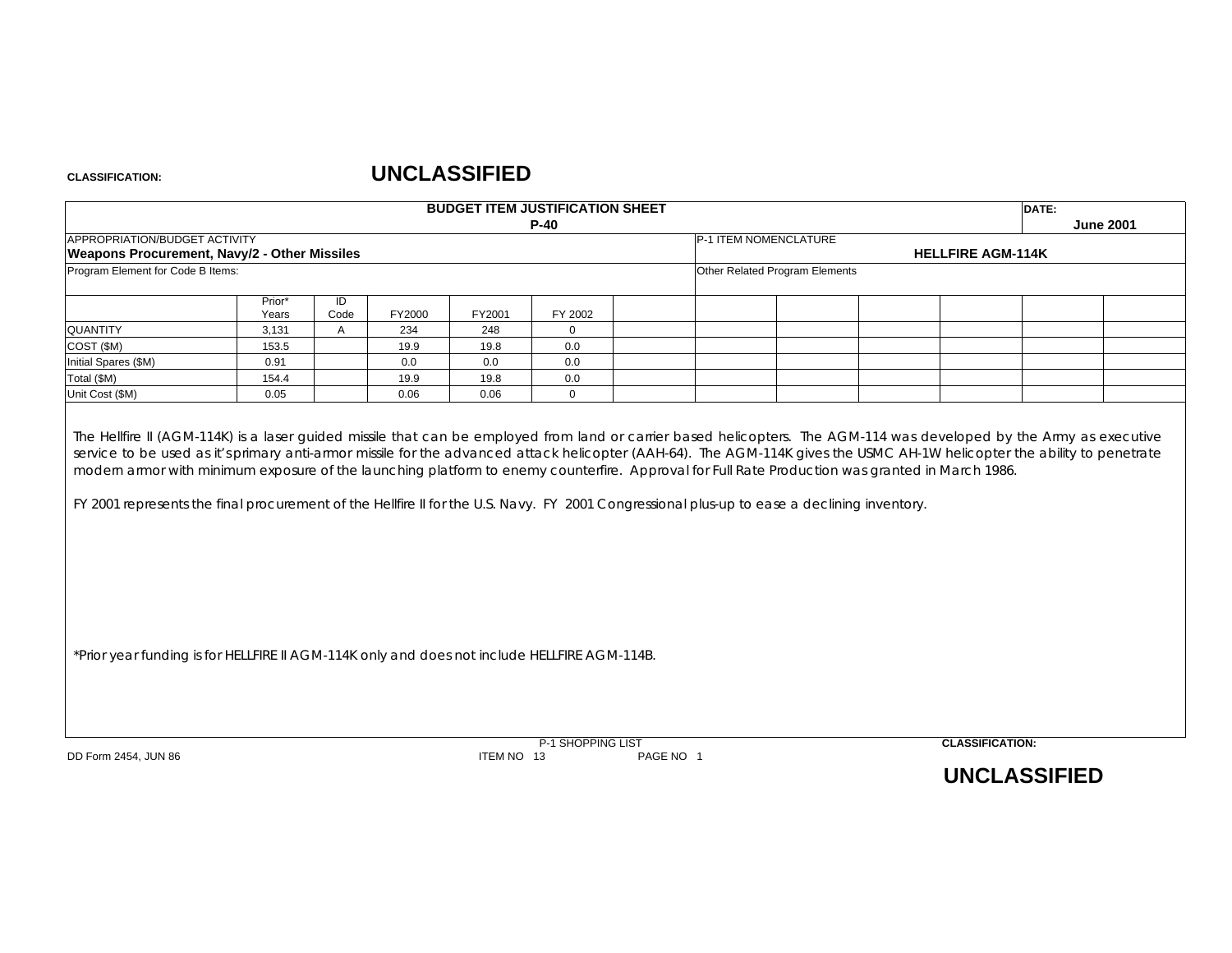#### **WEAPONS PROCUREMENT, NAVY FY 2002 PRESIDENT'S BUDGET**

**CLASSIFICATION: UNCLASSIFIED MISSILE COST ANALYSIS**

#### **EXHIBIT P-5**

#### **(Dollars in Millions)**

#### **Date: June 2001**

| Missile Nomenclature & Popular Name: | AGM-114K (HELLFIRE II) |          |           |                   |          |           |                   |          |           |                   |
|--------------------------------------|------------------------|----------|-----------|-------------------|----------|-----------|-------------------|----------|-----------|-------------------|
| Cost Elements                        | Prior Years*           | FY 2000  | Quantity  |                   | FY 2001  | Quantity  |                   | FY 2002  | Quantity  |                   |
| Missile Hardware                     | <b>Total Cost</b>      | Quantity | Unit Cost | <b>Total Cost</b> | Quantity | Unit Cost | <b>Total Cost</b> | Quantity | Unit Cost | <b>Total Cost</b> |
| **AUR                                | 115.142                | 213      | 0.057     | 13.732            | 248      | 0.063     | 15.555            |          |           |                   |
| ***AUR                               |                        | 21       | 0.063     | 1.336             |          |           |                   |          |           |                   |
| <b>Total Hardware</b>                | 115.142                | 234      |           | 15.068            | 248      |           | 15.555            |          |           |                   |
| <b>Recurring Production Support</b>  |                        |          |           |                   |          |           |                   |          |           |                   |
| Govt In-House                        | 12.499                 |          |           | 4.249             |          |           | 3.567             |          |           |                   |
| Govt Test Program                    | 5.526                  |          |           |                   |          |           |                   |          |           |                   |
| Contractor SE/PM                     | 12.971                 |          |           |                   |          |           | 0.137             |          |           |                   |
| <b>Total Recurring Prod Support</b>  | 30.996                 |          |           | 4.249             |          |           | 3.704             |          |           |                   |
| <b>RECURRING FLYAWAY</b>             | 146.138                |          |           | 19.317            |          |           | 19.259            |          |           |                   |
| <b>Non-Recurring Costs</b>           |                        |          |           |                   |          |           |                   |          |           |                   |
| Acceptance Test Equipment            |                        |          |           |                   |          |           |                   |          |           |                   |
| Containers                           | 1.750                  |          |           | 0.257             |          |           | 0.257             |          |           |                   |
| <b>Total Non-Recurring Costs</b>     | 1.750                  |          |           | 0.257             |          |           | 0.257             |          |           |                   |
| <b>TOTAL MISSILE FLYAWAY</b>         | 147.888                |          |           | 19.574            |          |           | 19.516            |          |           |                   |
| <b>Fleet Support</b>                 |                        |          |           |                   |          |           |                   |          |           |                   |
| <b>Handling Equipment</b>            | 0.694                  |          |           |                   |          |           |                   |          |           |                   |
| <b>Training Equipment</b>            | 0.466                  |          |           |                   |          |           |                   |          |           |                   |
| Data & Pubs                          | 0.355                  |          |           | 0.019             |          |           | 0.019             |          |           |                   |
| <b>Integrated Logistics Support</b>  | 4.111                  |          |           | 0.281             |          |           | 0.281             |          |           |                   |
| <b>Total Fleet Support</b>           | 5.626                  |          |           | 0.300             |          |           | 0.300             |          |           |                   |
| Weapon System Cost                   | 153.516                |          |           | 19.874            |          |           | 19.816            |          |           |                   |
| Modifications                        |                        |          |           |                   |          |           |                   |          |           |                   |
| <b>Initial Spares</b>                | 0.914                  |          |           |                   |          |           |                   |          |           |                   |
| <b>Total Program Cost</b>            | 154.430                | 234      |           | 19.874            | 248      |           | 19.816            |          |           |                   |

\*The amount Identified against this Cost Element reflects total prior year funding associated with this cost element.

\*\*The unit cost for the 213 units reflect hardware costs only and not the associated costs of contract engineering support and contract modification costs (\$1.560). \*\*\*These funds will be awarded with the FY01 contract.

DD Form 2446-1, JUL 87 **P-1 SHOPPING LIST ITEM NO.** 13 Classification:<br>PAGE NO. 2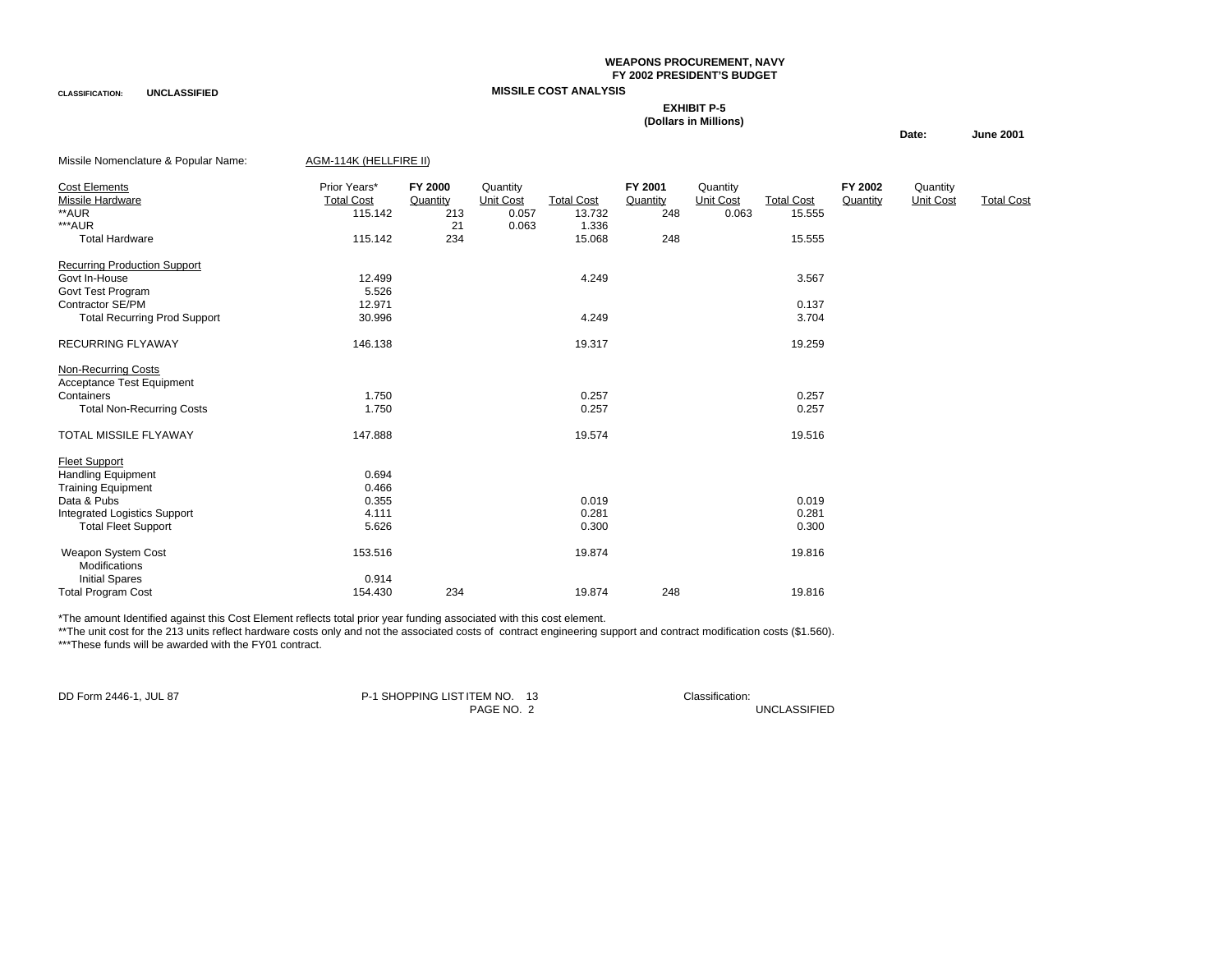| <b>BUDGET PROCUREMENT HISTORY AND PLANNING EXHIBIT (P-5A)</b>                                        |           |                              |                                            |                               |                                     | <b>Weapon System</b>                                         |               | A. DATE                                    |                                         |                                       |
|------------------------------------------------------------------------------------------------------|-----------|------------------------------|--------------------------------------------|-------------------------------|-------------------------------------|--------------------------------------------------------------|---------------|--------------------------------------------|-----------------------------------------|---------------------------------------|
|                                                                                                      |           |                              |                                            |                               |                                     |                                                              |               |                                            |                                         | <b>June 2001</b>                      |
| <b>B. APPROPRIATION/BUDGET ACTIVITY</b><br><b>Weapons Procurement, Navy/2 - Other Missiles</b>       |           |                              |                                            |                               | C. P-1 ITEM NOMENCLATURE            | <b>HELLFIRE II</b><br><b>AGM-114K</b>                        |               |                                            | <b>SUBHEAD</b>                          | J2F6                                  |
| Cost Element/<br><b>FISCAL YEAR</b>                                                                  | QUANTITY  | <b>UNIT</b><br>COST<br>(000) | LOCATION<br>OF PCO                         | RFP ISSUE<br>DATE             | CONTRACT<br><b>METHOD</b><br>& TYPE | CONTRACTOR<br>AND LOCATION                                   | AWARD<br>DATE | DATE OF<br><b>FIRST</b><br><b>DELIVERY</b> | <b>SPECS</b><br>AVAILABLE<br><b>NOW</b> | DATE<br><b>REVISIONS</b><br>AVAILABLE |
| <b>HELLFIRE II</b>                                                                                   |           |                              |                                            |                               |                                     |                                                              |               |                                            |                                         |                                       |
| FY 2000<br>FY 2000*                                                                                  | 213<br>21 | 0.057<br>0.063               | HUNTSVILLE, ALABAMA<br>HUNTSVILLE, ALABAMA | <b>APRIL 2000</b><br>FEB 2001 | MIPR/FFP<br>MIPR/FFP                | LOCKHEED MARTIN, ORLANDO, FL<br>LOCKHEED MARTIN, ORLANDO, FL | 9/00<br>7/01  | 03/02<br>01/03                             | YES<br><b>YES</b>                       |                                       |
| FY 2001                                                                                              | 248       | 0.063                        | HUNTSVILLE, ALABAMA                        | FEB 2001                      | MIPR/FFP                            | LOCKHEED MARTIN, ORLANDO, FL<br>ORLANDO, FL                  | 7/01          | 01/03                                      | <b>YES</b>                              |                                       |
| <b>REMARKS</b><br>D.<br>*A quantity of 21 FY 00 funded units will be awarded with the FY01 contract. |           |                              |                                            |                               |                                     |                                                              |               |                                            |                                         |                                       |

DD Form 2446-1, JUL 87 Classification: P-1 SHOPPING LIST ITEM NO. 13

PAGE NO. 3 UNCLASSIFIED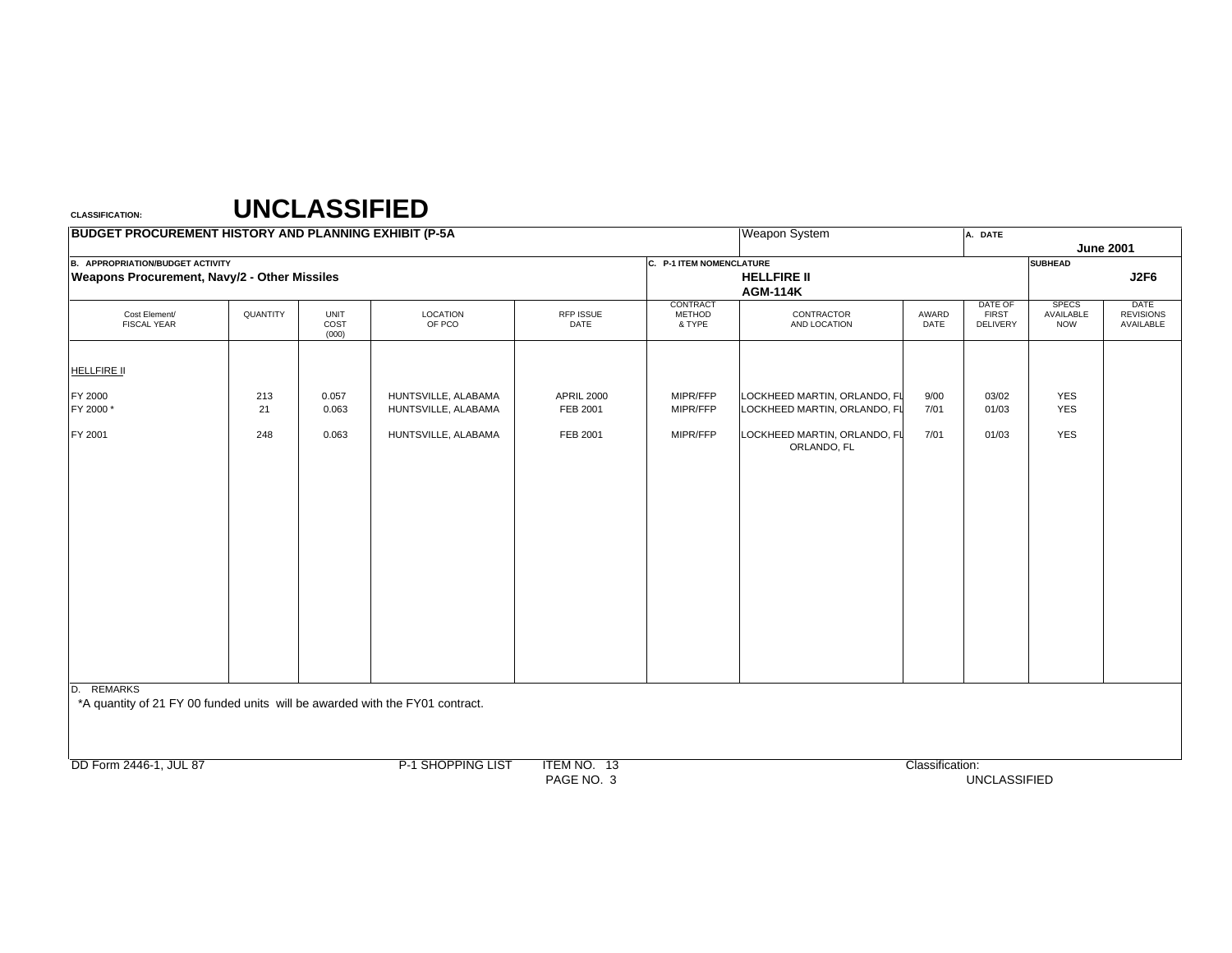| FY 2002/03 BUDGET PRODUCTION SCHEDULE, P-21                                                             |                 |                         |                          |                            |                                |                         |              |              |                        |                  |                  |                            |                   |                          |              |                  |                  | <b>DATE</b>             |                              |              |                     |                  | <b>June 2001</b>    |                  |                     |                                         |                |                         |                             |                 |
|---------------------------------------------------------------------------------------------------------|-----------------|-------------------------|--------------------------|----------------------------|--------------------------------|-------------------------|--------------|--------------|------------------------|------------------|------------------|----------------------------|-------------------|--------------------------|--------------|------------------|------------------|-------------------------|------------------------------|--------------|---------------------|------------------|---------------------|------------------|---------------------|-----------------------------------------|----------------|-------------------------|-----------------------------|-----------------|
| APPROPRIATION/BUDGET ACTIVITY                                                                           |                 |                         |                          |                            |                                |                         |              |              |                        |                  |                  |                            |                   | Weapon System            |              |                  |                  |                         | P-1 ITEM NOMENCLATURE        |              |                     |                  |                     |                  |                     |                                         |                |                         |                             |                 |
| <b>Weapons Procurement, Navy/2-Other Missiles</b>                                                       |                 |                         |                          |                            |                                |                         |              |              |                        |                  |                  |                            |                   |                          |              |                  |                  |                         | HELLFIRE II AGM-114K PEO(W)  |              |                     |                  |                     |                  |                     |                                         |                |                         |                             |                 |
|                                                                                                         |                 |                         |                          |                            |                                |                         |              |              | <b>Production Rate</b> |                  |                  |                            |                   |                          |              |                  |                  |                         | <b>Procurement Leadtimes</b> |              |                     |                  |                     |                  |                     |                                         |                |                         |                             |                 |
|                                                                                                         |                 |                         | Manufacturer's           |                            |                                |                         |              |              |                        |                  |                  |                            | <b>ALT Prior</b>  |                          |              | <b>ALT After</b> |                  |                         | Initial                      |              |                     | Reorder          |                     |                  |                     |                                         |                |                         | Unit of                     |                 |
| Item                                                                                                    |                 |                         | Name and Location        |                            |                                |                         | <b>MSR</b>   |              | $1 - 8 - 5$            |                  | <b>MAX</b>       |                            | to Oct 1          |                          |              | Oct 1            |                  |                         | Mfg PLT                      |              |                     | Mfg PLT          |                     |                  | Total               |                                         |                |                         | Measure                     |                 |
| <b>HELLFIRE II AGM-114K</b>                                                                             |                 |                         | LOCKHEED MARTIN, (HSLLC) |                            |                                |                         | 120          |              | 175                    |                  | 400              |                            | $\overline{4}$    |                          |              | 11               |                  |                         | $\Omega$                     |              |                     | $\overline{18}$  |                     |                  | 29                  |                                         |                |                         | EA                          |                 |
|                                                                                                         |                 |                         |                          |                            |                                |                         |              |              |                        |                  |                  |                            |                   |                          |              |                  |                  |                         |                              |              |                     |                  |                     |                  |                     |                                         |                |                         |                             |                 |
|                                                                                                         |                 |                         |                          |                            |                                |                         |              |              |                        |                  |                  |                            |                   |                          |              |                  |                  |                         |                              |              |                     |                  |                     |                  |                     |                                         |                |                         |                             |                 |
|                                                                                                         |                 |                         |                          |                            |                                |                         |              |              |                        |                  |                  |                            |                   |                          |              |                  |                  |                         |                              |              |                     |                  |                     |                  |                     |                                         |                |                         |                             |                 |
|                                                                                                         |                 |                         |                          |                            |                                |                         |              |              | FISCAL YEAR 2000       |                  |                  |                            |                   |                          |              |                  |                  |                         |                              |              |                     |                  |                     | FISCAL YEAR 2001 |                     |                                         |                |                         |                             |                 |
| ITEM / MANUFACTURER                                                                                     | E               | $\mathbb S$             | $\mathsf Q$              | D                          | B                              |                         | 1999         |              |                        |                  |                  |                            |                   | CALENDAR YEAR 2000       |              |                  |                  |                         |                              |              |                     |                  |                     |                  |                     | CALENDAR YEAR 2001                      |                |                         |                             |                 |
|                                                                                                         | Y               | $\vee$<br>$\mathsf{C}$  | $\mathsf T$<br>Y         | $\mathsf E$<br>$\mathsf L$ | Α<br>L.                        | $_{\rm c}^{\rm o}$      | N<br>$\circ$ | D<br>E       | $\mathsf J$<br>A       | F<br>$\mathsf E$ | M<br>Α           | $\mathsf A$<br>$\mathsf P$ | M<br>A            | U                        | $\sf U$      | A<br>$\sf U$     | s<br>$\mathsf E$ | $\circ$<br>$\mathtt{C}$ | ${\sf N}$<br>$\circ$         | D<br>E       | J<br>$\mathsf{A}$   | F<br>$\mathsf E$ | M<br>A              | A<br>P           | M<br>$\overline{A}$ | $\cdot$<br>$\cup$                       | J<br>$\cup$    | $\mathsf{A}$<br>$\sf U$ | $\mathsf{s}$<br>$\mathsf E$ |                 |
|                                                                                                         |                 |                         |                          |                            |                                | $\top$                  | $\vee$       | $\mathtt{C}$ | ${\sf N}$              | $\,$ B           | ${\sf R}$        | $\mathsf R$                | Y                 | ${\sf N}$                | $\mathsf{L}$ | G                | P                | $\mathsf{T}$            | $\vee$                       | $\mathtt{C}$ | ${\sf N}$           | $\overline{B}$   | ${\sf R}$           | $\mathsf R$      | Y                   | ${\sf N}$                               | $\mathsf{L}$   | G                       | P                           | $\mathsf L$     |
|                                                                                                         |                 |                         |                          |                            |                                |                         |              |              |                        |                  |                  |                            |                   |                          |              |                  |                  |                         |                              |              |                     |                  |                     |                  |                     |                                         |                |                         |                             |                 |
| LOCKHEED MARTIN, HELLFIRE SYSTEMS LIMITE                                                                | 98              | N                       | 200                      | $\overline{0}$             | 200                            |                         |              |              |                        |                  | 100              |                            |                   |                          |              |                  |                  |                         |                              |              |                     |                  | 100                 |                  |                     |                                         |                |                         |                             | $\overline{0}$  |
| <b>LIABILITY CO. (HSLLC)</b>                                                                            |                 |                         |                          |                            |                                |                         |              |              |                        |                  |                  |                            |                   |                          |              |                  |                  |                         |                              |              |                     |                  |                     |                  |                     |                                         |                |                         |                             |                 |
| <b>LOCKHEED MARTIN, HSLLC</b>                                                                           | $\overline{00}$ | N                       | 213                      | $\overline{\mathfrak{o}}$  | 213                            |                         |              |              |                        |                  |                  |                            |                   |                          |              |                  | $\mathsf{A}$     |                         |                              |              |                     |                  |                     |                  |                     |                                         |                |                         |                             | 213             |
| 'LOCKHEED MARTIN, HSLLC                                                                                 | 00              | $\overline{\mathsf{N}}$ | $\overline{21}$          | $\overline{\mathfrak{o}}$  | $\overline{21}$                |                         |              |              |                        |                  |                  |                            |                   |                          |              |                  |                  |                         |                              |              |                     |                  |                     |                  |                     |                                         | $\overline{A}$ |                         |                             | $\overline{21}$ |
|                                                                                                         |                 |                         |                          |                            |                                |                         |              |              |                        |                  |                  |                            |                   |                          |              |                  |                  |                         |                              |              |                     |                  |                     |                  |                     |                                         |                |                         |                             |                 |
| <b>LOCKHEED MARTIN, HSLLC</b>                                                                           | 01              | $\overline{N}$          | 248                      | $\overline{\mathfrak{o}}$  | 248                            |                         |              |              |                        |                  |                  |                            |                   |                          |              |                  |                  |                         |                              |              |                     |                  |                     |                  |                     |                                         | $\overline{A}$ |                         |                             | 248             |
|                                                                                                         |                 |                         |                          |                            |                                |                         |              |              |                        |                  |                  |                            |                   |                          |              |                  |                  |                         |                              |              |                     |                  |                     |                  |                     |                                         |                |                         |                             |                 |
|                                                                                                         |                 |                         |                          |                            |                                |                         |              |              |                        |                  | FISCAL YEAR 2002 |                            |                   |                          |              |                  |                  |                         |                              |              |                     |                  |                     | FISCAL YEAR 2003 |                     |                                         |                |                         |                             |                 |
| ITEM / MANUFACTURER                                                                                     | F               | S                       | Q                        | D                          | B                              |                         | 2001         |              |                        |                  |                  |                            |                   | CALENDAR YEAR 2002       |              |                  |                  |                         |                              |              |                     |                  |                     |                  |                     | CALENDAR YEAR 2003                      |                |                         |                             |                 |
|                                                                                                         | Y               | $\vee$<br>$\mathsf{C}$  | $\top$<br>Y              | $\mathsf E$<br>$\mathsf L$ | Α<br>$\mathbf{L}$              | $\circ$<br>$\mathtt{C}$ | N<br>$\circ$ | D<br>E       | J<br>Α                 | F<br>$\mathsf E$ | M<br>Α           | Α<br>$\mathsf P$           | M<br>$\mathsf{A}$ | J<br>$\cup$              | J<br>$\cup$  | A<br>$\sf U$     | s<br>$\mathsf E$ | $\circ$<br>$\mathtt{C}$ | ${\sf N}$<br>$\circ$         | D<br>E       | J<br>$\overline{A}$ | F<br>$\mathsf E$ | M<br>$\overline{A}$ | A<br>P.          | M<br>$\overline{A}$ | J<br>$\sf U$                            | J<br>$\sf U$   | $\mathsf{A}$<br>$\cup$  | S<br>$\mathsf E$            | в<br>A          |
|                                                                                                         |                 |                         |                          |                            |                                | $\mathsf{T}$            | $\vee$       | $\mathtt{C}$ | ${\sf N}$              | $\,$ B           | ${\sf R}$        | $\mathsf{R}$               | $\mathsf{Y}$      | ${\sf N}$                | $\mathsf{L}$ | G                | P                | $\mathsf{T}$            | $\vee$                       | $\mathtt{C}$ | N                   | B                | $\sf R$             | $\mathsf R$      | Y                   | ${\sf N}$                               | $\mathsf L$    | G                       | P                           | $\mathbf{L}$    |
|                                                                                                         |                 |                         |                          |                            |                                |                         |              |              |                        |                  |                  |                            |                   |                          |              |                  |                  |                         |                              |              |                     |                  |                     |                  |                     |                                         |                |                         |                             |                 |
| LOCKHEED MARTIN, HSLLC                                                                                  | 00              | N                       | 213                      | $\overline{0}$             | 213                            |                         |              |              |                        |                  | 113              |                            | 100               |                          |              |                  |                  |                         |                              |              |                     |                  |                     |                  |                     |                                         |                |                         |                             | $\overline{0}$  |
| *LOCKHEED MARTIN, HSLLC                                                                                 | 00              | $\overline{\mathsf{N}}$ | $\overline{21}$          | $\overline{0}$             | 21                             |                         |              |              |                        |                  |                  |                            |                   |                          |              |                  |                  |                         |                              |              | $\overline{21}$     |                  |                     |                  |                     |                                         |                |                         |                             | $\overline{0}$  |
| LOCKHEED MARTIN, HSLLC                                                                                  | 01              | $\overline{N}$          | 248                      | $\overline{0}$             | 248                            |                         |              |              |                        |                  |                  |                            |                   |                          |              |                  |                  |                         |                              |              | 125                 |                  | 123                 |                  |                     |                                         |                |                         |                             | $\overline{0}$  |
|                                                                                                         |                 |                         |                          |                            |                                |                         |              |              |                        |                  |                  |                            |                   |                          |              |                  |                  |                         |                              |              |                     |                  |                     |                  |                     |                                         |                |                         |                             |                 |
|                                                                                                         |                 |                         |                          |                            |                                |                         |              |              |                        |                  |                  |                            |                   |                          |              |                  |                  |                         |                              |              |                     |                  |                     |                  |                     |                                         |                |                         |                             |                 |
|                                                                                                         |                 |                         |                          |                            |                                |                         |              |              |                        |                  |                  |                            |                   |                          |              |                  |                  |                         |                              |              |                     |                  |                     |                  |                     |                                         |                |                         |                             |                 |
| Remarks:                                                                                                |                 |                         |                          |                            |                                |                         |              |              |                        |                  |                  |                            |                   |                          |              |                  |                  |                         |                              |              |                     |                  |                     |                  |                     |                                         |                |                         |                             |                 |
| *Contract will be award with the FY01 contract. Qtys will be delivered with first delivery of FY01 buy. |                 |                         |                          |                            |                                |                         |              |              |                        |                  |                  |                            |                   |                          |              |                  |                  |                         |                              |              |                     |                  |                     |                  |                     |                                         |                |                         |                             |                 |
| DD Form 2445, JUL 87                                                                                    |                 |                         |                          |                            | Previous editions are obsolete |                         |              |              |                        |                  |                  |                            |                   | <b>P-1 SHOPPING LIST</b> |              |                  |                  |                         |                              |              |                     |                  |                     |                  |                     | <b>Exhibit P-21 Production Schedule</b> |                |                         |                             |                 |
| 311/244                                                                                                 |                 |                         |                          |                            |                                |                         |              |              |                        |                  |                  |                            | ITEM NO 13        |                          |              | PAGE 4           |                  |                         |                              |              |                     |                  |                     |                  |                     |                                         |                |                         |                             |                 |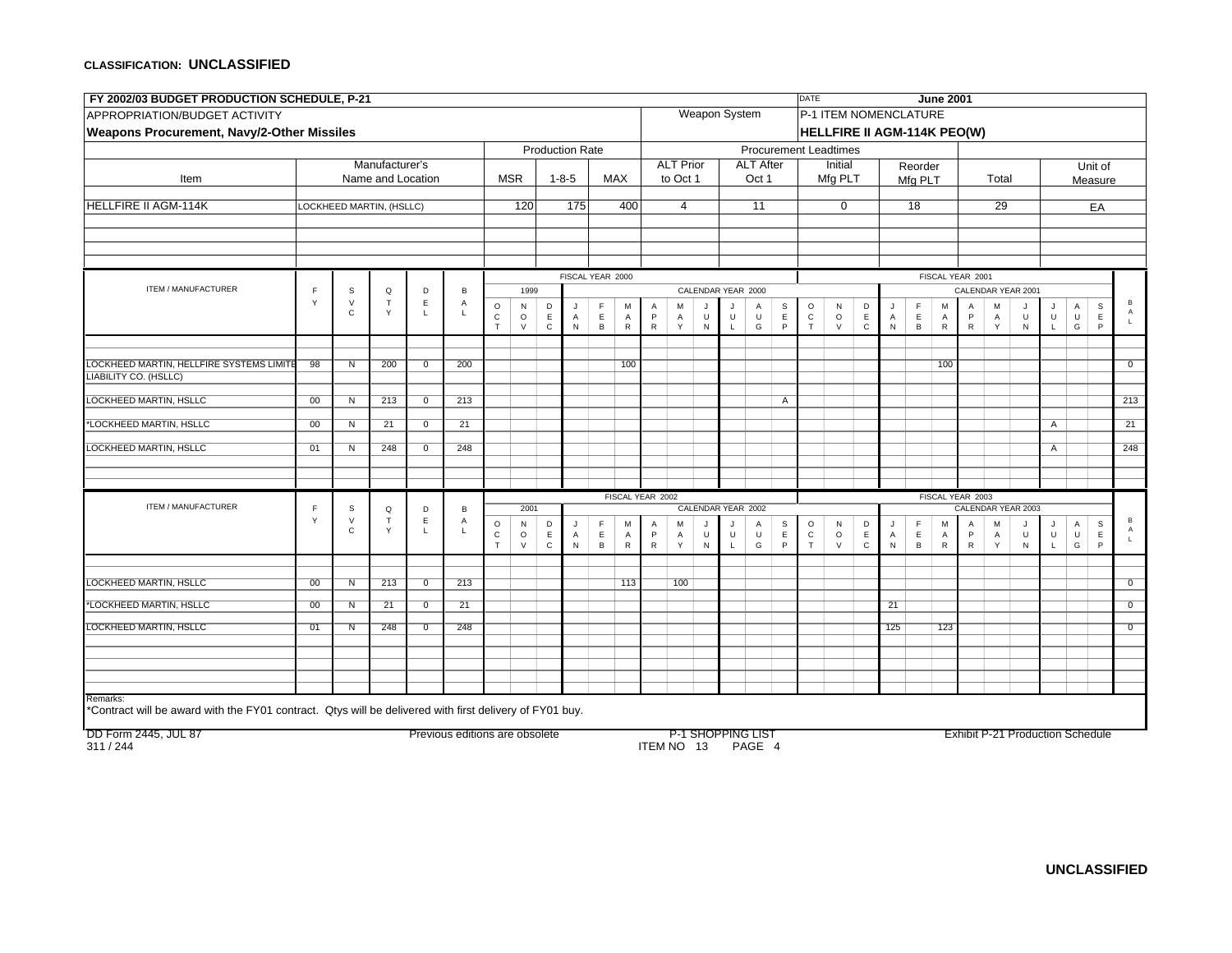#### **CLASSIFICATION:**

| <b>APPROPRIATION/BUDGET ACTIVITY</b><br><b>Weapons Procurement, Navy</b><br><b>BA2 - Other Missiles</b> |                       |                         |              | $P-40$                |  |                        |                  |
|---------------------------------------------------------------------------------------------------------|-----------------------|-------------------------|--------------|-----------------------|--|------------------------|------------------|
|                                                                                                         |                       |                         |              | P-1 ITEM NOMENCLATURE |  |                        | <b>June 2001</b> |
|                                                                                                         |                       |                         |              |                       |  | PENGUIN (J2GS) PEO(W)  |                  |
|                                                                                                         |                       |                         |              |                       |  |                        |                  |
|                                                                                                         | 1999 & Prior<br>Years | <b>FY 2000</b>          | FY 2001      | FY 2002               |  |                        |                  |
| <b>QUANTITY</b>                                                                                         | 111                   | 0                       | $\mathbf{0}$ | $\mathbf 0$           |  |                        |                  |
| COST (\$M)                                                                                              | \$172.4               | \$9.9                   | \$0.0        | \$0.0                 |  |                        |                  |
| Initial Spares (\$M)                                                                                    | \$6.4                 | \$0.0                   | \$0.0        | \$0.0                 |  |                        |                  |
| Total (\$M)                                                                                             | \$178.8               | \$9.9                   | \$0.0        | \$0.0                 |  |                        |                  |
| Unit Cost (\$M)                                                                                         | \$1.611               | \$0.000                 | \$0.000      | \$0.000               |  |                        |                  |
|                                                                                                         |                       |                         |              |                       |  |                        |                  |
|                                                                                                         |                       |                         |              |                       |  |                        |                  |
|                                                                                                         |                       |                         |              |                       |  |                        |                  |
|                                                                                                         |                       |                         |              |                       |  |                        |                  |
|                                                                                                         |                       |                         |              |                       |  |                        |                  |
|                                                                                                         |                       |                         |              |                       |  |                        |                  |
| DD Form 2454, JUN 86                                                                                    |                       | P-1 SHOPPING LIST<br>14 | PAGE NO 1    |                       |  | <b>CLASSIFICATION:</b> |                  |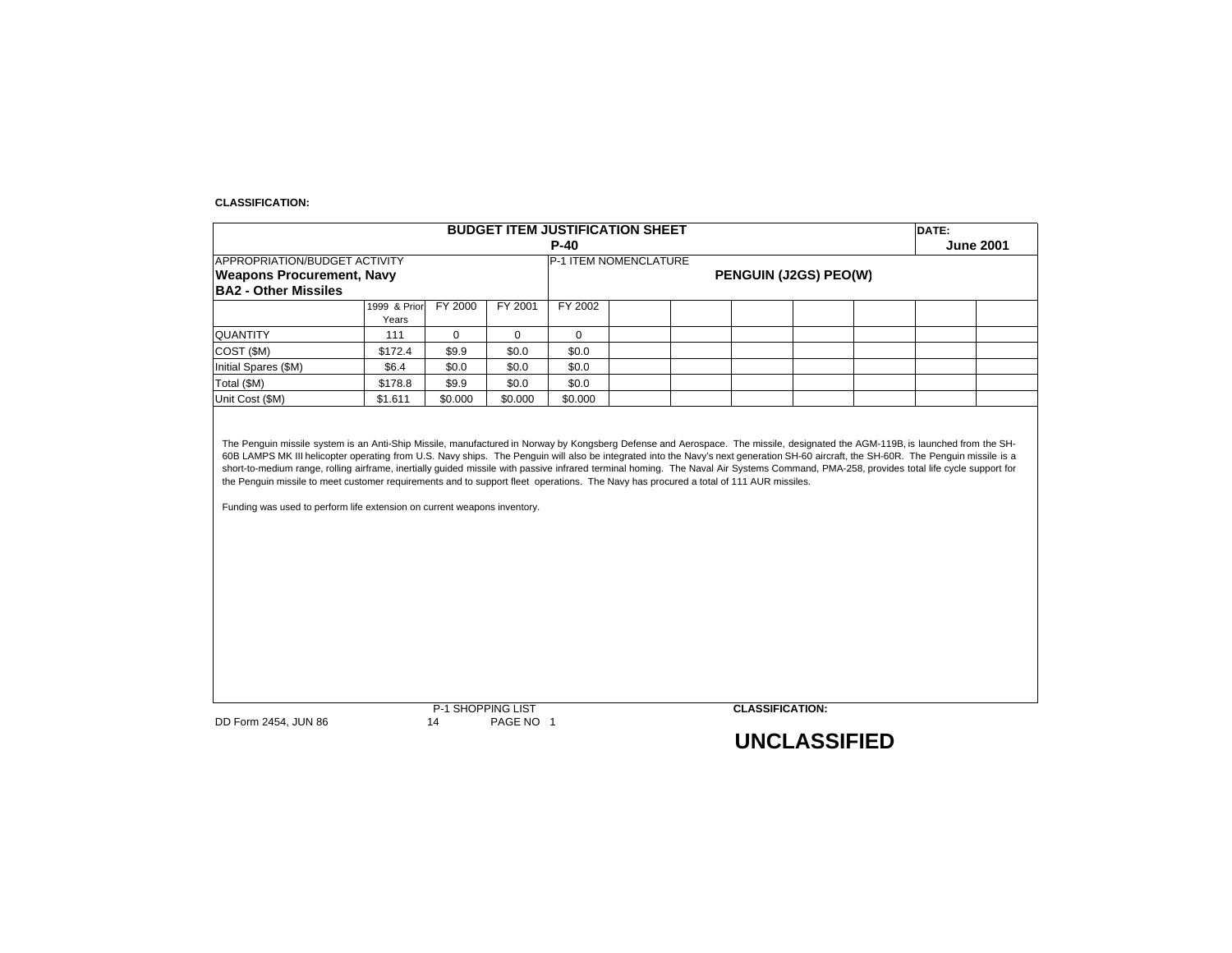#### **WEAPONS PROCUREMENT, NAVY FY 2002 PRESIDENT'S BUDGET MISSILE COST ANALYSIS EXHIBIT P-5 (Dollars in Millions)**

| Missile Nomenclature & Popular NamePENGUIN                                                                                                         |                     |          |                      |                     |          |                      | Date:               | <b>June 2001</b> |                      |
|----------------------------------------------------------------------------------------------------------------------------------------------------|---------------------|----------|----------------------|---------------------|----------|----------------------|---------------------|------------------|----------------------|
| <b>Cost Elements</b>                                                                                                                               | FY 2000<br>Quantity | Quantity | Unit Cost Total Cost | FY 2001<br>Quantity | Quantity | Unit Cost Total Cost | FY 2002<br>Quantity | Quantity         | Unit Cost Total Cost |
| <b>Missile Hardware</b><br>Penguin Missile Warhead<br>Penguin Missile Rocket<br>Penguin Missile Wings/Canards<br>Peng Missile Fire Control/Release |                     |          |                      |                     |          |                      |                     |                  |                      |
| <b>Total Hardware</b>                                                                                                                              |                     |          |                      |                     |          |                      |                     |                  |                      |
| <b>Procurement Support</b><br>Government In-House                                                                                                  |                     |          |                      |                     |          |                      |                     |                  |                      |
| <b>Total Procurement Support</b>                                                                                                                   |                     |          |                      |                     |          |                      |                     |                  |                      |
| <b>Total Flyaway Cost</b>                                                                                                                          |                     |          |                      |                     |          |                      |                     |                  |                      |
| <b>Fleet Support</b><br><b>Training Equipment</b><br><b>Field Activity Support</b><br><b>ILS Services</b>                                          |                     |          | 0.152                |                     |          |                      |                     |                  |                      |
| <b>Total Fleet Support</b>                                                                                                                         |                     |          | 0.152                |                     |          |                      |                     |                  |                      |
| Weapon System Cost                                                                                                                                 | 103                 | 0.095    | 9.785                |                     |          |                      |                     |                  |                      |
| Modifications<br><b>Advanced Procurement</b><br>Various<br><b>Initial Spares</b>                                                                   |                     |          |                      |                     |          |                      |                     |                  |                      |
| <b>Total Program Cost</b>                                                                                                                          |                     |          | 9.937                |                     |          |                      |                     |                  |                      |
|                                                                                                                                                    |                     |          |                      |                     |          |                      |                     |                  |                      |

ITEM NO 14 PAGE NO 2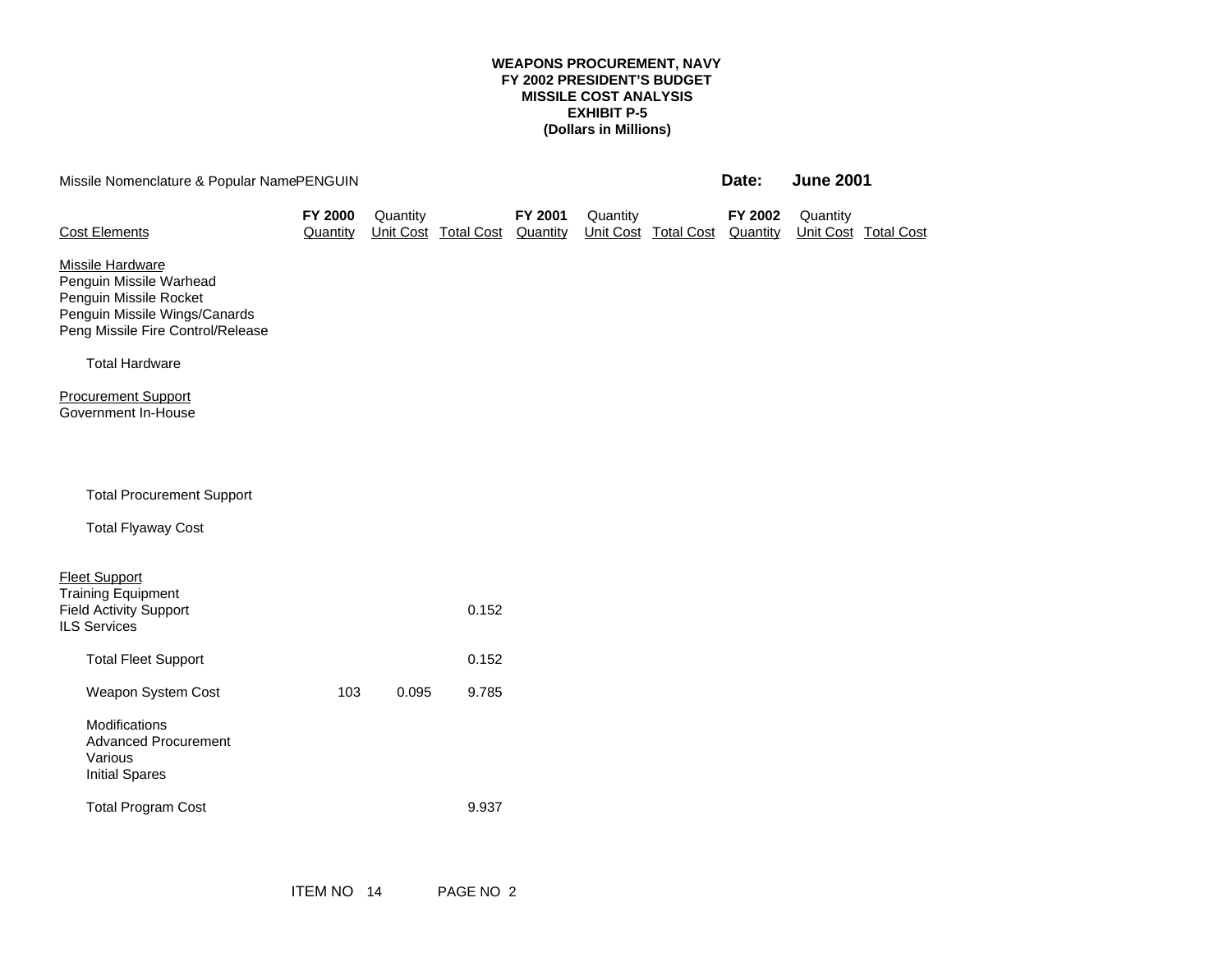|                                                                                                                                                                                                                                                                                                                                                                                                                                                                                                                                                                                                                                                                                                                                                                                                                                                                                                                                                                          |      |         | <b>BUDGET ITEM JUSTIFICATION SHEET</b> |         |     |                                |  |                         | DATE: |                  |
|--------------------------------------------------------------------------------------------------------------------------------------------------------------------------------------------------------------------------------------------------------------------------------------------------------------------------------------------------------------------------------------------------------------------------------------------------------------------------------------------------------------------------------------------------------------------------------------------------------------------------------------------------------------------------------------------------------------------------------------------------------------------------------------------------------------------------------------------------------------------------------------------------------------------------------------------------------------------------|------|---------|----------------------------------------|---------|-----|--------------------------------|--|-------------------------|-------|------------------|
|                                                                                                                                                                                                                                                                                                                                                                                                                                                                                                                                                                                                                                                                                                                                                                                                                                                                                                                                                                          |      |         |                                        | $P-40$  |     |                                |  |                         |       | <b>June 2001</b> |
| APPROPRIATION/BUDGET ACTIVITY                                                                                                                                                                                                                                                                                                                                                                                                                                                                                                                                                                                                                                                                                                                                                                                                                                                                                                                                            |      |         |                                        |         |     | P-1 ITEM NOMENCLATURE          |  |                         |       |                  |
| Weapons Procurement, Navy/BA-2; OTHER MISSILES                                                                                                                                                                                                                                                                                                                                                                                                                                                                                                                                                                                                                                                                                                                                                                                                                                                                                                                           |      |         |                                        |         |     | <b>AERIAL TARGETS (J2EM)</b>   |  | PE: 0204228N / 0204162N |       |                  |
| Program Element for Code B Items:                                                                                                                                                                                                                                                                                                                                                                                                                                                                                                                                                                                                                                                                                                                                                                                                                                                                                                                                        |      |         |                                        |         |     | Other Related Program Elements |  |                         |       |                  |
| 0604258N, 0605130D, 0604366N                                                                                                                                                                                                                                                                                                                                                                                                                                                                                                                                                                                                                                                                                                                                                                                                                                                                                                                                             |      |         |                                        |         | N/A |                                |  |                         |       |                  |
| Prior                                                                                                                                                                                                                                                                                                                                                                                                                                                                                                                                                                                                                                                                                                                                                                                                                                                                                                                                                                    | ID   |         |                                        |         |     |                                |  |                         |       |                  |
| Years                                                                                                                                                                                                                                                                                                                                                                                                                                                                                                                                                                                                                                                                                                                                                                                                                                                                                                                                                                    | Code | FY 2000 | FY 2001                                | FY 2002 |     |                                |  |                         |       |                  |
| <b>QUANTITY</b>                                                                                                                                                                                                                                                                                                                                                                                                                                                                                                                                                                                                                                                                                                                                                                                                                                                                                                                                                          |      |         |                                        |         |     |                                |  |                         |       |                  |
| COST<br>(In Millions)<br>\$2,662.9                                                                                                                                                                                                                                                                                                                                                                                                                                                                                                                                                                                                                                                                                                                                                                                                                                                                                                                                       | Α    | \$45.2  | \$58.4                                 | \$66.3  |     |                                |  |                         |       |                  |
| PROGRAM COVERAGE:<br>The Aerial Targets Program provides powered targets, towed targets and necessary Target Auxiliary and Augmentation Systems (TA/AS) equipment for fleet training, and weapons systems test<br>and evaluation. This program is comprised of a series of continuing target production programs.<br>JUSTIFICATION OF BUDGET YEAR REQUIREMENTS:<br>In Fiscal Year 2002, major efforts include the procurement of the Sub-Sonic Aerial Target (SSAT), the Supersonic Sea Skimming Target (SSST) and TDU-32 Tow Targets. TA/AS<br>procurements include target command/control equipment, scoring equipment, location and identification equipment, navigation equipment, electronic countermeasures equipment, active emitter<br>augmentation equipment and target control systems. The aerial targets and necessary TA/AS equipment provided from this program supports Navy air-to-air and surface-to-air training and<br>weapons systems DT/OT testing. |      |         |                                        |         |     |                                |  |                         |       |                  |
|                                                                                                                                                                                                                                                                                                                                                                                                                                                                                                                                                                                                                                                                                                                                                                                                                                                                                                                                                                          |      |         |                                        |         |     |                                |  |                         |       |                  |

**P-1 SHOPPING LIST** DD Form 2454, JUN 86 ITEM NO. 15 PAGE NO: 1

> CLASSIFICATION: **UNCLASSIFIED**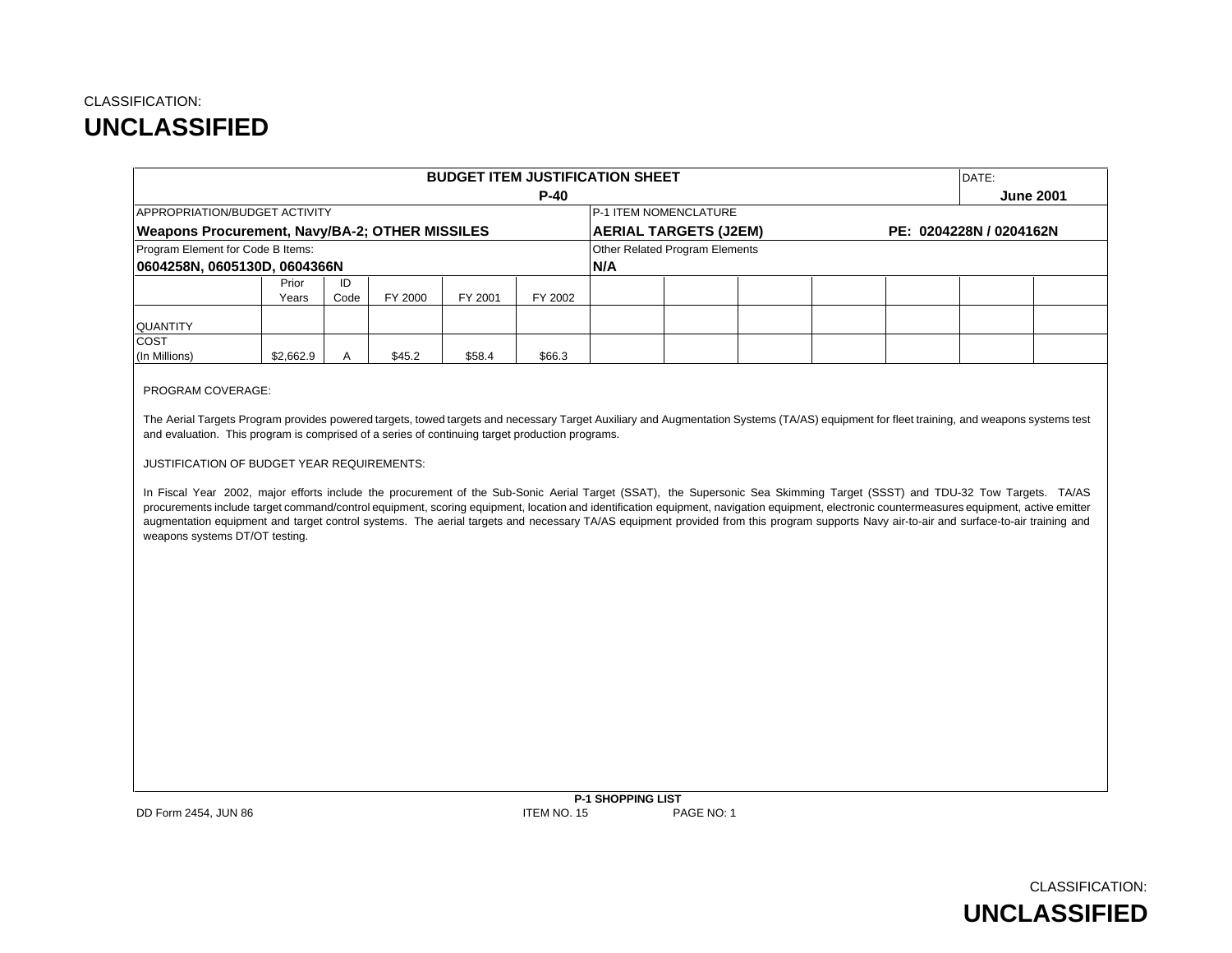|                                                      |                           |                |                     |                     |                     | BUDGET ITEM JUSTIFICATION SHEET FOR AGGREGATED ITEMS |            |                            | DATE: |                  |
|------------------------------------------------------|---------------------------|----------------|---------------------|---------------------|---------------------|------------------------------------------------------|------------|----------------------------|-------|------------------|
|                                                      |                           |                |                     |                     | P-40a               |                                                      |            |                            |       | <b>June 2001</b> |
| APPROPRIATION/BUDGET ACTIVITY                        |                           |                |                     |                     |                     | P-1 ITEM NOMENCLATURE                                |            |                            |       |                  |
| <b>Weapons Procurement, Navy/BA-2 OTHER MISSILES</b> |                           |                |                     |                     |                     |                                                      |            | <b>AERIAL TARGETS/J2EM</b> |       |                  |
| Procurement Items                                    | $\overline{D}$<br>Code    | Prior<br>Years |                     |                     | FY 2002             |                                                      |            |                            |       |                  |
|                                                      |                           |                | FY 2000             | FY 2001             |                     |                                                      |            |                            |       |                  |
| Anti-Air Warfare Target                              | $\boldsymbol{\mathsf{A}}$ |                |                     |                     |                     |                                                      |            |                            |       |                  |
| Quantity                                             |                           |                | $\mathsf{O}\xspace$ | $\mathsf{O}\xspace$ | $\mathsf{O}\xspace$ |                                                      |            |                            |       |                  |
| Funding                                              |                           | \$173.6        | \$1.0               | \$0.9               | \$0.0               |                                                      |            |                            |       |                  |
|                                                      |                           |                |                     |                     |                     |                                                      |            |                            |       |                  |
| Subsonic Aerial Target                               | A                         |                |                     |                     |                     |                                                      |            |                            |       |                  |
| Quantity                                             |                           |                | 71                  | 78                  | 109                 |                                                      |            |                            |       |                  |
| Funding                                              |                           | \$374.6        | \$25.6              | \$27.8              | \$35.0              |                                                      |            |                            |       |                  |
|                                                      |                           |                |                     |                     |                     |                                                      |            |                            |       |                  |
| Other Targets (1)                                    | В                         |                |                     |                     |                     |                                                      |            |                            |       |                  |
| Funding                                              |                           | \$115.2        | \$11.5              | \$16.4              | \$15.6              |                                                      |            |                            |       |                  |
|                                                      |                           |                |                     |                     |                     |                                                      |            |                            |       |                  |
| Other Costs                                          |                           | \$182.1        | \$7.2               | \$13.3              | \$15.8              |                                                      |            |                            |       |                  |
| Prior funded items                                   |                           | \$1,817.5      |                     |                     |                     |                                                      |            |                            |       |                  |
| Total P-1 Funding                                    |                           |                |                     |                     |                     |                                                      |            |                            |       |                  |
|                                                      |                           |                |                     |                     |                     |                                                      |            |                            |       |                  |
| Funding                                              |                           | \$2,662.9      | \$45.2              | \$58.4              | \$66.3              |                                                      |            |                            |       |                  |
|                                                      |                           |                |                     |                     |                     |                                                      |            |                            |       |                  |
|                                                      |                           |                |                     |                     |                     |                                                      |            |                            |       |                  |
|                                                      |                           |                |                     |                     |                     |                                                      |            |                            |       |                  |
|                                                      |                           |                |                     |                     |                     |                                                      |            |                            |       |                  |
|                                                      |                           |                |                     |                     |                     |                                                      |            |                            |       |                  |
|                                                      |                           |                |                     |                     |                     |                                                      |            |                            |       |                  |
|                                                      |                           |                |                     |                     |                     |                                                      |            |                            |       |                  |
|                                                      |                           |                |                     |                     |                     |                                                      |            |                            |       |                  |
|                                                      |                           |                |                     |                     |                     |                                                      |            |                            |       |                  |
|                                                      |                           |                |                     |                     |                     |                                                      |            |                            |       |                  |
|                                                      |                           |                |                     |                     |                     |                                                      |            |                            |       |                  |
|                                                      |                           |                |                     |                     |                     |                                                      |            |                            |       |                  |
|                                                      |                           |                |                     |                     |                     |                                                      |            |                            |       |                  |
|                                                      |                           |                |                     |                     |                     |                                                      |            |                            |       |                  |
|                                                      |                           |                |                     |                     |                     |                                                      |            |                            |       |                  |
|                                                      |                           |                |                     |                     |                     | <b>P-1 SHOPPING LIST</b>                             |            |                            |       |                  |
| DD Form 2454, JUN 86                                 |                           |                |                     |                     | ITEM NO. 15         |                                                      | PAGE NO. 2 |                            |       |                  |

(1) Quantities are not displayed here because multiple types of targets are included in the line. Target quantities are identified on the detailed P-5 for "Other Targets".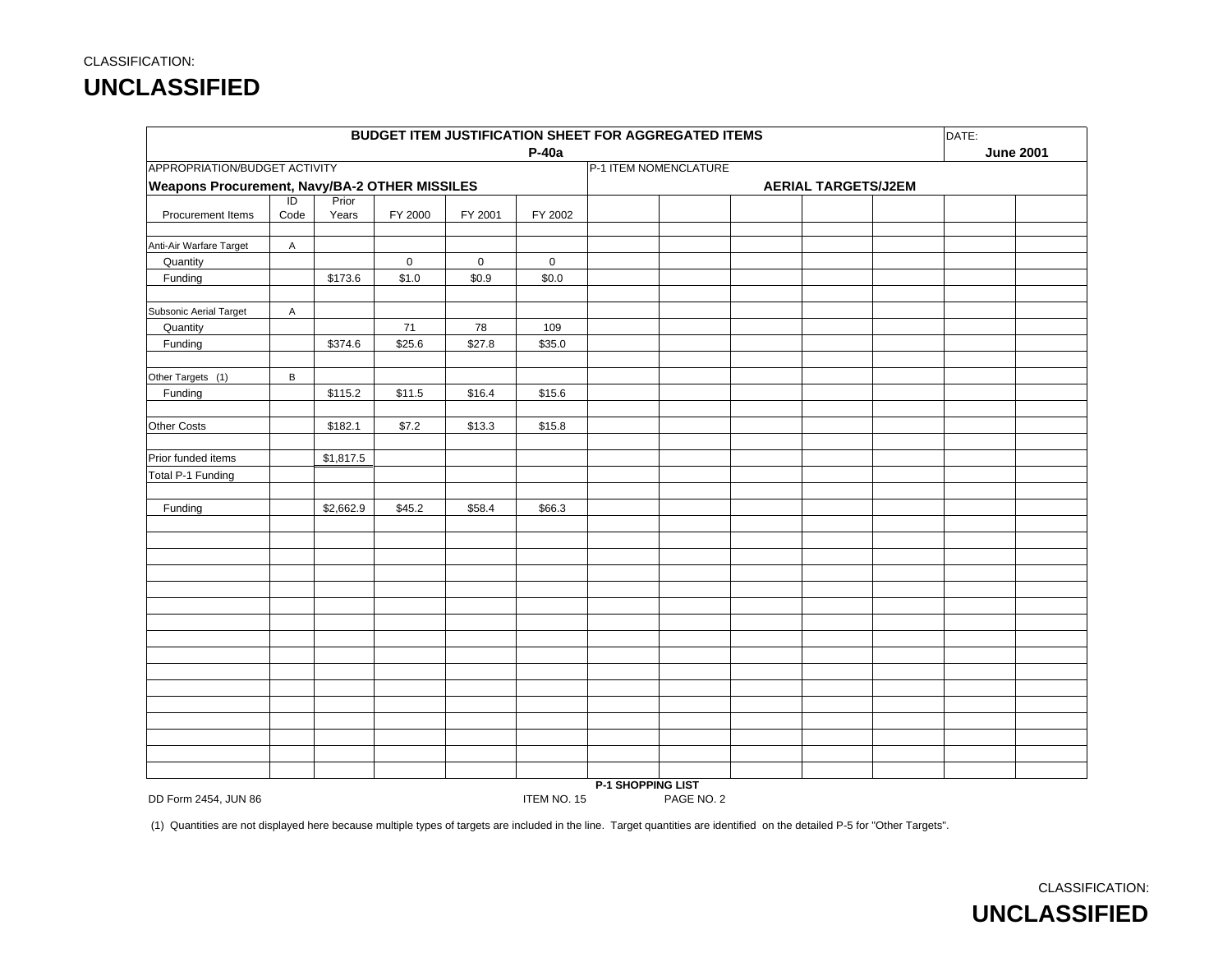|               |                                     |              |                    |     | <b>WEAPONS SYSTEM COST ANALYSIS</b> |     |                   |     |                   | <b>B. DATE</b>   |  |
|---------------|-------------------------------------|--------------|--------------------|-----|-------------------------------------|-----|-------------------|-----|-------------------|------------------|--|
|               |                                     |              |                    |     | $P-5$                               |     |                   |     |                   | <b>June 2001</b> |  |
|               | APPROPRIATION/BUDGET ACTIVITY       |              |                    |     | P-1 ITEM NOMECLATURE/SUBHEAD        |     |                   |     |                   |                  |  |
|               | <b>WEAPONS PROCUREMENT, NAVY</b>    |              |                    |     |                                     |     |                   |     |                   |                  |  |
|               | <b>BA-2 OTHER MISSILES</b>          |              |                    |     | <b>AERIAL TARGETS/J2EM</b>          |     |                   |     |                   |                  |  |
|               |                                     |              |                    |     |                                     |     |                   |     |                   |                  |  |
| COST          | ELEMENT OF COST                     | <b>IDENT</b> | <b>Prior Years</b> |     | FY 2000                             |     | FY 2001           |     | FY 2002           |                  |  |
| CODE          |                                     | CODE         | <b>Total Cost</b>  | QTY | <b>TOTAL COST</b>                   | QTY | <b>TOTAL COST</b> | QTY | <b>TOTAL COST</b> |                  |  |
|               | EM020 Anti-Air Warfare Target       | Α            | \$173,577          | 0   | \$993                               | 0   | \$907             | 0   | \$0               |                  |  |
|               | <b>EM030 Subsonic Aerial Target</b> | Α            | \$374,556          | 71  | \$25,552                            | 78  | \$27,752          | 109 | \$34,984          |                  |  |
|               | <b>EM200 OTHER TARGETS</b>          | B            | \$115,184          |     | \$11,453                            |     | \$16,369          |     | \$15,588          |                  |  |
| EM300 TA/AS   |                                     | Α            | \$182,074          |     | \$7,244                             |     | \$13,323          |     | \$15,777          |                  |  |
|               | <b>VARIOUS</b>                      |              | \$1,817,484        |     | \$0                                 |     | \$0               |     | \$0               |                  |  |
|               |                                     |              |                    |     |                                     |     |                   |     |                   |                  |  |
|               | <b>TOTAL</b>                        |              | \$2,662,875        | 71  | \$45,242                            | 78  | \$58,351          | 109 | \$66,349          |                  |  |
|               |                                     |              |                    |     |                                     |     |                   |     |                   |                  |  |
| <b>SPARES</b> |                                     |              |                    |     |                                     |     |                   |     |                   |                  |  |
|               | Anti-Air Warfare Target             |              | \$0                |     | \$0                                 |     | \$0               |     | \$0               |                  |  |
|               | Subsonic Aerial Target              |              | \$455              |     | \$0                                 |     | \$0               |     | \$0               |                  |  |
|               | <b>OTHER TARGETS</b>                |              | \$703              |     | \$0                                 |     | \$0               |     | \$0               |                  |  |
|               | TA/AS                               |              | \$363              |     | \$188                               |     | \$30              |     | \$335             |                  |  |
|               | <b>VARIOUS</b>                      |              | \$53,947           |     | \$0                                 |     | \$0               |     | \$0               |                  |  |
|               | <b>TOTAL SPARES</b>                 |              | \$55,468           |     | \$188                               |     | \$30              |     | \$335             |                  |  |
|               | <b>TOTAL PROGRAM</b>                |              | \$2,718,343        | 71  | \$45,430                            | 78  | \$58,381          | 109 | \$66,684          |                  |  |
|               |                                     |              |                    |     |                                     |     |                   |     |                   |                  |  |
|               |                                     |              |                    |     |                                     |     |                   |     |                   |                  |  |

 **P-1 SHOPPING LIST** ITEM NO. 15

PAGE NO. 3

Initial spares requirements are displayed for information purposes only and are budgeted in Budget Activity 6, Spare and Repair Parts.

Quantities are not displayed here because multiple types of targets are included in the line. Target quantities are identified on the detailed P-5 for "Other Targets".

> CLASSIFICATION: **UNCLASSIFIED**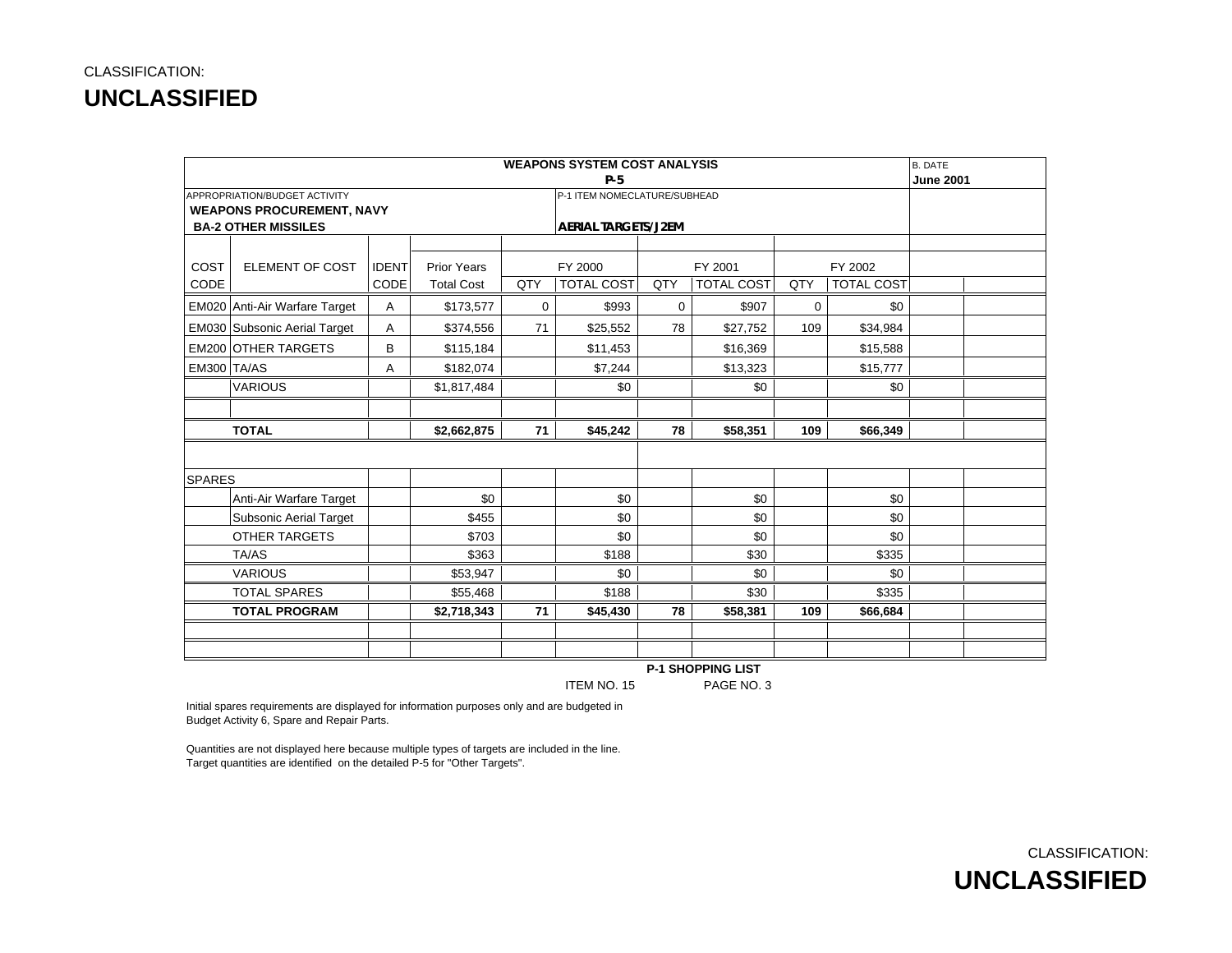| <b>WEAPON SYSTEM COST ANALYSIS EXHIBIT (P-5)</b> |                   |                    |             |              |                    |             |              |                  |      |              |                    | <b>June 2001</b> |              |
|--------------------------------------------------|-------------------|--------------------|-------------|--------------|--------------------|-------------|--------------|------------------|------|--------------|--------------------|------------------|--------------|
| TARGET SYSTEM: ANTI-AIR WARFARE TARGET (AAW)     |                   | <b>FISCAL YEAR</b> |             | 2000         | <b>FISCAL YEAR</b> |             |              | 2001 FISCAL YEAR |      | 2002         | <b>FISCAL YEAR</b> |                  | 2003         |
| MANUFACTURER: RAYTHEON AIRCRAFT, WICHITA, KS     | Prior Yrs         |                    | <b>UNIT</b> | <b>TOTAL</b> |                    | <b>UNIT</b> | <b>TOTAL</b> |                  | UNIT | <b>TOTAL</b> |                    | <b>UNIT</b>      | <b>TOTAL</b> |
| COST CODE: EM020<br>FLYAWAY COST (\$000)         | <b>Total Cost</b> | QTY                | COST        | COST         | QTY                | COST        | COST         | QTY              | COST | COST         | QTY                | COST             | COST         |
| HARDWARE:                                        |                   |                    |             |              |                    |             |              |                  |      |              |                    |                  |              |
| <b>TARGET</b>                                    | \$114,019         | $\mathbf 0$        | \$0         | \$0          | $\mathbf{0}$       | \$0         | \$0          | $\mathbf 0$      | \$0  | \$0          |                    |                  |              |
| <b>GFM-BATTERIES</b>                             | \$1,996           |                    |             | \$0          |                    |             | \$0          |                  |      | \$0          |                    |                  |              |
| GFM-IRFNA (1)                                    | \$3,691           |                    |             | \$0          |                    |             | \$0          |                  |      | \$0          |                    |                  |              |
| <b>INSTALL/MISSION KITS</b>                      | \$13,293          |                    |             | \$0          |                    |             | \$0          |                  |      | \$0          |                    |                  |              |
| EXTENDED PERFORMANCE KITS (2)                    | \$4,626           |                    |             | \$0          |                    |             | \$0          |                  |      | \$0          |                    |                  |              |
| <b>TOTAL HARDWARE</b>                            | \$137,625         | $\mathbf 0$        | \$0         | \$0          | 0                  | \$0         | \$0          | $\mathbf 0$      | \$0  | \$0          |                    |                  |              |
| PROCUREMENT SUPPORT (RECURRING):                 |                   |                    |             |              |                    |             |              |                  |      |              |                    |                  |              |
| <b>GOVERNMENT IN-HOUSE (3)</b>                   | \$12,176          |                    |             | \$993        |                    |             | \$907        |                  |      | \$0          |                    |                  |              |
| <b>DOCUMENTATION</b>                             | \$2,657           |                    |             | \$0          |                    |             | \$0          |                  |      | \$0          |                    |                  |              |
| <b>GOVERNMENT TEST</b>                           | \$2,212           |                    |             | \$0          |                    |             | \$0          |                  |      | \$0          |                    |                  |              |
| <b>TOTAL RECURRING</b>                           | \$17,045          |                    |             | \$993        |                    |             | \$907        |                  |      | \$0          |                    |                  |              |
| PROCUREMENT SUPPORT (NONRECURRING):              |                   |                    |             |              |                    |             |              |                  |      |              |                    |                  |              |
| PRODUCT IMPROVEMENT                              | \$13,364          |                    |             | \$0          |                    |             | \$0          |                  |      | \$0          |                    |                  |              |
| SPECIAL TOOLING AND TEST EQUIPMENT               | \$0               |                    |             | \$0          |                    |             | \$0          |                  |      | \$0          |                    |                  |              |
| <b>TOTAL NONRECURRING</b>                        | \$13,364          |                    |             | \$0          |                    |             | \$0          |                  |      | \$0          |                    |                  |              |
| <b>TOTAL FLYAWAY</b>                             | \$168,034         | $\mathbf 0$        | \$0         | \$993        | $\mathbf 0$        | \$0         | \$907        | $\mathbf 0$      | \$0  | \$0          |                    |                  |              |
| GROUND EQUIPMENT/FLEET SUPPORT COST:             |                   |                    |             |              |                    |             |              |                  |      |              |                    |                  |              |
| <b>GROUND EQUIPMENT</b>                          | \$0               |                    |             | \$0          |                    |             | \$0          |                  |      | \$0          |                    |                  |              |
| <b>INSTALL &amp; CHECKOUT</b>                    | \$0               |                    |             | \$0          |                    |             | \$0          |                  |      | \$0          |                    |                  |              |
| SPECIAL HANDLING EQUIPMENT                       | \$0               |                    |             | \$0          |                    |             | \$0          |                  |      | \$0          |                    |                  |              |
| FLEET TEST EQUIPMENT                             | \$469             |                    |             | \$0          |                    |             | \$0          |                  |      | \$0          |                    |                  |              |
| <b>TRAINING DEVICES</b>                          | \$272             |                    |             | \$0          |                    |             | \$0          |                  |      | \$0          |                    |                  |              |
| <b>DOCUMENTATION</b>                             | \$242             |                    |             | \$0          |                    |             | \$0          |                  |      | \$0          |                    |                  |              |
| <b>ILS</b>                                       | \$4,560           |                    |             | \$0          |                    |             | \$0          |                  |      | \$0          |                    |                  |              |
| <b>TOTAL GRD EQUIP/FLEET SUP COST</b>            | \$5,543           |                    |             | \$0          |                    |             | \$0          |                  |      | \$0          |                    |                  |              |
| <b>WEAPONS SYSTEM COST</b>                       | \$173,577         | $\mathbf 0$        | \$0         | \$993        | $\mathbf 0$        | \$0         | \$907        | $\mathbf 0$      | \$0  | \$0          |                    |                  |              |
| TARGETS INITIAL SPARES                           | \$0               |                    |             | \$0          |                    |             | \$0          |                  |      | \$0          |                    |                  |              |
| <b>TOTAL PROGRAM COST</b>                        | \$173,577         | $\mathbf 0$        | \$0         | \$993        | 0                  | \$0         | \$907        | 0                | \$0  | \$0          |                    |                  |              |

ITEM NO: 15

**P-1 SHOPPING LIST** PAGE NO: 4

(1) Inhibited Red Fuming Nitric Acid.

(2) Extended performance kits are required to perform missions at altitudes from 70,000 to 100,000 feet at velocities from Mach 3 to 4.

(3) FY00/01 government in-house to cover production support

for the deliveries scheduled in FY00/01.

CLASSIFICATION: **UNCLASSIFIED**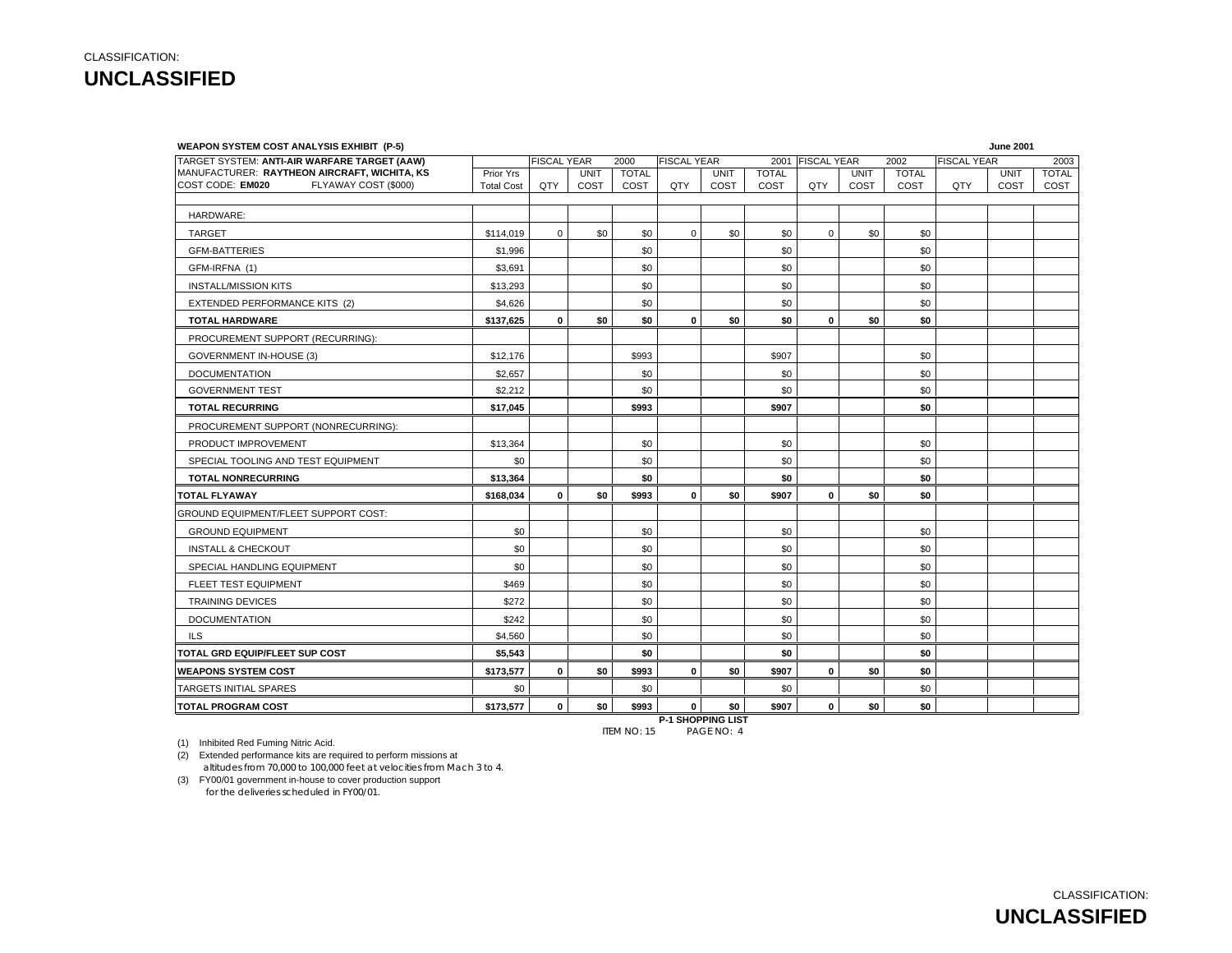| <b>WEAPON SYSTEM COST ANALYSIS EXHIBIT (P-5)</b> |                   |                    |             |              |     |                    |              |                    |             |              |     | <b>June 2001</b>   |              |
|--------------------------------------------------|-------------------|--------------------|-------------|--------------|-----|--------------------|--------------|--------------------|-------------|--------------|-----|--------------------|--------------|
| TARGET SYSTEM: SUBSONIC AERIAL TARGET            |                   | <b>FISCAL YEAR</b> |             | 2000         |     | <b>FISCAL YEAR</b> | 2001         | <b>FISCAL YEAR</b> |             | 2002         |     | <b>FISCAL YEAR</b> | 2003         |
| MANUFACTURER: NORTHROP-GRUMMAN                   | Prior Yrs         |                    | <b>UNIT</b> | <b>TOTAL</b> |     | <b>UNIT</b>        | <b>TOTAL</b> |                    | <b>UNIT</b> | <b>TOTAL</b> |     | <b>UNIT</b>        | <b>TOTAL</b> |
| COST CODE: EM030<br>FLYAWAY COST (\$000)         | <b>Total Cost</b> | QTY                | COST        | COST         | QTY | COST               | COST         | QTY                | COST        | COST         | QTY | COST               | COST         |
| HARDWARE:                                        |                   |                    |             |              |     |                    |              |                    |             |              |     |                    |              |
| <b>TARGET</b>                                    | \$301,894         | 71                 | \$279       | \$19,808     | 78  | \$259              | \$20,196     | 109                | \$243       | \$26,491     |     |                    |              |
| <b>INSTALL/MISSION KITS</b>                      | \$41,240          |                    |             | \$2,150      |     |                    | \$3,936      |                    |             | \$4,847      |     |                    |              |
| <b>TOTAL HARDWARE</b>                            | \$343.134         | 71                 | \$0         | \$21,958     | 78  | \$309              | \$24,132     | 109                | \$288       | \$31,338     |     |                    |              |
| PROCUREMENT SUPPORT (RECURRING):                 |                   |                    |             |              |     |                    |              |                    |             |              |     |                    |              |
| <b>GOVERNMENT IN-HOUSE</b>                       | \$15,242          |                    |             | \$1,132      |     |                    | \$1,450      |                    |             | \$1,434      |     |                    |              |
| <b>DOCUMENTATION</b>                             | \$1,906           |                    |             | \$148        |     |                    | \$150        |                    |             | \$154        |     |                    |              |
| <b>GOVERNMENT TEST</b>                           | \$2,109           |                    |             | \$390        |     |                    | \$425        |                    |             | \$433        |     |                    |              |
| <b>TOTAL RECURRING</b>                           | \$19,257          |                    |             | \$1,670      |     |                    | \$2,025      |                    |             | \$2,021      |     |                    |              |
| PROCUREMENT SUPPORT (NONRECURRING):              |                   |                    |             |              |     |                    |              |                    |             |              |     |                    |              |
| PRODUCT IMPROVEMENT<br>(1)                       | \$1,349           |                    |             | \$420        |     |                    | \$0          |                    |             | \$0          |     |                    |              |
| SPECIAL TOOLING AND TEST EQUIPMENT               | \$0               |                    |             | \$0          |     |                    | \$0          |                    |             | \$0          |     |                    |              |
| <b>TOTAL NONRECURRING</b>                        | \$1,349           |                    |             | \$420        |     |                    | \$0          |                    |             | \$0          |     |                    |              |
| <b>TOTAL FLYAWAY</b>                             | \$363.740         | 71                 | \$339       | \$24.048     | 78  | \$335              | \$26.157     | 109                | \$306       | \$33,359     |     |                    |              |
| GROUND EQUIPMENT/FLEET SUPPORT COST:             |                   |                    |             |              |     |                    |              |                    |             |              |     |                    |              |
| <b>GROUND EQUIPMENT</b>                          | \$4,041           |                    |             | \$825        |     |                    | \$900        |                    |             | \$917        |     |                    |              |
| <b>INSTALL &amp; CHECKOUT</b>                    | \$0               |                    |             | \$0          |     |                    | \$0          |                    |             | \$0          |     |                    |              |
| SPECIAL HANDLING EQUIPMENT                       | \$0               |                    |             | \$0          |     |                    | \$0          |                    |             | \$0          |     |                    |              |
| FLEET TEST EQUIPMENT                             | \$0               |                    |             | \$0          |     |                    | \$0          |                    |             | \$0          |     |                    |              |
| <b>TRAINING DEVICES</b>                          | \$298             |                    |             | \$37         |     |                    | \$45         |                    |             | \$46         |     |                    |              |
| <b>DOCUMENTATION</b>                             | \$998             |                    |             | \$0          |     |                    | \$0          |                    |             | \$0          |     |                    |              |
| ILS.                                             | \$5,479           |                    |             | \$642        |     |                    | \$650        |                    |             | \$662        |     |                    |              |
| TOTAL GRD EQUIP/FLEET SUP COST                   | \$10,816          |                    |             | \$1.504      |     |                    | \$1.595      |                    |             | \$1.625      |     |                    |              |
| <b>WEAPONS SYSTEM COST</b>                       | \$374,556         | 71                 | \$360       | \$25,552     | 78  | \$356              | \$27,752     | 109                | \$321       | \$34,984     |     |                    |              |
| <b>TARGETS INITIAL SPARES</b>                    | \$455             |                    |             | \$0          |     |                    | \$0          |                    |             | \$0          |     |                    |              |
| <b>TOTAL PROGRAM COST</b>                        | \$375,011         | 71                 | \$360       | \$25.552     | 78  | \$356              | \$27,752     | 109                | \$321       | \$34.984     |     |                    |              |

**P-1 SHOPPING LIST** ITEM NO: 15 PAGE NO: 5

 (1) These funds (FY00/\$550K) provide Way Point Navigation validation and flight testing for the BQM-74. Way point navigation is required for close in weapon system testing. It allows the target to safely fly to an end point behind

the ship. It also allows scenarios to be repeated as weapon system testing occurs.

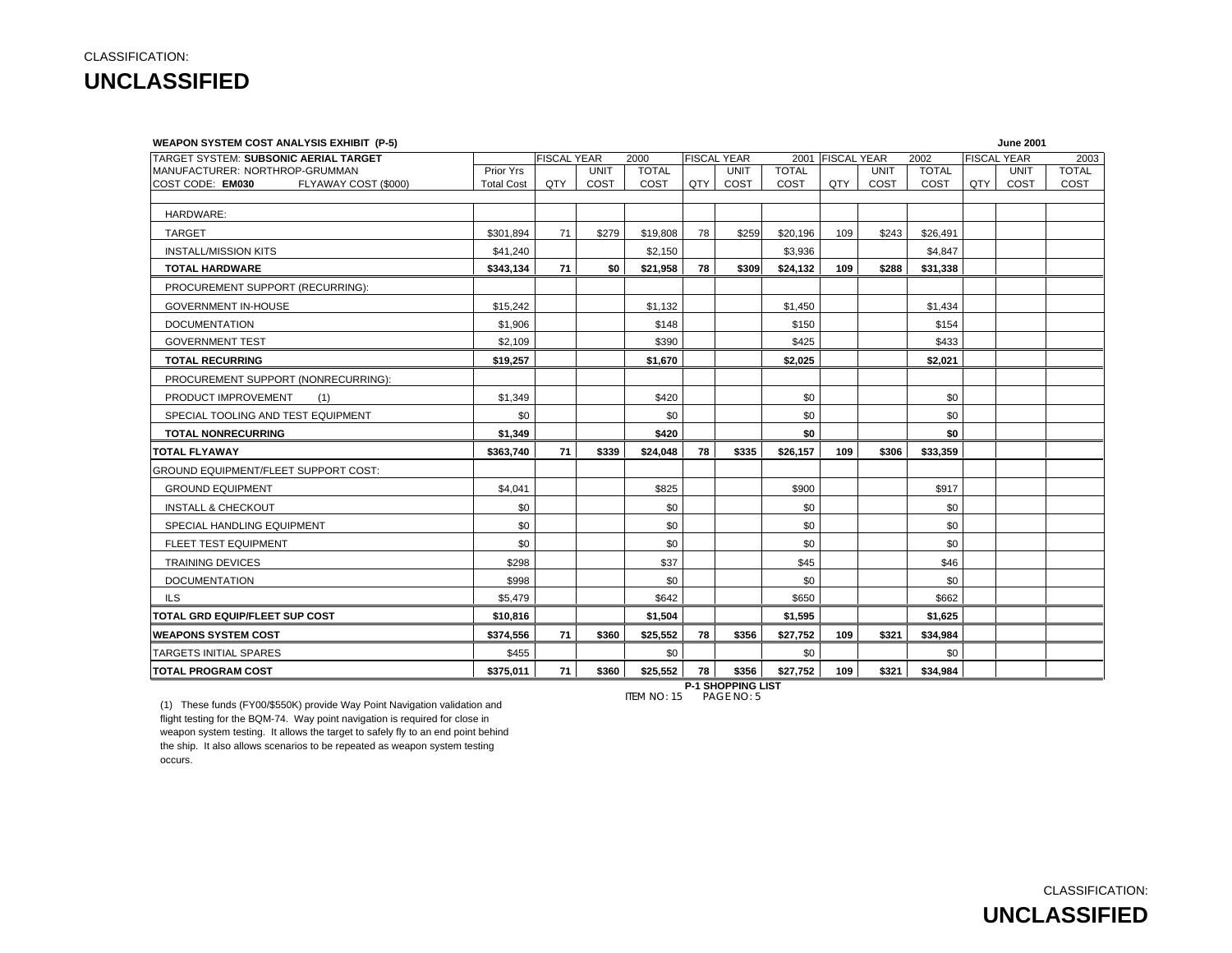| <b>WEAPON SYSTEM COST ANALYSIS EXHIBIT (P-5)</b> |                   |             |                  |              |             |                    |              |             |                    |              |                    | <b>June 2001</b> |      |
|--------------------------------------------------|-------------------|-------------|------------------|--------------|-------------|--------------------|--------------|-------------|--------------------|--------------|--------------------|------------------|------|
| <b>TARGET SYSTEM: OTHER TARGETS</b>              |                   |             | FISCAL YEAR 2000 |              |             | <b>FISCAL YEAR</b> | 2001         |             | <b>FISCAL YEAR</b> | 2002         | <b>FISCAL YEAR</b> |                  | 2003 |
| MANUFACTURER: VARIOUS                            | Prior Yrs         |             | <b>UNIT</b>      | <b>TOTAL</b> |             | <b>UNIT</b>        | <b>TOTAL</b> |             | <b>UNIT</b>        | <b>TOTAL</b> |                    |                  |      |
| COST CODE: EM200<br>FLYAWAY COST (\$000)         | <b>Total Cost</b> | QTY         | COST             | COST         | QTY         | COST               | COST         | QTY         | COST               | COST         |                    |                  |      |
| HARDWARE:                                        |                   |             |                  |              |             |                    |              |             |                    |              |                    |                  |      |
| Supersonic Sea Skimming Target (SSST)            | \$17,534          | 16          | \$536            | \$8,577      | 25          | \$548              | \$13,688     | 23          | \$552              | \$12,695     |                    |                  |      |
| FOREIGN NDI - SUPERSONIC                         | \$725             |             |                  | \$0          |             |                    | \$0          |             |                    | \$0          |                    |                  |      |
| FOREIGN NDI - SUBSONIC                           | \$0               |             |                  | \$0          |             |                    | \$0          |             |                    | \$0          |                    |                  |      |
| <b>TOW TARGETS</b>                               | \$3,399           | 215         | \$2.88           | \$619        | 500         | \$2.97             | \$1,486      | 500         | \$3.08             | \$1,541      |                    |                  |      |
| SM-2 TARGET                                      | \$2,000           |             |                  | \$0          |             |                    | \$0          |             |                    | \$0          |                    |                  |      |
| MQM-8G(EER) VANDAL                               | \$67,370          |             |                  | \$0          |             |                    | \$0          |             |                    | \$0          |                    |                  |      |
| <b>TOTAL HARDWARE</b>                            | \$91,028          |             |                  | \$9,196      |             |                    | \$15,174     |             |                    | \$14,236     |                    |                  |      |
| PROCUREMENT SUPPORT (RECURRING):                 |                   |             |                  |              |             |                    |              |             |                    |              |                    |                  |      |
| <b>GOVERNMENT IN-HOUSE</b>                       | \$10,529          |             |                  | \$1,324      |             |                    | \$895        |             |                    | \$1.052      |                    |                  |      |
| <b>DOCUMENTATION</b>                             | \$1,039           |             |                  | \$0          |             |                    | \$0          |             |                    | \$0          |                    |                  |      |
| <b>GOVERNMENT TEST</b>                           | \$300             |             |                  | \$0          |             |                    | \$0          |             |                    | \$0          |                    |                  |      |
| <b>TOTAL RECURRING</b>                           | \$11,868          |             |                  | \$1,324      |             |                    | \$895        |             |                    | \$1,052      |                    |                  |      |
| PROCUREMENT SUPPORT (NONRECURRING):              |                   |             |                  |              |             |                    |              |             |                    |              |                    |                  |      |
| PRODUCT IMPROVEMENT                              | \$3,726           |             |                  | \$0          |             |                    | \$0          |             |                    | \$0          |                    |                  |      |
| <b>CONTRACTOR ENGINEERING</b>                    | \$1,435           |             |                  | \$0          |             |                    | \$0          |             |                    | \$0          |                    |                  |      |
| SPECIAL TOOLING AND TEST EQUIPMENT               | \$0               |             |                  | \$0          |             |                    | \$0          |             |                    | \$0          |                    |                  |      |
| <b>TOTAL NONRECURRING</b>                        | \$5,161           |             |                  | \$0          |             |                    | \$0          |             |                    | \$0          |                    |                  |      |
| <b>TOTAL FLYAWAY</b>                             | \$108,057         | $\mathbf 0$ | \$0              | \$10,520     | $\mathbf 0$ | \$0                | \$16,069     | $\mathbf 0$ | \$0                | \$15,288     |                    |                  |      |
| <b>GROUND EQUIPMENT/FLEET SUPPORT COST:</b>      |                   |             |                  |              |             |                    |              |             |                    |              |                    |                  |      |
| <b>GROUND EQUIPMENT</b>                          | \$2,105           |             |                  | \$749        |             |                    | \$300        |             |                    | \$300        |                    |                  |      |
| <b>INSTALL &amp; CHECKOUT</b>                    | \$0               |             |                  | \$0          |             |                    | \$0          |             |                    | \$0          |                    |                  |      |
| SPECIAL HANDLING EQUIPMENT                       | \$0               |             |                  | \$0          |             |                    | \$0          |             |                    | \$0          |                    |                  |      |
| FLEET TEST EQUIPMENT                             | \$784             |             |                  | \$184        |             |                    | \$0          |             |                    | \$0          |                    |                  |      |
| <b>TRAINING DEVICES</b>                          | \$64              |             |                  | \$0          |             |                    | \$0          |             |                    | \$0          |                    |                  |      |
| <b>DOCUMENTATION</b>                             | \$1,665           |             |                  | \$0          |             |                    | \$0          |             |                    | \$0          |                    |                  |      |
| ILS                                              | \$2,509           |             |                  | \$0          |             |                    | \$0          |             |                    | \$0          |                    |                  |      |
| TOTAL GRD EQUIP/FLEET SUP COST                   | \$7,127           |             |                  | \$933        |             |                    | \$300        |             |                    | \$300        |                    |                  |      |
| <b>WEAPONS SYSTEM COST</b>                       | \$115,184         |             |                  | \$11,453     |             |                    | \$16,369     |             |                    | \$15,588     |                    |                  |      |
| TARGETS INITIAL SPARES                           | \$703             |             |                  | \$0          |             |                    | \$0          |             |                    | \$0          |                    |                  |      |
| <b>TOTAL PROGRAM COST</b>                        | \$115,887         |             |                  | \$11,453     |             |                    | \$16,369     |             |                    | \$15,588     |                    |                  |      |

**P-1 SHOPPING LIST** ITEM NO:15 PAGE NO:6

CLASSIFICATION:

**UNCLASSIFIED**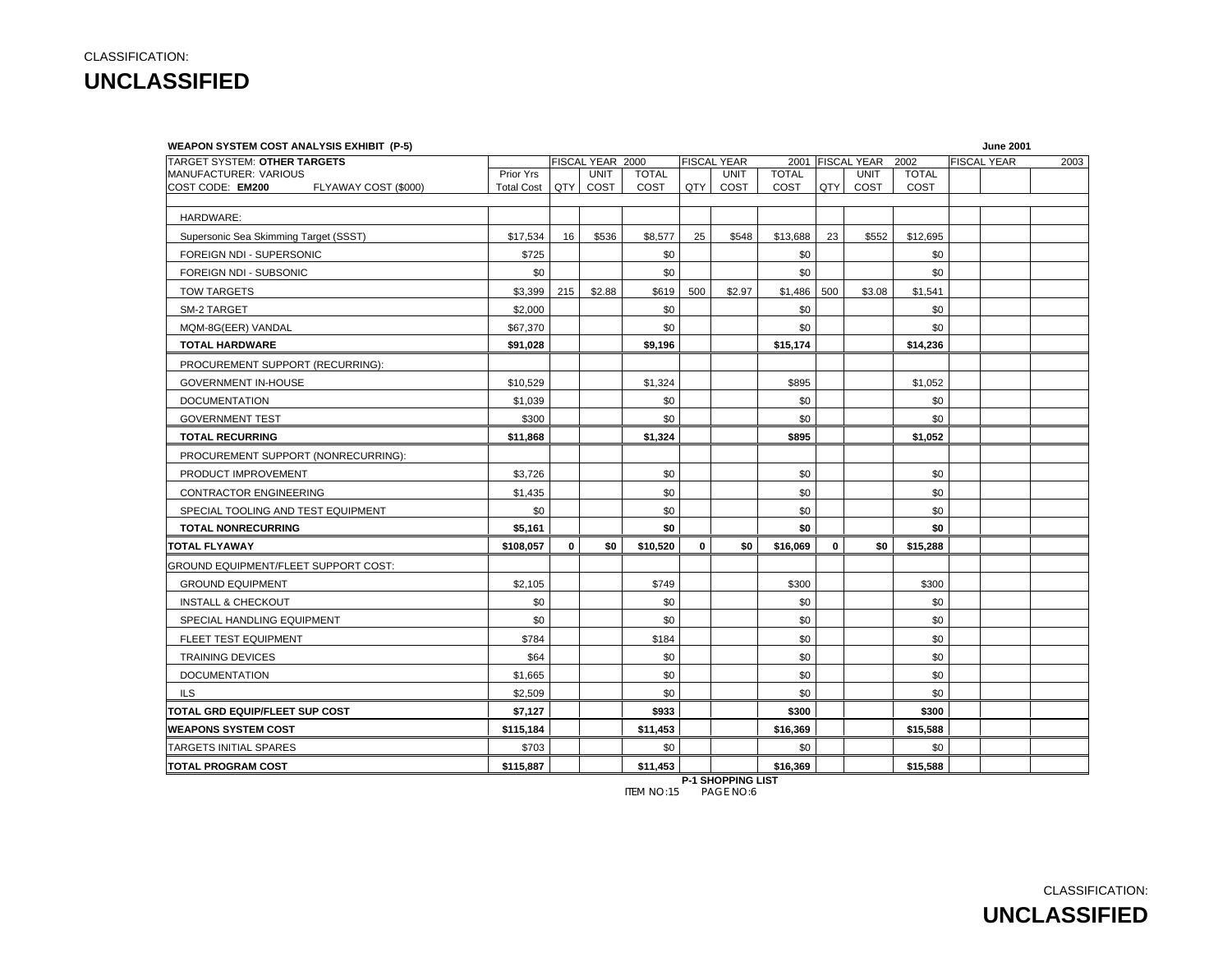**WEAPON SYSTEM COST ANALYSIS EXHIBIT (P-5) June 2001**

| TARGET SYSTEM: TA/AS                        |                   | FISCAL YEAR 2000 |              |     | <b>FISCAL YEAR</b>       |              |     | 2001 FISCAL YEAR | 2002         | <b>FISCAL YEAR</b> | 2003 |
|---------------------------------------------|-------------------|------------------|--------------|-----|--------------------------|--------------|-----|------------------|--------------|--------------------|------|
| <b>MANUFACTURER: VARIOUS</b>                | Prior Yrs         | <b>UNIT</b>      | <b>TOTAL</b> |     | <b>UNIT</b>              | <b>TOTAL</b> |     | <b>UNIT</b>      | <b>TOTAL</b> |                    |      |
| COST CODE: EM300<br>FLYAWAY COST (\$000)    | <b>Total Cost</b> | QTY<br>COST      | COST         | QTY | COST                     | COST         | QTY | COST             | COST         |                    |      |
| HARDWARE:                                   |                   |                  |              |     |                          |              |     |                  |              |                    |      |
| <b>CMD/CONTROL EQUIPMENT</b>                | \$31,265          |                  | \$345        |     |                          | \$1,975      |     |                  | \$81         |                    |      |
| <b>SCORING EQUIPMENT</b>                    | \$20,143          |                  | \$0          |     |                          | \$558        |     |                  | \$437        |                    |      |
| <b>LOCATION/ID EQUIPMENT</b>                | \$14,654          |                  | \$0          |     |                          | \$420        |     |                  | \$788        |                    |      |
| <b>ECM/EMITTER EQUIPMENT</b>                | \$44,116          |                  | \$90         |     |                          | \$4,810      |     |                  | \$5,355      |                    |      |
| AUGMENTATION/NAVIGATION EQUIPMENT           | \$9,809           |                  | \$572        |     |                          | \$771        |     |                  | \$2,456      |                    |      |
| INSTALL/MISSION EQUIPMENT                   | \$2,057           |                  | \$370        |     |                          | \$566        |     |                  | \$583        |                    |      |
| MOBILE SEA RANGE                            | \$12,868          |                  | \$0          |     |                          | \$0          |     |                  | \$0          |                    |      |
| <b>TOTAL HARDWARE</b>                       | \$134,912         |                  | \$1,377      |     |                          | \$9,100      |     |                  | \$9,700      |                    |      |
| PROCUREMENT SUPPORT (RECURRING):            |                   |                  |              |     |                          |              |     |                  |              |                    |      |
| GOVERNMENT IN-HOUSE                         | \$28,538          |                  | \$4,718      |     |                          | \$2,972      |     |                  | \$4,673      |                    |      |
| <b>DOCUMENTATION</b>                        | \$99              |                  | \$0          |     |                          | \$165        |     |                  | \$170        |                    |      |
| <b>GOVERNMENT TEST</b>                      | \$276             |                  | \$0          |     |                          | \$51         |     |                  | \$55         |                    |      |
| <b>TOTAL RECURRING</b>                      | \$28.913          |                  | \$4,718      |     |                          | \$3.188      |     |                  | \$4,898      |                    |      |
| PROCUREMENT SUPPORT (NONRECURRING):         |                   |                  |              |     |                          |              |     |                  |              |                    |      |
| PRODUCT IMPROVEMENT                         | \$1,300           |                  | \$602        |     |                          | \$0          |     |                  | \$0          |                    |      |
| SPECIAL TOOLING AND TEST EQUIPMENT          | \$0               |                  | \$0          |     |                          | \$0          |     |                  | \$0          |                    |      |
| <b>TOTAL NONRECURRING</b>                   | \$1,300           |                  | \$602        |     |                          | \$0          |     |                  | \$0          |                    |      |
| <b>TOTAL FLYAWAY</b>                        | \$165,125         |                  | \$6.697      |     |                          | \$12,288     |     |                  | \$14,598     |                    |      |
| <b>GROUND EQUIPMENT/FLEET SUPPORT COST:</b> |                   |                  |              |     |                          |              |     |                  |              |                    |      |
| <b>GROUND EQUIPMENT</b>                     | \$488             |                  | \$0          |     |                          | \$143        |     |                  | \$256        |                    |      |
| <b>INSTALL &amp; CHECKOUT</b>               | \$917             |                  | \$0          |     |                          | \$0          |     |                  | \$0          |                    |      |
| SPECIAL HANDLING EQUIPMENT                  | \$0               |                  | \$0          |     |                          | \$0          |     |                  | \$0          |                    |      |
| FLEET TEST EQUIPMENT                        | \$2,002           |                  | \$0          |     |                          | \$0          |     |                  | \$0          |                    |      |
| <b>TRAINING</b>                             | \$444             |                  | \$310        |     |                          | \$320        |     |                  | \$320        |                    |      |
| <b>DOCUMENTATION</b>                        | \$0               |                  | \$0          |     |                          | \$0          |     |                  | \$0          |                    |      |
| <b>ILS</b>                                  | \$13,098          |                  | \$237        |     |                          | \$572        |     |                  | \$603        |                    |      |
| TOTAL GRD EQUIP/FLEET SUP COST              | \$16,949          |                  | \$547        |     |                          | \$1,035      |     |                  | \$1,179      |                    |      |
| <b>WEAPONS SYSTEM COST</b>                  | \$182,074         |                  | \$7,244      |     |                          | \$13,323     |     |                  | \$15,777     |                    |      |
| TARGETS INITIAL SPARES                      | \$363             |                  | \$188        |     |                          | \$30         |     |                  | \$335        |                    |      |
| <b>TOTAL PROGRAM COST</b>                   | \$182,437         |                  | \$7,432      |     |                          | \$13,353     |     |                  | \$16,112     |                    |      |
|                                             |                   |                  |              |     | <b>P-1 SHOPPING LIST</b> |              |     |                  |              |                    |      |

ITEM NO:15 PAGE NO: 7

**UNCLASSIFIED**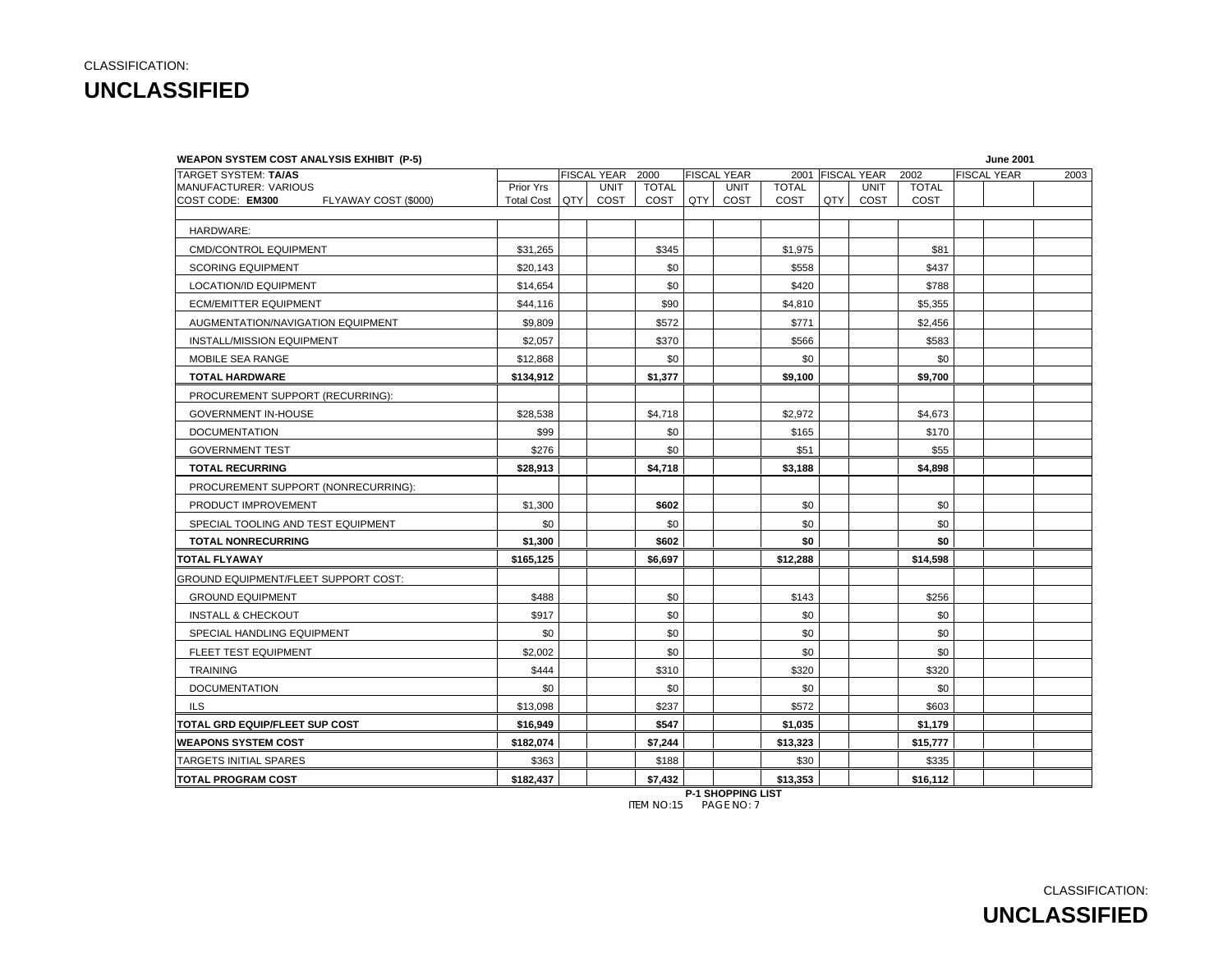| <b>BUDGET PROCUREMENT HISTORY AND PLANNING EXHIBIT (P-5A)</b>                                                                                    |          |                              |                    |                   |                                     |                                  |               | A. DATE                                    |                                         |                                              |
|--------------------------------------------------------------------------------------------------------------------------------------------------|----------|------------------------------|--------------------|-------------------|-------------------------------------|----------------------------------|---------------|--------------------------------------------|-----------------------------------------|----------------------------------------------|
|                                                                                                                                                  |          |                              |                    |                   |                                     |                                  |               |                                            | <b>June 2001</b>                        |                                              |
| <b>B. APPROPRIATION/BUDGET ACTIVITY</b>                                                                                                          |          |                              |                    |                   | C. P-1 ITEM NOMENCLATURE            |                                  |               |                                            | <b>SUBHEAD</b>                          |                                              |
| Weapons Procurement, Navy/BA-2; Other Missiles                                                                                                   |          |                              |                    |                   |                                     |                                  |               |                                            |                                         | J2EM                                         |
|                                                                                                                                                  |          |                              |                    |                   |                                     | <b>AERIAL TARGETS</b>            |               |                                            |                                         |                                              |
| Cost Element/<br><b>FISCAL YEAR</b>                                                                                                              | QUANTITY | <b>UNIT</b><br>COST<br>(000) | LOCATION<br>OF PCO | RFP ISSUE<br>DATE | CONTRACT<br><b>METHOD</b><br>& TYPE | CONTRACTOR<br>AND LOCATION       | AWARD<br>DATE | DATE OF<br><b>FIRST</b><br><b>DELIVERY</b> | <b>SPECS</b><br>AVAILABLE<br><b>NOW</b> | <b>DATE</b><br><b>REVISIONS</b><br>AVAILABLE |
| Anit-Air Warfare Tgt/FY-99 (1)                                                                                                                   | 35       | 156                          | <b>NAVAIR</b>      |                   | SS/FP                               | Raytheon A/C, Wichita, KS        | <b>JUN 99</b> | <b>JUN 00</b>                              | Yes                                     | <b>MAY 98</b>                                |
| Subsonic Aerial Target/FY-99                                                                                                                     | 86       | 258                          | <b>NAVAIR</b>      |                   | C/Option                            | Northrop-Grumman, Hawthorne, CA  | <b>DEC 98</b> | APR 00                                     | Yes                                     |                                              |
| Subsonic Aerial Target/FY-00                                                                                                                     | 71       | 279                          | <b>NAVAIR</b>      |                   | C/Option                            | Northrop-Grumman, Hawthorne, CA  | <b>FEB 00</b> | <b>MAR 01</b>                              |                                         |                                              |
| Subsonic Aerial Target/FY-01                                                                                                                     | 78       | 259                          | <b>NAVAIR</b>      |                   | C/FP                                | Northrop-Grumman, Hawthorne, CA  | <b>APR 01</b> | <b>FEB 02</b>                              |                                         |                                              |
| Subsonic Aerial Target/FY-02                                                                                                                     | 109      | 243                          | <b>NAVAIR</b>      |                   | C/Option                            | Northrop-Grumman, Hawthorne, CA  | <b>JAN 02</b> | <b>FEB 03</b>                              |                                         |                                              |
| Supersonic Sea Skimming Target                                                                                                                   |          |                              |                    |                   |                                     |                                  |               |                                            |                                         |                                              |
| SSST/FY-99                                                                                                                                       | 18       | 536                          | <b>NAVAIR</b>      |                   | SS/FP                               | McDonnell Douglas, St. Louis, MO | <b>DEC 99</b> | <b>MAY 01</b>                              |                                         |                                              |
| SSST/FY-00                                                                                                                                       | 16       | 536                          | <b>NAVAIR</b>      |                   | SS/Option                           | McDonnell Douglas, St. Louis, MO | <b>DEC 99</b> | <b>MAY 01</b>                              |                                         |                                              |
| SSST/FY-01                                                                                                                                       | 25       | 548                          | <b>NAVAIR</b>      |                   | SS/Option                           | McDonnell Douglas, St. Louis, MO | <b>JUL 01</b> | <b>AUG 02</b>                              |                                         |                                              |
| SSST/FY-02                                                                                                                                       | 23       | 552                          | <b>NAVAIR</b>      |                   | SS/Option                           | McDonnell Douglas, St. Louis, MO | <b>FEB 02</b> | <b>MAR 03</b>                              |                                         |                                              |
|                                                                                                                                                  |          |                              |                    |                   |                                     |                                  |               |                                            |                                         |                                              |
|                                                                                                                                                  |          |                              |                    |                   |                                     |                                  |               |                                            |                                         |                                              |
|                                                                                                                                                  |          |                              |                    |                   |                                     |                                  |               |                                            |                                         |                                              |
|                                                                                                                                                  |          |                              |                    |                   |                                     |                                  |               |                                            |                                         |                                              |
|                                                                                                                                                  |          |                              |                    |                   |                                     |                                  |               |                                            |                                         |                                              |
| <b>REMARKS</b><br>D.                                                                                                                             |          |                              |                    |                   |                                     |                                  |               |                                            |                                         |                                              |
| (1) The FY-99 Anti-Air Warfare Target version will include the updated avionics system (old system will be replaced due to obsolete components). |          |                              |                    |                   |                                     |                                  |               |                                            |                                         |                                              |
| (2) Unit price for Foreign NDI program is not applicable; various items are procured under this line item.                                       |          |                              |                    |                   |                                     |                                  |               |                                            |                                         |                                              |
|                                                                                                                                                  |          |                              |                    |                   |                                     |                                  |               |                                            |                                         |                                              |
|                                                                                                                                                  |          |                              |                    |                   |                                     |                                  |               |                                            |                                         |                                              |
|                                                                                                                                                  |          |                              |                    |                   |                                     |                                  |               |                                            |                                         |                                              |

P-1 SHOPPING LIST ITEM NO. 15 PAGE NO. 8

CLASSIFICATION:

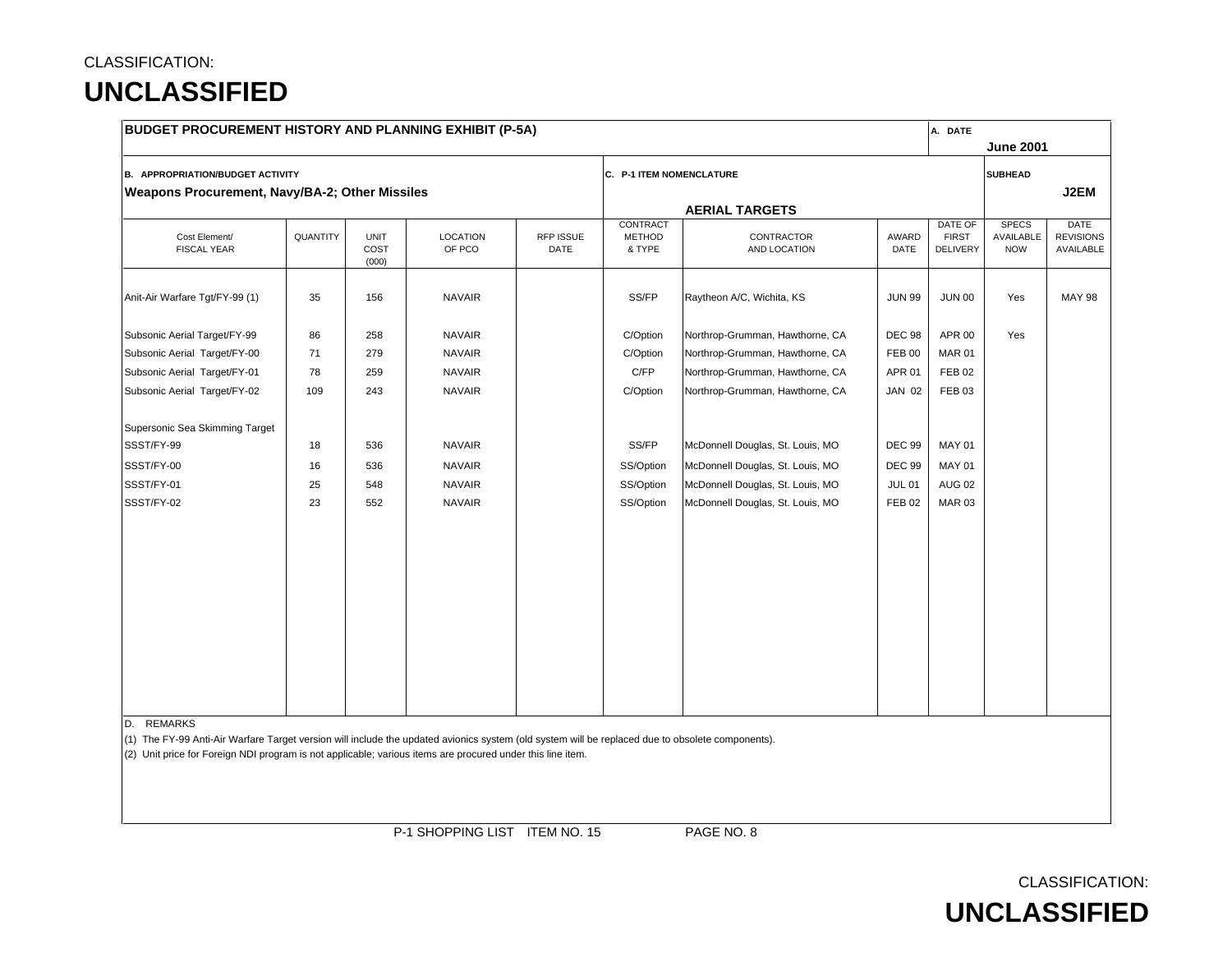# **UNCLASSIFIED**

| FY 2002/2003 BUDGET PRODUCTION SCHEDULE, P-21                          |             |                   |                                    |                   |          |              |              |             |              |                        |             |                  |                  |                      |             |                  |                              | <b>DATE</b>    |                |                | <b>June 2001</b> |              |                |                       |                |                |                |                                  |             |                            |
|------------------------------------------------------------------------|-------------|-------------------|------------------------------------|-------------------|----------|--------------|--------------|-------------|--------------|------------------------|-------------|------------------|------------------|----------------------|-------------|------------------|------------------------------|----------------|----------------|----------------|------------------|--------------|----------------|-----------------------|----------------|----------------|----------------|----------------------------------|-------------|----------------------------|
| APPROPRIATION/BUDGET ACTIVITY                                          |             |                   |                                    |                   |          |              |              |             |              |                        |             |                  |                  | <b>Weapon System</b> |             |                  |                              |                |                |                |                  |              |                | P-1 ITEM NOMENCLATURE |                |                |                |                                  |             |                            |
| <b>Weapons Procurement, Navy/BA-2 - OTHER MISSILES</b>                 |             |                   |                                    |                   |          |              |              |             |              |                        |             |                  |                  |                      |             |                  |                              |                |                |                |                  |              |                |                       |                |                |                | <b>AERIAL TARGETS</b>            |             |                            |
|                                                                        |             |                   |                                    |                   |          |              |              |             |              | <b>Production Rate</b> |             |                  |                  |                      |             |                  | <b>Procurement Leadtimes</b> |                |                |                |                  |              |                |                       |                |                |                |                                  |             |                            |
|                                                                        |             |                   | Manufacturer's                     |                   |          |              |              |             |              |                        |             |                  | <b>ALT Prior</b> |                      |             | <b>ALT After</b> |                              |                | Initial        |                |                  | Reorder      |                |                       |                |                |                |                                  | Unit of     |                            |
| Item                                                                   |             |                   | Name and Location                  |                   |          |              | <b>MSR</b>   |             | $1 - 8 - 5$  |                        | <b>MAX</b>  |                  | to Oct 1         |                      |             | Oct 1            |                              |                | Mfg PLT        |                |                  | Mfg PLT      |                |                       | Total          |                |                |                                  | Measure     |                            |
| Anti-Air Warfare Target (AAW)                                          |             |                   | Raytheon, Wichita, KS              |                   |          | $\mathbf{3}$ |              | 10          |              | 20                     |             |                  |                  |                      |             |                  |                              |                | 16             |                |                  |              |                |                       |                |                |                | E                                |             |                            |
|                                                                        |             |                   |                                    |                   |          |              |              |             |              |                        |             |                  |                  |                      |             |                  |                              |                |                |                |                  |              |                |                       |                |                |                |                                  |             |                            |
| <b>Subsonic Aerial Target</b>                                          |             |                   | Northrop-Grumman, Hawthorne, CA7-8 |                   |          |              |              | 20          |              | 40-45                  |             |                  |                  |                      |             |                  |                              |                | 13             |                |                  |              |                |                       |                |                |                | E                                |             |                            |
|                                                                        |             |                   |                                    |                   |          |              |              |             |              |                        |             |                  |                  |                      |             |                  |                              |                |                |                |                  |              |                |                       |                |                |                |                                  |             |                            |
|                                                                        |             |                   |                                    |                   |          |              |              |             |              |                        |             | FISCAL YEAR 2000 |                  |                      |             |                  |                              |                |                |                |                  |              |                | FISCAL YEAR 2001      |                |                |                |                                  |             |                            |
| <b>ITEM / MANUFACTURER</b>                                             | $\mathsf F$ | $\mathbb S$       | Q                                  | D                 | B        |              | 1999         |             |              |                        |             |                  |                  | CALENDAR YEAR 2000   |             |                  |                              |                |                |                |                  |              |                | CALENDAR YEAR 2001    |                |                |                |                                  |             |                            |
|                                                                        | Y           | V                 | Т                                  | E                 | Α        | $\circ$      | N            | D           |              | $\mathsf F$            | M           | A                | M                | J                    | J           | Α                | S                            | $\circ$        | N              | D              | J                | F            | M              | Α                     | М              |                | J              | A                                | S           | B<br>$\overline{A}$        |
|                                                                        |             | C                 | Y                                  | L.                | L        | $\mathbf C$  | $\circ$      | $\mathsf E$ | Α            | E                      | A           | P                | A                | U                    | U           | U                | $\mathsf E$                  | $\mathbf C$    | O              | E              | A                | $\mathsf E$  | A              | P                     | A              | U              | U              | U                                | $\mathsf E$ | $\mathbf{L}$               |
|                                                                        |             |                   |                                    |                   |          | $\mathsf T$  | V            | $\mathbf C$ | ${\sf N}$    | $\, {\sf B}$           | $\mathsf R$ | $\mathsf{R}$     | Υ                | ${\sf N}$            | $\mathsf L$ | G                | P                            | T              | V              | C              | ${\sf N}$        | B            | $\mathsf{R}$   | ${\sf R}$             | Y              | N              | L              | G                                | P           |                            |
|                                                                        |             |                   |                                    |                   |          |              |              |             |              |                        |             |                  |                  |                      |             |                  |                              |                |                |                |                  |              |                |                       |                |                |                |                                  |             |                            |
| Anti-Air Warfare Tgt./RAYTHEON                                         | 99          | N                 | 35                                 | $\mathbf 0$       | 35       |              |              |             |              |                        |             |                  |                  | 3                    | 3           | 3                | 3                            | 3              | 3              | 3              | 3                | 3            | 3              | 3                     | $\overline{2}$ |                |                |                                  |             | 0                          |
| Subsonic Aerial Tgt./NORTHROP-GRU                                      | 99          | N                 | 86                                 | $\mathbf 0$       | 86       |              |              |             |              |                        |             | $\mathbf{1}$     | 5                | 9                    | 9           | 9                | 9                            | 9              | 9              | 9              | 9                | 8            |                |                       |                |                |                |                                  |             | $\mathbf 0$                |
| Subsonic Aerial Tgt./NORTHROP-GRU                                      | 00          | N                 | 71                                 | $\mathbf 0$       | 71       |              |              |             |              | A                      |             |                  |                  |                      |             |                  |                              |                |                |                |                  |              | $\overline{7}$ | $\overline{7}$        | $\overline{7}$ | $\overline{7}$ | $\overline{7}$ | 6                                | 6           | 24                         |
| Subsonic Aerial Tgt./ NORTHROP-GRU                                     | 01          | N                 | 78                                 | $\mathbf 0$       | 78       |              |              |             |              |                        |             |                  |                  |                      |             |                  |                              |                |                |                |                  |              |                | Α                     |                |                |                |                                  |             | 78                         |
|                                                                        |             |                   |                                    |                   |          |              |              |             |              |                        |             |                  |                  |                      |             |                  |                              |                |                |                |                  |              |                |                       |                |                |                |                                  |             |                            |
|                                                                        |             |                   |                                    |                   |          |              |              |             |              |                        |             |                  |                  |                      |             |                  |                              |                |                |                |                  |              |                |                       |                |                |                |                                  |             |                            |
|                                                                        |             |                   |                                    |                   |          |              |              |             |              |                        |             |                  |                  |                      |             |                  |                              |                |                |                |                  |              |                |                       |                |                |                |                                  |             |                            |
|                                                                        |             |                   |                                    |                   |          |              |              |             |              | FISCAL YEAR 2002       |             |                  |                  |                      |             |                  |                              |                |                |                |                  |              |                | FISCAL YEAR 2003      |                |                |                |                                  |             |                            |
| <b>ITEM / MANUFACTURER</b>                                             | F           | S                 | Q                                  | D                 | B        |              | 2001         |             |              |                        |             |                  |                  | CALENDAR YEAR 2002   |             |                  |                              |                |                |                |                  |              |                | CALENDAR YEAR 2003    |                |                |                |                                  |             |                            |
|                                                                        | Y           | V<br>C            | T<br>Y                             | $\mathsf E$       | A<br>L   | $\circ$      | N            | D           |              | $\mathsf F$            | M           | Α                | м                | J                    | J           | Α                | S                            | O              | N              | D              | J                | $\mathsf F$  | M              | Α                     | М              |                | J              | A                                | S           | В<br>A                     |
|                                                                        |             |                   |                                    | L                 |          | $\mathsf C$  | $\circ$      | $\mathsf E$ | $\mathsf{A}$ | $\mathsf E$            | A           | P                | A                | U                    | $\sf U$     | U                | E                            | ${\bf C}$      | O              | $\mathsf E$    | $\overline{A}$   | E            | A              | $\mathsf P$           | A              | U              | U              | U                                | $\mathsf E$ | $\mathsf{L}$               |
|                                                                        |             |                   |                                    |                   |          | $\mathsf T$  | $\mathsf{V}$ | $\mathbf C$ | ${\sf N}$    | $\, {\bf B}$           | ${\sf R}$   | $\mathsf{R}$     | Υ                | ${\sf N}$            | L           | G                | P                            | $\top$         | $\mathsf{V}$   | ${\bf C}$      | N                | $\, {\sf B}$ | ${\sf R}$      | ${\sf R}$             | Υ              | ${\sf N}$      | L              | G                                | P           |                            |
|                                                                        |             |                   |                                    |                   |          |              |              |             |              |                        |             |                  |                  |                      |             |                  |                              |                |                |                |                  |              |                |                       |                |                |                |                                  |             |                            |
| Subsonic Aerial Tgt./NORTHROP-GRU<br>Subsonic Aerial Tgt./NORTHROP-GRU | 00<br>01    | N<br>$\mathsf{N}$ | 71<br>78                           | 47<br>$\mathbf 0$ | 24<br>78 | 6            | 6            | 6           | 6            | 6                      | $\,6\,$     | 6                | 6                | 6                    | 6           | $\overline{7}$   | $\overline{7}$               | $\overline{7}$ | $\overline{7}$ | $\overline{7}$ | $\overline{7}$   |              |                |                       |                |                |                |                                  |             | $\mathbf 0$<br>$\mathbf 0$ |
| Subsonic Aerial Tgt./NORTHROP-GRU                                      | 02          | $\mathsf{N}$      | 109                                | $\mathbf 0$       | 109      |              |              |             | Α            |                        |             |                  |                  |                      |             |                  |                              |                |                |                |                  |              | $10 \mid 10$   | 10                    | 9              | 9              | 9              | 9                                | 9           | 34                         |
|                                                                        |             |                   |                                    |                   |          |              |              |             |              |                        |             |                  |                  |                      |             |                  |                              |                |                |                |                  |              |                |                       |                |                |                |                                  |             |                            |
|                                                                        |             |                   |                                    |                   |          |              |              |             |              |                        |             |                  |                  |                      |             |                  |                              |                |                |                |                  |              |                |                       |                |                |                |                                  |             |                            |
|                                                                        |             |                   |                                    |                   |          |              |              |             |              |                        |             |                  |                  |                      |             |                  |                              |                |                |                |                  |              |                |                       |                |                |                |                                  |             |                            |
|                                                                        |             |                   |                                    |                   |          |              |              |             |              |                        |             |                  |                  |                      |             |                  |                              |                |                |                |                  |              |                |                       |                |                |                |                                  |             |                            |
|                                                                        |             |                   |                                    |                   |          |              |              |             |              |                        |             |                  |                  |                      |             |                  |                              |                |                |                |                  |              |                |                       |                |                |                |                                  |             |                            |
| Remarks:                                                               |             |                   |                                    |                   |          |              |              |             |              |                        |             |                  |                  |                      |             |                  |                              |                |                |                |                  |              |                |                       |                |                |                |                                  |             |                            |
|                                                                        |             |                   |                                    |                   |          |              |              |             |              |                        |             |                  |                  |                      |             |                  |                              |                |                |                |                  |              |                |                       |                |                |                |                                  |             |                            |
| DD Form 2445, JUL 87                                                   |             |                   |                                    |                   |          |              |              |             |              | P-1 SHOPPING LIST      |             |                  |                  |                      |             |                  |                              |                |                |                |                  |              |                |                       |                |                |                |                                  |             |                            |
| 311 / 244                                                              |             |                   |                                    |                   |          |              | ITEM NO:15   |             |              |                        |             | PAGE NO: 9       |                  |                      |             |                  |                              |                |                |                |                  |              |                |                       |                |                |                | Exhibit P-21 Production Schedule |             |                            |



CLASSIFICATION: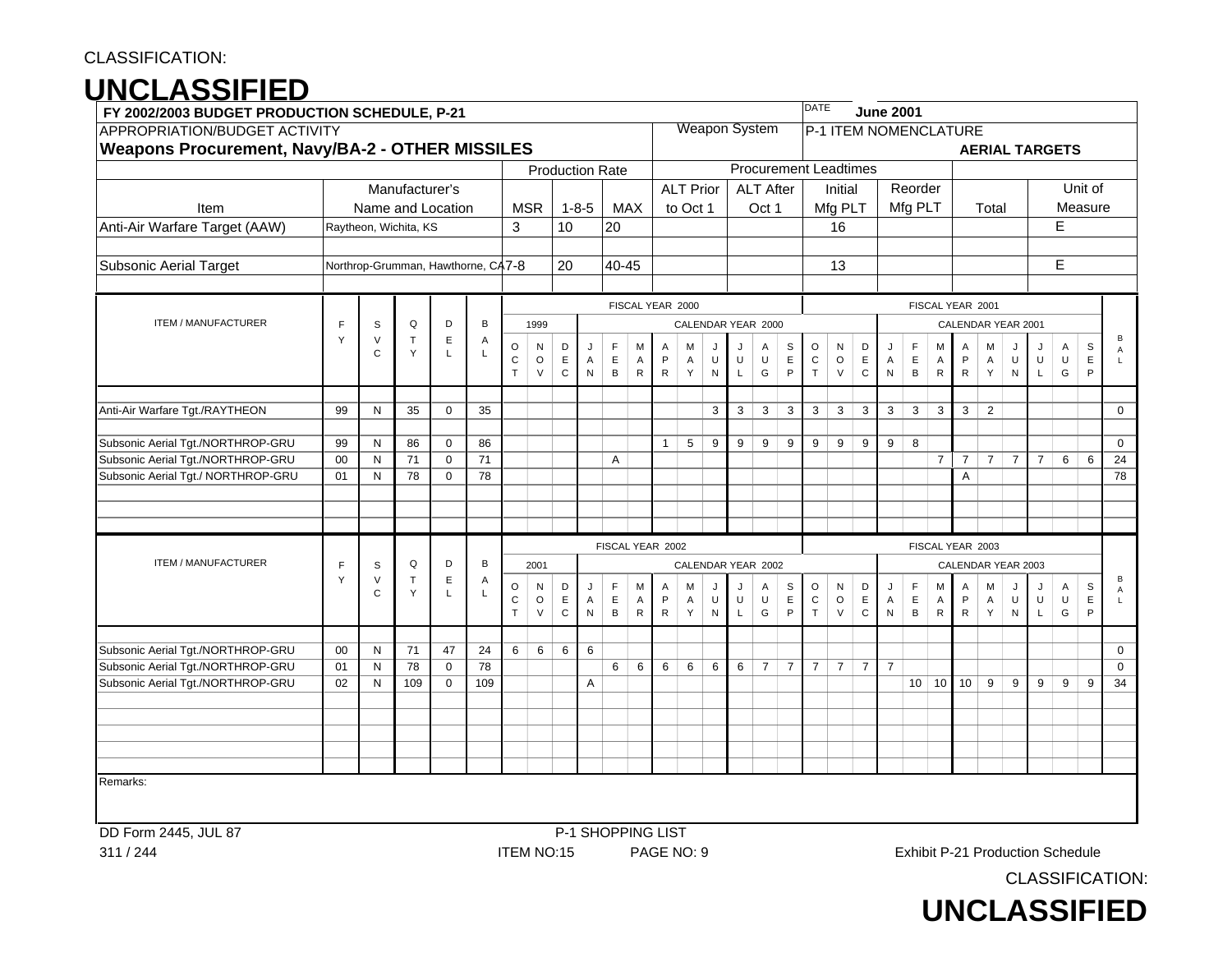|                                   | FY 2002/2003 BUDGET PRODUCTION SCHEDULE, P-21                                         |                        |                   |             |                                     |                  |                   |                  |                |                        |                |                           |                  |                |                  |                              |                             | <b>DATE</b>       |                   |                             | <b>June 2001</b>            |                  |                                |                           |        |                |                        |                                  |                             |                                |
|-----------------------------------|---------------------------------------------------------------------------------------|------------------------|-------------------|-------------|-------------------------------------|------------------|-------------------|------------------|----------------|------------------------|----------------|---------------------------|------------------|----------------|------------------|------------------------------|-----------------------------|-------------------|-------------------|-----------------------------|-----------------------------|------------------|--------------------------------|---------------------------|--------|----------------|------------------------|----------------------------------|-----------------------------|--------------------------------|
|                                   | APPROPRIATION/BUDGET ACTIVITY<br><b>Weapons Procurement, Navy/BA-2 OTHER MISSILES</b> |                        |                   |             |                                     |                  |                   |                  |                |                        |                |                           |                  |                |                  | Weapon System                |                             |                   |                   |                             |                             |                  |                                | P-1 ITEM NOMENCLATURE     |        |                |                        |                                  |                             |                                |
|                                   |                                                                                       |                        |                   |             |                                     |                  |                   |                  |                |                        |                |                           |                  |                |                  |                              |                             |                   |                   |                             |                             |                  |                                |                           |        |                |                        | <b>AERIAL TARGETS</b>            |                             |                                |
|                                   |                                                                                       |                        |                   |             |                                     |                  |                   |                  |                | <b>Production Rate</b> |                |                           |                  |                |                  | <b>Procurement Leadtimes</b> |                             |                   |                   |                             |                             |                  |                                |                           |        |                |                        |                                  |                             |                                |
|                                   |                                                                                       |                        | Manufacturer's    |             |                                     |                  |                   |                  |                |                        |                |                           | <b>ALT Prior</b> |                |                  | <b>ALT After</b>             |                             |                   | Initial           |                             |                             | Reorder          |                                |                           |        |                |                        |                                  | Unit of                     |                                |
| Item                              |                                                                                       |                        | Name and Location |             |                                     |                  | <b>MSR</b>        |                  | $1 - 8 - 5$    | MAX                    |                |                           | to Oct 1         |                |                  | Oct 1                        |                             |                   | Mfg PLT           |                             |                             | Mfg PLT          |                                |                           | Total  |                |                        |                                  | Measure                     |                                |
| <b>Subsonic Aerial Target</b>     |                                                                                       |                        |                   |             | Northrop-Grumman, Hawthorne, CA 7-8 |                  |                   | 20               |                | $40 - 45$              |                |                           |                  |                |                  |                              |                             |                   | 13                |                             |                             |                  |                                |                           |        |                |                        | E                                |                             |                                |
|                                   |                                                                                       |                        |                   |             |                                     |                  |                   |                  |                |                        |                |                           |                  |                |                  |                              |                             |                   |                   |                             |                             |                  |                                |                           |        |                |                        |                                  |                             |                                |
|                                   |                                                                                       |                        |                   |             |                                     |                  |                   |                  |                |                        |                |                           |                  |                |                  |                              |                             |                   |                   |                             |                             |                  |                                |                           |        |                |                        |                                  |                             |                                |
|                                   |                                                                                       |                        |                   |             |                                     |                  |                   |                  |                |                        |                |                           |                  |                |                  |                              |                             |                   |                   |                             |                             |                  |                                |                           |        |                |                        |                                  |                             |                                |
|                                   |                                                                                       |                        |                   |             |                                     |                  |                   |                  |                |                        |                |                           |                  |                |                  |                              |                             |                   |                   |                             |                             |                  |                                |                           |        |                |                        |                                  |                             |                                |
|                                   |                                                                                       |                        |                   |             |                                     |                  |                   |                  |                |                        |                |                           |                  |                |                  |                              |                             |                   |                   |                             |                             |                  |                                |                           |        |                |                        |                                  |                             |                                |
|                                   |                                                                                       |                        |                   |             |                                     |                  |                   |                  |                |                        |                | FISCAL YEAR 2004          |                  |                |                  |                              |                             |                   |                   |                             |                             |                  |                                | FISCAL YEAR 2005          |        |                |                        |                                  |                             |                                |
| ITEM / MANUFACTURER               | F                                                                                     | $\mathbb S$            | Q                 | D           | B                                   |                  | 2003              |                  |                |                        |                |                           |                  |                |                  | CALENDAR YEAR 2004           |                             |                   |                   |                             |                             |                  |                                | CALENDAR YEAR 2005        |        |                |                        |                                  |                             |                                |
|                                   | Y                                                                                     | $\vee$                 | $\top$            | $\mathsf E$ | A                                   | O                | N                 | D                | J              | F                      | M              | Α                         | M                | IJ             | J                | Α                            | $\mathsf{s}$                | $\circ$           | ${\sf N}$         | D                           | J                           | $\mathsf F$      | M                              | A                         | M      | IJ             | J                      | A                                | $\mathbb S$                 | B                              |
|                                   |                                                                                       | C                      | Y                 | L           | L                                   | С                | $\circ$           | $\mathsf E$      | A              | E                      | A              | P                         | $\overline{A}$   | U              | U                | U                            | $\mathsf E$                 | ${\bf C}$         | $\circ$           | $\mathsf E$                 | $\mathsf A$                 | $\mathsf E$      | $\overline{A}$                 | P                         | Α      | U              | $\sf U$                | $\cup$                           | $\mathsf E$                 | $\overline{A}$<br>$\mathbf{I}$ |
|                                   |                                                                                       |                        |                   |             |                                     | $\top$           | $\vee$            | $\mathbf C$      | ${\sf N}$      | В                      | ${\sf R}$      | ${\sf R}$                 | Y                | ${\sf N}$      | $\mathsf L$      | G                            | $\mathsf{P}$                | $\top$            | $\mathsf{V}$      | $\mathbf C$                 | ${\sf N}$                   | B                | ${\sf R}$                      | ${\sf R}$                 | Y      | ${\sf N}$      | $\mathsf L$            | G                                | $\mathsf{P}$                |                                |
|                                   |                                                                                       |                        |                   |             |                                     |                  |                   |                  |                |                        |                |                           |                  |                |                  |                              |                             |                   |                   |                             |                             |                  |                                |                           |        |                |                        |                                  |                             |                                |
| Subsonic Aerial Tgt./NORTHROP-GRU | 02                                                                                    | N                      | 109               | 76          | 34                                  | 9                | 9                 | $\boldsymbol{9}$ | $\overline{7}$ |                        |                |                           |                  |                |                  |                              |                             |                   |                   |                             |                             |                  |                                |                           |        |                |                        |                                  |                             | $\mathbf 0$                    |
|                                   |                                                                                       |                        |                   |             |                                     |                  |                   |                  |                |                        |                |                           |                  |                |                  |                              |                             |                   |                   |                             |                             |                  |                                |                           |        |                |                        |                                  |                             |                                |
|                                   |                                                                                       |                        |                   |             |                                     |                  |                   |                  |                |                        |                |                           |                  |                |                  |                              |                             |                   |                   |                             |                             |                  |                                |                           |        |                |                        |                                  |                             |                                |
|                                   |                                                                                       |                        |                   |             |                                     |                  |                   |                  |                |                        |                |                           |                  |                |                  |                              |                             |                   |                   |                             |                             |                  |                                |                           |        |                |                        |                                  |                             |                                |
|                                   |                                                                                       |                        |                   |             |                                     |                  |                   |                  |                |                        |                |                           |                  |                |                  |                              |                             |                   |                   |                             |                             |                  |                                |                           |        |                |                        |                                  |                             |                                |
|                                   |                                                                                       |                        |                   |             |                                     |                  |                   |                  |                |                        |                |                           |                  |                |                  |                              |                             |                   |                   |                             |                             |                  |                                |                           |        |                |                        |                                  |                             |                                |
|                                   |                                                                                       |                        |                   |             |                                     |                  |                   |                  |                |                        |                |                           |                  |                |                  |                              |                             |                   |                   |                             |                             |                  |                                |                           |        |                |                        |                                  |                             |                                |
|                                   |                                                                                       |                        |                   |             |                                     |                  |                   |                  |                |                        |                |                           |                  |                |                  |                              |                             |                   |                   |                             |                             |                  |                                |                           |        |                |                        |                                  |                             |                                |
|                                   |                                                                                       |                        |                   |             |                                     |                  |                   |                  |                | FISCAL YEAR 2006       |                |                           |                  |                |                  |                              |                             |                   |                   |                             |                             |                  |                                | FISCAL YEAR 2007          |        |                |                        |                                  |                             |                                |
| ITEM / MANUFACTURER               | $\mathsf F$                                                                           | S                      | Q                 | D           | B                                   |                  | 2005              |                  |                |                        |                |                           |                  |                |                  | CALENDAR YEAR 2006           |                             |                   |                   |                             |                             |                  |                                | CALENDAR YEAR 2007        |        |                |                        |                                  |                             |                                |
|                                   | Y                                                                                     | $\vee$<br>$\mathsf{C}$ | $\mathsf T$<br>Y  | Ε<br>L      | Α<br>L                              | O                | N                 | D                | J              | F                      | M              | Α                         | M                | IJ             |                  | Α                            | S                           | $\circ$           | ${\sf N}$         | D                           | J                           | $\mathsf F$      | M                              | $\overline{A}$            | M      | IJ             | J                      | Α                                | $\mathsf S$                 | В<br>$\overline{A}$            |
|                                   |                                                                                       |                        |                   |             |                                     | C<br>$\mathsf T$ | $\circ$<br>$\vee$ | E<br>$\mathbf C$ | A<br>${\sf N}$ | E<br>B                 | A<br>${\sf R}$ | $\mathsf{P}$<br>${\sf R}$ | A<br>Y           | U<br>${\sf N}$ | U<br>$\mathsf L$ | U<br>G                       | $\mathsf E$<br>$\mathsf{P}$ | $\mathtt{C}$<br>T | $\circ$<br>$\vee$ | $\mathsf E$<br>$\mathtt{C}$ | $\overline{A}$<br>${\sf N}$ | $\mathsf E$<br>B | $\overline{A}$<br>$\mathsf{R}$ | $\mathsf{P}$<br>${\sf R}$ | A<br>Y | U<br>${\sf N}$ | $\sf U$<br>$\mathsf L$ | U<br>G                           | $\mathsf E$<br>$\mathsf{P}$ | L.                             |
|                                   |                                                                                       |                        |                   |             |                                     |                  |                   |                  |                |                        |                |                           |                  |                |                  |                              |                             |                   |                   |                             |                             |                  |                                |                           |        |                |                        |                                  |                             |                                |
|                                   |                                                                                       |                        |                   |             |                                     |                  |                   |                  |                |                        |                |                           |                  |                |                  |                              |                             |                   |                   |                             |                             |                  |                                |                           |        |                |                        |                                  |                             |                                |
|                                   |                                                                                       |                        |                   |             |                                     |                  |                   |                  |                |                        |                |                           |                  |                |                  |                              |                             |                   |                   |                             |                             |                  |                                |                           |        |                |                        |                                  |                             |                                |
|                                   |                                                                                       |                        |                   |             |                                     |                  |                   |                  |                |                        |                |                           |                  |                |                  |                              |                             |                   |                   |                             |                             |                  |                                |                           |        |                |                        |                                  |                             |                                |
|                                   |                                                                                       |                        |                   |             |                                     |                  |                   |                  |                |                        |                |                           |                  |                |                  |                              |                             |                   |                   |                             |                             |                  |                                |                           |        |                |                        |                                  |                             |                                |
|                                   |                                                                                       |                        |                   |             |                                     |                  |                   |                  |                |                        |                |                           |                  |                |                  |                              |                             |                   |                   |                             |                             |                  |                                |                           |        |                |                        |                                  |                             |                                |
|                                   |                                                                                       |                        |                   |             |                                     |                  |                   |                  |                |                        |                |                           |                  |                |                  |                              |                             |                   |                   |                             |                             |                  |                                |                           |        |                |                        |                                  |                             |                                |
| Remarks:                          |                                                                                       |                        |                   |             |                                     |                  |                   |                  |                |                        |                |                           |                  |                |                  |                              |                             |                   |                   |                             |                             |                  |                                |                           |        |                |                        |                                  |                             |                                |
|                                   |                                                                                       |                        |                   |             |                                     |                  |                   |                  |                |                        |                |                           |                  |                |                  |                              |                             |                   |                   |                             |                             |                  |                                |                           |        |                |                        |                                  |                             |                                |
|                                   |                                                                                       |                        |                   |             |                                     |                  |                   |                  |                |                        |                |                           |                  |                |                  |                              |                             |                   |                   |                             |                             |                  |                                |                           |        |                |                        |                                  |                             |                                |
| DD Form 2445, JUL 87              |                                                                                       |                        |                   |             | Previous editions are obsolete      |                  |                   |                  |                |                        |                |                           |                  |                |                  | P-1 SHOPPING LIST            |                             |                   |                   |                             |                             |                  |                                |                           |        |                |                        |                                  |                             |                                |
| 311/244                           |                                                                                       |                        |                   |             |                                     |                  |                   |                  |                |                        |                | ITEM NO: 15               |                  |                |                  |                              |                             | PAGE NO: 10       |                   |                             |                             |                  |                                |                           |        |                |                        | Exhibit P-21 Production Schedule |                             |                                |

CLASSIFICATION:

**UNCLASSIFIED**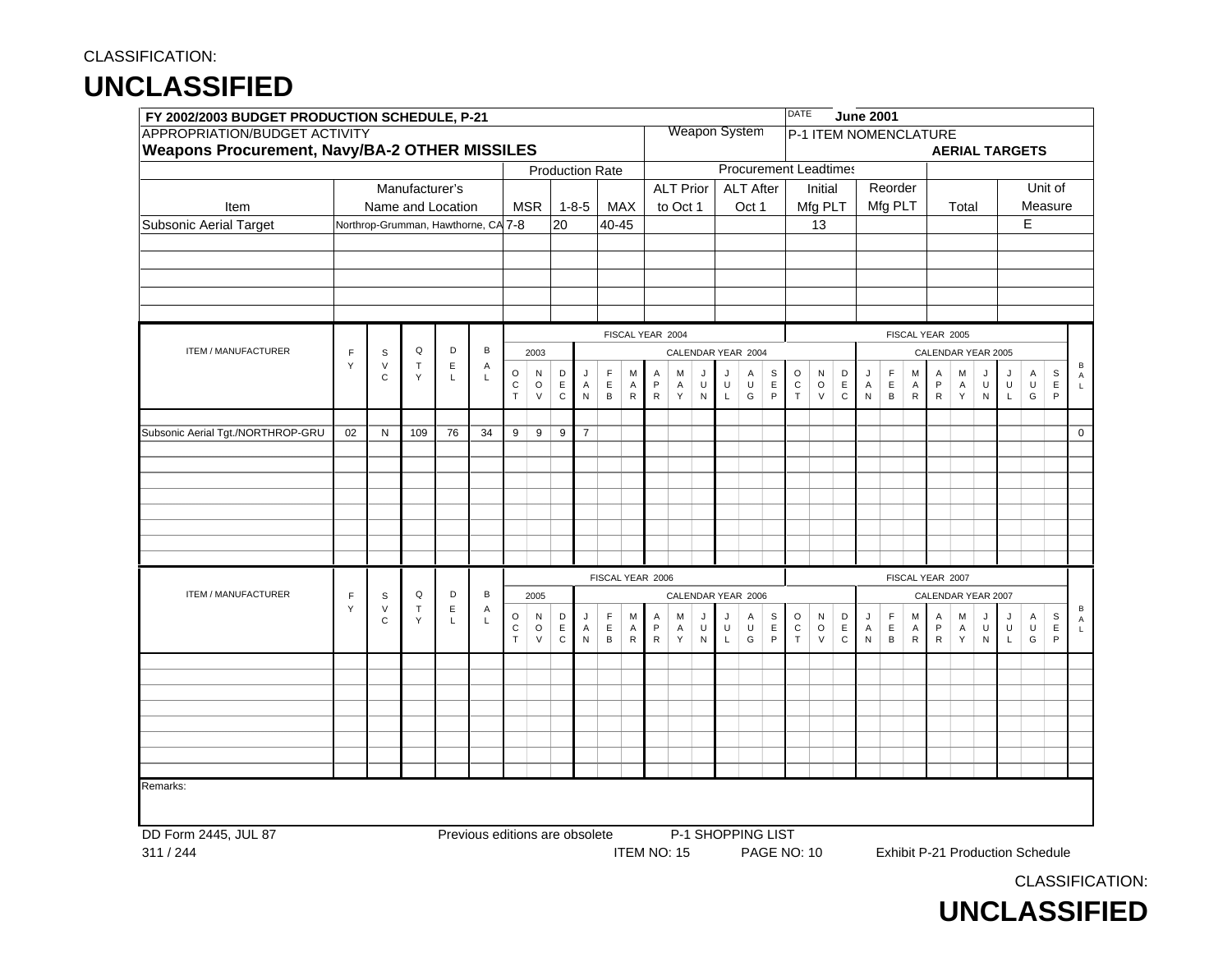|                                                 | FY 2002/2003 BUDGET PRODUCTION SCHEDULE, P-21 |                                 |                  |             |        |                       |                   |                            |                           |                             |                |                          |                  |                   |             |                                                                                                                 |                             | <b>DATE</b>                |                              |                            | <b>June 2001</b> |                             |                |                         |                  |                     |                       |                |                             |                  |
|-------------------------------------------------|-----------------------------------------------|---------------------------------|------------------|-------------|--------|-----------------------|-------------------|----------------------------|---------------------------|-----------------------------|----------------|--------------------------|------------------|-------------------|-------------|-----------------------------------------------------------------------------------------------------------------|-----------------------------|----------------------------|------------------------------|----------------------------|------------------|-----------------------------|----------------|-------------------------|------------------|---------------------|-----------------------|----------------|-----------------------------|------------------|
| APPROPRIATION/BUDGET ACTIVITY                   |                                               |                                 |                  |             |        |                       |                   |                            |                           |                             |                |                          |                  |                   |             | <b>Weapon System</b>                                                                                            |                             |                            | P-1 ITEM NOMENCLATURE        |                            |                  |                             |                |                         |                  |                     |                       |                |                             |                  |
| Weapons Procurement, Navy/BA-2 - OTHER MISSILES |                                               |                                 |                  |             |        |                       |                   |                            |                           |                             |                |                          |                  |                   |             |                                                                                                                 |                             |                            |                              |                            |                  |                             |                |                         |                  |                     | <b>AERIAL TARGETS</b> |                |                             |                  |
|                                                 |                                               |                                 |                  |             |        |                       |                   |                            |                           | <b>Production Rate</b>      |                |                          |                  |                   |             |                                                                                                                 |                             |                            | <b>Procurement Leadtimes</b> |                            |                  |                             |                |                         |                  |                     |                       |                |                             |                  |
|                                                 |                                               |                                 | Manufacturer's   |             |        |                       |                   |                            |                           |                             |                |                          | <b>ALT Prior</b> |                   |             | <b>ALT After</b>                                                                                                |                             |                            | Initial                      |                            |                  | Reorder                     |                |                         |                  |                     |                       |                | Unit of                     |                  |
| Item                                            |                                               | Name and Location               |                  |             |        | N/A                   | <b>MSR</b>        | N/A                        | $1 - 8 - 5$               | MAX<br>$42+$                |                |                          | to Oct 1         |                   |             | Oct 1                                                                                                           |                             |                            | Mfg PLT                      |                            |                  | Mfg PLT                     |                |                         | Total            |                     |                       | Measure        |                             |                  |
| Supersonic Sea Skimming Tgt.                    |                                               | McDonnell Douglas, St Louis, MO |                  |             |        |                       |                   |                            |                           |                             |                |                          |                  |                   |             |                                                                                                                 |                             |                            | 13                           |                            |                  |                             |                |                         |                  |                     |                       | Е              |                             |                  |
|                                                 |                                               |                                 |                  |             |        |                       |                   |                            |                           |                             |                |                          |                  |                   |             |                                                                                                                 |                             |                            |                              |                            |                  |                             |                |                         |                  |                     |                       |                |                             |                  |
|                                                 |                                               |                                 |                  |             |        |                       |                   |                            |                           |                             |                |                          |                  |                   |             |                                                                                                                 |                             |                            |                              |                            |                  |                             |                |                         |                  |                     |                       |                |                             |                  |
|                                                 |                                               |                                 |                  |             |        |                       |                   |                            |                           |                             |                | FISCAL YEAR 2000         |                  |                   |             |                                                                                                                 |                             |                            |                              |                            |                  |                             |                | FISCAL YEAR 2001        |                  |                     |                       |                |                             |                  |
| ITEM / MANUFACTURER                             | F                                             | $\mathbb S$                     | Q                | D           | В      |                       | 1999              |                            |                           |                             |                |                          |                  |                   |             | CALENDAR YEAR 2000                                                                                              |                             |                            |                              |                            |                  |                             |                | CALENDAR YEAR 2001      |                  |                     |                       |                |                             |                  |
|                                                 | Y                                             | $\vee$<br>C                     | $\mathsf T$<br>Υ | Е<br>L      | A<br>L | $\mathsf O$           | ${\sf N}$         | D                          | J                         | $\mathsf F$                 | M              | Α                        | М                | J                 | J           | Α                                                                                                               | $\mathsf{s}$                | $\mathsf O$                | ${\sf N}$                    | D                          | J                | $\mathsf F$                 | M              | Α                       | M                | J                   | J                     | A              | $\mathsf S$                 | в<br>$\mathsf A$ |
|                                                 |                                               |                                 |                  |             |        | $\mathbf C$<br>$\top$ | $\circ$<br>$\vee$ | $\mathsf E$<br>$\mathbf C$ | A<br>${\sf N}$            | $\mathsf E$<br>В            | A<br>${\sf R}$ | P<br>${\sf R}$           | Α<br>Υ           | U<br>$\mathsf{N}$ | U<br>L      | $\mathsf{U}% _{T}=\mathsf{U}_{T}\!\left( a,b\right) ,\ \mathsf{U}_{T}=\mathsf{U}_{T}\!\left( a,b\right) ,$<br>G | $\mathsf E$<br>$\mathsf{P}$ | $\mathbf C$<br>$\mathsf T$ | $\circ$<br>$\vee$            | $\mathsf E$<br>$\mathsf C$ | A<br>${\sf N}$   | $\mathsf E$<br>$\mathsf B$  | Α<br>${\sf R}$ | $\sf P$<br>$\mathsf{R}$ | Α<br>Y           | U<br>${\sf N}$      | U<br>L                | $\sf U$<br>G   | $\mathsf E$<br>P            | $\mathsf L$      |
|                                                 |                                               |                                 |                  |             |        |                       |                   |                            |                           |                             |                |                          |                  |                   |             |                                                                                                                 |                             |                            |                              |                            |                  |                             |                |                         |                  |                     |                       |                |                             |                  |
| SSST/McDonnell Douglas                          | 99                                            | $\mathsf{N}$                    | 18               | $\mathbf 0$ | 18     |                       |                   | A                          |                           |                             |                |                          |                  |                   |             |                                                                                                                 |                             |                            |                              |                            |                  |                             |                |                         | 5                | 5                   | $\overline{4}$        | $\overline{4}$ |                             | $\mathbf 0$      |
| SSST/McDonnell Douglas                          | 00                                            | N                               | 16               | $\mathbf 0$ | 16     |                       |                   | A                          |                           |                             |                |                          |                  |                   |             |                                                                                                                 |                             |                            |                              |                            |                  |                             |                |                         | $\overline{4}$   | $\overline{4}$      | $\overline{4}$        | $\overline{4}$ |                             | $\mathbf 0$      |
| SSST/McDonnell Douglas                          | 01                                            | N                               | 25               | $\mathbf 0$ | 25     |                       |                   |                            |                           |                             |                |                          |                  |                   |             |                                                                                                                 |                             |                            |                              |                            |                  |                             |                |                         |                  |                     | A                     |                |                             | 25               |
|                                                 |                                               |                                 |                  |             |        |                       |                   |                            |                           |                             |                |                          |                  |                   |             |                                                                                                                 |                             |                            |                              |                            |                  |                             |                |                         |                  |                     |                       |                |                             |                  |
|                                                 |                                               |                                 |                  |             |        |                       |                   |                            |                           |                             |                |                          |                  |                   |             |                                                                                                                 |                             |                            |                              |                            |                  |                             |                |                         |                  |                     |                       |                |                             |                  |
|                                                 |                                               |                                 |                  |             |        |                       |                   |                            |                           |                             |                |                          |                  |                   |             |                                                                                                                 |                             |                            |                              |                            |                  |                             |                |                         |                  |                     |                       |                |                             |                  |
|                                                 |                                               |                                 |                  |             |        |                       |                   |                            |                           | FISCAL YEAR 2002            |                |                          |                  |                   |             |                                                                                                                 |                             |                            |                              |                            |                  |                             |                | FISCAL YEAR 2003        |                  |                     |                       |                |                             |                  |
| ITEM / MANUFACTURER                             | F                                             | $\mbox{\textsc{s}}$             | Q                | D           | В      |                       | 2001              |                            |                           |                             |                |                          |                  |                   |             | CALENDAR YEAR 2002                                                                                              |                             |                            |                              |                            |                  |                             |                | CALENDAR YEAR 2003      |                  |                     |                       |                |                             |                  |
|                                                 | Y                                             | $\vee$                          | $\mathsf T$      | Е           | A      | $\circ$               | ${\sf N}$         | D                          | J                         | F                           | M              | Α                        | M                | J                 | J           | Α                                                                                                               | S                           | $\circ$                    | ${\sf N}$                    | D                          | J                | $\mathsf F$                 | M              | A                       | M                | J                   | J                     | Α              | $\mathsf S$                 | в                |
|                                                 |                                               | C                               | Υ                | L           | L      | $\mathbf C$<br>$\top$ | $\circ$<br>$\vee$ | $\mathsf E$<br>$\mathbf C$ | $\mathsf{A}$<br>${\sf N}$ | $\mathsf E$<br>$\, {\sf B}$ | A<br>${\sf R}$ | $\mathsf P$<br>${\sf R}$ | Α<br>Υ           | U<br>${\sf N}$    | $\cup$<br>L | $\cup$<br>G                                                                                                     | $\mathsf E$<br>$\mathsf P$  | $\mathbf C$<br>$\mathsf T$ | $\circ$<br>$\vee$            | $\mathsf E$<br>$\mathbf C$ | A<br>${\sf N}$   | $\mathsf E$<br>$\, {\sf B}$ | A<br>${\sf R}$ | $\mathsf{P}$<br>$\sf R$ | $\mathsf A$<br>Y | $\cup$<br>${\sf N}$ | U<br>$\mathsf L$      | $\cup$<br>G    | $\mathsf E$<br>$\mathsf{P}$ | Α<br>$\mathsf L$ |
|                                                 |                                               |                                 |                  |             |        |                       |                   |                            |                           |                             |                |                          |                  |                   |             |                                                                                                                 |                             |                            |                              |                            |                  |                             |                |                         |                  |                     |                       |                |                             |                  |
|                                                 |                                               |                                 |                  |             |        |                       |                   |                            |                           |                             |                |                          |                  |                   |             |                                                                                                                 |                             |                            |                              |                            |                  |                             |                |                         |                  |                     |                       |                |                             |                  |
| SSST/McDonnell Douglas                          | 01                                            | ${\sf N}$                       | 25               | $\pmb{0}$   | 25     |                       |                   |                            |                           |                             |                |                          |                  |                   |             | $\mathbf{1}$                                                                                                    | $\overline{4}$              | 4                          | $\overline{4}$               | 4                          | $\overline{4}$   | $\overline{4}$              |                |                         |                  |                     |                       |                |                             | $\mathbf 0$      |
| SSST/McDonnell Douglas                          | 02                                            | N                               | 23               | $\mathbf 0$ | 23     |                       |                   |                            |                           | Α                           |                |                          |                  |                   |             |                                                                                                                 |                             |                            |                              |                            |                  |                             | $\overline{4}$ | $\overline{4}$          | $\overline{4}$   | $\overline{4}$      | $\overline{4}$        | 3              |                             | $\mathbf 0$      |
|                                                 |                                               |                                 |                  |             |        |                       |                   |                            |                           |                             |                |                          |                  |                   |             |                                                                                                                 |                             |                            |                              |                            |                  |                             |                |                         |                  |                     |                       |                |                             |                  |
|                                                 |                                               |                                 |                  |             |        |                       |                   |                            |                           |                             |                |                          |                  |                   |             |                                                                                                                 |                             |                            |                              |                            |                  |                             |                |                         |                  |                     |                       |                |                             |                  |
|                                                 |                                               |                                 |                  |             |        |                       |                   |                            |                           |                             |                |                          |                  |                   |             |                                                                                                                 |                             |                            |                              |                            |                  |                             |                |                         |                  |                     |                       |                |                             |                  |
|                                                 |                                               |                                 |                  |             |        |                       |                   |                            |                           |                             |                |                          |                  |                   |             |                                                                                                                 |                             |                            |                              |                            |                  |                             |                |                         |                  |                     |                       |                |                             |                  |
|                                                 |                                               |                                 |                  |             |        |                       |                   |                            |                           |                             |                |                          |                  |                   |             |                                                                                                                 |                             |                            |                              |                            |                  |                             |                |                         |                  |                     |                       |                |                             |                  |
|                                                 |                                               |                                 |                  |             |        |                       |                   |                            |                           |                             |                |                          |                  |                   |             |                                                                                                                 |                             |                            |                              |                            |                  |                             |                |                         |                  |                     |                       |                |                             |                  |
| Remarks:                                        |                                               |                                 |                  |             |        |                       |                   |                            |                           |                             |                |                          |                  |                   |             |                                                                                                                 |                             |                            |                              |                            |                  |                             |                |                         |                  |                     |                       |                |                             |                  |
|                                                 |                                               |                                 |                  |             |        |                       |                   |                            |                           |                             |                |                          |                  |                   |             |                                                                                                                 |                             |                            |                              |                            |                  |                             |                |                         |                  |                     |                       |                |                             |                  |
| DD Form 2445, JUL 87                            | Previous editions are obsolete                |                                 |                  |             |        |                       |                   |                            |                           |                             |                |                          |                  |                   |             |                                                                                                                 | P-1 SHOPPING LIST           |                            |                              |                            |                  |                             |                |                         |                  |                     |                       |                |                             |                  |

ITEM NO:15 PAGE NO:11 Exhibit P-21 Production Schedule



CLASSIFICATION: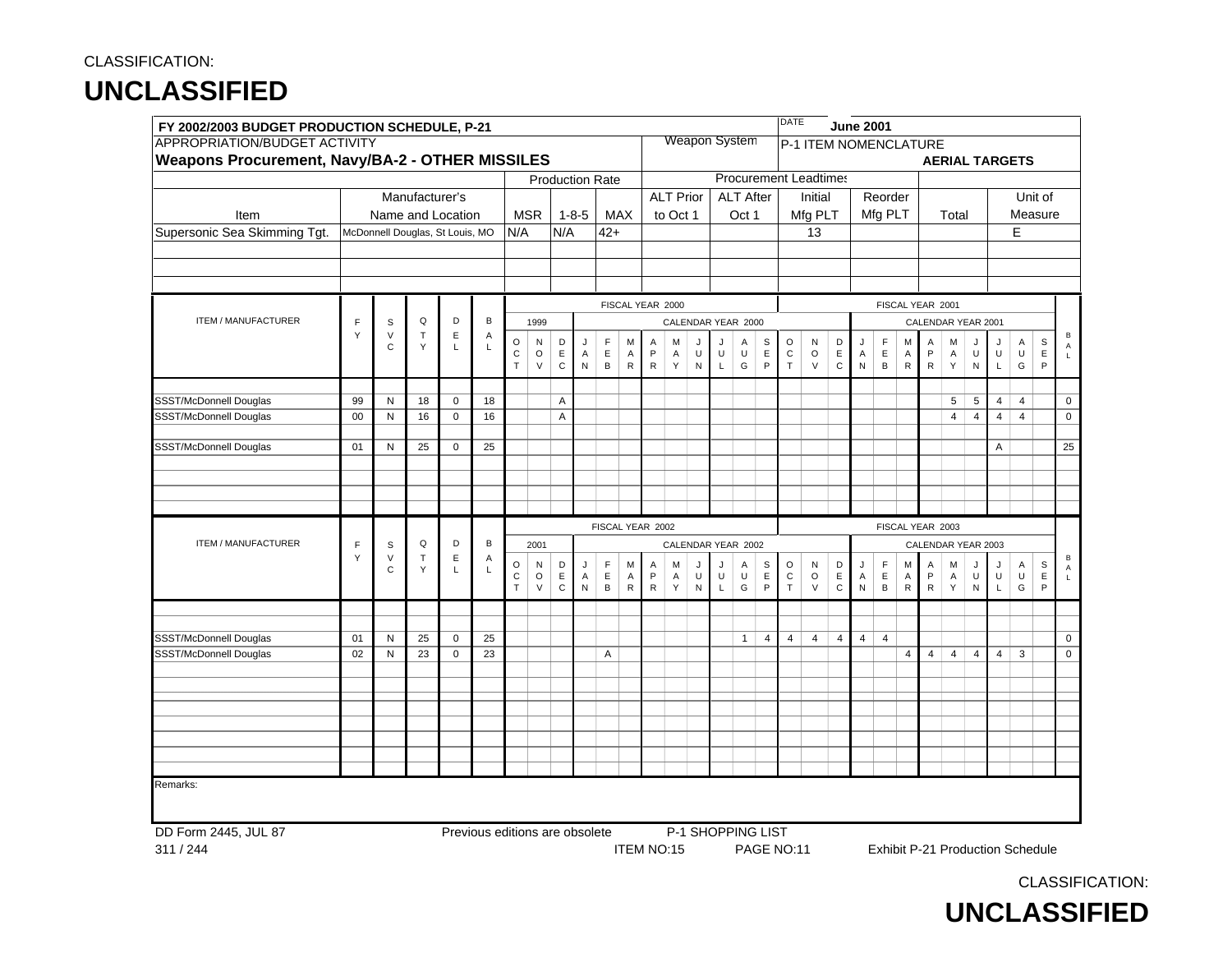# **FY 2002 PRESIDENT'SBUDGET SUBMISSION**

CLASSIFICATION: **UNCLASSIFIED**

| $P-40$<br><b>APPROPRIATION/BUDGET ACTIVITY</b><br>P-1 ITEM NOMENCLATURE<br><b>Weapons Procurement, Navy/BA-2/OTHER MISSILES</b><br>Program Element for Code B Items:<br>Other Related Program Elements<br>N/A<br>N/A<br>ID<br>Prior<br>FY 2000<br>FY 2001<br>FY 2002<br>Years<br>Code<br><b>QUANTITY</b><br>COST (\$M)<br>\$233.6<br>\$9.9<br>\$14.9<br>\$0.0<br>PROGRAM COVERAGE:<br>Funding for Drones and Decoys from FY 1986 through FY 1993 has been used for continued procurements of ADM-141 Tactical Air Launched Decoy (TALD) units, which are non-<br>powered, glide trajectory driven vehicles. The ADM-141 TALD is an expendable of similar size to a 500 pound general purpose bomb, and is carried similarly. After launched from strike<br>aircraft, the ADM-141 TALD uses radar signature augmentation and preprogrammed flight profiles to simulate manned aircraft. Its mission is to deceive and saturate hostile radar<br>controlled air defenses, thus enhancing strike aircraft survivability. Currently, the F/A-18, F-14 and S-3 are fully qualified to deploy the ADM-141 TALD in both land Based and CV<br>operations. Additionally, an AV-8B/TALD capability is planned.<br>FY99 funding was provided by Congress for the Improved Tactical Air Launch Decoy (ITALD) Program. ITALD currently meets Operational Requirements Document (ORD) requirements<br>for accuracy, however operationally it was determined that the accuracy is inadequate to support the mission of long range suppression and saturation of threat Integrated Air Defense<br>Systems. An Engineering Change Proposal was issued to the FY98 contract for a navigational and engine upgrade.<br>FY00 funding was provided by Congress for the Improved Tactical Air Launch Decoy (ITALD) Program to retrofit and test existing ITALDS from the FY96 and FY98 contracts and to<br>procure approximately 27 ITALDS with GPS. | <b>June 2001</b>                |
|--------------------------------------------------------------------------------------------------------------------------------------------------------------------------------------------------------------------------------------------------------------------------------------------------------------------------------------------------------------------------------------------------------------------------------------------------------------------------------------------------------------------------------------------------------------------------------------------------------------------------------------------------------------------------------------------------------------------------------------------------------------------------------------------------------------------------------------------------------------------------------------------------------------------------------------------------------------------------------------------------------------------------------------------------------------------------------------------------------------------------------------------------------------------------------------------------------------------------------------------------------------------------------------------------------------------------------------------------------------------------------------------------------------------------------------------------------------------------------------------------------------------------------------------------------------------------------------------------------------------------------------------------------------------------------------------------------------------------------------------------------------------------------------------------------------------------------------------------------------------------------------------------------------------------------|---------------------------------|
|                                                                                                                                                                                                                                                                                                                                                                                                                                                                                                                                                                                                                                                                                                                                                                                                                                                                                                                                                                                                                                                                                                                                                                                                                                                                                                                                                                                                                                                                                                                                                                                                                                                                                                                                                                                                                                                                                                                                | <b>DRONES AND DECOYS (J2DJ)</b> |
|                                                                                                                                                                                                                                                                                                                                                                                                                                                                                                                                                                                                                                                                                                                                                                                                                                                                                                                                                                                                                                                                                                                                                                                                                                                                                                                                                                                                                                                                                                                                                                                                                                                                                                                                                                                                                                                                                                                                |                                 |
|                                                                                                                                                                                                                                                                                                                                                                                                                                                                                                                                                                                                                                                                                                                                                                                                                                                                                                                                                                                                                                                                                                                                                                                                                                                                                                                                                                                                                                                                                                                                                                                                                                                                                                                                                                                                                                                                                                                                |                                 |
|                                                                                                                                                                                                                                                                                                                                                                                                                                                                                                                                                                                                                                                                                                                                                                                                                                                                                                                                                                                                                                                                                                                                                                                                                                                                                                                                                                                                                                                                                                                                                                                                                                                                                                                                                                                                                                                                                                                                |                                 |
|                                                                                                                                                                                                                                                                                                                                                                                                                                                                                                                                                                                                                                                                                                                                                                                                                                                                                                                                                                                                                                                                                                                                                                                                                                                                                                                                                                                                                                                                                                                                                                                                                                                                                                                                                                                                                                                                                                                                |                                 |
| FY01 funding was provided by Congress for the Improved Tactical Air Launch Decoy (ITALD) Program to procure approximately01 ITALDS with GPS.                                                                                                                                                                                                                                                                                                                                                                                                                                                                                                                                                                                                                                                                                                                                                                                                                                                                                                                                                                                                                                                                                                                                                                                                                                                                                                                                                                                                                                                                                                                                                                                                                                                                                                                                                                                   |                                 |

DD Form 2454, JUN 86 **ITEM NO: 16** PAGE NO: 1

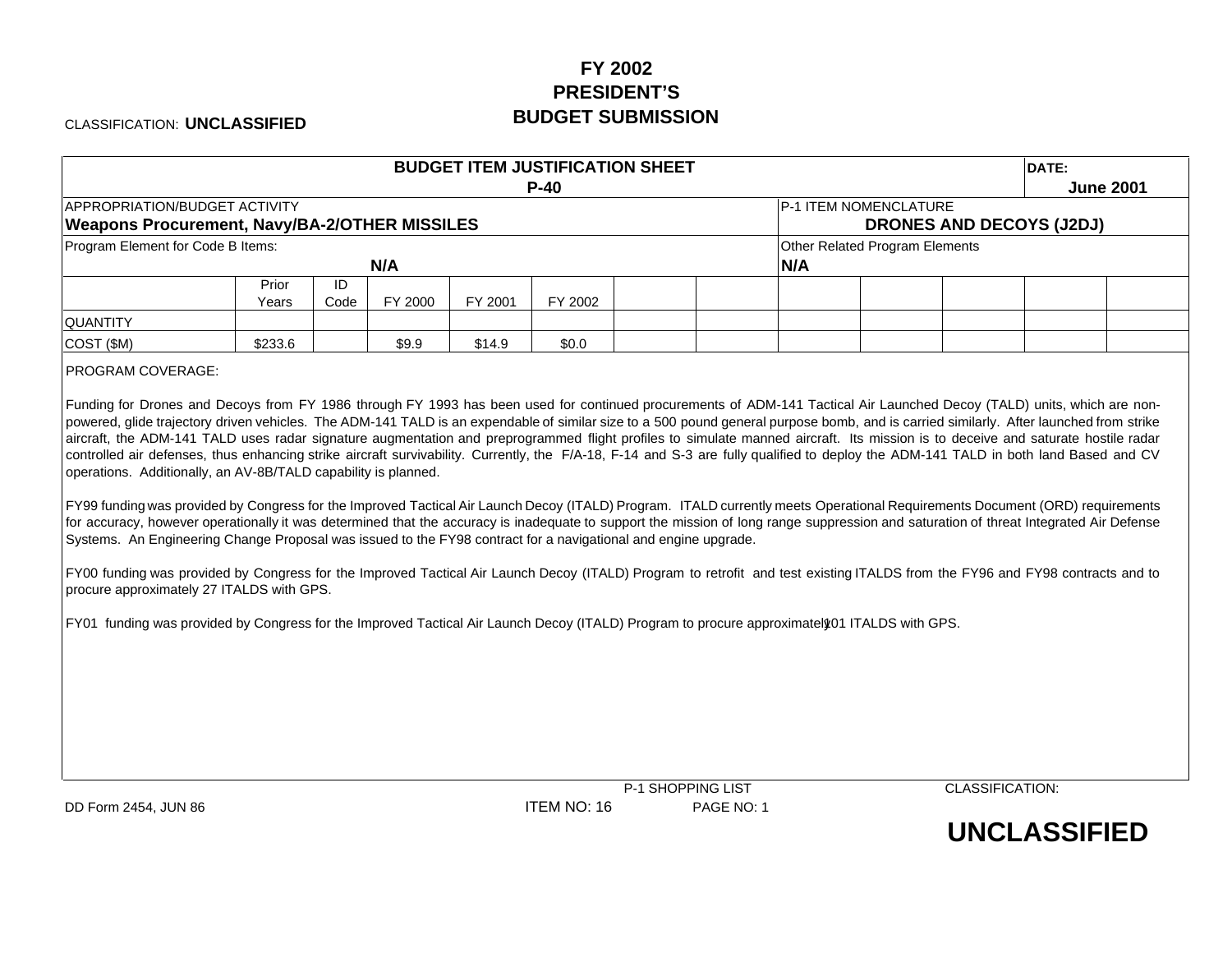#### **WEAPON SYSTEM COST ANALYSIS EXHIBIT (P-5) June 2001**

| <b>TARGET SYSTEM: ITALD</b>                   |                   |     | <b>FISCAL YEAR</b> | 2000         |     | <b>FISCAL YEAR</b> |              |             | 2001 FISCAL YEAR | 2002         | <b>TO</b>       |              |
|-----------------------------------------------|-------------------|-----|--------------------|--------------|-----|--------------------|--------------|-------------|------------------|--------------|-----------------|--------------|
| MANUFACTURER: RMI LTD, RATAT HASHARON, ISRAEL | Prior Yrs         |     | <b>UNIT</b>        | <b>TOTAL</b> |     | <b>UNIT</b>        | <b>TOTAL</b> |             | <b>UNIT</b>      | <b>TOTAL</b> | <b>COMPLETE</b> | <b>TOTAL</b> |
| COST CODE: DJ010<br>FLYAWAY COST (\$000)      | <b>Total Cost</b> | QTY | COST               | COST         | QTY | COST               | COST         | QTY         | COST             | COST         | <b>COSTS</b>    | COST         |
|                                               |                   |     |                    |              |     |                    |              |             |                  |              |                 |              |
| HARDWARE:                                     |                   |     |                    |              |     |                    |              |             |                  |              |                 |              |
| ITALD (1)                                     | \$35,655          | 27  | \$127              | \$3,429      | 101 | \$127              | \$12,827     | $\mathbf 0$ | \$0              | \$0          |                 |              |
| <b>CONTAINERS</b>                             | \$355             | 13  | \$5                | \$65         | 51  | \$5                | \$255        |             |                  | \$0          |                 |              |
| <b>TOTAL HARDWARE</b>                         | \$36,010          | 27  | \$132              | \$3,494      | 101 | \$132              | \$13,082     | 0           | \$0              | \$0          |                 |              |
| PROCUREMENT SUPPORT (RECURRING):              |                   |     |                    |              |     |                    |              |             |                  |              |                 |              |
| <b>CONTRACTOR ENGINEERING</b>                 | \$812             |     |                    | \$0          |     |                    | \$0          |             |                  | \$0          |                 |              |
| <b>GOVERNMENT IN-HOUSE</b>                    | \$4,370           |     |                    | \$1,151      |     |                    | \$1,585      |             |                  | \$0          |                 |              |
| <b>DOCUMENTATION</b>                          | \$166             |     |                    | \$300        |     |                    | \$195        |             |                  | \$0          |                 |              |
| GOVERNMENT TEST (2)                           | \$1,531           |     |                    | \$608        |     |                    | \$0          |             |                  | \$0          |                 |              |
| <b>TOTAL RECURRING</b>                        | \$6,879           |     |                    | \$2,059      |     |                    | \$1,780      |             |                  | \$0          |                 |              |
| PROCUREMENT SUPPORT (NONRECURRING):           |                   |     |                    |              |     |                    |              |             |                  |              |                 |              |
| PRODUCT IMPROVEMENT (3)                       | \$6,948           |     |                    | \$4,384      |     |                    | \$0          |             |                  | \$0          |                 |              |
| <b>CONTRACTOR ENGINEERING</b>                 | \$0               |     |                    | \$0          |     |                    |              |             |                  |              |                 |              |
| SPECIAL TOOLING AND TEST EQUIPMENT            | \$0               |     |                    | \$0          |     |                    | \$0          |             |                  | \$0          |                 |              |
| <b>TOTAL NONRECURRING</b>                     | \$6,948           |     |                    | \$4,384      |     |                    | \$0          |             |                  | \$0          |                 |              |
| <b>TOTAL FLYAWAY</b>                          | \$49,837          | 27  | \$368              | \$9,937      | 101 | \$147              | \$14,862     | $\bf{0}$    | \$0              | \$0          |                 |              |
| <b>GROUND EQUIPMENT/FLEET SUPPORT COST:</b>   |                   |     |                    |              |     |                    |              |             |                  |              |                 |              |
| <b>GROUND EQUIPMENT</b>                       | \$0               |     |                    | \$0          |     |                    | \$0          |             |                  | \$0          |                 |              |
| <b>INSTALL &amp; CHECKOUT</b>                 | \$0               |     |                    | \$0          |     |                    | \$0          |             |                  | \$0          |                 |              |
| SPECIAL HANDLING EQUIPMENT                    | \$0               |     |                    | \$0          |     |                    | \$0          |             |                  | \$0          |                 |              |
| FLEET TEST EQUIPMENT                          | \$0               |     |                    | \$0          |     |                    | \$0          |             |                  | \$0          |                 |              |
| <b>TRAINING DEVICES</b>                       | \$24              |     |                    | \$0          |     |                    | \$0          |             |                  | \$0          |                 |              |
| <b>DOCUMENTATION</b>                          | \$0               |     |                    | \$0          |     |                    | \$0          |             |                  | \$0          |                 |              |
| <b>ILS</b>                                    | \$784             |     |                    | \$0          |     |                    | \$0          |             |                  | \$0          |                 |              |
| TOTAL GRD EQUIP/FLEET SUP COST                | \$808             |     |                    | \$0          |     |                    | \$0          |             |                  | \$0          |                 |              |
| <b>WEAPONS SYSTEM COST</b>                    | \$50,645          | 27  | \$368              | \$9,937      | 101 | \$147              | \$14,862     | $\mathbf 0$ | \$0              | \$0          |                 |              |
| <b>VARIOUS 1/</b>                             | \$182,967         |     |                    |              |     |                    |              |             |                  |              |                 |              |
| <b>TARGETS INITIAL SPARES</b>                 | \$0               |     |                    | \$0          |     |                    | \$0          |             |                  | \$0          |                 |              |
| <b>TOTAL PROGRAM COST</b>                     | \$233,612         | 27  | \$368              | \$9,937      | 101 | \$147              | \$14,862     | $\mathbf 0$ | \$0              | \$0          |                 |              |

**P-1 SHOPPING LIST**<br>ITEM NO:16 PAGE NO:2 PAGE NO:2

(1) Combined FY00/FY01 procurement of 128 ITALDS with GPS.

(2) Operational Tests

(3) Includes Retrofit of 167 ITALDS with GPS Upgrade @ \$7.9k each, DEC Upgrade, 18 Operational Assessment Vehicles and IDTP backward capability.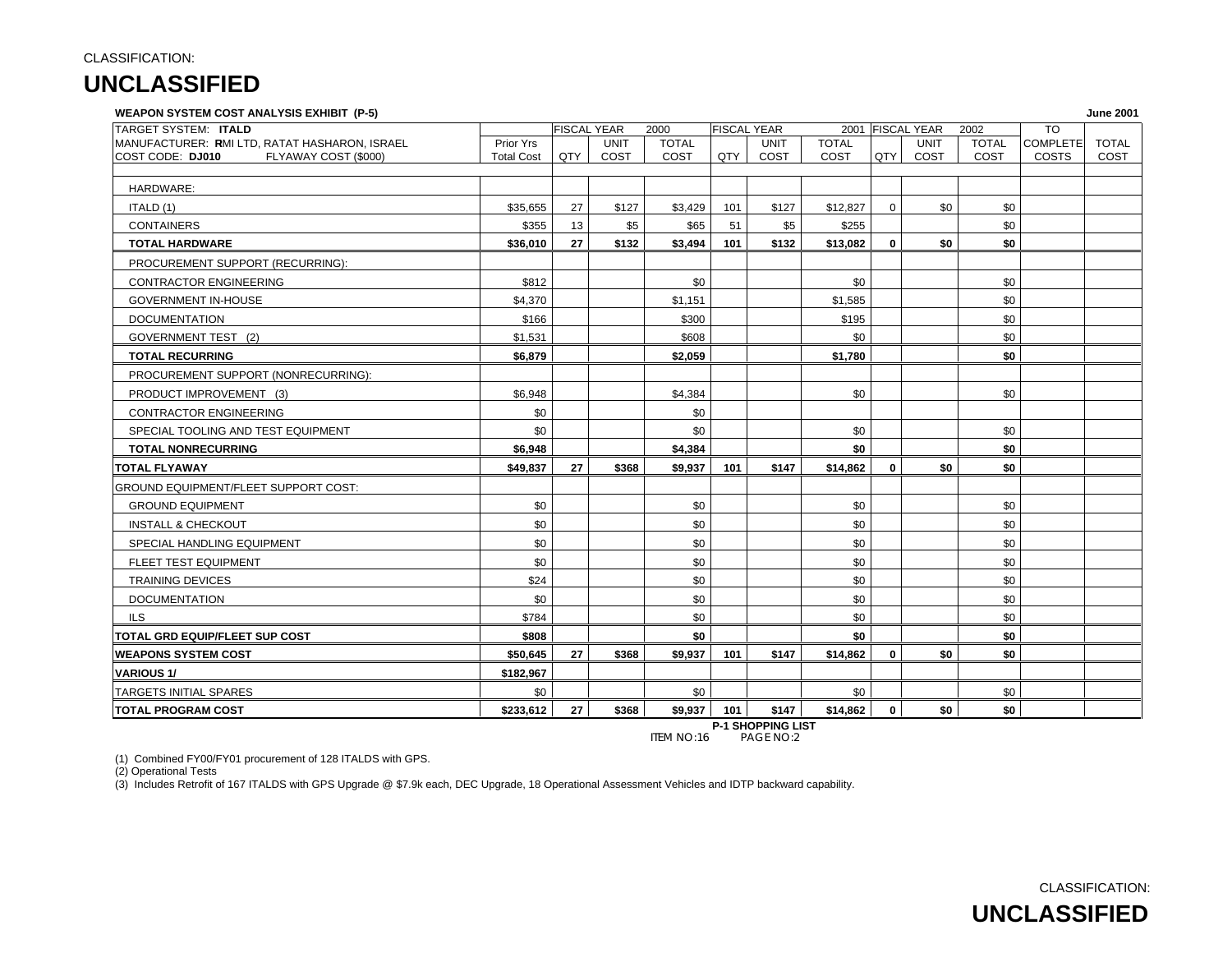| <b>BUDGET PROCUREMENT HISTORY AND PLANNING EXHIBIT (P-5A)</b> |          |                              |                               |                          |                                     |                                                         |               | A. DATE                                    |                                         |                                              |
|---------------------------------------------------------------|----------|------------------------------|-------------------------------|--------------------------|-------------------------------------|---------------------------------------------------------|---------------|--------------------------------------------|-----------------------------------------|----------------------------------------------|
|                                                               |          |                              |                               |                          |                                     |                                                         |               |                                            | <b>June 2001</b>                        |                                              |
| <b>B. APPROPRIATION/BUDGET ACTIVITY</b>                       |          |                              |                               |                          | C. P-1 ITEM NOMENCLATURE            |                                                         |               |                                            | <b>SUBHEAD</b>                          |                                              |
| <b>Weapons Procurement, Navy/BA-2; Other Missiles</b>         |          |                              |                               |                          |                                     | <b>DRONES AND DECOYS</b>                                |               |                                            |                                         | J2DJ                                         |
| Cost Element/<br><b>FISCAL YEAR</b>                           | QUANTITY | <b>UNIT</b><br>COST<br>(000) | <b>LOCATION</b><br>OF PCO     | RFP ISSUE<br><b>DATE</b> | CONTRACT<br><b>METHOD</b><br>& TYPE | CONTRACTOR<br>AND LOCATION                              | AWARD<br>DATE | DATE OF<br><b>FIRST</b><br><b>DELIVERY</b> | <b>SPECS</b><br>AVAILABLE<br><b>NOW</b> | <b>DATE</b><br><b>REVISIONS</b><br>AVAILABLE |
| ADM-141C/FY00                                                 | 27       | 127                          | <b>NAVAIR</b>                 | N/A                      | SS/FP                               | Ramat Hasaron, IS<br><b>Israeli Military Industries</b> | Sep 01        | Dec 02                                     | Yes                                     | N/A                                          |
| ADM-141C/FY01                                                 | 101      | 127                          | <b>NAVAIR</b>                 | N/A                      | SS/FP                               | Ramat Hasharon, IS<br>Israeli Military Industries,      | Sep 01        | Jan 03                                     | Yes                                     | N/A                                          |
|                                                               |          |                              |                               |                          |                                     |                                                         |               |                                            |                                         |                                              |
|                                                               |          |                              |                               |                          |                                     |                                                         |               |                                            |                                         |                                              |
|                                                               |          |                              |                               |                          |                                     |                                                         |               |                                            |                                         |                                              |
| <b>REMARKS</b>                                                |          |                              |                               |                          |                                     |                                                         |               |                                            |                                         |                                              |
| D.                                                            |          |                              |                               |                          |                                     |                                                         |               |                                            |                                         |                                              |
|                                                               |          |                              |                               |                          |                                     |                                                         |               |                                            |                                         |                                              |
|                                                               |          |                              |                               |                          |                                     |                                                         |               |                                            |                                         |                                              |
| DD Form 2446-1, JUL 87                                        |          |                              | P-1 SHOPPING LIST ITEM NO. 16 |                          |                                     |                                                         | PAGE NO. 3    |                                            |                                         |                                              |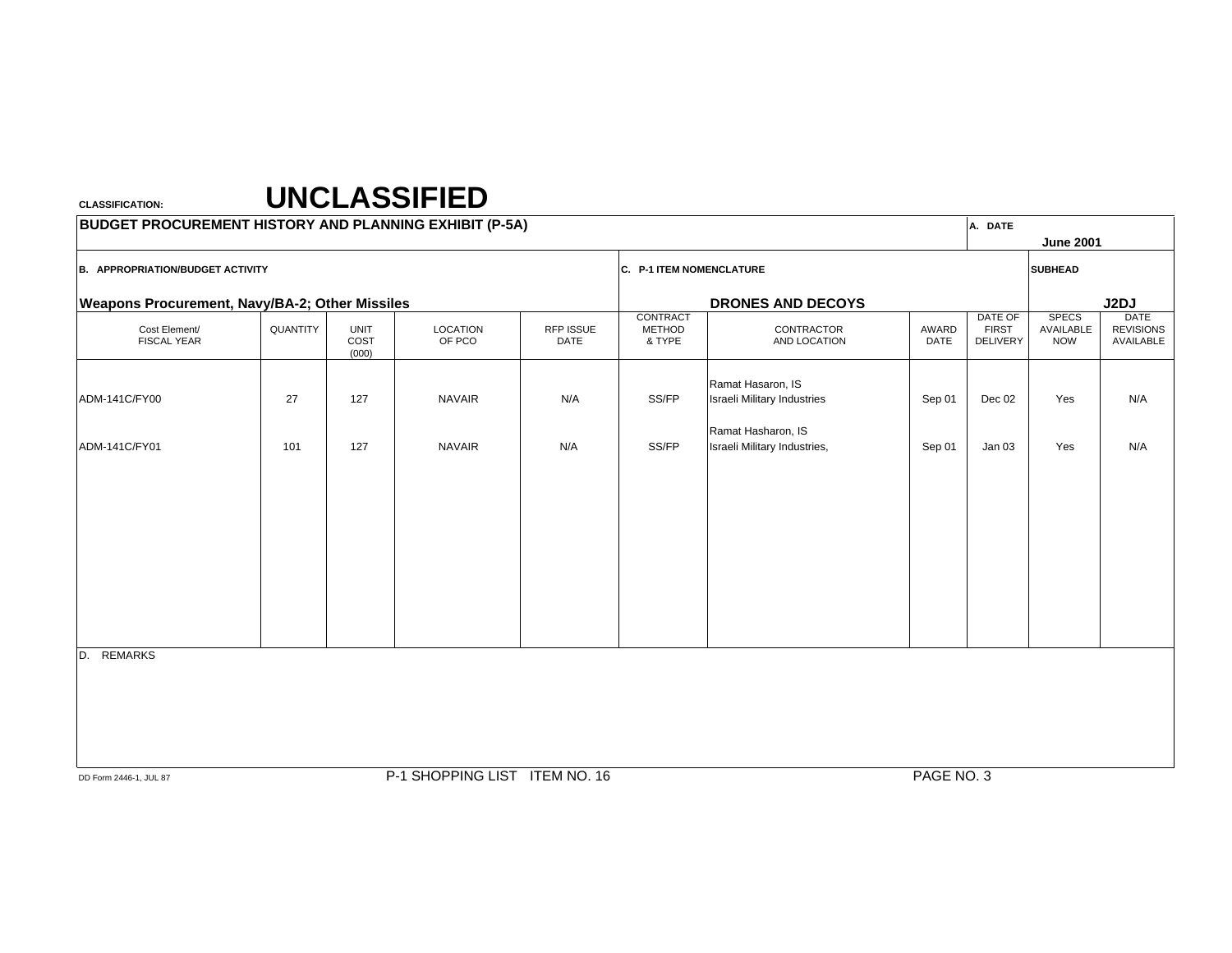| FY 2002/03 BUDGET PRODUCTION SCHEDULE, P-21          |                 |                        |                                 |                  |                                |                           |                        |                            |                           |                                |                              |                          |                  |                         |                              |                          |                  | <b>DATE</b>    |                             |                            |                              |                             |                           | <b>June 2001</b>                |                  |                         |             |                                  |                             |                             |
|------------------------------------------------------|-----------------|------------------------|---------------------------------|------------------|--------------------------------|---------------------------|------------------------|----------------------------|---------------------------|--------------------------------|------------------------------|--------------------------|------------------|-------------------------|------------------------------|--------------------------|------------------|----------------|-----------------------------|----------------------------|------------------------------|-----------------------------|---------------------------|---------------------------------|------------------|-------------------------|-------------|----------------------------------|-----------------------------|-----------------------------|
| <b>APPROPRIATION/BUDGET ACTIVITY</b>                 |                 |                        |                                 |                  |                                |                           |                        |                            |                           |                                |                              |                          |                  |                         | <b>Weapon System</b>         |                          |                  |                |                             |                            |                              |                             |                           | <b>P-1 ITEM NOMENCLATURE</b>    |                  |                         |             |                                  |                             |                             |
| <b>Weapons Procurement, Navy/BA-2 Other Missiles</b> |                 |                        |                                 |                  |                                |                           |                        |                            |                           |                                |                              |                          |                  |                         |                              |                          |                  |                |                             |                            |                              |                             |                           | <b>DRONES AND DECOYS (J2DJ)</b> |                  |                         |             |                                  |                             |                             |
|                                                      |                 |                        |                                 |                  |                                |                           |                        |                            |                           | <b>Production Rate</b>         |                              |                          |                  |                         | <b>Procurement Leadtimes</b> |                          |                  |                |                             |                            |                              |                             |                           |                                 |                  |                         |             |                                  |                             |                             |
|                                                      |                 |                        | Manufacturer's                  |                  |                                |                           |                        |                            |                           |                                |                              |                          | <b>ALT Prior</b> |                         |                              | <b>ALT After</b>         |                  |                | Initial                     |                            |                              | Reorder                     |                           |                                 |                  |                         |             |                                  | Unit of                     |                             |
| Item                                                 |                 |                        | Name and Location               |                  |                                |                           | <b>MSR</b>             |                            | $1 - 8 - 5$               | <b>MAX</b>                     |                              |                          | to Oct 1         |                         |                              | Oct 1                    |                  |                | Mfg PLT                     |                            |                              | Mfg PLT                     |                           |                                 | Total            |                         |             |                                  | Measure                     |                             |
| ADM-14C/IMI                                          |                 |                        | IMI, Ramat Hasharon, IS (ITALD) |                  |                                | 20                        |                        | 100                        |                           | 200                            |                              |                          |                  |                         |                              |                          |                  |                | 14                          |                            |                              |                             |                           |                                 |                  |                         |             |                                  | E                           |                             |
|                                                      |                 |                        |                                 |                  |                                |                           |                        |                            |                           |                                |                              |                          |                  |                         |                              |                          |                  |                |                             |                            |                              |                             |                           |                                 |                  |                         |             |                                  |                             |                             |
|                                                      |                 |                        |                                 |                  |                                |                           |                        |                            |                           |                                |                              |                          |                  |                         |                              |                          |                  |                |                             |                            |                              |                             |                           |                                 |                  |                         |             |                                  |                             |                             |
|                                                      |                 |                        |                                 |                  |                                |                           |                        |                            |                           |                                |                              |                          |                  |                         |                              |                          |                  |                |                             |                            |                              |                             |                           |                                 |                  |                         |             |                                  |                             |                             |
|                                                      |                 |                        |                                 |                  |                                |                           |                        |                            |                           |                                |                              |                          |                  |                         |                              |                          |                  |                |                             |                            |                              |                             |                           |                                 |                  |                         |             |                                  |                             |                             |
|                                                      |                 |                        |                                 |                  |                                |                           |                        |                            |                           |                                |                              |                          |                  |                         |                              |                          |                  |                |                             |                            |                              |                             |                           |                                 |                  |                         |             |                                  |                             |                             |
|                                                      |                 |                        |                                 |                  |                                |                           |                        |                            |                           | FISCAL YEAR 2000               |                              |                          |                  |                         |                              |                          |                  |                |                             |                            |                              |                             |                           | FISCAL YEAR 2001                |                  |                         |             |                                  |                             |                             |
| ITEM / MANUFACTURER                                  | F               | $\mathbb S$            | Q                               | D                | B                              |                           | 1999                   |                            |                           |                                |                              |                          |                  |                         | CALENDAR YEAR 2000           |                          |                  |                |                             |                            |                              |                             |                           | CALENDAR YEAR 2001              |                  |                         |             |                                  |                             |                             |
|                                                      | Y               | $\vee$<br>$\mathsf{C}$ | $\mathsf T$<br>Y                | $\mathsf E$<br>L | Α<br>Г                         | $\circ$                   | $\mathsf{N}$           | D                          | J                         | F                              | M                            | A                        | M                | J                       | J                            | A                        | S                | $\circ$        | N                           | D                          | J                            | F                           | M                         | Α                               | M                | J                       | J           | A                                | $\mathsf S$                 | В<br>Α                      |
|                                                      |                 |                        |                                 |                  |                                | ${\bf C}$<br>$\mathsf{T}$ | $\circ$<br>$\mathsf V$ | E<br>$\mathsf C$           | A<br>${\sf N}$            | $\mathsf E$<br>$\, {\bf B} \,$ | A<br>$\mathsf{R}$            | P<br>${\sf R}$           | A<br>Y           | U<br>${\sf N}$          | U<br>L                       | U<br>${\mathsf G}$       | $\mathsf E$<br>P | ${\rm C}$<br>T | $\mathsf O$<br>$\mathsf V$  | E<br>$\mathbf C$           | A<br>${\sf N}$               | $\mathsf E$<br>$\, {\bf B}$ | A<br>${\sf R}$            | P<br>${\sf R}$                  | A<br>Y           | U<br>$\mathsf{N}$       | U<br>L      | U<br>${\mathsf G}$               | $\mathsf E$<br>$\mathsf{P}$ | $\mathsf{L}$                |
| <b>ADM-141C/IMI</b>                                  | 00              | N                      | 27                              | $\mathbf 0$      | 27                             |                           |                        |                            |                           |                                |                              |                          |                  |                         |                              |                          |                  |                |                             |                            |                              |                             |                           |                                 |                  |                         |             |                                  | Α                           | 27                          |
| ADM-141C/IMI                                         | 01              | N                      | 101                             | $\mathbf 0$      | 101                            |                           |                        |                            |                           |                                |                              |                          |                  |                         |                              |                          |                  |                |                             |                            |                              |                             |                           |                                 |                  |                         |             |                                  | A                           | $101$                       |
|                                                      |                 |                        |                                 |                  |                                |                           |                        |                            |                           |                                |                              |                          |                  |                         |                              |                          |                  |                |                             |                            |                              |                             |                           |                                 |                  |                         |             |                                  |                             |                             |
|                                                      |                 |                        |                                 |                  |                                |                           |                        |                            |                           |                                |                              |                          |                  |                         |                              |                          |                  |                |                             |                            |                              |                             |                           |                                 |                  |                         |             |                                  |                             |                             |
|                                                      |                 |                        |                                 |                  |                                |                           |                        |                            |                           |                                |                              |                          |                  |                         |                              |                          |                  |                |                             |                            |                              |                             |                           |                                 |                  |                         |             |                                  |                             |                             |
|                                                      |                 |                        |                                 |                  |                                |                           |                        |                            |                           |                                |                              |                          |                  |                         |                              |                          |                  |                |                             |                            |                              |                             |                           |                                 |                  |                         |             |                                  |                             |                             |
|                                                      |                 |                        |                                 |                  |                                |                           |                        |                            |                           |                                |                              |                          |                  |                         |                              |                          |                  |                |                             |                            |                              |                             |                           |                                 |                  |                         |             |                                  |                             |                             |
|                                                      |                 |                        |                                 |                  |                                |                           |                        |                            |                           |                                |                              |                          |                  |                         |                              |                          |                  |                |                             |                            |                              |                             |                           |                                 |                  |                         |             |                                  |                             |                             |
|                                                      |                 |                        |                                 |                  |                                |                           |                        |                            |                           |                                |                              |                          |                  |                         |                              |                          |                  |                |                             |                            |                              |                             |                           |                                 |                  |                         |             |                                  |                             |                             |
|                                                      |                 |                        |                                 |                  |                                |                           |                        |                            |                           |                                |                              | FISCAL YEAR 2002         |                  |                         |                              |                          |                  |                |                             |                            |                              |                             |                           | FISCAL YEAR 2003                |                  |                         |             |                                  |                             |                             |
| ITEM / MANUFACTURER                                  | F               | $\mathsf S$            | Q                               | D                | B                              |                           | 2001                   |                            |                           |                                |                              |                          |                  |                         | CALENDAR YEAR 2002           |                          |                  |                |                             |                            |                              |                             |                           | CALENDAR YEAR 2003              |                  |                         |             |                                  |                             |                             |
|                                                      | Y               | $\vee$<br>C            | $\top$<br>Υ                     | $\mathsf E$<br>L | Α<br>L                         | $\circ$                   | N                      | $\mathsf D$                | J                         | F                              | M                            | Α                        | M                |                         | J                            | Α                        | S                | $\circ$        | N                           | $\mathsf D$                | J                            | $\mathsf F$                 | M                         | Α                               | M                |                         |             | Α                                | $\mbox{\textsc{s}}$         | В<br>A                      |
|                                                      |                 |                        |                                 |                  |                                | $\mathsf C$<br>T          | $\mathsf O$<br>$\vee$  | $\mathsf E$<br>$\mathsf C$ | $\mathsf{A}$<br>${\sf N}$ | $\mathsf E$<br>$\, {\bf B} \,$ | $\mathsf{A}$<br>$\mathsf{R}$ | $\mathsf P$<br>${\sf R}$ | A<br>Y           | $\sf U$<br>$\mathsf{N}$ | $\sf U$<br>L                 | $\sf U$<br>${\mathsf G}$ | $\mathsf E$<br>P | $\,$ C<br>T    | $\mathsf O$<br>$\mathsf{V}$ | $\mathsf E$<br>$\mathbf C$ | $\mathsf{A}$<br>$\mathsf{N}$ | $\mathsf E$<br>$\, {\bf B}$ | $\mathsf{A}$<br>${\sf R}$ | $\mathsf P$<br>${\sf R}$        | A<br>$\mathsf Y$ | $\sf U$<br>$\mathsf{N}$ | $\cup$<br>L | $\sf U$<br>${\mathsf G}$         | $\mathsf E$<br>$\mathsf{P}$ | $\mathsf{L}% _{\mathsf{L}}$ |
| ADM-141C/IMI                                         | $\overline{00}$ | N                      | $\overline{27}$                 | $\mathbf 0$      | $\overline{27}$                |                           |                        |                            |                           |                                |                              |                          |                  |                         |                              |                          |                  |                |                             | 20                         |                              |                             |                           |                                 |                  |                         |             |                                  |                             | $\mathbf 0$                 |
| ADM-141C/IMI                                         | 01              | N                      | 101                             | $\Omega$         | 101                            |                           |                        |                            |                           |                                |                              |                          |                  |                         |                              |                          |                  |                |                             |                            | 13                           | 20 <sup>1</sup>             | 20                        | 20 <sup>1</sup>                 | 20               | 8                       |             |                                  |                             | $\mathbf{0}$                |
|                                                      |                 |                        |                                 |                  |                                |                           |                        |                            |                           |                                |                              |                          |                  |                         |                              |                          |                  |                |                             |                            |                              |                             |                           |                                 |                  |                         |             |                                  |                             |                             |
|                                                      |                 |                        |                                 |                  |                                |                           |                        |                            |                           |                                |                              |                          |                  |                         |                              |                          |                  |                |                             |                            |                              |                             |                           |                                 |                  |                         |             |                                  |                             |                             |
|                                                      |                 |                        |                                 |                  |                                |                           |                        |                            |                           |                                |                              |                          |                  |                         |                              |                          |                  |                |                             |                            |                              |                             |                           |                                 |                  |                         |             |                                  |                             |                             |
|                                                      |                 |                        |                                 |                  |                                |                           |                        |                            |                           |                                |                              |                          |                  |                         |                              |                          |                  |                |                             |                            |                              |                             |                           |                                 |                  |                         |             |                                  |                             |                             |
|                                                      |                 |                        |                                 |                  |                                |                           |                        |                            |                           |                                |                              |                          |                  |                         |                              |                          |                  |                |                             |                            |                              |                             |                           |                                 |                  |                         |             |                                  |                             |                             |
|                                                      |                 |                        |                                 |                  |                                |                           |                        |                            |                           |                                |                              |                          |                  |                         |                              |                          |                  |                |                             |                            |                              |                             |                           |                                 |                  |                         |             |                                  |                             |                             |
|                                                      |                 |                        |                                 |                  |                                |                           |                        |                            |                           |                                |                              |                          |                  |                         |                              |                          |                  |                |                             |                            |                              |                             |                           |                                 |                  |                         |             |                                  |                             |                             |
| Remarks:                                             |                 |                        |                                 |                  |                                |                           |                        |                            |                           |                                |                              |                          |                  |                         |                              |                          |                  |                |                             |                            |                              |                             |                           |                                 |                  |                         |             |                                  |                             |                             |
|                                                      |                 |                        |                                 |                  |                                |                           |                        |                            |                           |                                |                              |                          |                  |                         |                              |                          |                  |                |                             |                            |                              |                             |                           |                                 |                  |                         |             |                                  |                             |                             |
| DD Form 2445, JUL 87                                 |                 |                        |                                 |                  | Previous editions are obsolete |                           |                        |                            |                           |                                |                              |                          |                  |                         | P-1 SHOPPING LIST            |                          |                  |                |                             |                            |                              |                             |                           |                                 |                  |                         |             |                                  |                             |                             |
| 311/244                                              |                 |                        |                                 |                  |                                |                           |                        |                            |                           |                                |                              |                          |                  |                         | ITEM NO: 16 PAGE: 4          |                          |                  |                |                             |                            |                              |                             |                           |                                 |                  |                         |             | Exhibit P-21 Production Schedule |                             |                             |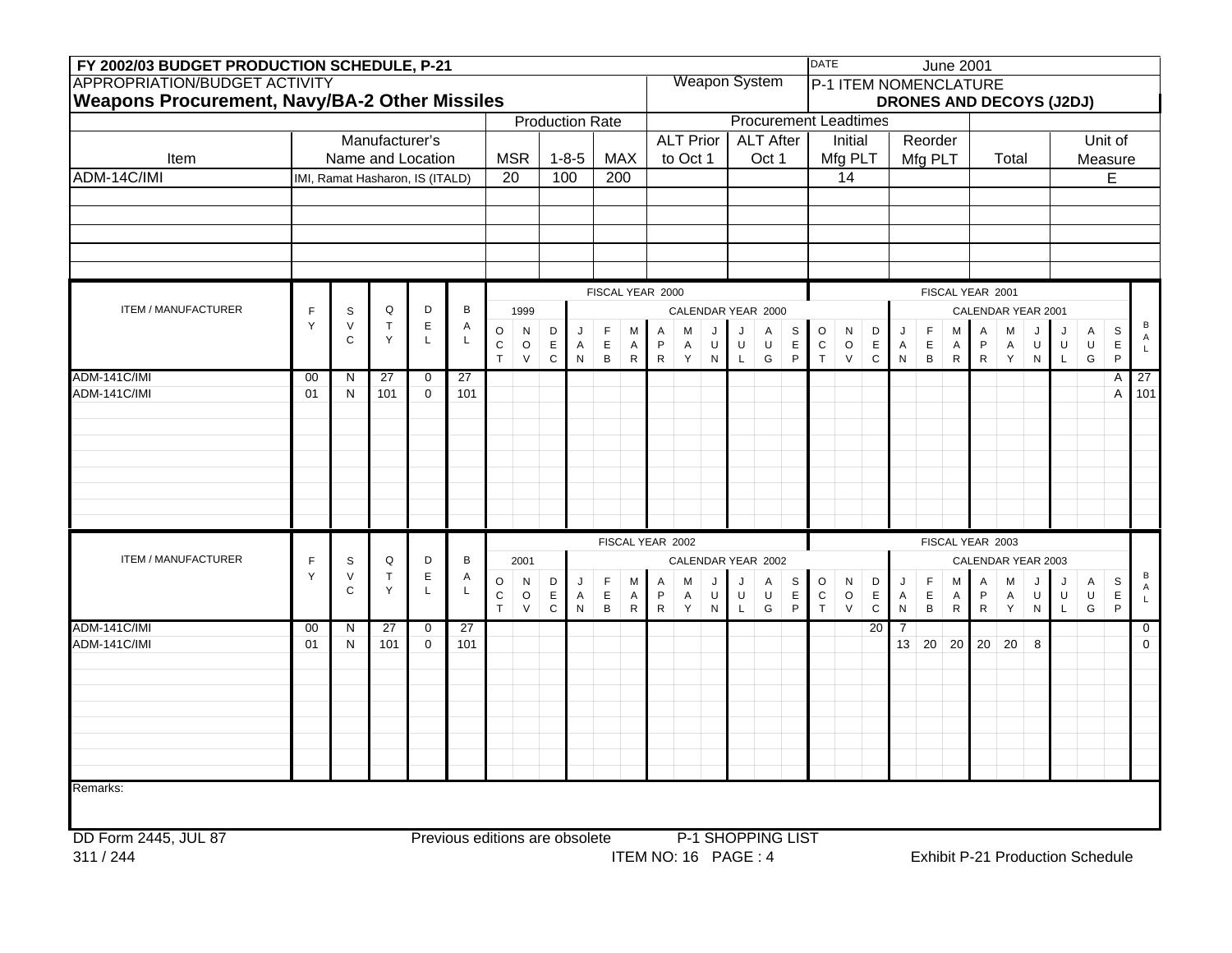|                                                                                                                                                                                                                                                                                                                                                                                                                                                                                                                                                                                                                                                                                                                                                                                                                                                                                                                                                                                                                                                                                                                                                                                                                                                                                                                                                                                                                                                                                                                                                                                 |                |            |            | <b>BUDGET ITEM JUSTIFICATION SHEET</b> |           |     |                                |                                   |                     | DATE: |                  |
|---------------------------------------------------------------------------------------------------------------------------------------------------------------------------------------------------------------------------------------------------------------------------------------------------------------------------------------------------------------------------------------------------------------------------------------------------------------------------------------------------------------------------------------------------------------------------------------------------------------------------------------------------------------------------------------------------------------------------------------------------------------------------------------------------------------------------------------------------------------------------------------------------------------------------------------------------------------------------------------------------------------------------------------------------------------------------------------------------------------------------------------------------------------------------------------------------------------------------------------------------------------------------------------------------------------------------------------------------------------------------------------------------------------------------------------------------------------------------------------------------------------------------------------------------------------------------------|----------------|------------|------------|----------------------------------------|-----------|-----|--------------------------------|-----------------------------------|---------------------|-------|------------------|
|                                                                                                                                                                                                                                                                                                                                                                                                                                                                                                                                                                                                                                                                                                                                                                                                                                                                                                                                                                                                                                                                                                                                                                                                                                                                                                                                                                                                                                                                                                                                                                                 |                |            |            |                                        | $P-40$    |     |                                |                                   |                     |       | <b>June 2001</b> |
| APPROPRIATION/BUDGET ACTIVITY                                                                                                                                                                                                                                                                                                                                                                                                                                                                                                                                                                                                                                                                                                                                                                                                                                                                                                                                                                                                                                                                                                                                                                                                                                                                                                                                                                                                                                                                                                                                                   |                |            |            |                                        |           |     | P-1 ITEM NOMENCLATURE          |                                   |                     |       |                  |
| <b>Weapons Procurement, Navy/2</b>                                                                                                                                                                                                                                                                                                                                                                                                                                                                                                                                                                                                                                                                                                                                                                                                                                                                                                                                                                                                                                                                                                                                                                                                                                                                                                                                                                                                                                                                                                                                              |                |            |            |                                        |           |     |                                | <b>OTHER MISSILE SUPPORT/2290</b> |                     |       |                  |
| Program Element for Code B Items:<br>N/A                                                                                                                                                                                                                                                                                                                                                                                                                                                                                                                                                                                                                                                                                                                                                                                                                                                                                                                                                                                                                                                                                                                                                                                                                                                                                                                                                                                                                                                                                                                                        |                |            |            |                                        |           | N/A | Other Related Program Elements |                                   |                     |       |                  |
|                                                                                                                                                                                                                                                                                                                                                                                                                                                                                                                                                                                                                                                                                                                                                                                                                                                                                                                                                                                                                                                                                                                                                                                                                                                                                                                                                                                                                                                                                                                                                                                 | Prior<br>Years | ID<br>Code | FY 2000    | FY 2001                                | FY 2002   |     |                                |                                   |                     |       |                  |
| <b>QUANTITY</b>                                                                                                                                                                                                                                                                                                                                                                                                                                                                                                                                                                                                                                                                                                                                                                                                                                                                                                                                                                                                                                                                                                                                                                                                                                                                                                                                                                                                                                                                                                                                                                 |                |            |            |                                        |           |     |                                |                                   |                     |       |                  |
| COST (\$M)                                                                                                                                                                                                                                                                                                                                                                                                                                                                                                                                                                                                                                                                                                                                                                                                                                                                                                                                                                                                                                                                                                                                                                                                                                                                                                                                                                                                                                                                                                                                                                      | \$32.9         | Α          | \$12.6     | \$14.8                                 | \$15.8    |     |                                |                                   |                     |       |                  |
| Initial Spares (\$M)                                                                                                                                                                                                                                                                                                                                                                                                                                                                                                                                                                                                                                                                                                                                                                                                                                                                                                                                                                                                                                                                                                                                                                                                                                                                                                                                                                                                                                                                                                                                                            | \$1.1          |            | \$0.7      | \$0.7                                  | \$0.7     |     |                                |                                   |                     |       |                  |
| Class Cruisers beginning with CG-52, one 61 cell launcher for 21* SPRUANCE (DD-963) Class Destroyers and one 61 cell and one 29 cell launcher for 58 ARLEIGH<br>BURKE (DDG-51) Class Destroyers. A 61 cell launcher consists of eight VLS modules and 61 canisters. Canisters are used as a storage/shipping container for missiles<br>ashore and as the magazine and firing tube aboard ship. In order to support the operating forces, it is necessary to have sufficient encanisterized missiles on hand to fill<br>the logistic pipeline associated with the Combat Logistics Force (CLF) transportation times and mobilization considerations. To accomplish this, one canister is required<br>for every VLS missile variant that is procured. In addition, a small percentage of canisters are procured to cover those canisters that are lost, damaged or destroyed.<br>Funds are for the procurement of VLS canisters, training for new missile variants (BLK IVA, ESSM, and Tactical Tomahawk), to provide VLS unique equipment to the<br>weapon facilities and to provide canister ILS. Prior to FY-96, canisters were also funded by SCN and OPN Appropriations.<br>EVOLVED SEASPARROW Quad Pack (ESSM/QP) missile is being designed to provide an enhanced ship self defense capability for DDG-51 Flight IIA (DDG-79 and<br>follow) ships. Procurement of the ESSM/QP canisters is budgeted starting in FY-01 under BLI #230700/EVOLVED SEASPARROW (ESSM).<br>* 3 SPRUANCE (DD-963) Class Ships are being decommissioned in FY01 bringing the total to 21 DD-963s. |                |            |            |                                        |           |     |                                |                                   |                     |       |                  |
| DD Form 2454, JUN 86                                                                                                                                                                                                                                                                                                                                                                                                                                                                                                                                                                                                                                                                                                                                                                                                                                                                                                                                                                                                                                                                                                                                                                                                                                                                                                                                                                                                                                                                                                                                                            |                |            | ITEM NO 17 | P-1 SHOPPING LIST                      | PAGE NO 1 |     |                                | <b>CLASSIFICATION:</b>            |                     |       |                  |
|                                                                                                                                                                                                                                                                                                                                                                                                                                                                                                                                                                                                                                                                                                                                                                                                                                                                                                                                                                                                                                                                                                                                                                                                                                                                                                                                                                                                                                                                                                                                                                                 |                |            |            |                                        |           |     |                                |                                   | <b>UNCLASSIFIED</b> |       |                  |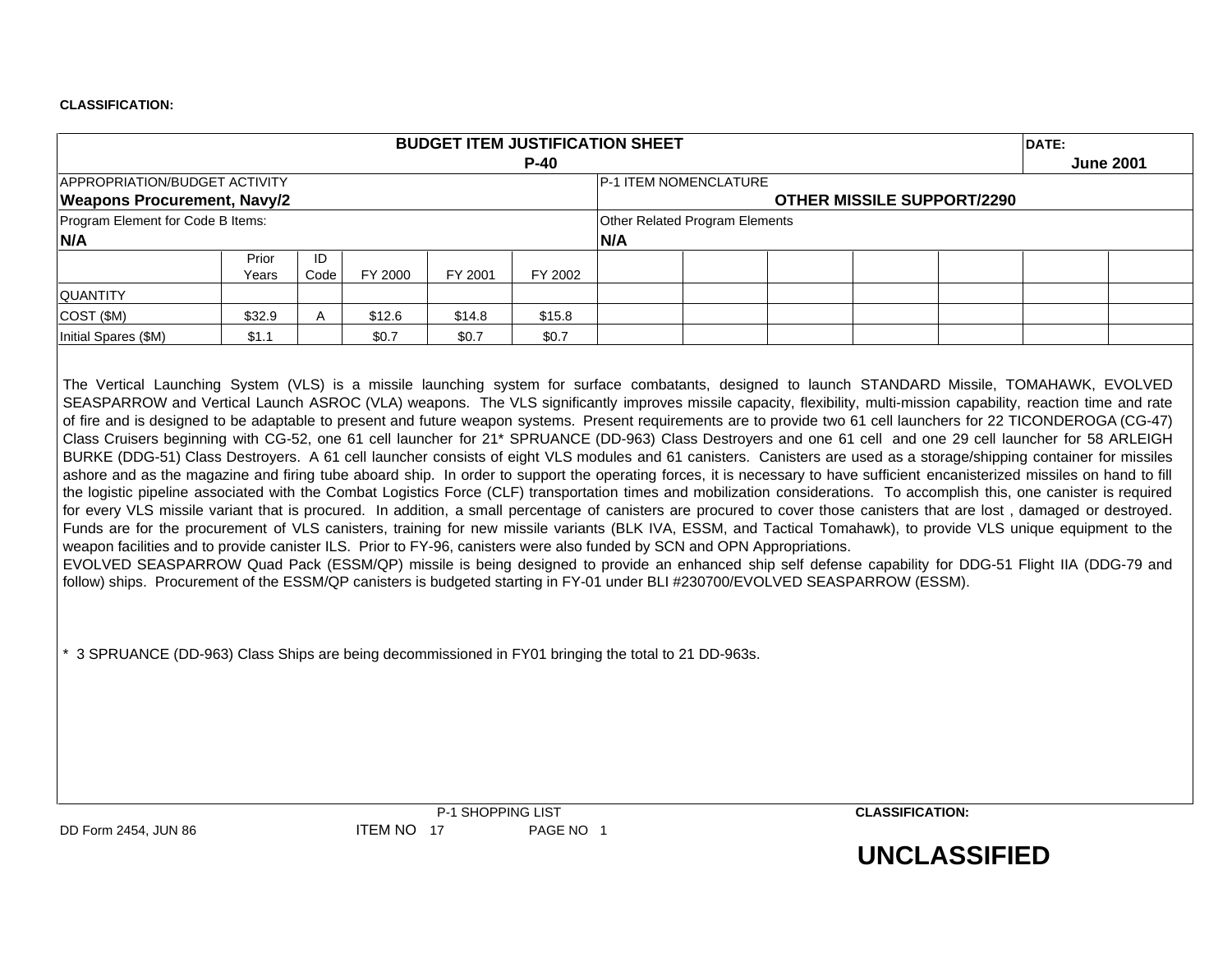**CLASSIFICATION:**

|              | <b>WEAPONS SYSTEM COST ANALYSIS</b><br>$P-5$                                                                                   |            |                   |                                    |           | Weapon System           |          |                               |                                   |          |           |                   | DATE: | <b>June 2001</b> |
|--------------|--------------------------------------------------------------------------------------------------------------------------------|------------|-------------------|------------------------------------|-----------|-------------------------|----------|-------------------------------|-----------------------------------|----------|-----------|-------------------|-------|------------------|
|              | APPROPRIATION/BUDGET ACTIVITY<br><b>Weapons Procurement, Navy/BA-2</b>                                                         |            |                   |                                    |           | <b>ID Code</b>          |          | P-1 ITEM NOMENCLATURE/SUBHEAD | OTHER MISSILE SUPPORT/2290 (A2FD) |          |           |                   |       |                  |
|              |                                                                                                                                |            |                   | TOTAL COST IN THOUSANDS OF DOLLARS |           |                         |          |                               |                                   |          |           |                   |       |                  |
| COST<br>CODE | ELEMENT OF COST                                                                                                                | ID<br>Code | Prior<br>Years    |                                    | FY 2000   |                         |          | FY 2001                       |                                   |          | FY 2002   |                   |       |                  |
|              |                                                                                                                                |            | <b>Total Cost</b> | Quantity                           | Unit Cost | <b>Total Cost</b>       | Quantity | Unit Cost                     | <b>Total Cost</b>                 | Quantity | Unit Cost | <b>Total Cost</b> |       |                  |
| FD005        | <b>TYPE I CANISTERS</b><br>SM-2 MR BLK III/IIIA/IIIB (MK-13)                                                                   |            | 4,758             | 75                                 | 33.5      | 2,512                   | 75       | 33.5                          | 2,510                             | 75       | 35.0      | 2,625             |       |                  |
| FD006        | <b>TYPE II CANISTERS</b><br>SM-2 BLK IV (MK-21 MOD 0)<br>SM-2 BLK IVA (MK-21 MOD 1)<br>TACTICAL TOMAHAWK (MK-14 MOD 2) UPGRADE |            | 10,132            | 12                                 | 157.2     | 1,886                   | 15       | 157.1                         | 2,356                             | 22       | 156.6     | 3,445             |       |                  |
| FD009        | CANISTER EQUIPMENT                                                                                                             |            | 2,254             |                                    |           | 1,657                   |          |                               | 2,220                             |          |           | 2,004             |       |                  |
| FD970        | ILS SUPPORT                                                                                                                    |            | 14,815            |                                    |           | 6,521                   |          |                               | 7,344                             |          |           | 7,193             |       |                  |
| FD980        | INITIAL TRAINING SUPPORT                                                                                                       |            | 950               |                                    |           | $\Omega$                |          |                               | 336                               |          |           | 573               |       |                  |
|              |                                                                                                                                |            |                   |                                    |           |                         |          |                               |                                   |          |           |                   |       |                  |
|              |                                                                                                                                |            |                   |                                    |           |                         |          |                               |                                   |          |           |                   |       |                  |
|              |                                                                                                                                |            |                   |                                    |           |                         |          |                               |                                   |          |           |                   |       |                  |
|              |                                                                                                                                |            |                   |                                    |           |                         |          |                               |                                   |          |           |                   |       |                  |
|              |                                                                                                                                |            |                   |                                    |           |                         |          |                               |                                   |          |           |                   |       |                  |
|              |                                                                                                                                |            |                   |                                    |           |                         |          |                               |                                   |          |           |                   |       |                  |
|              |                                                                                                                                |            |                   |                                    |           |                         |          |                               |                                   |          |           |                   |       |                  |
|              |                                                                                                                                |            |                   |                                    |           |                         |          |                               |                                   |          |           |                   |       |                  |
|              |                                                                                                                                |            |                   |                                    |           |                         |          |                               |                                   |          |           |                   |       |                  |
|              |                                                                                                                                |            | 32,909            |                                    |           | 12,576                  |          |                               | 14,766                            |          |           | 15,840            |       |                  |
|              | DD FORM 2446, JUN 86                                                                                                           |            |                   |                                    | ITEM NO.  | P-1 SHOPPING LIST<br>17 |          | PAGE NO.                      | $\overline{2}$                    |          |           | CLASSIFICATION:   |       |                  |

**UNCLASSIFIED**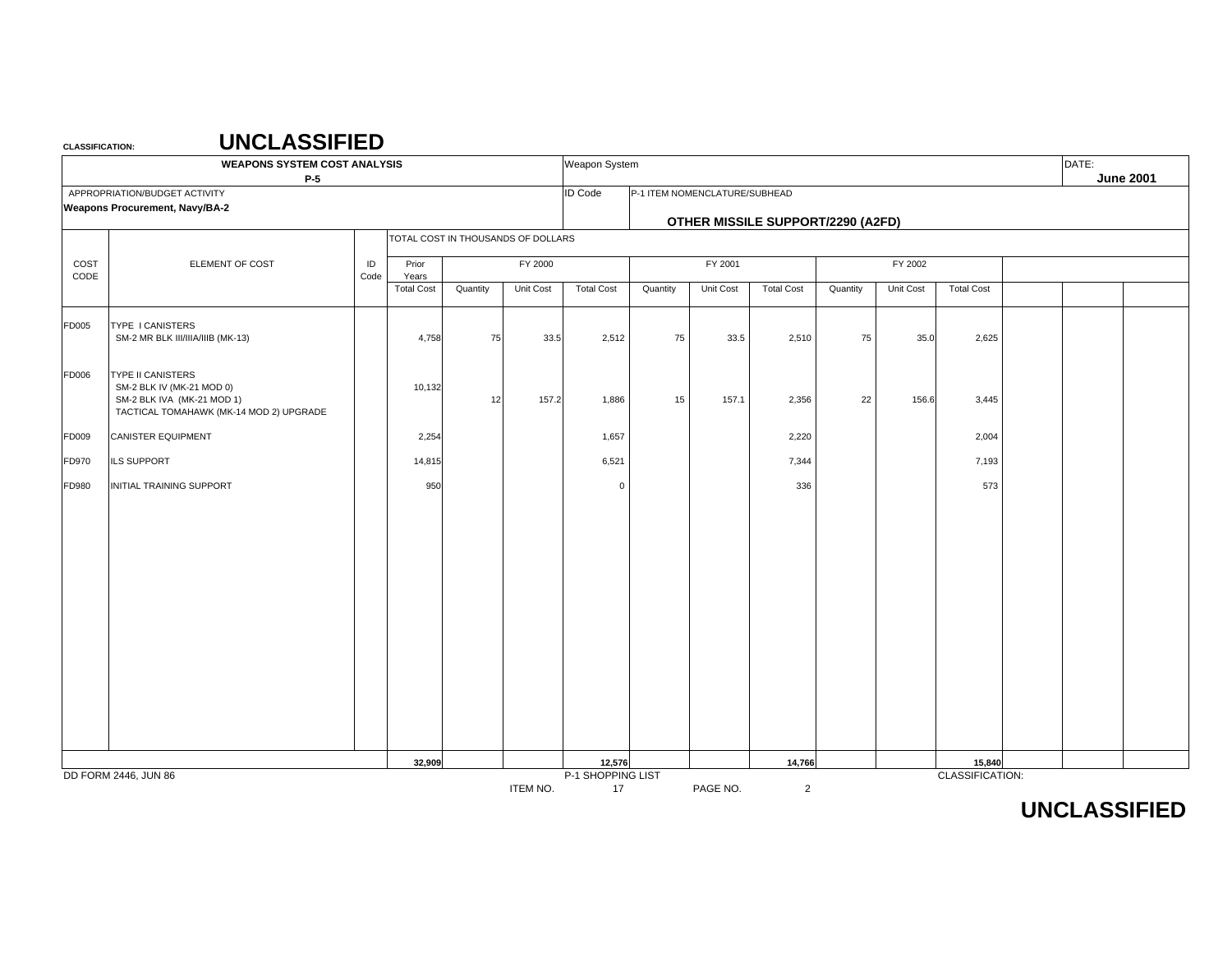| <b>BUDGET PROCUREMENT HISTORY AND PLANNING EXHIBIT (P-5A)</b> |          |                              |                           |                          |                                     | <b>Weapon System</b>                                       |                 | A. DATE                                    |                                         |                                              |
|---------------------------------------------------------------|----------|------------------------------|---------------------------|--------------------------|-------------------------------------|------------------------------------------------------------|-----------------|--------------------------------------------|-----------------------------------------|----------------------------------------------|
|                                                               |          |                              |                           |                          |                                     |                                                            |                 |                                            | <b>June 2001</b>                        |                                              |
| <b>B. APPROPRIATION/BUDGET ACTIVITY</b>                       |          |                              |                           |                          | C. P-1 ITEM NOMENCLATURE            |                                                            |                 |                                            | <b>SUBHEAD</b>                          |                                              |
| <b>Weapons Procurement, Navy/2</b>                            |          |                              |                           |                          |                                     | <b>OTHER MISSILE SUPPORT/2290</b>                          |                 |                                            |                                         | A <sub>2</sub> FD                            |
| Cost Element/<br><b>FISCAL YEAR</b>                           | QUANTITY | <b>UNIT</b><br>COST<br>(000) | <b>LOCATION</b><br>OF PCO | RFP ISSUE<br><b>DATE</b> | CONTRACT<br><b>METHOD</b><br>& TYPE | CONTRACTOR<br>AND LOCATION                                 | AWARD<br>DATE   | DATE OF<br><b>FIRST</b><br><b>DELIVERY</b> | <b>SPECS</b><br>AVAILABLE<br><b>NOW</b> | <b>DATE</b><br><b>REVISIONS</b><br>AVAILABLE |
| <b>FY 00</b><br>FD005/TYPE I CANS<br>SM-2 BLK III/IIIA/IIIB   | 75       | 33.5                         | <b>NAVSEA</b>             |                          | FP/OPT                              | United Defense, L.P.                                       | 02/00           | 04/01                                      | <b>YES</b>                              |                                              |
| FD006/ TYPE II CANS<br>SM-2 BLK IVA                           | 12       | 157.2                        | <b>NAVSEA</b>             |                          | FP/OPT                              | MINNEAPOLIS, MN<br>United Defense, L.P.<br>MINNEAPOLIS, MN | 06/00           | 12/01                                      | <b>YES</b>                              |                                              |
| <b>FY 01</b><br>FD005/TYPE I CANS<br>SM-2 BLK III/IIIA/IIIB   | 75       | 33.5                         | <b>NAVSEA</b>             |                          | FP/OPT                              | United Defense, L.P.<br>MINNEAPOLIS, MN                    | 01/01           | 02/02                                      | <b>YES</b>                              |                                              |
| FD006/ TYPE II CANS<br>SM-2 BLK IVA                           | 15       | 157.1                        | <b>NAVSEA</b>             |                          | FP/OPT                              | United Defense, L.P.<br>MINNEAPOLIS, MN                    | 01/01           | 04/02                                      | <b>YES</b>                              |                                              |
| <b>FY 02</b><br>FD005/TYPE I CANS<br>SM-2 BLK III/IIIA/IIIB   | 75       | 35.0                         | <b>NAVSEA</b>             |                          | FP/OPT                              | United Defense, L.P.<br>MINNEAPOLIS, MN                    | 01/02           | 01/03                                      | <b>YES</b>                              |                                              |
| FD006/ TYPE II CANS<br>SM-2 BLK IVA                           | 22       | 156.6                        | <b>NAVSEA</b>             |                          | FP/OPT                              | United Defense, L.P.<br>MINNEAPOLIS, MN                    | 01/02           | 04/03                                      | <b>YES</b>                              |                                              |
|                                                               |          |                              |                           |                          |                                     |                                                            |                 |                                            |                                         |                                              |
| D. REMARKS                                                    |          |                              |                           |                          |                                     |                                                            |                 |                                            |                                         |                                              |
|                                                               |          |                              |                           |                          |                                     |                                                            |                 |                                            |                                         |                                              |
| DD Form 2446-1, JUL 87                                        |          |                              |                           | P-1 SHOPPING LIST        |                                     |                                                            | Classification: |                                            |                                         |                                              |
|                                                               |          |                              | <b>ITEM NO.</b>           |                          | 17 PAGE NO.                         | 3                                                          |                 | <b>UNCLASSIFIED</b>                        |                                         |                                              |
|                                                               |          |                              |                           |                          |                                     |                                                            |                 |                                            |                                         |                                              |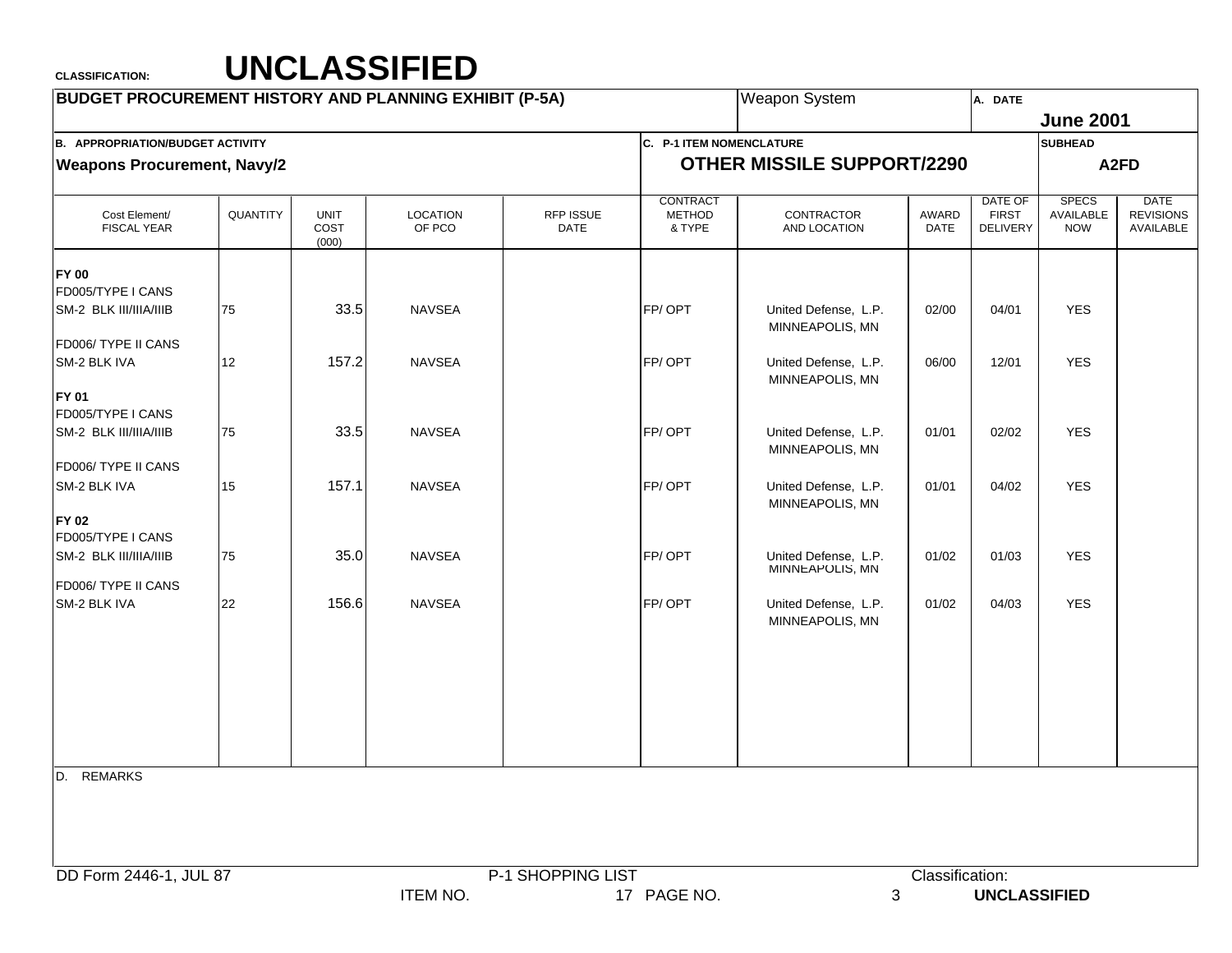|                                                                                                                                                      | FY 2002/03 BUDGET PRODUCTION SCHEDULE, P-21 |                        |                      |                  |                                |                           |                   |                            |              |                        |                |                           |                    |                   |                   |                       |                                 | <b>DATE</b>      |                |                       |   |              | <b>June 2001</b> |              |                                   |           |             |         |             |                             |
|------------------------------------------------------------------------------------------------------------------------------------------------------|---------------------------------------------|------------------------|----------------------|------------------|--------------------------------|---------------------------|-------------------|----------------------------|--------------|------------------------|----------------|---------------------------|--------------------|-------------------|-------------------|-----------------------|---------------------------------|------------------|----------------|-----------------------|---|--------------|------------------|--------------|-----------------------------------|-----------|-------------|---------|-------------|-----------------------------|
| APPROPRIATION/BUDGET ACTIVITY                                                                                                                        |                                             |                        |                      |                  |                                |                           |                   |                            |              |                        |                |                           |                    |                   |                   | Weapon System         |                                 |                  |                | P-1 ITEM NOMENCLATURE |   |              |                  |              |                                   |           |             |         |             |                             |
| <b>WEAPONS PROCUREMENT, NAVY/2</b>                                                                                                                   |                                             |                        |                      |                  |                                |                           |                   |                            |              |                        |                |                           |                    |                   |                   |                       |                                 |                  |                |                       |   |              |                  |              | <b>OTHER MISSILE SUPPORT/229(</b> |           |             |         |             |                             |
|                                                                                                                                                      |                                             |                        |                      |                  |                                |                           |                   |                            |              | <b>Production Rate</b> |                |                           |                    |                   |                   | Procurement Leadtimes |                                 |                  |                |                       |   |              |                  |              |                                   |           |             |         |             |                             |
|                                                                                                                                                      |                                             |                        | Manufacturer's       |                  |                                |                           |                   |                            |              |                        |                |                           | <b>ALT Prior</b>   |                   |                   | <b>ALT After</b>      |                                 |                  | Initial        |                       |   | Reorder      |                  |              |                                   |           |             |         | Unit of     |                             |
| Item                                                                                                                                                 |                                             |                        | Name and Location    |                  |                                |                           | <b>MSR</b>        |                            | $1 - 8 - 5$  |                        | <b>MAX</b>     |                           | to Oct 1           |                   |                   | Oct 1                 |                                 |                  |                | Mfg PLT               |   | Mfg PLT      |                  |              | Total                             |           |             | Measure |             |                             |
| SM-2 BLK III/IIIA/IIIB                                                                                                                               |                                             |                        | United Defense, L.P. |                  |                                | 120                       |                   | 330                        |              | 480                    |                |                           | 3                  |                   |                   | 3                     |                                 |                  | 18             |                       |   | 18           |                  |              | 21                                |           |             |         | E           |                             |
| SM-2 BLK IV/IVA                                                                                                                                      |                                             |                        | Minneapolis, Mn      |                  |                                |                           |                   |                            |              |                        |                |                           |                    |                   |                   |                       |                                 |                  |                |                       |   |              |                  |              |                                   |           |             |         |             |                             |
|                                                                                                                                                      |                                             |                        |                      |                  |                                |                           |                   |                            |              |                        |                |                           |                    |                   |                   |                       |                                 |                  |                |                       |   |              |                  |              |                                   |           |             |         |             |                             |
|                                                                                                                                                      |                                             |                        |                      |                  |                                |                           |                   |                            |              |                        |                |                           |                    |                   |                   |                       |                                 |                  |                |                       |   |              |                  |              |                                   |           |             |         |             |                             |
|                                                                                                                                                      |                                             |                        |                      |                  |                                |                           |                   |                            |              |                        |                |                           |                    |                   |                   |                       |                                 |                  |                |                       |   |              |                  |              |                                   |           |             |         |             |                             |
|                                                                                                                                                      |                                             |                        |                      |                  |                                |                           |                   |                            |              |                        |                |                           |                    |                   |                   |                       |                                 |                  |                |                       |   |              |                  |              |                                   |           |             |         |             |                             |
|                                                                                                                                                      |                                             |                        |                      |                  |                                |                           |                   |                            |              | FISCAL YEAR 2000       |                |                           |                    |                   |                   |                       |                                 |                  |                |                       |   |              |                  |              | FISCAL YEAR 2001                  |           |             |         |             |                             |
| ITEM / MANUFACTURER                                                                                                                                  | F                                           | S                      | Q                    | D                | В                              |                           | 1999              |                            |              |                        |                |                           |                    |                   |                   | CALENDAR YEAR 2000    |                                 |                  |                |                       |   |              |                  |              | CALENDAR YEAR 2001                |           |             |         |             |                             |
|                                                                                                                                                      | Υ                                           | $\vee$                 | $\top$               | $\mathsf E$      | A                              | $\mathsf O$               | N                 | $\mathsf D$                | $\cdot$      | F                      | M              | Α                         | M                  | J.                | J                 | Α                     | S                               | $\mathsf O$      | ${\sf N}$      | D                     |   | $\mathsf F$  | M                | A            | M                                 |           | J           | A       | $\mathbb S$ | B                           |
|                                                                                                                                                      |                                             | $\mathsf{C}$           | Y                    | L                | L                              | $\mathbf C$               | $\circ$           | $\mathsf E$                | A            | $\mathsf E$            | $\overline{A}$ | $\mathsf P$               | A                  | $\cup$            | $\cup$            | $\cup$                | $\mathsf E$                     | $\mathtt{C}$     | $\circ$        | $\mathsf E$           | A | $\mathsf E$  | A                | P            | A                                 | $\cup$    | U           | $\cup$  | $\mathsf E$ | $\mathsf A$<br>$\mathsf{L}$ |
|                                                                                                                                                      |                                             |                        |                      |                  |                                | T.                        | $\vee$            | $\mathbf C$                | ${\sf N}$    | $\, {\sf B}$           | ${\sf R}$      | ${\sf R}$                 | Y                  | ${\sf N}$         | $\mathsf{L}$      | G                     | P                               | $\top$           | $\vee$         | $\mathbf C$           | N | $\, {\sf B}$ | $\mathsf{R}$     | $\mathsf{R}$ | Y                                 | ${\sf N}$ | $\mathsf L$ | G       | P           |                             |
| SM-2 BLK III/IIIA/IIIB (MK-13)                                                                                                                       | 99                                          |                        | 75                   |                  | 75                             |                           |                   |                            |              |                        |                | 8                         | 8                  | $\bf8$            | $\overline{8}$    | $\bf 8$               | 8                               | $\overline{8}$   | $\overline{8}$ | $\overline{11}$       |   |              |                  |              |                                   |           |             |         |             | $\mathbf 0$                 |
| SM-2 BLK IV (MK-21 MOD 0)                                                                                                                            | 99                                          |                        | 36                   |                  | 36                             |                           |                   |                            |              |                        |                | $\overline{4}$            | $\overline{4}$     | $\sqrt{4}$        | $\overline{4}$    | $\overline{4}$        | $\overline{4}$                  | $\overline{4}$   | $\overline{4}$ | $\overline{4}$        |   |              |                  |              |                                   |           |             |         |             | $\overline{0}$              |
|                                                                                                                                                      |                                             |                        |                      |                  |                                |                           |                   |                            |              |                        |                |                           |                    |                   |                   |                       |                                 |                  |                |                       |   |              |                  |              |                                   |           |             |         |             |                             |
| SM-2 BLK III/IIIA/IIIB (MK-13)                                                                                                                       | $00\,$                                      |                        | 75                   |                  | 75                             |                           |                   |                            |              | Α                      |                |                           |                    |                   |                   |                       |                                 |                  |                |                       |   |              |                  | 8            | 8                                 | 8         | 8           | 8       | 8           | 27                          |
| SM-2 BLK IVA (MK-21 MOD 1)                                                                                                                           | $00\,$                                      |                        | 12                   |                  | 12                             |                           |                   |                            |              |                        |                |                           |                    | A                 |                   |                       |                                 |                  |                |                       |   |              |                  |              |                                   |           |             |         |             | 12                          |
| SM-2 BLK III/IIIA/IIIB (MK-13)                                                                                                                       | 01                                          |                        | 75                   |                  | 75                             |                           |                   |                            |              |                        |                |                           |                    |                   |                   |                       |                                 |                  |                |                       | Α |              |                  |              |                                   |           |             |         |             | 75                          |
| SM-2 BLK IVA (MK-21 MOD 1)                                                                                                                           | 01                                          |                        | 15                   |                  | 15                             |                           |                   |                            |              |                        |                |                           |                    |                   |                   |                       |                                 |                  |                |                       | Α |              |                  |              |                                   |           |             |         |             | $\overline{15}$             |
| ESSM/QP (MK-25 MOD 0)                                                                                                                                | 01                                          |                        | 10                   |                  | 10                             |                           |                   |                            |              |                        |                |                           |                    |                   |                   |                       |                                 |                  |                |                       | A |              |                  |              |                                   |           |             |         |             | 10                          |
|                                                                                                                                                      |                                             |                        |                      |                  |                                |                           |                   |                            |              |                        |                |                           |                    |                   |                   |                       |                                 |                  |                |                       |   |              |                  |              |                                   |           |             |         |             |                             |
|                                                                                                                                                      |                                             |                        |                      |                  |                                |                           |                   |                            |              |                        |                |                           |                    |                   |                   |                       |                                 |                  |                |                       |   |              |                  |              |                                   |           |             |         |             |                             |
|                                                                                                                                                      |                                             |                        |                      |                  |                                |                           |                   |                            |              |                        |                |                           |                    |                   |                   |                       |                                 |                  |                |                       |   |              |                  |              |                                   |           |             |         |             |                             |
|                                                                                                                                                      |                                             |                        |                      |                  |                                |                           |                   |                            |              |                        |                |                           |                    |                   |                   |                       |                                 | FISCAL YEAR 2002 |                |                       |   |              |                  |              |                                   |           |             |         |             |                             |
| ITEM / MANUFACTURER                                                                                                                                  | F                                           | S                      | Q                    | D                | B                              |                           | 2001              |                            |              |                        |                |                           | CALENDAR YEAR 2002 |                   |                   |                       |                                 |                  |                |                       |   |              |                  |              |                                   |           |             |         |             |                             |
|                                                                                                                                                      | Y                                           | $\vee$<br>$\mathsf{C}$ | $\top$<br>Y          | $\mathsf E$<br>L | A<br>L                         | $\circ$                   | $\mathsf{N}$      | $\mathsf D$                | J            | $\mathsf F$            | M              | Α                         | M                  | J                 | J                 | A                     | $\frac{\mathsf{S}}{\mathsf{E}}$ |                  |                |                       |   |              |                  |              |                                   |           |             |         |             |                             |
|                                                                                                                                                      |                                             |                        |                      |                  |                                | ${\bf C}$<br>$\mathsf{T}$ | $\circ$<br>$\vee$ | $\mathsf E$<br>$\mathbf C$ | A<br>$\sf N$ | $\mathsf E$<br>$\,$ B  | A<br>${\sf R}$ | $\mathsf{P}$<br>${\sf R}$ | $\mathsf A$<br>Y   | U<br>$\mathsf{N}$ | U<br>$\mathsf{L}$ | $\cup$<br>G           | $\mathsf{P}$                    |                  |                |                       |   |              |                  |              |                                   |           |             |         |             |                             |
|                                                                                                                                                      |                                             |                        |                      |                  |                                |                           |                   |                            |              |                        |                |                           |                    |                   |                   |                       |                                 |                  |                |                       |   |              |                  |              |                                   |           |             |         |             |                             |
| SM-2 BLK III/IIIA/IIIB (MK-13)<br>SM-2 BLK IVA (MK-21 MOD 1)                                                                                         | $00\,$<br>$00\,$                            |                        | 75<br>12             | 48<br>0          | 27<br>12                       | 8                         | 8                 | 11<br>6                    | 6            |                        |                |                           |                    |                   |                   |                       |                                 |                  |                |                       |   |              |                  |              |                                   |           |             |         |             |                             |
|                                                                                                                                                      |                                             |                        |                      |                  |                                |                           |                   |                            |              |                        |                |                           |                    |                   |                   |                       |                                 |                  |                |                       |   |              |                  |              |                                   |           |             |         |             |                             |
| SM-2 BLK III/IIIA/IIIB (MK-13)                                                                                                                       | 01                                          |                        | 75                   | 0                | 75                             |                           |                   |                            |              | 8                      | 8              | 8                         | 8                  | 8                 | 8                 | 8                     | 8                               |                  |                |                       |   |              |                  |              |                                   |           |             |         |             |                             |
| SM-2 BLK IVA (MK-21 MOD 1)                                                                                                                           | 01                                          |                        | 15                   | 0                | 15                             |                           |                   |                            |              |                        |                | 4                         | $\overline{4}$     | $\overline{4}$    | 3                 |                       |                                 |                  |                |                       |   |              |                  |              |                                   |           |             |         |             |                             |
| ESSM/QP (MK-25 MOD 0)                                                                                                                                | 01                                          |                        | 10                   | $\overline{0}$   | 10                             |                           |                   |                            |              |                        |                |                           |                    |                   |                   |                       |                                 |                  |                |                       |   |              |                  |              |                                   |           |             |         |             |                             |
|                                                                                                                                                      |                                             |                        |                      |                  |                                |                           |                   |                            |              |                        |                |                           |                    |                   |                   |                       |                                 |                  |                |                       |   |              |                  |              |                                   |           |             |         |             |                             |
| SM-2 BLK III/IIIA/IIIB (MK-13)                                                                                                                       | 02                                          |                        | 75                   | 0                | 75                             |                           |                   |                            | A            |                        |                |                           |                    |                   |                   |                       |                                 |                  |                |                       |   |              |                  |              |                                   |           |             |         |             |                             |
| SM-2 BLK IVA (MK-21 MOD 1)<br>ESSM/QP (MK-25 MOD 0)                                                                                                  | 02<br>02                                    |                        | 22<br>2              | 0<br>$\mathbf 0$ | 22<br>2                        |                           |                   |                            | A<br>A       |                        |                |                           |                    |                   |                   |                       |                                 |                  |                |                       |   |              |                  |              |                                   |           |             |         |             |                             |
|                                                                                                                                                      |                                             |                        |                      |                  |                                |                           |                   |                            |              |                        |                |                           |                    |                   |                   |                       |                                 |                  |                |                       |   |              |                  |              |                                   |           |             |         |             |                             |
|                                                                                                                                                      |                                             |                        |                      |                  |                                |                           |                   |                            |              |                        |                |                           |                    |                   |                   |                       |                                 |                  |                |                       |   |              |                  |              |                                   |           |             |         |             |                             |
|                                                                                                                                                      |                                             |                        |                      |                  |                                |                           |                   |                            |              |                        |                |                           |                    |                   |                   |                       |                                 |                  |                |                       |   |              |                  |              |                                   |           |             |         |             |                             |
|                                                                                                                                                      |                                             |                        |                      |                  |                                |                           |                   |                            |              |                        |                |                           |                    |                   |                   |                       |                                 |                  |                |                       |   |              |                  |              |                                   |           |             |         |             |                             |
|                                                                                                                                                      |                                             |                        |                      |                  |                                |                           |                   |                            |              |                        |                |                           |                    |                   |                   |                       |                                 |                  |                |                       |   |              |                  |              |                                   |           |             |         |             |                             |
| Remarks:                                                                                                                                             |                                             |                        |                      |                  |                                |                           |                   |                            |              |                        |                |                           |                    |                   |                   |                       |                                 |                  |                |                       |   |              |                  |              |                                   |           |             |         |             |                             |
| Minimum Sustaining Rate are met with FMS and Direct Commercial Sale (DCS) quantities.<br>ESSM/QP (MK-25 MOD 0) Qty shown for informational Purposes. |                                             |                        |                      |                  |                                |                           |                   |                            |              |                        |                |                           |                    |                   |                   |                       |                                 |                  |                |                       |   |              |                  |              |                                   |           |             |         |             |                             |
| DD Form 2445, JUL 87                                                                                                                                 |                                             |                        |                      |                  |                                |                           |                   |                            |              |                        |                |                           |                    |                   |                   | P-1 SHOPPING LIST     |                                 |                  |                |                       |   |              |                  |              |                                   |           |             |         |             |                             |
|                                                                                                                                                      |                                             |                        |                      |                  | Previous editions are obsolete |                           |                   |                            |              |                        |                |                           |                    |                   |                   |                       |                                 |                  |                |                       |   |              |                  |              |                                   |           |             |         |             |                             |

311 / 244

ITEM NO 17 E NO. 4 Exhibit P-21 Production Schedule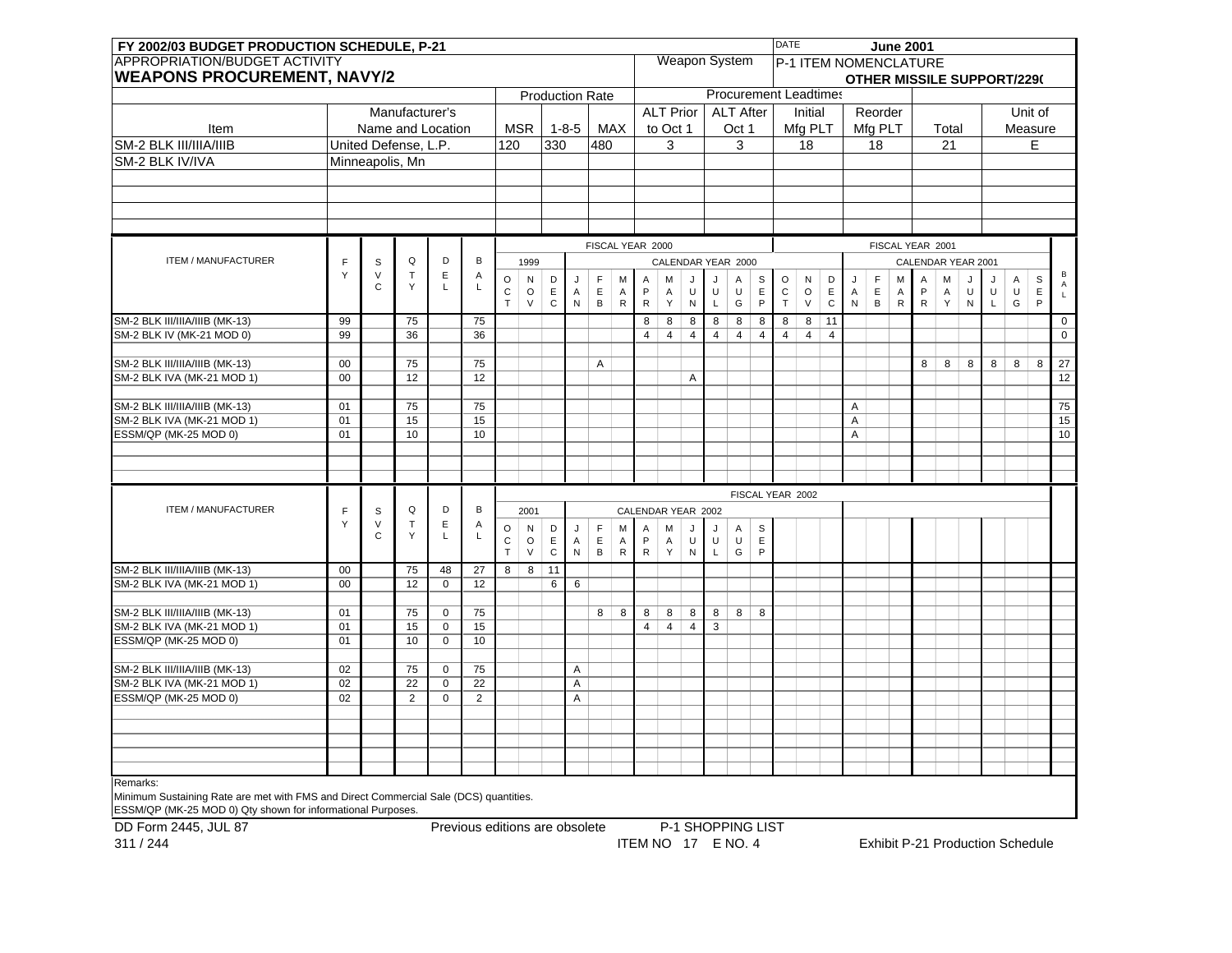# **UNCLASSIFIED**

|                                                                                                                                                                                                                                                                                                                                                                                                                                                                                                                                                                                                                                                                                                                                                                                                                                                                                                                                                                                                                                                                                                                                                                                                                                                                                                                                                                                                                                                                                                                                                                                                                                                                                                                                                                                                                                                                                                                                                                                                                                                                                                                                                                                                                                                                                                                                                                                                                                                                                                     |                |            |             |                              | <b>BUDGET ITEM JUSTIFICATION SHEET</b> |          |                                | DATE:                        |                  |  |
|-----------------------------------------------------------------------------------------------------------------------------------------------------------------------------------------------------------------------------------------------------------------------------------------------------------------------------------------------------------------------------------------------------------------------------------------------------------------------------------------------------------------------------------------------------------------------------------------------------------------------------------------------------------------------------------------------------------------------------------------------------------------------------------------------------------------------------------------------------------------------------------------------------------------------------------------------------------------------------------------------------------------------------------------------------------------------------------------------------------------------------------------------------------------------------------------------------------------------------------------------------------------------------------------------------------------------------------------------------------------------------------------------------------------------------------------------------------------------------------------------------------------------------------------------------------------------------------------------------------------------------------------------------------------------------------------------------------------------------------------------------------------------------------------------------------------------------------------------------------------------------------------------------------------------------------------------------------------------------------------------------------------------------------------------------------------------------------------------------------------------------------------------------------------------------------------------------------------------------------------------------------------------------------------------------------------------------------------------------------------------------------------------------------------------------------------------------------------------------------------------------|----------------|------------|-------------|------------------------------|----------------------------------------|----------|--------------------------------|------------------------------|------------------|--|
|                                                                                                                                                                                                                                                                                                                                                                                                                                                                                                                                                                                                                                                                                                                                                                                                                                                                                                                                                                                                                                                                                                                                                                                                                                                                                                                                                                                                                                                                                                                                                                                                                                                                                                                                                                                                                                                                                                                                                                                                                                                                                                                                                                                                                                                                                                                                                                                                                                                                                                     |                |            |             | $P-40$                       |                                        |          |                                |                              | <b>June 2001</b> |  |
| APPROPRIATION/BUDGET ACTIVITY                                                                                                                                                                                                                                                                                                                                                                                                                                                                                                                                                                                                                                                                                                                                                                                                                                                                                                                                                                                                                                                                                                                                                                                                                                                                                                                                                                                                                                                                                                                                                                                                                                                                                                                                                                                                                                                                                                                                                                                                                                                                                                                                                                                                                                                                                                                                                                                                                                                                       |                |            |             |                              |                                        |          | P-1 ITEM NOMENCLATURE          |                              |                  |  |
| <b>Weapons Procurement, Navy/</b>                                                                                                                                                                                                                                                                                                                                                                                                                                                                                                                                                                                                                                                                                                                                                                                                                                                                                                                                                                                                                                                                                                                                                                                                                                                                                                                                                                                                                                                                                                                                                                                                                                                                                                                                                                                                                                                                                                                                                                                                                                                                                                                                                                                                                                                                                                                                                                                                                                                                   |                |            |             | <b>BA - 2 Other Missiles</b> |                                        |          |                                | <b>AIM-9 Sidewinder Mods</b> |                  |  |
| Program Element for Code B Items:                                                                                                                                                                                                                                                                                                                                                                                                                                                                                                                                                                                                                                                                                                                                                                                                                                                                                                                                                                                                                                                                                                                                                                                                                                                                                                                                                                                                                                                                                                                                                                                                                                                                                                                                                                                                                                                                                                                                                                                                                                                                                                                                                                                                                                                                                                                                                                                                                                                                   |                |            |             |                              |                                        | 0207161N | Other Related Program Elements |                              |                  |  |
|                                                                                                                                                                                                                                                                                                                                                                                                                                                                                                                                                                                                                                                                                                                                                                                                                                                                                                                                                                                                                                                                                                                                                                                                                                                                                                                                                                                                                                                                                                                                                                                                                                                                                                                                                                                                                                                                                                                                                                                                                                                                                                                                                                                                                                                                                                                                                                                                                                                                                                     | Prior<br>Years | ID<br>Code | FY 2000     | FY 2001                      |                                        |          |                                |                              |                  |  |
| QUANTITY                                                                                                                                                                                                                                                                                                                                                                                                                                                                                                                                                                                                                                                                                                                                                                                                                                                                                                                                                                                                                                                                                                                                                                                                                                                                                                                                                                                                                                                                                                                                                                                                                                                                                                                                                                                                                                                                                                                                                                                                                                                                                                                                                                                                                                                                                                                                                                                                                                                                                            |                |            | $\mathbf 0$ | 63                           |                                        |          |                                |                              |                  |  |
| <b>COST</b><br>(In Millions)                                                                                                                                                                                                                                                                                                                                                                                                                                                                                                                                                                                                                                                                                                                                                                                                                                                                                                                                                                                                                                                                                                                                                                                                                                                                                                                                                                                                                                                                                                                                                                                                                                                                                                                                                                                                                                                                                                                                                                                                                                                                                                                                                                                                                                                                                                                                                                                                                                                                        | 46.4           |            | $\mathbf 0$ | 27.3                         |                                        |          |                                |                              |                  |  |
| countermeasures.<br>AIM-9X starts production with FY 2001 funds. The following Congressional language resulted from the FY01 Appropriations Conference - "The conferees directed that future Navy and Air<br>Force budget requests for AIM-9X be included in the new procurement sections of the Missile Procurement Air Force and Weapons Procurement Navy budget accounts rather than the<br>current practice of budgeting AIM-9X as a modification." As a result, FY01 procurement actions are addressed in a P3A and the remainder of the program is detailed in a P5. Modificati<br>to the AIM-9M to incorporate changes to ensure compatibility with F/A-18E/F are funded in FY01 through FY03. The AIM-9X is a long-term evolution to the AIM-9 which provides<br>improvements in missile seeker and kinematics by retrofitting components to current missiles to the maximum extent possible. Retrofitting components will extend the operational<br>effectiveness of existing inventories at an affordable cost while continuing the evolution of the AIM-9 series. Anti-Tamper features will be incorporated to protect improvements inherent to<br>this design. The Defense Acquisition Board (DAB) approved the Low Rate Initial Production (LRIP) acquisition strategy in December 1996 as part of the MS II decision. This strategy<br>includes a pricing agreement with Raytheon for the first three production lots, and sustainment activities to include depot level repair. On September 8, 2000 AIM-9X conducted a DAB<br>briefing chaired by Dr. Gansler at which time the program received approval to enter Low-Rate Initial Production (LRIP). The modeling and simulation suite was accredited by the program<br>manager for use in spec compliance and to support the LRIP DAB. The AIM-9X program has been designated an ACAT-1C program for future LRIPs and FRP with the milestone decis<br>authority delegated to the Navy Acquisition Executive.<br>FY2001 Program Justification: Successful LRIP DAB Milestone Decision on 22 Sept 2000. LRIP I option was awarded Nov 2000.<br>The total quantity of missiles produced will be a combination of All up Rounds (AUR) and Captive Air Training Missiles (CATM). Navy and Air Force quantities to be procured for FY2001 is<br>stated below: (FY02 through FY 07 are presented in the P5 exhibit).<br>Note: In FY01 \$2.9M has been identified as a reprogramming source for other higher priority Navy requirements. |                |            |             |                              |                                        |          |                                |                              |                  |  |

P-1 SHOPPING LIST CLASSIFICATION: DD Form 2454, JUN 86 **ITEM NO. 18** PAGE NO. 1

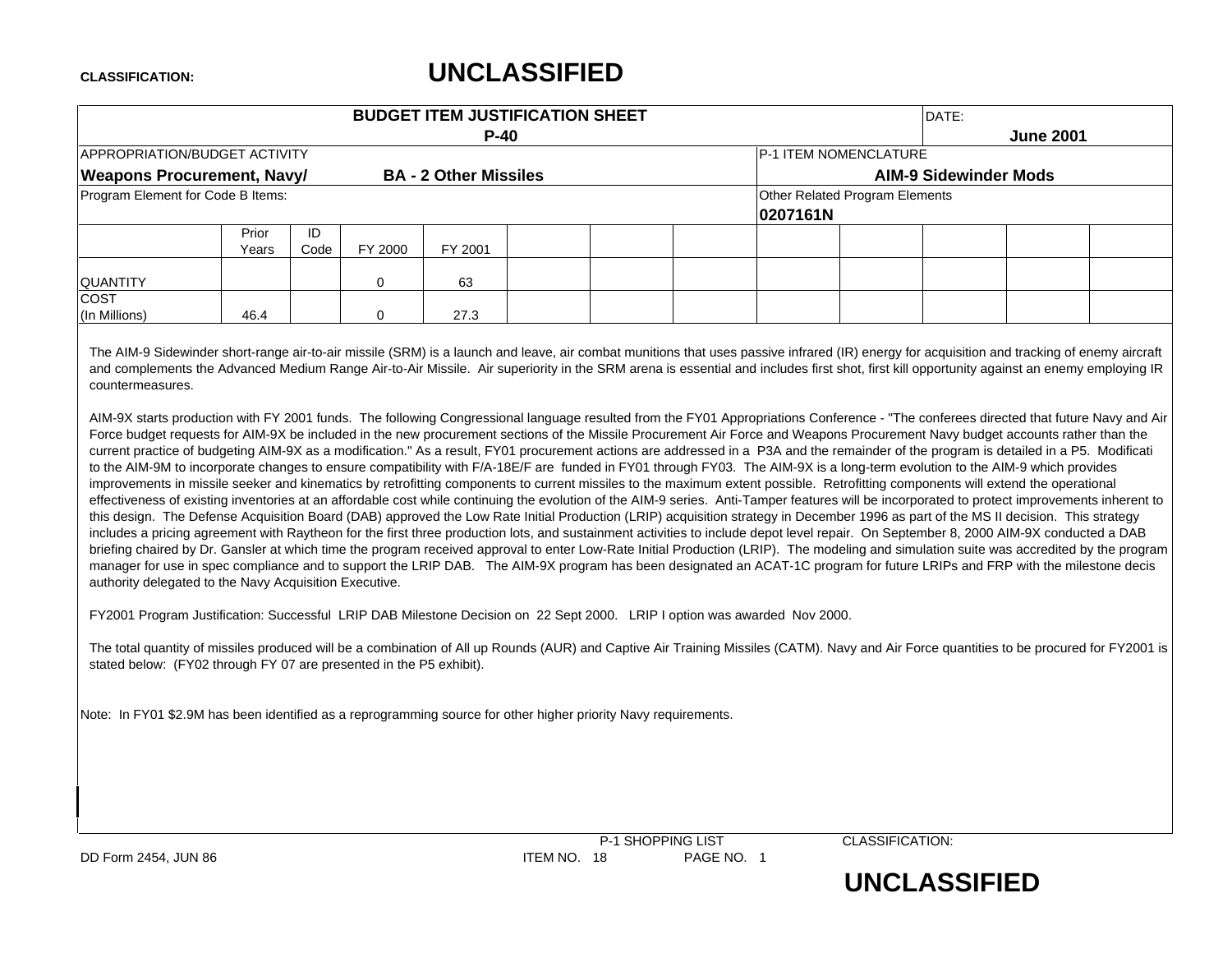| CLASSIFICATION: UNCLASSIFIED                                                                                                                                                                                                                                                                                                                                                                                                                                                                                                                                                                                                                                                                                                                                                                                                                                                                                                   |                                                                                                                                                                                                                                                                                                                                                                                                                                                                                                                                                                                                                                                                                                                                                                                                                                                                                                                                                                                                                                                                                                                                                                                                                                                                                                                                                                        |  |      |  |      |    |                           |  |         |  |                             |      |  |   |  |                            |  |  |                 |                              |  |
|--------------------------------------------------------------------------------------------------------------------------------------------------------------------------------------------------------------------------------------------------------------------------------------------------------------------------------------------------------------------------------------------------------------------------------------------------------------------------------------------------------------------------------------------------------------------------------------------------------------------------------------------------------------------------------------------------------------------------------------------------------------------------------------------------------------------------------------------------------------------------------------------------------------------------------|------------------------------------------------------------------------------------------------------------------------------------------------------------------------------------------------------------------------------------------------------------------------------------------------------------------------------------------------------------------------------------------------------------------------------------------------------------------------------------------------------------------------------------------------------------------------------------------------------------------------------------------------------------------------------------------------------------------------------------------------------------------------------------------------------------------------------------------------------------------------------------------------------------------------------------------------------------------------------------------------------------------------------------------------------------------------------------------------------------------------------------------------------------------------------------------------------------------------------------------------------------------------------------------------------------------------------------------------------------------------|--|------|--|------|----|---------------------------|--|---------|--|-----------------------------|------|--|---|--|----------------------------|--|--|-----------------|------------------------------|--|
| P3A                                                                                                                                                                                                                                                                                                                                                                                                                                                                                                                                                                                                                                                                                                                                                                                                                                                                                                                            | INDIVIDUAL MODIFICATION                                                                                                                                                                                                                                                                                                                                                                                                                                                                                                                                                                                                                                                                                                                                                                                                                                                                                                                                                                                                                                                                                                                                                                                                                                                                                                                                                |  |      |  |      |    |                           |  |         |  |                             |      |  |   |  |                            |  |  | Date: June 2001 |                              |  |
| MODELS OF SYSTEM AFFECTED:<br>AIM-9X                                                                                                                                                                                                                                                                                                                                                                                                                                                                                                                                                                                                                                                                                                                                                                                                                                                                                           |                                                                                                                                                                                                                                                                                                                                                                                                                                                                                                                                                                                                                                                                                                                                                                                                                                                                                                                                                                                                                                                                                                                                                                                                                                                                                                                                                                        |  |      |  |      |    | <b>TYPE MODIFICATION:</b> |  |         |  | <b>Increased Capability</b> |      |  |   |  | <b>MODIFICATION TITLE:</b> |  |  |                 | AIM-9X Missile Modification  |  |
| DESCRIPTION/JUSTIFICATION:<br>The AIM-9X (Sidewinder) short range air-to-air missile is a long-term evolution of the AIM-9 series of fielded missiles. The AIM-9X missile program provides a launch and leave, air combat munitions that uses passive infrar<br>energy for acquisition and tracking of enemy aircraft and complements the Advanced Medium Range Air-to-Air Missile. Air superiority in the short-range air-to-air missile arena is essential and includes first shot, first ki<br>opportunity against an enemy employing IR countermeasures. The AIM-9X employs several components common with the AIM-9M. Anti-Tamper features are being incorporated to protect improvements inherent in this design.<br>AIM-9X is an Acquisition Category IC (ACAT-IC) joint-service program with Navy lead. The Air Force is procuring a total of 5,097 missiles of which 1,100 are Captive Air Training Missiles (CATMs). |                                                                                                                                                                                                                                                                                                                                                                                                                                                                                                                                                                                                                                                                                                                                                                                                                                                                                                                                                                                                                                                                                                                                                                                                                                                                                                                                                                        |  |      |  |      |    |                           |  |         |  |                             |      |  |   |  |                            |  |  |                 |                              |  |
| NOTES:<br>1. The following Congressional language resulted from the FY01 Appropriations Conference - 'The conferees direct that future Air Force and Navy budget requests for AIM-9X be included in the new procurement sections<br>of the Missile Procurement Air Force and Weapons Procurement Navy budget accounts rather than the current practice of budgeting AIM-9X as a modification.' As a result, FY01 and prior year actions are addressed in a<br>BP21 P3A and the remainder of the program is detailed in weapons procurement documentation (P40, 5, 5A, 21).                                                                                                                                                                                                                                                                                                                                                     |                                                                                                                                                                                                                                                                                                                                                                                                                                                                                                                                                                                                                                                                                                                                                                                                                                                                                                                                                                                                                                                                                                                                                                                                                                                                                                                                                                        |  |      |  |      |    |                           |  |         |  |                             |      |  |   |  |                            |  |  |                 |                              |  |
|                                                                                                                                                                                                                                                                                                                                                                                                                                                                                                                                                                                                                                                                                                                                                                                                                                                                                                                                |                                                                                                                                                                                                                                                                                                                                                                                                                                                                                                                                                                                                                                                                                                                                                                                                                                                                                                                                                                                                                                                                                                                                                                                                                                                                                                                                                                        |  |      |  |      |    |                           |  |         |  |                             |      |  |   |  |                            |  |  |                 |                              |  |
|                                                                                                                                                                                                                                                                                                                                                                                                                                                                                                                                                                                                                                                                                                                                                                                                                                                                                                                                |                                                                                                                                                                                                                                                                                                                                                                                                                                                                                                                                                                                                                                                                                                                                                                                                                                                                                                                                                                                                                                                                                                                                                                                                                                                                                                                                                                        |  |      |  |      |    |                           |  |         |  |                             |      |  |   |  |                            |  |  |                 |                              |  |
|                                                                                                                                                                                                                                                                                                                                                                                                                                                                                                                                                                                                                                                                                                                                                                                                                                                                                                                                | 2. The following notes apply to the Projected Financial Plan and Installation Schedule sections. ALL TOTALS INCLUDE ONLY FY01 AND PRIOR YEARS DATA.<br>DEVELOPMENT STATUS/MAJOR DEVELOPMENT MILESTONES:<br>The Navy and Air Force successfully developed a restructured program to overcome schedule delays. The delays were due to issues with the Control Actuation System (CAS) and tracker software which have since been rectified<br>and tested. The restructure supported a May LRIP DAB but when FY 00 production funding was deferred by the FY 00 Appropriation Act the DAB was rescheduled to be in line with the availability of funds. The program met LRIP<br>entry criteria in September 2000, with LRIP I contract awarded Nov 00, Milestone III in 3Q FY03 with FRP award in FY04 and Initial Operating Capability (IOC) in 4Q FY03.<br>The joint flight test program has completed 16 unguided and 14 guided launches proving capabilities well beyond the fielded AIM-9M system.<br>FY 1998 & Prior<br>FY 2000<br>FY 2001<br>FY 2002<br>FY 2003<br>FY 2004<br>FY 2005<br>FY 2006<br><b>TOTAL</b><br>FY 1999<br>FY 2007<br><u>TC</u><br>QTY \$<br>QTY<br>\$<br>QTY<br><b>OTY</b><br>$\mathbb{S}$<br>QTY \$<br>QTY \$<br>QTY<br>$\mathbb{S}$<br>QTY<br>\$<br>QTY<br>\$<br>QTY \$<br>QTY \$<br>QTY<br>$^{\circ}$<br>\$<br>FINANCIAL PLAN (IN MILLIONS) |  |      |  |      |    |                           |  |         |  |                             |      |  |   |  |                            |  |  |                 |                              |  |
|                                                                                                                                                                                                                                                                                                                                                                                                                                                                                                                                                                                                                                                                                                                                                                                                                                                                                                                                |                                                                                                                                                                                                                                                                                                                                                                                                                                                                                                                                                                                                                                                                                                                                                                                                                                                                                                                                                                                                                                                                                                                                                                                                                                                                                                                                                                        |  |      |  |      |    |                           |  |         |  |                             |      |  |   |  |                            |  |  |                 |                              |  |
| RDT&E                                                                                                                                                                                                                                                                                                                                                                                                                                                                                                                                                                                                                                                                                                                                                                                                                                                                                                                          | 127.8                                                                                                                                                                                                                                                                                                                                                                                                                                                                                                                                                                                                                                                                                                                                                                                                                                                                                                                                                                                                                                                                                                                                                                                                                                                                                                                                                                  |  | 57.0 |  |      |    | 21.5                      |  | 16.4    |  |                             |      |  |   |  |                            |  |  |                 |                              |  |
| <b>PROCUREMENT</b>                                                                                                                                                                                                                                                                                                                                                                                                                                                                                                                                                                                                                                                                                                                                                                                                                                                                                                             |                                                                                                                                                                                                                                                                                                                                                                                                                                                                                                                                                                                                                                                                                                                                                                                                                                                                                                                                                                                                                                                                                                                                                                                                                                                                                                                                                                        |  |      |  | 38.9 |    |                           |  |         |  |                             |      |  |   |  |                            |  |  |                 |                              |  |
| <b>INSTALLATION KITS</b>                                                                                                                                                                                                                                                                                                                                                                                                                                                                                                                                                                                                                                                                                                                                                                                                                                                                                                       |                                                                                                                                                                                                                                                                                                                                                                                                                                                                                                                                                                                                                                                                                                                                                                                                                                                                                                                                                                                                                                                                                                                                                                                                                                                                                                                                                                        |  |      |  |      | 63 | 16.8                      |  |         |  |                             |      |  |   |  |                            |  |  |                 |                              |  |
| <b>INSTALLATION KITS - UNIT COST</b>                                                                                                                                                                                                                                                                                                                                                                                                                                                                                                                                                                                                                                                                                                                                                                                                                                                                                           |                                                                                                                                                                                                                                                                                                                                                                                                                                                                                                                                                                                                                                                                                                                                                                                                                                                                                                                                                                                                                                                                                                                                                                                                                                                                                                                                                                        |  |      |  |      |    | 0.3                       |  |         |  |                             |      |  |   |  |                            |  |  |                 |                              |  |
| INSTALLATION KITS NONRECURRING                                                                                                                                                                                                                                                                                                                                                                                                                                                                                                                                                                                                                                                                                                                                                                                                                                                                                                 |                                                                                                                                                                                                                                                                                                                                                                                                                                                                                                                                                                                                                                                                                                                                                                                                                                                                                                                                                                                                                                                                                                                                                                                                                                                                                                                                                                        |  |      |  |      |    | 0.0                       |  |         |  |                             |      |  |   |  |                            |  |  |                 |                              |  |
| SPEC TOOLING/SPEC TEST EQUIP                                                                                                                                                                                                                                                                                                                                                                                                                                                                                                                                                                                                                                                                                                                                                                                                                                                                                                   |                                                                                                                                                                                                                                                                                                                                                                                                                                                                                                                                                                                                                                                                                                                                                                                                                                                                                                                                                                                                                                                                                                                                                                                                                                                                                                                                                                        |  |      |  |      |    | 1.1                       |  |         |  |                             |      |  |   |  |                            |  |  |                 |                              |  |
| <b>ENGINEERING CHANGE ORDERS</b>                                                                                                                                                                                                                                                                                                                                                                                                                                                                                                                                                                                                                                                                                                                                                                                                                                                                                               |                                                                                                                                                                                                                                                                                                                                                                                                                                                                                                                                                                                                                                                                                                                                                                                                                                                                                                                                                                                                                                                                                                                                                                                                                                                                                                                                                                        |  |      |  |      |    | 0.8                       |  |         |  |                             |      |  |   |  |                            |  |  |                 |                              |  |
| DATA                                                                                                                                                                                                                                                                                                                                                                                                                                                                                                                                                                                                                                                                                                                                                                                                                                                                                                                           |                                                                                                                                                                                                                                                                                                                                                                                                                                                                                                                                                                                                                                                                                                                                                                                                                                                                                                                                                                                                                                                                                                                                                                                                                                                                                                                                                                        |  |      |  |      |    | 0.1                       |  |         |  |                             |      |  |   |  |                            |  |  |                 |                              |  |
| <b>GOVERNMENT IN-HOUSE</b>                                                                                                                                                                                                                                                                                                                                                                                                                                                                                                                                                                                                                                                                                                                                                                                                                                                                                                     |                                                                                                                                                                                                                                                                                                                                                                                                                                                                                                                                                                                                                                                                                                                                                                                                                                                                                                                                                                                                                                                                                                                                                                                                                                                                                                                                                                        |  |      |  |      |    | 0.7                       |  |         |  |                             |      |  |   |  |                            |  |  |                 |                              |  |
| <b>TRAINING EQUIPMENT</b>                                                                                                                                                                                                                                                                                                                                                                                                                                                                                                                                                                                                                                                                                                                                                                                                                                                                                                      |                                                                                                                                                                                                                                                                                                                                                                                                                                                                                                                                                                                                                                                                                                                                                                                                                                                                                                                                                                                                                                                                                                                                                                                                                                                                                                                                                                        |  |      |  |      |    | 1.5                       |  |         |  |                             |      |  |   |  |                            |  |  |                 |                              |  |
| SUPPORT EQUIPMENT                                                                                                                                                                                                                                                                                                                                                                                                                                                                                                                                                                                                                                                                                                                                                                                                                                                                                                              |                                                                                                                                                                                                                                                                                                                                                                                                                                                                                                                                                                                                                                                                                                                                                                                                                                                                                                                                                                                                                                                                                                                                                                                                                                                                                                                                                                        |  |      |  |      |    | 0.4                       |  |         |  |                             |      |  |   |  |                            |  |  |                 |                              |  |
| OTHER PRODUCTION SUPPORT                                                                                                                                                                                                                                                                                                                                                                                                                                                                                                                                                                                                                                                                                                                                                                                                                                                                                                       |                                                                                                                                                                                                                                                                                                                                                                                                                                                                                                                                                                                                                                                                                                                                                                                                                                                                                                                                                                                                                                                                                                                                                                                                                                                                                                                                                                        |  |      |  |      |    | 1.1                       |  |         |  |                             |      |  |   |  |                            |  |  |                 |                              |  |
| ILS.                                                                                                                                                                                                                                                                                                                                                                                                                                                                                                                                                                                                                                                                                                                                                                                                                                                                                                                           |                                                                                                                                                                                                                                                                                                                                                                                                                                                                                                                                                                                                                                                                                                                                                                                                                                                                                                                                                                                                                                                                                                                                                                                                                                                                                                                                                                        |  |      |  |      |    | 1.3                       |  |         |  |                             |      |  |   |  |                            |  |  |                 |                              |  |
| INSTALL COST (INCLUDED IN INSTALLATION KITS (INCLUDES TEARDOWN, TEST AND SHIPPING)                                                                                                                                                                                                                                                                                                                                                                                                                                                                                                                                                                                                                                                                                                                                                                                                                                             |                                                                                                                                                                                                                                                                                                                                                                                                                                                                                                                                                                                                                                                                                                                                                                                                                                                                                                                                                                                                                                                                                                                                                                                                                                                                                                                                                                        |  |      |  |      |    |                           |  |         |  |                             |      |  |   |  |                            |  |  |                 |                              |  |
| <b>TOTAL PROCUREMENT</b>                                                                                                                                                                                                                                                                                                                                                                                                                                                                                                                                                                                                                                                                                                                                                                                                                                                                                                       |                                                                                                                                                                                                                                                                                                                                                                                                                                                                                                                                                                                                                                                                                                                                                                                                                                                                                                                                                                                                                                                                                                                                                                                                                                                                                                                                                                        |  |      |  |      |    | 23.8                      |  |         |  |                             |      |  |   |  |                            |  |  |                 |                              |  |
| <b>REPROGRAMMING SOURCE</b>                                                                                                                                                                                                                                                                                                                                                                                                                                                                                                                                                                                                                                                                                                                                                                                                                                                                                                    |                                                                                                                                                                                                                                                                                                                                                                                                                                                                                                                                                                                                                                                                                                                                                                                                                                                                                                                                                                                                                                                                                                                                                                                                                                                                                                                                                                        |  |      |  |      |    | 2.9                       |  |         |  |                             |      |  |   |  |                            |  |  |                 |                              |  |
| LINE ITEM TOTAL                                                                                                                                                                                                                                                                                                                                                                                                                                                                                                                                                                                                                                                                                                                                                                                                                                                                                                                |                                                                                                                                                                                                                                                                                                                                                                                                                                                                                                                                                                                                                                                                                                                                                                                                                                                                                                                                                                                                                                                                                                                                                                                                                                                                                                                                                                        |  |      |  |      |    | 26.7                      |  |         |  |                             |      |  |   |  |                            |  |  |                 |                              |  |
|                                                                                                                                                                                                                                                                                                                                                                                                                                                                                                                                                                                                                                                                                                                                                                                                                                                                                                                                |                                                                                                                                                                                                                                                                                                                                                                                                                                                                                                                                                                                                                                                                                                                                                                                                                                                                                                                                                                                                                                                                                                                                                                                                                                                                                                                                                                        |  |      |  |      |    |                           |  |         |  |                             |      |  |   |  |                            |  |  |                 |                              |  |
|                                                                                                                                                                                                                                                                                                                                                                                                                                                                                                                                                                                                                                                                                                                                                                                                                                                                                                                                |                                                                                                                                                                                                                                                                                                                                                                                                                                                                                                                                                                                                                                                                                                                                                                                                                                                                                                                                                                                                                                                                                                                                                                                                                                                                                                                                                                        |  |      |  |      |    |                           |  |         |  |                             |      |  |   |  |                            |  |  |                 |                              |  |
| FY95 and prior funded under P.E. 0603715D                                                                                                                                                                                                                                                                                                                                                                                                                                                                                                                                                                                                                                                                                                                                                                                                                                                                                      |                                                                                                                                                                                                                                                                                                                                                                                                                                                                                                                                                                                                                                                                                                                                                                                                                                                                                                                                                                                                                                                                                                                                                                                                                                                                                                                                                                        |  |      |  |      |    |                           |  | ITEM 18 |  |                             | PAGE |  | 2 |  |                            |  |  |                 | CLASSIFICATION: UNCLASSIFIED |  |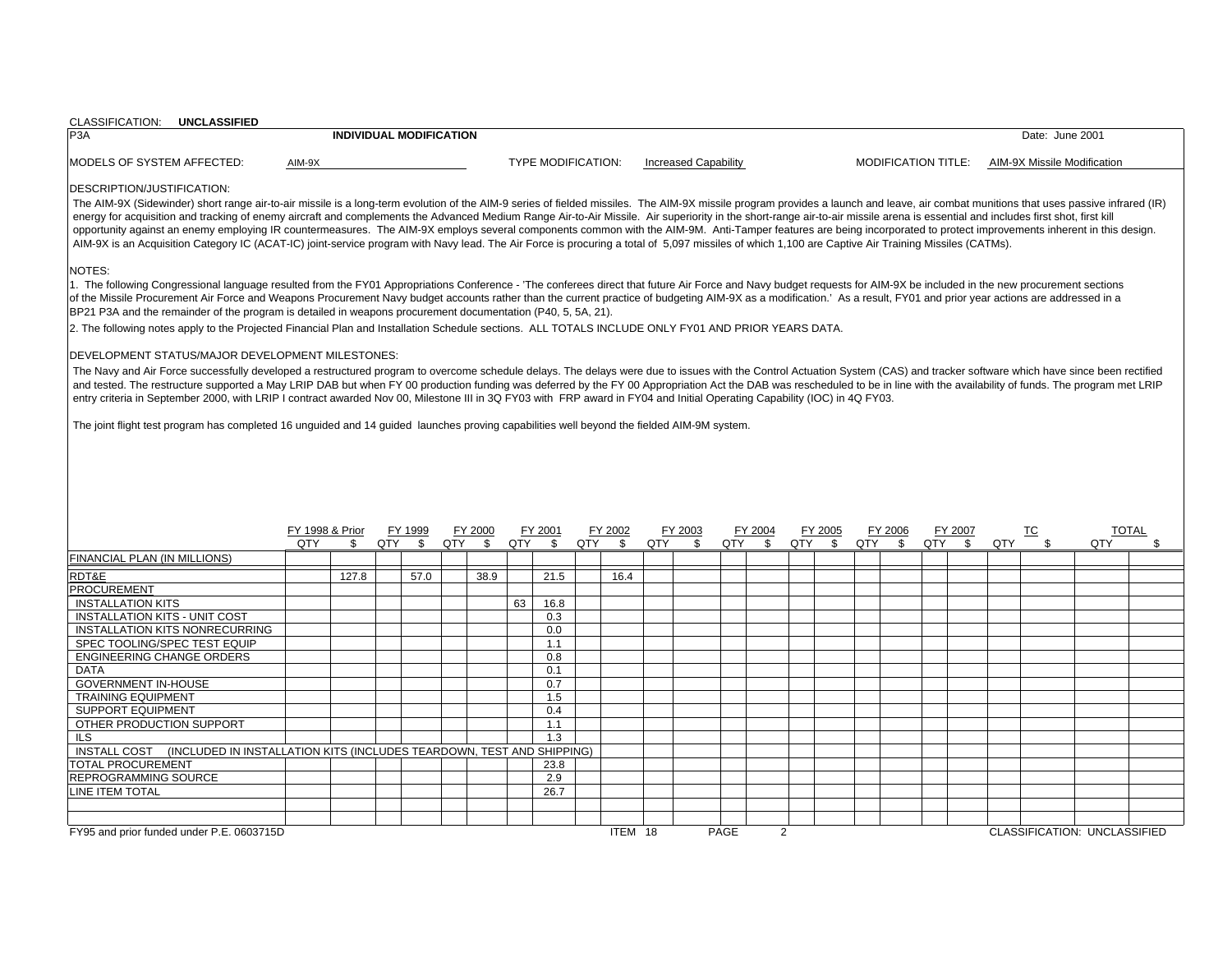| CLASSIFICATION: UNCLASSIFIED                                                                                                                                                                                                                                                                                                    |                |                                  |                      |                                  |                |                                      |          |                                                 |                |                                        |                  |                                  |                |                                                 |                |                                  |                |                                  |                |                                     |              |                 |     |       |
|---------------------------------------------------------------------------------------------------------------------------------------------------------------------------------------------------------------------------------------------------------------------------------------------------------------------------------|----------------|----------------------------------|----------------------|----------------------------------|----------------|--------------------------------------|----------|-------------------------------------------------|----------------|----------------------------------------|------------------|----------------------------------|----------------|-------------------------------------------------|----------------|----------------------------------|----------------|----------------------------------|----------------|-------------------------------------|--------------|-----------------|-----|-------|
| P3A (Continued)                                                                                                                                                                                                                                                                                                                 |                |                                  |                      |                                  |                |                                      |          | <b>INDIVIDUAL MODIFICATION (Continued</b>       |                |                                        |                  |                                  |                |                                                 |                |                                  |                |                                  |                |                                     |              | Date: June 2001 |     |       |
| MODELS OF SYSTEMS AFFECTED:                                                                                                                                                                                                                                                                                                     |                |                                  | AIM-9X               |                                  |                |                                      |          |                                                 |                |                                        |                  |                                  |                | MODIFICATION TITLE: AIM-9X MISSILE MODIFICATION |                |                                  |                |                                  |                |                                     |              |                 |     |       |
| <b>INSTALLATION INFORMATION:</b>                                                                                                                                                                                                                                                                                                |                |                                  |                      |                                  |                |                                      |          |                                                 |                |                                        |                  |                                  |                |                                                 |                |                                  |                |                                  |                |                                     |              |                 |     |       |
| METHOD OF IMPLEMENTATION: CONTRACTOR                                                                                                                                                                                                                                                                                            |                |                                  |                      |                                  |                |                                      |          |                                                 |                |                                        |                  |                                  |                |                                                 |                |                                  |                |                                  |                |                                     |              |                 |     |       |
| <b>ADMINISTRATIVE LEADTIME:</b>                                                                                                                                                                                                                                                                                                 |                |                                  |                      | 2 Weeks (Lots 1-3)*              |                |                                      |          |                                                 |                | PRODUCTION LEADTIME: 21 Months (Lot 1) |                  |                                  |                |                                                 |                |                                  |                |                                  |                |                                     |              |                 |     |       |
| <b>CONTRACT DATES:</b>                                                                                                                                                                                                                                                                                                          |                | FY 2000:                         |                      | Not Applicable                   |                |                                      |          | FY 2001:                                        |                | Nov 2000                               |                  |                                  |                |                                                 | FY 2002:       | N/A                              |                |                                  |                |                                     |              |                 |     |       |
| <b>DELIVERY DATE:</b>                                                                                                                                                                                                                                                                                                           |                | FY 2000:                         |                      |                                  |                |                                      |          | FY 2001:                                        |                | Aug 2002                               |                  |                                  |                |                                                 | FY 2002:       | N/A                              |                |                                  |                |                                     |              |                 |     |       |
|                                                                                                                                                                                                                                                                                                                                 |                |                                  |                      |                                  |                |                                      |          |                                                 |                |                                        |                  |                                  |                |                                                 |                |                                  |                |                                  |                |                                     |              |                 |     |       |
|                                                                                                                                                                                                                                                                                                                                 |                |                                  |                      |                                  |                |                                      |          |                                                 |                |                                        |                  |                                  |                |                                                 |                |                                  |                |                                  |                |                                     |              |                 |     |       |
|                                                                                                                                                                                                                                                                                                                                 |                |                                  |                      |                                  |                |                                      |          |                                                 |                |                                        | (\$ in Millions) |                                  |                |                                                 |                |                                  |                |                                  |                |                                     |              |                 |     |       |
| Cost:                                                                                                                                                                                                                                                                                                                           |                | <b>Prior Years</b>               |                      | FY 1999                          |                | FY 2000                              |          | FY 2001                                         |                | FY 2002                                |                  | FY 2003                          |                | FY 2004                                         |                | FY 2005                          |                | FY 2006                          |                | FY 2007                             |              |                 |     | Total |
|                                                                                                                                                                                                                                                                                                                                 | Qty            | \$                               | $Q$ ty               | \$                               | Qty            | \$                                   | Qty      | \$                                              | Qty            | \$                                     | Qty              | \$                               | Qty            | \$                                              | Qtv            | \$                               | Qty            | \$                               | Qty            | \$                                  |              | \$              | Qty | \$    |
| <b>PRIOR YEARS</b>                                                                                                                                                                                                                                                                                                              |                |                                  |                      |                                  |                |                                      |          |                                                 |                |                                        |                  |                                  |                |                                                 |                |                                  |                |                                  |                |                                     |              |                 |     |       |
| FY 1999 EQUIPMENT                                                                                                                                                                                                                                                                                                               |                |                                  |                      |                                  |                |                                      |          |                                                 |                |                                        |                  |                                  |                |                                                 |                |                                  |                |                                  |                |                                     |              |                 |     |       |
| FY 2000 EQUIPMENT                                                                                                                                                                                                                                                                                                               |                |                                  |                      |                                  |                |                                      |          |                                                 |                |                                        |                  |                                  |                |                                                 |                |                                  |                |                                  |                |                                     |              |                 |     |       |
| FY 2001 EQUIPMENT                                                                                                                                                                                                                                                                                                               |                |                                  |                      |                                  |                |                                      |          |                                                 |                |                                        |                  |                                  |                |                                                 |                |                                  |                |                                  |                |                                     |              |                 |     |       |
| FY 2002 EQUIPMENT                                                                                                                                                                                                                                                                                                               |                |                                  |                      |                                  |                |                                      |          |                                                 |                |                                        |                  |                                  |                |                                                 |                |                                  |                |                                  |                |                                     |              |                 |     |       |
| FY 2003 EQUIPMENT                                                                                                                                                                                                                                                                                                               |                |                                  |                      |                                  |                |                                      |          |                                                 |                |                                        |                  |                                  |                |                                                 |                |                                  |                |                                  |                |                                     |              |                 |     |       |
| FY 2004 EQUIPMENT                                                                                                                                                                                                                                                                                                               |                |                                  |                      |                                  |                |                                      |          |                                                 |                |                                        |                  |                                  |                |                                                 |                |                                  |                |                                  |                |                                     |              |                 |     |       |
| FY 2005 EQUIPMENT                                                                                                                                                                                                                                                                                                               |                |                                  |                      |                                  |                |                                      |          |                                                 |                |                                        |                  |                                  |                |                                                 |                |                                  |                |                                  |                |                                     |              |                 |     |       |
| FY 2006 EQUIPMENT                                                                                                                                                                                                                                                                                                               |                |                                  |                      |                                  |                |                                      |          |                                                 |                |                                        |                  |                                  |                |                                                 |                |                                  |                |                                  |                |                                     |              |                 |     |       |
| FY 2007 EQUIPMENT                                                                                                                                                                                                                                                                                                               |                |                                  |                      |                                  |                |                                      |          |                                                 |                |                                        |                  |                                  |                |                                                 |                |                                  |                |                                  |                |                                     |              |                 |     |       |
| TO COMPLETE                                                                                                                                                                                                                                                                                                                     |                |                                  |                      |                                  |                |                                      |          |                                                 |                |                                        |                  |                                  |                |                                                 |                |                                  |                |                                  |                |                                     |              |                 |     |       |
| INSTALLATION SCHEDULE:                                                                                                                                                                                                                                                                                                          |                |                                  |                      |                                  |                |                                      |          |                                                 |                |                                        |                  |                                  |                |                                                 |                |                                  |                |                                  |                |                                     |              |                 |     |       |
| FY 2000                                                                                                                                                                                                                                                                                                                         |                | FY 2001                          |                      |                                  | FY 2002        |                                      |          | FY 2003                                         |                | FY 2004                                |                  |                                  | FY 2005        |                                                 |                | FY 2006                          |                | FY 2007                          |                | $\underline{\text{TC}}$             |              |                 |     |       |
| & Prior                                                                                                                                                                                                                                                                                                                         | $\overline{1}$ | 2<br>3                           | $\overline{4}$       | 2<br>$\overline{1}$              | 3              | $\overline{4}$                       | 2        | 3<br>$\overline{4}$                             |                | $\overline{2}$<br>3                    | $\overline{4}$   | $\overline{2}$<br>$\overline{1}$ | 3              | $\overline{4}$<br>$\overline{1}$                | $\overline{2}$ | $\overline{4}$<br>3              | $\overline{1}$ | $\overline{2}$<br>$\mathbf{3}$   | $\overline{4}$ |                                     | <b>TOTAL</b> |                 |     |       |
| $\mathbf{0}$<br>In.                                                                                                                                                                                                                                                                                                             | 63             | $\overline{0}$ $\overline{0}$    | $\overline{\bullet}$ | $\overline{0}$<br>$\overline{0}$ | $\overline{0}$ | $\overline{0}$<br>$\overline{\circ}$ |          | $\overline{0}$ $\overline{0}$<br>$\overline{0}$ | $\overline{0}$ | $\overline{0}$<br>$\overline{0}$       | $\overline{0}$   | $\overline{0}$<br>$\overline{0}$ | $\overline{0}$ | $\overline{0}$<br>$\overline{0}$                | $\overline{0}$ | $\overline{0}$<br>$\overline{0}$ | $\overline{0}$ | $\overline{0}$<br>$\overline{0}$ | $\overline{0}$ | 0                                   | 63           |                 |     |       |
| Out<br>$\Omega$                                                                                                                                                                                                                                                                                                                 | $\mathbf 0$    | $\overline{0}$<br>$\overline{0}$ | $\mathbf 0$          | $\mathbf 0$<br>$\Omega$          | $\mathbf{0}$   | 8                                    | 19 24 12 | $\mathbf 0$                                     | $\mathbf 0$    | $\mathbf 0$<br>$\overline{0}$          | $\overline{0}$   | $\mathbf 0$<br>$\mathbf{0}$      | $\mathbf 0$    | $\mathbf 0$<br>$\mathbf 0$                      | $\mathbf 0$    | $\mathbf 0$<br>$\mathbf{0}$      | $\mathbf 0$    | $\mathbf 0$<br>$\mathbf 0$       | $\mathbf 0$    | $\mathbf 0$                         | 63           |                 |     |       |
|                                                                                                                                                                                                                                                                                                                                 |                |                                  |                      |                                  |                |                                      |          |                                                 |                |                                        |                  |                                  |                |                                                 |                |                                  |                |                                  |                |                                     |              |                 |     |       |
| INPUT SCHEDULE: DELIVERY OF COMPONENTS TO THE CONTRACTOR FOR MISSILES.<br>OUTPUT SCHEDULE: DELIVERY OF MISSILES FROM THE CONTRACTOR (includes 15 CATMs). Deliveries reflect actual contract modification.<br>INPUT STARTS IN 1ST QTR FY01 TO ALLOW FOR TEAR-DOWN, INSPECTION, AND SHIPMENT OF GFE COMPONENTS TO THE CONTRACTOR. |                |                                  |                      |                                  |                |                                      |          |                                                 |                |                                        |                  |                                  |                |                                                 |                |                                  |                |                                  |                |                                     |              |                 |     |       |
|                                                                                                                                                                                                                                                                                                                                 |                |                                  |                      |                                  |                |                                      |          |                                                 |                |                                        |                  |                                  |                |                                                 |                |                                  |                |                                  |                |                                     |              |                 |     |       |
|                                                                                                                                                                                                                                                                                                                                 |                |                                  |                      |                                  |                |                                      |          |                                                 | ITEM 18        |                                        |                  | PAGE 3                           |                |                                                 |                |                                  |                |                                  |                | <b>CLASSIFICATION: UNCLASSIFIED</b> |              | $P-3A$          |     |       |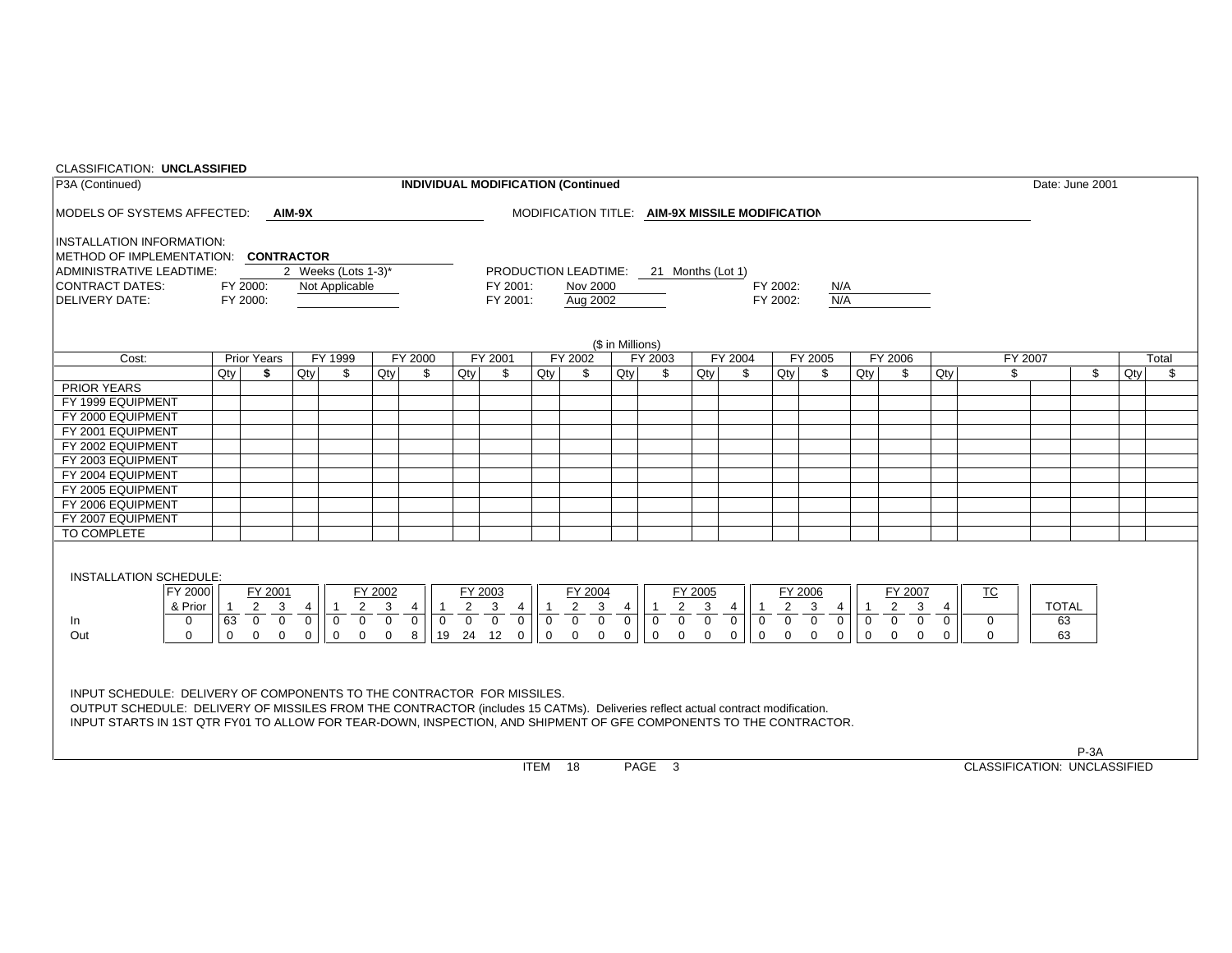| CLASSIFICATION: UNCLASSIFIED                                                                                                                                                                                                                                                                                                                                                                                                                                                                                                                                                      |        |                      |  |                                |                           |         |             |            |      |                |         |        |                     |         |     |                         |                             |                                     |
|-----------------------------------------------------------------------------------------------------------------------------------------------------------------------------------------------------------------------------------------------------------------------------------------------------------------------------------------------------------------------------------------------------------------------------------------------------------------------------------------------------------------------------------------------------------------------------------|--------|----------------------|--|--------------------------------|---------------------------|---------|-------------|------------|------|----------------|---------|--------|---------------------|---------|-----|-------------------------|-----------------------------|-------------------------------------|
| P <sub>3</sub> A                                                                                                                                                                                                                                                                                                                                                                                                                                                                                                                                                                  |        |                      |  | <b>INDIVIDUAL MODIFICATION</b> |                           |         |             |            |      |                |         |        |                     |         |     |                         | Date: June 2001             |                                     |
| <b>MODELS OF SYSTEM AFFECTED:</b>                                                                                                                                                                                                                                                                                                                                                                                                                                                                                                                                                 | AIM-9M |                      |  |                                | <b>TYPE MODIFICATION:</b> |         | Reliability |            |      |                |         |        | MODIFICATION TITLE: |         |     |                         | AIM-9M Missile Modification |                                     |
|                                                                                                                                                                                                                                                                                                                                                                                                                                                                                                                                                                                   |        |                      |  |                                |                           |         |             |            |      |                |         |        |                     |         |     |                         |                             |                                     |
| DESCRIPTION/JUSTIFICATION:                                                                                                                                                                                                                                                                                                                                                                                                                                                                                                                                                        |        |                      |  |                                |                           |         |             |            |      |                |         |        |                     |         |     |                         |                             |                                     |
| During F/A-18E/F testing AIM-9M missiles experienced wing and forward hangar failures due to the F/A-18E/F dynamic wing tip environment. Modifications to the missile wing were developed<br>and tested during F/A-18E/F EMD DT testing and were incorporated into the AIM-9M assets used during F/A-18E/F OPEVAL. Selected forward hangars were also used during<br>F/A-18E/F EMD and OPEVAL but with flight hour limitations. For fleet use, new hangars manufactured with a new material will be used to provide the fleet with a hangar that does not<br>require inspections. |        |                      |  |                                |                           |         |             |            |      |                |         |        |                     |         |     |                         |                             |                                     |
|                                                                                                                                                                                                                                                                                                                                                                                                                                                                                                                                                                                   |        |                      |  |                                |                           |         |             |            |      |                |         |        |                     |         |     |                         |                             |                                     |
| DEVELOPMENT STATUS/MAJOR DEVELOPMENT MILESTONES:                                                                                                                                                                                                                                                                                                                                                                                                                                                                                                                                  |        |                      |  |                                |                           |         |             |            |      |                |         |        |                     |         |     |                         |                             |                                     |
|                                                                                                                                                                                                                                                                                                                                                                                                                                                                                                                                                                                   |        |                      |  |                                |                           |         |             |            |      |                |         |        |                     |         |     |                         |                             |                                     |
|                                                                                                                                                                                                                                                                                                                                                                                                                                                                                                                                                                                   |        |                      |  |                                |                           |         |             |            |      |                |         |        |                     |         |     |                         |                             |                                     |
|                                                                                                                                                                                                                                                                                                                                                                                                                                                                                                                                                                                   |        |                      |  |                                |                           |         |             |            |      |                |         |        |                     |         |     |                         |                             |                                     |
| Modifications will be incorporated by Engineering Change Proposal (ECP) to the AIM-9M baseline. Funding is for 600 All Up Rounds and 150 CATMS and sequenced to cover F/A-18E/F deployments.                                                                                                                                                                                                                                                                                                                                                                                      |        |                      |  |                                |                           |         |             |            |      |                |         |        |                     |         |     |                         |                             |                                     |
|                                                                                                                                                                                                                                                                                                                                                                                                                                                                                                                                                                                   |        |                      |  |                                |                           |         |             |            |      |                |         |        |                     |         |     |                         |                             |                                     |
| Congressional notification of AIM-9M's modification (compatibility with F/A-18E/F) was submitted with an FY01 start.                                                                                                                                                                                                                                                                                                                                                                                                                                                              |        |                      |  |                                |                           |         |             |            |      |                |         |        |                     |         |     |                         |                             |                                     |
|                                                                                                                                                                                                                                                                                                                                                                                                                                                                                                                                                                                   |        |                      |  |                                |                           |         |             |            |      |                |         |        |                     |         |     |                         |                             |                                     |
|                                                                                                                                                                                                                                                                                                                                                                                                                                                                                                                                                                                   |        |                      |  |                                |                           |         |             |            |      |                |         |        |                     |         |     |                         |                             |                                     |
|                                                                                                                                                                                                                                                                                                                                                                                                                                                                                                                                                                                   |        |                      |  |                                |                           |         |             |            |      |                |         |        |                     |         |     |                         |                             |                                     |
|                                                                                                                                                                                                                                                                                                                                                                                                                                                                                                                                                                                   |        |                      |  |                                |                           |         |             |            |      |                |         |        |                     |         |     |                         |                             |                                     |
|                                                                                                                                                                                                                                                                                                                                                                                                                                                                                                                                                                                   |        | FY 1998 & Pr FY 1999 |  | FY 2000                        | FY 2001                   | FY 2002 |             | FY 2003    |      | FY 2004        | FY 2005 |        | FY 2006             | FY 2007 |     | $\underline{\text{TC}}$ |                             | <b>TOTAL</b>                        |
|                                                                                                                                                                                                                                                                                                                                                                                                                                                                                                                                                                                   |        |                      |  | QTY \$ TY \$ QTY \$            | QTY \$                    | QTY \$  | QTY         | $^{\circ}$ |      | QTY \$         | QTY \$  | QTY \$ |                     | QTY \$  | QTY | $\mathbf{\$}$           | QTY                         | \$                                  |
| FINANCIAL PLAN (IN MILLIONS)                                                                                                                                                                                                                                                                                                                                                                                                                                                                                                                                                      |        |                      |  |                                |                           |         |             |            |      |                |         |        |                     |         |     |                         |                             |                                     |
| RDT&E                                                                                                                                                                                                                                                                                                                                                                                                                                                                                                                                                                             |        |                      |  |                                |                           |         |             |            |      |                |         |        |                     |         |     |                         |                             |                                     |
| <b>PROCUREMENT</b>                                                                                                                                                                                                                                                                                                                                                                                                                                                                                                                                                                |        |                      |  |                                |                           |         |             |            |      |                |         |        |                     |         |     |                         |                             |                                     |
| <b>HARDWARE</b>                                                                                                                                                                                                                                                                                                                                                                                                                                                                                                                                                                   |        |                      |  |                                | 0.3                       | 0.3     |             |            |      |                |         |        |                     |         |     |                         |                             |                                     |
| <b>INSTALLATION KITS - UNIT COST</b>                                                                                                                                                                                                                                                                                                                                                                                                                                                                                                                                              |        |                      |  |                                |                           |         |             |            |      |                |         |        |                     |         |     |                         |                             |                                     |
| <b>INSTALLATION KITS NONRECURRING</b>                                                                                                                                                                                                                                                                                                                                                                                                                                                                                                                                             |        |                      |  |                                |                           |         |             |            |      |                |         |        |                     |         |     |                         |                             |                                     |
| SPEC TOOLING/SPEC TEST EQUIP                                                                                                                                                                                                                                                                                                                                                                                                                                                                                                                                                      |        |                      |  |                                |                           |         |             |            |      |                |         |        |                     |         |     |                         |                             |                                     |
| <b>ENGINEERING CHANGE ORDERS</b>                                                                                                                                                                                                                                                                                                                                                                                                                                                                                                                                                  |        |                      |  |                                |                           |         |             |            |      |                |         |        |                     |         |     |                         |                             |                                     |
| <b>DATA</b>                                                                                                                                                                                                                                                                                                                                                                                                                                                                                                                                                                       |        |                      |  |                                |                           |         |             |            |      |                |         |        |                     |         |     |                         |                             |                                     |
| <b>GOVERNMENT IN-HOUSE</b>                                                                                                                                                                                                                                                                                                                                                                                                                                                                                                                                                        |        |                      |  |                                | 0.3                       | 0.5     |             |            |      |                |         |        |                     |         |     |                         |                             |                                     |
| <b>TRAINING EQUIPMENT</b>                                                                                                                                                                                                                                                                                                                                                                                                                                                                                                                                                         |        |                      |  |                                |                           |         |             |            |      |                |         |        |                     |         |     |                         |                             |                                     |
| <b>SUPPORT EQUIPMENT</b>                                                                                                                                                                                                                                                                                                                                                                                                                                                                                                                                                          |        |                      |  |                                |                           |         |             |            |      |                |         |        |                     |         |     |                         |                             |                                     |
| OTHER PRODUCTION SUPPORT                                                                                                                                                                                                                                                                                                                                                                                                                                                                                                                                                          |        |                      |  |                                |                           |         |             |            |      |                |         |        |                     |         |     |                         |                             |                                     |
| ILS                                                                                                                                                                                                                                                                                                                                                                                                                                                                                                                                                                               |        |                      |  |                                |                           |         |             |            |      |                |         |        |                     |         |     |                         |                             |                                     |
| INSTALL COST (INCLUDED IN INSTALLATION KITS (INCLUDES TEARDOWN, TEST AND SHIPPING)                                                                                                                                                                                                                                                                                                                                                                                                                                                                                                |        |                      |  |                                |                           |         |             |            |      |                |         |        |                     |         |     |                         |                             |                                     |
| <b>TOTAL PROCUREMENT</b>                                                                                                                                                                                                                                                                                                                                                                                                                                                                                                                                                          |        |                      |  |                                | 0.6                       | 0.8     |             |            |      |                |         |        |                     |         |     |                         |                             |                                     |
|                                                                                                                                                                                                                                                                                                                                                                                                                                                                                                                                                                                   |        |                      |  |                                |                           |         |             |            |      |                |         |        |                     |         |     |                         |                             |                                     |
|                                                                                                                                                                                                                                                                                                                                                                                                                                                                                                                                                                                   |        |                      |  |                                |                           |         |             |            |      |                |         |        |                     |         |     |                         |                             |                                     |
|                                                                                                                                                                                                                                                                                                                                                                                                                                                                                                                                                                                   |        |                      |  |                                |                           |         |             |            |      |                |         |        |                     |         |     |                         |                             |                                     |
|                                                                                                                                                                                                                                                                                                                                                                                                                                                                                                                                                                                   |        |                      |  |                                |                           | ITEM 18 |             |            | PAGE | $\overline{4}$ |         |        |                     |         |     |                         |                             | <b>CLASSIFICATION: UNCLASSIFIED</b> |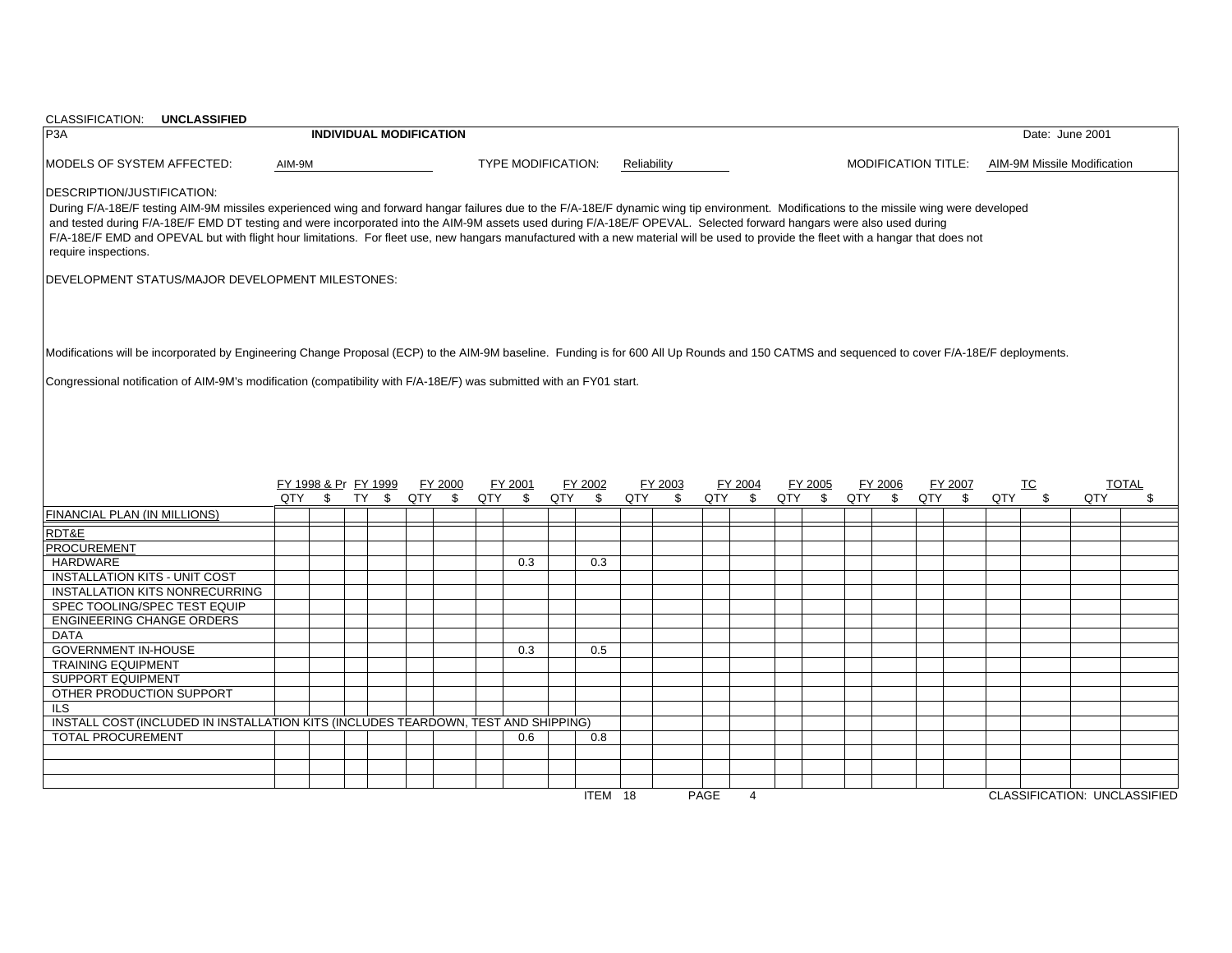# UNCLASSIFIED

|                                      |       |      |          | <b>BUDGET ITEM JUSTIFICATION SHEET</b> |         |          | DATE:                          |                              |  |                  |
|--------------------------------------|-------|------|----------|----------------------------------------|---------|----------|--------------------------------|------------------------------|--|------------------|
|                                      |       |      |          |                                        | $P-40$  |          |                                |                              |  | <b>June 2001</b> |
| <b>APPROPRIATION/BUDGET ACTIVITY</b> |       |      |          |                                        |         |          | <b>P-1 ITEM NOMENCLATURE</b>   |                              |  |                  |
| <b>Weapons Procurement, Navy</b>     |       |      |          |                                        |         |          |                                | <b>HARM Mods - AGM-88C/D</b> |  |                  |
| Program Element for Code B Items:    |       |      |          |                                        |         |          | Other Related Program Elements |                              |  |                  |
| 2032700                              |       |      |          |                                        |         | 0205601N |                                |                              |  |                  |
|                                      | Prior | ID   |          |                                        |         |          |                                |                              |  |                  |
|                                      | Years | Code | FY 2000* | FY 2001                                | FY 2002 |          |                                |                              |  |                  |
| <b>QUANTITY</b>                      | 0     |      | 270      | $\Omega$                               | 0       |          |                                |                              |  |                  |
| COST (\$M)                           | \$0.0 |      | \$89.1   | \$0.0                                  | \$0.0   |          |                                |                              |  |                  |
| Initial Spares (\$M)                 |       |      |          |                                        |         |          |                                |                              |  |                  |
| Total (\$M)                          | \$0.0 |      | \$89.1   | \$0.0                                  | \$0.0   |          |                                |                              |  |                  |
| Unit Cost (\$M)                      | 0     |      | 0.330    | $\Omega$                               | 0       |          |                                |                              |  |                  |

Funding for FY00 was executed under Subhead Y2ES. Subhead J2ES became effective beginning FY01 due to a program realignment from PEO(T) to PEO(W).

MISSION DESCRIPTION: The High Speed Anti-Radiation Missile (HARM) is a joint-service air-to-service missile designed to suppress or destroy land and sea based radars involved with enemy air defense systems. HARM is integrated on the F/A-18 and EA-6B aircraft. HARM weighs 807 lbs, is 164 inches long and 10 inches in diameter. HARM is a joint-service program with USN (lead), USAF, and FMS participation. The HARM was in full production from FY1982 through FY1996. The USN procured 8,654 all-up-round (AUR) HARMs and 551 Block IV missile modification kits with WPN funding. The last year of USN WPN funding was appropriated in FY94.

The HARM weaponwas recently deployedin the North American Treaty Organization(NATO) military action in Kosovo, was successfully utilized in Iraq and Bosnia, and currently is used in Northern and Southern Watch activity. As the only missile that can successfully isolate and attack "Pop-up" and "Shoot and Scoot" anti-air defense systems, the HARM AGM-88C is the Fleet shooters weapon of choice. The current HARM baseline is the AGM-88C (Block V) configuration, however <sup>a</sup> disproportionatelyhigher number of AGM-88B (Block III) missiles remain in the USN inventory. The FY 2000, Kosovo Supplementalfunding will be used to procure modification kits to upgrade approximately270 AGM-88Bs to the current baseline. The current AGM-88C baseline offers greater capability against existing and advanced threats which includes capabilities to counter threats of high pulse densities, wider frequency agility (larger footprint), more complex wave patterns, and multiple engagement radars. The modification kits will include an improved Target Detector for better performance against advanced threats.

The HARM AGM-88B+/D (Block VI)/Precision Navigation Unit (PNU) Upgrade Program is a tri-national cooperative program that will enable the fleet to maintain effectiveness against increasingly sophisticated, ground-based enemy radars. The Block VI/PNU consists of a tactical software upgrade in conjunction with a hardware upgrade which includes the installation of an Inertial Measurement Unit (IMU) coupled with a Global Positioning System (GPS) receiver to provide improved quidance capability to current domestic and internationalcustomer inventories. The AGM-88B+/D (Block VI is in development and will start production in FY03. Milestone III is expected in June 03.

P-1 SHOPPING LIST CLASSIFICATION: DD Form 2454, JUN 86 **ITEM NO 19** PAGE NO 1

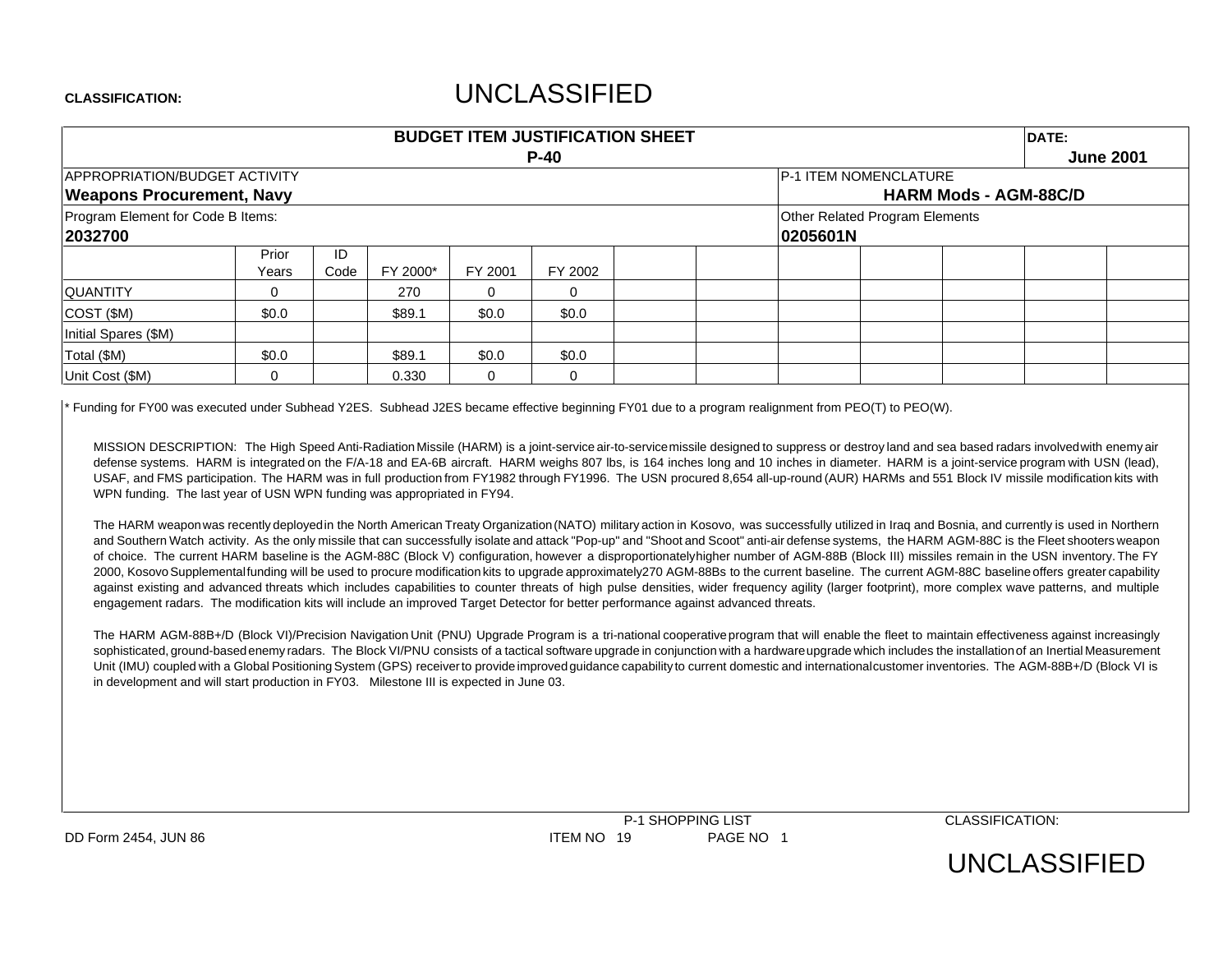| CLASSIFICATION: UNCLASSIFIED                                                                                                                                                                                                                                                                                                                                                                                                                                                                                                                                                                                                                                                                                                                                           |  |                     |                                |     |                                                     |              |                                                                        |               |                       |  |  |                            |  |                 |                       |  |
|------------------------------------------------------------------------------------------------------------------------------------------------------------------------------------------------------------------------------------------------------------------------------------------------------------------------------------------------------------------------------------------------------------------------------------------------------------------------------------------------------------------------------------------------------------------------------------------------------------------------------------------------------------------------------------------------------------------------------------------------------------------------|--|---------------------|--------------------------------|-----|-----------------------------------------------------|--------------|------------------------------------------------------------------------|---------------|-----------------------|--|--|----------------------------|--|-----------------|-----------------------|--|
| P3A                                                                                                                                                                                                                                                                                                                                                                                                                                                                                                                                                                                                                                                                                                                                                                    |  |                     | <b>INDIVIDUAL MODIFICATION</b> |     |                                                     |              |                                                                        |               |                       |  |  |                            |  | Date: June 2001 |                       |  |
| MODELS OF SYSTEM AFFECTED:                                                                                                                                                                                                                                                                                                                                                                                                                                                                                                                                                                                                                                                                                                                                             |  | AGM-88B and AGM-88C |                                |     | <b>TYPE MODIFICATION:</b>                           |              |                                                                        |               | HARM AGM88C/D UPGRADE |  |  | <b>MODIFICATION TITLE:</b> |  |                 | HARM Mods - AGM-88C/D |  |
| <b>DESCRIPTION/JUSTIFICATION:</b>                                                                                                                                                                                                                                                                                                                                                                                                                                                                                                                                                                                                                                                                                                                                      |  |                     |                                |     |                                                     |              |                                                                        |               |                       |  |  |                            |  |                 |                       |  |
| The High speed Anti-Radiation Missile (HARM) is the USN weapon of choice against ground-based enemy radar emitters. The current HARM configuration is the AGM-88C, however the AGM-88D configuration is<br>in development and will enter production in FY2003. The AGM-88D builds upon the AGM-88C configuration and will enhance fleet ability to suppress threats in both a reactive and preplanned fashion, increase<br>probability of kill, extend launch range, provide GPS based point-to-point capability/geographic specificity, improve effectiveness against low power radar transmitters, practically eliminate friendly fire, and improve<br>HARMs effectiveness in closely confined battle situations such as those experienced during Kosovo Operations. |  |                     |                                |     |                                                     |              |                                                                        |               |                       |  |  |                            |  |                 |                       |  |
| <b>IDEVELOPMENT STATUS/MAJOR DEVELOPMENT MILESTONES:</b>                                                                                                                                                                                                                                                                                                                                                                                                                                                                                                                                                                                                                                                                                                               |  | QTY                 | FY 2000<br>\$                  | QTY | <b>EMD Contract Award:</b><br>FY 2001<br>$^{\circ}$ | QTY          | Engineering and Manufacturing Development (EMD)<br>FY 2002<br><b>S</b> | <b>JUL 03</b> |                       |  |  |                            |  |                 |                       |  |
| <b>FINANCIAL PLAN (IN MILLIONS)</b>                                                                                                                                                                                                                                                                                                                                                                                                                                                                                                                                                                                                                                                                                                                                    |  |                     |                                |     |                                                     |              |                                                                        |               |                       |  |  |                            |  |                 |                       |  |
| RDT&E                                                                                                                                                                                                                                                                                                                                                                                                                                                                                                                                                                                                                                                                                                                                                                  |  |                     | 10.713                         |     | 9.368                                               |              | 12.328                                                                 |               |                       |  |  |                            |  |                 |                       |  |
| <b>PROCUREMENT</b>                                                                                                                                                                                                                                                                                                                                                                                                                                                                                                                                                                                                                                                                                                                                                     |  |                     |                                |     |                                                     |              |                                                                        |               |                       |  |  |                            |  |                 |                       |  |
| <b>INSTALLATION KITS</b>                                                                                                                                                                                                                                                                                                                                                                                                                                                                                                                                                                                                                                                                                                                                               |  |                     | 270 74.300 0                   |     |                                                     | $\mathbf{0}$ |                                                                        |               |                       |  |  |                            |  |                 |                       |  |
| <b>INSTALLATION KITS - UNIT COST</b>                                                                                                                                                                                                                                                                                                                                                                                                                                                                                                                                                                                                                                                                                                                                   |  |                     | 0.275                          |     |                                                     |              |                                                                        |               |                       |  |  |                            |  |                 |                       |  |
| <b>INSTALLATION KITS NONRECURRING</b>                                                                                                                                                                                                                                                                                                                                                                                                                                                                                                                                                                                                                                                                                                                                  |  |                     |                                |     |                                                     |              |                                                                        |               |                       |  |  |                            |  |                 |                       |  |
| COMPONENTS INTEGRAL TO AUR BUILD-UP                                                                                                                                                                                                                                                                                                                                                                                                                                                                                                                                                                                                                                                                                                                                    |  |                     | 0.550                          |     |                                                     |              |                                                                        |               |                       |  |  |                            |  |                 |                       |  |
| <b>EQUIPMENT NONRECURRING</b>                                                                                                                                                                                                                                                                                                                                                                                                                                                                                                                                                                                                                                                                                                                                          |  |                     | 0.000                          |     |                                                     |              |                                                                        |               |                       |  |  |                            |  |                 |                       |  |
| <b>ENGINEERING CHANGE ORDERS</b>                                                                                                                                                                                                                                                                                                                                                                                                                                                                                                                                                                                                                                                                                                                                       |  |                     | 1.050                          |     |                                                     |              |                                                                        |               |                       |  |  |                            |  |                 |                       |  |
| <b>DATA</b>                                                                                                                                                                                                                                                                                                                                                                                                                                                                                                                                                                                                                                                                                                                                                            |  |                     | 0.450                          |     |                                                     |              |                                                                        |               |                       |  |  |                            |  |                 |                       |  |
| <b>TRAINING EQUIPMENT</b>                                                                                                                                                                                                                                                                                                                                                                                                                                                                                                                                                                                                                                                                                                                                              |  |                     |                                |     |                                                     |              |                                                                        |               |                       |  |  |                            |  |                 |                       |  |
| <b>SUPPORT EQUIPMENT</b>                                                                                                                                                                                                                                                                                                                                                                                                                                                                                                                                                                                                                                                                                                                                               |  |                     | 0.530                          |     |                                                     |              |                                                                        |               |                       |  |  |                            |  |                 |                       |  |
| PROD START UP and ENGINEERING SUPP                                                                                                                                                                                                                                                                                                                                                                                                                                                                                                                                                                                                                                                                                                                                     |  |                     | 8.924                          |     |                                                     |              |                                                                        |               |                       |  |  |                            |  |                 |                       |  |
| <b>GOVT TEST PROGRAM - TELEMETRY</b>                                                                                                                                                                                                                                                                                                                                                                                                                                                                                                                                                                                                                                                                                                                                   |  |                     | 2.100                          |     |                                                     |              |                                                                        |               |                       |  |  |                            |  |                 |                       |  |
| <b>INTEGRATED LOGISTICS SUPPORT</b>                                                                                                                                                                                                                                                                                                                                                                                                                                                                                                                                                                                                                                                                                                                                    |  |                     | 0.854                          |     |                                                     |              |                                                                        |               |                       |  |  |                            |  |                 |                       |  |
| <b>TRANSPORTATION</b>                                                                                                                                                                                                                                                                                                                                                                                                                                                                                                                                                                                                                                                                                                                                                  |  |                     | 0.000                          |     |                                                     |              |                                                                        |               |                       |  |  |                            |  |                 |                       |  |
| <b>INTERIM CONTRACTOR SUPPORT</b>                                                                                                                                                                                                                                                                                                                                                                                                                                                                                                                                                                                                                                                                                                                                      |  |                     |                                |     |                                                     |              |                                                                        |               |                       |  |  |                            |  |                 |                       |  |
| INSTALL COST/ALL-UP-ROUND BUILD-UP*                                                                                                                                                                                                                                                                                                                                                                                                                                                                                                                                                                                                                                                                                                                                    |  |                     | 0.300                          |     |                                                     |              |                                                                        |               |                       |  |  |                            |  |                 |                       |  |
| <b>TOTAL PROCUREMENT</b>                                                                                                                                                                                                                                                                                                                                                                                                                                                                                                                                                                                                                                                                                                                                               |  |                     | 89.058                         |     |                                                     |              |                                                                        |               |                       |  |  |                            |  |                 |                       |  |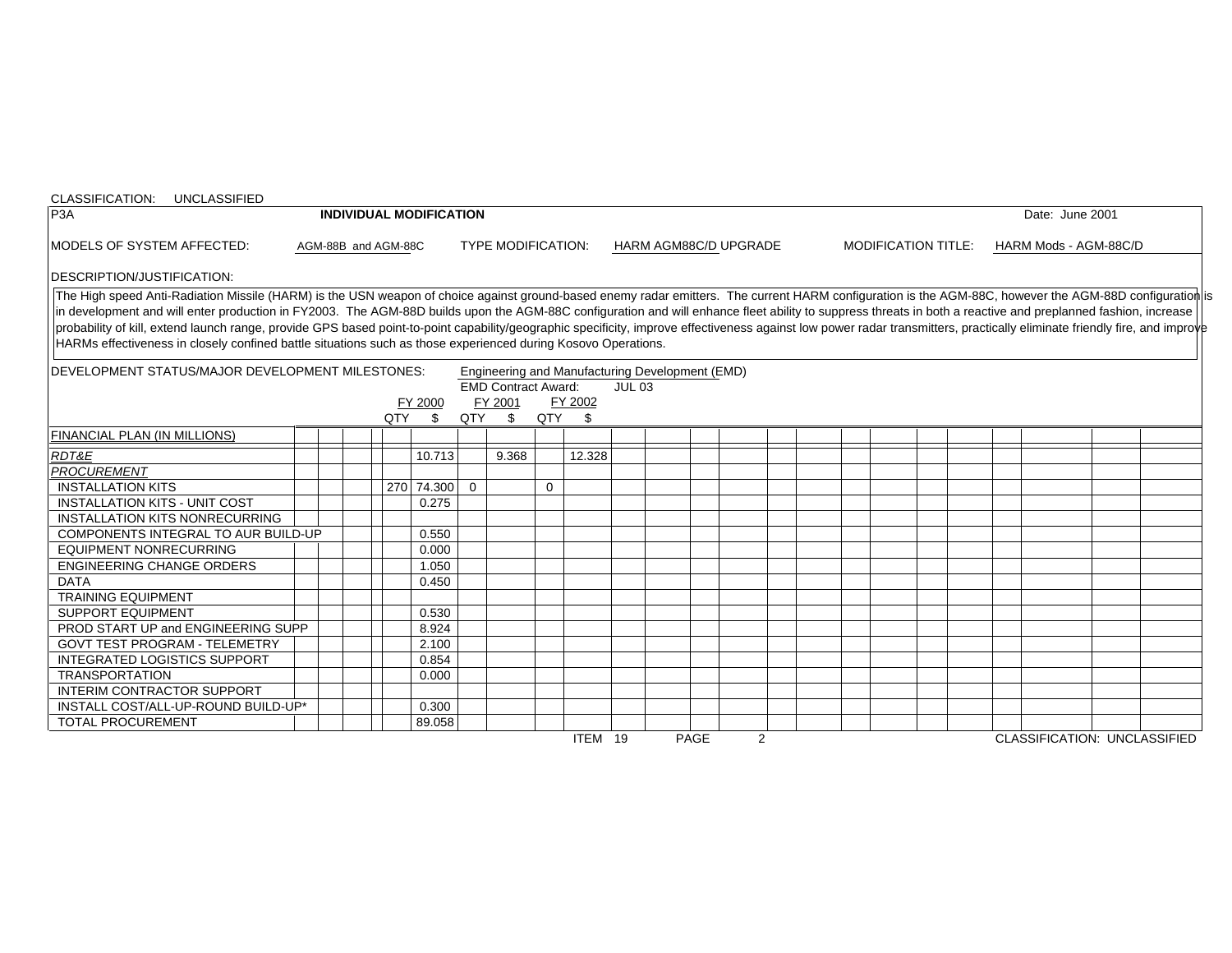| CLASSIFICATION: UNCLASSIFIED                                                                                                                                          |                                                                                                                                                                                                                                                                                                                                                                                                                                                                                                                                      |          |          |                              |  |                                           |  |                                  |  |                            |  |  |           |                       |          |      |                                |  |        |                 |         |          |
|-----------------------------------------------------------------------------------------------------------------------------------------------------------------------|--------------------------------------------------------------------------------------------------------------------------------------------------------------------------------------------------------------------------------------------------------------------------------------------------------------------------------------------------------------------------------------------------------------------------------------------------------------------------------------------------------------------------------------|----------|----------|------------------------------|--|-------------------------------------------|--|----------------------------------|--|----------------------------|--|--|-----------|-----------------------|----------|------|--------------------------------|--|--------|-----------------|---------|----------|
| P3A (Continued)                                                                                                                                                       |                                                                                                                                                                                                                                                                                                                                                                                                                                                                                                                                      |          |          |                              |  | <b>INDIVIDUAL MODIFICATION (Continued</b> |  |                                  |  |                            |  |  |           |                       |          |      |                                |  |        | Date: June 2001 |         |          |
| MODELS OF SYSTEMS AFFECTED:                                                                                                                                           |                                                                                                                                                                                                                                                                                                                                                                                                                                                                                                                                      |          | AGM-88B  |                              |  |                                           |  |                                  |  | <b>MODIFICATION TITLE:</b> |  |  |           | HARM Mods - AGM-88C/D |          |      |                                |  |        |                 |         |          |
| <b>INSTALLATION INFORMATION:</b><br>METHOD OF IMPLEMENTATION:                                                                                                         |                                                                                                                                                                                                                                                                                                                                                                                                                                                                                                                                      |          |          |                              |  |                                           |  |                                  |  |                            |  |  |           |                       |          |      |                                |  |        |                 |         |          |
| ADMINISTRATIVE LEADTIME:                                                                                                                                              |                                                                                                                                                                                                                                                                                                                                                                                                                                                                                                                                      |          | 5 Months | Contractor Assembly at Plant |  |                                           |  |                                  |  |                            |  |  |           |                       |          |      |                                |  |        |                 |         |          |
| CONTRACT DATES:                                                                                                                                                       |                                                                                                                                                                                                                                                                                                                                                                                                                                                                                                                                      | FY 2000: |          | <b>SEP 00</b>                |  |                                           |  | PRODUCTION LEADTIME:<br>FY 2001: |  |                            |  |  | 18 Months |                       | FY 2002: |      |                                |  |        |                 |         |          |
| <b>DELIVERY DATE:</b>                                                                                                                                                 |                                                                                                                                                                                                                                                                                                                                                                                                                                                                                                                                      |          |          | <b>FEB 02</b>                |  |                                           |  |                                  |  | n.a.                       |  |  |           |                       |          | n.a. |                                |  |        |                 |         |          |
|                                                                                                                                                                       |                                                                                                                                                                                                                                                                                                                                                                                                                                                                                                                                      | FY 2000: |          |                              |  |                                           |  | FY 2001:                         |  | n.a.                       |  |  |           |                       | FY 2002: | n.a. |                                |  |        |                 |         |          |
| (\$ in Millions)<br>FY 2000<br>FY 2001<br>FY 2002<br>FY 2003<br>FY 2004<br>FY 2005<br>FY 2006<br>Cost:<br>FY 2007<br>To Complete<br>\$                                |                                                                                                                                                                                                                                                                                                                                                                                                                                                                                                                                      |          |          |                              |  |                                           |  |                                  |  |                            |  |  |           |                       |          |      |                                |  |        |                 |         |          |
|                                                                                                                                                                       | Qty<br>Qty<br>\$<br>Qty<br>\$<br>$Q$ ty<br>\$<br>Qty<br>\$<br>Qty<br>\$<br>$Q$ ty<br>\$<br>Qty<br>\$                                                                                                                                                                                                                                                                                                                                                                                                                                 |          |          |                              |  |                                           |  |                                  |  |                            |  |  |           |                       |          |      |                                |  | Total  |                 |         |          |
|                                                                                                                                                                       |                                                                                                                                                                                                                                                                                                                                                                                                                                                                                                                                      |          |          |                              |  |                                           |  |                                  |  |                            |  |  |           |                       |          |      |                                |  | Qty    | \$              | $Q$ ty  | -S       |
| <b>PRIOR YEARS</b>                                                                                                                                                    |                                                                                                                                                                                                                                                                                                                                                                                                                                                                                                                                      |          |          |                              |  |                                           |  |                                  |  |                            |  |  |           |                       |          |      |                                |  |        |                 |         | $0\ 0.0$ |
| FY 1999 EQUIPMENT                                                                                                                                                     |                                                                                                                                                                                                                                                                                                                                                                                                                                                                                                                                      |          |          |                              |  |                                           |  |                                  |  |                            |  |  |           |                       |          |      |                                |  |        |                 |         | $0\ 0.0$ |
| FY 2000 EQUIPMENT                                                                                                                                                     |                                                                                                                                                                                                                                                                                                                                                                                                                                                                                                                                      |          |          |                              |  | 270 0.3                                   |  |                                  |  |                            |  |  |           |                       |          |      |                                |  |        |                 | 270 0.3 |          |
| FY 2001 EQUIPMENT                                                                                                                                                     |                                                                                                                                                                                                                                                                                                                                                                                                                                                                                                                                      |          |          |                              |  |                                           |  |                                  |  |                            |  |  |           |                       |          |      |                                |  |        |                 |         |          |
| FY 2002 EQUIPMENT                                                                                                                                                     |                                                                                                                                                                                                                                                                                                                                                                                                                                                                                                                                      |          |          |                              |  |                                           |  |                                  |  |                            |  |  |           |                       |          |      |                                |  |        |                 |         |          |
| FY 2003 EQUIPMENT                                                                                                                                                     |                                                                                                                                                                                                                                                                                                                                                                                                                                                                                                                                      |          |          |                              |  |                                           |  |                                  |  |                            |  |  |           |                       |          |      |                                |  |        |                 |         |          |
| FY 2004 EQUIPMENT                                                                                                                                                     |                                                                                                                                                                                                                                                                                                                                                                                                                                                                                                                                      |          |          |                              |  |                                           |  |                                  |  |                            |  |  |           |                       |          |      |                                |  |        |                 |         |          |
| FY 2005 EQUIPMENT                                                                                                                                                     |                                                                                                                                                                                                                                                                                                                                                                                                                                                                                                                                      |          |          |                              |  |                                           |  |                                  |  |                            |  |  |           |                       |          |      |                                |  |        |                 |         |          |
| FY 2006 EQUIPMENT                                                                                                                                                     |                                                                                                                                                                                                                                                                                                                                                                                                                                                                                                                                      |          |          |                              |  |                                           |  |                                  |  |                            |  |  |           |                       |          |      |                                |  |        |                 |         |          |
| FY 2007 EQUIPMENT                                                                                                                                                     |                                                                                                                                                                                                                                                                                                                                                                                                                                                                                                                                      |          |          |                              |  |                                           |  |                                  |  |                            |  |  |           |                       |          |      |                                |  |        |                 |         |          |
| TO COMPLETE                                                                                                                                                           |                                                                                                                                                                                                                                                                                                                                                                                                                                                                                                                                      |          |          |                              |  |                                           |  |                                  |  |                            |  |  |           |                       |          |      |                                |  |        |                 |         |          |
| & Prior<br>270<br>In<br>Out<br>$\Omega$                                                                                                                               | <b>INSTALLATION SCHEDULE: \1</b><br>FY 2000<br>FY 2001<br>FY 2002<br>FY 2003<br>2<br>3<br>2<br>3<br>$\overline{2}$<br>$\mathbf{3}$<br>$\overline{1}$<br>$\overline{4}$<br>4<br>4<br>$\vert$ 1<br>$\overline{0}$<br>$\overline{0}$<br>$\overline{0}$<br>$\overline{0}$<br>$\overline{0}$<br>$\overline{0}$<br>$\overline{0}$<br>$\overline{\circ}$<br>$\overline{0}$<br>$\overline{0}$<br>$\overline{0}$<br>$\overline{0}$<br>$\overline{0}$<br>12 35<br>$\overline{0}$<br>51 51 51<br>$\overline{0}$<br>$\mathbf 0$<br>51<br>19<br>0 |          |          |                              |  |                                           |  |                                  |  |                            |  |  |           |                       |          |      |                                |  |        |                 |         |          |
| \1 Installation schedule reflects delivery of missile control and quidance sections from Raytheon. Field activity will perform All-Up-Round (AUR) breakdown/build-up. |                                                                                                                                                                                                                                                                                                                                                                                                                                                                                                                                      |          |          |                              |  |                                           |  |                                  |  |                            |  |  |           |                       |          |      |                                |  |        |                 |         |          |
|                                                                                                                                                                       |                                                                                                                                                                                                                                                                                                                                                                                                                                                                                                                                      |          |          |                              |  |                                           |  |                                  |  |                            |  |  |           |                       |          |      | $\cdots$ . $\cdots$ . $\cdots$ |  | $P-3A$ |                 |         |          |

ITEM 19 PAGE 3

CLASSIFICATION: **UNCLASSIFIED**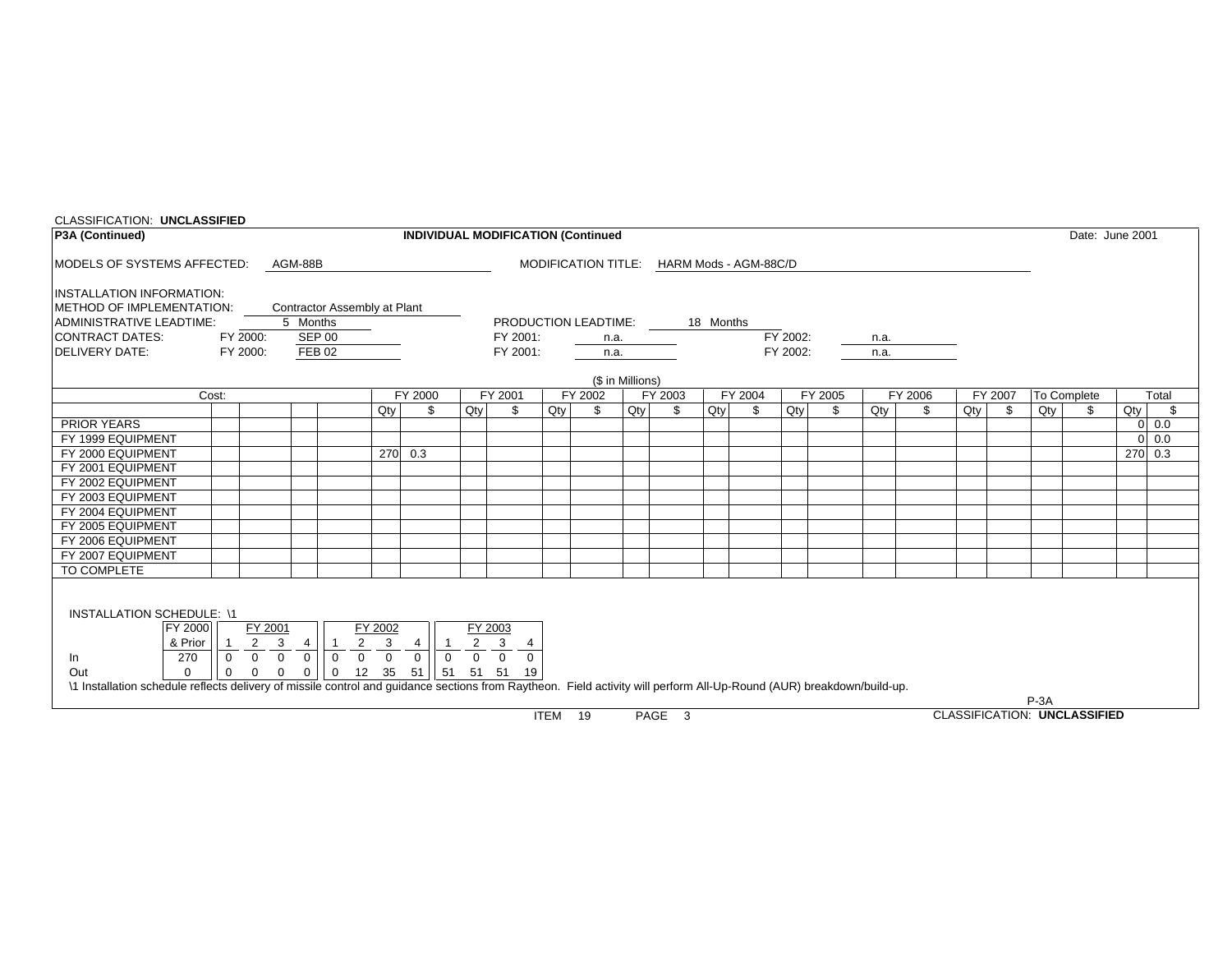# **UNCLASSIFIED**

|                                       |                |            |         |          |         | <b>BUDGET ITEM JUSTIFICATION SHEET</b> |  |                                                 | DATE:            |       |
|---------------------------------------|----------------|------------|---------|----------|---------|----------------------------------------|--|-------------------------------------------------|------------------|-------|
|                                       |                |            |         |          | $P-40$  |                                        |  |                                                 | <b>June 2001</b> |       |
| APPROPRIATION/BUDGET ACTIVITY         |                |            |         |          |         | <b>IP-1 ITEM NOMENCLATURE</b>          |  |                                                 |                  |       |
| <b>Weapons Procurement, Navy/BA-2</b> |                |            |         |          |         |                                        |  | STANDARD MISSILE MODIFICATION (A2FK) BLI:235600 |                  |       |
| Program Element for Code B Items:     |                |            |         |          |         | Other Related Program Elements         |  |                                                 |                  |       |
|                                       | Prior<br>Years | ID<br>Code | FY 2000 | FY 2001  | FY 2002 |                                        |  |                                                 | To               | Total |
| <b>QUANTITY</b>                       | 313            |            | 74      | 80       | 58      |                                        |  |                                                 |                  |       |
| COST (\$M)                            | \$153.0        |            | \$41.2  | \$50.2\$ | \$35.4  |                                        |  |                                                 |                  |       |
| Initial Spares (\$M)                  |                |            |         |          |         |                                        |  |                                                 |                  |       |

PROGRAM OVERVIEW: The Standard Missile Modification Program provides for improvements in operational readiness and electronic counter measures (ECM) performance in the STANDARD Missiles currently deployed. All of these modifications are "turn-key" and do not involve separate install funding.



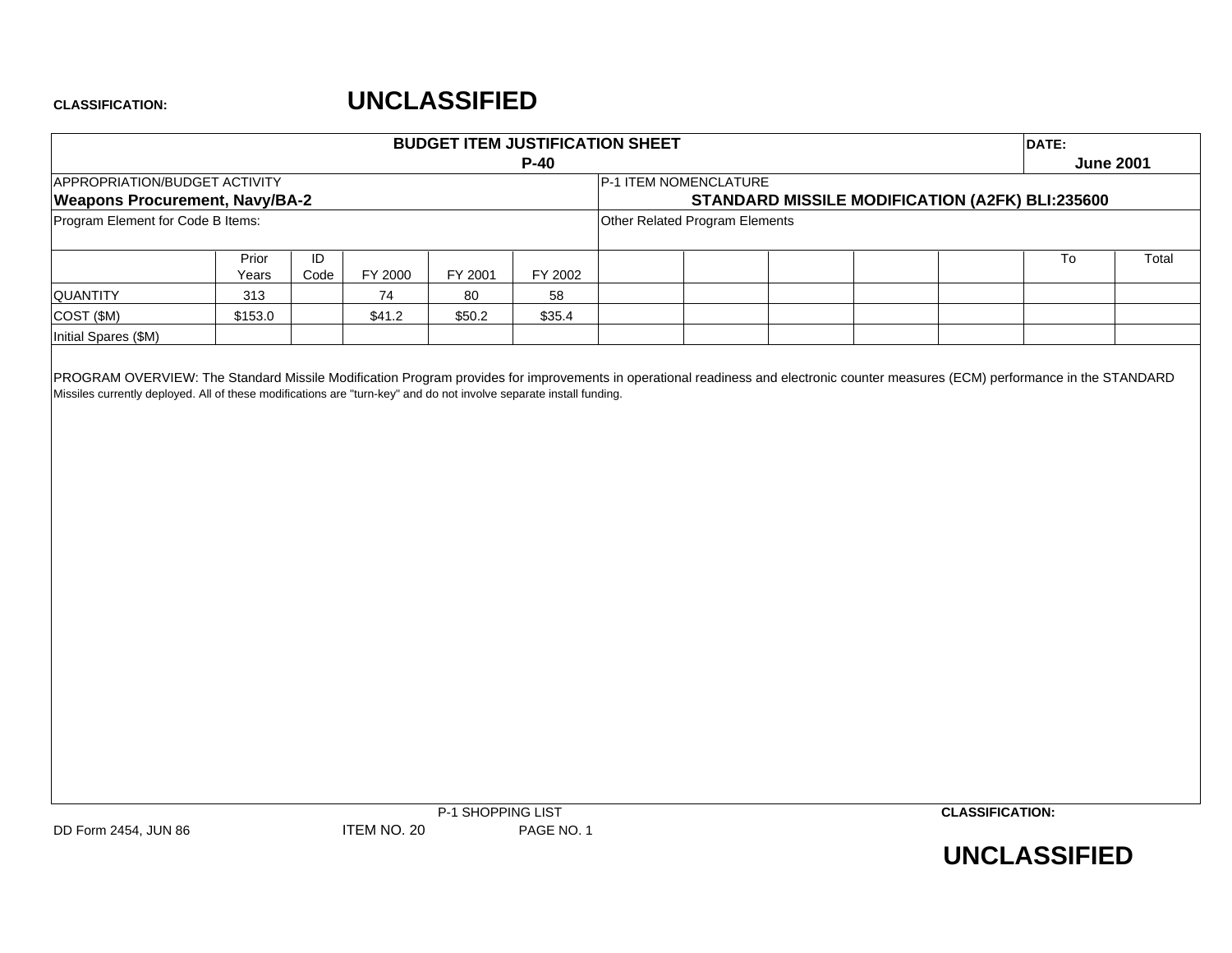**CLASSIFICATION:**

|              | <b>WEAPONS SYSTEM COST ANALYSIS</b><br>$P-5$                                                                                                                                                                 |            |                   |                                    |                                             | Weapon System                            |                            |                                            |                                                 |                            |                                            |                                          | DATE: | <b>June 2001</b> |
|--------------|--------------------------------------------------------------------------------------------------------------------------------------------------------------------------------------------------------------|------------|-------------------|------------------------------------|---------------------------------------------|------------------------------------------|----------------------------|--------------------------------------------|-------------------------------------------------|----------------------------|--------------------------------------------|------------------------------------------|-------|------------------|
|              | APPROPRIATION/BUDGET ACTIVITY                                                                                                                                                                                |            |                   |                                    |                                             | <b>ID</b> Code                           |                            | P-1 ITEM NOMENCLATURE/SUBHEAD              |                                                 |                            |                                            |                                          |       |                  |
|              | <b>Weapons Procurement, Navy/BA-2</b>                                                                                                                                                                        |            |                   |                                    |                                             |                                          |                            |                                            |                                                 |                            |                                            |                                          |       |                  |
|              |                                                                                                                                                                                                              |            |                   |                                    |                                             |                                          |                            |                                            | STANDARD MISSILE MODIFICATION (A2FK) BLI:235600 |                            |                                            |                                          |       |                  |
|              |                                                                                                                                                                                                              |            |                   | TOTAL COST IN THOUSANDS OF DOLLARS |                                             |                                          |                            |                                            |                                                 |                            |                                            |                                          |       |                  |
| COST<br>CODE | ELEMENT OF COST                                                                                                                                                                                              | ID<br>Code | Prior<br>Years    |                                    | FY 2000                                     |                                          |                            | FY 2001                                    |                                                 |                            | FY 2002                                    |                                          |       |                  |
|              |                                                                                                                                                                                                              |            | <b>Total Cost</b> | Quantity                           | Unit Cost                                   | <b>Total Cost</b>                        | Quantity                   | Unit Cost                                  | <b>Total Cost</b>                               | Quantity                   | Unit Cost                                  | <b>Total Cost</b>                        |       |                  |
| <b>FK007</b> | GC&A<br>MK 104 UPGRADE<br>MK 54 S&A DEVICE<br>MK 45 TDD MOD 9/10<br>MK 125<br>SM-1Blk V1B Mod Overrun<br>MK 45 TDD MOD 9/10 unit cost increase in FY00 includes cost for Engineering Change Proposals (ECPs) |            |                   | 74<br>74<br>74<br>74<br>74         | 382.45<br>41.00<br>9.45<br>109.34*<br>15.07 | 28,301<br>3,034<br>699<br>8,091<br>1,115 | 80<br>80<br>80<br>80<br>80 | 443.25<br>46.35<br>9.69<br>104.91<br>19.08 | 35,460<br>3,708<br>775<br>8,393<br>1,526<br>363 | 58<br>58<br>58<br>58<br>58 | 429.67<br>45.73<br>9.83<br>104.91<br>19.39 | 24,921<br>2,652<br>570<br>6,085<br>1,125 |       |                  |
|              |                                                                                                                                                                                                              |            |                   |                                    |                                             |                                          |                            |                                            |                                                 |                            |                                            |                                          |       |                  |
|              |                                                                                                                                                                                                              |            |                   |                                    |                                             | 41,240                                   |                            |                                            | 50,225                                          |                            |                                            | 35,353                                   |       |                  |
|              | DD FORM 2446, JUN 86                                                                                                                                                                                         |            |                   |                                    |                                             | P-1 SHOPPING LIST                        |                            |                                            |                                                 |                            |                                            | CLASSIFICATION:                          |       |                  |
|              |                                                                                                                                                                                                              |            |                   |                                    | ITEM NO. 20                                 |                                          |                            | PAGE NO. 2                                 |                                                 |                            |                                            |                                          |       |                  |

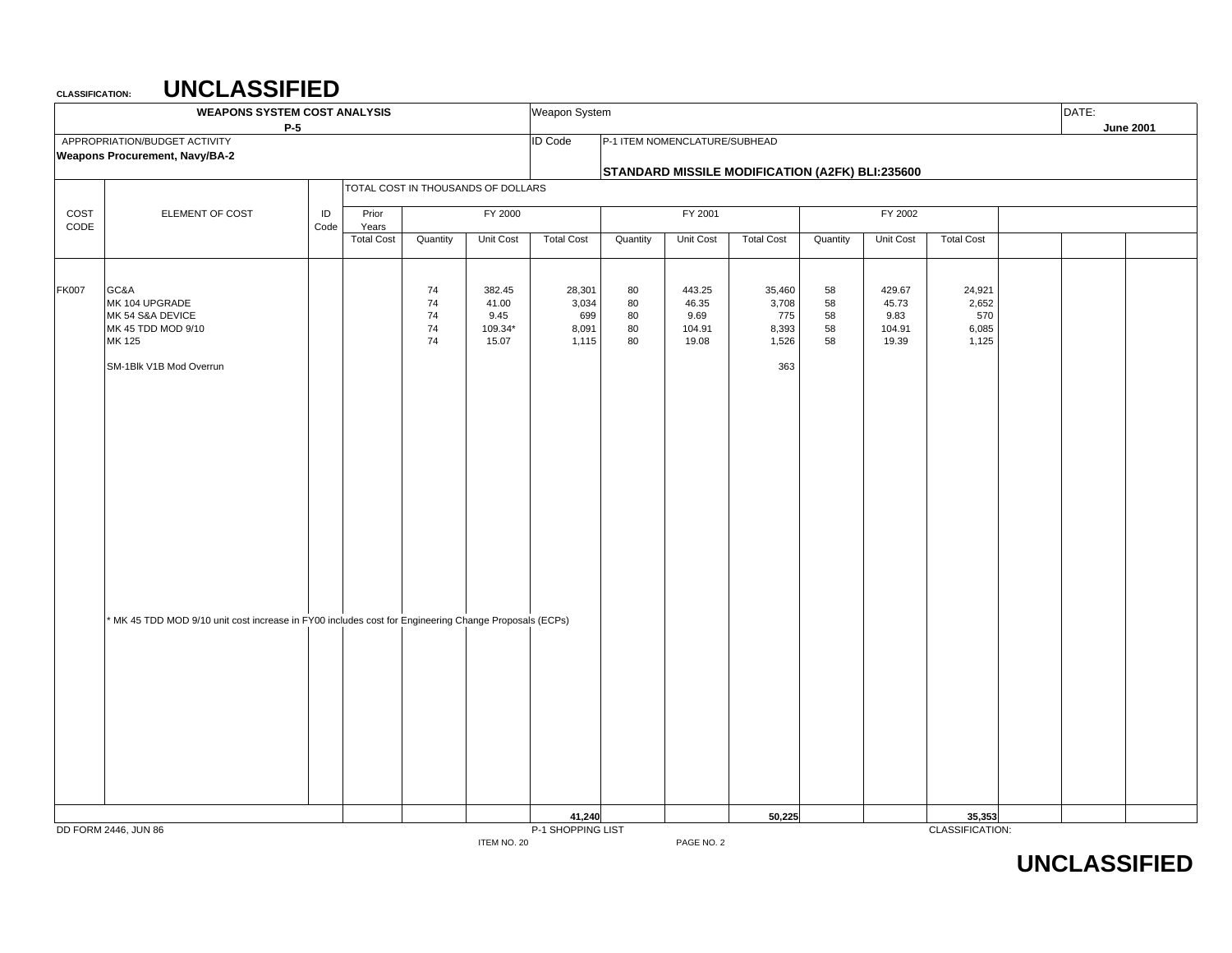| <b>BUDGET PROCUREMENT HISTORY AND PLANNING EXHIBIT (P-5A</b> |              |                              |                                                                                 |                   |                                     | Weapon System                                      |                | A. DATE                                    |                                         |                                              |
|--------------------------------------------------------------|--------------|------------------------------|---------------------------------------------------------------------------------|-------------------|-------------------------------------|----------------------------------------------------|----------------|--------------------------------------------|-----------------------------------------|----------------------------------------------|
| <b>B. APPROPRIATION/BUDGET ACTIVITY</b>                      |              |                              |                                                                                 |                   | C. P-1 ITEM NOMENCLATURE            |                                                    |                |                                            | <b>June 2001</b><br><b>SUBHEAD</b>      |                                              |
| <b>Weapons Procurement, Navy/BA-2</b>                        |              |                              |                                                                                 |                   |                                     |                                                    |                |                                            |                                         |                                              |
|                                                              |              |                              |                                                                                 |                   |                                     | <b>STANDARD MISSILE MODIFICATION</b>               |                |                                            |                                         | A2FK                                         |
| Cost Element/<br><b>FISCAL YEAR</b>                          | QUANTITY     | <b>UNIT</b><br>COST<br>(000) | LOCATION<br>OF PCO                                                              | RFP ISSUE<br>DATE | CONTRACT<br><b>METHOD</b><br>& TYPE | CONTRACTOR<br>AND LOCATION                         | AWARD<br>DATE  | DATE OF<br><b>FIRST</b><br><b>DELIVERY</b> | <b>SPECS</b><br>AVAILABLE<br><b>NOW</b> | <b>DATE</b><br><b>REVISIONS</b><br>AVAILABLE |
| GC&A                                                         |              |                              |                                                                                 |                   |                                     |                                                    |                |                                            |                                         |                                              |
| <b>FY00</b>                                                  | 74           | 382.45                       | <b>NAVSEA</b>                                                                   |                   | SS/FFP/IF                           | RAYCO-TUCSON, AZ                                   | 05/00          | 05/02                                      | <b>YES</b>                              |                                              |
| FY01<br><b>FY02</b>                                          | 80<br>58     | 443.25<br>429.67             | <b>NAVSEA</b><br><b>NAVSEA</b>                                                  |                   | SS/FFP/IF<br>SS/FFP/IF              | RAYCO-TUCSON, AZ<br>RAYCO-TUCSON, AZ               | 03/01<br>01/02 | 01/03<br>01/04                             | <b>YES</b><br><b>YES</b>                |                                              |
| MK 104 UPGRADE                                               |              |                              |                                                                                 |                   |                                     |                                                    |                |                                            |                                         |                                              |
| <b>FY00</b>                                                  | 74           | 41.00                        | <b>NAVSEA</b>                                                                   |                   | SS/FFP/AF                           | ARC-CAMDEN, AR                                     | 07/00          | 10/01                                      | <b>YES</b>                              |                                              |
| FY01                                                         | 80           | 46.35                        | <b>NAVSEA</b>                                                                   |                   | SS/FFP/AF                           | ARC-CAMDEN, AR                                     | 03/01          | 10/02                                      | <b>YES</b>                              |                                              |
| <b>FY02</b>                                                  | 58           | 45.73                        | <b>NAVSEA</b>                                                                   |                   | SS/FFP/AF                           | ARC-CAMDEN, AR                                     | 03/02          | 10/03                                      | <b>YES</b>                              |                                              |
| MK 54 S&A DEVICE                                             |              |                              |                                                                                 |                   |                                     |                                                    |                |                                            |                                         |                                              |
| <b>FY00</b>                                                  | 74           | 9.45                         | <b>NAVSEA</b>                                                                   |                   | SS/FFP                              | KAMAN- Middletown, CT                              | 03/00          | 10/01                                      | <b>YES</b>                              |                                              |
| <b>FY01</b><br><b>FY02</b>                                   | 80<br>58     | 9.69<br>9.83                 | <b>NAVSEA</b><br><b>NAVSEA</b>                                                  |                   | SS/FFP<br>SS/FFP                    | KAMAN- Middletown, CT<br>KAMAN- Middletown, CT     | 05/01<br>03/02 | 10/02<br>10/03                             | <b>YES</b><br><b>YES</b>                |                                              |
| MK 45 TDD MOD 9/10                                           |              |                              |                                                                                 |                   |                                     |                                                    |                |                                            |                                         |                                              |
| <b>FY00</b>                                                  | 74           | 109.34*                      | <b>NAVSEA</b>                                                                   |                   | MYP/SS/FFP/AF                       | MOTOROLA-Scottsdale, AZ                            | 12/99          | 10/01                                      | <b>YES</b>                              |                                              |
| FY01<br><b>FY02</b>                                          | 80<br>58     | 104.91<br>104.91             | <b>NAVSEA</b><br><b>NAVSEA</b>                                                  |                   | MYP/SS/FFP/AF<br>MYP/SS/FFP/AF      | MOTOROLA-Scottsdale, AZ<br>MOTOROLA-Scottsdale, AZ | 03/01<br>03/02 | 10/02<br>10/03                             | <b>YES</b><br><b>YES</b>                |                                              |
| MK 125                                                       |              |                              |                                                                                 |                   |                                     |                                                    |                |                                            |                                         |                                              |
| <b>FY00</b>                                                  | 74           | 15.07                        | <b>NAVSEA</b>                                                                   |                   | SS/FFP                              | AlliantTech-Magna, UT                              | 04/00          | 10/01                                      | <b>YES</b>                              |                                              |
| <b>FY01</b><br><b>FY02</b>                                   | 80<br>58     | 19.08<br>19.39               | <b>NAVSEA</b><br><b>NAVSEA</b>                                                  |                   | SS/FFP<br>SS/FFP                    | AlliantTech-Magna, UT<br>AlliantTech-Magna, UT     | 06/01<br>04/02 | 10/02<br>10/03                             | <b>YES</b><br><b>YES</b>                |                                              |
|                                                              |              |                              |                                                                                 |                   |                                     |                                                    |                |                                            |                                         |                                              |
|                                                              |              |                              |                                                                                 |                   |                                     |                                                    |                |                                            |                                         |                                              |
|                                                              |              |                              |                                                                                 |                   |                                     |                                                    |                |                                            |                                         |                                              |
|                                                              |              |                              |                                                                                 |                   |                                     |                                                    |                |                                            |                                         |                                              |
|                                                              |              |                              |                                                                                 |                   |                                     |                                                    |                |                                            |                                         |                                              |
| D. REMARKS                                                   |              |                              |                                                                                 |                   |                                     |                                                    |                |                                            |                                         |                                              |
|                                                              | $\pmb{\ast}$ |                              | FY00 MK 45 TDD MOD 9/10 unit cost includes Engineering Change Proposals (ECPs). |                   |                                     |                                                    |                |                                            |                                         |                                              |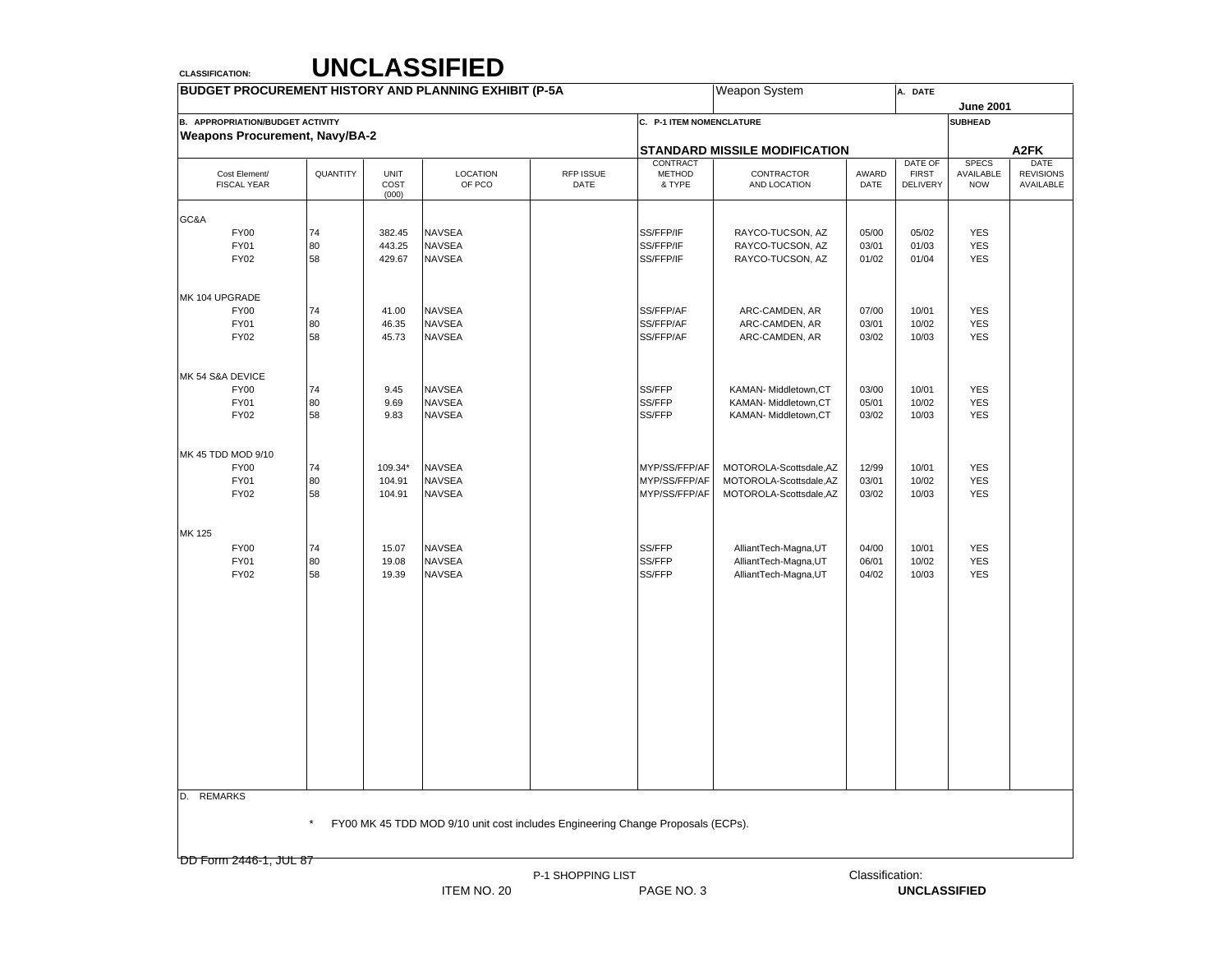| FY 2002 BUDGET PRODUCTION SCHEDULE, P-21                                                                                                                                                                                                                                                                                                                  |                                                                                                                                                                                                                                                                                                                                                                                                                                                                                                                                                                                                                                                                                 |  |                          |  |  |                                |  |     |  |            |  |  |             |  |                   | <b>DATE</b> |    |  |    | <b>June 2001</b> |                 |  |  |                                         |  |  |
|-----------------------------------------------------------------------------------------------------------------------------------------------------------------------------------------------------------------------------------------------------------------------------------------------------------------------------------------------------------|---------------------------------------------------------------------------------------------------------------------------------------------------------------------------------------------------------------------------------------------------------------------------------------------------------------------------------------------------------------------------------------------------------------------------------------------------------------------------------------------------------------------------------------------------------------------------------------------------------------------------------------------------------------------------------|--|--------------------------|--|--|--------------------------------|--|-----|--|------------|--|--|-------------|--|-------------------|-------------|----|--|----|------------------|-----------------|--|--|-----------------------------------------|--|--|
|                                                                                                                                                                                                                                                                                                                                                           | <b>APPROPRIATION/BUDGET ACTIVITY</b><br>Weapon System<br>P-1 ITEM NOMENCLATURE<br><b>WEAPONS PROCUREMENT NAVY/BA2</b><br><b>Standard Missile Modifications/2356</b><br><b>Procurement Leadtimes</b><br><b>Production Rate</b><br><b>ALT Prior</b><br>Manufacturer's<br><b>ALT After</b><br>Initial<br>Reorder<br>Unit of<br><b>MSR</b><br>$1 - 8 - 5$<br><b>MAX</b><br>Mfg PLT<br>Mfg PLT<br>Item<br>Name and Location<br>to Oct 1<br>Oct 1<br>Total<br>Measure<br>ARC, Camden, AR<br>156<br><b>TBD</b><br><b>TBD</b><br>EA<br>5<br>19<br>19<br>24<br>$\blacksquare$<br>Kaman, Middletown, CT<br><b>TBD</b><br><b>TBD</b><br>5<br>19<br>19<br>24<br>EA<br>160<br>$\blacksquare$ |  |                          |  |  |                                |  |     |  |            |  |  |             |  |                   |             |    |  |    |                  |                 |  |  |                                         |  |  |
|                                                                                                                                                                                                                                                                                                                                                           |                                                                                                                                                                                                                                                                                                                                                                                                                                                                                                                                                                                                                                                                                 |  |                          |  |  |                                |  |     |  |            |  |  |             |  |                   |             |    |  |    |                  |                 |  |  |                                         |  |  |
|                                                                                                                                                                                                                                                                                                                                                           |                                                                                                                                                                                                                                                                                                                                                                                                                                                                                                                                                                                                                                                                                 |  |                          |  |  |                                |  |     |  |            |  |  |             |  |                   |             |    |  |    |                  |                 |  |  |                                         |  |  |
|                                                                                                                                                                                                                                                                                                                                                           |                                                                                                                                                                                                                                                                                                                                                                                                                                                                                                                                                                                                                                                                                 |  |                          |  |  |                                |  |     |  |            |  |  |             |  |                   |             |    |  |    |                  |                 |  |  |                                         |  |  |
|                                                                                                                                                                                                                                                                                                                                                           |                                                                                                                                                                                                                                                                                                                                                                                                                                                                                                                                                                                                                                                                                 |  |                          |  |  |                                |  |     |  |            |  |  |             |  |                   |             |    |  |    |                  |                 |  |  |                                         |  |  |
|                                                                                                                                                                                                                                                                                                                                                           |                                                                                                                                                                                                                                                                                                                                                                                                                                                                                                                                                                                                                                                                                 |  |                          |  |  |                                |  |     |  |            |  |  |             |  |                   |             |    |  |    |                  |                 |  |  |                                         |  |  |
| MK 104 *                                                                                                                                                                                                                                                                                                                                                  |                                                                                                                                                                                                                                                                                                                                                                                                                                                                                                                                                                                                                                                                                 |  |                          |  |  |                                |  |     |  |            |  |  |             |  |                   |             |    |  |    |                  |                 |  |  |                                         |  |  |
| MK 54 *                                                                                                                                                                                                                                                                                                                                                   |                                                                                                                                                                                                                                                                                                                                                                                                                                                                                                                                                                                                                                                                                 |  |                          |  |  |                                |  |     |  |            |  |  |             |  |                   |             |    |  |    |                  |                 |  |  |                                         |  |  |
| MK 45 *                                                                                                                                                                                                                                                                                                                                                   |                                                                                                                                                                                                                                                                                                                                                                                                                                                                                                                                                                                                                                                                                 |  | Motorola, Scottsdale, AZ |  |  | 120                            |  | TBD |  | <b>TBD</b> |  |  | $\sim$      |  | 5                 |             | 19 |  | 19 |                  | $\overline{24}$ |  |  | EA                                      |  |  |
|                                                                                                                                                                                                                                                                                                                                                           |                                                                                                                                                                                                                                                                                                                                                                                                                                                                                                                                                                                                                                                                                 |  |                          |  |  |                                |  |     |  |            |  |  | $\sim$      |  |                   |             |    |  |    |                  |                 |  |  |                                         |  |  |
|                                                                                                                                                                                                                                                                                                                                                           |                                                                                                                                                                                                                                                                                                                                                                                                                                                                                                                                                                                                                                                                                 |  |                          |  |  |                                |  |     |  |            |  |  |             |  |                   |             |    |  |    |                  |                 |  |  |                                         |  |  |
|                                                                                                                                                                                                                                                                                                                                                           |                                                                                                                                                                                                                                                                                                                                                                                                                                                                                                                                                                                                                                                                                 |  |                          |  |  |                                |  |     |  |            |  |  |             |  |                   |             |    |  |    |                  |                 |  |  |                                         |  |  |
|                                                                                                                                                                                                                                                                                                                                                           | F.<br>Q<br>B<br>CALENDAR YEAR 2002<br>ITEM / MANUFACTURER<br>S<br>D<br>2000<br>CALENDAR YEAR 2001<br>Y<br>$\top$<br>$\mathsf E$<br>$\vee$<br>A<br>$\circ$<br>$\mathsf F$<br>D<br>$\mathsf F$<br>N<br>D<br>M<br>$\mathsf S$<br>O<br>M<br>M<br>S<br>M<br>A<br>J<br>N<br>A<br>J<br>A<br>J<br>IJ<br>Α<br>J                                                                                                                                                                                                                                                                                                                                                                          |  |                          |  |  |                                |  |     |  |            |  |  |             |  |                   |             |    |  |    |                  |                 |  |  |                                         |  |  |
| $\mathsf{A}$<br>$\mathsf{C}$<br>Y<br>L<br>L<br>$\cup$<br>$\mathtt{C}$<br>$\mathsf E$<br>$\sf U$<br>$\mathsf E$<br>$\circ$<br>$\mathsf E$<br>$\mathsf E$<br>$\mathsf P$<br>$\cup$<br>$\sf U$<br>$\mathsf C$<br>$\mathsf O$<br>E<br>P<br>U<br>U<br>$\mathsf E$<br>A<br>$\overline{A}$<br>A<br>$\overline{\mathsf{A}}$<br>$\overline{A}$<br>A<br>$\mathsf L$ |                                                                                                                                                                                                                                                                                                                                                                                                                                                                                                                                                                                                                                                                                 |  |                          |  |  |                                |  |     |  |            |  |  |             |  |                   |             |    |  |    |                  |                 |  |  |                                         |  |  |
| $\mathsf{T}$<br>$\mathsf{V}$<br>$\mathsf{R}$<br>T<br>$\mathsf C$<br>$\, {\bf B} \,$<br>${\sf R}$<br>G<br>$\mathsf{P}$<br>$\vee$<br>$\mathbf C$<br>${\sf R}$<br>Y<br>G<br>N<br>$\mathsf{R}$<br>Y<br>${\sf N}$<br>N<br>B<br>${\sf N}$<br>P<br>L<br>L.                                                                                                       |                                                                                                                                                                                                                                                                                                                                                                                                                                                                                                                                                                                                                                                                                 |  |                          |  |  |                                |  |     |  |            |  |  |             |  |                   |             |    |  |    |                  |                 |  |  |                                         |  |  |
| <b>RAYCO</b><br>1995<br>68<br>68<br>$\mathbf 0$                                                                                                                                                                                                                                                                                                           |                                                                                                                                                                                                                                                                                                                                                                                                                                                                                                                                                                                                                                                                                 |  |                          |  |  |                                |  |     |  |            |  |  |             |  |                   |             |    |  |    |                  |                 |  |  |                                         |  |  |
| FISCAL YEAR 2002<br>FISCAL YEAR 2001<br><b>RAYCO</b><br>1996<br>67<br>67<br>$\mathbf 0$<br>1997<br>32<br>32<br>$\mathbf 0$<br>1998<br>83<br>9<br>3<br>74<br>3<br>3<br><b>RAYCO</b><br>1999<br>63<br>$\mathbf 0$<br>63<br>8<br>8<br>8<br>8<br>8<br>8<br>8<br>$\overline{7}$                                                                                |                                                                                                                                                                                                                                                                                                                                                                                                                                                                                                                                                                                                                                                                                 |  |                          |  |  |                                |  |     |  |            |  |  |             |  |                   |             |    |  |    |                  |                 |  |  |                                         |  |  |
| <b>RAYCO</b><br><b>RAYCO</b><br><b>RAYCO</b><br>2000<br>74<br>74<br>9<br>10 <sup>1</sup><br>10<br>9<br>9<br>$\mathbf 0$<br><b>RAYCO</b><br>2001<br>80<br>$\mathbf 0$<br>80                                                                                                                                                                                |                                                                                                                                                                                                                                                                                                                                                                                                                                                                                                                                                                                                                                                                                 |  |                          |  |  |                                |  |     |  |            |  |  |             |  |                   |             |    |  |    |                  |                 |  |  |                                         |  |  |
| MK 125 *<br>AlliantTech, Magna, UT<br>96<br><b>TBD</b><br>$\overline{18}$<br>$\overline{18}$<br>EA<br><b>TBD</b><br>6<br>24<br><b>RAYCO</b><br>2002<br>58<br>58<br>$\mathbf 0$                                                                                                                                                                            |                                                                                                                                                                                                                                                                                                                                                                                                                                                                                                                                                                                                                                                                                 |  |                          |  |  |                                |  |     |  |            |  |  |             |  |                   |             |    |  |    |                  |                 |  |  |                                         |  |  |
|                                                                                                                                                                                                                                                                                                                                                           |                                                                                                                                                                                                                                                                                                                                                                                                                                                                                                                                                                                                                                                                                 |  |                          |  |  |                                |  |     |  |            |  |  |             |  |                   |             |    |  |    |                  |                 |  |  |                                         |  |  |
|                                                                                                                                                                                                                                                                                                                                                           |                                                                                                                                                                                                                                                                                                                                                                                                                                                                                                                                                                                                                                                                                 |  |                          |  |  |                                |  |     |  |            |  |  |             |  |                   |             |    |  |    |                  |                 |  |  |                                         |  |  |
|                                                                                                                                                                                                                                                                                                                                                           |                                                                                                                                                                                                                                                                                                                                                                                                                                                                                                                                                                                                                                                                                 |  |                          |  |  |                                |  |     |  |            |  |  |             |  |                   |             |    |  |    |                  |                 |  |  |                                         |  |  |
|                                                                                                                                                                                                                                                                                                                                                           |                                                                                                                                                                                                                                                                                                                                                                                                                                                                                                                                                                                                                                                                                 |  |                          |  |  |                                |  |     |  |            |  |  |             |  |                   |             |    |  |    |                  |                 |  |  |                                         |  |  |
| 27<br>80<br>$\overline{58}$                                                                                                                                                                                                                                                                                                                               |                                                                                                                                                                                                                                                                                                                                                                                                                                                                                                                                                                                                                                                                                 |  |                          |  |  |                                |  |     |  |            |  |  |             |  |                   |             |    |  |    |                  |                 |  |  |                                         |  |  |
|                                                                                                                                                                                                                                                                                                                                                           |                                                                                                                                                                                                                                                                                                                                                                                                                                                                                                                                                                                                                                                                                 |  |                          |  |  |                                |  |     |  |            |  |  |             |  |                   |             |    |  |    |                  |                 |  |  |                                         |  |  |
|                                                                                                                                                                                                                                                                                                                                                           |                                                                                                                                                                                                                                                                                                                                                                                                                                                                                                                                                                                                                                                                                 |  |                          |  |  |                                |  |     |  |            |  |  |             |  |                   |             |    |  |    |                  |                 |  |  |                                         |  |  |
|                                                                                                                                                                                                                                                                                                                                                           |                                                                                                                                                                                                                                                                                                                                                                                                                                                                                                                                                                                                                                                                                 |  |                          |  |  |                                |  |     |  |            |  |  |             |  |                   |             |    |  |    |                  |                 |  |  |                                         |  |  |
|                                                                                                                                                                                                                                                                                                                                                           |                                                                                                                                                                                                                                                                                                                                                                                                                                                                                                                                                                                                                                                                                 |  |                          |  |  |                                |  |     |  |            |  |  |             |  |                   |             |    |  |    |                  |                 |  |  |                                         |  |  |
|                                                                                                                                                                                                                                                                                                                                                           |                                                                                                                                                                                                                                                                                                                                                                                                                                                                                                                                                                                                                                                                                 |  |                          |  |  |                                |  |     |  |            |  |  |             |  |                   |             |    |  |    |                  |                 |  |  |                                         |  |  |
|                                                                                                                                                                                                                                                                                                                                                           |                                                                                                                                                                                                                                                                                                                                                                                                                                                                                                                                                                                                                                                                                 |  |                          |  |  |                                |  |     |  |            |  |  |             |  |                   |             |    |  |    |                  |                 |  |  |                                         |  |  |
|                                                                                                                                                                                                                                                                                                                                                           |                                                                                                                                                                                                                                                                                                                                                                                                                                                                                                                                                                                                                                                                                 |  |                          |  |  |                                |  |     |  |            |  |  |             |  |                   |             |    |  |    |                  |                 |  |  |                                         |  |  |
|                                                                                                                                                                                                                                                                                                                                                           |                                                                                                                                                                                                                                                                                                                                                                                                                                                                                                                                                                                                                                                                                 |  |                          |  |  |                                |  |     |  |            |  |  |             |  |                   |             |    |  |    |                  |                 |  |  |                                         |  |  |
|                                                                                                                                                                                                                                                                                                                                                           |                                                                                                                                                                                                                                                                                                                                                                                                                                                                                                                                                                                                                                                                                 |  |                          |  |  |                                |  |     |  |            |  |  |             |  |                   |             |    |  |    |                  |                 |  |  |                                         |  |  |
|                                                                                                                                                                                                                                                                                                                                                           |                                                                                                                                                                                                                                                                                                                                                                                                                                                                                                                                                                                                                                                                                 |  |                          |  |  |                                |  |     |  |            |  |  |             |  |                   |             |    |  |    |                  |                 |  |  |                                         |  |  |
|                                                                                                                                                                                                                                                                                                                                                           |                                                                                                                                                                                                                                                                                                                                                                                                                                                                                                                                                                                                                                                                                 |  |                          |  |  |                                |  |     |  |            |  |  |             |  |                   |             |    |  |    |                  |                 |  |  |                                         |  |  |
|                                                                                                                                                                                                                                                                                                                                                           |                                                                                                                                                                                                                                                                                                                                                                                                                                                                                                                                                                                                                                                                                 |  |                          |  |  |                                |  |     |  |            |  |  |             |  |                   |             |    |  |    |                  |                 |  |  |                                         |  |  |
|                                                                                                                                                                                                                                                                                                                                                           |                                                                                                                                                                                                                                                                                                                                                                                                                                                                                                                                                                                                                                                                                 |  |                          |  |  |                                |  |     |  |            |  |  |             |  |                   |             |    |  |    |                  |                 |  |  |                                         |  |  |
|                                                                                                                                                                                                                                                                                                                                                           |                                                                                                                                                                                                                                                                                                                                                                                                                                                                                                                                                                                                                                                                                 |  |                          |  |  |                                |  |     |  |            |  |  |             |  |                   |             |    |  |    |                  |                 |  |  |                                         |  |  |
| Remarks:<br>* These components are also on the SM-2 Block IIIB and IVA All Up Rounds.                                                                                                                                                                                                                                                                     |                                                                                                                                                                                                                                                                                                                                                                                                                                                                                                                                                                                                                                                                                 |  |                          |  |  |                                |  |     |  |            |  |  |             |  |                   |             |    |  |    |                  |                 |  |  |                                         |  |  |
|                                                                                                                                                                                                                                                                                                                                                           |                                                                                                                                                                                                                                                                                                                                                                                                                                                                                                                                                                                                                                                                                 |  |                          |  |  |                                |  |     |  |            |  |  |             |  |                   |             |    |  |    |                  |                 |  |  |                                         |  |  |
| DD Form 2445, JUL 87                                                                                                                                                                                                                                                                                                                                      |                                                                                                                                                                                                                                                                                                                                                                                                                                                                                                                                                                                                                                                                                 |  |                          |  |  | Previous editions are obsolete |  |     |  |            |  |  |             |  | P-1 SHOPPING LIST |             |    |  |    |                  |                 |  |  |                                         |  |  |
| 311 / 244                                                                                                                                                                                                                                                                                                                                                 |                                                                                                                                                                                                                                                                                                                                                                                                                                                                                                                                                                                                                                                                                 |  |                          |  |  |                                |  |     |  |            |  |  | ITEM NO. 20 |  | AGE NO. 4         |             |    |  |    |                  |                 |  |  | <b>Exhibit P-21 Production Schedule</b> |  |  |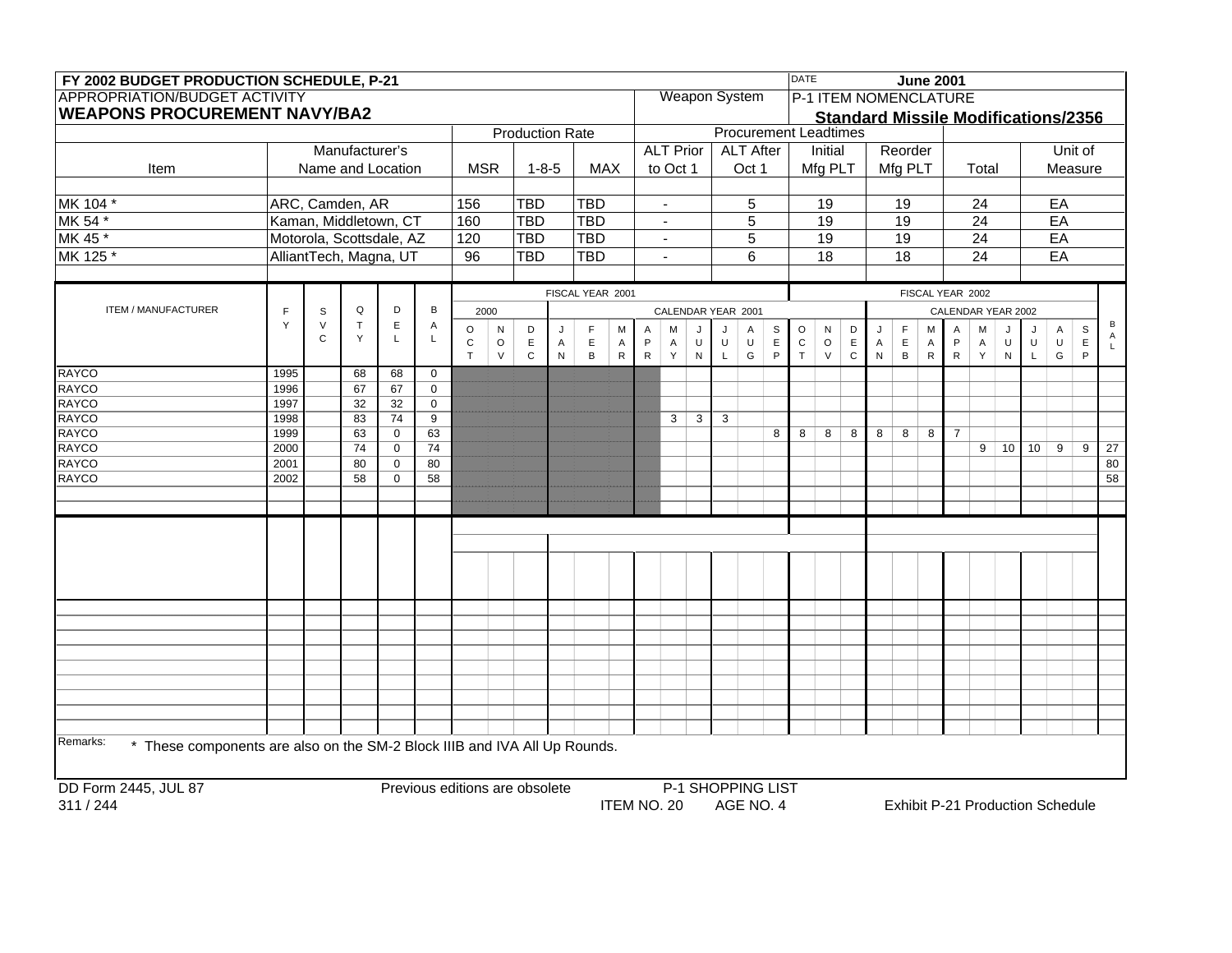# **UNCLASSIFIED**

ITEM NO. 21

| Prior<br>ID<br>Code<br>Years<br>FY 2000<br>\$27.681<br>This item provides funding to:<br>to GOCO divestures was confirmed by NAVAIR Counsel in letter serial AIR-7.7.4/REC of 3 April 95, which based its conclusion on OPNAVINST 5090.1B, the Defense Authorization Acts of<br>1994 and 1995, and case law.<br>-Dispose of the facilities as required by law. NWIRP, McGregor TX is being accomplished in accordance with Section 2868, Land Conveyance, NWIRP, McGregor, TX of Public Law 104-106,<br>National Defense Authroization Act for FY-1996. The mandatory divestiture of NWIRP, Toledo OH will be accomplished in accordance with ASSTSECNAV (RD&A) memo of 7 July 1995, 41<br>CFR, Chapter 101, Federal Property Management Regulations and other applicable guidance.<br>-Accomplish explosive decontamination of NWIRP, McGregor TX in accordance with AMCCOMR 385-2, Decontamination and Disposal of Facilities, Equipment and Material and other<br>applicable quidance prior to transfer of the facility to the city of McGregor as required by law.<br>Funding also supports Capital Type Rehabilitation projects, at Government-owned contractor operated (GOCO) plants under the cognizance of NAVSEA, for weapons systems such as<br>Sparrow, Sea Sparrow, Hawk, Standard, Sidewinder, VLS and Mark 45 Gun Mounts, Phalanx, and rocket motors. Federal Acquisition Requlation Part 52.245-7 specifies that Facilities Use<br>contracts require that the government fund capital type rehabilitation projects to support and maintain these facilities. These plants have an average age of 45 years and lack of proper<br>maintenance will limit capabilities to maintain scheduled production rates and overall productivity. Funding is separated to reflect environmental, safety, major repair, energy conservation and<br>facilities restoration. | <b>BUDGET ITEM JUSTIFICATION SHEET</b><br>DATE:<br>$P-40$<br><b>June 2001</b><br>P-1 ITEM NOMENCLATURE<br><b>BA 2 - Other Missiles</b><br><b>Weapons Industrial Facilities (42FU)</b><br>Other Related Program Elements<br>FY 2001<br>FY 2002<br>\$29.198<br>\$17.247<br>-Close, deactivate, prepare for disposal, and convey the two Government-owned contractor-operated (GOCO), Naval Weapons Industrial Reserve Plants (NWIRPs) under the cognizance of<br>NAVAIR supported by WPN funds. The two facilities are NWIRP, McGregor TX and NWIRP, Toledo OH. Closure and deactivation is being accomplished in accordance with 41 CFR, Chapter<br>101, Federal Property Management Regulations, and other applicable guidance. Upon completion of divestiture there will no longer be a requirement to fund these facilities.<br>-Accomplish environmental remediation as required by law in accordance with Section 120(h) of the Comprehensive Environmental Response, Compensation and Liability Act (CERCLA) and<br>Executive Order 12898, Environmental Justice. CERCLA 120(h) requires assurance of environmental contamination remediation prior to disposal of Government real property. This assurance<br>is provided by following guidance promulgated by ASSTSECNAV (I&E) memo of 22 December 1993, Application of BRAC Environmental Procedures to Non-BRAC Identification of<br>Uncontaminated Property and Cleanup of Contaminated Property at Closing Installations.<br>-Develop Environmental Impact Statements (EISs) and conduct Cultural Resource Serveys as required by law. The EISs and Cultural Resource Surveys must be accomplished in accordance<br>with 40 CFR, the National Environmental Policy Act (NEPA) and other applicable guidance. The NEPA process is required for any major Federal action affecting the environment. Application |  |  |                        |  |  |  |  |  |  |  |  |  |  |
|------------------------------------------------------------------------------------------------------------------------------------------------------------------------------------------------------------------------------------------------------------------------------------------------------------------------------------------------------------------------------------------------------------------------------------------------------------------------------------------------------------------------------------------------------------------------------------------------------------------------------------------------------------------------------------------------------------------------------------------------------------------------------------------------------------------------------------------------------------------------------------------------------------------------------------------------------------------------------------------------------------------------------------------------------------------------------------------------------------------------------------------------------------------------------------------------------------------------------------------------------------------------------------------------------------------------------------------------------------------------------------------------------------------------------------------------------------------------------------------------------------------------------------------------------------------------------------------------------------------------------------------------------------------------------------------------------------------------------------------------------------------------------------------------------------------------------------------------------------------------------|--------------------------------------------------------------------------------------------------------------------------------------------------------------------------------------------------------------------------------------------------------------------------------------------------------------------------------------------------------------------------------------------------------------------------------------------------------------------------------------------------------------------------------------------------------------------------------------------------------------------------------------------------------------------------------------------------------------------------------------------------------------------------------------------------------------------------------------------------------------------------------------------------------------------------------------------------------------------------------------------------------------------------------------------------------------------------------------------------------------------------------------------------------------------------------------------------------------------------------------------------------------------------------------------------------------------------------------------------------------------------------------------------------------------------------------------------------------------------------------------------------------------------------------------------------------------------------------------------------------------------------------------------------------------------------------------------------------------------------------------------------------------------------------------------------------------------------------------------------------------------|--|--|------------------------|--|--|--|--|--|--|--|--|--|--|
| APPROPRIATION/BUDGET ACTIVITY<br><b>Weapons Procurement, Navy</b><br>Program Element for Code B Items:<br><b>QUANTITY</b><br><b>COST</b><br>(In Millions)                                                                                                                                                                                                                                                                                                                                                                                                                                                                                                                                                                                                                                                                                                                                                                                                                                                                                                                                                                                                                                                                                                                                                                                                                                                                                                                                                                                                                                                                                                                                                                                                                                                                                                                    |                                                                                                                                                                                                                                                                                                                                                                                                                                                                                                                                                                                                                                                                                                                                                                                                                                                                                                                                                                                                                                                                                                                                                                                                                                                                                                                                                                                                                                                                                                                                                                                                                                                                                                                                                                                                                                                                          |  |  |                        |  |  |  |  |  |  |  |  |  |  |
|                                                                                                                                                                                                                                                                                                                                                                                                                                                                                                                                                                                                                                                                                                                                                                                                                                                                                                                                                                                                                                                                                                                                                                                                                                                                                                                                                                                                                                                                                                                                                                                                                                                                                                                                                                                                                                                                              |                                                                                                                                                                                                                                                                                                                                                                                                                                                                                                                                                                                                                                                                                                                                                                                                                                                                                                                                                                                                                                                                                                                                                                                                                                                                                                                                                                                                                                                                                                                                                                                                                                                                                                                                                                                                                                                                          |  |  |                        |  |  |  |  |  |  |  |  |  |  |
|                                                                                                                                                                                                                                                                                                                                                                                                                                                                                                                                                                                                                                                                                                                                                                                                                                                                                                                                                                                                                                                                                                                                                                                                                                                                                                                                                                                                                                                                                                                                                                                                                                                                                                                                                                                                                                                                              |                                                                                                                                                                                                                                                                                                                                                                                                                                                                                                                                                                                                                                                                                                                                                                                                                                                                                                                                                                                                                                                                                                                                                                                                                                                                                                                                                                                                                                                                                                                                                                                                                                                                                                                                                                                                                                                                          |  |  |                        |  |  |  |  |  |  |  |  |  |  |
|                                                                                                                                                                                                                                                                                                                                                                                                                                                                                                                                                                                                                                                                                                                                                                                                                                                                                                                                                                                                                                                                                                                                                                                                                                                                                                                                                                                                                                                                                                                                                                                                                                                                                                                                                                                                                                                                              |                                                                                                                                                                                                                                                                                                                                                                                                                                                                                                                                                                                                                                                                                                                                                                                                                                                                                                                                                                                                                                                                                                                                                                                                                                                                                                                                                                                                                                                                                                                                                                                                                                                                                                                                                                                                                                                                          |  |  |                        |  |  |  |  |  |  |  |  |  |  |
|                                                                                                                                                                                                                                                                                                                                                                                                                                                                                                                                                                                                                                                                                                                                                                                                                                                                                                                                                                                                                                                                                                                                                                                                                                                                                                                                                                                                                                                                                                                                                                                                                                                                                                                                                                                                                                                                              |                                                                                                                                                                                                                                                                                                                                                                                                                                                                                                                                                                                                                                                                                                                                                                                                                                                                                                                                                                                                                                                                                                                                                                                                                                                                                                                                                                                                                                                                                                                                                                                                                                                                                                                                                                                                                                                                          |  |  |                        |  |  |  |  |  |  |  |  |  |  |
|                                                                                                                                                                                                                                                                                                                                                                                                                                                                                                                                                                                                                                                                                                                                                                                                                                                                                                                                                                                                                                                                                                                                                                                                                                                                                                                                                                                                                                                                                                                                                                                                                                                                                                                                                                                                                                                                              |                                                                                                                                                                                                                                                                                                                                                                                                                                                                                                                                                                                                                                                                                                                                                                                                                                                                                                                                                                                                                                                                                                                                                                                                                                                                                                                                                                                                                                                                                                                                                                                                                                                                                                                                                                                                                                                                          |  |  |                        |  |  |  |  |  |  |  |  |  |  |
|                                                                                                                                                                                                                                                                                                                                                                                                                                                                                                                                                                                                                                                                                                                                                                                                                                                                                                                                                                                                                                                                                                                                                                                                                                                                                                                                                                                                                                                                                                                                                                                                                                                                                                                                                                                                                                                                              |                                                                                                                                                                                                                                                                                                                                                                                                                                                                                                                                                                                                                                                                                                                                                                                                                                                                                                                                                                                                                                                                                                                                                                                                                                                                                                                                                                                                                                                                                                                                                                                                                                                                                                                                                                                                                                                                          |  |  |                        |  |  |  |  |  |  |  |  |  |  |
|                                                                                                                                                                                                                                                                                                                                                                                                                                                                                                                                                                                                                                                                                                                                                                                                                                                                                                                                                                                                                                                                                                                                                                                                                                                                                                                                                                                                                                                                                                                                                                                                                                                                                                                                                                                                                                                                              |                                                                                                                                                                                                                                                                                                                                                                                                                                                                                                                                                                                                                                                                                                                                                                                                                                                                                                                                                                                                                                                                                                                                                                                                                                                                                                                                                                                                                                                                                                                                                                                                                                                                                                                                                                                                                                                                          |  |  |                        |  |  |  |  |  |  |  |  |  |  |
|                                                                                                                                                                                                                                                                                                                                                                                                                                                                                                                                                                                                                                                                                                                                                                                                                                                                                                                                                                                                                                                                                                                                                                                                                                                                                                                                                                                                                                                                                                                                                                                                                                                                                                                                                                                                                                                                              |                                                                                                                                                                                                                                                                                                                                                                                                                                                                                                                                                                                                                                                                                                                                                                                                                                                                                                                                                                                                                                                                                                                                                                                                                                                                                                                                                                                                                                                                                                                                                                                                                                                                                                                                                                                                                                                                          |  |  |                        |  |  |  |  |  |  |  |  |  |  |
|                                                                                                                                                                                                                                                                                                                                                                                                                                                                                                                                                                                                                                                                                                                                                                                                                                                                                                                                                                                                                                                                                                                                                                                                                                                                                                                                                                                                                                                                                                                                                                                                                                                                                                                                                                                                                                                                              | P-1 SHOPPING LIST                                                                                                                                                                                                                                                                                                                                                                                                                                                                                                                                                                                                                                                                                                                                                                                                                                                                                                                                                                                                                                                                                                                                                                                                                                                                                                                                                                                                                                                                                                                                                                                                                                                                                                                                                                                                                                                        |  |  | <b>CLASSIFICATION:</b> |  |  |  |  |  |  |  |  |  |  |

PAGE NO. 1 **UNCLASSIFIED**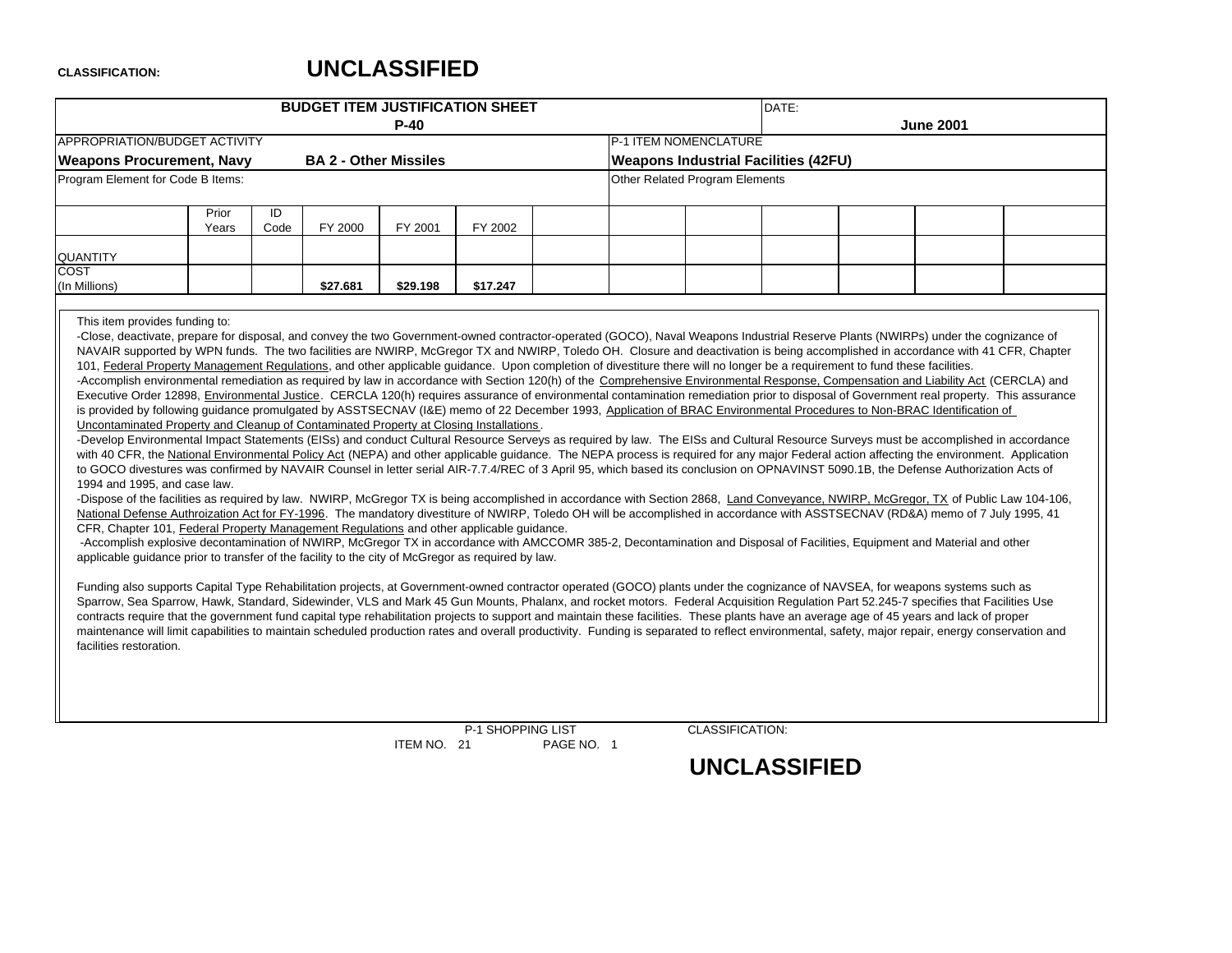# **UNCLASSIFIED**

|                                                                                                                                                                                                                                                                                                                                                                                                                                                                                                                                                                                                                                                                                                                                                                                                                                                                                                                                                                                                                                                                                                                                                                                                                                                                                                            |            |                              | <b>BUDGET ITEM JUSTIFICATION SHEET</b> |          |  |                                             | DATE: |                  |  |
|------------------------------------------------------------------------------------------------------------------------------------------------------------------------------------------------------------------------------------------------------------------------------------------------------------------------------------------------------------------------------------------------------------------------------------------------------------------------------------------------------------------------------------------------------------------------------------------------------------------------------------------------------------------------------------------------------------------------------------------------------------------------------------------------------------------------------------------------------------------------------------------------------------------------------------------------------------------------------------------------------------------------------------------------------------------------------------------------------------------------------------------------------------------------------------------------------------------------------------------------------------------------------------------------------------|------------|------------------------------|----------------------------------------|----------|--|---------------------------------------------|-------|------------------|--|
|                                                                                                                                                                                                                                                                                                                                                                                                                                                                                                                                                                                                                                                                                                                                                                                                                                                                                                                                                                                                                                                                                                                                                                                                                                                                                                            |            |                              | $P-40$                                 |          |  |                                             |       | <b>June 2001</b> |  |
| APPROPRIATION/BUDGET ACTIVITY                                                                                                                                                                                                                                                                                                                                                                                                                                                                                                                                                                                                                                                                                                                                                                                                                                                                                                                                                                                                                                                                                                                                                                                                                                                                              |            |                              |                                        |          |  | P-1 ITEM NOMENCLATURE                       |       |                  |  |
| <b>Weapons Procurement, Navy</b>                                                                                                                                                                                                                                                                                                                                                                                                                                                                                                                                                                                                                                                                                                                                                                                                                                                                                                                                                                                                                                                                                                                                                                                                                                                                           |            | <b>BA 2 - Other Missiles</b> |                                        |          |  | <b>Weapons Industrial Facilities (42FU)</b> |       |                  |  |
| Program Element for Code B Items:                                                                                                                                                                                                                                                                                                                                                                                                                                                                                                                                                                                                                                                                                                                                                                                                                                                                                                                                                                                                                                                                                                                                                                                                                                                                          |            |                              |                                        |          |  | Other Related Program Elements              |       |                  |  |
| Prior<br>Years                                                                                                                                                                                                                                                                                                                                                                                                                                                                                                                                                                                                                                                                                                                                                                                                                                                                                                                                                                                                                                                                                                                                                                                                                                                                                             | ID<br>Code | FY 2000                      | FY 2001                                | FY 2002  |  |                                             |       |                  |  |
| <b>QUANTITY</b>                                                                                                                                                                                                                                                                                                                                                                                                                                                                                                                                                                                                                                                                                                                                                                                                                                                                                                                                                                                                                                                                                                                                                                                                                                                                                            |            |                              |                                        |          |  |                                             |       |                  |  |
| COST<br>(In Millions)                                                                                                                                                                                                                                                                                                                                                                                                                                                                                                                                                                                                                                                                                                                                                                                                                                                                                                                                                                                                                                                                                                                                                                                                                                                                                      |            | \$27.681                     | \$29.198                               | \$17.247 |  |                                             |       |                  |  |
| (CONTINUED FROM PAGE 1 of 2)<br>- ENVIRONMENTAL: Provides funds to eliminate environmental deficiencies in compliance with local, state, and federal regulations. These regulations mandate requirements which must be<br>met if plant shutdowns, criminal liability, and severe financial penalties are to be avoided.<br>- SAFETY: Provides funds to eliminate safety deficiencies in compliance with local, state, and federal OSHA regulations. These regulations mandate requirements which must be met if plant<br>shutdowns and severe financial penalties are to be avoided.<br>- MAJOR REPAIR: Provides funds for critical upgrades to maintain high liability areas such as fire and security systems, roofs, boilers, electrical distribution systems, bridge crane systems,<br>and other structural repairs essential to maintain the industrial integrity of the plant.<br>- ENERGY CONSERVATION: Provides funds to decrease energy consumption by installing new energy efficient systems and provides increased maintenance on these systems. Mandated in<br>1993 by Congress (Defense Appropriations Committee).<br>-FACILITIES RESTORATION: Provides funds for replacement of Weapons Industrial Facilities that have exceeded their useful life and deteriorated beyond safe operations. |            |                              |                                        |          |  |                                             |       |                  |  |

P-1 SHOPPING LIST CLASSIFICATION: DD Form 2454, JUN 86 **ITEM NO. 21** PAGE NO. 2 of 3

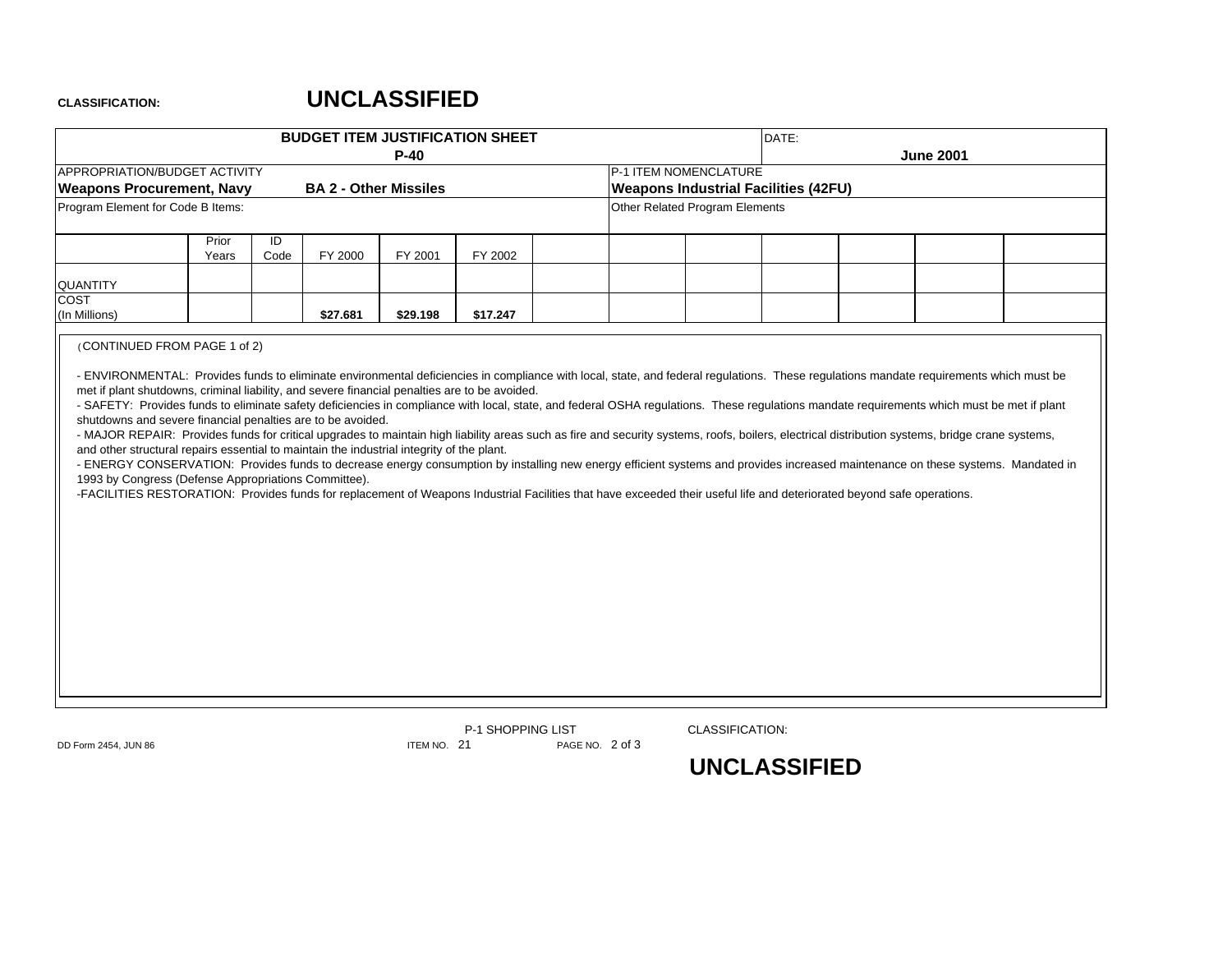|              | <b>WEAPONS SYSTEM COST ANALYSIS</b><br>$P-5$                           |                  |                   |                                    |                 | Weapon System           |          |                               |                                             |          |           |                   | DATE: | <b>June 2001</b> |
|--------------|------------------------------------------------------------------------|------------------|-------------------|------------------------------------|-----------------|-------------------------|----------|-------------------------------|---------------------------------------------|----------|-----------|-------------------|-------|------------------|
|              | APPROPRIATION/BUDGET ACTIVITY<br><b>Weapons Procurement, Navy/BA-2</b> |                  |                   |                                    |                 | <b>ID Code</b>          |          | P-1 ITEM NOMENCLATURE/SUBHEAD | <b>Weapons Industrial Facilities (42FU)</b> | 37012    |           |                   |       |                  |
|              |                                                                        |                  |                   | TOTAL COST IN THOUSANDS OF DOLLARS |                 |                         |          |                               |                                             |          |           |                   |       |                  |
| COST<br>CODE | ELEMENT OF COST                                                        | $\sf ID$<br>Code | Prior<br>Years    |                                    | FY 2000         |                         |          | FY 2001                       |                                             |          | FY 2002   |                   |       |                  |
|              |                                                                        |                  | <b>Total Cost</b> | Quantity                           | Unit Cost       | <b>Total Cost</b>       | Quantity | Unit Cost                     | <b>Total Cost</b>                           | Quantity | Unit Cost | <b>Total Cost</b> |       |                  |
| <b>FU002</b> | Capital Type Rehabilitation                                            |                  |                   |                                    |                 |                         |          |                               |                                             |          |           |                   |       |                  |
|              | Environmental                                                          |                  |                   |                                    |                 | 1,755                   |          |                               | 3,646                                       |          |           | 2,753             |       |                  |
|              | Safety                                                                 |                  |                   |                                    |                 | 797                     |          |                               | $\mathbf 0$                                 |          |           | $\mathbf 0$       |       |                  |
|              | <b>Energy Conservation</b>                                             |                  |                   |                                    |                 | $\mathbf 0$             |          |                               | 1,500                                       |          |           | 918               |       |                  |
|              | Major Repairs                                                          |                  |                   |                                    |                 | 1,109                   |          |                               | $\mathbf 0$                                 |          |           | $\overline{0}$    |       |                  |
| <b>FU005</b> | Facilities Restoration (ABL)                                           |                  |                   |                                    |                 | 20,555                  |          |                               | 20,604                                      |          |           | 10,043            |       |                  |
| <b>FU020</b> | Government-Owned Contractor-Operated<br><b>Facilities Divestiture</b>  |                  | 78,557            |                                    |                 |                         |          |                               |                                             |          |           |                   |       |                  |
|              | <b>NWIRP McGregor</b>                                                  |                  |                   |                                    |                 | 3,333                   |          |                               | 3,146                                       |          |           | 3033              |       |                  |
|              | <b>NWIRP Toledo</b>                                                    |                  |                   |                                    |                 | 132                     |          |                               | 302                                         |          |           | 500               |       |                  |
|              |                                                                        |                  |                   |                                    |                 |                         |          |                               |                                             |          |           |                   |       |                  |
|              |                                                                        |                  | 78,557            |                                    |                 | 27,681                  |          |                               | 29,198                                      |          |           | 17,247            |       |                  |
|              | DD FORM 2446, JUN 86                                                   |                  |                   |                                    | <b>ITEM NO.</b> | P-1 SHOPPING LIST<br>21 |          | PAGE NO.                      | $\mathbf 3$                                 |          |           | CLASSIFICATION:   |       |                  |

**UNCLASSIFIED**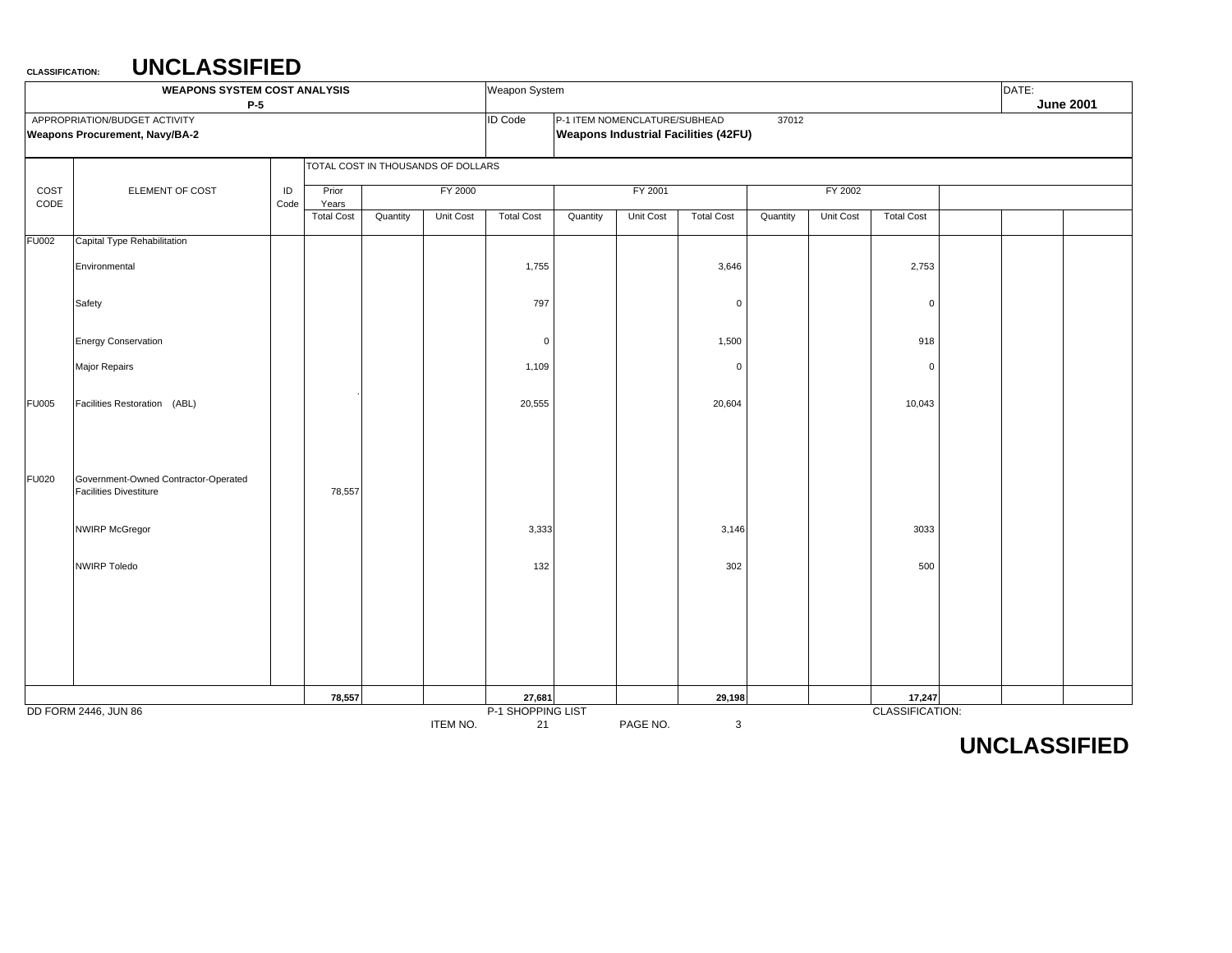**CLASSIFICATION**

| <b>BUDGET ITEM JUSTIFICATION SHEET</b>                            |           |         |         |         |                       |         |         | <b>DATE</b>                                                        |         | June 2001              |              |
|-------------------------------------------------------------------|-----------|---------|---------|---------|-----------------------|---------|---------|--------------------------------------------------------------------|---------|------------------------|--------------|
| <b>APPROPRIATION/BUDGET ACTIVITY</b><br>WP.N - BA2 OTHER MISSILES |           |         |         |         | P-1 ITEM NOMENCLATURE |         |         | Fleet Satellite Communications Follow-On (Advance Procurement)2433 |         | <b>SUBHEAD</b><br>52EU |              |
|                                                                   | <b>PY</b> | FY 2000 | FY 2001 | FY 2002 | FY 2003               | FY 2004 | FY 2005 | FY 2006                                                            | FY 2007 | <b>TO COMP</b>         | <b>TOTAL</b> |
| <b>QUANTITY</b>                                                   |           |         |         |         |                       |         |         |                                                                    |         |                        |              |
| COST<br>(in millions)                                             |           | \$9.6   |         |         |                       |         |         |                                                                    |         |                        |              |

PROGRAM COVERAGE: The Ultra High Frequency (UHF) Follow-On communications satellite constellation satisfies DoD worldwide UHF communications requirements. The current constellation will be near its design life in 2003. The funding in this line provided for the procurement of long lead time material (LLTM) for a UHF satellite (F11) to be launched in FY03. The availability of the UHF Follow-On (UFO) satellite constellation is expected to dip below 70% by FY03 if no action is taken. The F11 will help mitigate risks and boost the overall availability of the UFO constellation. F11 will be procured as an option to the existing Boeingcontract and wi be launched in 2003.

**P-1 Shopping List-Item No - 22 <b>Page: 1 Page: 1 Page: 1** Exhibit P-40, Budget Item Justification UnclassifiedClassification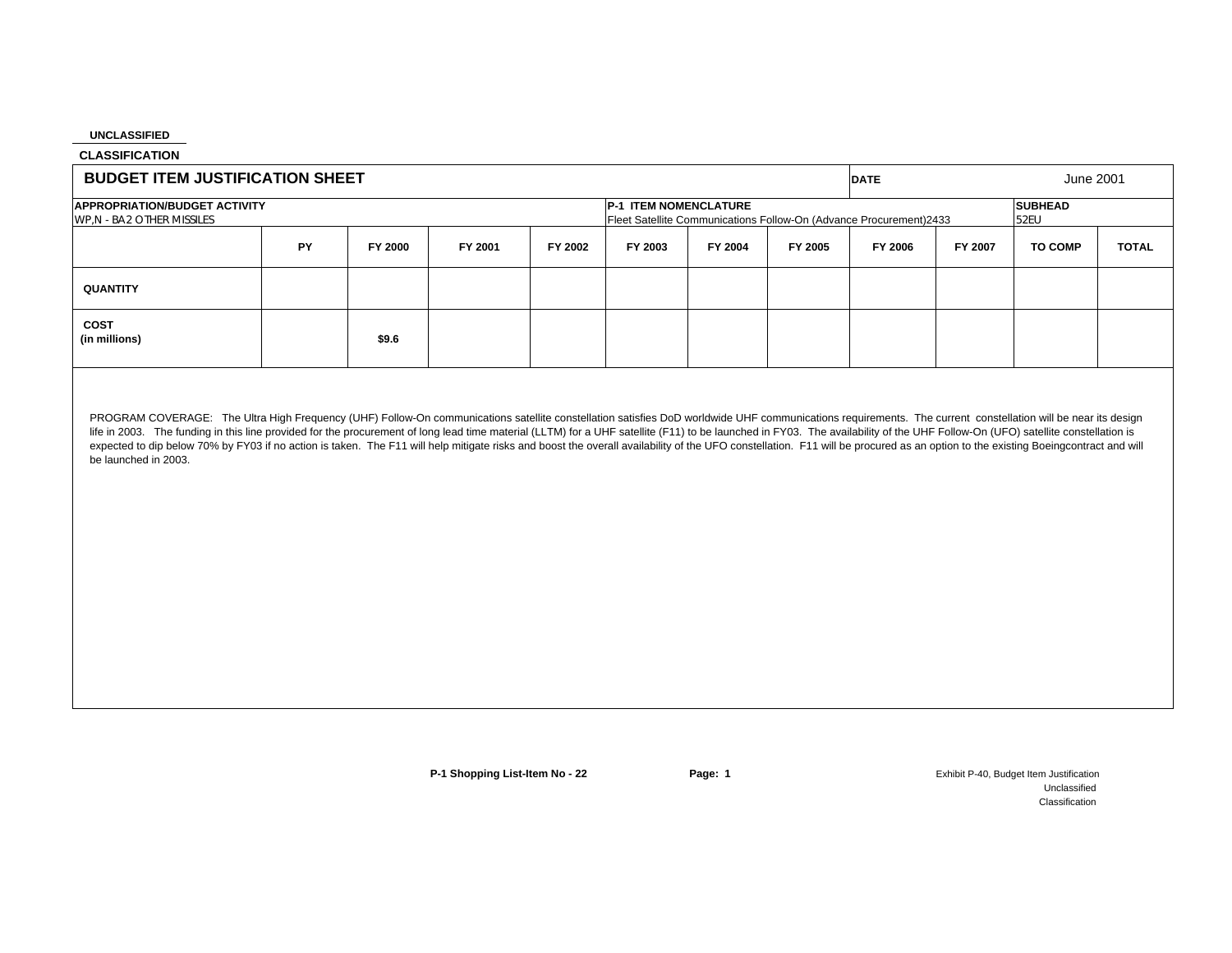**CLASSIFICATION**

|                     |                                             |                      |     |                            |                              |     |                     |                      |     | <b>DATE</b>                                                        |                             |                |                     |                      |
|---------------------|---------------------------------------------|----------------------|-----|----------------------------|------------------------------|-----|---------------------|----------------------|-----|--------------------------------------------------------------------|-----------------------------|----------------|---------------------|----------------------|
|                     | <b>COST ANALYSIS</b>                        |                      |     |                            |                              |     |                     |                      |     |                                                                    |                             |                | <b>June 2001</b>    |                      |
|                     | <b>APPROPRIATION ACTIVITY</b>               |                      |     |                            | <b>P-1 ITEM NOMENCLATURE</b> |     |                     |                      |     |                                                                    |                             | <b>SUBHEAD</b> |                     |                      |
|                     | WP,N - BA-2 OTHER MISSILES                  |                      |     |                            |                              |     |                     |                      |     | Fleet Satellite Communications Follow-On (Advance Procurement)2433 |                             | 52EU           |                     |                      |
|                     |                                             |                      |     |                            |                              |     |                     |                      |     |                                                                    |                             |                |                     |                      |
|                     |                                             | PY                   |     | <b>FY99</b>                |                              |     | FY 2000             |                      |     | FY 2001                                                            |                             |                | FY 2002             |                      |
| <b>COST</b><br>CODE | ID<br><b>ELEMENT OF COST</b><br><b>CODE</b> | <b>TOTAL</b><br>COST | QTY | <b>UNIT</b><br><b>COST</b> | <b>TOTAL</b><br>COST         | QTY | <b>UNIT</b><br>COST | <b>TOTAL</b><br>COST | QTY | <b>UNIT</b><br>COST                                                | <b>TOTAL</b><br><b>COST</b> | QTY            | <b>UNIT</b><br>COST | <b>TOTAL</b><br>COST |
|                     |                                             |                      |     |                            |                              |     |                     |                      |     |                                                                    |                             |                |                     |                      |
| 4100                | Long Lead Time Material                     |                      |     |                            |                              |     |                     | 9,600                |     |                                                                    |                             |                |                     |                      |
| 4400                | Production Support                          |                      |     |                            |                              |     |                     | 34                   |     |                                                                    |                             |                |                     |                      |
|                     |                                             |                      |     |                            |                              |     |                     |                      |     |                                                                    |                             |                |                     |                      |
|                     |                                             |                      |     |                            |                              |     |                     |                      |     |                                                                    |                             |                |                     |                      |
|                     |                                             |                      |     |                            |                              |     |                     |                      |     |                                                                    |                             |                |                     |                      |
|                     |                                             |                      |     |                            |                              |     |                     |                      |     |                                                                    |                             |                |                     |                      |
|                     |                                             |                      |     |                            |                              |     |                     |                      |     |                                                                    |                             |                |                     |                      |
|                     |                                             |                      |     |                            |                              |     |                     |                      |     |                                                                    |                             |                |                     |                      |
|                     |                                             |                      |     |                            |                              |     |                     |                      |     |                                                                    |                             |                |                     |                      |
|                     | <b>TOTAL CONTROL</b>                        |                      |     |                            |                              |     |                     | 9,634                |     |                                                                    | $\mathbf{0}$                |                |                     |                      |
|                     |                                             |                      |     |                            |                              |     |                     |                      |     |                                                                    |                             |                |                     |                      |
|                     |                                             |                      |     |                            |                              |     |                     |                      |     |                                                                    |                             |                |                     |                      |
| Remarks:            |                                             |                      |     |                            |                              |     |                     |                      |     |                                                                    |                             |                |                     |                      |
|                     |                                             |                      |     |                            |                              |     |                     |                      |     |                                                                    |                             |                |                     |                      |
|                     |                                             |                      |     |                            |                              |     |                     |                      |     |                                                                    |                             |                |                     |                      |

**P-1 Shopping List-Item No - 22 Page: 2**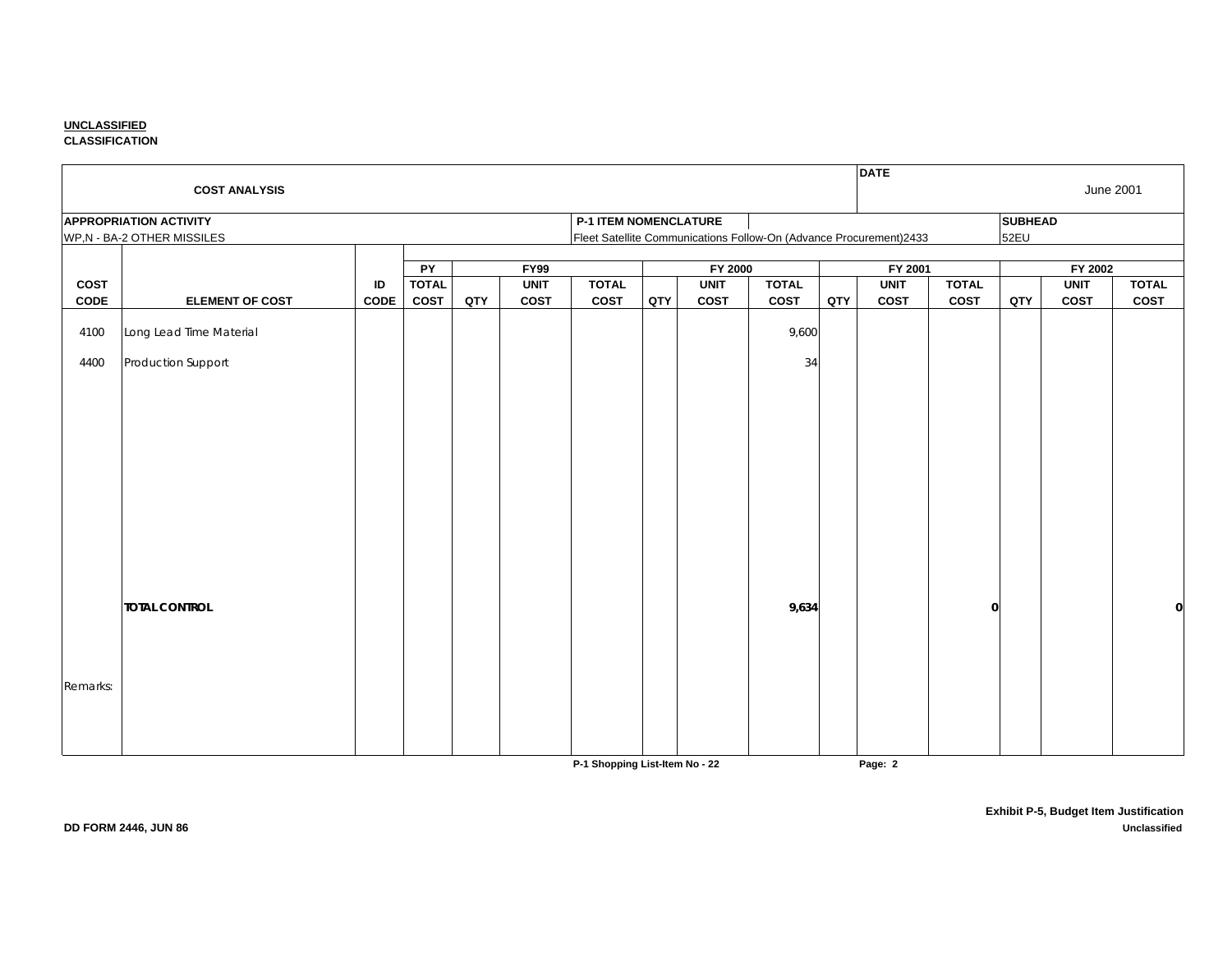| Exhibit P-10, Advance Procurement Requirements Analysis<br>(Page 1 - Funding)                                                                                |                                        |      |       |        |               |      | Date: June 2001                              |                            |         |      |                                                                |      |             |  |
|--------------------------------------------------------------------------------------------------------------------------------------------------------------|----------------------------------------|------|-------|--------|---------------|------|----------------------------------------------|----------------------------|---------|------|----------------------------------------------------------------|------|-------------|--|
| Appropriation (Treasury) Code/CC/BA/BSA/Item Control Number<br>WP/N/BA2/ /243300                                                                             |                                        |      |       |        |               |      |                                              | P-1 Line Item Nomenclature |         |      | Fleet Satellite Communications Follow-On (Advance Procurement) |      |             |  |
| <b>Weapon System</b><br>F-11 SATELLITE                                                                                                                       |                                        |      |       |        | OCT 99/DEC 03 |      | First System (BY1) Award and Completion Date |                            |         |      | Interval between Systems<br>IN/A                               |      |             |  |
|                                                                                                                                                              |                                        |      |       |        |               |      | (\$ in Millions)                             |                            |         |      |                                                                |      |             |  |
|                                                                                                                                                              |                                        | When | Prior |        |               |      |                                              |                            |         |      |                                                                |      |             |  |
|                                                                                                                                                              | PLT                                    | Rqd  | Years | $PY-1$ | PY            | 2001 | 2002                                         | 2003                       | 2004    | 2005 | 2006                                                           | 2007 | To Complete |  |
| End Item Qty 1                                                                                                                                               | 48                                     |      |       |        |               | 92.2 |                                              |                            |         |      |                                                                |      |             |  |
|                                                                                                                                                              |                                        |      |       |        |               |      |                                              |                            |         |      |                                                                |      |             |  |
| $CFE*$                                                                                                                                                       |                                        |      |       |        |               |      |                                              |                            |         |      |                                                                |      |             |  |
| <b>Master Oscillator</b>                                                                                                                                     |                                        | 13   |       |        |               |      |                                              |                            |         |      |                                                                |      |             |  |
| Group                                                                                                                                                        | 1.0<br>13<br><b>UHF</b> Antenna<br>1.6 |      |       |        |               |      |                                              |                            |         |      |                                                                |      |             |  |
|                                                                                                                                                              | 13<br>1.8                              |      |       |        |               |      |                                              |                            |         |      |                                                                |      |             |  |
| Propulsion                                                                                                                                                   | <b>EHF</b> Component                   |      |       |        |               |      |                                              |                            |         |      |                                                                |      |             |  |
| Components                                                                                                                                                   |                                        |      |       |        |               |      |                                              |                            |         |      |                                                                |      |             |  |
| (Tank)                                                                                                                                                       |                                        | 15   |       |        | 0.6           |      |                                              |                            |         |      |                                                                |      |             |  |
| Thrusters                                                                                                                                                    |                                        | 15   |       |        | 1.2           |      |                                              |                            |         |      |                                                                |      |             |  |
| <b>Earth Sensor</b>                                                                                                                                          |                                        | 13   |       |        | 2.7           |      |                                              |                            |         |      |                                                                |      |             |  |
| Momentum                                                                                                                                                     |                                        |      |       |        |               |      |                                              |                            |         |      |                                                                |      |             |  |
| Wheels                                                                                                                                                       |                                        |      |       |        | 0.7           |      |                                              |                            |         |      |                                                                |      |             |  |
| Term Liab                                                                                                                                                    |                                        |      |       |        |               |      |                                              |                            |         |      |                                                                |      |             |  |
| Other                                                                                                                                                        |                                        |      |       |        | 0.0           |      |                                              |                            |         |      |                                                                |      |             |  |
| <b>Total AP</b>                                                                                                                                              |                                        |      |       |        | 9.6           |      |                                              |                            |         |      |                                                                |      |             |  |
|                                                                                                                                                              |                                        |      |       |        |               |      |                                              |                            |         |      |                                                                |      |             |  |
| Description:                                                                                                                                                 |                                        |      |       |        |               |      |                                              |                            |         |      |                                                                |      |             |  |
| *The CFE items are components of major substructures of the end item. These substructures are required to be completed before integration in end item        |                                        |      |       |        |               |      |                                              |                            |         |      |                                                                |      |             |  |
| The Long Lead Time Material (LLTM) was generated in accordance with the Armed Services Pricing Manual (ASPM). Specific sources of data included:             |                                        |      |       |        |               |      |                                              |                            |         |      |                                                                |      |             |  |
| historical advanced economic order quantity (AEOQ) cost for flight 1 spacecraft (adjusted for 00 future value); historical material cost for flight 3 (F-10) |                                        |      |       |        |               |      |                                              |                            |         |      |                                                                |      |             |  |
| which was procured without AEOQ; actual cost incurred from previous related procurements and cost models utilized by the prime contractor.                   |                                        |      |       |        |               |      |                                              |                            |         |      |                                                                |      |             |  |
| Items listed above under CFE were designated LLTM due their significant longer leadtimes than other components of the end item, their unique special         |                                        |      |       |        |               |      |                                              |                            |         |      |                                                                |      |             |  |
| order status and their existence on the program schedule's critical path. Since many of these items are also major subcontract items, the contract and       |                                        |      |       |        |               |      |                                              |                            |         |      |                                                                |      |             |  |
| negotiation process also injected schedule uncertainty in these critical path items. All cost estimates are in FY00 dollars. Other is for production and     |                                        |      |       |        |               |      |                                              |                            |         |      |                                                                |      |             |  |
| material management support.                                                                                                                                 |                                        |      |       |        |               |      |                                              |                            |         |      |                                                                |      |             |  |
|                                                                                                                                                              |                                        |      |       |        |               |      |                                              |                            |         |      |                                                                |      |             |  |
|                                                                                                                                                              |                                        |      |       |        |               |      |                                              |                            |         |      |                                                                |      |             |  |
|                                                                                                                                                              |                                        |      |       |        |               |      |                                              |                            |         |      |                                                                |      |             |  |
|                                                                                                                                                              |                                        |      |       |        |               |      |                                              |                            |         |      |                                                                |      |             |  |
|                                                                                                                                                              |                                        |      |       |        |               |      |                                              |                            |         |      |                                                                |      |             |  |
|                                                                                                                                                              |                                        |      |       |        |               |      | P-1 Shopping List-Item No - 22               |                            | Page: 3 |      |                                                                |      |             |  |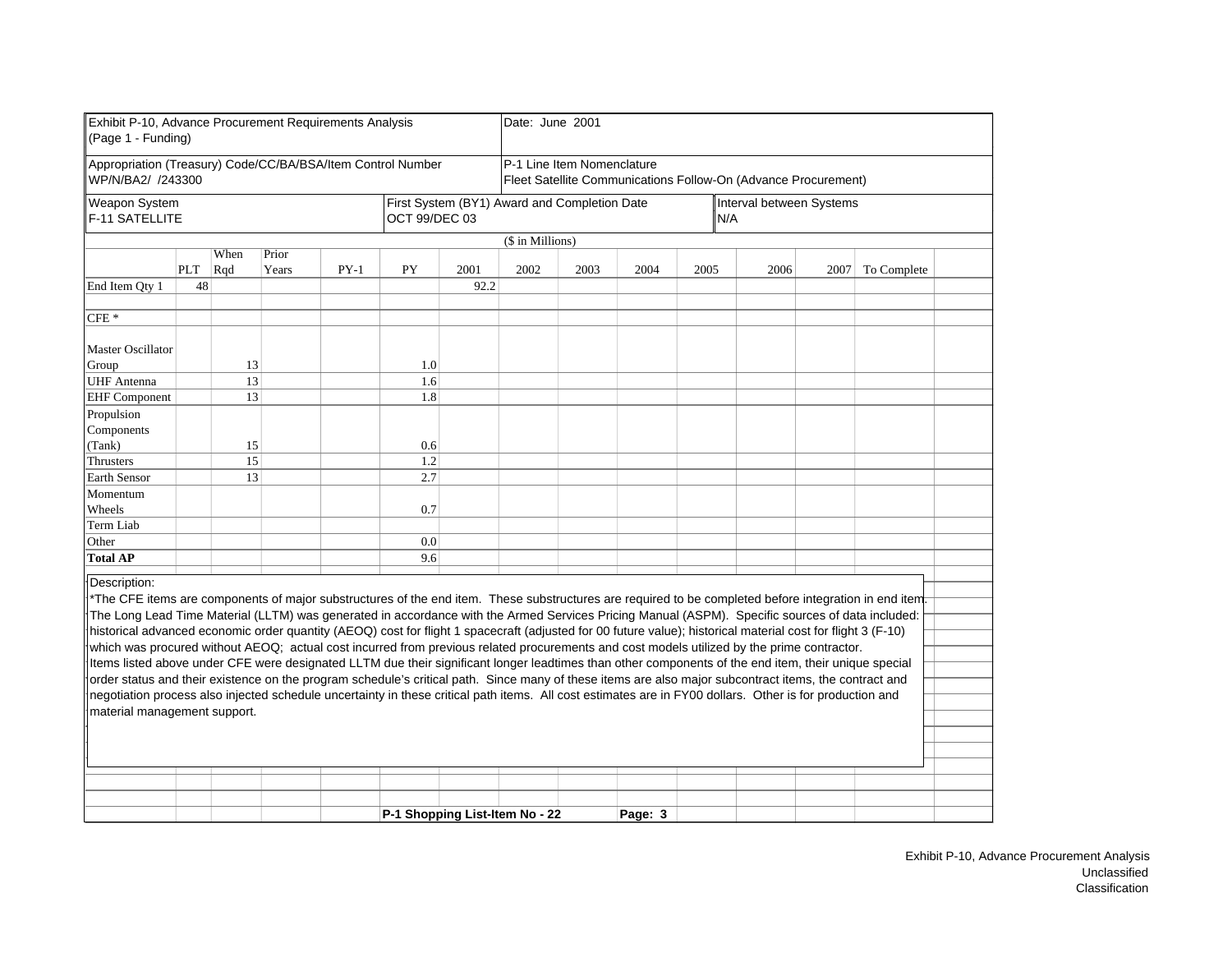**CLASSIFICATION**

| <b>BUDGET ITEM JUSTIFICATION SHEET</b>                            |    |                                               |                |         |         |         |         |         | <b>DATE</b> | June 2001      |              |
|-------------------------------------------------------------------|----|-----------------------------------------------|----------------|---------|---------|---------|---------|---------|-------------|----------------|--------------|
| <b>APPROPRIATION/BUDGET ACTIVITY</b><br>WP.N - BA2 OTHER MISSILES |    | Fleet Satellite Communications Follow-On 2433 | <b>SUBHEAD</b> | 52EU    |         |         |         |         |             |                |              |
|                                                                   | PY | <b>FY 2000</b>                                | FY 2001        | FY 2002 | FY 2003 | FY 2004 | FY 2005 | FY 2006 | FY 2007     | <b>TO COMP</b> | <b>TOTAL</b> |
| <b>QUANTITY</b>                                                   |    |                                               |                |         |         |         |         |         |             |                |              |
| <b>COST</b><br>(in millions)                                      |    |                                               | \$94.7         | \$77.8  |         |         |         |         |             |                |              |
|                                                                   |    |                                               |                |         |         |         |         |         |             |                |              |

PROGRAM COVERAGE: The Ultra High Frequency (UHF) Follow-On communications satellite constellation satisfies DoD worldwide UHF communications requirements. The current constellation is expected to drop below required availability by 2003. The funding in this line will provide for the launch of one satellite in 2003 to maintain availabililty to the UFO constellation..

The availability of the UHF Follow-On (UFO) satellite constellation is expected to dip below 70% in FY03 if no action is taken. The next satellite (F11), will help mitigate risks and boost the overall availability of the UFO constellation. F11 is being procured as an option to the existing Hughes contract and is planned to be launched in 2003. The current level of funding provides for UHF payload with a new, more capable digital receiver (new receiver necessary due to parts obsolescence).

Funding in FY01 will procure one satellite, for launch in 2003, to fill the void until a new satellite constellation can be put in place. The impact of not procuring the satellite is a steadily decreasing availability of UHF satellite communications. Since the demand for UHF communications already exceeds the availability, the reduction of such service will result in an unacceptable tactical operations scenario.

FY01 funding of \$94.7M provides for the F11 satellite and FY02 funding of \$77.8M provides for F11 launch services.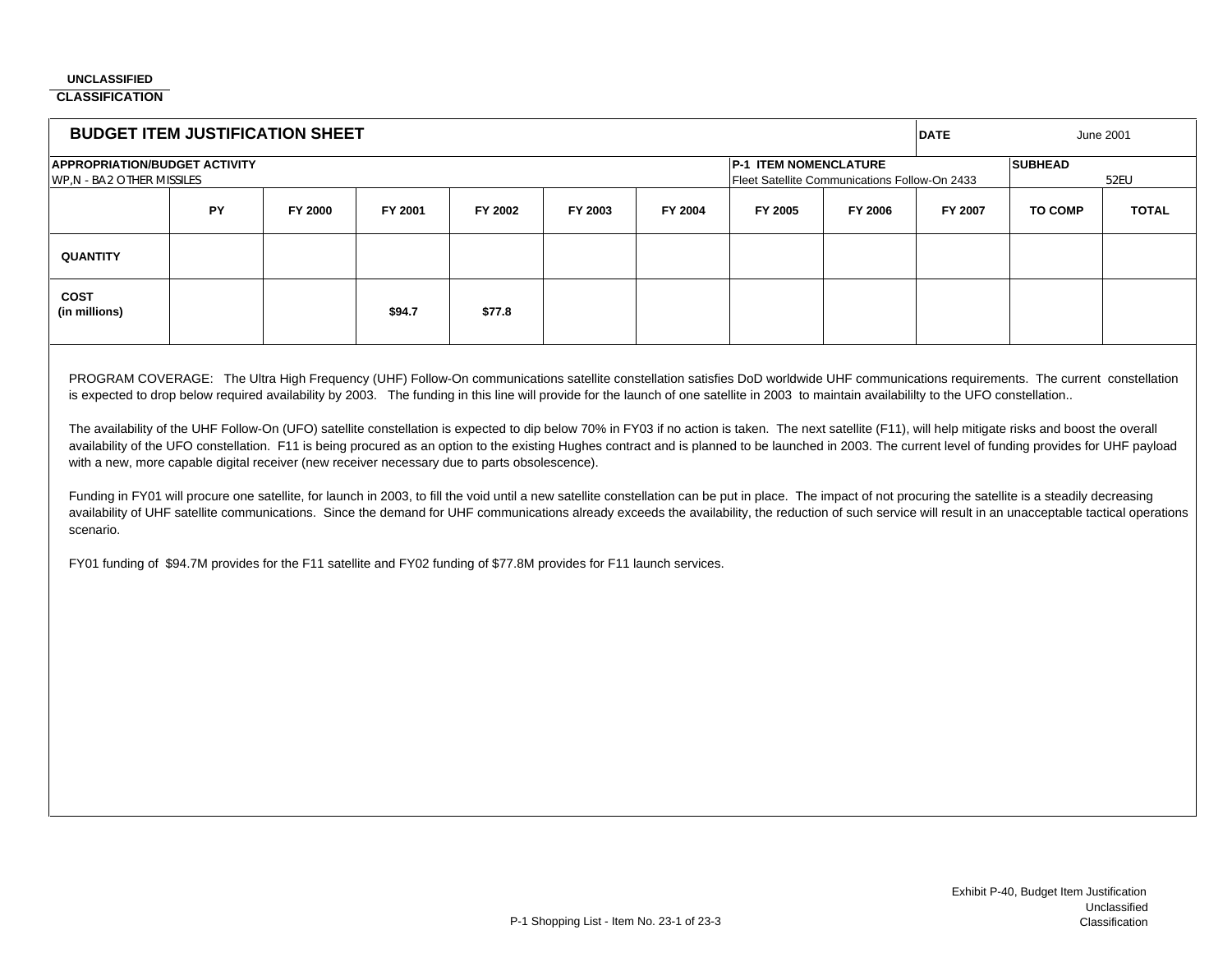### **UNCLASSIFIED CLASSIFICATION**

|                            |                               |                   |     |                             |     |                            |                              |              |                                               |                             | <b>DATE</b>    |                            |                             |
|----------------------------|-------------------------------|-------------------|-----|-----------------------------|-----|----------------------------|------------------------------|--------------|-----------------------------------------------|-----------------------------|----------------|----------------------------|-----------------------------|
|                            | <b>COST ANALYSIS</b>          |                   |     |                             |     |                            |                              |              |                                               |                             |                |                            | June 2001                   |
|                            | <b>APPROPRIATION ACTIVITY</b> |                   |     |                             |     |                            | <b>P-1 ITEM NOMENCLATURE</b> |              |                                               |                             | <b>SUBHEAD</b> |                            |                             |
|                            | WP,N - BA-2 OTHER MISSILES    |                   |     |                             |     |                            |                              |              | Fleet Satellite Communications Follow-On 2433 |                             |                |                            | 52EU                        |
|                            |                               |                   |     |                             |     |                            |                              |              | TOTAL COST IN THOUSANDS OF DOLLARS            |                             |                |                            |                             |
|                            |                               |                   |     | PY                          |     |                            | <b>FY2000</b>                |              | FY 2001                                       |                             |                | FY 2002                    |                             |
| <b>COST</b><br><b>CODE</b> | <b>ELEMENT OF COST</b>        | ID<br><b>CODE</b> | QTY | <b>TOTAL</b><br><b>COST</b> | QTY | <b>UNIT</b><br><b>COST</b> | <b>TOTAL</b><br><b>COST</b>  | QTY          | <b>UNIT</b><br><b>COST</b>                    | <b>TOTAL</b><br><b>COST</b> | QTY            | <b>UNIT</b><br><b>COST</b> | <b>TOTAL</b><br><b>COST</b> |
| 4200                       | Satellite Procurement         |                   |     |                             |     |                            |                              | $\mathbf{1}$ | 92,237                                        | 92,237                      |                |                            |                             |
| 4300                       | Launch Services               |                   |     |                             |     |                            |                              |              |                                               |                             |                |                            | 74,900                      |
|                            |                               |                   |     |                             |     |                            |                              |              |                                               |                             |                |                            |                             |
| 4400                       | Production Support            |                   |     |                             |     |                            |                              |              |                                               | 2,423                       |                |                            | 2,940                       |
|                            |                               |                   |     |                             |     |                            |                              |              |                                               |                             |                |                            |                             |
|                            |                               |                   |     |                             |     |                            |                              |              |                                               |                             |                |                            |                             |
|                            |                               |                   |     |                             |     |                            |                              |              |                                               |                             |                |                            |                             |
|                            |                               |                   |     |                             |     |                            |                              |              |                                               |                             |                |                            |                             |
|                            |                               |                   |     |                             |     |                            |                              |              |                                               |                             |                |                            |                             |
|                            |                               |                   |     |                             |     |                            |                              |              |                                               |                             |                |                            |                             |
|                            |                               |                   |     |                             |     |                            |                              |              |                                               |                             |                |                            |                             |
|                            |                               |                   |     |                             |     |                            |                              |              |                                               |                             |                |                            |                             |
|                            | <b>TOTAL CONTROL</b>          |                   |     |                             |     |                            |                              |              |                                               | 94,660                      |                |                            | 77,840                      |
|                            |                               |                   |     |                             |     |                            |                              |              |                                               |                             |                |                            |                             |
|                            |                               |                   |     |                             |     |                            |                              |              |                                               |                             |                |                            |                             |
|                            |                               |                   |     |                             |     |                            |                              |              |                                               |                             |                |                            |                             |
| Remarks:                   |                               |                   |     |                             |     |                            |                              |              |                                               |                             |                |                            |                             |

**DD FORM 2446, JUN 86**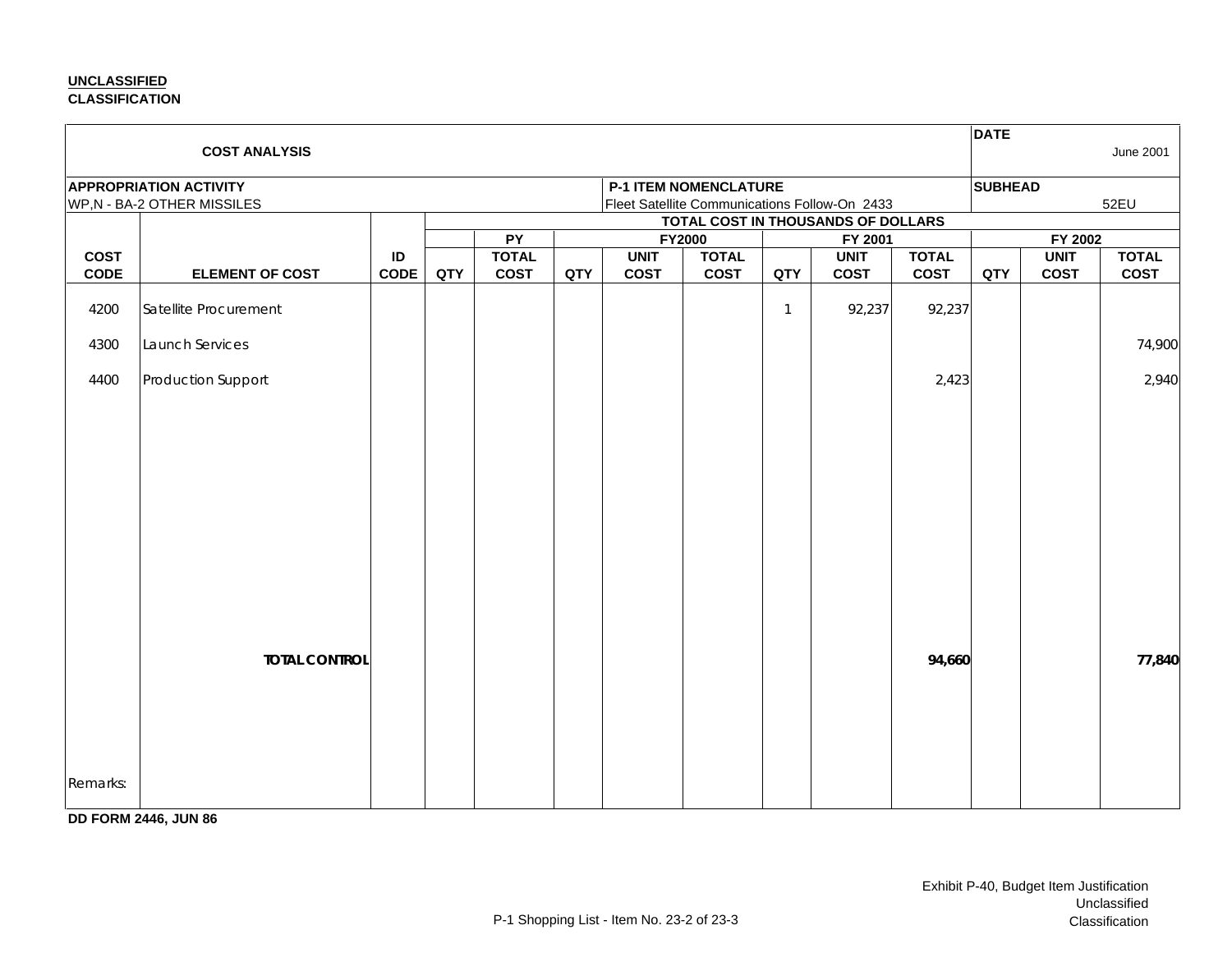### **UNCLASSIFIEDCLASSIFICATION**

|                           | A. DATE<br>PROCUREMENT HISTORY AND PLANNING<br>June 2001 |           |                             |                         |                           |                                               |                             |                      |                |                     |                                |                                      |  |  |
|---------------------------|----------------------------------------------------------|-----------|-----------------------------|-------------------------|---------------------------|-----------------------------------------------|-----------------------------|----------------------|----------------|---------------------|--------------------------------|--------------------------------------|--|--|
|                           |                                                          |           |                             |                         |                           |                                               |                             |                      |                |                     |                                |                                      |  |  |
|                           | <b>B. APPROPRIATION/BUDGET ACTIVITY</b>                  |           |                             |                         |                           |                                               | C. P-1 ITEM NOMENCLATURE    |                      |                |                     | <b>SUBHEAD</b>                 |                                      |  |  |
|                           | WP, N - BA2 OTHER MISSILES                               |           |                             |                         |                           | Fleet Satellite Communications Follow-On 2433 |                             |                      |                |                     | 52EU                           |                                      |  |  |
|                           |                                                          |           | <b>CONTRACTOR</b>           | <b>CONTRACT</b>         |                           | RFP                                           |                             | <b>DATE</b>          |                |                     | <b>SPECS</b>                   | <b>DATE</b>                          |  |  |
| COST<br>$\texttt{CODE}{}$ | <b>ELEMENT OF COST</b>                                   | <b>FY</b> | AND<br><b>LOCATION</b>      | <b>METHOD</b><br>& TYPE | <b>LOCATION</b><br>OF PCO | <b>ISSUE</b><br><b>DATE</b>                   | <b>AWARD</b><br><b>DATE</b> | OF FIRST<br>DELIVERY | QTY            | <b>UNIT</b><br>COST | <b>AVAILABLE</b><br><b>NOW</b> | <b>REVISIONS</b><br><b>AVAILABLE</b> |  |  |
|                           |                                                          |           |                             |                         |                           |                                               |                             |                      |                |                     |                                |                                      |  |  |
|                           |                                                          |           |                             |                         |                           |                                               |                             |                      |                |                     |                                |                                      |  |  |
| 4200                      | Satellite Procurement                                    | 01        | oeing Satellite Systems Inc | SS/FFP                  | SPAWAR                    | Aug-98                                        | Dec-00                      | Dec-03               | $\overline{1}$ | 92,237              | Yes                            | N/A                                  |  |  |
|                           |                                                          |           |                             |                         |                           |                                               |                             |                      |                |                     |                                |                                      |  |  |
|                           |                                                          |           |                             |                         |                           |                                               |                             |                      |                |                     |                                |                                      |  |  |
|                           |                                                          |           |                             |                         |                           |                                               |                             |                      |                |                     |                                |                                      |  |  |
|                           |                                                          |           |                             |                         |                           |                                               |                             |                      |                |                     |                                |                                      |  |  |
|                           |                                                          |           |                             |                         |                           |                                               |                             |                      |                |                     |                                |                                      |  |  |
|                           |                                                          |           |                             |                         |                           |                                               |                             |                      |                |                     |                                |                                      |  |  |
|                           |                                                          |           |                             |                         |                           |                                               |                             |                      |                |                     |                                |                                      |  |  |
|                           |                                                          |           |                             |                         |                           |                                               |                             |                      |                |                     |                                |                                      |  |  |
|                           |                                                          |           |                             |                         |                           |                                               |                             |                      |                |                     |                                |                                      |  |  |
|                           |                                                          |           |                             |                         |                           |                                               |                             |                      |                |                     |                                |                                      |  |  |
|                           |                                                          |           |                             |                         |                           |                                               |                             |                      |                |                     |                                |                                      |  |  |
|                           |                                                          |           |                             |                         |                           |                                               |                             |                      |                |                     |                                |                                      |  |  |
|                           |                                                          |           |                             |                         |                           |                                               |                             |                      |                |                     |                                |                                      |  |  |
|                           |                                                          |           |                             |                         |                           |                                               |                             |                      |                |                     |                                |                                      |  |  |
|                           |                                                          |           |                             |                         |                           |                                               |                             |                      |                |                     |                                |                                      |  |  |
|                           |                                                          |           |                             |                         |                           |                                               |                             |                      |                |                     |                                |                                      |  |  |
|                           |                                                          |           |                             |                         |                           |                                               |                             |                      |                |                     |                                |                                      |  |  |
|                           |                                                          |           |                             |                         |                           |                                               |                             |                      |                |                     |                                |                                      |  |  |
|                           |                                                          |           |                             |                         |                           |                                               |                             |                      |                |                     |                                |                                      |  |  |
|                           |                                                          |           |                             |                         |                           |                                               |                             |                      |                |                     |                                |                                      |  |  |
| <b>D. REMARKS</b>         |                                                          |           |                             |                         |                           |                                               |                             |                      |                |                     |                                |                                      |  |  |
|                           |                                                          |           |                             |                         |                           |                                               |                             |                      |                |                     |                                |                                      |  |  |
|                           |                                                          |           |                             |                         |                           |                                               |                             |                      |                |                     |                                |                                      |  |  |
|                           |                                                          |           |                             |                         |                           |                                               |                             |                      |                |                     |                                |                                      |  |  |
|                           | <b>DD FORM 2446, JUN 87</b>                              |           |                             |                         |                           |                                               |                             |                      |                |                     |                                |                                      |  |  |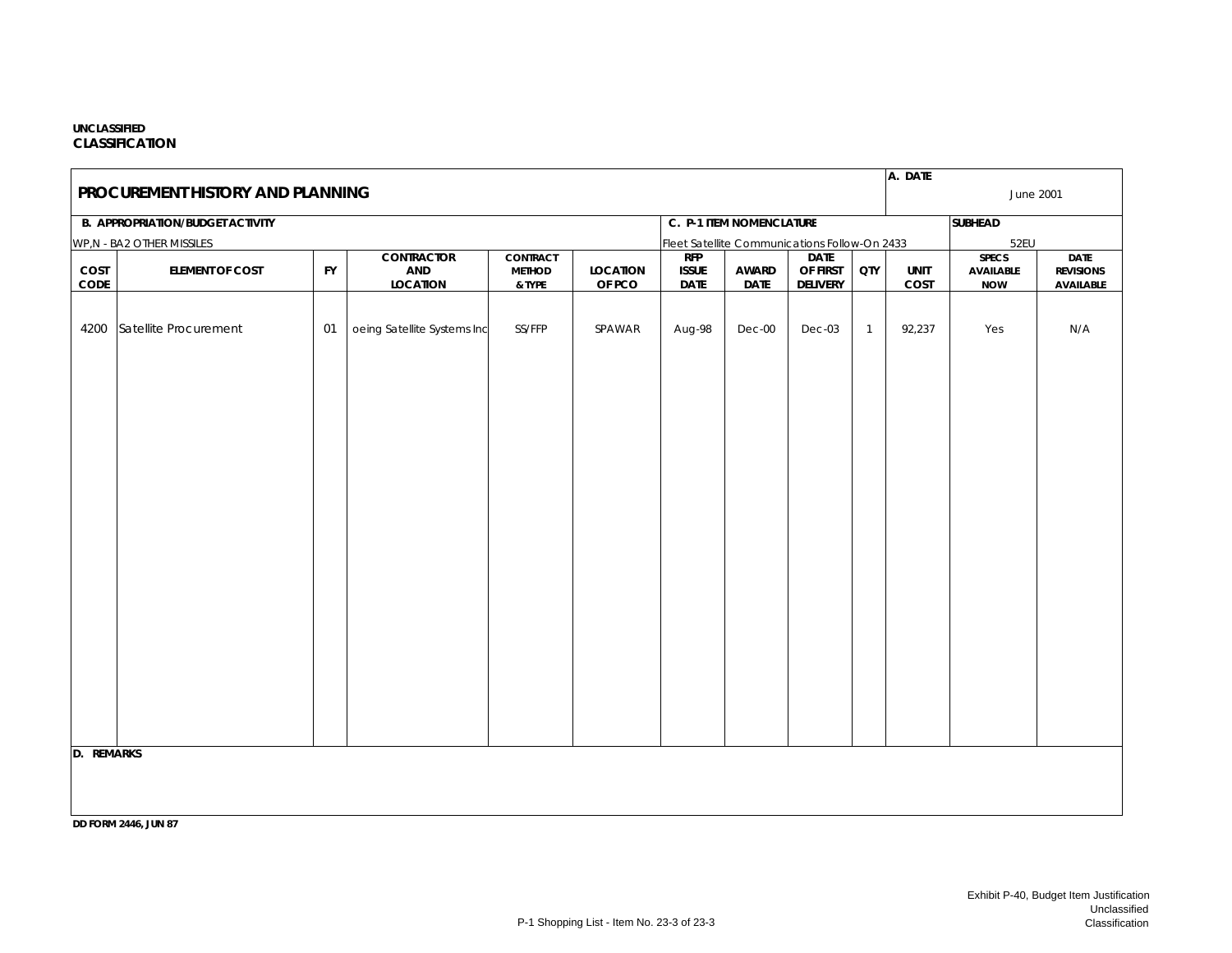|                                                                                                                                                                                        |                       |                  |               | <b>BUDGET ITEM JUSTIFICATION SHEET</b> |               |                   | DATE:                                    |  |                  |  |
|----------------------------------------------------------------------------------------------------------------------------------------------------------------------------------------|-----------------------|------------------|---------------|----------------------------------------|---------------|-------------------|------------------------------------------|--|------------------|--|
|                                                                                                                                                                                        |                       |                  |               | $P-40$                                 |               |                   |                                          |  | <b>June 2001</b> |  |
| <b>APPROPRIATION/BUDGET ACTIVITY</b>                                                                                                                                                   |                       |                  |               |                                        |               |                   | P-1 ITEM NOMENCLATURE/LINE ITEM #        |  |                  |  |
| <b>WEAPONS PROCUREMENT, NAVY</b>                                                                                                                                                       |                       |                  |               |                                        |               |                   | Ordnance Support Equipment - BLI #250000 |  |                  |  |
| <b>BA-2: Other Missiles</b>                                                                                                                                                            |                       |                  |               |                                        |               |                   |                                          |  |                  |  |
| Program Element for Code B Items:                                                                                                                                                      |                       |                  |               |                                        |               |                   | <b>OTHER RELATED PROGRM ELEMENTS</b>     |  |                  |  |
|                                                                                                                                                                                        | Prior<br>Years        | $\sf ID$<br>Code |               | <b>FY 2000</b>                         | FY 2001       | FY2002            |                                          |  |                  |  |
| <b>QUANTITY</b>                                                                                                                                                                        |                       |                  |               |                                        |               |                   |                                          |  |                  |  |
| <b>EQUIPMENT COST</b><br>(In Millions)                                                                                                                                                 | N/A                   |                  |               | \$4.1                                  | \$2.7         | \$4.2             |                                          |  |                  |  |
| <b>SPARES COST</b><br>(In Millions)                                                                                                                                                    |                       |                  |               |                                        |               |                   |                                          |  |                  |  |
| <b>PROGRAM DESCRIPTION/JUSTIFICATION:</b><br>No justification materials are submitted in this backup book due to security considerations. Details are held at a higher classification. |                       |                  |               |                                        |               |                   |                                          |  |                  |  |
|                                                                                                                                                                                        |                       |                  | <b>FY2000</b> | <b>FY2001</b>                          | <b>FY2002</b> |                   |                                          |  |                  |  |
|                                                                                                                                                                                        | <b>Funding Totals</b> |                  | \$4,099       | \$2,698                                | \$4,210       |                   |                                          |  |                  |  |
|                                                                                                                                                                                        |                       |                  |               |                                        |               |                   |                                          |  |                  |  |
|                                                                                                                                                                                        |                       |                  |               |                                        |               |                   |                                          |  |                  |  |
|                                                                                                                                                                                        |                       |                  |               |                                        |               |                   |                                          |  |                  |  |
|                                                                                                                                                                                        |                       |                  |               |                                        |               | P-1 SHOPPING LIST | CLASSIFICATION:                          |  |                  |  |

DD Form 2454, JUN 86 **ITEM NO. 24** PAGE NO. 1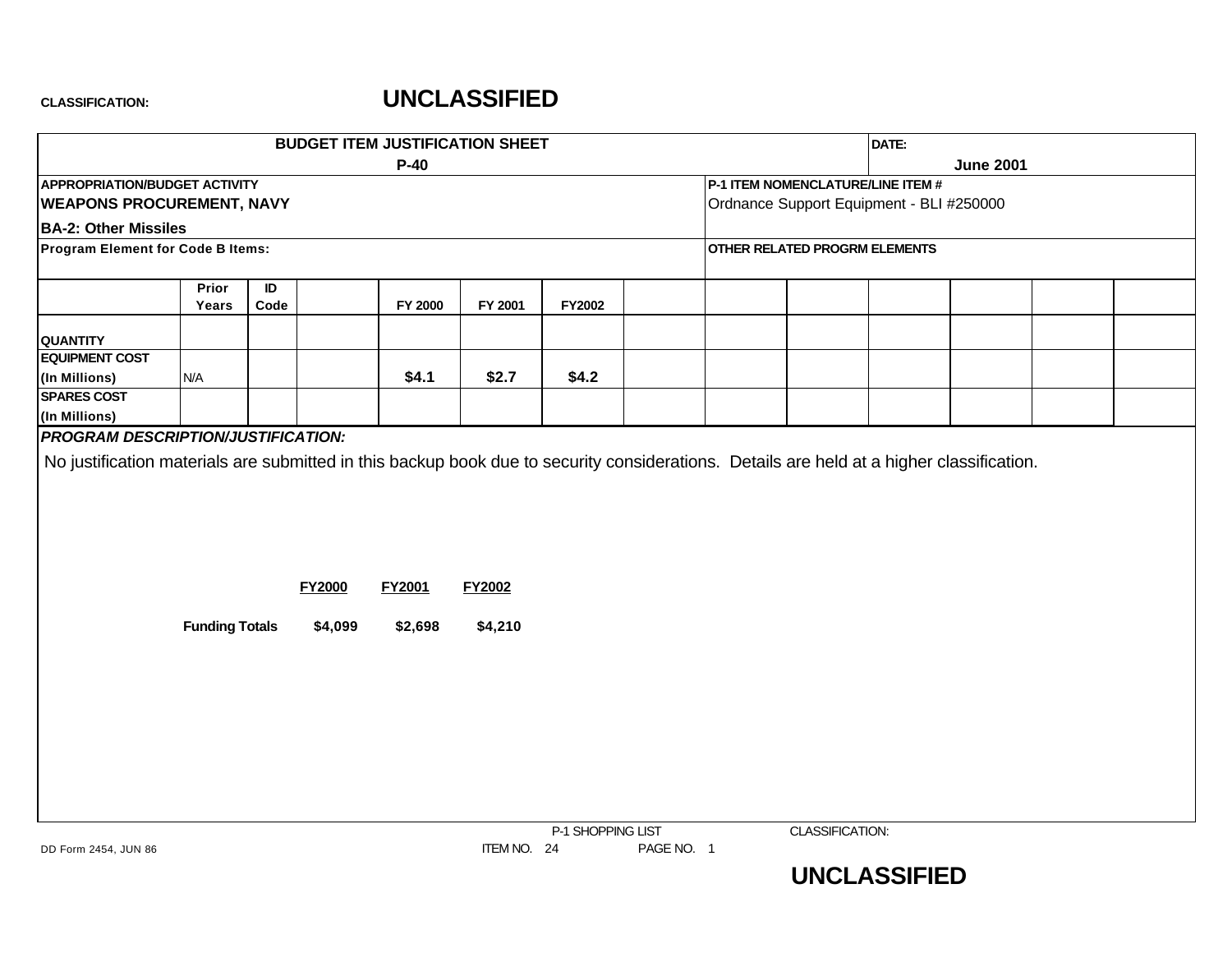|                                                               |       |      |         |         | <b>BUDGET ITEM JUSTIFICATION SHEET</b> |  |                                |                              | DATE: |                  |
|---------------------------------------------------------------|-------|------|---------|---------|----------------------------------------|--|--------------------------------|------------------------------|-------|------------------|
|                                                               |       |      |         |         | $P-40$                                 |  |                                |                              |       | <b>June 2001</b> |
| <b>APPROPRIATION/BUDGET ACTIVITY</b>                          |       |      |         |         |                                        |  | P-1 ITEM NOMENCLATURE          |                              |       |                  |
| Weapons Procurement, Navy/Torpedoes & Related Equipment, BA-3 |       |      |         |         |                                        |  |                                | <b>ASW TARGETS LI#314100</b> |       |                  |
| Program Element for Code B Items:                             |       |      |         |         |                                        |  | Other Related Program Elements |                              |       |                  |
| 0204229N                                                      |       |      |         |         |                                        |  |                                |                              |       |                  |
|                                                               | Prior | ID   |         |         |                                        |  |                                |                              |       |                  |
|                                                               | Years | Code | FY 2000 | FY 2001 | FY 2002                                |  |                                |                              |       |                  |
| QTY MODS MK-39/1                                              | N/A   | A    | N/A     | N/A     | N/A                                    |  |                                |                              |       |                  |
| <b>QTY MODS MK-30/2</b>                                       | N/A   | B    | N/A     | N/A     | N/A                                    |  |                                |                              |       |                  |
| COST (\$M)                                                    | \$0.0 |      | \$2.0   | \$3.2   | \$15.3                                 |  |                                |                              |       |                  |
| Initial Spares (\$M)                                          | \$0.0 |      | \$0.0   | \$0.8   | \$0.5                                  |  |                                |                              |       |                  |
| TOTAL (\$M)                                                   | \$0.0 |      | \$2.0   | \$3.9   | \$15.8                                 |  |                                |                              |       |                  |
| Unit Cost (\$M)                                               |       |      |         |         |                                        |  |                                |                              |       |                  |

### ITEM DESCRIPTION/JUSTIFICATION:

This line item includes two distinct systems: (a) MK 39 Mod 1 (Cost Codes TG002, TG832, TG842, TG852, TG862 and TG900) and (b) MK30 Mod 2 (Cost Codes TG005, TG015, TG835, TG865, TG875, TG885, TG900 and TG905).

The MK 39 Mod 1 Expendable Mobile ASW Training Target (EMATT) is a small self-propelled underwater vehicle launchable from fixed wing and rotary wing ASW aircraft and ASW surface ships for the purpose of providing basic, open ocean sonar training and MK 46, MK 48, ADCAP and MK 50 placement exercises. Its operation consists of a dynamic run trajectory that is actively controlled in depth and course with pre-programmable run maneuvers and is capable of generating a magnetic field (anomaly) detectable by all current Navy Magnetic Anomaly Detectors (MAD).

The MK 30 Mod 2 is the next generation fleet ASW training target for training the Navy surface ship, submarines and aircraft that will be capable of simulating the Russian and Rest of the World (ROW) submarine threats anticipated in the twenty-first century littoral warfare environment. Replacing the aging MK 30 Mod 1 target, MK 30 Mod 2 will be a highly reliable and maintainable unmanned undersea vehicle simulating the dynamics, acoustics and magnetic signature of submarines and act as a target for ASW sensors and torpedoes to detect, classify, track and pursue in a realistic training environment. WPN funding commences in FY01 with the purchase of batteries and towed arrays, and efforts to convert the Engineering Development Models into production units, and field activity support. Procurement of all-up production units commences in FY02.

|                      | <b>P-1 SHOPPING LIST</b> |          | <b>CLASSIFICATION:</b> |
|----------------------|--------------------------|----------|------------------------|
| DD Form 2454, JUN 86 | <b>ITEM NO</b>           | PAGE NO. | <b>UNCLASSIFIED</b>    |
|                      | 25                       |          |                        |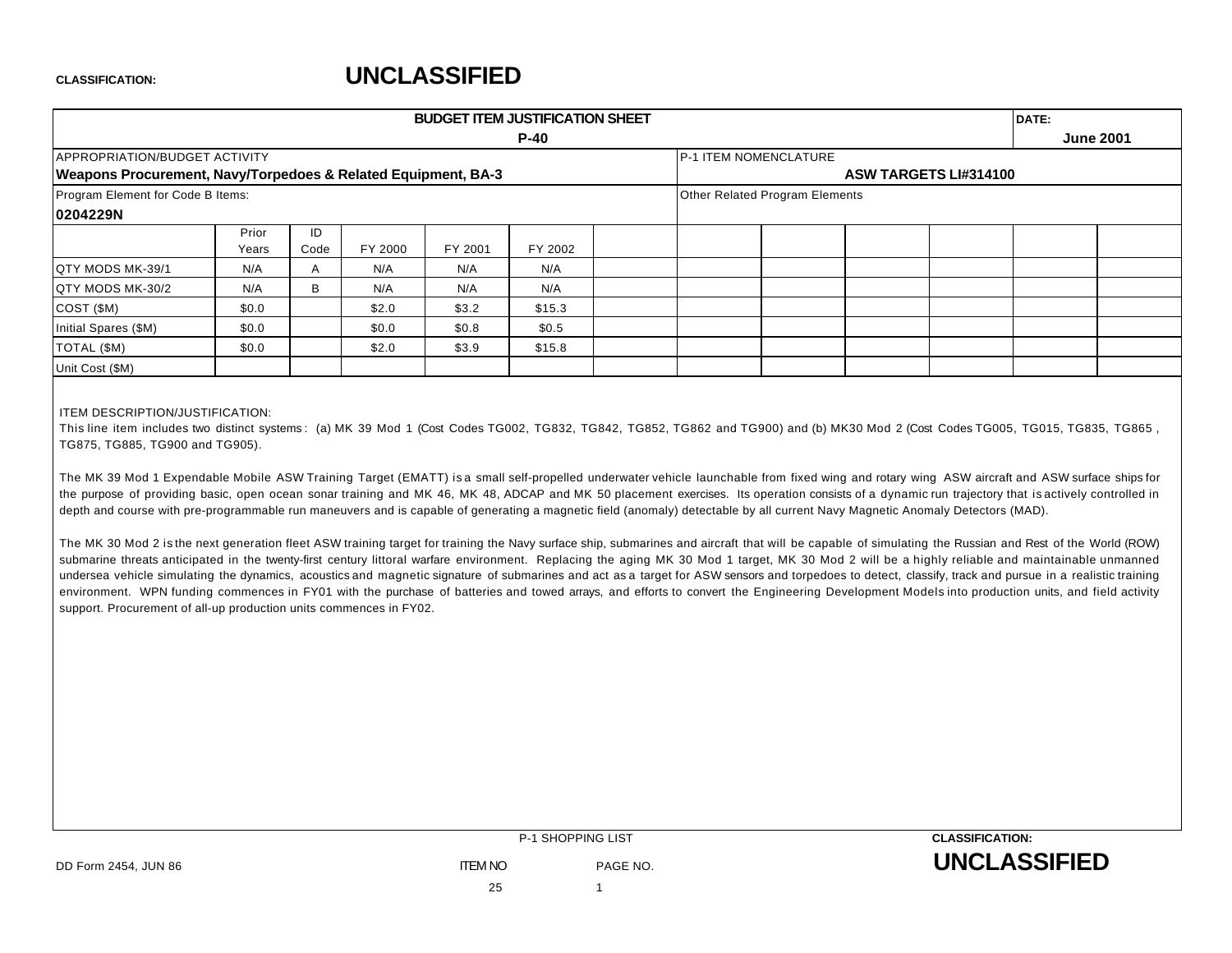|              | <b>WEAPONS SYSTEM COST ANALYSIS</b>                                                                                                                                                                                                                |      |                   |          |                                    | Weapon System                |                         |                  |                               |          |           |                                    |          | DATE:            |                   |
|--------------|----------------------------------------------------------------------------------------------------------------------------------------------------------------------------------------------------------------------------------------------------|------|-------------------|----------|------------------------------------|------------------------------|-------------------------|------------------|-------------------------------|----------|-----------|------------------------------------|----------|------------------|-------------------|
|              | $P-5$                                                                                                                                                                                                                                              |      |                   |          |                                    |                              |                         |                  |                               |          |           |                                    |          |                  | <b>June 2001</b>  |
|              | APPROPRIATION/BUDGET ACTIVITY                                                                                                                                                                                                                      |      |                   |          |                                    | <b>ID Code</b>               |                         |                  | P-1 ITEM NOMENCLATURE/SUBHEAD |          |           |                                    |          |                  |                   |
|              | <b>Weapons Procurement, Navy</b>                                                                                                                                                                                                                   |      |                   |          |                                    |                              |                         |                  |                               |          |           |                                    |          |                  |                   |
|              | BA-3: Torpedo and Related Equipment                                                                                                                                                                                                                |      |                   |          | TOTAL COST IN THOUSANDS OF DOLLARS |                              | <b>ASW Targets/73TG</b> |                  |                               |          |           |                                    |          |                  |                   |
|              |                                                                                                                                                                                                                                                    |      |                   |          |                                    |                              |                         |                  |                               |          |           |                                    |          |                  |                   |
| COST         | ELEMENT OF COST                                                                                                                                                                                                                                    | ID   | Prior             |          | <b>FY 2000</b>                     |                              |                         | FY 2001          |                               |          | FY 2002   |                                    |          |                  |                   |
| CODE         |                                                                                                                                                                                                                                                    | Code | Years             |          |                                    |                              |                         |                  |                               |          |           |                                    |          |                  |                   |
|              |                                                                                                                                                                                                                                                    |      | <b>Total Cost</b> | Quantity | <b>Unit Cost</b>                   | <b>Total Cost</b>            | Quantity                | <b>Unit Cost</b> | <b>Total Cost</b>             | Quantity | Unit Cost | <b>Total Cost</b>                  | Quantity | <b>Unit Cost</b> | <b>Total Cost</b> |
|              |                                                                                                                                                                                                                                                    |      |                   |          |                                    |                              |                         |                  |                               |          |           |                                    |          |                  |                   |
|              | N86                                                                                                                                                                                                                                                |      |                   |          |                                    |                              |                         |                  |                               |          |           |                                    |          |                  |                   |
| <b>TG002</b> | MK39 Mod 1/2 - EMATT                                                                                                                                                                                                                               | Α    |                   | 335      | 3.77                               | 1,262                        | 330                     | 3.85             | 1,269                         | 500      | 4.37      | 2,185                              |          |                  |                   |
| TG832        | Prod Eng (In-house)                                                                                                                                                                                                                                | Α    |                   |          |                                    | 523                          |                         |                  | 534                           |          |           | 555                                |          |                  |                   |
| <b>TG842</b> | <b>Quality Assurance</b>                                                                                                                                                                                                                           | Α    |                   |          |                                    | 45                           |                         |                  | 45                            |          |           | 45                                 |          |                  |                   |
| <b>TG862</b> | Acceptance T & E                                                                                                                                                                                                                                   | A    |                   |          |                                    | 55                           |                         |                  | 55                            |          |           | 55                                 |          |                  |                   |
| <b>TG900</b> | <b>Consulting Services</b>                                                                                                                                                                                                                         | Α    |                   |          |                                    | 99                           |                         |                  | 95                            |          |           | 123                                |          |                  |                   |
|              | Total MK39 Mod 1 - EMATT                                                                                                                                                                                                                           | Α    |                   |          |                                    | \$1,984                      |                         |                  | \$1,998                       |          |           | \$2,963                            |          |                  |                   |
|              |                                                                                                                                                                                                                                                    |      |                   |          |                                    |                              |                         |                  |                               |          |           |                                    |          |                  |                   |
|              | N88                                                                                                                                                                                                                                                |      |                   |          |                                    |                              |                         |                  |                               |          |           |                                    |          |                  |                   |
| <b>TG005</b> | MK30 Mod 2                                                                                                                                                                                                                                         | В    |                   |          |                                    | \$0                          | 2                       | \$230            | \$460                         | 3        | \$2,911   | \$8,734                            |          |                  |                   |
| <b>TG015</b> | MK30 Mod 2 Support Equipment                                                                                                                                                                                                                       | B    |                   |          |                                    | \$0                          |                         |                  | \$0                           |          |           | \$685                              |          |                  |                   |
| <b>TG835</b> | Production Engineering (In-house)                                                                                                                                                                                                                  | B    |                   |          |                                    | \$0                          |                         |                  | \$538                         |          |           | \$1,848                            |          |                  |                   |
| <b>TG885</b> | Site Installation and Checkout                                                                                                                                                                                                                     | B    |                   |          |                                    | \$0                          |                         |                  | \$20                          |          |           | \$328                              |          |                  |                   |
| <b>TG900</b> | <b>Consulting Services</b>                                                                                                                                                                                                                         | B    |                   |          |                                    | \$0                          |                         |                  | \$135                         |          |           | \$187                              |          |                  |                   |
| <b>TG905</b> | Production Engineering (Contractor)                                                                                                                                                                                                                | B    |                   |          |                                    | \$0                          |                         |                  | \$0                           |          |           | \$230                              |          |                  |                   |
|              | Total MK30 Mod 2                                                                                                                                                                                                                                   | B    |                   |          |                                    | \$0                          |                         |                  | \$1,153                       |          |           | \$12,012                           |          |                  |                   |
|              | N <sub>6</sub>                                                                                                                                                                                                                                     |      |                   |          |                                    |                              |                         |                  |                               |          |           |                                    |          |                  |                   |
| <b>TG007</b> | Program Suport                                                                                                                                                                                                                                     | B    |                   |          |                                    | \$0                          |                         |                  | \$0                           |          |           | \$360                              |          |                  |                   |
|              |                                                                                                                                                                                                                                                    |      |                   |          |                                    |                              |                         |                  |                               |          |           |                                    |          |                  |                   |
|              |                                                                                                                                                                                                                                                    |      |                   |          |                                    |                              |                         |                  |                               |          |           |                                    |          |                  |                   |
|              |                                                                                                                                                                                                                                                    |      |                   |          |                                    |                              |                         |                  |                               |          |           |                                    |          |                  |                   |
|              |                                                                                                                                                                                                                                                    |      |                   |          |                                    |                              |                         |                  |                               |          |           |                                    |          |                  |                   |
|              | Note: FY01 costs are for towed arrays, batteries, and other material to support deployment of 2 EDM vehicles.<br>Note: EMATT Unit Cost increase in FY02 is due to additional capabilities such as variable speed or field programmability features |      |                   |          |                                    |                              |                         |                  |                               |          |           |                                    |          |                  |                   |
|              |                                                                                                                                                                                                                                                    |      |                   |          |                                    |                              |                         |                  |                               |          |           |                                    |          |                  |                   |
|              |                                                                                                                                                                                                                                                    |      |                   |          |                                    |                              |                         |                  |                               |          |           |                                    |          |                  |                   |
|              |                                                                                                                                                                                                                                                    |      |                   |          |                                    |                              |                         |                  |                               |          |           |                                    |          |                  |                   |
|              |                                                                                                                                                                                                                                                    |      |                   |          |                                    |                              |                         |                  |                               |          |           |                                    |          |                  |                   |
|              |                                                                                                                                                                                                                                                    |      |                   |          |                                    |                              |                         |                  |                               |          |           |                                    |          |                  |                   |
|              | DD FORM 2446, JUN 86                                                                                                                                                                                                                               |      |                   |          |                                    | \$1,984<br>P-1 SHOPPING LIST |                         |                  | \$3,151                       |          |           | \$15,335<br><b>CLASSIFICATION:</b> |          |                  |                   |
|              |                                                                                                                                                                                                                                                    |      |                   |          | ITEM NO.                           |                              | PAGE NO.                |                  |                               |          |           |                                    |          |                  |                   |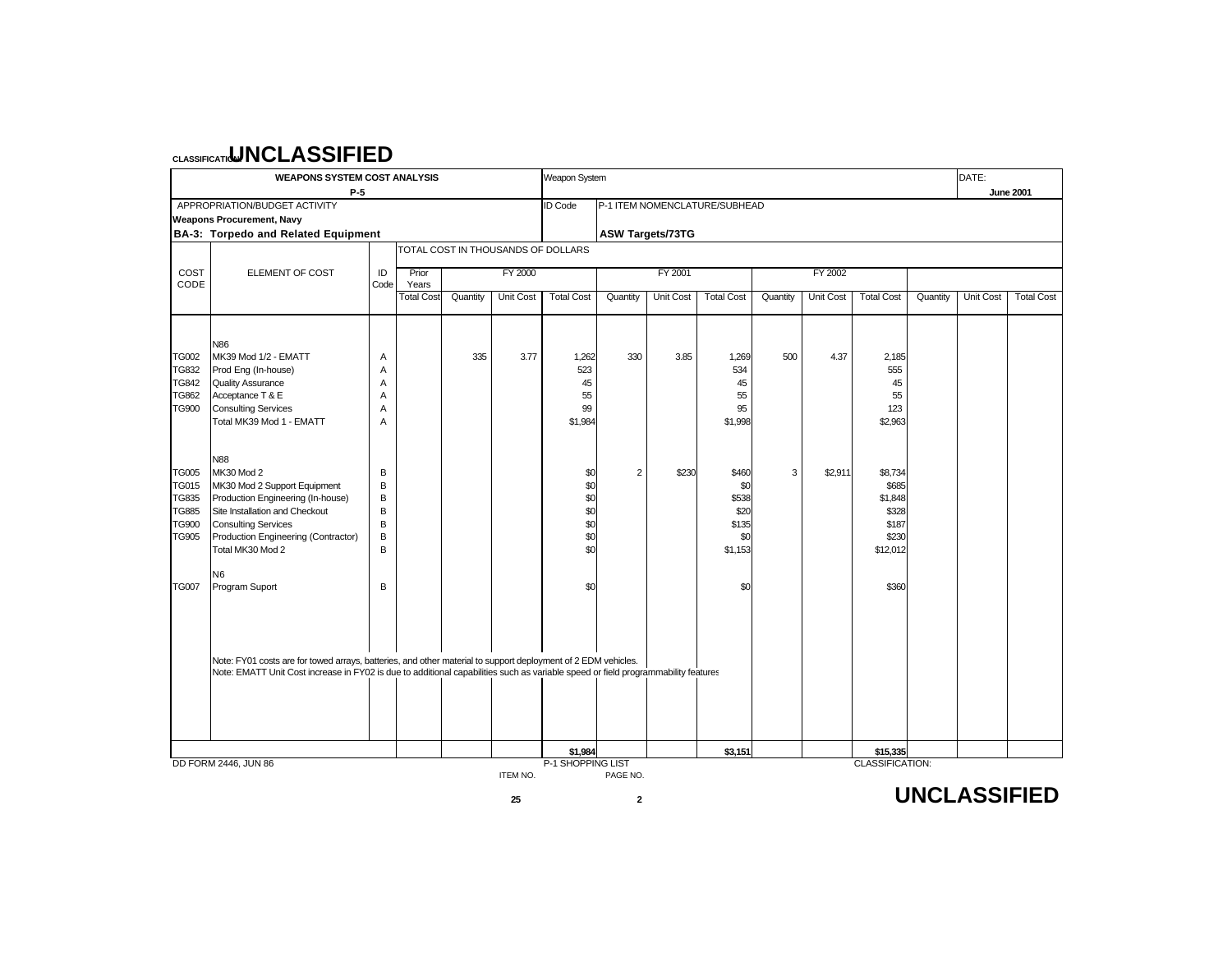| <b>BUDGET PROCUREMENT HISTORY AND PLANNING EXHIBIT (P-5A)</b> |                |                              |                           |                          |                                     | Weapon System                |                 | A. DATE                             |                                         |                                              |
|---------------------------------------------------------------|----------------|------------------------------|---------------------------|--------------------------|-------------------------------------|------------------------------|-----------------|-------------------------------------|-----------------------------------------|----------------------------------------------|
|                                                               |                |                              |                           |                          |                                     |                              |                 |                                     | <b>June 2001</b>                        |                                              |
| <b>B. APPROPRIATION/BUDGET ACTIVITY</b>                       |                |                              |                           |                          | C. P-1 ITEM NOMENCLATURE            |                              |                 |                                     | <b>SUBHEAD</b>                          |                                              |
| <b>Weapons Procurement, Navy</b>                              |                |                              |                           |                          | <b>ASW Targets</b>                  |                              |                 |                                     |                                         | 73TG                                         |
| <b>BA-3: Torpedo and Related Equipment</b>                    |                |                              |                           |                          |                                     |                              |                 |                                     |                                         |                                              |
| Cost Element/<br><b>FISCAL YEAR</b>                           | QUANTITY       | <b>UNIT</b><br>COST<br>(000) | <b>LOCATION</b><br>OF PCO | RFP ISSUE<br><b>DATE</b> | CONTRACT<br><b>METHOD</b><br>& TYPE | CONTRACTOR<br>AND LOCATION   | AWARD<br>DATE   | DATE OF<br><b>FIRST</b><br>DELIVERY | <b>SPECS</b><br>AVAILABLE<br><b>NOW</b> | <b>DATE</b><br><b>REVISIONS</b><br>AVAILABLE |
| <b>FY2000</b><br>MK39 Mod 1 - EMATT/ECP 335                   |                | 3.77                         | <b>NAVSEA</b>             | N/A                      | C/FFP-Option                        | Sippican, Inc.               | Apr-00          | Aug-01                              | Yes                                     | <b>NA</b>                                    |
| FY2001                                                        |                |                              |                           |                          |                                     | Marion, MA                   |                 |                                     |                                         |                                              |
| MK39 Mod 1 - EMATT/ECP 330                                    |                | 3.85                         | <b>NAVSEA</b>             | N/A                      | C/FFP-Option                        | Sippican, Inc.<br>Marion, MA | Feb-01          | <b>Jul-02</b>                       | Yes                                     | <b>NA</b>                                    |
| MK30 Mod 2                                                    | $\overline{c}$ | 230                          | <b>NAVSEA</b>             | $Jan-00$                 | C/FFP                               | Raytheon<br>Portsmouth, RI   | Oct-01          | Aug-02                              | Yes                                     | <b>NA</b>                                    |
| FY2002<br>MK39 Mod 2 - EMATT/ECP 500                          |                | 4.37                         | <b>NAVSEA</b>             | Feb-01                   | C/FFP                               | TBD                          | Feb-02          | Apr-03                              | Yes                                     | <b>NA</b>                                    |
| MK30 Mod 2                                                    | 3              | 2,911                        | <b>NAVSEA</b>             | <b>NA</b>                | C/FFP                               | TBD                          | Nov-01          | May-03                              | Yes                                     | <b>NA</b>                                    |
|                                                               |                |                              |                           |                          |                                     |                              |                 |                                     |                                         |                                              |
|                                                               |                |                              |                           |                          |                                     |                              |                 |                                     |                                         |                                              |
|                                                               |                |                              |                           |                          |                                     |                              |                 |                                     |                                         |                                              |
|                                                               |                |                              |                           |                          |                                     |                              |                 |                                     |                                         |                                              |
|                                                               |                |                              |                           |                          |                                     |                              |                 |                                     |                                         |                                              |
| D. REMARKS                                                    |                |                              |                           |                          |                                     |                              |                 |                                     |                                         |                                              |
|                                                               |                |                              |                           |                          |                                     |                              |                 |                                     |                                         |                                              |
| DD Form 2446-1, JUL 87                                        |                |                              |                           | P-1 SHOPPING LIST        |                                     |                              | Classification: |                                     |                                         |                                              |
|                                                               |                |                              | <b>ITEM NO.</b>           |                          | PAGE NO.                            |                              |                 | <b>UNCLASSIFIED</b>                 |                                         |                                              |
|                                                               |                |                              |                           | 25                       | 3                                   |                              |                 |                                     |                                         |                                              |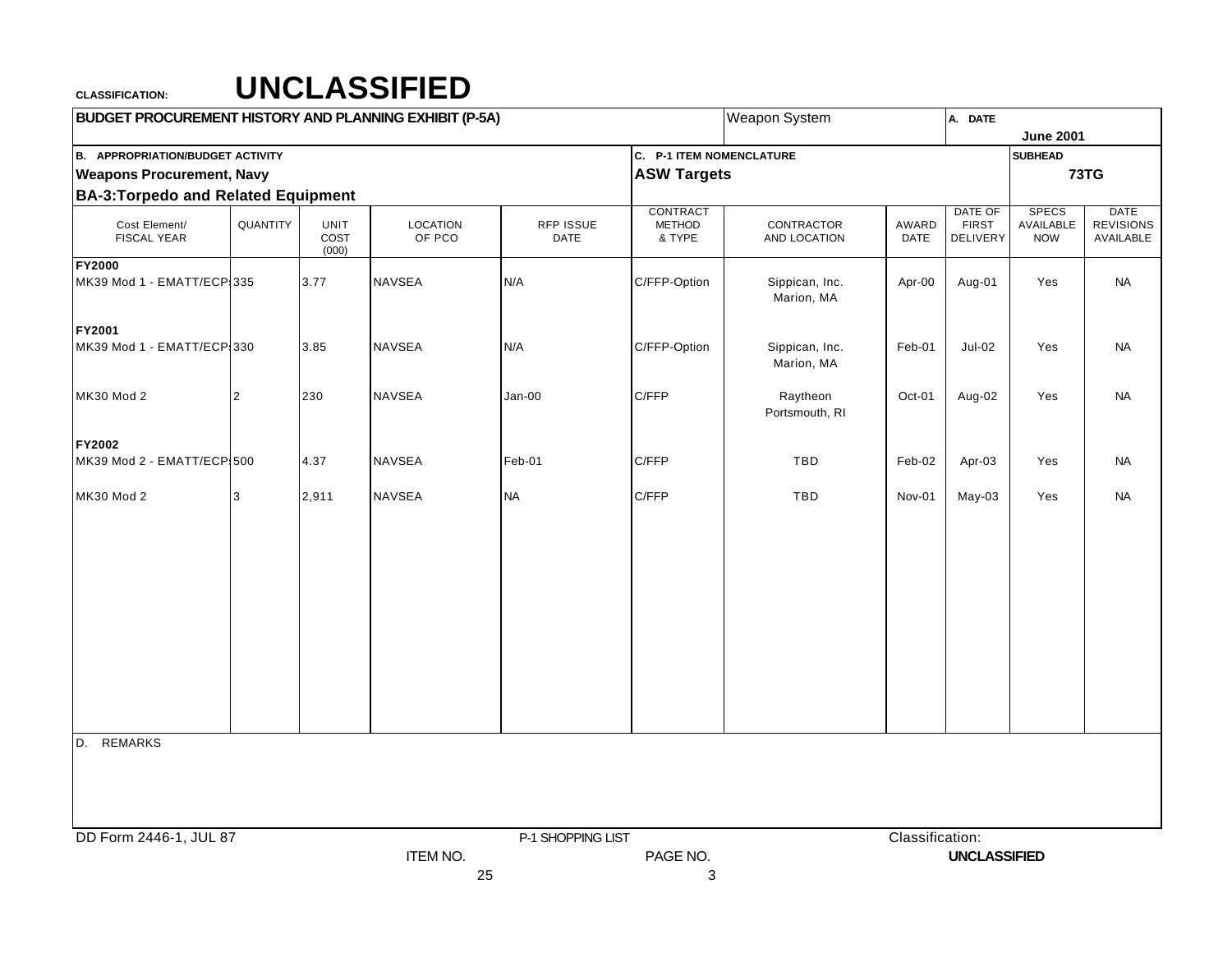| FY 2000/01 BUDGET PRODUCTION SCHEDULE, P-21                                                                                                                                                |              |                |                   |                            |                                |                   |                   |        |                        |                  |        |                   |                           |                |                         |                    |                              | <b>DATE</b>              |                      |                         |                                        |                                | <b>June 2001</b>          |                             |                   |                |                        |                                         |                  |             |
|--------------------------------------------------------------------------------------------------------------------------------------------------------------------------------------------|--------------|----------------|-------------------|----------------------------|--------------------------------|-------------------|-------------------|--------|------------------------|------------------|--------|-------------------|---------------------------|----------------|-------------------------|--------------------|------------------------------|--------------------------|----------------------|-------------------------|----------------------------------------|--------------------------------|---------------------------|-----------------------------|-------------------|----------------|------------------------|-----------------------------------------|------------------|-------------|
| APPROPRIATION/BUDGET ACTIVITY: Weapons Procurement, Navy                                                                                                                                   |              |                |                   |                            |                                |                   |                   |        |                        |                  |        |                   |                           |                | <b>Weapon System</b>    |                    |                              |                          |                      | P-1 ITEM NOMENCLATURE   |                                        |                                |                           |                             |                   |                |                        |                                         |                  |             |
| <b>BA-3: Torpedo and Related Equipment</b>                                                                                                                                                 |              |                |                   |                            |                                |                   |                   |        |                        |                  |        |                   |                           |                |                         |                    |                              |                          |                      | <b>ASW Targets/73TG</b> |                                        |                                |                           |                             |                   |                |                        |                                         |                  |             |
|                                                                                                                                                                                            |              |                |                   |                            |                                |                   |                   |        | <b>Production Rate</b> |                  |        |                   |                           |                |                         |                    | <b>Procurement Leadtimes</b> |                          |                      |                         |                                        |                                |                           |                             |                   |                |                        |                                         |                  |             |
|                                                                                                                                                                                            |              |                | Manufacturer's    |                            |                                |                   |                   |        |                        |                  |        |                   | <b>ALT Prior</b>          |                |                         | <b>ALT After</b>   |                              |                          | Initial              |                         |                                        | Reorder                        |                           |                             |                   |                |                        |                                         | Unit of          |             |
| Item                                                                                                                                                                                       |              |                | Name and Location |                            |                                |                   | <b>MSR</b>        |        | $1 - 8 - 5$            | <b>MAX</b>       |        |                   | to Oct 1                  |                |                         | Oct 1              |                              |                          | Mfg PLT              |                         |                                        | Mfg PLT                        |                           |                             | Total             |                |                        |                                         | Measure          |             |
| ASW Targets - MK39 Mod1                                                                                                                                                                    |              | Sippican, Inc. |                   |                            |                                |                   | 40                | 250    |                        | 500              |        |                   |                           | 0              |                         |                    | $\overline{4}$               |                          |                      | 14                      |                                        |                                | 14                        |                             |                   | 32             |                        |                                         |                  |             |
|                                                                                                                                                                                            |              | Marion, MA     |                   |                            |                                |                   |                   |        |                        |                  |        |                   |                           |                |                         |                    |                              |                          |                      |                         |                                        |                                |                           |                             |                   |                |                        |                                         |                  |             |
|                                                                                                                                                                                            |              |                |                   |                            |                                |                   |                   |        |                        |                  |        |                   |                           |                |                         |                    |                              |                          |                      |                         |                                        |                                |                           |                             |                   |                |                        |                                         |                  |             |
| ASW Targets - MK30 Mod 2                                                                                                                                                                   | Raytheon     |                |                   |                            |                                |                   | 3                 |        | 12                     |                  | 20     |                   |                           | $\mathbf{1}$   |                         |                    | $\overline{2}$               |                          |                      | 18                      |                                        |                                | 18                        |                             |                   | 20             |                        |                                         |                  |             |
|                                                                                                                                                                                            |              | Portsmouth, RI |                   |                            |                                |                   |                   |        |                        |                  |        |                   |                           |                |                         |                    |                              |                          |                      |                         |                                        |                                |                           |                             |                   |                |                        |                                         |                  |             |
|                                                                                                                                                                                            |              |                |                   |                            |                                |                   |                   |        |                        |                  |        |                   |                           |                |                         |                    |                              |                          |                      |                         |                                        |                                |                           |                             |                   |                |                        |                                         |                  |             |
|                                                                                                                                                                                            |              |                |                   |                            |                                |                   |                   |        |                        | FISCAL YEAR 2000 |        |                   |                           |                |                         |                    |                              |                          |                      |                         |                                        |                                |                           | FISCAL YEAR 2001            |                   |                |                        |                                         |                  |             |
| <b>ITEM / MANUFACTURER</b>                                                                                                                                                                 | F            | S              | Q                 | D                          | В                              |                   | 2000              |        |                        |                  |        |                   |                           |                | CALENDAR YEAR 2000      |                    |                              |                          |                      |                         |                                        |                                |                           | CALENDAR YEAR 2001          |                   |                |                        |                                         |                  |             |
|                                                                                                                                                                                            | Y            | V              | Τ                 | Ε                          | Α                              | $\mathsf O$       | ${\sf N}$         | D      | J                      | F                | M      | Α                 | M                         | J              | J                       | A                  | S                            | $\circ$                  | ${\sf N}$            | D                       | J                                      | F                              | M                         | A                           | M                 | J              | J                      | A                                       | $\mathsf S$      | B           |
|                                                                                                                                                                                            |              | C              | Y                 | L                          |                                | $\mathsf C$       | $\circ$           | E      | A                      | Е                | Α      | P                 | $\boldsymbol{\mathsf{A}}$ | U              | $\sf U$                 | $\sf U$            | $\mathsf E$                  | ${\rm C}$                | $\mathsf O$          | Е                       | $\boldsymbol{\mathsf{A}}$              | E                              | A                         | P                           | A                 | U              | $\sf U$                | U                                       | $\mathsf E$      | A           |
|                                                                                                                                                                                            |              |                |                   |                            |                                | T.                | $\vee$            | C      | N                      | B                | R      | $\mathsf{R}$      | Y                         | ${\sf N}$      | L                       | G                  | P                            | $\top$                   | $\vee$               | $\mathbf C$             | ${\sf N}$                              | $\, {\bf B}$                   | ${\sf R}$                 | $\mathsf{R}$                | Y                 | ${\sf N}$      | L                      | G                                       | P                |             |
| MK39 Mod1/ Sippican, Inc.                                                                                                                                                                  | 1999         |                | 1000              | $\mathbf 0$                | 1000                           |                   |                   |        |                        |                  |        |                   |                           | 200            |                         | 200                |                              | 200                      |                      | 200                     |                                        | 200                            |                           |                             |                   |                |                        |                                         |                  | $\mathbf 0$ |
| MK39 Mod1/ Sippican, Inc.<br>MK39 Mod1/ Sippican, Inc.                                                                                                                                     | 2000<br>2001 |                | 335<br>330        | $\mathbf 0$<br>$\mathbf 0$ | $\overline{335}$<br>330        |                   |                   |        |                        |                  |        | Α                 |                           |                |                         |                    |                              |                          |                      |                         |                                        |                                |                           |                             |                   |                |                        | 100                                     |                  | 235<br>500  |
|                                                                                                                                                                                            |              |                |                   |                            |                                |                   |                   |        |                        |                  |        |                   |                           |                |                         |                    |                              |                          |                      |                         |                                        | Α                              |                           |                             |                   |                |                        |                                         |                  |             |
|                                                                                                                                                                                            |              |                |                   |                            |                                |                   |                   |        |                        |                  |        |                   |                           |                |                         |                    |                              |                          |                      |                         |                                        |                                |                           |                             |                   |                |                        |                                         |                  |             |
|                                                                                                                                                                                            |              |                |                   |                            |                                |                   |                   |        |                        |                  |        |                   |                           |                |                         |                    |                              |                          |                      |                         |                                        |                                |                           |                             |                   |                |                        |                                         |                  |             |
|                                                                                                                                                                                            |              |                |                   |                            |                                |                   |                   |        |                        |                  |        |                   |                           |                |                         |                    |                              |                          |                      |                         |                                        |                                |                           |                             |                   |                |                        |                                         |                  |             |
|                                                                                                                                                                                            |              |                |                   |                            |                                |                   |                   |        |                        |                  |        |                   |                           |                |                         |                    |                              |                          |                      |                         |                                        |                                |                           |                             |                   |                |                        |                                         |                  |             |
|                                                                                                                                                                                            |              |                |                   |                            |                                |                   |                   |        |                        |                  |        |                   |                           |                |                         |                    |                              |                          |                      |                         |                                        |                                |                           |                             |                   |                |                        |                                         |                  |             |
|                                                                                                                                                                                            |              |                |                   |                            |                                |                   |                   |        |                        |                  |        |                   |                           |                |                         |                    |                              |                          |                      |                         |                                        |                                |                           |                             |                   |                |                        |                                         |                  |             |
|                                                                                                                                                                                            |              |                |                   |                            |                                |                   |                   |        |                        |                  |        |                   | <b>FISCAL 2002</b>        |                |                         |                    |                              |                          |                      |                         |                                        |                                |                           |                             |                   |                |                        |                                         |                  |             |
| ITEM / MANUFACTURER                                                                                                                                                                        | F            | $\mathsf S$    | Q                 | D                          | В                              |                   | 2001              |        |                        |                  |        |                   |                           |                |                         |                    |                              |                          |                      | CALENDAR YEAR 2002      |                                        |                                |                           |                             |                   |                |                        |                                         |                  |             |
|                                                                                                                                                                                            | Y            | V<br>C         | Τ<br>Y            | Ε<br>L                     | Α                              | $\mathsf O$       | N                 | D      | J                      | F                | M      | A                 | M                         | J              | J                       | Α                  | S                            | O                        | ${\sf N}$            | D                       | J                                      | F                              | M                         | Α                           | M                 | J              | J                      | Α                                       | $\mathsf S$      | B<br>A      |
|                                                                                                                                                                                            |              |                |                   |                            |                                | $\mathsf C$<br>T. | $\circ$<br>$\vee$ | E<br>C | A<br>N                 | Е<br>B           | Α<br>R | P<br>$\mathsf{R}$ | A<br>Y                    | U<br>${\sf N}$ | $\sf U$<br>$\mathsf{L}$ | U<br>${\mathsf G}$ | $\mathsf E$<br>$\mathsf P$   | ${\bf C}$<br>$\mathsf T$ | $\circ$<br>${\sf V}$ | E<br>$\mathbf C$        | $\boldsymbol{\mathsf{A}}$<br>${\sf N}$ | $\mathsf E$<br>$\, {\bf B} \,$ | $\mathsf{A}$<br>${\sf R}$ | $\mathsf P$<br>$\mathsf{R}$ | $\mathsf{A}$<br>Y | U<br>${\sf N}$ | $\sf U$<br>$\mathsf L$ | $\sf U$<br>G                            | $\mathsf E$<br>P |             |
| MK39 Mod1/ Sippican, Inc.                                                                                                                                                                  | 2000         |                | 335               | 100                        | 235                            |                   | 100               |        |                        | 135              |        |                   |                           |                |                         |                    |                              |                          |                      |                         |                                        |                                |                           |                             |                   |                |                        |                                         |                  |             |
| MK39 Mod1/ Sippican, Inc.                                                                                                                                                                  | 2001         |                | 330               | $\mathbf 0$                | 330                            |                   |                   |        |                        |                  |        |                   |                           |                | 100                     |                    | 100                          |                          |                      |                         |                                        |                                |                           |                             |                   |                |                        |                                         |                  |             |
| MK39 Mod2/TBD                                                                                                                                                                              | 2002         |                | 500               | $\mathbf 0$                | 500                            |                   |                   |        |                        | Α                |        |                   |                           |                |                         |                    |                              |                          |                      |                         |                                        |                                |                           | 35                          |                   | 117            |                        | 116                                     |                  |             |
|                                                                                                                                                                                            |              |                |                   |                            |                                |                   |                   |        |                        |                  |        |                   |                           |                |                         |                    |                              |                          |                      |                         |                                        |                                |                           |                             |                   |                |                        |                                         |                  |             |
| MK 30 Mod 2/Raytheon                                                                                                                                                                       | 2001         |                | 2                 | 2                          | $\mathbf 0$                    | A                 |                   |        |                        |                  |        |                   |                           |                |                         | 2                  |                              |                          |                      |                         |                                        |                                |                           |                             |                   |                |                        |                                         |                  |             |
| MK 30 Mod 2/TBD                                                                                                                                                                            | 2002         |                | 3                 | 3                          | $\mathbf 0$                    |                   | A                 |        |                        |                  |        |                   |                           |                |                         |                    |                              |                          |                      |                         |                                        |                                |                           |                             | $\mathbf{1}$      | $\mathbf{1}$   | $\mathbf{1}$           |                                         |                  |             |
|                                                                                                                                                                                            |              |                |                   |                            |                                |                   |                   |        |                        |                  |        |                   |                           |                |                         |                    |                              |                          |                      |                         |                                        |                                |                           |                             |                   |                |                        |                                         |                  |             |
|                                                                                                                                                                                            |              |                |                   |                            |                                |                   |                   |        |                        |                  |        |                   |                           |                |                         |                    |                              |                          |                      |                         |                                        |                                |                           |                             |                   |                |                        |                                         |                  |             |
|                                                                                                                                                                                            |              |                |                   |                            |                                |                   |                   |        |                        |                  |        |                   |                           |                |                         |                    |                              |                          |                      |                         |                                        |                                |                           |                             |                   |                |                        |                                         |                  |             |
| Remarks:                                                                                                                                                                                   |              |                |                   |                            |                                |                   |                   |        |                        |                  |        |                   |                           |                |                         |                    |                              |                          |                      |                         |                                        |                                |                           |                             |                   |                |                        |                                         |                  |             |
| FY01 Mod 2 \$ are for batteries, towed arrays, and other materials to support deployment of 2 EDM units in FY02. Mod 2 technical issues caused six month delay in in-water system testing. |              |                |                   |                            |                                |                   |                   |        |                        |                  |        |                   |                           |                |                         |                    |                              |                          |                      |                         |                                        |                                |                           |                             |                   |                |                        |                                         |                  |             |
|                                                                                                                                                                                            |              |                |                   |                            |                                |                   |                   |        |                        |                  |        |                   |                           |                |                         |                    |                              |                          |                      |                         |                                        |                                |                           |                             |                   |                |                        |                                         |                  |             |
| DD Form 2445, JUL 87                                                                                                                                                                       |              |                |                   |                            | Previous editions are obsolete |                   |                   |        |                        |                  |        |                   |                           |                | P-1 SHOPPING LIST       |                    |                              |                          |                      |                         |                                        |                                |                           |                             |                   |                |                        |                                         |                  |             |
| 311 / 244                                                                                                                                                                                  |              |                |                   |                            |                                |                   |                   |        |                        |                  |        | <b>ITEM NO</b>    |                           |                | PAGE NO.                |                    |                              |                          |                      |                         |                                        |                                |                           |                             |                   |                |                        | <b>Exhibit P-21 Production Schedule</b> |                  |             |
|                                                                                                                                                                                            |              |                |                   |                            |                                |                   |                   |        |                        |                  |        | 25                |                           |                | 4                       |                    |                              |                          |                      |                         |                                        |                                |                           |                             |                   |                |                        |                                         |                  |             |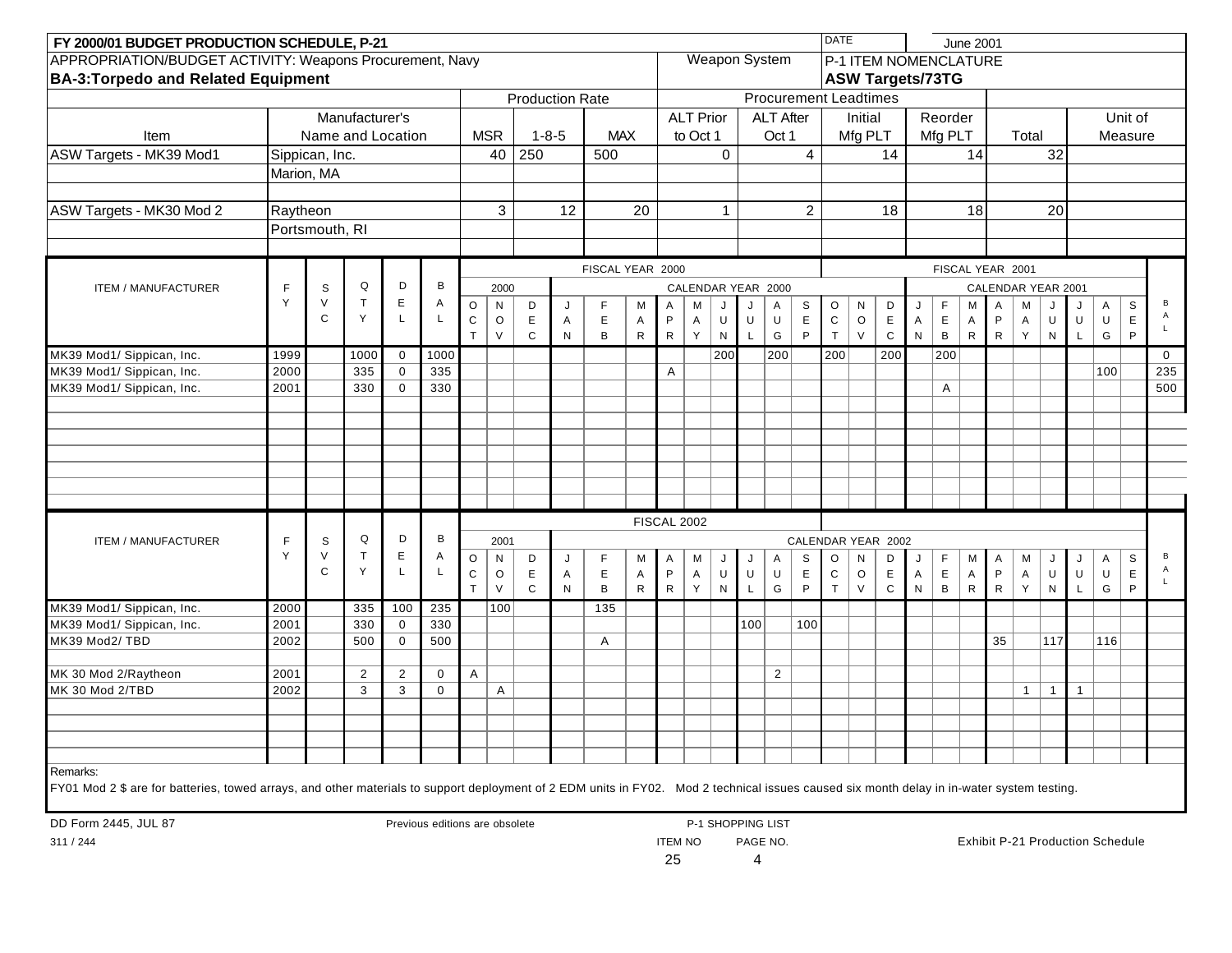|                                                                                                                                                                                                                                                                                                                                                                                                                                           |                |            |          | <b>BUDGET ITEM JUSTIFICATION SHEET</b> |                   |           |         |                                |         |                                          | DATE:                                          |                    |
|-------------------------------------------------------------------------------------------------------------------------------------------------------------------------------------------------------------------------------------------------------------------------------------------------------------------------------------------------------------------------------------------------------------------------------------------|----------------|------------|----------|----------------------------------------|-------------------|-----------|---------|--------------------------------|---------|------------------------------------------|------------------------------------------------|--------------------|
| APPROPRIATION/BUDGET ACTIVITY                                                                                                                                                                                                                                                                                                                                                                                                             |                |            |          |                                        | $P-40$            |           |         | P-1 ITEM NOMENCLATURE          |         |                                          |                                                | <b>June 2001</b>   |
| Weapons Procurement, Navy/ Torpedoes & Related Equipment, BA-3                                                                                                                                                                                                                                                                                                                                                                            |                |            |          |                                        |                   |           |         |                                |         |                                          | Torpedo MK46 Mods/MK54 Mod 0, H3F5, LI# 321500 |                    |
| Program Element for Code B Items:                                                                                                                                                                                                                                                                                                                                                                                                         |                |            |          |                                        |                   |           |         | Other Related Program Elements |         |                                          |                                                |                    |
| 0204228N                                                                                                                                                                                                                                                                                                                                                                                                                                  |                |            |          |                                        |                   |           |         |                                |         | 0604610N Lightweight Torpedo Development |                                                |                    |
|                                                                                                                                                                                                                                                                                                                                                                                                                                           | Prior<br>Years | ID<br>Code | FY 2000* | FY 2001                                | FY 2002           | FY 2003   | FY 2004 | FY 2005                        | FY 2006 | FY 2007                                  | To<br>Complete                                 | Total**<br>Program |
| <b>QUANTITY</b>                                                                                                                                                                                                                                                                                                                                                                                                                           |                | B          | 17       | $\mathbf 0$                            | $\mathbf{0}$      |           |         |                                |         |                                          |                                                |                    |
| COST (\$M)                                                                                                                                                                                                                                                                                                                                                                                                                                |                |            | \$28.5   | \$7.1                                  | \$7.4             |           |         |                                |         |                                          |                                                |                    |
| Initial Spares (\$M)                                                                                                                                                                                                                                                                                                                                                                                                                      |                |            | \$0.8    | \$0.7                                  | \$1.4             |           |         |                                |         |                                          |                                                |                    |
| The total Lightweight torpedo inventory is composed of a mix of MK46 5A(s), MK46 5A(SW), MK50, and MK54.<br>* FY00 Total Control includes \$1.6M for SLEP Kits assembly completion.<br>** FY97 was the last year in which SLEP kits were procured. The LHT Funding Totals above reflect funding from FY00 and out, with the exception of \$1.6M in FY00 for the completion of SLEP Kit assembly.<br>Performance Spec Milestone: June 1996 |                |            |          |                                        |                   |           |         |                                |         |                                          |                                                |                    |
| Technical Data Package: April 2001                                                                                                                                                                                                                                                                                                                                                                                                        |                |            |          |                                        |                   |           |         |                                |         |                                          |                                                |                    |
| DTE: July 1999-July 2002                                                                                                                                                                                                                                                                                                                                                                                                                  |                |            |          |                                        |                   |           |         |                                |         |                                          |                                                |                    |
| OPEVAL: October 2002-December 2003                                                                                                                                                                                                                                                                                                                                                                                                        |                |            |          |                                        |                   |           |         |                                |         |                                          |                                                |                    |
| DD Form 2454, JUN 86                                                                                                                                                                                                                                                                                                                                                                                                                      |                |            |          | ITEM NO 26                             | P-1 SHOPPING LIST | PAGE NO 1 |         |                                |         | <b>CLASSIFICATION:</b>                   |                                                |                    |

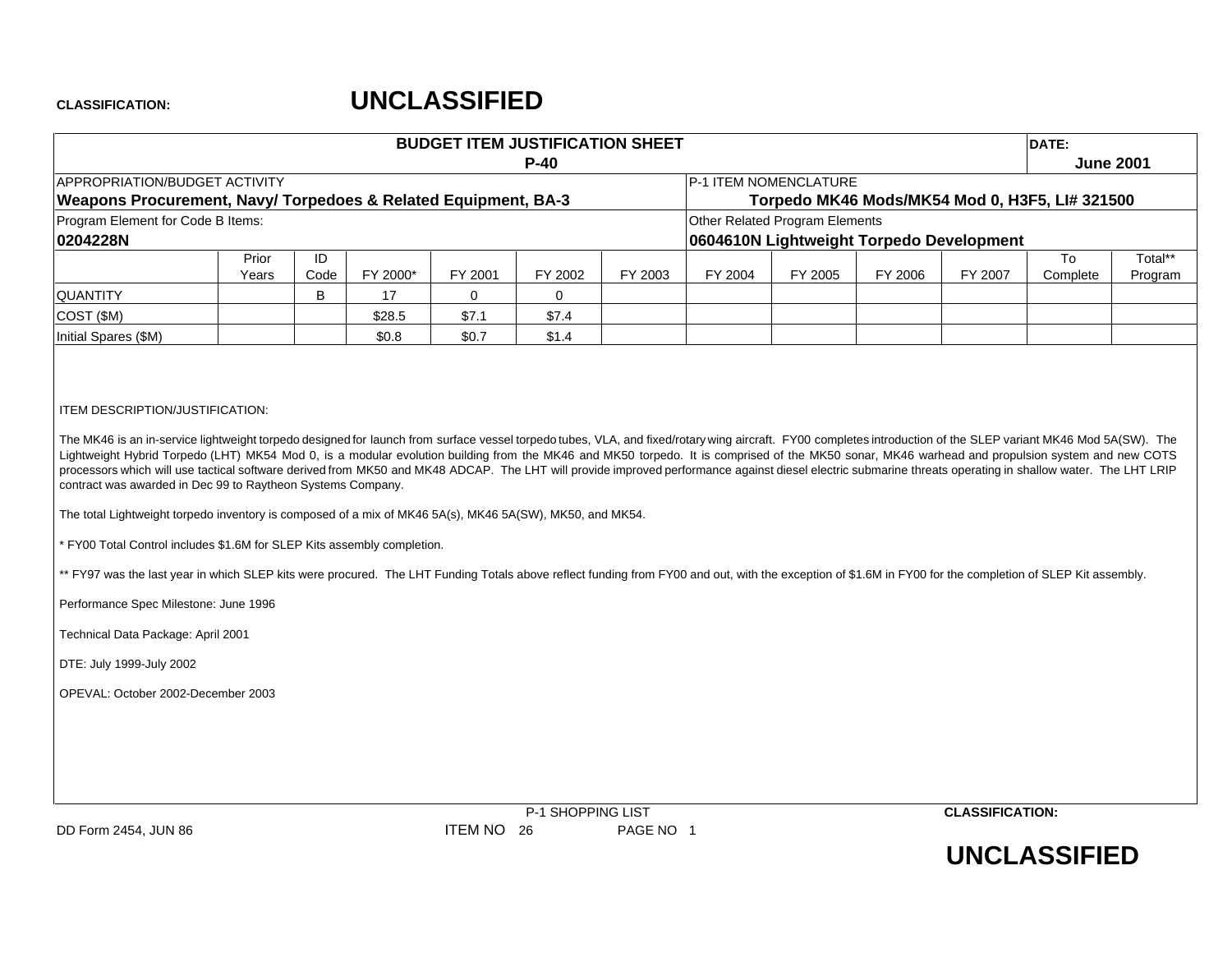|       | <b>WEAPONS SYSTEM COST ANALYSIS</b><br>$P-5$                                                    |      |                            |                                    |           | Weapon System           |          |                               |                                                 |             |             |                   | DATE: | <b>June 2001</b> |
|-------|-------------------------------------------------------------------------------------------------|------|----------------------------|------------------------------------|-----------|-------------------------|----------|-------------------------------|-------------------------------------------------|-------------|-------------|-------------------|-------|------------------|
|       | APPROPRIATION/BUDGET ACTIVITY<br>Weapons Procurement, Navy/ Torpedoes & Related Equipment, BA-3 |      |                            |                                    |           | <b>ID Code</b>          |          | P-1 ITEM NOMENCLATURE/SUBHEAD | Torpedo MK46 Mods/MK54 /Mod 0, H3F5, LI# 321500 |             |             |                   |       |                  |
|       |                                                                                                 |      |                            | TOTAL COST IN THOUSANDS OF DOLLARS |           |                         |          |                               |                                                 |             |             |                   |       |                  |
| COST  | ELEMENT OF COST                                                                                 | ID   | Prior                      |                                    | FY 2000*  |                         |          | FY 2001 **                    |                                                 |             | FY 2002 **  |                   |       |                  |
| CODE  |                                                                                                 | Code | Years<br><b>Total Cost</b> | Quantity                           | Unit Cost | <b>Total Cost</b>       | Quantity | Unit Cost                     | <b>Total Cost</b>                               | Quantity    | Unit Cost   | <b>Total Cost</b> |       |                  |
| F5103 | SLEP (FY00 Assembly)                                                                            | Α    |                            |                                    |           | 1,561                   |          |                               | $\overline{0}$                                  |             |             | $\mathbf 0$       |       |                  |
| F5104 | Hardware                                                                                        | B    |                            | 17                                 | 739       | 12,559                  | 0        | $\mathsf 0$                   | 1,212                                           | $\mathsf 0$ | $\mathbf 0$ | 1,401             |       |                  |
| F5105 | <b>Fleet Exercise Systems</b>                                                                   |      |                            |                                    |           | 1,099                   |          |                               | $\mathbf 0$                                     |             |             | $\mathbf 0$       |       |                  |
| F5106 | MK54 Platform Integration                                                                       |      |                            |                                    |           | 705                     |          |                               | $\mathbf 0$                                     |             |             | $\mathbf 0$       |       |                  |
| F5107 | MK54/VLA Flight & Integration                                                                   |      |                            |                                    |           | 508                     |          |                               | $\mathbf 0$                                     |             |             | $\mathbf 0$       |       |                  |
| F5003 | Support Equipment                                                                               |      |                            |                                    |           | 3,628                   |          |                               | 1,205                                           |             |             | 1,397             |       |                  |
| F5830 | Production Engineering-In-house                                                                 |      |                            |                                    |           | 2,130                   |          |                               | 4,089                                           |             |             | 4,059             |       |                  |
| F5860 | Accept. Test & Evaluation                                                                       |      |                            |                                    |           | 5,976                   |          |                               | $\mathbf 0$                                     |             |             | $\mathbf 0$       |       |                  |
| F5900 | Production Engineering-Contractor                                                               |      |                            |                                    |           | 350                     |          |                               | 570                                             |             |             | 587               |       |                  |
|       |                                                                                                 |      |                            |                                    |           |                         |          |                               |                                                 |             |             |                   |       |                  |
|       |                                                                                                 |      |                            |                                    |           |                         |          |                               |                                                 |             |             |                   |       |                  |
|       |                                                                                                 |      |                            |                                    |           |                         |          |                               |                                                 |             |             |                   |       |                  |
|       |                                                                                                 |      |                            |                                    |           |                         |          |                               |                                                 |             |             |                   |       |                  |
|       |                                                                                                 |      |                            |                                    |           |                         |          |                               |                                                 |             |             |                   |       |                  |
|       |                                                                                                 |      |                            |                                    |           |                         |          |                               |                                                 |             |             |                   |       |                  |
|       |                                                                                                 |      |                            |                                    |           |                         |          |                               |                                                 |             |             |                   |       |                  |
|       |                                                                                                 |      |                            |                                    |           |                         |          |                               |                                                 |             |             |                   |       |                  |
|       |                                                                                                 |      |                            |                                    |           | 28,516                  |          |                               | 7,076                                           |             |             | 7,444             |       |                  |
|       | DD FORM 2446, JUN 86                                                                            |      |                            |                                    | ITEM NO.  | P-1 SHOPPING LIST<br>26 |          | PAGE NO. 2                    |                                                 |             |             | CLASSIFICATION:   |       |                  |

\* FY00 F5103 \$1.6M represents funding required for assembly of SLEP kits previously procured (FY96-FY97). **UNCLASSIFIED**

\*\* No LWT procurement in FY01 and FY02. Funding for TI and engineering services.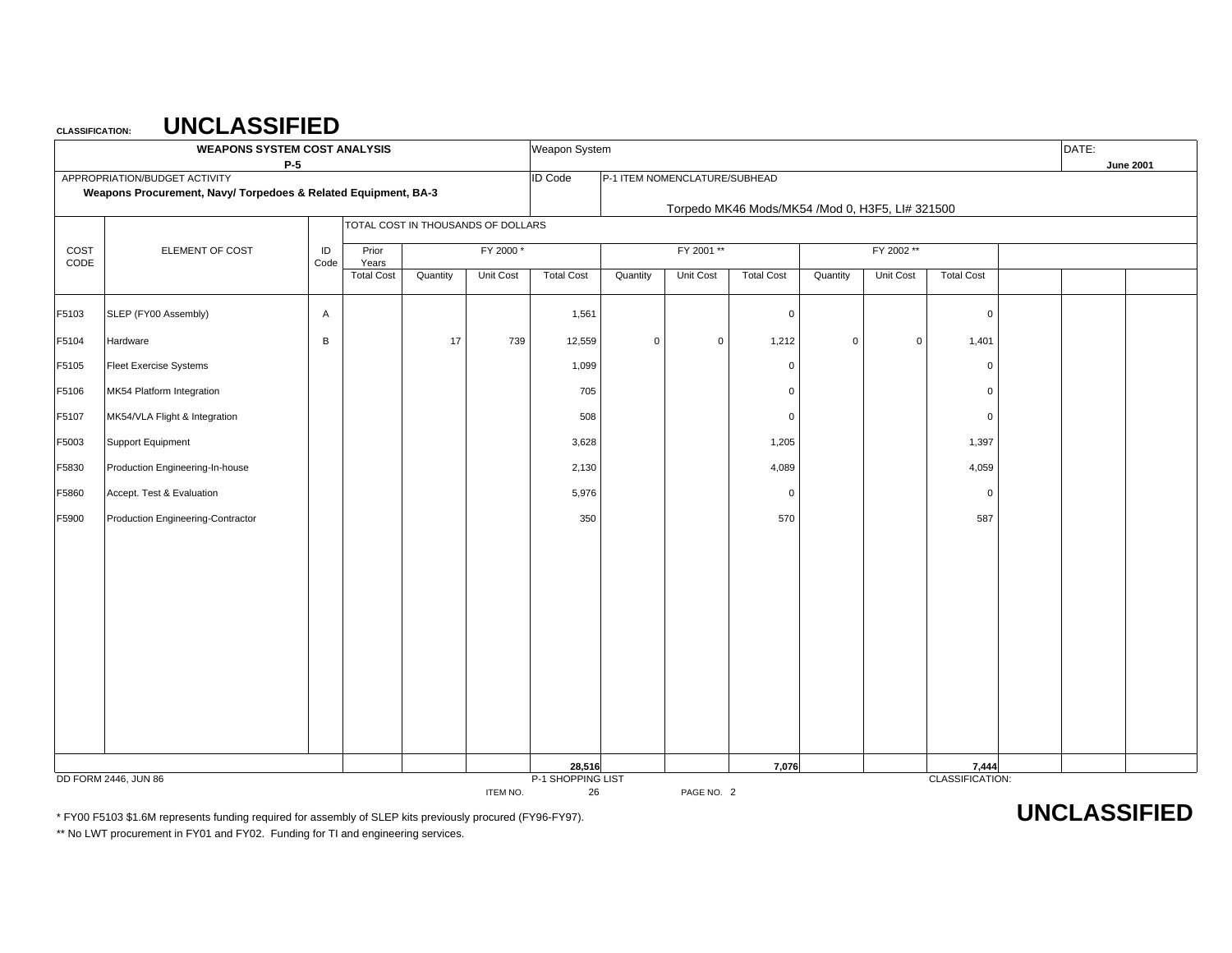| <b>BUDGET PROCUREMENT HISTORY AND PLANNING EXHIBIT (P-5A)</b>               |          |                              |                    |                        |                                              | <b>Weapon System</b>          |                 | A. DATE                                    |                                         |                                       |
|-----------------------------------------------------------------------------|----------|------------------------------|--------------------|------------------------|----------------------------------------------|-------------------------------|-----------------|--------------------------------------------|-----------------------------------------|---------------------------------------|
|                                                                             |          |                              |                    |                        |                                              |                               |                 |                                            | <b>June 2001</b>                        |                                       |
| <b>B. APPROPRIATION/BUDGET ACTIVITY</b><br><b>Weapons Procurement, Navy</b> |          |                              |                    |                        | C. P-1 ITEM NOMENCLATURE<br>H3F5, LI# 321500 | Torpedo MK46 Mods/MK54 Mod 0, |                 |                                            | <b>SUBHEAD</b>                          | <b>H3F5</b>                           |
| Cost Element/<br><b>FISCAL YEAR</b>                                         | QUANTITY | <b>UNIT</b><br>COST<br>(000) | LOCATION<br>OF PCO | RFP ISSUE<br>DATE      | CONTRACT<br>METHOD<br>& TYPE                 | CONTRACTOR<br>AND LOCATION    | AWARD<br>DATE   | DATE OF<br><b>FIRST</b><br><b>DELIVERY</b> | <b>SPECS</b><br>AVAILABLE<br><b>NOW</b> | DATE<br><b>REVISIONS</b><br>AVAILABLE |
|                                                                             |          |                              |                    |                        |                                              |                               |                 |                                            |                                         |                                       |
| MK 54 Mod 0/2000                                                            | 17       | 743                          | <b>NAVSEA</b>      | <b>Nov-99</b>          | SS/FP                                        | Raytheon                      | $Dec-99$        | Apr-01                                     |                                         |                                       |
|                                                                             |          |                              |                    |                        |                                              |                               |                 |                                            |                                         |                                       |
|                                                                             |          |                              |                    |                        |                                              |                               |                 |                                            |                                         |                                       |
|                                                                             |          |                              |                    |                        |                                              |                               |                 |                                            |                                         |                                       |
|                                                                             |          |                              |                    |                        |                                              |                               |                 |                                            |                                         |                                       |
|                                                                             |          |                              |                    |                        |                                              |                               |                 |                                            |                                         |                                       |
| <b>REMARKS</b><br>D.                                                        |          |                              |                    |                        |                                              |                               |                 |                                            |                                         |                                       |
| DD Form 2446-1, JUL 87                                                      |          |                              | PAGE NO.           | P-1 SHOPPING LIST<br>3 | ITEM NO. 26                                  |                               | Classification: | <b>UNCLASSIFIED</b>                        |                                         |                                       |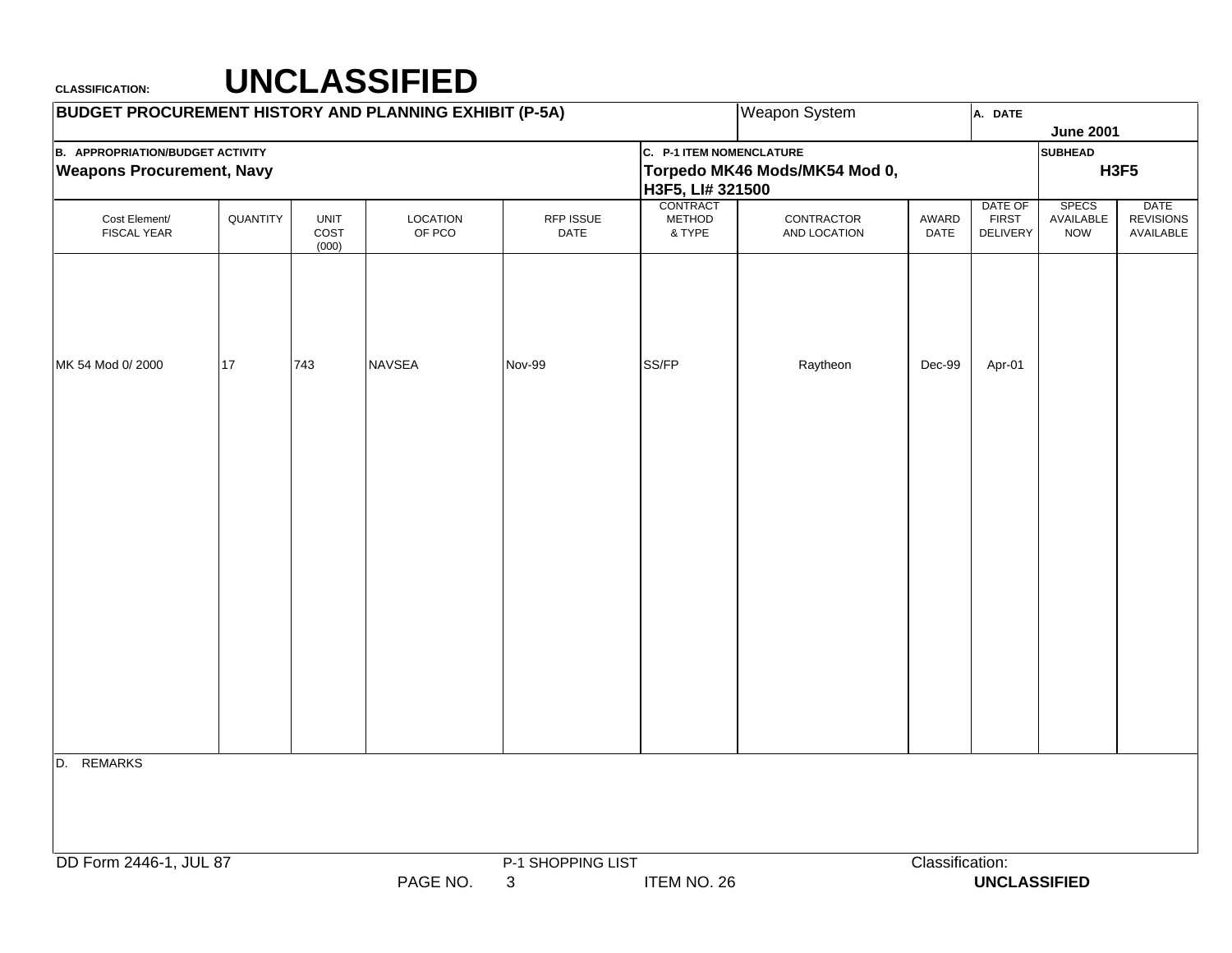| CLASSIFICATION: UNCLASSIFIED                                                                                                                                                                                                                                                                                                                                                                                                                                                                         |           |                 |                                |     |                    |     |         |     |         |     |         |     |                            |     |         |     |              |     |           |                                                     |              |
|------------------------------------------------------------------------------------------------------------------------------------------------------------------------------------------------------------------------------------------------------------------------------------------------------------------------------------------------------------------------------------------------------------------------------------------------------------------------------------------------------|-----------|-----------------|--------------------------------|-----|--------------------|-----|---------|-----|---------|-----|---------|-----|----------------------------|-----|---------|-----|--------------|-----|-----------|-----------------------------------------------------|--------------|
| P3A                                                                                                                                                                                                                                                                                                                                                                                                                                                                                                  |           |                 | <b>INDIVIDUAL MODIFICATION</b> |     |                    |     |         |     |         |     |         |     |                            |     |         |     | Date:        |     | June 2001 |                                                     |              |
| MODELS OF SYSTEM AFFECTED:                                                                                                                                                                                                                                                                                                                                                                                                                                                                           | MK46 SLEP |                 |                                |     | TYPE MODIFICATION: |     |         |     |         |     |         |     | <b>MODIFICATION TITLE:</b> |     |         |     |              |     |           | Bottom Avoidance/CCM Shallow Water/AFT Seal (F5103) |              |
| DESCRIPTION/JUSTIFICATION:                                                                                                                                                                                                                                                                                                                                                                                                                                                                           |           |                 |                                |     |                    |     |         |     |         |     |         |     |                            |     |         |     |              |     |           |                                                     |              |
| The Counter-Counter Measure (CCM) Shallow Water modification modifies algorithms and PWBs in the control group of the MK46 torpedo to improve performance against counter-measures in a shallow water<br>environment. The Aft Seal modification provides an improved seal on the drive shaft of the MK46 torpedo to prevent water entry. The Bottom Avoidance modification provides search depth setting limitations on the MK<br>torpedo to provide bottom avoidance in shallow water environments. |           |                 |                                |     |                    |     |         |     |         |     |         |     |                            |     |         |     |              |     |           |                                                     |              |
| DEVELOPMENT STATUS/MAJOR DEVELOPMENT MILESTONES:                                                                                                                                                                                                                                                                                                                                                                                                                                                     |           |                 |                                |     |                    |     |         |     |         |     |         |     |                            |     |         |     |              |     |           |                                                     |              |
|                                                                                                                                                                                                                                                                                                                                                                                                                                                                                                      |           | FY 1999 & Prior | FY 2000                        |     | FY 2001            |     | FY 2002 | 966 | FY 2003 |     | FY 2004 |     | FY 2005                    |     | FY 2006 |     | FY 2007      |     | TC        |                                                     | <b>TOTAL</b> |
|                                                                                                                                                                                                                                                                                                                                                                                                                                                                                                      | QTY       | \$              | QTY<br>$^{\circ}$              | QTY | \$                 | QTY | \$      | QTY | \$      | QTY | \$      | QTY | \$                         | QTY | \$      | QTY | $\mathbb{S}$ | QTY | \$        | QTY                                                 | \$           |
| <b>FINANCIAL PLAN (IN MILLIONS)</b>                                                                                                                                                                                                                                                                                                                                                                                                                                                                  |           |                 |                                |     |                    |     |         |     |         |     |         |     |                            |     |         |     |              |     |           |                                                     |              |
| RDT&E                                                                                                                                                                                                                                                                                                                                                                                                                                                                                                |           |                 |                                |     |                    |     |         |     |         |     |         |     |                            |     |         |     |              |     |           |                                                     |              |
| PROCUREMENT                                                                                                                                                                                                                                                                                                                                                                                                                                                                                          |           |                 |                                |     |                    |     |         |     |         |     |         |     |                            |     |         |     |              |     |           |                                                     |              |
| <b>INSTALLATION KITS</b>                                                                                                                                                                                                                                                                                                                                                                                                                                                                             | 1148      | 17843           |                                |     |                    |     |         |     |         |     |         |     |                            |     |         |     |              |     |           |                                                     |              |
| INSTALLATION KITS - UNIT COST                                                                                                                                                                                                                                                                                                                                                                                                                                                                        |           |                 |                                |     |                    |     |         |     |         |     |         |     |                            |     |         |     |              |     |           |                                                     |              |
| <b>INSTALLATION KITS NONRECURRING</b>                                                                                                                                                                                                                                                                                                                                                                                                                                                                |           |                 |                                |     |                    |     |         |     |         |     |         |     |                            |     |         |     |              |     |           |                                                     |              |
| <b>EQUIPMENT</b>                                                                                                                                                                                                                                                                                                                                                                                                                                                                                     |           |                 |                                |     |                    |     |         |     |         |     |         |     |                            |     |         |     |              |     |           |                                                     |              |
| <b>EQUIPMENT NONRECURRING</b>                                                                                                                                                                                                                                                                                                                                                                                                                                                                        |           |                 |                                |     |                    |     |         |     |         |     |         |     |                            |     |         |     |              |     |           |                                                     |              |
| <b>ENGINEERING CHANGE ORDERS</b>                                                                                                                                                                                                                                                                                                                                                                                                                                                                     |           |                 |                                |     |                    |     |         |     |         |     |         |     |                            |     |         |     |              |     |           |                                                     |              |
| <b>DATA</b>                                                                                                                                                                                                                                                                                                                                                                                                                                                                                          |           |                 |                                |     |                    |     |         |     |         |     |         |     |                            |     |         |     |              |     |           |                                                     |              |
| <b>TRAINING EQUIPMENT</b>                                                                                                                                                                                                                                                                                                                                                                                                                                                                            |           |                 |                                |     |                    |     |         |     |         |     |         |     |                            |     |         |     |              |     |           |                                                     |              |
| <b>SUPPORT EQUIPMENT</b>                                                                                                                                                                                                                                                                                                                                                                                                                                                                             |           |                 |                                |     |                    |     |         |     |         |     |         |     |                            |     |         |     |              |     |           |                                                     |              |
| <b>OTHER</b>                                                                                                                                                                                                                                                                                                                                                                                                                                                                                         |           | 16626           |                                |     |                    |     |         |     |         |     |         |     |                            |     |         |     |              |     |           |                                                     |              |
| <b>OTHER</b>                                                                                                                                                                                                                                                                                                                                                                                                                                                                                         |           |                 |                                |     |                    |     |         |     |         |     |         |     |                            |     |         |     |              |     |           |                                                     |              |
| <b>OTHER</b>                                                                                                                                                                                                                                                                                                                                                                                                                                                                                         |           |                 |                                |     |                    |     |         |     |         |     |         |     |                            |     |         |     |              |     |           |                                                     |              |
| INTERIM CONTRACTOR SUPPORT                                                                                                                                                                                                                                                                                                                                                                                                                                                                           |           | 1035            |                                |     |                    |     |         |     |         |     |         |     |                            |     |         |     |              |     |           |                                                     |              |
| <b>INSTALL COST *</b>                                                                                                                                                                                                                                                                                                                                                                                                                                                                                |           |                 | 1561                           |     |                    |     |         |     |         |     |         |     |                            |     |         |     |              |     |           |                                                     |              |
| TOTAL PROCUREMENT                                                                                                                                                                                                                                                                                                                                                                                                                                                                                    |           | 35504           | 1561                           |     | $\mathbf 0$        |     | 0       |     |         |     |         |     |                            |     |         |     |              |     |           |                                                     |              |

ITEM NO. 26 PAGE NO. 4 \*FY2000 Install Cost reflects \$1.6M SLEP Assembly allocation resulting from PBD 752 Readiness Enhancement plus up.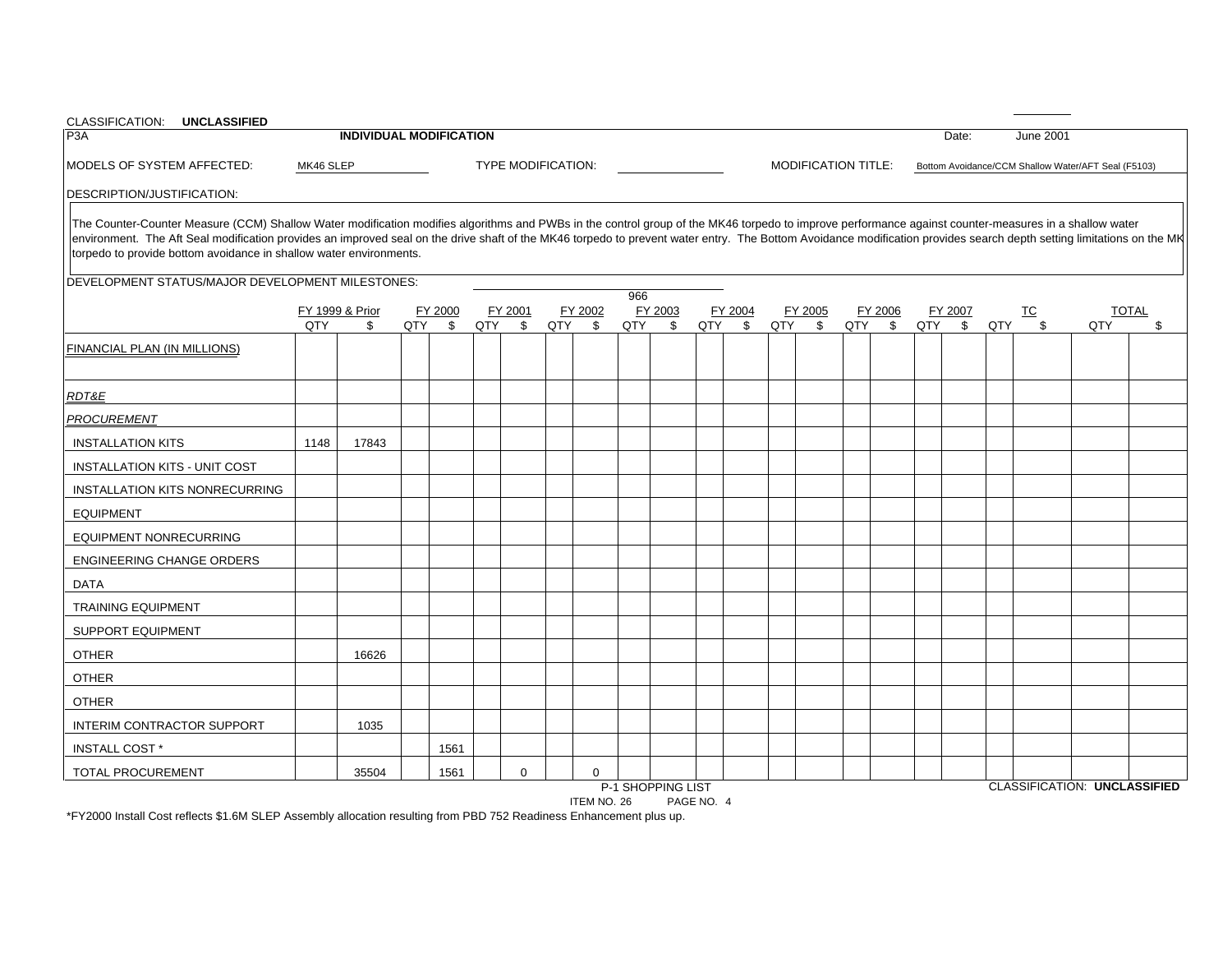| <b>CLASSIFICATION: UNCLASSIFIED</b> |         |             |                    |           |                |                |                |             |             |              |                                                         |               |                  |     |                                                     |          |           |        |         |     |                                     |        |                 |     |       |
|-------------------------------------|---------|-------------|--------------------|-----------|----------------|----------------|----------------|-------------|-------------|--------------|---------------------------------------------------------|---------------|------------------|-----|-----------------------------------------------------|----------|-----------|--------|---------|-----|-------------------------------------|--------|-----------------|-----|-------|
| P3A (Continued)                     |         |             |                    |           |                |                |                |             |             |              | <b>INDIVIDUAL MODIFICATION (Continued</b>               |               |                  |     |                                                     |          |           |        |         |     |                                     |        | Date: June 2001 |     |       |
| MODELS OF SYSTEMS AFFECTED:         |         |             |                    |           | MK46 SLEP      |                |                |             |             |              | <b>MODIFICATION TITLE:</b>                              |               |                  |     | Bottom Avoidance/CCM Shallow Water/Aft Seal (F5103) |          |           |        |         |     |                                     |        |                 |     |       |
| <b>INSTALLATION INFORMATION:</b>    |         |             |                    |           |                |                |                |             |             |              |                                                         |               |                  |     |                                                     |          |           |        |         |     |                                     |        |                 |     |       |
| METHOD OF IMPLEMENTATION:           |         |             |                    |           |                |                |                |             |             |              | Firm Fixed Price Contract-Raytheon contracted by NAVSEA |               |                  |     |                                                     |          |           |        |         |     |                                     |        |                 |     |       |
| ADMINISTRATIVE LEADTIME: NA         |         |             |                    |           |                |                |                |             |             |              | PRODUCTION LEADTIME:                                    |               | <b>NA</b>        |     |                                                     |          |           |        |         |     |                                     |        |                 |     |       |
| <b>CONTRACT DATES:</b>              |         | FY 1999:    |                    | <b>NA</b> |                |                |                | FY 2000:    |             |              | <b>NA</b>                                               |               |                  |     |                                                     | FY 2001: | <b>NA</b> |        |         |     |                                     |        |                 |     |       |
| <b>DELIVERY DATE:</b>               |         | FY 1999:    |                    | <b>NA</b> |                |                |                | FY 2000:    |             |              | <b>NA</b>                                               |               |                  |     |                                                     | FY 2001: | NA        |        |         |     |                                     |        |                 |     |       |
|                                     |         |             |                    |           |                |                |                |             |             |              |                                                         |               | (\$ in Millions) |     |                                                     |          |           |        |         |     |                                     |        |                 |     |       |
| Cost:                               |         |             | <b>Prior Years</b> |           | FY 2000*       |                |                | FY 2001     |             |              | FY 2002                                                 |               | FY 2003          |     | FY 2004                                             |          | FY 2005   |        | FY 2006 |     | FY 2007                             |        | To Complete     |     | Total |
|                                     |         | Qtv         | \$                 | Qty       | \$             |                | Qty            | \$          |             | Qty          | \$                                                      | Qty           | \$               | Qty | \$                                                  | Qty      | \$        | $Q$ ty | \$      | Qty | \$                                  | $Q$ ty | \$              | Qty | \$    |
| PRIOR YEARS                         |         |             |                    | 252       | 1561           |                |                |             |             |              |                                                         |               |                  |     |                                                     |          |           |        |         |     |                                     |        |                 |     |       |
| FY 1998 EQUIPMENT                   |         |             |                    |           |                |                |                |             |             |              |                                                         |               |                  |     |                                                     |          |           |        |         |     |                                     |        |                 |     |       |
| FY 1999 EQUIPMENT                   |         |             |                    |           |                |                |                |             |             |              |                                                         |               |                  |     |                                                     |          |           |        |         |     |                                     |        |                 |     |       |
| FY 2000 EQUIPMENT                   |         |             |                    |           |                |                |                |             |             |              |                                                         |               |                  |     |                                                     |          |           |        |         |     |                                     |        |                 |     |       |
| FY 2001 EQUIPMENT                   |         |             |                    |           |                |                |                |             |             |              |                                                         |               |                  |     |                                                     |          |           |        |         |     |                                     |        |                 |     |       |
| FY 2002 EQUIPMENT                   |         |             |                    |           |                |                |                |             |             |              |                                                         |               |                  |     |                                                     |          |           |        |         |     |                                     |        |                 |     |       |
| FY 2003 EQUIPMENT                   |         |             |                    |           |                |                |                |             |             |              |                                                         |               |                  |     |                                                     |          |           |        |         |     |                                     |        |                 |     |       |
| FY 2004 EQUIPMENT                   |         |             |                    |           |                |                |                |             |             |              |                                                         |               |                  |     |                                                     |          |           |        |         |     |                                     |        |                 |     |       |
| FY 2005 EQUIPMENT                   |         |             |                    |           |                |                |                |             |             |              |                                                         |               |                  |     |                                                     |          |           |        |         |     |                                     |        |                 |     |       |
| TO COMPLETE                         |         |             |                    |           |                |                |                |             |             |              |                                                         |               |                  |     |                                                     |          |           |        |         |     |                                     |        |                 |     |       |
|                                     |         |             |                    |           |                |                |                |             |             |              |                                                         |               |                  |     |                                                     |          |           |        |         |     |                                     |        |                 |     |       |
| <b>INSTALLATION SCHEDULE:</b>       |         |             |                    |           |                |                |                |             |             |              |                                                         |               |                  |     |                                                     |          |           |        |         |     |                                     |        |                 |     |       |
|                                     | FY 1999 |             | FY 2000            |           |                |                |                | FY 2001     |             |              | FY 2002                                                 |               |                  |     |                                                     |          |           |        |         |     |                                     |        |                 |     |       |
|                                     | & Prior |             | $\overline{2}$     | 3         | $\overline{4}$ | -1             | $\overline{2}$ | 3           | 4           |              | $\overline{2}$<br>$\mathbf{3}$                          | $\frac{4}{0}$ |                  |     |                                                     |          |           |        |         |     |                                     |        |                 |     |       |
| In                                  | 1148    | $\mathbf 0$ | $\Omega$           | $\Omega$  | $\Omega$       | $\overline{0}$ | $\Omega$       | $\mathbf 0$ | $\mathbf 0$ | $\mathbf{0}$ | $\Omega$<br>$\mathbf{0}$                                |               |                  |     |                                                     |          |           |        |         |     |                                     |        |                 |     |       |
| Out*                                | 896     | 63          | 63                 | 63        | 63             | $\mathbf 0$    | $\overline{0}$ | $\mathbf 0$ | 0           | $\mathbf 0$  | $\mathbf 0$<br>$\overline{0}$                           | $\mathbf 0$   |                  |     |                                                     |          |           |        |         |     |                                     |        |                 |     |       |
|                                     |         |             |                    |           |                |                |                |             |             |              |                                                         |               |                  |     |                                                     |          |           |        |         |     |                                     |        |                 |     |       |
|                                     |         |             |                    |           |                |                |                |             |             |              |                                                         |               |                  |     |                                                     |          |           |        |         |     |                                     |        |                 |     |       |
|                                     |         |             |                    |           |                |                |                |             |             |              |                                                         |               |                  |     |                                                     |          |           |        |         |     | $P-3A$                              |        |                 |     |       |
|                                     |         |             |                    |           |                |                |                |             |             |              | P-1 SHOPPING LIST                                       |               |                  |     |                                                     |          |           |        |         |     | <b>CLASSIFICATION: UNCLASSIFIED</b> |        |                 |     |       |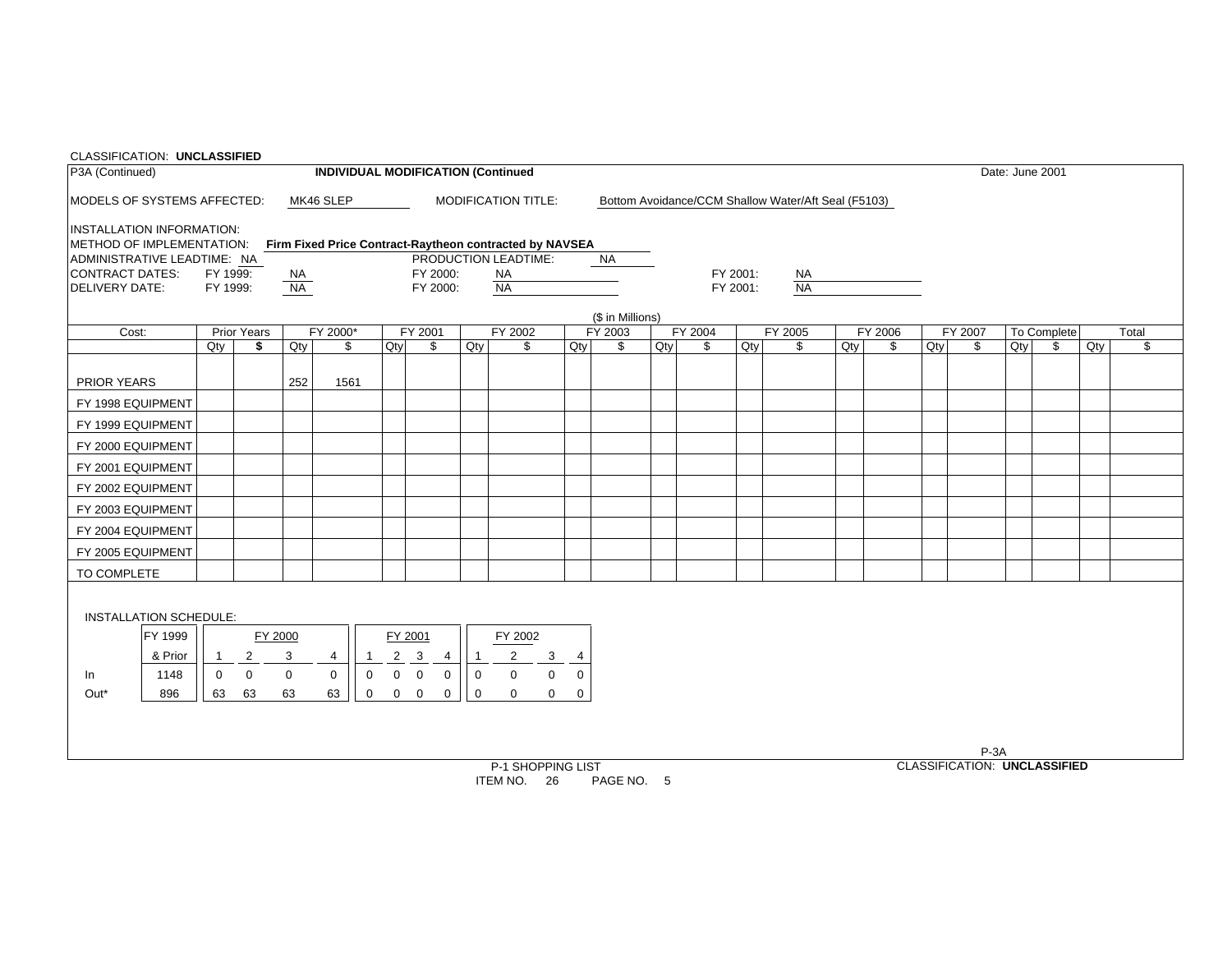| CLASSIFICATION: UNCLASSIFIED<br>P <sub>3</sub> A                                                                                                                                                                                                                                                                                                                                                                        |            | <b>INDIVIDUAL MODIFICATION</b> |     |         |             |                                                                      |             |             |     |              |     |              |     |              |     |                            |     | Date:        |     | <b>June 2001</b>        |     |              |
|-------------------------------------------------------------------------------------------------------------------------------------------------------------------------------------------------------------------------------------------------------------------------------------------------------------------------------------------------------------------------------------------------------------------------|------------|--------------------------------|-----|---------|-------------|----------------------------------------------------------------------|-------------|-------------|-----|--------------|-----|--------------|-----|--------------|-----|----------------------------|-----|--------------|-----|-------------------------|-----|--------------|
|                                                                                                                                                                                                                                                                                                                                                                                                                         |            |                                |     |         |             |                                                                      |             |             |     |              |     |              |     |              |     |                            |     |              |     |                         |     |              |
| MODELS OF SYSTEM AFFECTED:                                                                                                                                                                                                                                                                                                                                                                                              | MK54 Mod 0 |                                |     |         |             | <b>TYPE MODIFICATION:</b>                                            |             |             |     |              |     |              |     |              |     | <b>MODIFICATION TITLE:</b> |     |              |     | Hybrid Hardware (F5104) |     |              |
| DESCRIPTION/JUSTIFICATION:                                                                                                                                                                                                                                                                                                                                                                                              |            |                                |     |         |             |                                                                      |             |             |     |              |     |              |     |              |     |                            |     |              |     |                         |     |              |
| The Lightweight Hybrid Torpedo (LHT) is a modular upgrade, designed to take advantage of the current USN investments in hardware and technology by utilizing components from the MK46 & MK50 Torpedoes, as well as<br>commercial-off-the-shelf (COTS) processor components with open systems architecture. In addition, it will integrate software improvements gained from the MK50 Shallow Water Performance Program. |            |                                |     |         |             |                                                                      |             |             |     |              |     |              |     |              |     |                            |     |              |     |                         |     |              |
| DEVELOPMENT STATUS/MAJOR DEVELOPMENT MILESTONES:                                                                                                                                                                                                                                                                                                                                                                        |            |                                |     |         |             | Development testing began 4th qtr FY99, OPEVAL complete 3rd qtr FY02 |             |             |     |              |     |              |     |              |     |                            |     |              |     |                         |     |              |
|                                                                                                                                                                                                                                                                                                                                                                                                                         |            | FY 1999 & Prior                |     | FY 2000 |             | FY 2001                                                              |             | FY 2002     | 966 | FY 2003      |     | FY 2004      |     | FY 2005      |     | FY 2006                    |     | FY 2007      |     | <b>TC</b>               |     | <b>TOTAL</b> |
|                                                                                                                                                                                                                                                                                                                                                                                                                         | QTY        | \$                             | QTY | \$      | QTY         | \$                                                                   | QTY         | \$          | QTY | $\mathbb{S}$ | QTY | $\mathbb{S}$ | QTY | $\mathbb{S}$ | QTY | $\mathbb{S}$               | QTY | $\mathbb{S}$ | QTY | \$                      | QTY | \$           |
| <b>FINANCIAL PLAN (IN MILLIONS)</b>                                                                                                                                                                                                                                                                                                                                                                                     |            |                                |     |         |             |                                                                      |             |             |     |              |     |              |     |              |     |                            |     |              |     |                         |     |              |
| <b>RDT&amp;E</b>                                                                                                                                                                                                                                                                                                                                                                                                        |            | 71582                          |     | 8984    |             | 9262                                                                 |             | 10310       |     |              |     |              |     |              |     |                            |     |              |     |                         |     |              |
| <b>PROCUREMENT</b>                                                                                                                                                                                                                                                                                                                                                                                                      |            |                                |     |         |             |                                                                      |             |             |     |              |     |              |     |              |     |                            |     |              |     |                         |     |              |
| <b>INSTALLATION KITS</b>                                                                                                                                                                                                                                                                                                                                                                                                |            |                                | 17  | 12559   | $\mathbf 0$ | 792                                                                  | $\mathbf 0$ | 1311        |     |              |     |              |     |              |     |                            |     |              |     |                         |     |              |
| <b>INSTALLATION KITS - UNIT COST</b>                                                                                                                                                                                                                                                                                                                                                                                    |            |                                |     | 739     |             | $\Omega$                                                             |             | $\Omega$    |     |              |     |              |     |              |     |                            |     |              |     |                         |     |              |
| <b>INSTALLATION KITS NONRECURRING</b>                                                                                                                                                                                                                                                                                                                                                                                   |            |                                |     |         |             |                                                                      |             |             |     |              |     |              |     |              |     |                            |     |              |     |                         |     |              |
| <b>EQUIPMENT</b>                                                                                                                                                                                                                                                                                                                                                                                                        |            |                                |     |         |             |                                                                      |             |             |     |              |     |              |     |              |     |                            |     |              |     |                         |     |              |
| <b>EQUIPMENT NONRECURRING</b>                                                                                                                                                                                                                                                                                                                                                                                           |            |                                |     | 1099    |             | $\mathbf 0$                                                          |             | $\Omega$    |     |              |     |              |     |              |     |                            |     |              |     |                         |     |              |
| <b>ENGINEERING CHANGE ORDERS</b>                                                                                                                                                                                                                                                                                                                                                                                        |            |                                |     |         |             |                                                                      |             |             |     |              |     |              |     |              |     |                            |     |              |     |                         |     |              |
| DATA                                                                                                                                                                                                                                                                                                                                                                                                                    |            |                                |     |         |             |                                                                      |             |             |     |              |     |              |     |              |     |                            |     |              |     |                         |     |              |
| <b>TRAINING EQUIPMENT</b>                                                                                                                                                                                                                                                                                                                                                                                               |            |                                |     |         |             |                                                                      |             |             |     |              |     |              |     |              |     |                            |     |              |     |                         |     |              |
| <b>SUPPORT EQUIPMENT</b>                                                                                                                                                                                                                                                                                                                                                                                                |            |                                |     | 3628    |             | 1205                                                                 |             | 1397        |     |              |     |              |     |              |     |                            |     |              |     |                         |     |              |
| <b>OTHER</b>                                                                                                                                                                                                                                                                                                                                                                                                            |            |                                |     | 8106    |             | 4089                                                                 |             | 4059        |     |              |     |              |     |              |     |                            |     |              |     |                         |     |              |
| OTHER NONRECURRING*                                                                                                                                                                                                                                                                                                                                                                                                     |            |                                |     | 1213    |             | $\Omega$                                                             |             | $\mathbf 0$ |     |              |     |              |     |              |     |                            |     |              |     |                         |     |              |
| <b>OTHER</b>                                                                                                                                                                                                                                                                                                                                                                                                            |            |                                |     |         |             |                                                                      |             |             |     |              |     |              |     |              |     |                            |     |              |     |                         |     |              |
| <b>INTERIM CONTRACTOR SUPPORT</b>                                                                                                                                                                                                                                                                                                                                                                                       |            |                                |     | 350     |             | 570                                                                  |             | 587         |     |              |     |              |     |              |     |                            |     |              |     |                         |     |              |
| <b>INSTALL COST</b>                                                                                                                                                                                                                                                                                                                                                                                                     |            |                                |     | 0       | 14          | 420                                                                  | 3           | 90          |     |              |     |              |     |              |     |                            |     |              |     |                         |     |              |
| TOTAL PROCUREMENT                                                                                                                                                                                                                                                                                                                                                                                                       |            | 0                              |     | 26955   |             | 7076                                                                 |             | 7444        |     |              |     |              |     |              |     |                            |     |              |     |                         |     |              |

ITEM NO. 26 PAGE NO. 6 \* OTHER NONRECURRING reflects FY2000 MK54 Platform Integration and MK54/VLA Flight Integration efforts, as identified on P-5 exhibit.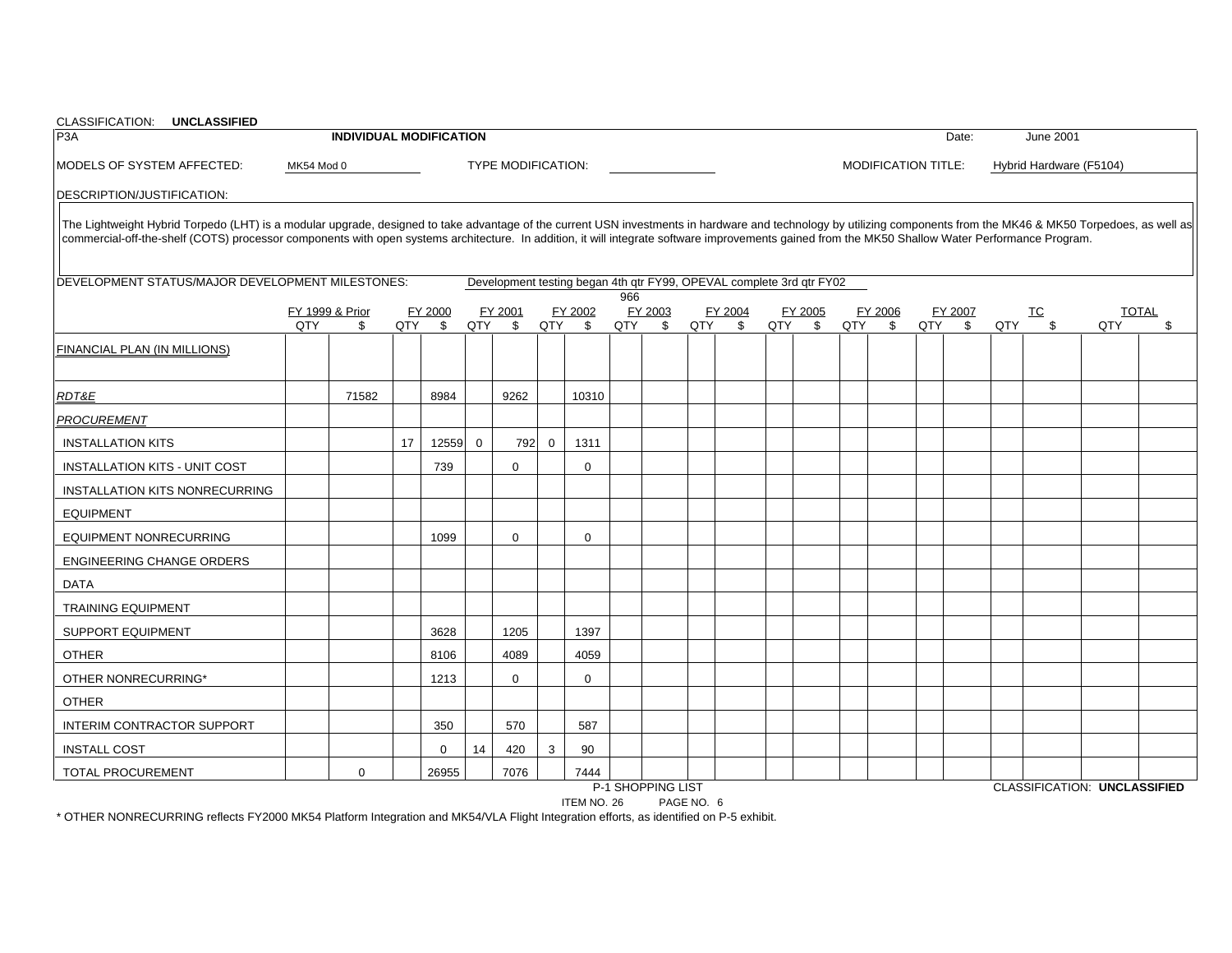| CLASSIFICATION: UNCLASSIFIED                                 |             |              |                              |              |                                  |             |                               |                |                                            |               |                                             |     |           |                      |         |     |         |     |         |        |                 |     |       |
|--------------------------------------------------------------|-------------|--------------|------------------------------|--------------|----------------------------------|-------------|-------------------------------|----------------|--------------------------------------------|---------------|---------------------------------------------|-----|-----------|----------------------|---------|-----|---------|-----|---------|--------|-----------------|-----|-------|
| P3A (Continued)                                              |             |              |                              |              |                                  |             |                               |                | <b>INDIVIDUAL MODIFICATION (Continued)</b> |               |                                             |     |           |                      |         |     |         |     |         |        | Date: June 2001 |     |       |
| MODELS OF SYSTEMS AFFECTED: MK54 Mod 0                       |             |              |                              |              |                                  |             |                               |                |                                            |               | MODIFICATION TITLE: HYBRID Hardware (F5104) |     |           |                      |         |     |         |     |         |        |                 |     |       |
| <b>INSTALLATION INFORMATION:</b>                             |             |              |                              |              |                                  |             |                               |                |                                            |               |                                             |     |           |                      |         |     |         |     |         |        |                 |     |       |
| METHOD OF IMPLEMENTATION: Firm Fixed Price Contract-Raytheon |             |              |                              |              |                                  |             |                               |                |                                            |               |                                             |     |           |                      |         |     |         |     |         |        |                 |     |       |
| ADMINISTRATIVE LEADTIME: 3 Months                            |             |              |                              |              |                                  |             |                               |                | PRODUCTION LEADTIME:                       |               |                                             |     | 20 Months |                      |         |     |         |     |         |        |                 |     |       |
| CONTRACT DATES:<br><b>DELIVERY DATE:</b>                     |             |              | FY 1999:<br>FY 1999:         |              |                                  |             | FY 2000:<br>FY 2000:          |                | Dec-99<br>Apr-01                           |               |                                             |     |           | FY 2001:<br>FY 2001: |         |     |         |     |         |        |                 |     |       |
|                                                              |             |              |                              |              |                                  |             |                               |                |                                            |               |                                             |     |           |                      |         |     |         |     |         |        |                 |     |       |
|                                                              |             |              |                              |              |                                  |             |                               |                |                                            |               | (\$ in Millions)                            |     |           |                      |         |     |         |     |         |        |                 |     |       |
| Cost:                                                        |             |              | Prior Year <sup>§Y</sup> 200 |              | 966                              |             | FY 2001                       |                | FY 2002                                    |               | FY 2003                                     |     | FY 2004   |                      | FY 2005 |     | FY 2006 |     | FY 2007 |        | To Complete     |     | Total |
|                                                              |             | Qty          | \$                           | Qty          | \$                               | Qty         | \$                            | Qty            | \$                                         | Qty           | \$                                          | Qty | \$        | Qty                  | \$      | Qty | \$      | Qty | \$      | $Q$ ty | \$              | Qty | \$    |
| <b>PRIOR YEARS</b>                                           |             |              |                              |              |                                  |             |                               |                |                                            |               |                                             |     |           |                      |         |     |         |     |         |        |                 |     |       |
| FY 2000 EQUIPMENT                                            |             |              |                              |              |                                  | 14          | 420                           | 3              | 90                                         |               |                                             |     |           |                      |         |     |         |     |         |        |                 |     |       |
| FY 2001 EQUIPMENT                                            |             |              |                              |              |                                  |             |                               |                |                                            |               |                                             |     |           |                      |         |     |         |     |         |        |                 |     |       |
| FY 2002 EQUIPMENT                                            |             |              |                              |              |                                  |             |                               |                |                                            |               |                                             |     |           |                      |         |     |         |     |         |        |                 |     |       |
| FY 2003 EQUIPMENT                                            |             |              |                              |              |                                  |             |                               |                |                                            |               |                                             |     |           |                      |         |     |         |     |         |        |                 |     |       |
| FY 2004 EQUIPMENT                                            |             |              |                              |              |                                  |             |                               |                |                                            |               |                                             |     |           |                      |         |     |         |     |         |        |                 |     |       |
| FY 2005 EQUIPMENT                                            |             |              |                              |              |                                  |             |                               |                |                                            |               |                                             |     |           |                      |         |     |         |     |         |        |                 |     |       |
| FY 2006 EQUIPMENT                                            |             |              |                              |              |                                  |             |                               |                |                                            |               |                                             |     |           |                      |         |     |         |     |         |        |                 |     |       |
| FY 2007 EQUIPMENT                                            |             |              |                              |              |                                  |             |                               |                |                                            |               |                                             |     |           |                      |         |     |         |     |         |        |                 |     |       |
| TO COMPLETE                                                  |             |              |                              |              |                                  |             |                               |                |                                            |               |                                             |     |           |                      |         |     |         |     |         |        |                 |     |       |
|                                                              |             |              |                              |              |                                  |             |                               |                |                                            |               |                                             |     |           |                      |         |     |         |     |         |        |                 |     |       |
| INSTALLATION SCHEDULE:                                       |             |              |                              |              |                                  |             |                               |                |                                            |               |                                             |     |           |                      |         |     |         |     |         |        |                 |     |       |
|                                                              | FY 1999     |              | FY 2000                      |              |                                  |             | FY 2001                       |                | FY 2002                                    |               |                                             |     |           |                      |         |     |         |     |         |        |                 |     |       |
|                                                              | & Prior     | $\mathbf{1}$ | $\overline{2}$               | $\mathbf{3}$ | 4<br>$\overline{1}$              |             | $2 \quad 3$<br>$\overline{4}$ | $\overline{1}$ | $\mathbf{3}$<br>$\overline{a}$             | $\frac{4}{1}$ |                                             |     |           |                      |         |     |         |     |         |        |                 |     |       |
| In                                                           | $\mathbf 0$ | $\mathbf{0}$ | $\overline{0}$               | $\mathbf{0}$ | $\overline{0}$<br>$\overline{0}$ | $2^{\circ}$ | $6\overline{6}$<br>6          | $\mathbf{3}$   | $\mathbf 0$<br>$\mathbf 0$                 | $\mathbf 0$   |                                             |     |           |                      |         |     |         |     |         |        |                 |     |       |
| Out                                                          | $\mathbf 0$ | $\mathbf 0$  | $\mathbf 0$                  | $\mathbf 0$  | $\mathbf 0$<br>0                 |             | $0\quad 0$<br>$\overline{2}$  | 6              | 6<br>3                                     | $\mathbf 0$   |                                             |     |           |                      |         |     |         |     |         |        |                 |     |       |
|                                                              |             |              |                              |              |                                  |             |                               |                |                                            |               |                                             |     |           |                      |         |     |         |     |         |        |                 |     |       |
|                                                              |             |              |                              |              |                                  |             |                               |                |                                            |               |                                             |     |           |                      |         |     |         |     |         |        |                 |     |       |
|                                                              |             |              |                              |              |                                  |             |                               |                |                                            |               |                                             |     |           |                      |         |     |         |     | $P-3A$  |        |                 |     |       |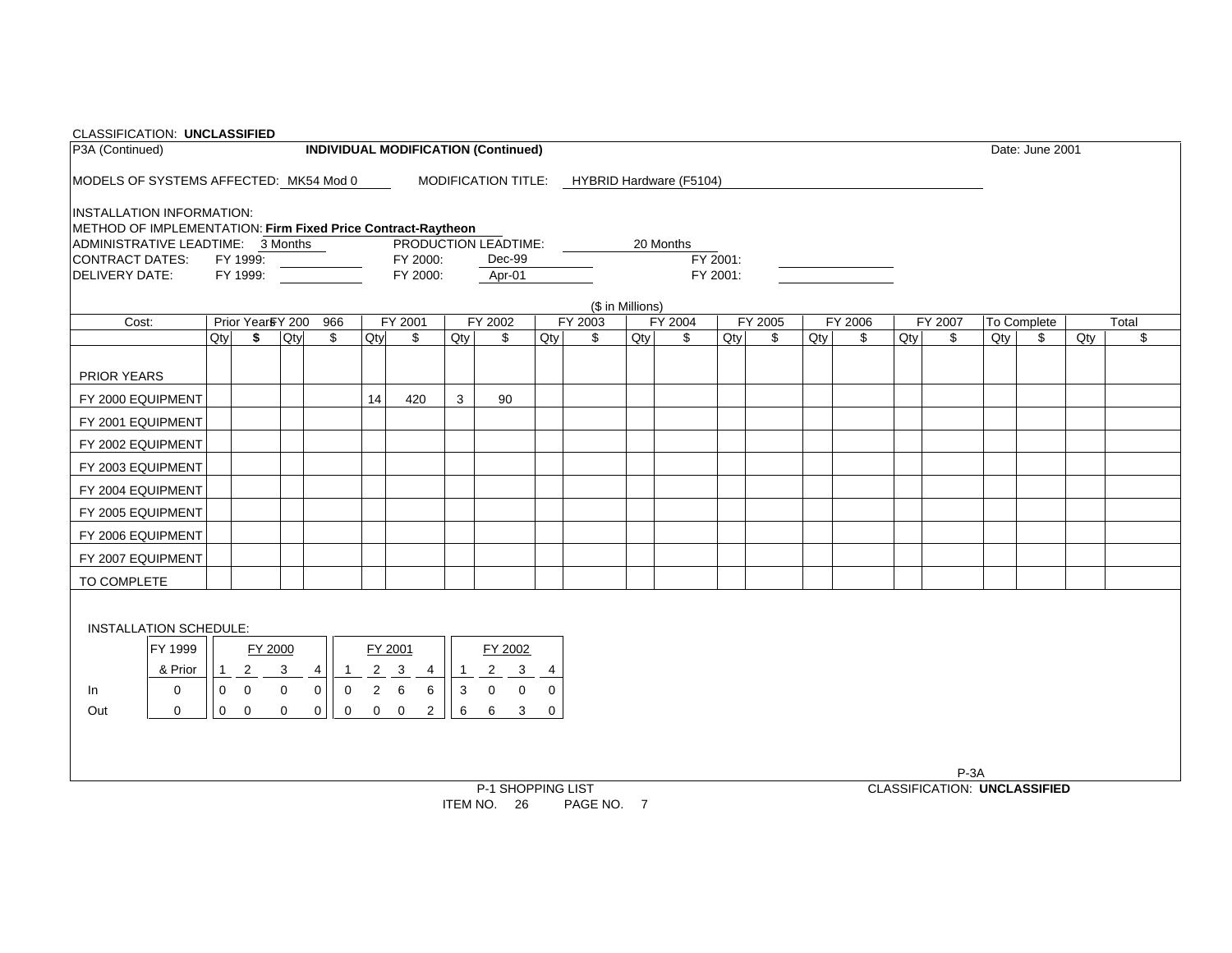# **UNCLASSIFIED**

|                                                                                                                                                                                                     |            |             |             | <b>BUDGET ITEM JUSTIFICATION SHEET</b><br>$P-40$ |                                |                                                      | DATE: | <b>June 2001</b> |
|-----------------------------------------------------------------------------------------------------------------------------------------------------------------------------------------------------|------------|-------------|-------------|--------------------------------------------------|--------------------------------|------------------------------------------------------|-------|------------------|
| APPROPRIATION/BUDGET ACTIVITY                                                                                                                                                                       |            |             |             |                                                  | P-1 ITEM NOMENCLATURE          |                                                      |       |                  |
| Weapons Procurement, Navy/BA-3 Torpedo and Related Equipment                                                                                                                                        |            |             |             |                                                  |                                | MK 48 ADCAP MODS Torpedo BLI: 322500 SBHD: C3D1/H3D1 |       |                  |
| Program Element for Code B Items:                                                                                                                                                                   |            |             |             |                                                  | Other Related Program Elements |                                                      |       |                  |
| 0204284N                                                                                                                                                                                            |            |             |             |                                                  |                                |                                                      |       |                  |
|                                                                                                                                                                                                     | ID<br>Code | FY 2000     | FY 2001     | FY 2002                                          |                                |                                                      |       |                  |
| <b>QUANTITY MODS</b>                                                                                                                                                                                | Α          | 115         | 115         | 68                                               |                                |                                                      |       |                  |
| <b>QUANITY CBASS</b>                                                                                                                                                                                | B          | $\mathbf 0$ | $\mathbf 0$ | $\mathbf 0$                                      |                                |                                                      |       |                  |
| COST (\$M)                                                                                                                                                                                          |            | \$45.0      | \$43.5      | \$42.4                                           |                                |                                                      |       |                  |
| Initial Spares (\$M)                                                                                                                                                                                |            | \$2.1       | \$2.8       | \$3.0                                            |                                |                                                      |       |                  |
| FY00 (Production 5) contract was awarded April 00 to Raytheon Systems Corporation, base year (FY00) with three option years (FY01-FY03), and allowed increased procurement quantities in FY00-FY03. |            |             |             |                                                  |                                |                                                      |       |                  |
|                                                                                                                                                                                                     |            |             |             |                                                  |                                |                                                      |       |                  |
|                                                                                                                                                                                                     |            |             |             |                                                  |                                |                                                      |       |                  |
|                                                                                                                                                                                                     |            |             |             |                                                  |                                |                                                      |       |                  |
|                                                                                                                                                                                                     |            |             |             |                                                  |                                |                                                      |       |                  |
|                                                                                                                                                                                                     |            |             |             |                                                  |                                |                                                      |       |                  |
|                                                                                                                                                                                                     |            |             |             | P-1 SHOPPING LIST                                |                                | CLASSIFICATION:                                      |       |                  |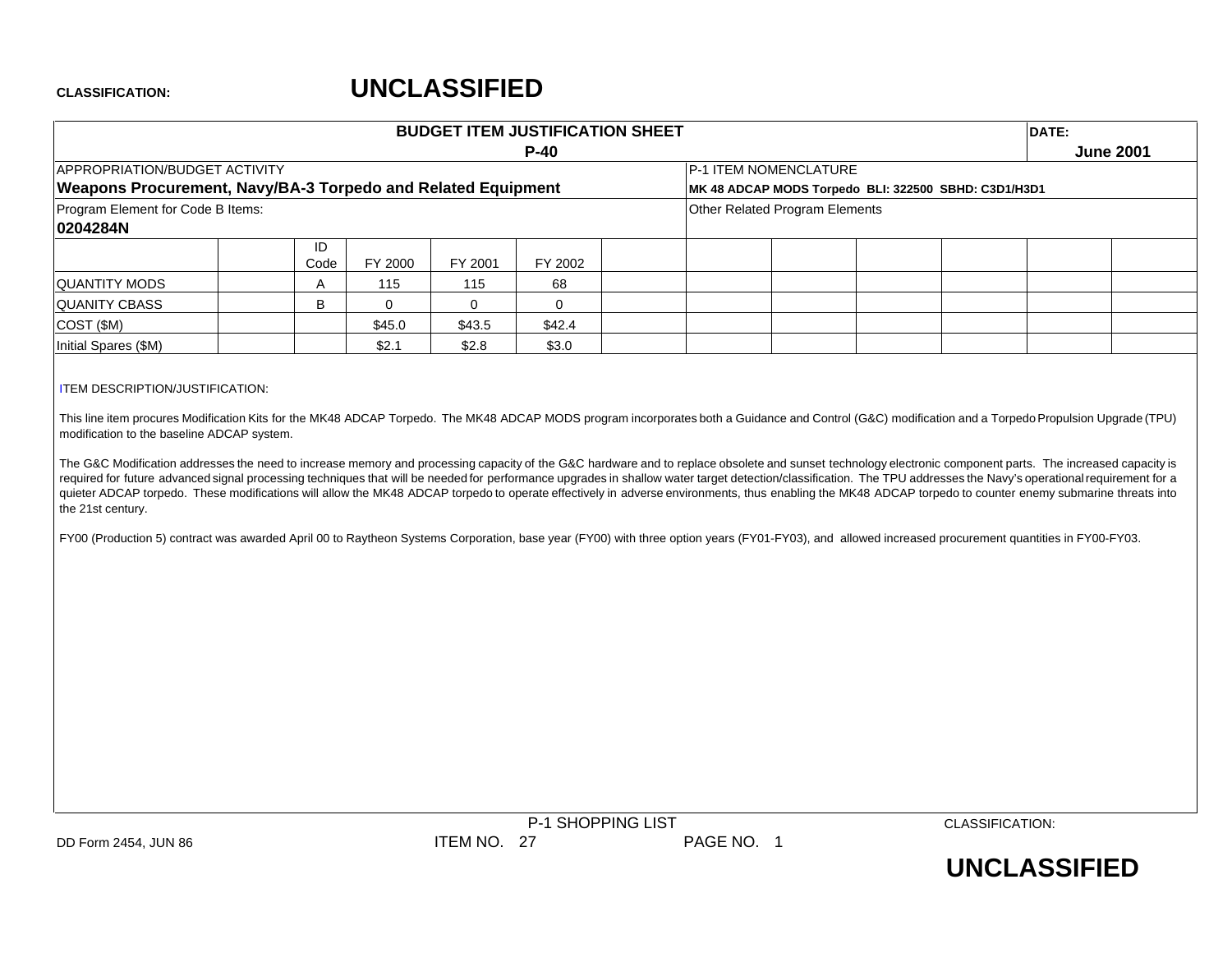## **UNCLASSIFIED**

|              | <b>WEAPONS SYSTEM COST ANALYSIS</b>                                      | $P-5$      |                                     |          |                                    | Weapon System     |          |                               |                                                      |          |                      |                   |                 | DATE:                | <b>June 2001</b>  |
|--------------|--------------------------------------------------------------------------|------------|-------------------------------------|----------|------------------------------------|-------------------|----------|-------------------------------|------------------------------------------------------|----------|----------------------|-------------------|-----------------|----------------------|-------------------|
|              | APPROPRIATION/BUDGET ACTIVITY<br><b>Weapons Procurement, Navy</b>        |            |                                     |          |                                    | <b>ID Code</b>    |          | P-1 ITEM NOMENCLATURE/SUBHEAD |                                                      |          |                      |                   |                 |                      |                   |
|              | <b>BA-3 Torpedo and Related Equipment</b>                                |            |                                     |          | TOTAL COST IN THOUSANDS OF DOLLARS |                   |          |                               | MK 48 ADCAP MODS Torpedo BLI: 322500 SBHD: C3D1/H3D1 |          |                      |                   |                 |                      |                   |
|              |                                                                          |            |                                     |          |                                    |                   |          |                               |                                                      |          |                      |                   |                 |                      |                   |
| COST<br>CODE | ELEMENT OF COST                                                          | ID<br>Code | Prior<br>Years<br><b>Total Cost</b> | Quantity | FY 2000<br>Unit Cost               | <b>Total Cost</b> | Quantity | FY 2001<br>Unit Cost          | <b>Total Cost</b>                                    | Quantity | FY 2002<br>Unit Cost | <b>Total Cost</b> | Quantity        | FY 2003<br>Unit Cost | <b>Total Cost</b> |
| D1001        | <b>ADCAP MODS</b><br><b>CBASS</b><br>(Contractor, Installation, ECP, TI) | Α          |                                     | 115      | 179                                | 20,607            | 115      | 162                           | 18,685                                               | 68       | 236                  | 16,014            |                 |                      |                   |
| D1003        | <b>Support and Ancillary Equipment</b>                                   |            |                                     |          |                                    | 2,307             |          |                               | 2,130                                                |          |                      | 2,977             |                 |                      |                   |
| D1830        | <b>Production Engineering</b><br>(Contractor and In House)               |            |                                     |          |                                    | 11,125            |          |                               | 11,266                                               |          |                      | 12,878            |                 |                      |                   |
| D1860        | Acceptance T&E<br>(Contractor and In House)                              |            |                                     |          |                                    | 10,927            |          |                               | 11,442                                               |          |                      | 10,517            |                 |                      |                   |
|              |                                                                          |            |                                     |          |                                    |                   |          |                               |                                                      |          |                      |                   |                 |                      |                   |
|              |                                                                          |            |                                     |          |                                    |                   |          |                               |                                                      |          |                      |                   |                 |                      |                   |
|              |                                                                          |            |                                     |          |                                    |                   |          |                               |                                                      |          |                      |                   |                 |                      |                   |
|              |                                                                          |            |                                     |          |                                    |                   |          |                               |                                                      |          |                      |                   |                 |                      |                   |
|              |                                                                          |            |                                     |          |                                    |                   |          |                               |                                                      |          |                      |                   |                 |                      |                   |
|              | DD FORM 2446, JUN 86                                                     |            | $\mathbf 0$                         |          |                                    | 44,966            |          | P-1 SHOPPING LIST             | 43,523                                               |          |                      | 42,386            | CLASSIFICATION: |                      |                   |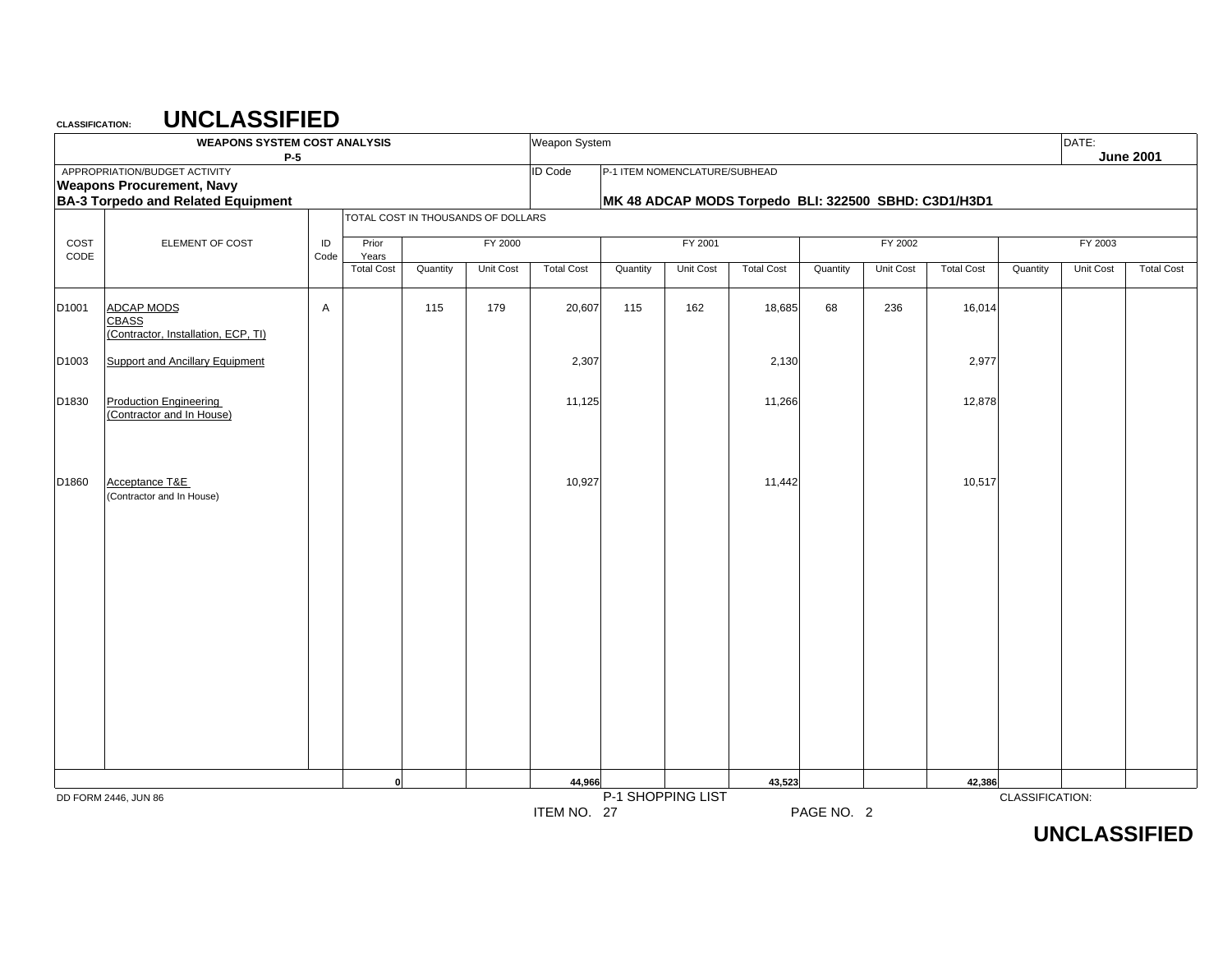| <b>BUDGET PROCUREMENT HISTORY AND PLANNING EXHIBIT (P-5A)</b>                                |          |                              |                           |                   |                          | <b>Weapon System</b>                                                                                                                                                               |               | A. DATE                  |                           |                               |
|----------------------------------------------------------------------------------------------|----------|------------------------------|---------------------------|-------------------|--------------------------|------------------------------------------------------------------------------------------------------------------------------------------------------------------------------------|---------------|--------------------------|---------------------------|-------------------------------|
|                                                                                              |          |                              |                           |                   |                          |                                                                                                                                                                                    |               |                          | <b>June 2001</b>          |                               |
| <b>B. APPROPRIATION/BUDGET ACTIVITY</b>                                                      |          |                              |                           |                   | C. P-1 ITEM NOMENCLATURE |                                                                                                                                                                                    |               |                          | <b>SUBHEAD</b>            |                               |
| <b>Weapons Procurement, Navy</b>                                                             |          |                              |                           |                   |                          |                                                                                                                                                                                    |               |                          |                           |                               |
| <b>BA-3 Torpedo and Related Equipment</b>                                                    |          |                              |                           |                   | CONTRACT                 | MK 48 ADCAP MODS Torpedo BLI: 322500                                                                                                                                               |               | DATE OF                  | C3D1/H3D1<br><b>SPECS</b> | <b>DATE</b>                   |
| Cost Element/<br><b>FISCAL YEAR</b>                                                          | QUANTITY | <b>UNIT</b><br>COST<br>(000) | <b>LOCATION</b><br>OF PCO | RFP ISSUE<br>DATE | <b>METHOD</b><br>& TYPE  | CONTRACTOR<br>AND LOCATION                                                                                                                                                         | AWARD<br>DATE | <b>FIRST</b><br>DELIVERY | AVAILABLE<br><b>NOW</b>   | <b>REVISIONS</b><br>AVAILABLE |
|                                                                                              |          |                              |                           |                   |                          |                                                                                                                                                                                    |               |                          |                           |                               |
| FY00 MK48 MOD6                                                                               | 115      | 179                          | <b>NAVSEA</b>             | January, 2000     | C/FP                     | Raytheon Systems Corporation                                                                                                                                                       | 4/00          | 9/01                     |                           |                               |
| FY01 MK48 MOD6                                                                               | 115      | 179                          | <b>NAVSEA</b>             | N/A               | C/FP (option)            | Raytheon Systems Corporation                                                                                                                                                       | 1/01          | 6/02                     |                           |                               |
| FY02 MK48 MOD6                                                                               | 68       | 236                          | <b>NAVSEA</b>             | N/A               | C/FP (option)            | Raytheon Systems Corporation                                                                                                                                                       | 1/02          | 6/03                     |                           |                               |
|                                                                                              |          |                              |                           |                   |                          |                                                                                                                                                                                    |               |                          |                           |                               |
|                                                                                              |          |                              |                           |                   |                          |                                                                                                                                                                                    |               |                          |                           |                               |
|                                                                                              |          |                              |                           |                   |                          |                                                                                                                                                                                    |               |                          |                           |                               |
|                                                                                              |          |                              |                           |                   |                          |                                                                                                                                                                                    |               |                          |                           |                               |
|                                                                                              |          |                              |                           |                   |                          |                                                                                                                                                                                    |               |                          |                           |                               |
|                                                                                              |          |                              |                           |                   |                          |                                                                                                                                                                                    |               |                          |                           |                               |
| D. REMARKS<br>Unit cost reflected in this budget includes install cost from prior year buys. |          |                              |                           |                   |                          | Install cost is annualized funding and pays for installation of units delivered in that year. The quantity installed in any given year is different from the procurement quantity. |               |                          |                           |                               |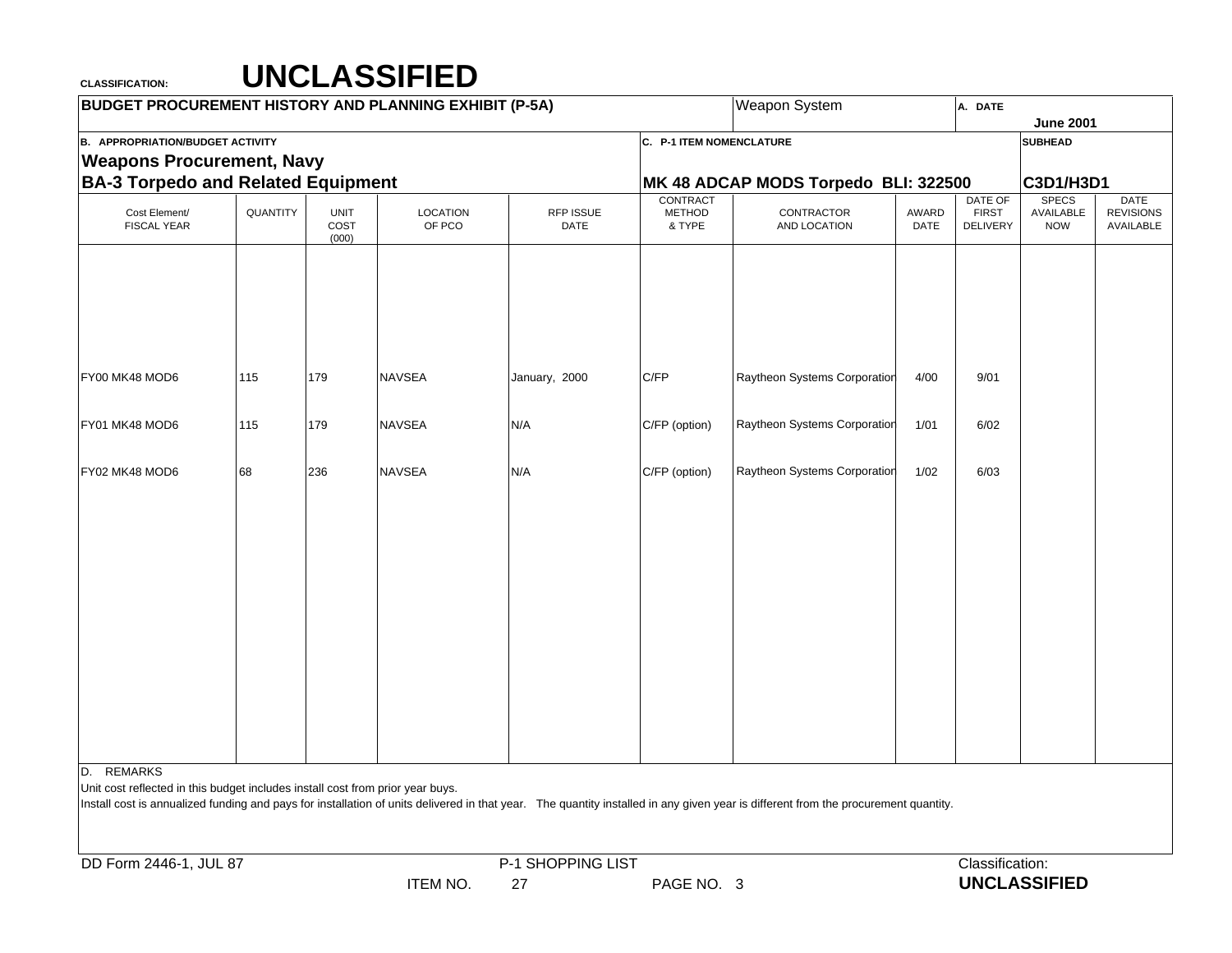# **UNCLASSIFIED**

|                                      |                |              |         |         | <b>BUDGET ITEM JUSTIFICATION SHEET</b>       |         |                                                  |         |                         |         | DATE:          |                  |
|--------------------------------------|----------------|--------------|---------|---------|----------------------------------------------|---------|--------------------------------------------------|---------|-------------------------|---------|----------------|------------------|
|                                      |                |              |         |         | $P-40$                                       |         |                                                  |         |                         |         |                | <b>June 2001</b> |
| <b>APPROPRIATION/BUDGET ACTIVITY</b> |                |              |         |         |                                              |         | <b>IP-1 ITEM NOMENCLATURE</b>                    |         |                         |         |                |                  |
| <b>Weapons Procurement, Navy</b>     |                |              |         |         | <b>BA-3: Torpedoes and Related Equipment</b> |         |                                                  |         | QUICKSTRIKE/323100/73QS |         |                |                  |
| Program Element for Code B Items:    |                |              |         |         |                                              |         | <b>Other Related Program Elements</b><br>204304N |         |                         |         |                |                  |
|                                      | Prior<br>Years | ID<br>Code   | FY 2000 | FY 2001 | FY 2002                                      | FY 2003 | FY 2004                                          | FY 2005 | FY 2006                 | FY 2007 | To<br>Complete | Total<br>Program |
| <b>QUANTITY</b>                      |                |              |         |         |                                              |         |                                                  |         |                         |         |                |                  |
| COST (\$M)                           | N/A            | $\mathsf{A}$ | \$0.0   | \$1.9   | \$3.9                                        |         |                                                  |         |                         |         |                |                  |
| Initial Spares (\$M)                 | N/A            |              | \$0.0   | \$0.0   | \$0.0                                        |         |                                                  |         |                         |         |                |                  |

PROGRAM DESCRIPTION/JUSTIFICATION:

The QUICKSTRIKE family of mines consists of the MK-62 and MK-63 (500 lb. and 1000 lb. Mines) based on MK-82 and MK-83 general purpose bombs respectively, and the MK-65 (2000 lb.) mine. The Mod 0, 1, and 3 variants utilize various target detection devices (TDD). QUICKSTRIKE Mod 3 utilizes <sup>a</sup> newly developedTDD, MK-71. The MK-71 is <sup>a</sup> software-programmable device that is capable of being programmed to optimize detection of new threats. The QS Mod 3 Kit will consist of TDD MK-71, MK-75 Mod 1 safe/arming device, and various adapters and batteries (for each mine type). Additional support hardware include Test Sets MK-649 and 650, and Presetter MK-11.



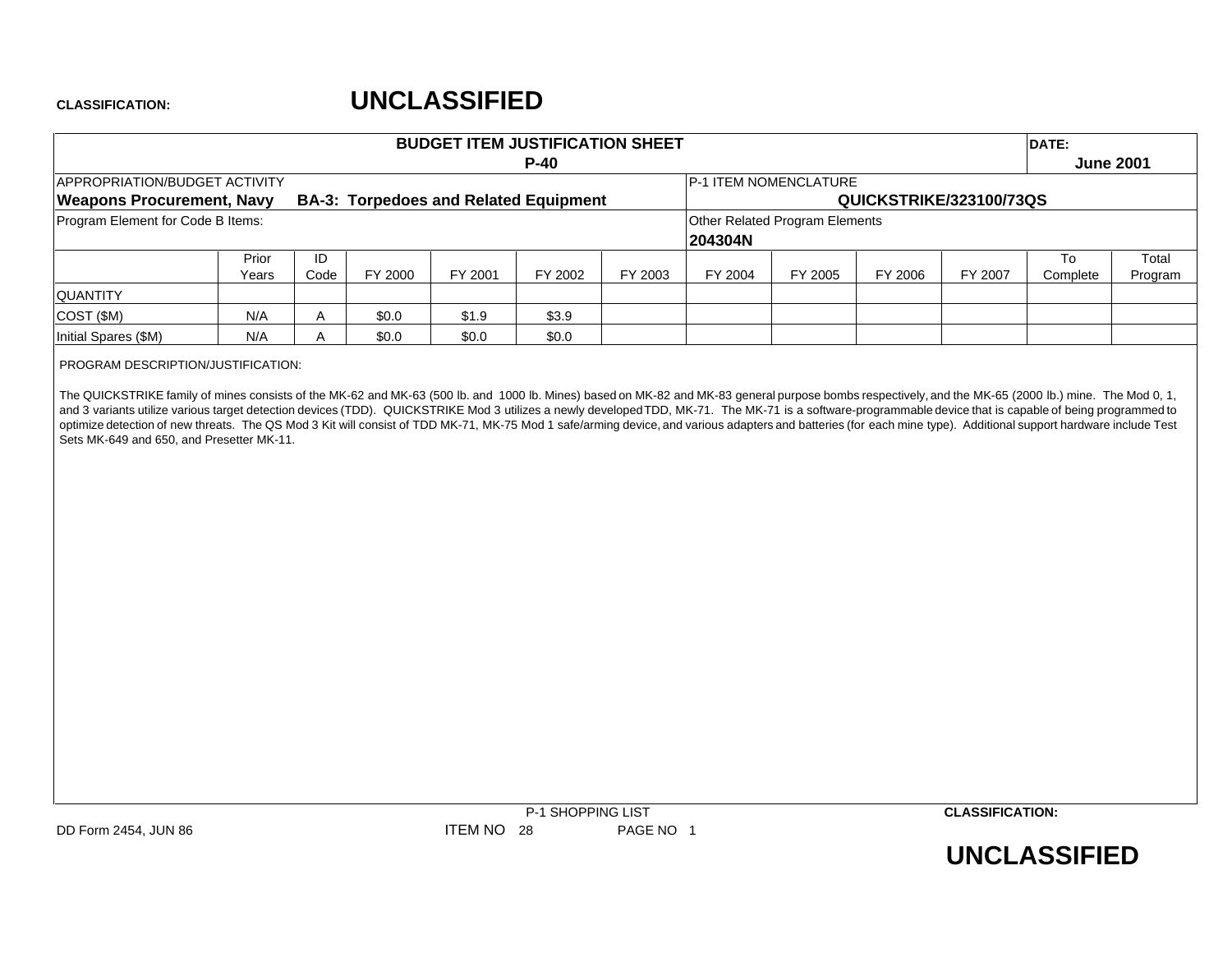## **UNCLASSIFIED**

|                                                                  |                        |                |         | <b>BUDGET ITEM JUSTIFICATION SHEET FOR AGGREGATED ITEMS</b> |                 |                   |                       |         | DATE:                   |         |                            |       |
|------------------------------------------------------------------|------------------------|----------------|---------|-------------------------------------------------------------|-----------------|-------------------|-----------------------|---------|-------------------------|---------|----------------------------|-------|
|                                                                  |                        |                |         | P-40a                                                       |                 |                   |                       |         |                         |         | <b>June 2001</b>           |       |
| APPROPRIATION/BUDGET ACTIVITY                                    |                        |                |         |                                                             |                 |                   | P-1 ITEM NOMENCLATURE |         |                         |         |                            |       |
| Weapons Procurement, Navy, BA-3: Torpedoes and Related Equipment |                        |                |         |                                                             |                 |                   |                       |         | QUICKSTRIKE/323100/73QS |         |                            |       |
| Procurement Items                                                | $\overline{D}$<br>Code | Prior<br>Years | FY 2000 | FY 2001                                                     | FY 2002         | FY 2003           | FY 2004               | FY 2005 | FY 2006                 | FY 2007 | T <sub>o</sub><br>Complete | Total |
| QUICKSTRIKE MOD Kits A                                           |                        | N/A            |         | 56/952                                                      | 291/2968        |                   |                       |         |                         |         |                            |       |
| SUPPORT HARDWARE                                                 |                        |                |         | 340                                                         | 350             |                   |                       |         |                         |         |                            |       |
| PRODUCTION ENGINEERING                                           |                        |                |         | 200                                                         | 370             |                   |                       |         |                         |         |                            |       |
| <b>QUALITY ASSURANCE</b>                                         |                        |                |         | 100                                                         | $\overline{77}$ |                   |                       |         |                         |         |                            |       |
| <b>ACCEPTANCE T&amp;E</b>                                        |                        |                |         | 350                                                         | 134             |                   |                       |         |                         |         |                            |       |
|                                                                  |                        |                |         |                                                             |                 |                   |                       |         |                         |         |                            |       |
|                                                                  |                        |                |         |                                                             |                 |                   |                       |         |                         |         |                            |       |
|                                                                  |                        |                |         |                                                             |                 |                   |                       |         |                         |         |                            |       |
|                                                                  |                        |                |         |                                                             |                 |                   |                       |         |                         |         |                            |       |
|                                                                  |                        |                |         |                                                             |                 |                   |                       |         |                         |         |                            |       |
|                                                                  |                        |                |         |                                                             |                 |                   |                       |         |                         |         |                            |       |
|                                                                  |                        |                |         |                                                             |                 |                   |                       |         |                         |         |                            |       |
|                                                                  |                        |                |         |                                                             |                 |                   |                       |         |                         |         |                            |       |
|                                                                  |                        |                |         |                                                             |                 |                   |                       |         |                         |         |                            |       |
|                                                                  |                        |                |         |                                                             |                 |                   |                       |         |                         |         |                            |       |
|                                                                  |                        |                |         |                                                             |                 |                   |                       |         |                         |         |                            |       |
|                                                                  |                        |                |         |                                                             |                 |                   |                       |         |                         |         |                            |       |
|                                                                  |                        |                |         |                                                             |                 |                   |                       |         |                         |         |                            |       |
|                                                                  |                        |                |         |                                                             |                 |                   |                       |         |                         |         |                            |       |
|                                                                  |                        |                |         |                                                             |                 |                   |                       |         |                         |         |                            |       |
|                                                                  |                        |                |         |                                                             |                 |                   |                       |         |                         |         |                            |       |
|                                                                  |                        |                |         |                                                             |                 |                   |                       |         |                         |         |                            |       |
|                                                                  |                        |                |         |                                                             |                 |                   |                       |         |                         |         |                            |       |
|                                                                  |                        |                |         |                                                             |                 |                   |                       |         |                         |         |                            |       |
|                                                                  |                        |                |         |                                                             |                 |                   |                       |         |                         |         |                            |       |
|                                                                  |                        |                |         |                                                             |                 |                   |                       |         |                         |         |                            |       |
|                                                                  |                        |                |         |                                                             |                 |                   |                       |         |                         |         |                            |       |
|                                                                  |                        |                |         |                                                             |                 |                   |                       |         |                         |         |                            |       |
|                                                                  |                        |                |         |                                                             |                 |                   |                       |         |                         |         |                            |       |
|                                                                  |                        |                |         |                                                             |                 |                   |                       |         |                         |         |                            |       |
|                                                                  |                        |                |         |                                                             |                 |                   |                       |         |                         |         |                            |       |
|                                                                  |                        |                |         |                                                             |                 |                   |                       |         |                         |         |                            |       |
| DD Form 2454, JUN 86                                             |                        |                |         |                                                             | ITEM NO. 28     | P-1 SHOPPING LIST | PAGE NO. 2            |         |                         |         | CLASSIFICATION:            |       |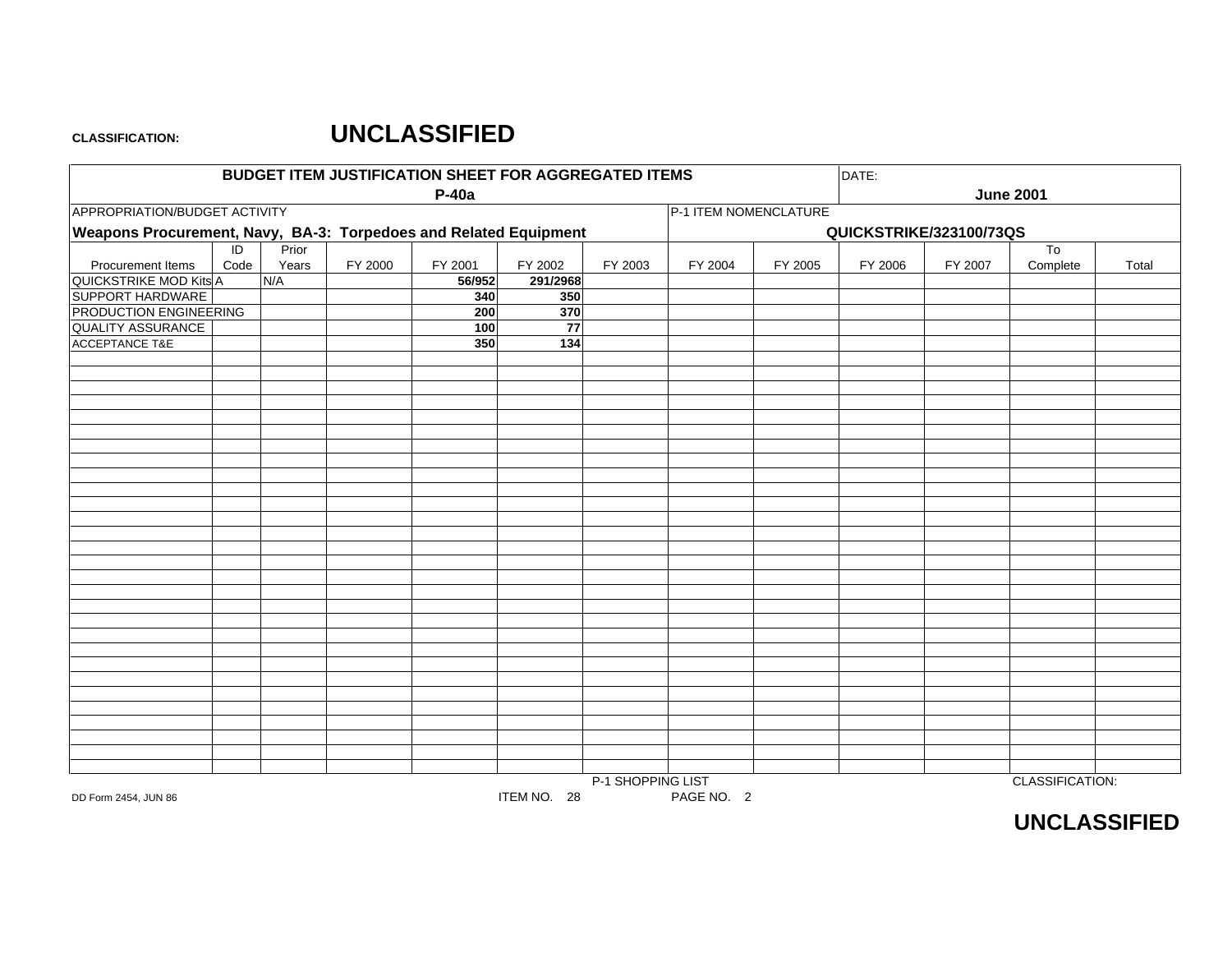# **UNCLASSIFIED**

|                                                                                                                                                                                                                                                                                                                                                                                                                                                                                                                                                                                                                                                                                                                                                                                                                                                                                                                                                                                                                                                                                                                                                                                                                                                                                                                                                                                                                                                                                                                                                                                                                                                                                  |            |         |         | <b>BUDGET ITEM JUSTIFICATION SHEET</b> |                                       |                                                         | DATE: |                  |
|----------------------------------------------------------------------------------------------------------------------------------------------------------------------------------------------------------------------------------------------------------------------------------------------------------------------------------------------------------------------------------------------------------------------------------------------------------------------------------------------------------------------------------------------------------------------------------------------------------------------------------------------------------------------------------------------------------------------------------------------------------------------------------------------------------------------------------------------------------------------------------------------------------------------------------------------------------------------------------------------------------------------------------------------------------------------------------------------------------------------------------------------------------------------------------------------------------------------------------------------------------------------------------------------------------------------------------------------------------------------------------------------------------------------------------------------------------------------------------------------------------------------------------------------------------------------------------------------------------------------------------------------------------------------------------|------------|---------|---------|----------------------------------------|---------------------------------------|---------------------------------------------------------|-------|------------------|
|                                                                                                                                                                                                                                                                                                                                                                                                                                                                                                                                                                                                                                                                                                                                                                                                                                                                                                                                                                                                                                                                                                                                                                                                                                                                                                                                                                                                                                                                                                                                                                                                                                                                                  |            |         |         | $P-40$                                 |                                       |                                                         |       | <b>June 2001</b> |
| <b>APPROPRIATION/BUDGET ACTIVITY</b>                                                                                                                                                                                                                                                                                                                                                                                                                                                                                                                                                                                                                                                                                                                                                                                                                                                                                                                                                                                                                                                                                                                                                                                                                                                                                                                                                                                                                                                                                                                                                                                                                                             |            |         |         |                                        | <b>IP-1 ITEM NOMENCLATURE</b>         |                                                         |       |                  |
| Weapons Procurement, Navy/BA-3 Torpedo and Related Equipment                                                                                                                                                                                                                                                                                                                                                                                                                                                                                                                                                                                                                                                                                                                                                                                                                                                                                                                                                                                                                                                                                                                                                                                                                                                                                                                                                                                                                                                                                                                                                                                                                     |            |         |         |                                        |                                       | Torpedo Support Equipment BLI: 330100 SBHD: C3F8 / H3F8 |       |                  |
| Program Element for Code B Items:                                                                                                                                                                                                                                                                                                                                                                                                                                                                                                                                                                                                                                                                                                                                                                                                                                                                                                                                                                                                                                                                                                                                                                                                                                                                                                                                                                                                                                                                                                                                                                                                                                                |            |         |         |                                        | <b>Other Related Program Elements</b> |                                                         |       |                  |
|                                                                                                                                                                                                                                                                                                                                                                                                                                                                                                                                                                                                                                                                                                                                                                                                                                                                                                                                                                                                                                                                                                                                                                                                                                                                                                                                                                                                                                                                                                                                                                                                                                                                                  | ID<br>Code | FY 2000 | FY 2001 | FY 2002                                |                                       |                                                         |       |                  |
| <b>QUANTITY</b>                                                                                                                                                                                                                                                                                                                                                                                                                                                                                                                                                                                                                                                                                                                                                                                                                                                                                                                                                                                                                                                                                                                                                                                                                                                                                                                                                                                                                                                                                                                                                                                                                                                                  |            |         |         |                                        |                                       |                                                         |       |                  |
| COST (\$M)                                                                                                                                                                                                                                                                                                                                                                                                                                                                                                                                                                                                                                                                                                                                                                                                                                                                                                                                                                                                                                                                                                                                                                                                                                                                                                                                                                                                                                                                                                                                                                                                                                                                       |            | \$23.1  | \$23.5  | \$30.0                                 |                                       |                                                         |       |                  |
| Initial Spares (\$M)                                                                                                                                                                                                                                                                                                                                                                                                                                                                                                                                                                                                                                                                                                                                                                                                                                                                                                                                                                                                                                                                                                                                                                                                                                                                                                                                                                                                                                                                                                                                                                                                                                                             |            |         |         |                                        |                                       |                                                         |       |                  |
| readiness posture sufficient to counter the enemy sub-surface threat. The objective of this line is to provide the Fleet with ready exercise weapons for conducting training maneuvers which involve<br>actually firing the torpedoes, and to maintain warshot inventories in an operational ready-for-issue status in support of combat ready deployment by anti-submarine warfare forces. After a torpedo is<br>fired during a training exercise it is recovered and all expendable components such as batteries, cables, igniters (as well as various accessories required for air-launched torpedoes), must be<br>replaced. These items as well as components such as exercise heads, fuel tanks, and exhaust valves which may be used more than onetime, but which are worn out or lost in service, are procured<br>each fiscal year in quantities dependent upon the Fleet training requirements and tempo of operations. The torpedoes requiring support are the MK46 Mod 5A(S), MK46 Mod 5A(SW), MK 48 Mod 4,<br>5, and 6, MK 50 and their associated Support and Test Equipment (S&TE). This equipment includes the following: lead droppers, seawater batteries, pressure cylinders, REXTORP kits, sway<br>brace pads, suspension bands, thermal batteries, boiler assemblies, stop squibs, shutdown valves, gas injection assemblies, tailnuts, air stabilizers, wire coils, flex hoses, otto fuel, igniters,<br>propellant, umbilical cables, and containers. In addition to components procurement, this account provides for production support and test/evaluation for these components and procurement of<br>product improvement hardware and related equipment. |            |         |         |                                        |                                       |                                                         |       |                  |



CLASSIFICATION: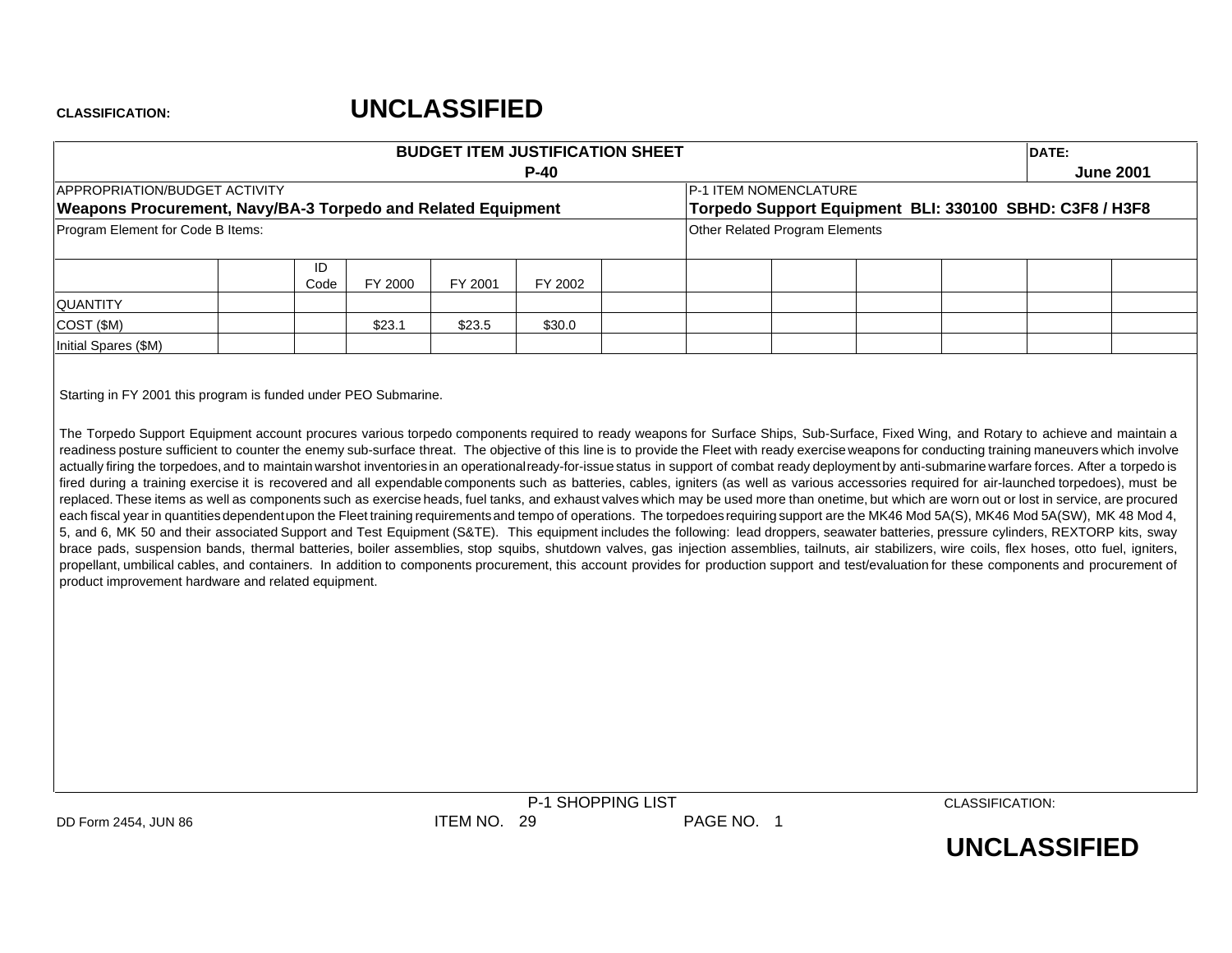|       | <b>WEAPONS SYSTEM COST ANALYSIS</b>                               |      |                            |          |                                    | Weapon System     |          |                               |                                                         |            |           |                   |                 | DATE:     |                   |
|-------|-------------------------------------------------------------------|------|----------------------------|----------|------------------------------------|-------------------|----------|-------------------------------|---------------------------------------------------------|------------|-----------|-------------------|-----------------|-----------|-------------------|
|       | $P-5$                                                             |      |                            |          |                                    |                   |          |                               |                                                         |            |           |                   |                 |           | <b>June 2001</b>  |
|       | APPROPRIATION/BUDGET ACTIVITY<br><b>Weapons Procurement, Navy</b> |      |                            |          |                                    | <b>ID Code</b>    |          | P-1 ITEM NOMENCLATURE/SUBHEAD |                                                         |            |           |                   |                 |           |                   |
|       | <b>BA-3 Torpedo and Other Related Equipment</b>                   |      |                            |          |                                    |                   |          |                               | Torpedo Support Equipment BLI: 330100 SBHD: C3F8 / H3F8 |            |           |                   |                 |           |                   |
|       |                                                                   |      |                            |          | TOTAL COST IN THOUSANDS OF DOLLARS |                   |          |                               |                                                         |            |           |                   |                 |           |                   |
| COST  | ELEMENT OF COST                                                   | ID   | Prior                      |          | FY 2000                            |                   |          | FY 2001                       |                                                         |            | FY 2002   |                   |                 |           |                   |
| CODE  |                                                                   | Code | Years<br><b>Total Cost</b> | Quantity | Unit Cost                          | <b>Total Cost</b> | Quantity | Unit Cost                     | <b>Total Cost</b>                                       | Quantity   | Unit Cost | <b>Total Cost</b> | Quantity        | Unit Cost | <b>Total Cost</b> |
| F8001 | Lightweight Support Equipment                                     |      |                            |          |                                    | 1,975             |          |                               | 915                                                     |            |           | 7,442             |                 |           |                   |
| F8002 | Other Equipment Investment                                        |      |                            |          |                                    | 1,536             |          |                               | 3,390                                                   |            |           | 2,288             |                 |           |                   |
| F8830 | Production Engineering - In House                                 |      |                            |          |                                    | 914               |          |                               | 1,512                                                   |            |           | 1,317             |                 |           |                   |
| F8840 | <b>Quality Assurance</b>                                          |      |                            |          |                                    | 973               |          |                               | 170                                                     |            |           | 170               |                 |           |                   |
| F8860 | Acceptance T & E                                                  |      |                            |          |                                    | 528               |          |                               | 1,172                                                   |            |           | 2,087             |                 |           |                   |
| F8900 | Production Engineering - Contractor                               |      |                            |          |                                    | 169               |          |                               | 172                                                     |            |           | 176               |                 |           |                   |
| Total | Lightweight Total                                                 |      |                            |          |                                    | 6,095             |          |                               | 7,331                                                   |            |           | 13,480            |                 |           |                   |
| F8100 | Exercise and Expendables and Component<br>Replacement             |      |                            |          |                                    | 5,269             |          |                               | 5,884                                                   |            |           | 7,577             |                 |           |                   |
| F8101 | Other Equipment Investment                                        |      |                            |          |                                    | 8,164             |          |                               | 7,562                                                   |            |           | 6,292             |                 |           |                   |
| F8833 | Production Engineering (In-house)                                 |      |                            |          |                                    | 451               |          |                               | 1,413                                                   |            |           | 1,413             |                 |           |                   |
| F8843 | <b>Quality Assurance</b>                                          |      |                            |          |                                    | 2,156             |          |                               | 361                                                     |            |           | 365               |                 |           |                   |
| F8863 | Acceptance Test and Evaluation                                    |      |                            |          |                                    | 153               |          |                               | 271                                                     |            |           | 198               |                 |           |                   |
| F8893 | Production Engineering - Contractor                               |      |                            |          |                                    | 775               |          |                               | 700                                                     |            |           | 700               |                 |           |                   |
| Total | Heavyweight Total                                                 |      |                            |          |                                    | 16,968            |          |                               | 16,191                                                  |            |           | 16,545            |                 |           |                   |
|       |                                                                   |      |                            |          |                                    |                   |          |                               |                                                         |            |           |                   |                 |           |                   |
|       |                                                                   |      |                            |          |                                    | 23,063            |          |                               | 23,522                                                  |            |           | 30,025            |                 |           |                   |
|       | DD FORM 2446, JUN 86                                              |      |                            |          |                                    | ITEM NO. 29       |          | P-1 SHOPPING LIST             |                                                         | PAGE NO. 2 |           |                   | CLASSIFICATION: |           |                   |
|       |                                                                   |      |                            |          |                                    |                   |          |                               |                                                         |            |           |                   |                 |           |                   |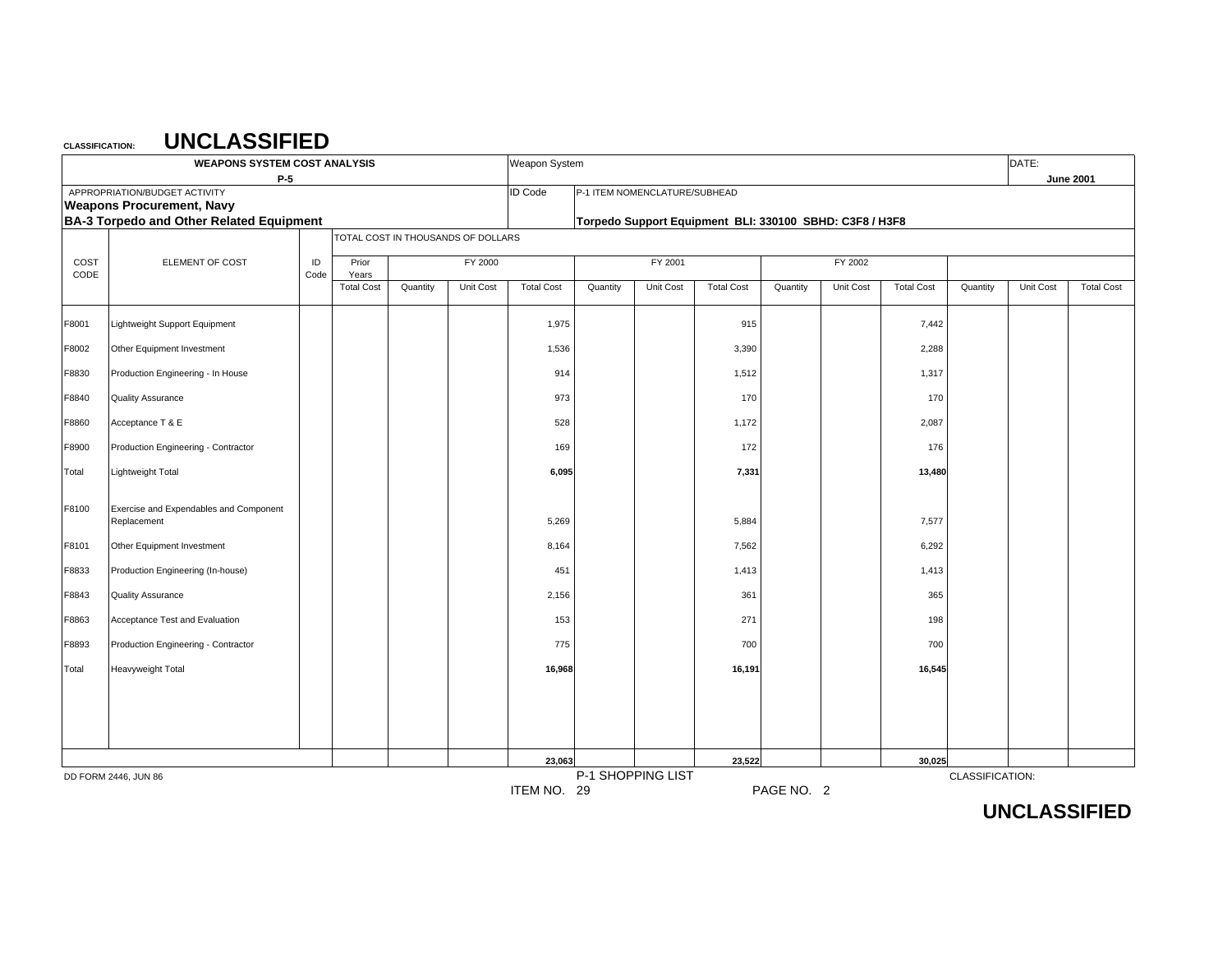| <b>BUDGET PROCUREMENT HISTORY AND PLANNING EXHIBIT (P-5A)</b> |          |                              |                           |                          |                          | <b>Weapon System</b>                     |               | A. DATE                         |                         |                               |
|---------------------------------------------------------------|----------|------------------------------|---------------------------|--------------------------|--------------------------|------------------------------------------|---------------|---------------------------------|-------------------------|-------------------------------|
|                                                               |          |                              |                           |                          |                          |                                          |               |                                 | <b>June 2001</b>        |                               |
| <b>B. APPROPRIATION/BUDGET ACTIVITY</b>                       |          |                              |                           |                          | C. P-1 ITEM NOMENCLATURE |                                          |               |                                 | <b>SUBHEAD</b>          |                               |
| <b>Weapons Procurement, Navy</b>                              |          |                              |                           |                          |                          |                                          |               |                                 |                         |                               |
| <b>BA-3 Torpedo Support Equipment</b>                         |          |                              |                           |                          |                          | <b>Torpedo Support Equipment</b>         |               |                                 | <b>C3F8 / H3F8</b>      |                               |
|                                                               |          |                              |                           |                          | CONTRACT                 |                                          |               | DATE OF                         | <b>SPECS</b>            | <b>DATE</b>                   |
| Cost Element/<br><b>FISCAL YEAR</b>                           | QUANTITY | <b>UNIT</b><br>COST<br>(000) | <b>LOCATION</b><br>OF PCO | RFP ISSUE<br><b>DATE</b> | <b>METHOD</b><br>& TYPE  | CONTRACTOR<br>AND LOCATION               | AWARD<br>DATE | <b>FIRST</b><br><b>DELIVERY</b> | AVAILABLE<br><b>NOW</b> | <b>REVISIONS</b><br>AVAILABLE |
| FY2000                                                        |          |                              |                           |                          |                          |                                          |               |                                 |                         |                               |
| MK46 Seawater Battery                                         | 851      |                              | 0.285 NUWC, Keyport       |                          | <b>RC/FFP</b>            | Magnavolt, Clayton, NC                   | 8/00          | 10/01                           | Yes                     |                               |
| MK78 Mod 1Suspension Band                                     | 2869     |                              | 0.386 NUWC, Keyport       |                          | <b>RC/FFP</b>            | United Terex, Inc. Fairview Village, PA  | 9/00          | 6/01                            | Yes                     |                               |
| MK46 Pressure Cylinder (Short)                                | 767      |                              | 0.199 NUWC, Keyport       |                          | RC/FFP                   | Cartridge Actuated Devices, Farifield NJ | 8/00          | 11/00                           | Yes                     |                               |
| MK46 MK31 Air Stabilizer                                      | 337      |                              | 0.657 NUWC, Keyport       |                          | <b>RC/FFP</b>            | United Terex, Inc. Fairview Village, PA  | 5/00          | 12/00                           | Yes                     |                               |
| MK50 Thermal Battery                                          | 5        |                              | 1.602 NUWC, Keyport       |                          | <b>RC/FFP</b>            | Aerospatiale Batteries, Bourges, FR      | 2/01          | 9/01                            | Yes                     |                               |
| MK46 Fuel Shutoff Valves                                      | 141      |                              | 0.300 NUWC, Keyport       |                          | <b>RC/FFP</b>            | Unknown                                  | 7/01          | 1/02                            | Yes                     |                               |
| <b>Universal Container</b>                                    | 27       |                              | 6.500 NSWC, Earle         |                          | <b>RC/FFP</b>            | Naval Weapon Station Earle, NJ           | 4/01          | 6/01                            | Yes                     |                               |
| <b>Extrusion Dies</b>                                         |          |                              | 24.000 NSWC, Earle        |                          | RC/FFP                   | Naval Weapon Station Earle, NJ           | 4/01          | 6/01                            | Yes                     |                               |
| <b>Torpedo Wire Coil</b>                                      | 789      |                              | 2.675 NUWC, Keyport       |                          | <b>RC/FFP</b>            | Entwistle, Hudson, MA                    | 3/00          | 7/00                            | Yes                     |                               |
| Sub Wire Coil                                                 | 1000     |                              | 1.830 NUWC, Keyport       |                          | <b>RC/FFP</b>            | Entwistle, Hudson, MA                    | 3/00          | 7/01                            | Yes                     |                               |
| Flex Hose (Improved)                                          | 800      |                              | 1.036 NUWC, Keyport       |                          | <b>RC/FFP</b>            | Cortland Cable Co, Cortland, NY          | 8/00          | 6/01                            | Yes                     |                               |
| Igniter                                                       | 1000     |                              | 0.128 NUWC, Keyport       |                          | <b>RC/FFP</b>            | Quantic, Hollister, CA                   | 6/00          | 1/00                            | Yes                     |                               |
| Umbilical Cables (Improved)                                   | 48       |                              | 3.314 NUWC, Keyport       |                          | RC/FFP                   | G & H Technology                         | 2/01          | 10/01                           | Yes                     |                               |
| Otto Fuel                                                     | 24       |                              | 8.800 NSWC, Indian Head   |                          | <b>WR</b>                | NSWC Indian Head, MD                     | 5/00          | 6/00                            | Yes                     |                               |
| FY2001                                                        |          |                              |                           |                          |                          |                                          |               |                                 |                         |                               |
| MK46 Mod 5 Seawater Battery                                   | 723      |                              | 0.350 NUWC, Keyport       | Option                   | <b>RC/FFP</b>            | Magnavolt, Clayton, NC                   | 3/01          | 10/01                           | Yes                     |                               |
| MK46 Pressure Cylinder (Short)                                | 200      |                              | 0.215 NUWC, Keyport       | Option                   | <b>RC/FFP</b>            | Cartridge Actuated Devices, Farifield NJ | 4/01          | 10/01                           | Yes                     |                               |
| MK46 Pressure Cylinder (Long)                                 | 370      |                              | 0.250 NUWC, Keyport       | 4/01                     | <b>RC/FFP</b>            | Unknown                                  | 6/01          | 1/02                            | Yes                     |                               |
| MK50 MK33 Air Stabilizer                                      | 175      |                              | 2.200 NUWC, Keyport       | 4/01                     | RC/FFP                   | Unknown                                  | 7/01          | 1/02                            | Yes                     |                               |
| MK50 REXTORP Kit                                              | 500      |                              | 0.050 NUWC, Keyport       | 4/01                     | <b>RC/FFP</b>            | Unknown                                  | 4/01          | 8/01                            | Yes                     |                               |
| MK46 REXTORP Kit                                              | 1228     |                              | 0.050 NUWC, Keyport       | 4/01                     | <b>RC/FFP</b>            | Unknown                                  | 4/01          | 8/01                            | Yes                     |                               |
| MK46 Fuel Shutoff Valve                                       | 182      |                              | 0.300 NUWC, Keyport       | 5/01                     | RC/FFP                   | Unknown                                  | 7/01          | 1/02                            | Yes                     |                               |
| <b>Torpedo Wire Coil</b>                                      | 611      |                              | 2.675 NUWC, Keyport       | Option                   | RC/FFP                   | Entwistle, Hudson, MA                    | 3/01          | 9/01                            | Yes                     |                               |
| Sub Wire Coil                                                 | 800      |                              | 1.940 NUWC, Keyport       | Option                   | <b>RC/FFP</b>            | Entwistle, Hudson, MA                    | 3/01          | 12/01                           | Yes                     |                               |
| Otto Fuel                                                     | 255      |                              | 8.600 NSWC Indian Head    | Option                   | WR                       | NSWC Indian Head, MD                     | 11/00         | 1/01                            | Yes                     |                               |
| MK62-1 A-Cable Recepticle                                     | 301      |                              | 0.956 NUWC, Keyport       | Option                   | RC/FFP                   | Quantic, Hollister, CA                   | 3/01          | 8/01                            | Yes                     |                               |
| MK62-1 A-Cable Insert                                         | 600      |                              | 0.216 NUWC, Keyport       | Option                   | <b>RC/FFP</b>            | G & H Technology                         | 3/01          | 10/01                           | Yes                     |                               |
| MK62-1 A-Cable Insert                                         | 400      |                              | 0.216 NUWC, Keyport       | 4/01                     | <b>RC/FFP</b>            | <b>Unknown</b>                           | 4/01          | 10/01                           | Yes                     |                               |
|                                                               |          |                              |                           |                          |                          |                                          |               |                                 |                         |                               |

D. REMARKS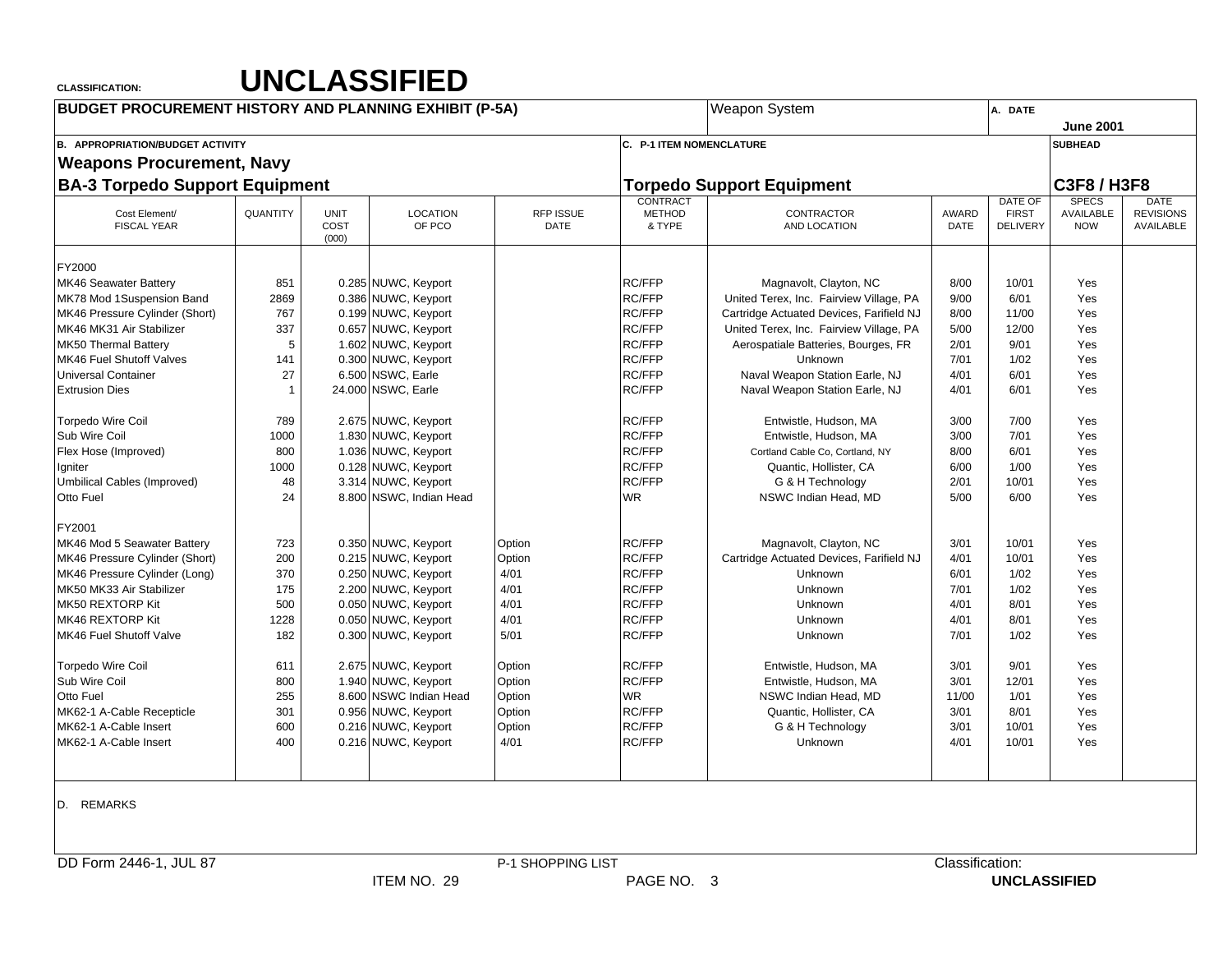| <b>BUDGET PROCUREMENT HISTORY AND PLANNING EXHIBIT (P-5A)</b> |          |                              |                           |                   |                              | <b>Weapon System</b>             |                 | A. DATE                                    |                                         |                                              |
|---------------------------------------------------------------|----------|------------------------------|---------------------------|-------------------|------------------------------|----------------------------------|-----------------|--------------------------------------------|-----------------------------------------|----------------------------------------------|
|                                                               |          |                              |                           |                   |                              |                                  |                 |                                            | <b>June 2001</b>                        |                                              |
| <b>B. APPROPRIATION/BUDGET ACTIVITY</b>                       |          |                              |                           |                   | C. P-1 ITEM NOMENCLATURE     |                                  |                 |                                            | <b>SUBHEAD</b>                          |                                              |
| <b>Weapons Procurement, Navy</b>                              |          |                              |                           |                   |                              |                                  |                 |                                            |                                         |                                              |
| <b>BA-3 Torpedo Support Equipment</b>                         |          |                              |                           |                   |                              | <b>Torpedo Support Equipment</b> |                 |                                            | C3F8 / H3F8                             |                                              |
| Cost Element/<br><b>FISCAL YEAR</b>                           | QUANTITY | <b>UNIT</b><br>COST<br>(000) | <b>LOCATION</b><br>OF PCO | RFP ISSUE<br>DATE | CONTRACT<br>METHOD<br>& TYPE | CONTRACTOR<br>AND LOCATION       | AWARD<br>DATE   | <b>DATE OF</b><br><b>FIRST</b><br>DELIVERY | <b>SPECS</b><br>AVAILABLE<br><b>NOW</b> | <b>DATE</b><br><b>REVISIONS</b><br>AVAILABLE |
| FY 2002                                                       |          |                              |                           |                   |                              |                                  |                 |                                            |                                         |                                              |
| MK46 Mod 5 Seawater Battery                                   | 350      |                              | 0.315 NUWC, Keyport       | Option            | RC/FFP                       | Magnavolt, Clayton, NC           | 3/02            | 10/02                                      | Yes                                     |                                              |
| MK78 Mod 1Suspension Band                                     | 735      |                              | 0.500 NUWC, Keyport       | Option            | RC/FFP                       | Unknown                          | 3/02            | 10/02                                      | Yes                                     |                                              |
| MK46 Pressure Cylinder (Long)                                 | 370      |                              | 0.250 NUWC, Keyport       | Option            | RC/FFP                       | Unknown                          | 3/02            | 10/02                                      | Yes                                     |                                              |
| MK46 MK31 Air Stabilizer                                      | 400      |                              | 0.800 NUWC, Keyport       | Option            | RC/FFP                       | Unknown                          | 3/02            | 10/02                                      | Yes                                     |                                              |
| MK50 MK33 Air Stabilizer                                      | 175      |                              | 2.300 NUWC, Keyport       | Option            | RC/FFP                       | Unknown                          | 3/02            | 10/02                                      | Yes                                     |                                              |
| MK46 REXTORP Kits                                             | 200      |                              | 0.100 NUWC, Keyport       | Option            | RC/FFP                       | Unknown                          | 3/02            | 10/02                                      | Yes                                     |                                              |
| MK50 Thermal Battery                                          | 129      |                              | 1.794 NUWC, Keyport       | Option            | RC/FFP                       | Aerospatiale Batteries, France   | 3/02            | 10/02                                      | Yes                                     |                                              |
| <b>Universal Container</b>                                    | 238      |                              | 3.600 NAVSEA              | 1/02              | PR/FFP                       | Unknown                          | 3/02            | 10/02                                      | Yes                                     |                                              |
| MK50 MEL Boiler                                               | 180      |                              | 28.000 NAVSEA             | Option            | PR/FFP                       | <b>Hamilton Sundstrand</b>       | 3/02            | 10/02                                      | Yes                                     |                                              |
| <b>Torpedo Wire Coil</b>                                      | 1000     |                              | 2.900 NUWC, Keyport       | 11/01             | RC/FFP                       | Unknown                          | 3/02            | 7/02                                       | Yes                                     |                                              |
| Sub Wire Coil                                                 | 600      |                              | 2.018 NUWC, Keyport       | Option            | RC/FFP                       | Entwistle, Hudson, MA            | 3/02            | 11/02                                      | Yes                                     |                                              |
| Flex Hose (Improved)                                          | 700      |                              | 1.080 NUWC, Keyport       | Option            | RC/FFP                       | Cortland Cable Co, Cortland, NY  | 3/02            | 11/02                                      | Yes                                     |                                              |
| Igniter                                                       | 179      |                              | 0.220 NUWC, Keyport       | Option            | RC/FFP                       | Quantic, Hollister, CA           | 3/02            | 11/02                                      | Yes                                     |                                              |
| Otto Fuel                                                     | 140      |                              | 17.470 NSWC Indian Head   | Option            | <b>WR</b>                    | NSWC Indian Head, MD             | 1/02            | 2/02                                       | Yes                                     |                                              |
| MK62-1 A-Cable Insert                                         | 1000     |                              | 0.225 NUWC, Keyport       | Option            | RC/FFP                       | Unknown                          | 3/02            | 12/02                                      | Yes                                     |                                              |
|                                                               |          |                              |                           |                   |                              |                                  |                 |                                            |                                         |                                              |
| D.<br><b>REMARKS</b>                                          |          |                              |                           |                   |                              |                                  |                 |                                            |                                         |                                              |
| DD Form 2446-1, JUL 87                                        |          |                              |                           | P-1 SHOPPING LIST |                              |                                  | Classification: |                                            |                                         |                                              |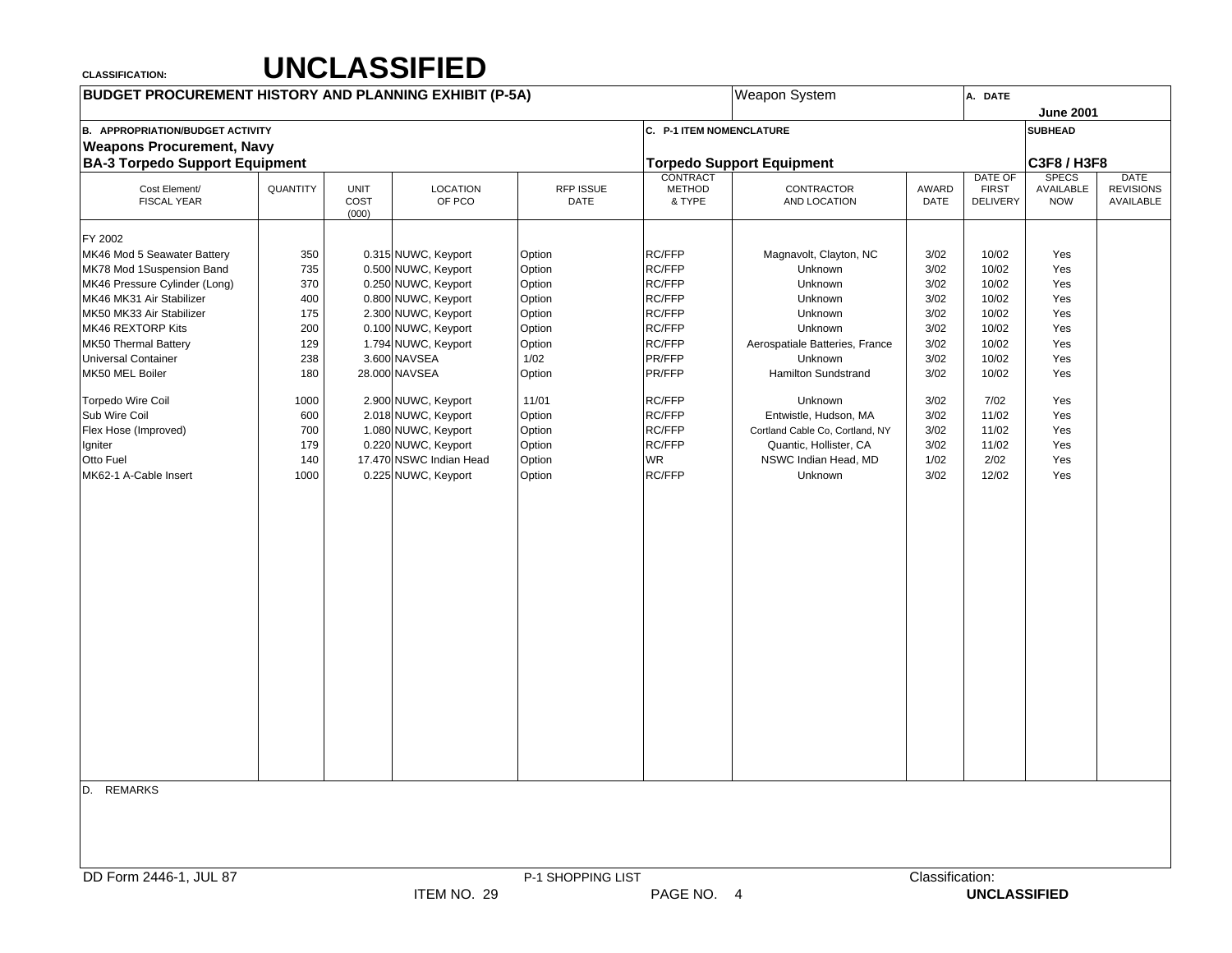|                                                                                                                                                                                                                                                                                                                                                                                                                                                                                                                                                                                                                                                                                                                                                                                                                                                            |                |            |            | <b>BUDGET ITEM JUSTIFICATION SHEET</b>        |        |                   |           |         |                                               |         |                        | DATE:          |                  |
|------------------------------------------------------------------------------------------------------------------------------------------------------------------------------------------------------------------------------------------------------------------------------------------------------------------------------------------------------------------------------------------------------------------------------------------------------------------------------------------------------------------------------------------------------------------------------------------------------------------------------------------------------------------------------------------------------------------------------------------------------------------------------------------------------------------------------------------------------------|----------------|------------|------------|-----------------------------------------------|--------|-------------------|-----------|---------|-----------------------------------------------|---------|------------------------|----------------|------------------|
| <b>APPROPRIATION/BUDGET ACTIVITY</b>                                                                                                                                                                                                                                                                                                                                                                                                                                                                                                                                                                                                                                                                                                                                                                                                                       |                |            |            |                                               | $P-40$ |                   |           |         | P-1 ITEM NOMENCLATURE                         |         |                        |                | <b>June 2001</b> |
| <b>Weapons Procurement, Navy</b>                                                                                                                                                                                                                                                                                                                                                                                                                                                                                                                                                                                                                                                                                                                                                                                                                           |                |            |            | <b>BA 3 - Torpedoes and Related Equipment</b> |        |                   |           |         | ASW Range Support BLI: 330200 SBHD: 83F4/73F4 |         |                        |                |                  |
| Program Element for Code B Items:                                                                                                                                                                                                                                                                                                                                                                                                                                                                                                                                                                                                                                                                                                                                                                                                                          |                |            |            |                                               |        |                   |           |         | Other Related Program Elements                |         |                        |                |                  |
|                                                                                                                                                                                                                                                                                                                                                                                                                                                                                                                                                                                                                                                                                                                                                                                                                                                            | Prior<br>Years | ID<br>Code | FY 2000    | FY 2001                                       |        | FY 2002           | FY 2003   | FY 2004 | FY 2005                                       | FY 2006 | FY 2007                | To<br>Complete | Total<br>Program |
| <b>QUANTITY</b>                                                                                                                                                                                                                                                                                                                                                                                                                                                                                                                                                                                                                                                                                                                                                                                                                                            |                |            |            |                                               |        |                   |           |         |                                               |         |                        |                |                  |
| COST (\$M)                                                                                                                                                                                                                                                                                                                                                                                                                                                                                                                                                                                                                                                                                                                                                                                                                                                 |                |            | \$<br>15.1 | \$<br>18.8                                    | \$     | 14.9              |           |         |                                               |         |                        |                |                  |
| Initial Spares (\$M)                                                                                                                                                                                                                                                                                                                                                                                                                                                                                                                                                                                                                                                                                                                                                                                                                                       |                |            |            |                                               |        |                   |           |         |                                               |         |                        |                |                  |
| Fleet exercises and torpedo firings, ASW readiness assessment and ASW weapon production acceptance testing. The Weapon Fleet training ranges supported are Southern California Offshore Range (SCORE),<br>Barking Sands Tactical Underwater Range/Barking Sands Underwater Range Extension (BARSTUR/BSURE), Atlantic Underwater Test and Evaluation Center (AUTEC) and Atlantic Fleet Weapons Training Facility<br>(AFWTF). Test and Evaluation (T&E) ranges are Nanoose, Dabob Bay and Quinault.<br>F4001 - Pinger Exercise Components are placed in weapons and other underwater vehicles for tracking during training and T&E exercises, and to insure safe operation and movement of all craft and weapons on the                                                                                                                                      |                |            |            |                                               |        |                   |           |         |                                               |         |                        |                |                  |
| ranges. In addition, pinger components are also procured to support the future Shallow Water Training Ranges at both coasts and Hawaii.                                                                                                                                                                                                                                                                                                                                                                                                                                                                                                                                                                                                                                                                                                                    |                |            |            |                                               |        |                   |           |         |                                               |         |                        |                |                  |
| F4003 - Recovery Equipment is used on T&E ranges for recovering weapons on or buried in the sea floor. Approximately \$10 million of hardware is recovered each year using these devices.                                                                                                                                                                                                                                                                                                                                                                                                                                                                                                                                                                                                                                                                  |                |            |            |                                               |        |                   |           |         |                                               |         |                        |                |                  |
| F4004 - The T&E Range Equipment line provides for improvement and modernization of range equipment for YTT (Yard Torpedo Tender) and test crafts; portable tracking range components used at remote sites for<br>testing requirements in different sea-bottom, littoral and cold water environments; and other range systems in support of weapon T&E operations.                                                                                                                                                                                                                                                                                                                                                                                                                                                                                          |                |            |            |                                               |        |                   |           |         |                                               |         |                        |                |                  |
| F4005 - The ASW Target MK 30 Mod 1 provides essential fleet ASW training on the Navy's underwater tracking ranges. The MK 30 Mod 1 is currently used at the BARSTUR - Hawaii, AUTEC - Bahamas, AFWTF -<br>St. Croix, Virgin Islands and SCORE. ASW range support funds are used to procure components for the MK 30 that are consumed/expendedduring fleet in-water runs. These funds are also used to replace obsolete<br>components and improve maintenance and reliability of the targets.                                                                                                                                                                                                                                                                                                                                                              |                |            |            |                                               |        |                   |           |         |                                               |         |                        |                |                  |
| F4006 - The stationary target components include the MK 28 Targets, and T&E Targets. MK 28 Targets are used for conducting Service Weapons Test (SWT) on in-service and advanced warshot torpedoes. The<br>SWT is the only test the Navy has to verify the explosive chain of torpedoes. Funding is used to procure target systems and components expended during SWT operations in addition to improvement and modernization<br>projects. The T&E targets include the MK 69, a bottom mounted stationary target, and Over-The-Side (OTS), a surface deployed target, used to test various weapon attributes during T&E exercises. These targets are<br>needed to fill specific technical requirements for the MK 48 ADCAP, MK 50 and MK54 torpedo upgrades. Funding is used to procure components that improve operability and maintenance of the target. |                |            |            |                                               |        |                   |           |         |                                               |         |                        |                |                  |
| F4007 - This is a Congressional plus-up to support the Northwest Range Complex that provides the test resources for acceptance testing for USW system acquisition. Funding will provide for upgrade/refurbishment of<br>existing range systems that are required to keep the Range Complex viable. The major systems that require upgrade/refurbishment are: Range Craft and Craft Systems, Fire Control and Instrumentation, and<br>Engineering and display systems.                                                                                                                                                                                                                                                                                                                                                                                      |                |            |            |                                               |        |                   |           |         |                                               |         |                        |                |                  |
| Production Engineering funds support efforts performed by a field activity or contractor during the production phase of these projects.                                                                                                                                                                                                                                                                                                                                                                                                                                                                                                                                                                                                                                                                                                                    |                |            |            |                                               |        |                   |           |         |                                               |         |                        |                |                  |
|                                                                                                                                                                                                                                                                                                                                                                                                                                                                                                                                                                                                                                                                                                                                                                                                                                                            |                |            |            |                                               |        | P-1 SHOPPING LIST |           |         |                                               |         | <b>CLASSIFICATION:</b> |                |                  |
| DD Form 2454, JUN 86                                                                                                                                                                                                                                                                                                                                                                                                                                                                                                                                                                                                                                                                                                                                                                                                                                       |                |            |            | ITEM NO. 30                                   |        |                   | PAGE NO 1 |         |                                               |         |                        |                |                  |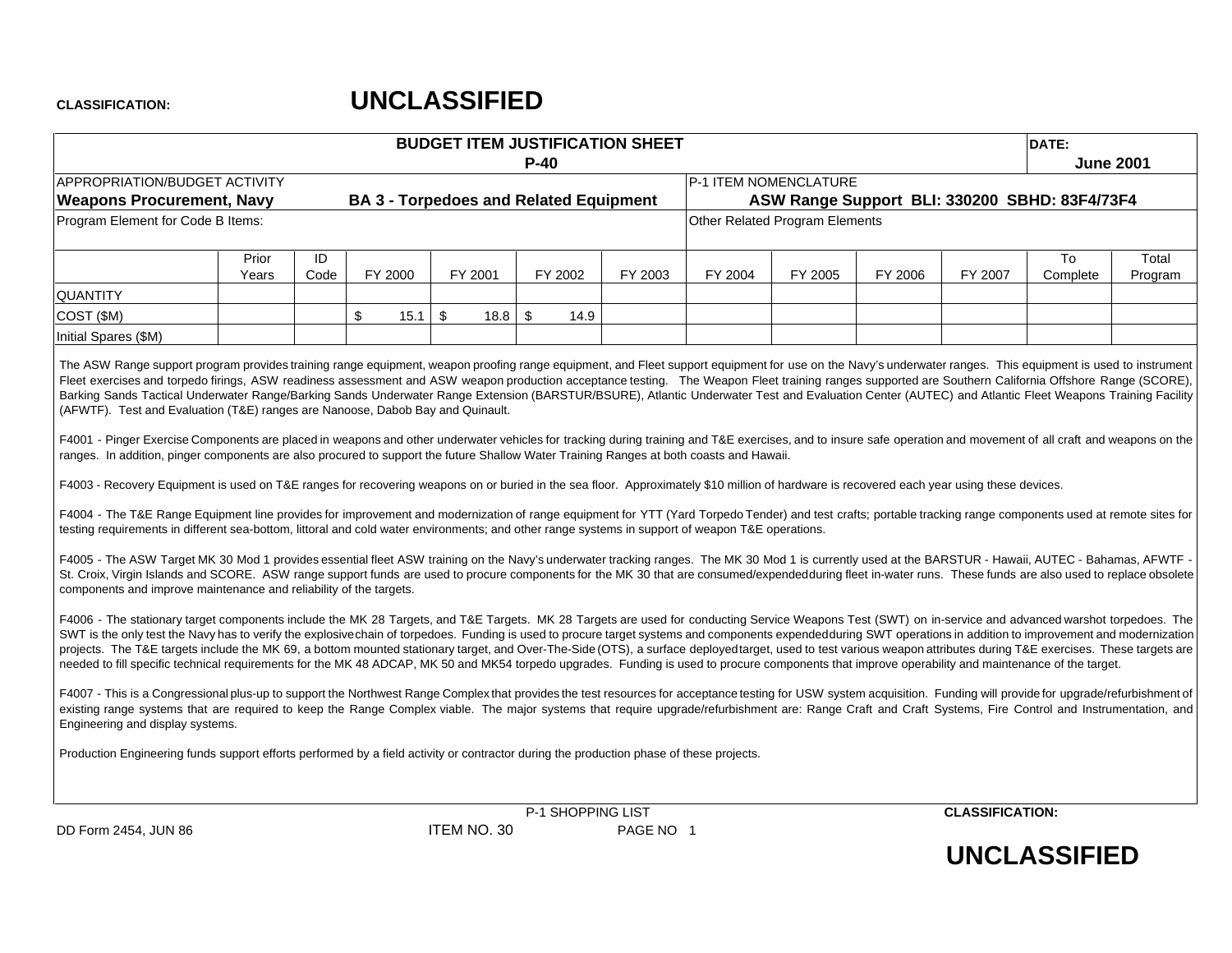## **UNCLASSIFIED**

|                                                                                                 | <b>WEAPONS SYSTEM COST ANALYSIS</b>                                                                                                                                                                                                                                                                                                                           |      |                            |          |                                    | Weapon System                                                                     |          |                               |                                                                           |          |           |                                                                                  | DATE: |                  |
|-------------------------------------------------------------------------------------------------|---------------------------------------------------------------------------------------------------------------------------------------------------------------------------------------------------------------------------------------------------------------------------------------------------------------------------------------------------------------|------|----------------------------|----------|------------------------------------|-----------------------------------------------------------------------------------|----------|-------------------------------|---------------------------------------------------------------------------|----------|-----------|----------------------------------------------------------------------------------|-------|------------------|
|                                                                                                 | APPROPRIATION/BUDGET ACTIVITY<br><b>Weapons Procurement, Navy</b>                                                                                                                                                                                                                                                                                             | P-5  |                            |          |                                    | <b>ID Code</b>                                                                    |          | P-1 ITEM NOMENCLATURE/SUBHEAD |                                                                           |          |           |                                                                                  |       | <b>June 2001</b> |
|                                                                                                 | <b>BA 3 - Torpedoes and Related Equipment</b>                                                                                                                                                                                                                                                                                                                 |      |                            |          |                                    |                                                                                   |          |                               | ASW Range Support BLI: 330200 SBHD: 83F4/73F4                             |          |           |                                                                                  |       |                  |
|                                                                                                 |                                                                                                                                                                                                                                                                                                                                                               |      |                            |          | TOTAL COST IN THOUSANDS OF DOLLARS |                                                                                   |          |                               |                                                                           |          |           |                                                                                  |       |                  |
| COST                                                                                            | ELEMENT OF COST                                                                                                                                                                                                                                                                                                                                               | ID   | Prior                      |          | FY 2000                            |                                                                                   |          | FY 2001                       |                                                                           |          | FY 2002   |                                                                                  |       |                  |
| CODE                                                                                            |                                                                                                                                                                                                                                                                                                                                                               | Code | Years<br><b>Total Cost</b> | Quantity | Unit Cost                          | <b>Total Cost</b>                                                                 | Quantity | Unit Cost                     | <b>Total Cost</b>                                                         | Quantity | Unit Cost | <b>Total Cost</b>                                                                |       |                  |
|                                                                                                 |                                                                                                                                                                                                                                                                                                                                                               |      |                            |          |                                    |                                                                                   |          |                               |                                                                           |          |           |                                                                                  |       |                  |
| F4001<br>F4003<br>F4004<br>F4005<br>F4006<br>F4007<br>F4830<br>F4850<br>F4900<br>F4001<br>F4003 | N86<br><b>Pinger Exercise Components</b><br>Recovery Equipment<br>Test & Evaluation Range Equipment<br>MK 30 Components<br><b>Stationary Target Components</b><br>NW Range Upgrade<br>Production Engineering In-House<br>Product Improvement<br>Production Engineering - Contractors<br><b>N87</b><br><b>Pinger Exercise Components</b><br>Recovery Equipment |      |                            |          |                                    | 289<br>66<br>298<br>468<br>142<br>$\mathbf 0$<br>286<br>230<br>29<br>1,674<br>376 |          |                               | 239<br>51<br>238<br>358<br>120<br>397<br>252<br>194<br>22<br>1,686<br>354 |          |           | 275<br>52<br>275<br>305<br>147<br>$\mathbf 0$<br>238<br>164<br>18<br>1967<br>378 |       |                  |
| F4004<br>F4005<br>F4006<br>F4007<br>F4830<br>F4850<br>F4900                                     | Test & Evaluation Range Equipment<br>MK30 Components<br><b>Stationary Target Components</b><br>NW Range Upgrade<br>Production Engineering In-House<br>Product Improvement<br>Production Engineering - Contractors                                                                                                                                             |      |                            |          |                                    | 1,726<br>2,713<br>834<br>$\Omega$<br>1,658<br>1,329<br>170                        |          |                               | 1,682<br>2,523<br>844<br>2,815<br>1,781<br>1,371<br>160                   |          |           | 1988<br>2204<br>1061<br>$\mathbf 0$<br>1709<br>1180<br>130                       |       |                  |
| F4001<br>F4003<br>F4004<br>F4005<br>F4006<br>F4007<br>F4830<br>F4850<br>F4900                   | N88<br>Pinger Exercise Components<br>Recovery Equipment<br>Test & Evaluation Range Equipment<br>MK 30 Components<br><b>Stationary Target Components</b><br>NW Range Upgrade<br>Production Engineering In-House<br>Product Improvement<br>Production Engineering - Contractors<br>N6                                                                           |      |                            |          |                                    | 445<br>100<br>459<br>720<br>222<br>$\Omega$<br>440<br>352<br>44                   |          |                               | 469<br>99<br>471<br>705<br>235<br>788<br>499<br>384<br>44                 |          |           | 170<br>32<br>169<br>1145<br>91<br>$\mathbf 0$<br>654<br>425<br>44                |       |                  |
| F4001<br>F4005                                                                                  | Pinger Exercise Components<br>MK30 Components                                                                                                                                                                                                                                                                                                                 |      |                            |          |                                    |                                                                                   |          |                               |                                                                           |          |           | 24<br>16                                                                         |       |                  |
|                                                                                                 |                                                                                                                                                                                                                                                                                                                                                               |      |                            |          |                                    | 15,070                                                                            |          |                               | 18,781                                                                    |          |           | 14,861                                                                           |       |                  |
|                                                                                                 | DD FORM 2446, JUN 86                                                                                                                                                                                                                                                                                                                                          |      |                            |          | ITEM NO. 30                        | P-1 SHOPPING LIST                                                                 |          | PAGE NO. 2                    |                                                                           |          |           | CLASSIFICATION:                                                                  |       |                  |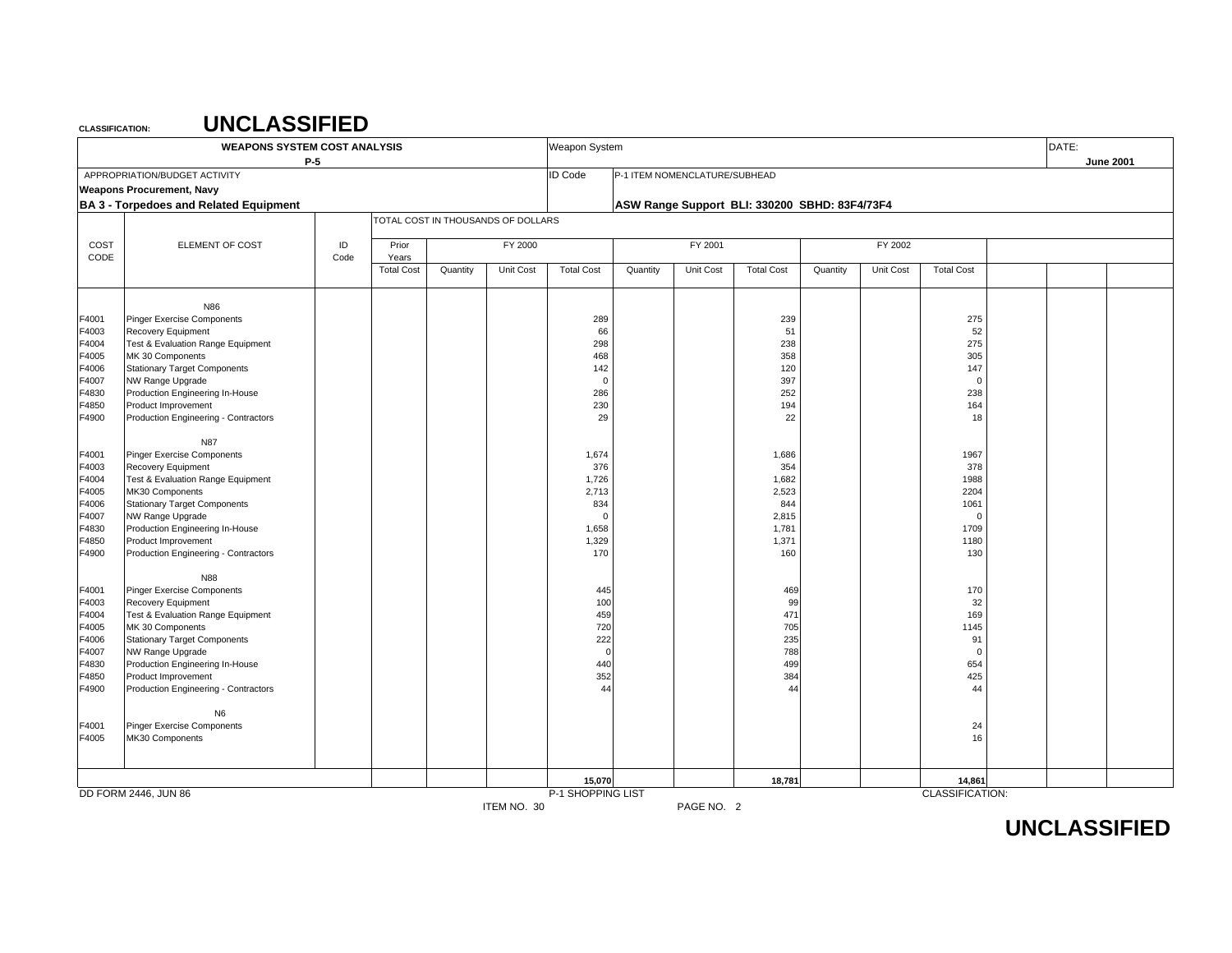|                                                                                                                                                                                                                      | <b>BUDGET ITEM JUSTIFICATION SHEET</b> |         |         |                              |                                               | DATE:            |  |
|----------------------------------------------------------------------------------------------------------------------------------------------------------------------------------------------------------------------|----------------------------------------|---------|---------|------------------------------|-----------------------------------------------|------------------|--|
|                                                                                                                                                                                                                      |                                        | $P-40$  |         |                              |                                               | <b>June 2001</b> |  |
| APPROPRIATION/BUDGET ACTIVITY                                                                                                                                                                                        |                                        |         |         | <b>P-1 ITEM NOMENCLATURE</b> |                                               |                  |  |
| <b>Weapons Procurement, Navy</b>                                                                                                                                                                                     |                                        |         |         |                              |                                               | <b>BLI 2410</b>  |  |
| <b>BA</b> - 3 Torpedoes and Related Equipment                                                                                                                                                                        |                                        |         |         |                              | FIRST DESTINATION TRANSPORTATION (FDT) / 93TA |                  |  |
|                                                                                                                                                                                                                      | FY 2000                                | FY 2001 | FY 2002 |                              |                                               |                  |  |
| <b>COST</b><br>(In Millions)                                                                                                                                                                                         | 2.4                                    | 1.8     | 2.8     |                              |                                               |                  |  |
| First Destination Transportation (FDT) provides for the movement of newly procured equipment and material from the contractor's plant to the<br>initial point of receipt for subsequent shipment to its destination. |                                        |         |         |                              |                                               |                  |  |
|                                                                                                                                                                                                                      |                                        |         |         |                              |                                               |                  |  |
|                                                                                                                                                                                                                      |                                        |         |         |                              |                                               |                  |  |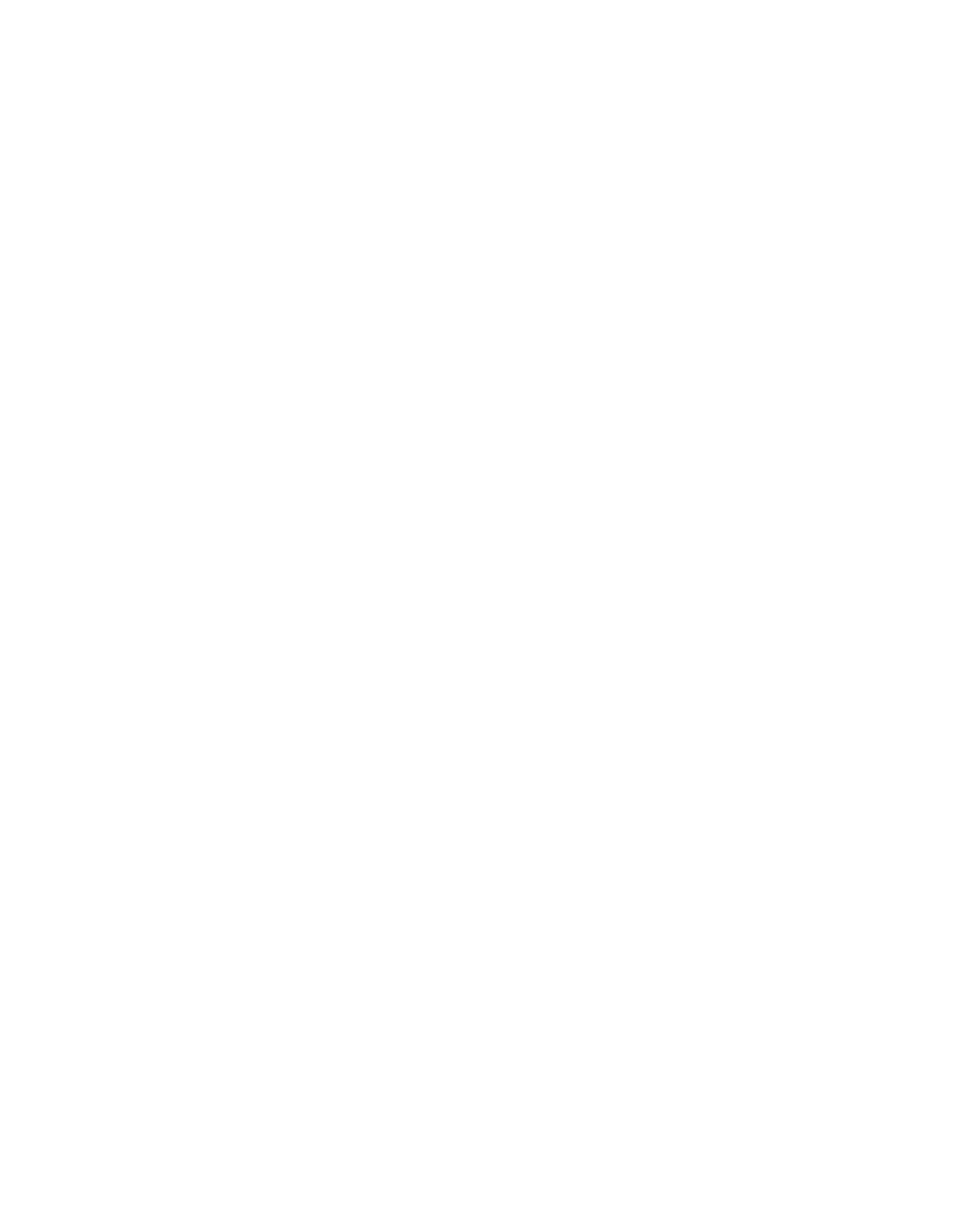|                           |                                                                      |              |             | WEAPONS SYSTEM COST ANALYSIS  |                    |                                               |     |                   | DATE:               |  |
|---------------------------|----------------------------------------------------------------------|--------------|-------------|-------------------------------|--------------------|-----------------------------------------------|-----|-------------------|---------------------|--|
|                           |                                                                      |              |             | $P-5$                         |                    |                                               |     |                   | <b>June 2001</b>    |  |
| Weapons Procurement, Navy | APPROPRIATION/BUDGET ACTIVITY<br>BA 3 Torpedoes and Related Equipmen |              |             | P-1 ITEM NOMENCLATURE/SUBHEAD |                    | First Destination Transportation (FDT) / 93TA |     |                   |                     |  |
| COST                      | ELEMENT OF COST                                                      | <b>IDENT</b> |             |                               |                    | TOTAL COST IN THOUSANDS OF DOLLARS            |     |                   |                     |  |
| CODE                      |                                                                      | CODE         |             | FY 2000                       |                    | FY 2001                                       |     | FY 2002           |                     |  |
|                           |                                                                      |              | QTY         | <b>TOTAL COST</b>             | QTY                | <b>TOTAL COST</b>                             | QTY | <b>TOTAL COST</b> |                     |  |
| <b>TA001</b>              | First Destination Transportation                                     |              |             | 2,396                         |                    | 1,825                                         |     | 2,802             |                     |  |
| DD FORM 2446, JUN 86      |                                                                      |              | ITEM NO. 31 |                               | PAGE NO.<br>2 of 2 |                                               |     |                   | <b>UNCLASSIFIED</b> |  |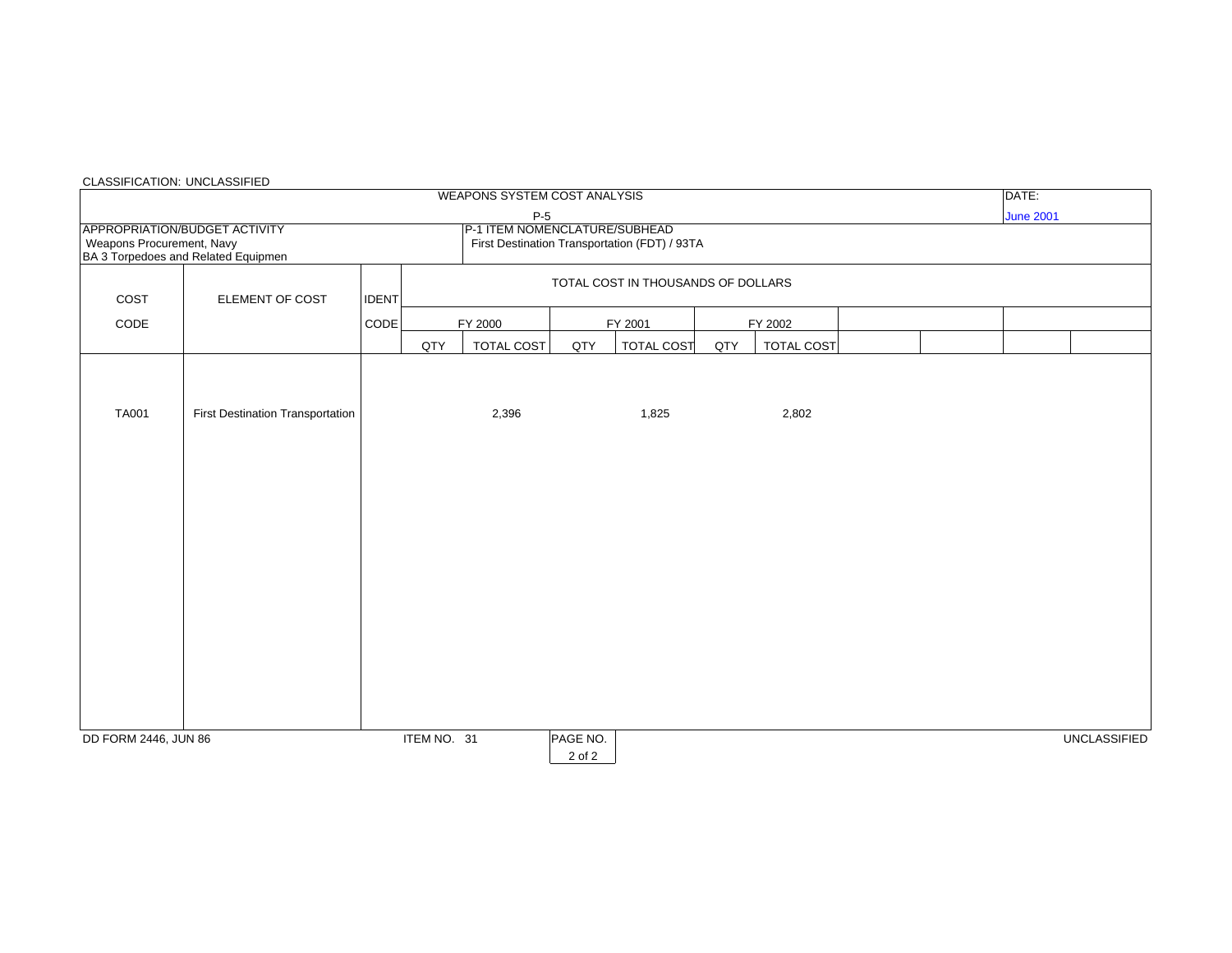|                                                                                                 |                       |      | <b>BUDGET ITEM JUSTIFICATION SHEET</b> |         |                                                                                                                                                                                                                                                                                                                                                                                                                   |  |                                          | DATE: |                                      |  |
|-------------------------------------------------------------------------------------------------|-----------------------|------|----------------------------------------|---------|-------------------------------------------------------------------------------------------------------------------------------------------------------------------------------------------------------------------------------------------------------------------------------------------------------------------------------------------------------------------------------------------------------------------|--|------------------------------------------|-------|--------------------------------------|--|
| <b>APPROPRIATION/BUDGET ACTIVITY</b>                                                            |                       |      | $P-40$                                 |         |                                                                                                                                                                                                                                                                                                                                                                                                                   |  | <b>P-1 ITEM NOMENCLATURE/LINE ITEM #</b> |       | <b>June 2001</b>                     |  |
| <b>WEAPONS PROCUREMENT, NAVY</b>                                                                |                       |      |                                        |         |                                                                                                                                                                                                                                                                                                                                                                                                                   |  |                                          |       | SMALL ARMS AND WEAPONS - BLI #412900 |  |
| <b>BA-4: OTHER WEAPONS</b>                                                                      |                       |      |                                        |         |                                                                                                                                                                                                                                                                                                                                                                                                                   |  |                                          | 24E3  |                                      |  |
| <b>Program Element for Code B Items:</b>                                                        |                       |      |                                        |         |                                                                                                                                                                                                                                                                                                                                                                                                                   |  | OTHER RELATED PROGRM ELEMENTS            |       |                                      |  |
|                                                                                                 |                       |      |                                        |         |                                                                                                                                                                                                                                                                                                                                                                                                                   |  |                                          |       |                                      |  |
|                                                                                                 | Prior                 | ID   |                                        |         |                                                                                                                                                                                                                                                                                                                                                                                                                   |  |                                          |       |                                      |  |
|                                                                                                 | Years                 | Code | FY 2000                                | FY 2001 | FY 2002                                                                                                                                                                                                                                                                                                                                                                                                           |  |                                          |       |                                      |  |
| <b>QUANTITY</b>                                                                                 |                       |      |                                        |         |                                                                                                                                                                                                                                                                                                                                                                                                                   |  |                                          |       |                                      |  |
| <b>EQUIPMENT COST</b>                                                                           |                       |      |                                        |         |                                                                                                                                                                                                                                                                                                                                                                                                                   |  |                                          |       |                                      |  |
| (In Millions)                                                                                   | N/A                   |      | \$2.4                                  | \$2.4   | \$0.9                                                                                                                                                                                                                                                                                                                                                                                                             |  |                                          |       |                                      |  |
| <b>SPARES COST</b>                                                                              |                       |      |                                        |         |                                                                                                                                                                                                                                                                                                                                                                                                                   |  |                                          |       |                                      |  |
| (In Millions)                                                                                   |                       |      |                                        |         |                                                                                                                                                                                                                                                                                                                                                                                                                   |  |                                          |       |                                      |  |
| <b>PROGRAM DESCRIPTION/JUSTIFICATION:</b>                                                       |                       |      |                                        |         |                                                                                                                                                                                                                                                                                                                                                                                                                   |  |                                          |       |                                      |  |
| approximately 2,495 ship/ashore activities Navy-wide.<br>NMCBs, 2 NCFSUs and 2 CEMUs (SEABEES). |                       |      |                                        |         | of small arms and weapons (caliber .50 and below), including required gun mounts and associated support components. The line also<br>provides for procurement of sufficient types and quantities of weapons to support training, security afloat and shore missions of<br>This line was increased in FY03 and FY04 due to funds being transferred into this line for procurement of M240 Machines guns for the 20 |  |                                          |       |                                      |  |
|                                                                                                 |                       |      | <b>FY2000</b>                          | FY 2001 | FY 2002                                                                                                                                                                                                                                                                                                                                                                                                           |  |                                          |       |                                      |  |
|                                                                                                 | <b>Funding Totals</b> |      | \$2,365                                | \$2,387 | \$910                                                                                                                                                                                                                                                                                                                                                                                                             |  |                                          |       |                                      |  |
|                                                                                                 |                       |      |                                        |         |                                                                                                                                                                                                                                                                                                                                                                                                                   |  |                                          |       |                                      |  |
|                                                                                                 |                       |      |                                        |         | P-1 SHOPPING LIST                                                                                                                                                                                                                                                                                                                                                                                                 |  | CLASSIFICATION:                          |       |                                      |  |

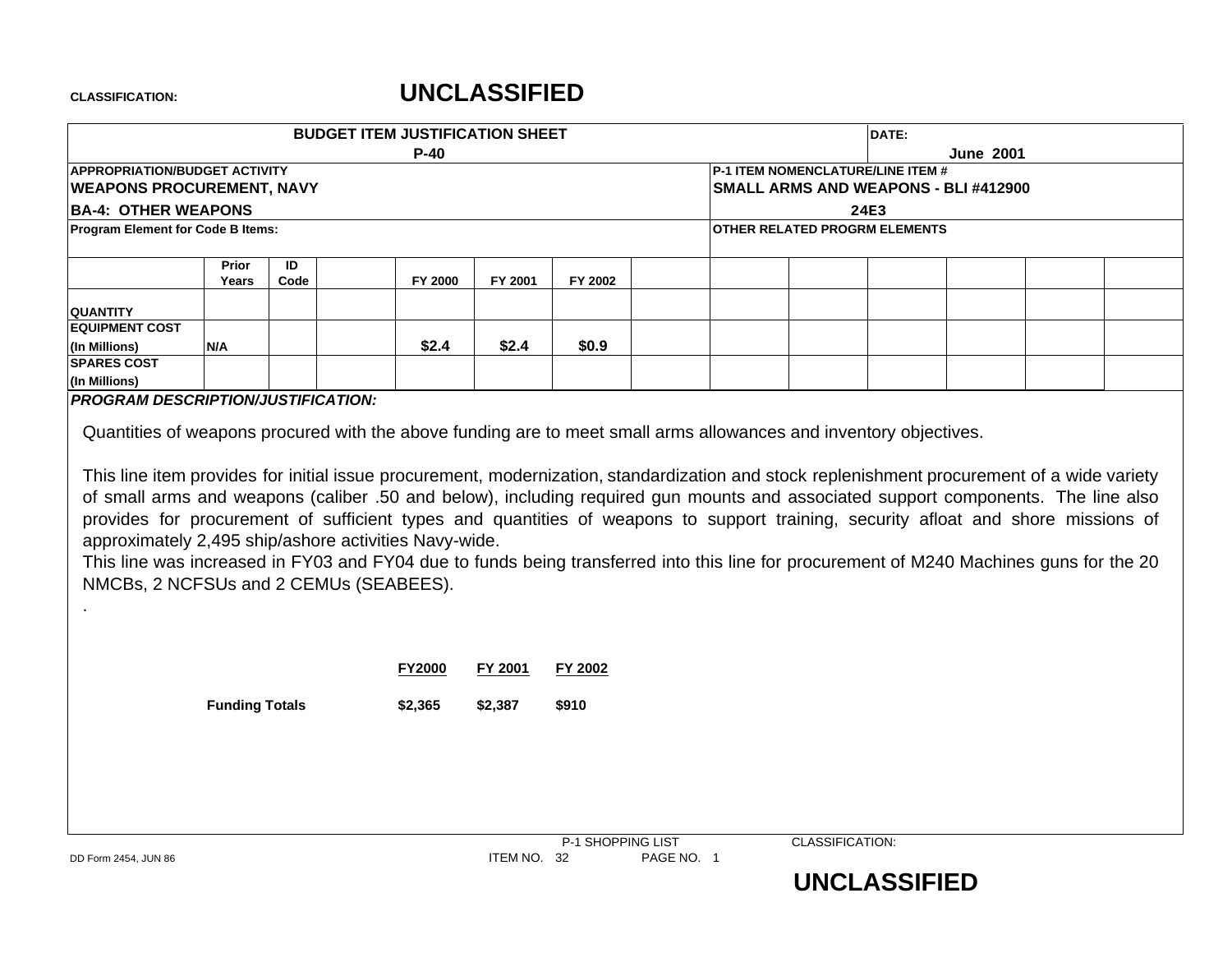|                                                                                                   |                |                        |                      | <b>BUDGET ITEM JUSTIFICATION SHEET</b> |                   |            |                       |                                               | DATE:   |                  |                            |                  |
|---------------------------------------------------------------------------------------------------|----------------|------------------------|----------------------|----------------------------------------|-------------------|------------|-----------------------|-----------------------------------------------|---------|------------------|----------------------------|------------------|
|                                                                                                   |                |                        |                      | $P-40$                                 |                   |            |                       |                                               |         | <b>JUNE 2001</b> |                            |                  |
| APPROPRIATION/BUDGET ACTIVITY                                                                     |                |                        |                      |                                        |                   |            | P-1 ITEM NOMENCLATURE |                                               |         | 4205             |                            |                  |
| <b>Weapons Procurement, Navy/BA-4</b>                                                             |                |                        |                      |                                        |                   |            |                       | MK-15 CLOSE-IN WEAPON SYSTEM (CIWS) MODS-24DT |         |                  |                            |                  |
| Program Element for Code B Items:                                                                 |                |                        |                      |                                        |                   |            |                       | Other Related Program Elements                |         |                  |                            |                  |
|                                                                                                   | Prior<br>Years | $\overline{D}$<br>Code | FY 2000<br>and Prior | FY 2001                                | FY 2002           | FY 2003    | FY 2004               | FY 2005                                       | FY 2006 | FY 2007          | T <sub>o</sub><br>Complete | Total<br>Program |
| QUANTITY                                                                                          |                | Α                      |                      |                                        |                   |            |                       |                                               |         |                  |                            |                  |
| COST (M\$)                                                                                        |                | Α                      | \$50.1               | \$25.7                                 | \$40.5            |            |                       |                                               |         |                  |                            |                  |
| Initial Spares (M\$)                                                                              |                |                        |                      |                                        |                   |            |                       |                                               |         |                  |                            |                  |
|                                                                                                   |                |                        |                      | <b>FY01</b>                            | FY02              |            |                       |                                               |         |                  |                            |                  |
| DT001 ORDALTS<br>DT802 PRODUCTION ENGR SUPPORT<br>DT803 ENGR SUPPORT<br><b>DTINS INSTALLATION</b> |                |                        |                      | 24769<br>957                           | 39500<br>1503     |            |                       |                                               |         |                  |                            |                  |
| <b>TOTAL</b>                                                                                      |                |                        |                      | 25726                                  | 40503             |            |                       |                                               |         |                  |                            |                  |
| DD Form 2454, JUN 86                                                                              |                |                        |                      | ITEM NO. 33                            | P-1 SHOPPING LIST | PAGE NO. 1 |                       | CLASSIFICATION:                               |         |                  |                            |                  |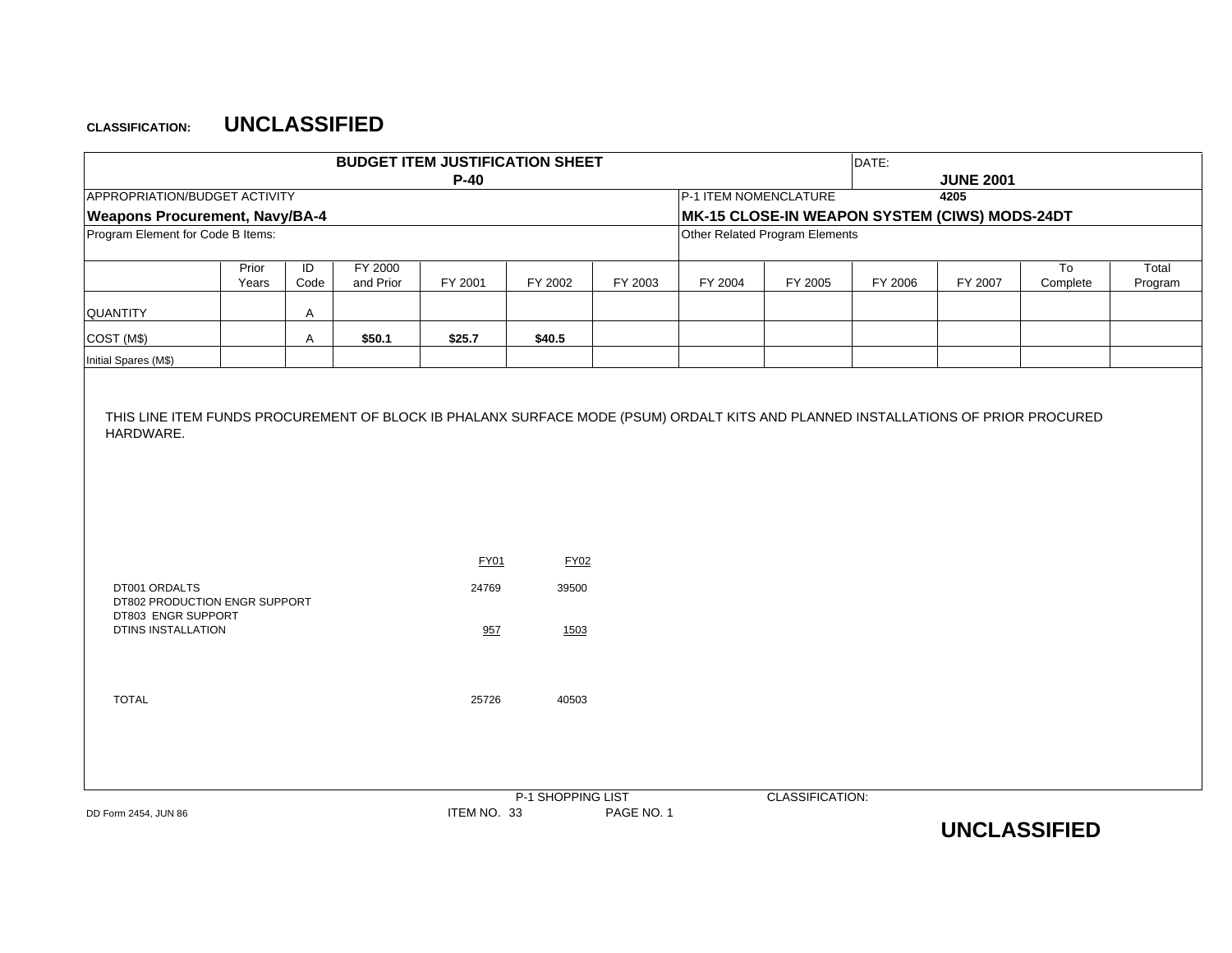| CLASSIFICATION:<br><b>UNCLASSIFIED</b>                                                                                                                       |                    |                                  |     |         |                 |                 |     |         |                           |      |     |                |         |                            |  |                        |                 |                             |
|--------------------------------------------------------------------------------------------------------------------------------------------------------------|--------------------|----------------------------------|-----|---------|-----------------|-----------------|-----|---------|---------------------------|------|-----|----------------|---------|----------------------------|--|------------------------|-----------------|-----------------------------|
| P <sub>3</sub> A                                                                                                                                             |                    | <b>INDIVIDUAL MODIFICATION</b>   |     |         |                 |                 |     |         |                           |      |     |                |         |                            |  |                        | Date: June 2001 |                             |
| MODELS OF SYSTEM AFFECTED:                                                                                                                                   |                    | PHALANX CIWS BLOCK 0 AND BLOCK I |     |         |                 |                 |     |         | <b>TYPE MODIFICATION:</b> |      |     | <b>UPGRADE</b> |         | <b>MODIFICATION TITLE:</b> |  | <b>BLOCK 1 ORDALTS</b> |                 |                             |
| <b>IDESCRIPTION/JUSTIFICATION:</b>                                                                                                                           |                    |                                  |     |         |                 |                 |     |         |                           |      |     |                |         |                            |  |                        |                 |                             |
| THE BLOCK IB SURFACE MODE ORDALT INCLUDES THE ADDITION OF A THERMAL IMAGER, AN AUTOMATIC ACQUISITION VIDEO TRACKER AND STABILIZATION SYSTEM FOR THE TRACKER. |                    |                                  |     |         |                 |                 |     |         |                           |      |     |                |         |                            |  |                        |                 |                             |
| THE UPGRADE IS ESSENTIAL TO PROVIDE THE FLEET CAPABILITY AGAINST SMALL HIGH SPEED SURFACE THREATS AND LOW SLOW SPEED AIR THREATS.                            |                    |                                  |     |         |                 |                 |     |         |                           |      |     |                |         |                            |  |                        |                 |                             |
|                                                                                                                                                              |                    |                                  |     |         |                 |                 |     |         |                           |      |     |                |         |                            |  |                        |                 |                             |
| DEVELOPMENT STATUS/MAJOR DEVELOPMENT MILESTONES:                                                                                                             |                    |                                  |     |         |                 | <b>COMPLETE</b> |     |         |                           |      |     |                |         |                            |  |                        |                 |                             |
|                                                                                                                                                              | FY 2000<br>& Prior |                                  |     | FY 2001 |                 | FY 2002         |     | FY 2003 | FY 2004                   |      |     | FY 2005        | FY 2006 | FY 2007                    |  | ТC                     |                 | <b>TOTAL</b>                |
|                                                                                                                                                              | QTY                | \$                               | QTY | \$      | QTY \$          |                 | QTY | -S      | QTY                       | - \$ | QTY | -S             | QTY \$  | QTY \$                     |  | \$                     | QTY             | \$.                         |
| <b>FINANCIAL PLAN (IN MILLIONS)</b>                                                                                                                          |                    |                                  |     |         |                 |                 |     |         |                           |      |     |                |         |                            |  |                        |                 |                             |
| RDT&E                                                                                                                                                        |                    | 100818                           |     |         |                 |                 |     |         |                           |      |     |                |         |                            |  |                        |                 |                             |
| <b>PROCUREMENT</b>                                                                                                                                           |                    |                                  |     |         |                 |                 |     |         |                           |      |     |                |         |                            |  |                        |                 |                             |
| <b>INSTALLATION KITS</b>                                                                                                                                     |                    |                                  |     |         |                 |                 |     |         |                           |      |     |                |         |                            |  |                        |                 |                             |
| INSTALLATION KITS NONRECURRING                                                                                                                               |                    |                                  |     |         |                 |                 |     |         |                           |      |     |                |         |                            |  |                        |                 |                             |
| <b>EQUIPMENT</b>                                                                                                                                             |                    |                                  |     |         |                 |                 |     |         |                           |      |     |                |         |                            |  |                        |                 |                             |
| <b>EQUIPMENT NONRECURRING</b>                                                                                                                                |                    |                                  |     |         |                 |                 |     |         |                           |      |     |                |         |                            |  |                        |                 |                             |
| <b>ENGINEERING CHANGE ORDERS</b>                                                                                                                             |                    |                                  |     |         |                 |                 |     |         |                           |      |     |                |         |                            |  |                        |                 |                             |
| <b>DATA</b>                                                                                                                                                  |                    |                                  |     |         |                 |                 |     |         |                           |      |     |                |         |                            |  |                        |                 |                             |
| <b>TRAINING EQUIPMENT</b>                                                                                                                                    |                    | 4972                             |     |         |                 |                 |     |         |                           |      |     |                |         |                            |  |                        |                 |                             |
| <b>SUPPORT EQUIPMENT</b>                                                                                                                                     |                    |                                  |     |         |                 |                 |     |         |                           |      |     |                |         |                            |  |                        |                 |                             |
| <b>BLOCK 1 ORDALTS</b>                                                                                                                                       | 219                | 261276                           |     |         |                 |                 |     |         |                           |      |     |                |         |                            |  |                        |                 |                             |
| -PSUM PROCUREMENT                                                                                                                                            | 13                 | 23000                            | 14  | 24769   | 32 <sup>1</sup> | 39500           |     |         |                           |      |     |                |         |                            |  |                        |                 |                             |
| <b>ORMS</b>                                                                                                                                                  | var                | 224790                           |     |         |                 |                 |     |         |                           |      |     |                |         |                            |  |                        |                 |                             |
| PRODUCTION ENGINEERING                                                                                                                                       |                    | 21213                            |     |         |                 |                 |     |         |                           |      |     |                |         |                            |  |                        |                 |                             |
| PRODUCTION ENGINEERING SUPPORT                                                                                                                               |                    | 15679                            |     |         |                 |                 |     |         |                           |      |     |                |         |                            |  |                        |                 |                             |
| <b>ENGINEERING SUPPORT</b>                                                                                                                                   |                    | 2446                             |     |         |                 |                 |     |         |                           |      |     |                |         |                            |  |                        |                 |                             |
| <b>INSTALL COST</b>                                                                                                                                          |                    | 50075                            |     | 957     |                 | 1003            |     |         |                           |      |     |                |         |                            |  |                        |                 |                             |
| <b>TOTAL PROCUREMENT</b>                                                                                                                                     | 232                | 603451                           | 14  | 25726   |                 | 40503           |     |         |                           |      |     |                |         |                            |  |                        |                 | CLACCIEICATION- LINCLACCIEI |

ITEM 33 PAGE NO. 2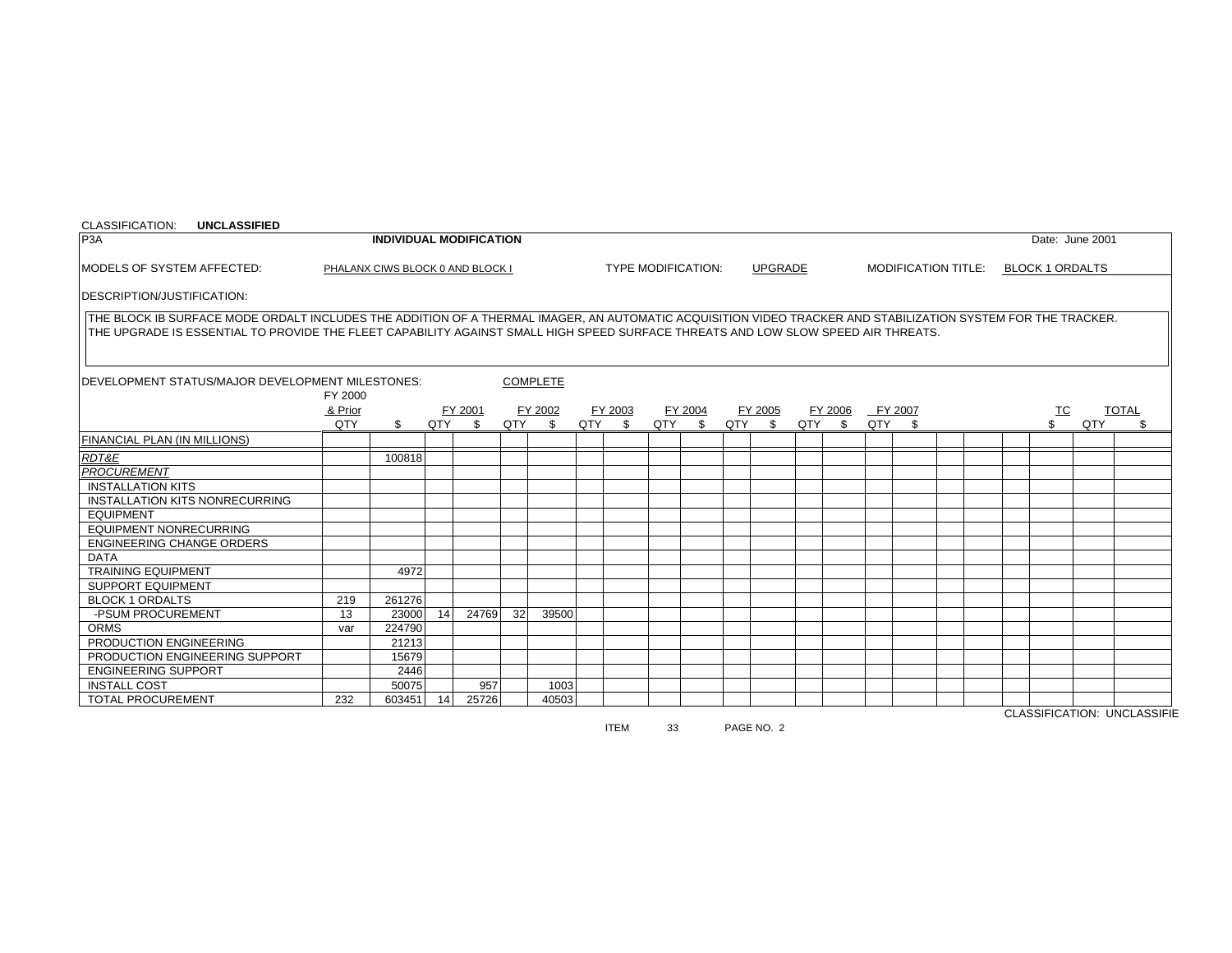| P3A (Continued)<br><b>INDIVIDUAL MODIFICATION (Continued)</b><br>Date: June 2001<br>MODELS OF SYSTEMS AFFECTED: PHALANX CIWS BLOCK 0 & BLOCK I<br>MODIFICATION TITLE: PHALANX CIWS BLOCK I ORDALTS<br><b>IINSTALLATION INFORMATION:</b><br><b>IMETHOD OF IMPLEMENTATION:</b><br>BLOCK IB SURFACE MODE ORDALT KITS WILL BE ACOMPLISHED BY AIT INSTALLATIONS DURING PIERSIDE AVAILABILITY.<br>PRODUCTION LEADTIME:<br>Months<br>24 Months<br>FY 2002:<br>FY 2001:<br>FY 2002:<br>FY 2000:<br>FY 2001:<br>(\$ in Millions)<br>Cost:<br>FY 2001<br>FY 2002<br>FY 2003<br>FY 2004<br>FY 2005<br>FY 2006<br>FY 2007<br><b>Prior Years</b><br>To Complete<br>Qty<br>\$<br>Qty<br>\$<br>Qty<br>\$<br>Qty<br>Qty<br>Qty<br>Qty<br>\$<br>\$<br>Qty<br>\$<br>\$<br>\$<br>215<br>50075<br><b>PRIOR YEARS</b><br>$\mathbf{3}$<br>768<br>160<br>189<br>FY 1998 EQUIPMENT<br>FY 1999 EQUIPMENT<br>343<br>FY 2000 EQUIPMENT<br>FY 2001 EQUIPMENT<br>FY 2002 EQUIPMENT<br>FY 2003 EQUIPMENT<br>FY 2004 EQUIPMENT<br>FY 2005 EQUIPMENT<br>FY 2006 EQUIPMENT<br>TO COMPLETE<br>INSTALLATION SCHEDULE: Input=Delivery to the Facility, Output=Facility providing to Fleet, ready for issue<br>FY 2000<br>FY 2001<br>FY 2002<br>$\begin{array}{ c c c c c }\n\hline\n4 & 1 & 2 & 3 & 4 \\ \hline\n0 & 0 & 1 & 0\n\end{array}$<br>$2 \quad 3$<br>& Prior<br>$\overline{1}$<br>$\frac{1}{1}$ 0<br>209<br>$\overline{0}$<br>In<br>209<br>Out<br>$0 \quad 1$<br>$\mathbf 0$<br>$0\quad 0$<br>$\overline{0}$<br>$\mathbf{1}$<br>$\mathbf 0$<br>$P-3A$<br><b>CLASSIFICATION: UNCLASSIFIED</b><br>ITEM 33 PAGE NO. 3 | <b>CLASSIFICATION: UNCLASSIFIED</b> |  |  |  |  |  |  |  |  |  |  |  |       |
|------------------------------------------------------------------------------------------------------------------------------------------------------------------------------------------------------------------------------------------------------------------------------------------------------------------------------------------------------------------------------------------------------------------------------------------------------------------------------------------------------------------------------------------------------------------------------------------------------------------------------------------------------------------------------------------------------------------------------------------------------------------------------------------------------------------------------------------------------------------------------------------------------------------------------------------------------------------------------------------------------------------------------------------------------------------------------------------------------------------------------------------------------------------------------------------------------------------------------------------------------------------------------------------------------------------------------------------------------------------------------------------------------------------------------------------------------------------------------------------------------------------------------------------------------------------------------------------|-------------------------------------|--|--|--|--|--|--|--|--|--|--|--|-------|
|                                                                                                                                                                                                                                                                                                                                                                                                                                                                                                                                                                                                                                                                                                                                                                                                                                                                                                                                                                                                                                                                                                                                                                                                                                                                                                                                                                                                                                                                                                                                                                                          |                                     |  |  |  |  |  |  |  |  |  |  |  |       |
|                                                                                                                                                                                                                                                                                                                                                                                                                                                                                                                                                                                                                                                                                                                                                                                                                                                                                                                                                                                                                                                                                                                                                                                                                                                                                                                                                                                                                                                                                                                                                                                          |                                     |  |  |  |  |  |  |  |  |  |  |  |       |
| ADMINISTRATIVE LEAD-TIME:<br>CONTRACT DATES: FY 2000:<br><b>IDELIVERY DATE:</b>                                                                                                                                                                                                                                                                                                                                                                                                                                                                                                                                                                                                                                                                                                                                                                                                                                                                                                                                                                                                                                                                                                                                                                                                                                                                                                                                                                                                                                                                                                          |                                     |  |  |  |  |  |  |  |  |  |  |  |       |
|                                                                                                                                                                                                                                                                                                                                                                                                                                                                                                                                                                                                                                                                                                                                                                                                                                                                                                                                                                                                                                                                                                                                                                                                                                                                                                                                                                                                                                                                                                                                                                                          |                                     |  |  |  |  |  |  |  |  |  |  |  |       |
|                                                                                                                                                                                                                                                                                                                                                                                                                                                                                                                                                                                                                                                                                                                                                                                                                                                                                                                                                                                                                                                                                                                                                                                                                                                                                                                                                                                                                                                                                                                                                                                          |                                     |  |  |  |  |  |  |  |  |  |  |  |       |
|                                                                                                                                                                                                                                                                                                                                                                                                                                                                                                                                                                                                                                                                                                                                                                                                                                                                                                                                                                                                                                                                                                                                                                                                                                                                                                                                                                                                                                                                                                                                                                                          |                                     |  |  |  |  |  |  |  |  |  |  |  | Total |
|                                                                                                                                                                                                                                                                                                                                                                                                                                                                                                                                                                                                                                                                                                                                                                                                                                                                                                                                                                                                                                                                                                                                                                                                                                                                                                                                                                                                                                                                                                                                                                                          |                                     |  |  |  |  |  |  |  |  |  |  |  |       |
|                                                                                                                                                                                                                                                                                                                                                                                                                                                                                                                                                                                                                                                                                                                                                                                                                                                                                                                                                                                                                                                                                                                                                                                                                                                                                                                                                                                                                                                                                                                                                                                          |                                     |  |  |  |  |  |  |  |  |  |  |  |       |
|                                                                                                                                                                                                                                                                                                                                                                                                                                                                                                                                                                                                                                                                                                                                                                                                                                                                                                                                                                                                                                                                                                                                                                                                                                                                                                                                                                                                                                                                                                                                                                                          |                                     |  |  |  |  |  |  |  |  |  |  |  |       |
|                                                                                                                                                                                                                                                                                                                                                                                                                                                                                                                                                                                                                                                                                                                                                                                                                                                                                                                                                                                                                                                                                                                                                                                                                                                                                                                                                                                                                                                                                                                                                                                          |                                     |  |  |  |  |  |  |  |  |  |  |  |       |
|                                                                                                                                                                                                                                                                                                                                                                                                                                                                                                                                                                                                                                                                                                                                                                                                                                                                                                                                                                                                                                                                                                                                                                                                                                                                                                                                                                                                                                                                                                                                                                                          |                                     |  |  |  |  |  |  |  |  |  |  |  |       |
|                                                                                                                                                                                                                                                                                                                                                                                                                                                                                                                                                                                                                                                                                                                                                                                                                                                                                                                                                                                                                                                                                                                                                                                                                                                                                                                                                                                                                                                                                                                                                                                          |                                     |  |  |  |  |  |  |  |  |  |  |  |       |
|                                                                                                                                                                                                                                                                                                                                                                                                                                                                                                                                                                                                                                                                                                                                                                                                                                                                                                                                                                                                                                                                                                                                                                                                                                                                                                                                                                                                                                                                                                                                                                                          |                                     |  |  |  |  |  |  |  |  |  |  |  |       |
|                                                                                                                                                                                                                                                                                                                                                                                                                                                                                                                                                                                                                                                                                                                                                                                                                                                                                                                                                                                                                                                                                                                                                                                                                                                                                                                                                                                                                                                                                                                                                                                          |                                     |  |  |  |  |  |  |  |  |  |  |  |       |
|                                                                                                                                                                                                                                                                                                                                                                                                                                                                                                                                                                                                                                                                                                                                                                                                                                                                                                                                                                                                                                                                                                                                                                                                                                                                                                                                                                                                                                                                                                                                                                                          |                                     |  |  |  |  |  |  |  |  |  |  |  |       |
|                                                                                                                                                                                                                                                                                                                                                                                                                                                                                                                                                                                                                                                                                                                                                                                                                                                                                                                                                                                                                                                                                                                                                                                                                                                                                                                                                                                                                                                                                                                                                                                          |                                     |  |  |  |  |  |  |  |  |  |  |  |       |
|                                                                                                                                                                                                                                                                                                                                                                                                                                                                                                                                                                                                                                                                                                                                                                                                                                                                                                                                                                                                                                                                                                                                                                                                                                                                                                                                                                                                                                                                                                                                                                                          |                                     |  |  |  |  |  |  |  |  |  |  |  |       |
|                                                                                                                                                                                                                                                                                                                                                                                                                                                                                                                                                                                                                                                                                                                                                                                                                                                                                                                                                                                                                                                                                                                                                                                                                                                                                                                                                                                                                                                                                                                                                                                          |                                     |  |  |  |  |  |  |  |  |  |  |  |       |
|                                                                                                                                                                                                                                                                                                                                                                                                                                                                                                                                                                                                                                                                                                                                                                                                                                                                                                                                                                                                                                                                                                                                                                                                                                                                                                                                                                                                                                                                                                                                                                                          |                                     |  |  |  |  |  |  |  |  |  |  |  |       |
|                                                                                                                                                                                                                                                                                                                                                                                                                                                                                                                                                                                                                                                                                                                                                                                                                                                                                                                                                                                                                                                                                                                                                                                                                                                                                                                                                                                                                                                                                                                                                                                          |                                     |  |  |  |  |  |  |  |  |  |  |  |       |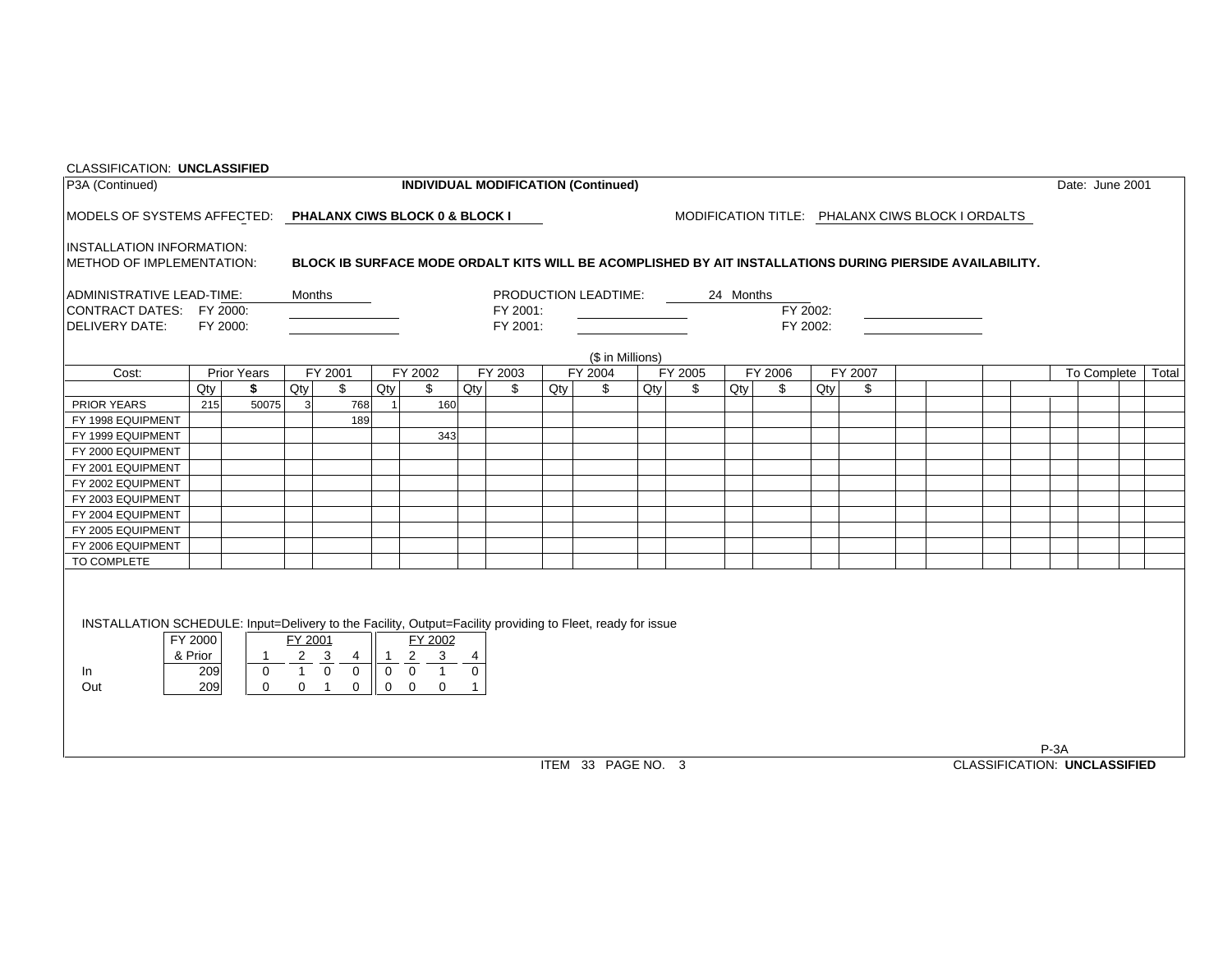|                                                                                                                            |                |            |                       |                                   |           | <b>BUDGET ITEM JUSTIFICATION SHEET</b> |                  |                        |                      | DATE: |                  |
|----------------------------------------------------------------------------------------------------------------------------|----------------|------------|-----------------------|-----------------------------------|-----------|----------------------------------------|------------------|------------------------|----------------------|-------|------------------|
|                                                                                                                            |                |            |                       |                                   | $P-40$    |                                        |                  |                        |                      |       | <b>June 2001</b> |
| APPROPRIATION/BUDGET ACTIVITY                                                                                              |                |            |                       |                                   |           | P-1 ITEM NOMENCLATURE                  |                  |                        |                      |       |                  |
| <b>Weapons Procurement, Navy</b>                                                                                           |                |            |                       |                                   |           |                                        | <b>BLI: 4210</b> |                        | 5"/54 GUN MOUNT MODS |       |                  |
| Program Element for Code B Items:                                                                                          |                |            |                       |                                   |           | Other Related Program Elements         |                  |                        |                      |       |                  |
|                                                                                                                            | Prior<br>Years | ID<br>Code | FY 2000               | FY 2001                           | FY 2002   |                                        |                  |                        |                      | To    | Total            |
| QUANTITY                                                                                                                   |                |            |                       |                                   |           |                                        |                  |                        |                      |       |                  |
| COST (\$M)                                                                                                                 |                |            | \$28.8                | \$0.0                             | \$0.0     |                                        |                  |                        |                      |       |                  |
| Initial Spares (\$M)                                                                                                       |                |            |                       |                                   |           |                                        |                  |                        |                      |       |                  |
| SAFETY/SHOCK ORDALTS<br>NOTE: BEGINNING IN FY 01, THIS BUDGET LINE HAS BEEN COMBINED WITH BUDGET LINE 4217 GUN MOUNT MODS. |                |            | FY 00<br>\$28,756 \$0 | FY 01<br>\$0<br>P-1 SHOPPING LIST | FY 02     |                                        |                  | <b>CLASSIFICATION:</b> |                      |       |                  |
| DD Form 2454, JUN 86                                                                                                       |                |            | ITEM NO 34            |                                   | PAGE NO 1 |                                        |                  |                        | <b>UNCLASSIFIED</b>  |       |                  |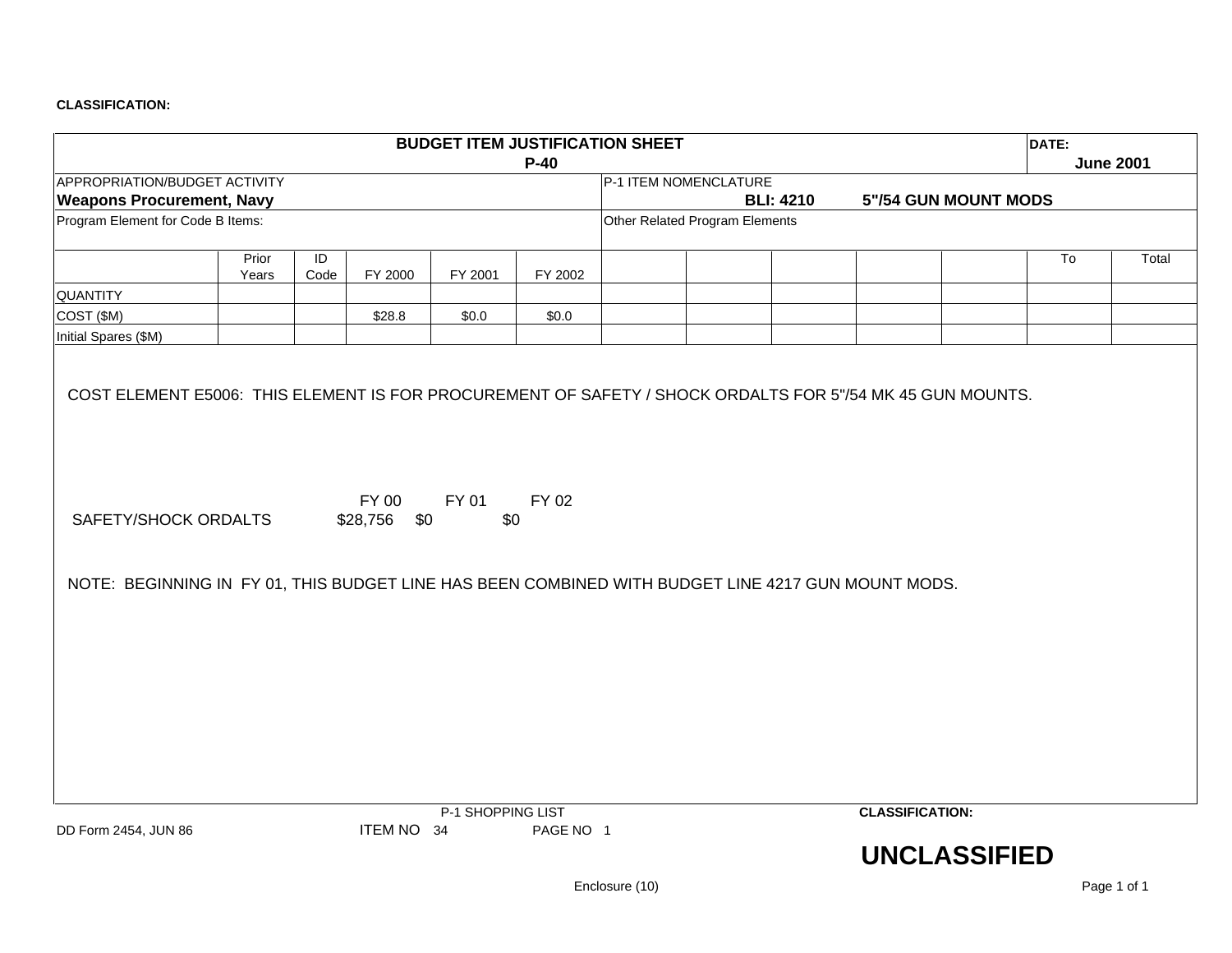|                                                                                                                                                                                                            |       |                  |              |              | <b>BUDGET ITEM JUSTIFICATION SHEET</b> |                       |                                 |                        | DATE: |                  |
|------------------------------------------------------------------------------------------------------------------------------------------------------------------------------------------------------------|-------|------------------|--------------|--------------|----------------------------------------|-----------------------|---------------------------------|------------------------|-------|------------------|
|                                                                                                                                                                                                            |       |                  |              |              | $P-40$                                 |                       |                                 |                        |       | <b>June 2001</b> |
| APPROPRIATION/BUDGET ACTIVITY                                                                                                                                                                              |       |                  |              |              |                                        | P-1 ITEM NOMENCLATURE |                                 |                        |       |                  |
| Weapons Procurement, Navy / BA-4: OTHER WEAPONS                                                                                                                                                            |       |                  |              |              |                                        | <b>BLI: 4213</b>      | MK75/76MM GUN MOUNT MODS / A4DU |                        |       |                  |
| Program Element for Code B Items:                                                                                                                                                                          |       |                  |              |              |                                        |                       | Other Related Program Elements  |                        |       |                  |
|                                                                                                                                                                                                            |       |                  |              |              |                                        |                       |                                 |                        |       |                  |
|                                                                                                                                                                                                            | Prior | ID               |              |              |                                        |                       |                                 |                        | To    | Total            |
|                                                                                                                                                                                                            | Years | Code             | FY 2000      | FY 2001      | FY 2002                                |                       |                                 |                        |       |                  |
| <b>QUANTITY</b><br>COST (\$M)                                                                                                                                                                              |       |                  | \$2.0        | \$0.0        | \$0.0                                  |                       |                                 |                        |       |                  |
| Initial Spares (\$M)                                                                                                                                                                                       |       |                  |              |              |                                        |                       |                                 |                        |       |                  |
|                                                                                                                                                                                                            |       |                  |              |              |                                        |                       |                                 |                        |       |                  |
| DUINS: INSTALLATION OF MOD EQUIPMENT FY96 AND OUT ARE TURN-KEY INSTALLATIONS.<br>SAFETY/SHOCK ORDALTS<br>NOTE: BEGINNING IN FY01, THIS BUDGET LINE HAS BEEN COMBINED WITH BUDGET LINE 4217 GUN MOUNT MODS. |       | FY 00<br>\$1,957 | FY 01<br>\$0 | FY 02<br>\$0 |                                        |                       |                                 |                        |       |                  |
|                                                                                                                                                                                                            |       |                  |              |              | P-1 SHOPPING LIST                      |                       |                                 | <b>CLASSIFICATION:</b> |       |                  |

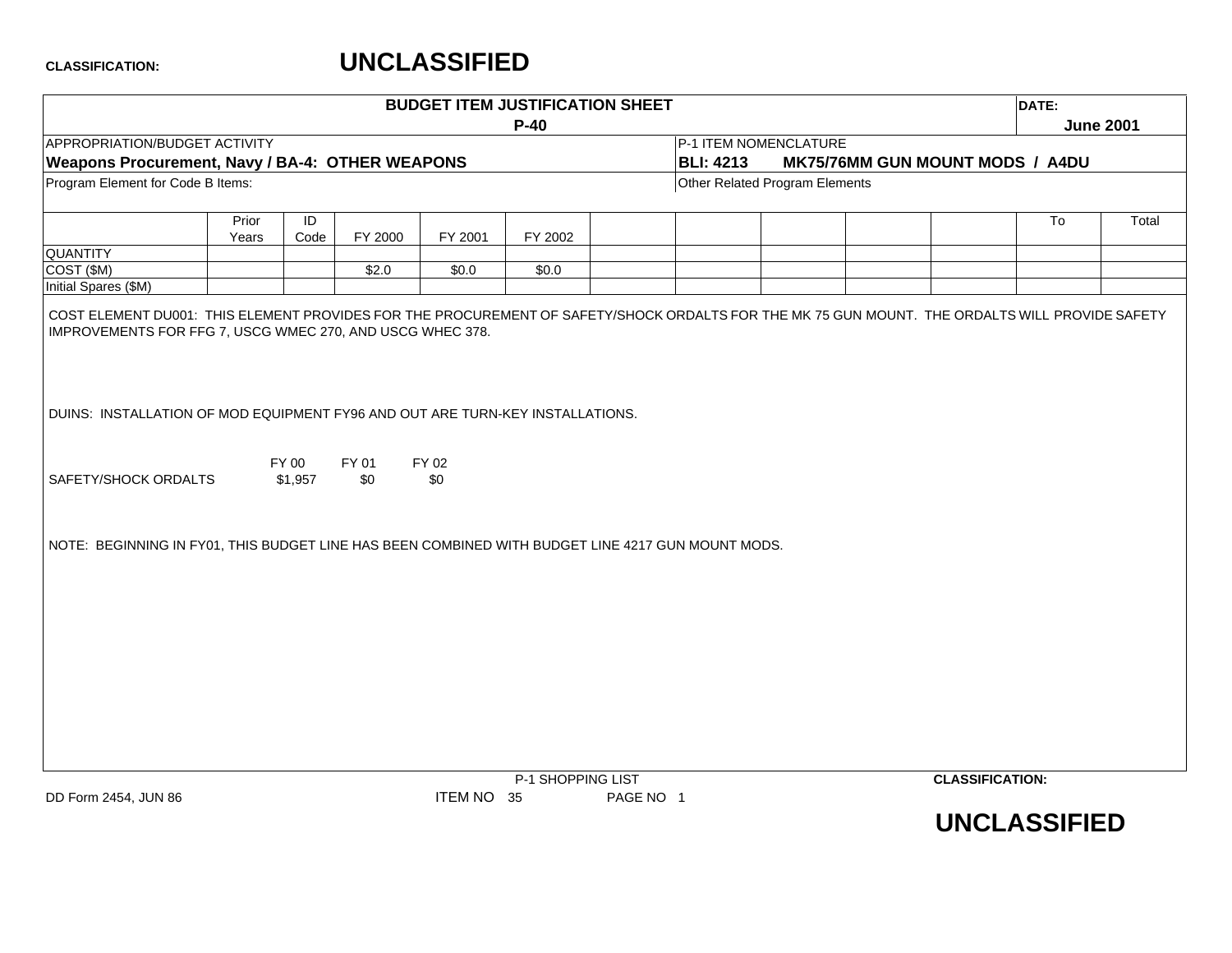# **UNCLASSIFIED**

|                                   |                                                                                                                  |            |                                                          |         | <b>BUDGET ITEM JUSTIFICATION SHEET</b>                                                                                                    |                                           |                                                                                                                                                                                                                                                                                                                                                                                       | DATE: |                  |
|-----------------------------------|------------------------------------------------------------------------------------------------------------------|------------|----------------------------------------------------------|---------|-------------------------------------------------------------------------------------------------------------------------------------------|-------------------------------------------|---------------------------------------------------------------------------------------------------------------------------------------------------------------------------------------------------------------------------------------------------------------------------------------------------------------------------------------------------------------------------------------|-------|------------------|
|                                   |                                                                                                                  |            |                                                          |         | $P-40$                                                                                                                                    |                                           |                                                                                                                                                                                                                                                                                                                                                                                       |       | <b>June 2001</b> |
|                                   | APPROPRIATION/BUDGET ACTIVITY                                                                                    |            |                                                          |         |                                                                                                                                           | P-1 ITEM NOMENCLATURE                     |                                                                                                                                                                                                                                                                                                                                                                                       |       |                  |
|                                   | Weapons Procurement, Navy / BA-4: OTHER WEAPONS                                                                  |            |                                                          |         |                                                                                                                                           | <b>BLI: 4217</b>                          | <b>GUN MOUNT MODS</b>                                                                                                                                                                                                                                                                                                                                                                 |       |                  |
| Program Element for Code B Items: |                                                                                                                  |            |                                                          |         |                                                                                                                                           | Other Related Program Elements            |                                                                                                                                                                                                                                                                                                                                                                                       |       |                  |
|                                   | Prior<br>Years                                                                                                   | ID<br>Code | FY 2000*                                                 | FY 2001 | FY 2002                                                                                                                                   |                                           |                                                                                                                                                                                                                                                                                                                                                                                       | To    | Total            |
| <b>QUANTITY</b>                   |                                                                                                                  |            |                                                          |         |                                                                                                                                           |                                           |                                                                                                                                                                                                                                                                                                                                                                                       |       |                  |
| COST (\$M)                        |                                                                                                                  |            | \$0.0                                                    | \$29.5  | \$5.7                                                                                                                                     |                                           |                                                                                                                                                                                                                                                                                                                                                                                       |       |                  |
| Initial Spares (\$M)              |                                                                                                                  |            |                                                          |         |                                                                                                                                           |                                           |                                                                                                                                                                                                                                                                                                                                                                                       |       |                  |
|                                   | element also procures MK 11 saluting mounts and related components.<br>USCG WMEC 270, and USCG WHEC 378 cutters. |            |                                                          |         | *FY 98 - FY 00: Funding was in three separate budget lines in BA-4 - Other Weapons (Under \$5M Each) with the following accounting data.  |                                           | other minor caliber ordnance much of which is outdated and difficult to support. It provides initial fill kits and replacement of surveyed and outdated minor caliber ordnance for active ships. This<br>E5003 - 76MM GUN MOUNT MODS: This element procures safety/shock ORDALTs for 76MM MK 75 gun mounts. These ORDALTs will provide safety improvements for USN FFG 7 Class ships, |       |                  |
|                                   | Subhead: A4E5<br>Subhead: A4DU<br>Subhead: A4E6                                                                  |            | Cost Code: E5001<br>Cost Code: E5002<br>Cost Code: E5003 |         | Title: 5" Gun Mount Mods<br>Title: 76MM Gun Mount Mods<br>Title: Mods Under \$2 M                                                         | BLI: 421000<br>BLI: 421300<br>BLI: 422000 |                                                                                                                                                                                                                                                                                                                                                                                       |       |                  |
|                                   |                                                                                                                  |            |                                                          |         | Mechanism. The upgraded Gun Mount will be capable of firing Extended Range Guided Munitions and extend the range of ballistic ammunition. |                                           | E5004 - CG CONVERSION MK 45 GUN MOUNT UPGRADE: This element procures modifications and associated technical and logistics support to upgrade MK 45 Gun Mounts to a Mod 4<br>configuration in support of the Cruiser Conversion Program. These modifications include: Gun Mount preparation, Mod 4 Kits, 5"/62 caliber Gun Barrels, Assembly and Test, and ERGM Handling               |       |                  |
|                                   |                                                                                                                  |            |                                                          |         | E5005 - INSTALLATION OF EQUIPMENT (MK 45 Mod 4): This element provides funding to install the MK 45 Mod 4 Gun Mount.                      |                                           |                                                                                                                                                                                                                                                                                                                                                                                       |       |                  |
|                                   |                                                                                                                  |            |                                                          |         |                                                                                                                                           |                                           |                                                                                                                                                                                                                                                                                                                                                                                       |       |                  |
|                                   |                                                                                                                  |            |                                                          |         | P-1 SHOPPING LIST                                                                                                                         |                                           | <b>CLASSIFICATION:</b>                                                                                                                                                                                                                                                                                                                                                                |       |                  |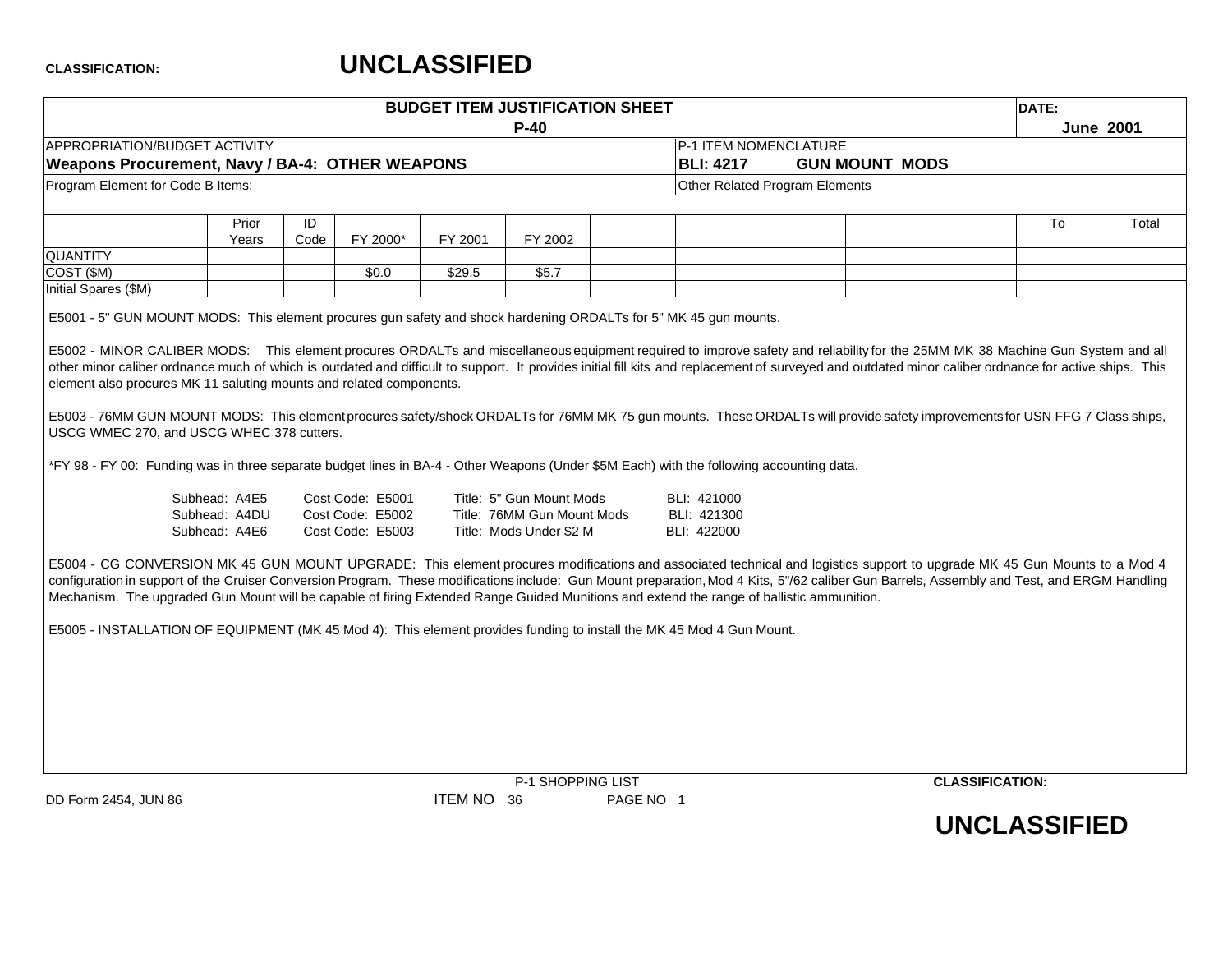|              | <b>WEAPONS SYSTEM COST ANALYSIS</b><br>P-5                             |            |                   |                                    |             | Weapon System     |          |                                                                    |                   |          |           |                   |          | DATE:     | <b>June 2001</b>  |
|--------------|------------------------------------------------------------------------|------------|-------------------|------------------------------------|-------------|-------------------|----------|--------------------------------------------------------------------|-------------------|----------|-----------|-------------------|----------|-----------|-------------------|
|              | APPROPRIATION/BUDGET ACTIVITY<br><b>Weapons Procurement, Navy/BA-4</b> |            |                   |                                    |             | <b>ID Code</b>    |          | P-1 ITEM NOMENCLATURE/SUBHEAD<br><b>GUN MOUNT MODS/4217 (14E5)</b> |                   |          |           |                   |          |           |                   |
|              |                                                                        |            |                   | TOTAL COST IN THOUSANDS OF DOLLARS |             |                   |          |                                                                    |                   |          |           |                   |          |           |                   |
| COST<br>CODE | ELEMENT OF COST                                                        | ID<br>Code | Prior<br>Years    |                                    | FY 2000     |                   |          | FY 2001                                                            |                   |          | FY 2002   |                   |          | FY 2003   |                   |
|              |                                                                        |            | <b>Total Cost</b> | Quantity                           | Unit Cost   | <b>Total Cost</b> | Quantity | Unit Cost                                                          | <b>Total Cost</b> | Quantity | Unit Cost | <b>Total Cost</b> | Quantity | Unit Cost | <b>Total Cost</b> |
| E5001        | 5" Gun Mount Mods                                                      |            |                   |                                    |             | $\Omega$          |          |                                                                    | 1,359             |          |           | 1,656             |          |           |                   |
| E5002        | Minor Caliber Mods                                                     |            |                   |                                    |             | $\mathbf 0$       |          |                                                                    | 1,236             |          |           | 1,143             |          |           |                   |
| E5003        | 76MM Gun Mount Mods                                                    |            |                   |                                    |             | $\mathbf 0$       |          |                                                                    | 1,911             |          |           | 1,849             |          |           |                   |
| E5004        | CG Conversion MK 45 Gun Mount Upgrade                                  |            |                   |                                    |             | $\mathbf 0$       |          |                                                                    | 25,000            |          |           | 782               |          |           |                   |
| E5005        | Installation of Equipment (MK 45 Mod 4)                                |            |                   |                                    |             | $\Omega$          |          |                                                                    | 0                 |          |           | 318               |          |           |                   |
|              |                                                                        |            |                   |                                    |             |                   |          |                                                                    |                   |          |           |                   |          |           |                   |
|              |                                                                        |            |                   |                                    |             |                   |          |                                                                    |                   |          |           |                   |          |           |                   |
|              |                                                                        |            |                   |                                    |             |                   |          |                                                                    |                   |          |           |                   |          |           |                   |
|              |                                                                        |            |                   |                                    |             |                   |          |                                                                    |                   |          |           |                   |          |           |                   |
|              |                                                                        |            | 0                 |                                    |             | $\mathbf{0}$      |          |                                                                    | 29,506            |          |           | 5,748             |          |           | 0                 |
|              | DD FORM 2446, JUN 86                                                   |            |                   |                                    | ITEM NO. 36 | P-1 SHOPPING LIST |          | PAGE NO. 2                                                         |                   |          |           | CLASSIFICATION:   |          |           |                   |

**UNCLASSIFIED**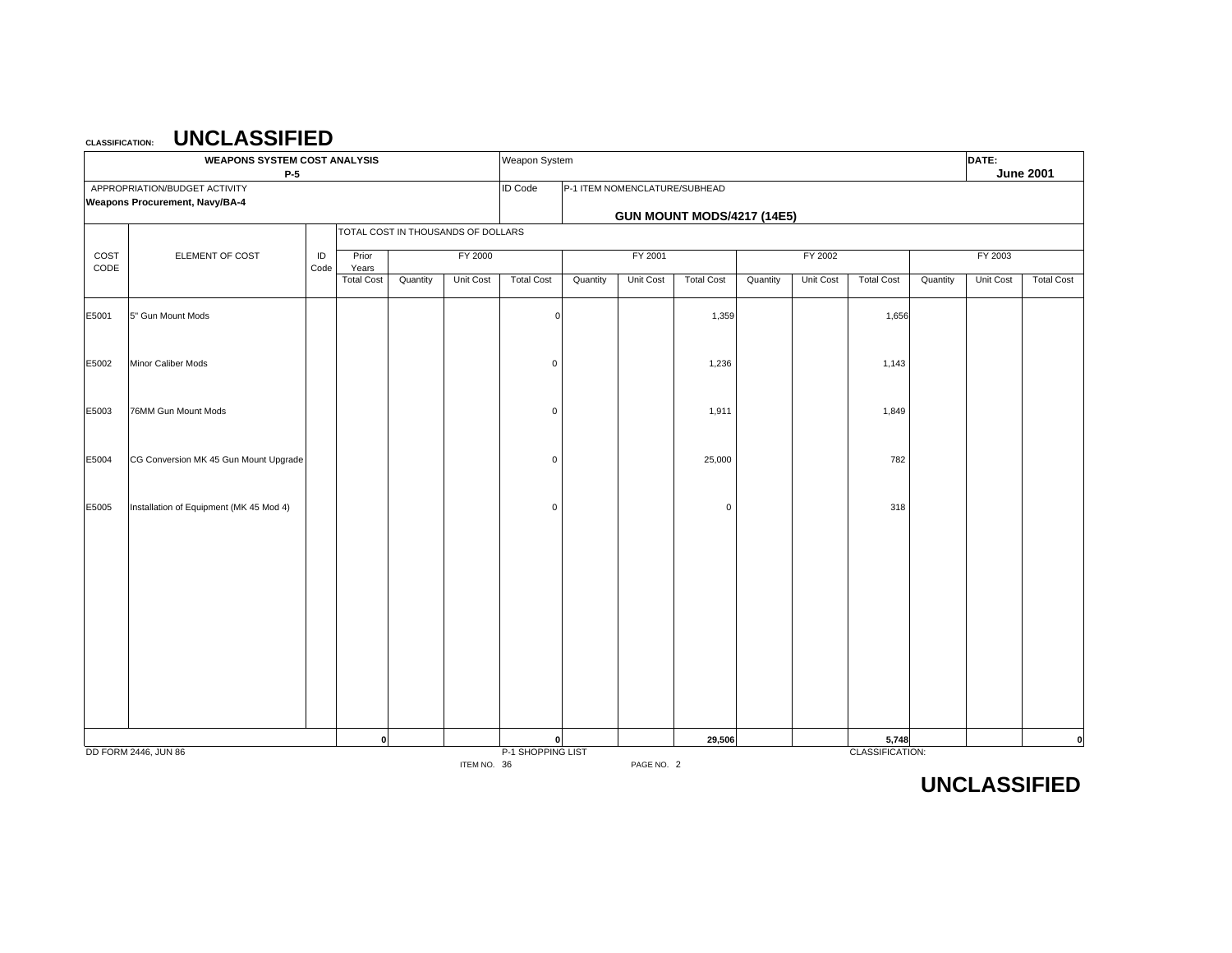| <b>BUDGET PROCUREMENT HISTORY AND PLANNING EXHIBIT (P-5A)</b>                     |          |               |          |           |                          | Weapon System                             |        | A. DATE      |                  |                  |
|-----------------------------------------------------------------------------------|----------|---------------|----------|-----------|--------------------------|-------------------------------------------|--------|--------------|------------------|------------------|
|                                                                                   |          |               |          |           |                          |                                           |        |              | <b>June 2001</b> |                  |
| <b>B. APPROPRIATION/BUDGET ACTIVITY</b>                                           |          |               |          |           | C. P-1 ITEM NOMENCLATURE |                                           |        |              | <b>SUBHEAD</b>   |                  |
| Other Procurement, Navy/BA-4 Ordnance Support Equipment                           |          |               |          |           |                          |                                           |        |              |                  |                  |
|                                                                                   |          |               |          |           |                          | <b>GUN MOUNT MODS - 4217</b>              |        |              |                  | 14E5             |
|                                                                                   |          |               |          |           | CONTRACT                 |                                           |        | DATE OF      | SPECS            | DATE             |
| Cost Element/                                                                     | QUANTITY | <b>UNIT</b>   | LOCATION | RFP ISSUE | <b>METHOD</b>            | CONTRACTOR                                | AWARD  | <b>FIRST</b> | AVAILABLE        | <b>REVISIONS</b> |
| FISCAL YEAR                                                                       |          | COST<br>(000) | OF PCO   | DATE      | & TYPE                   | AND LOCATION                              | DATE   | DELIVERY     | <b>NOW</b>       | AVAILABLE        |
| Fiscal Year (01)                                                                  |          |               |          |           |                          |                                           |        |              |                  |                  |
| E5004                                                                             | 4        | $*5,500$      | NSWC/PHL | Mar-01    | SS/CPIF/FFP              | ULDP/ Minneapolis, MN<br>& Louisville, KY | Mar-01 | Feb-03       | <b>NO</b>        | $Jul-01$         |
|                                                                                   |          |               |          |           |                          |                                           |        |              |                  |                  |
|                                                                                   |          |               |          |           |                          |                                           |        |              |                  |                  |
|                                                                                   |          |               |          |           |                          |                                           |        |              |                  |                  |
|                                                                                   |          |               |          |           |                          |                                           |        |              |                  |                  |
|                                                                                   |          |               |          |           |                          |                                           |        |              |                  |                  |
|                                                                                   |          |               |          |           |                          |                                           |        |              |                  |                  |
|                                                                                   |          |               |          |           |                          |                                           |        |              |                  |                  |
|                                                                                   |          |               |          |           |                          |                                           |        |              |                  |                  |
|                                                                                   |          |               |          |           |                          |                                           |        |              |                  |                  |
|                                                                                   |          |               |          |           |                          |                                           |        |              |                  |                  |
|                                                                                   |          |               |          |           |                          |                                           |        |              |                  |                  |
| D. REMARKS                                                                        |          |               |          |           |                          |                                           |        |              |                  |                  |
| *This unit cost is reflective of upgrading overhauled gun mounts provided as GFE. |          |               |          |           |                          |                                           |        |              |                  |                  |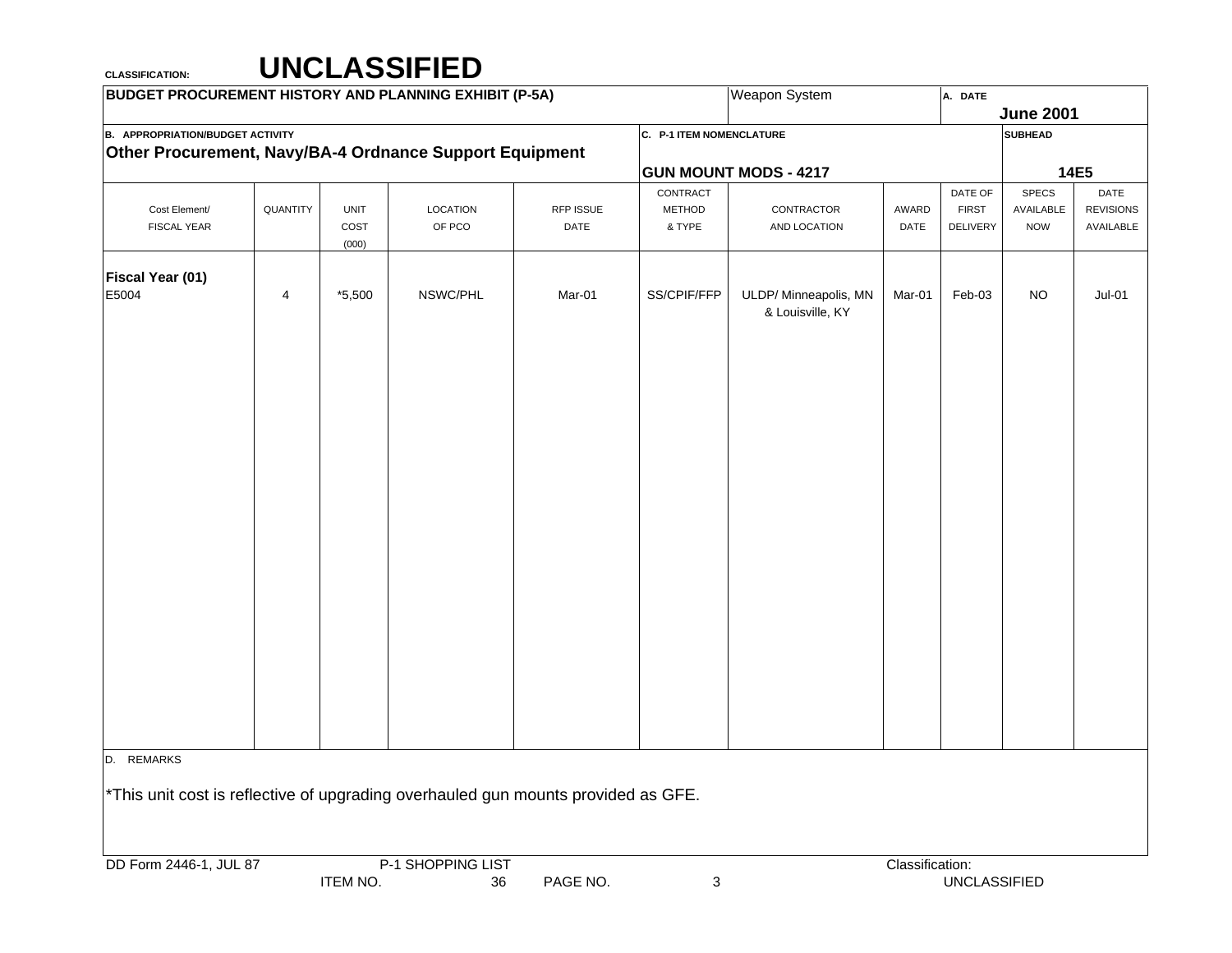## CLASSIFICATION:**UNCLASSIFIED**

| TIME PHASED REQUIREMENT SCHEDULE<br>$P-23$                                              |              |                | A. APPROPRIATION/BUDGET ACTIVITY<br><b>Weapons Procurement, Navy</b> |                |                                   |                     |                |                |                                |              | B. P-1 ITEM NOMENCLATURE<br><b>BLI: 4217 Gun Mount Mods</b> |                                                        |                     |                     |                     |                |                | C. DATE         |                 |                |                |                  |                |              |            |                |                |            |                |  |
|-----------------------------------------------------------------------------------------|--------------|----------------|----------------------------------------------------------------------|----------------|-----------------------------------|---------------------|----------------|----------------|--------------------------------|--------------|-------------------------------------------------------------|--------------------------------------------------------|---------------------|---------------------|---------------------|----------------|----------------|-----------------|-----------------|----------------|----------------|------------------|----------------|--------------|------------|----------------|----------------|------------|----------------|--|
|                                                                                         |              |                |                                                                      |                |                                   |                     |                |                |                                |              |                                                             |                                                        |                     |                     |                     |                |                | June-01         |                 |                |                |                  |                |              |            |                |                |            |                |  |
|                                                                                         |              | FY 2000        |                                                                      |                |                                   | FY 2001             |                |                | FY 2002                        |              |                                                             |                                                        | FY 2003             |                     |                     |                |                | FY 2004         |                 |                | FY 2005        |                  |                | FY 2006      |            |                |                | LATER      |                |  |
|                                                                                         |              | $\overline{1}$ | $\overline{2}$                                                       | $\mathbf{3}$   | $\overline{4}$                    | $\mathbf{1}$        | $\overline{2}$ | $\mathbf{3}$   | $\sqrt{4}$                     | $\mathbf{1}$ | $\overline{2}$                                              | $\mathbf{3}$                                           | $\overline{4}$      | $\overline{1}$      | $\overline{2}$      | $\mathbf{3}$   | $\overline{4}$ | $\overline{1}$  | $\overline{2}$  | $\mathbf{3}$   | $\overline{4}$ | $\overline{1}$   | $\overline{2}$ | $\mathbf{3}$ | $\sqrt{4}$ | $\overline{1}$ | $\overline{2}$ | $_{\rm 3}$ | $\overline{4}$ |  |
| <b>ACTIVE FORCE INVENTORY</b>                                                           | (P)          |                |                                                                      |                |                                   |                     |                |                |                                |              |                                                             |                                                        |                     |                     |                     |                |                |                 |                 | $\overline{2}$ |                | $\overline{2}$   | $\overline{2}$ |              |            |                |                |            |                |  |
| SCHOOLS/OTHER TRAINING                                                                  | (P)<br>(P)   |                |                                                                      |                |                                   |                     |                |                |                                |              |                                                             |                                                        |                     |                     | $\mathbf{1}$        |                |                |                 |                 |                |                |                  |                |              |            |                |                |            |                |  |
| <b>OTHER</b>                                                                            | (P)          |                |                                                                      |                |                                   |                     |                |                |                                |              |                                                             |                                                        |                     |                     |                     | $\mathbf{1}$   |                |                 |                 |                |                |                  |                |              |            |                |                |            |                |  |
| TOTAL PHASED REQ                                                                        | (C)          | $\mathbf 0$    | $\,$ 0 $\,$                                                          | $\mathsf 0$    | $\mathsf{O}$                      | $\mathsf{O}\xspace$ | $\mathbf 0$    | $\overline{0}$ | $\mathbf 0$                    | $\mathbf 0$  | $\mathbf 0$                                                 | $\overline{0}$                                         | $\mathsf{O}$        | $\mathbf 0$         | $\mathbf{1}$        | $\overline{2}$ | $\overline{2}$ | $\overline{2}$  | $\overline{2}$  | $\overline{4}$ | $\overline{4}$ | $\,6\,$          | $\bf8$         |              |            |                |                |            |                |  |
| ASSETS ON HAND                                                                          | $\mathsf 0$  |                |                                                                      |                |                                   |                     |                |                |                                |              |                                                             |                                                        |                     |                     |                     |                |                |                 |                 |                |                |                  |                |              |            |                |                |            |                |  |
| DELIVERY FY 98 & PRIOR                                                                  | $\mathsf 0$  |                |                                                                      |                |                                   |                     |                |                |                                |              |                                                             |                                                        |                     |                     |                     |                |                |                 |                 |                |                |                  |                |              |            |                |                |            |                |  |
| FY 99 & PRIOR                                                                           | $\mathsf 0$  |                |                                                                      |                |                                   |                     |                |                |                                |              |                                                             |                                                        |                     |                     |                     |                |                |                 |                 |                |                |                  |                |              |            |                |                |            |                |  |
| FY 00                                                                                   | $\mathsf 0$  |                |                                                                      |                |                                   |                     |                |                |                                |              |                                                             |                                                        |                     |                     |                     |                |                |                 |                 |                |                |                  |                |              |            |                |                |            |                |  |
| FY 01                                                                                   | 8            |                |                                                                      |                |                                   |                     | SS             |                |                                |              |                                                             |                                                        |                     |                     | $\mathbf{1}$        | $\mathbf{1}$   |                | $\mathbf{1}$    | $\mathbf{1}$    | $\overline{1}$ | $\overline{1}$ | $\mathbf{1}$     | $\mathbf{1}$   |              |            |                |                |            |                |  |
| FY 02                                                                                   | $\mathsf{o}$ |                |                                                                      |                |                                   |                     |                |                |                                |              |                                                             |                                                        |                     |                     |                     |                |                |                 |                 |                |                |                  |                |              |            |                |                |            |                |  |
|                                                                                         |              |                |                                                                      |                |                                   |                     |                |                |                                |              |                                                             |                                                        |                     |                     |                     |                |                |                 |                 |                |                |                  |                |              |            |                |                |            |                |  |
|                                                                                         |              |                |                                                                      |                |                                   |                     |                |                |                                |              |                                                             |                                                        |                     |                     |                     |                |                |                 |                 |                |                |                  |                |              |            |                |                |            |                |  |
|                                                                                         |              |                |                                                                      |                |                                   |                     |                |                |                                |              |                                                             |                                                        |                     |                     |                     |                |                |                 |                 |                |                |                  |                |              |            |                |                |            |                |  |
| <b>TOTAL ASSETS</b>                                                                     | 8            | $\mathbf 0$    | $\mathbf 0$                                                          | $\mathsf{o}\,$ | $\mathbf 0$                       | $\mathbf 0$         | $\mathbb O$    | $\mathsf{O}$   | $\mathbf 0$                    | $\mathbf 0$  | $\mathbf 0$                                                 | $\mathbf 0$                                            | $\mathsf{O}\xspace$ | $\mathsf{O}\xspace$ | $\mathbf{1}$        | $\overline{2}$ | $\overline{2}$ | $\mathbf 3$     | $\overline{4}$  | $\,$ 5 $\,$    | $\,6\,$        | $\boldsymbol{7}$ | $\bf8$         |              |            |                |                |            |                |  |
|                                                                                         |              |                |                                                                      |                |                                   |                     |                |                |                                |              |                                                             |                                                        |                     |                     |                     |                |                |                 |                 |                |                |                  |                |              |            |                |                |            |                |  |
| QTY OVER (+) OR SHORT (-)                                                               |              | $\mathbf 0$    | $\,0\,$                                                              | $\mathsf{O}$   | $\mathbf 0$                       | $\mathsf{O}\xspace$ | $\,$ 0         | $\overline{0}$ | $\mathbf 0$                    | $\mathbf 0$  | $\mathbf 0$                                                 | $\mathbf 0$                                            | $\mathbf 0$         | $\mathbf 0$         | $\mathsf{O}\xspace$ | $\mathbf 0$    | $\,$ 0 $\,$    | $\overline{1}$  | $\overline{2}$  | $\mathbf{1}$   | $\overline{2}$ | $\mathbf{1}$     | $\,$ 0         |              |            |                |                |            |                |  |
| D. REMARKS                                                                              |              |                | Ε.                                                                   | RQMT (QTY)     |                                   |                     |                |                | TOTAL RQMT<br><b>INSTALLED</b> |              |                                                             |                                                        | ON HAND             |                     |                     | FY 99 & PRIOR  |                |                 | <b>UNFUNDED</b> |                |                |                  |                |              |            |                |                |            |                |  |
| For Cost Code 5001 Gun Mount Mods (FY01 only)<br>For Cost Code 5004 CG Conversion MK 45 |              |                | APPN -<br><b>WPN</b>                                                 |                |                                   |                     |                |                |                                |              | AS OF 1/1/00<br>UNDELIVERED                                 |                                                        |                     |                     |                     |                |                |                 |                 |                |                |                  |                |              |            |                |                |            |                |  |
| Gun Mount Upgrade (FY02 and after)                                                      |              |                | $\overline{2}$                                                       | APPN -         |                                   |                     |                |                |                                |              |                                                             |                                                        |                     |                     |                     |                |                |                 |                 |                |                |                  |                |              |            |                |                |            |                |  |
|                                                                                         |              |                |                                                                      |                |                                   |                     |                |                |                                |              |                                                             |                                                        |                     |                     |                     |                |                |                 |                 |                |                |                  |                |              |            |                |                |            |                |  |
|                                                                                         |              |                |                                                                      | 3.             | PROCUREMENT LEADTIME<br>36 months |                     |                |                |                                |              |                                                             | <b>INITIAL ORDER</b><br>ADMIN<br>23 months<br>3 months |                     |                     |                     |                |                | REORDER         | 23 months       |                |                |                  |                |              |            |                |                |            |                |  |
| DD for 2447, JUN 86                                                                     |              |                |                                                                      |                |                                   |                     |                |                |                                |              |                                                             | P-1 SHOPPING LIST                                      |                     |                     |                     |                |                | CLASSIFICATION: |                 |                |                |                  |                |              |            |                |                |            |                |  |

## **UNCLASSIFIED**

ITEM NO 36 PAGE NO 4